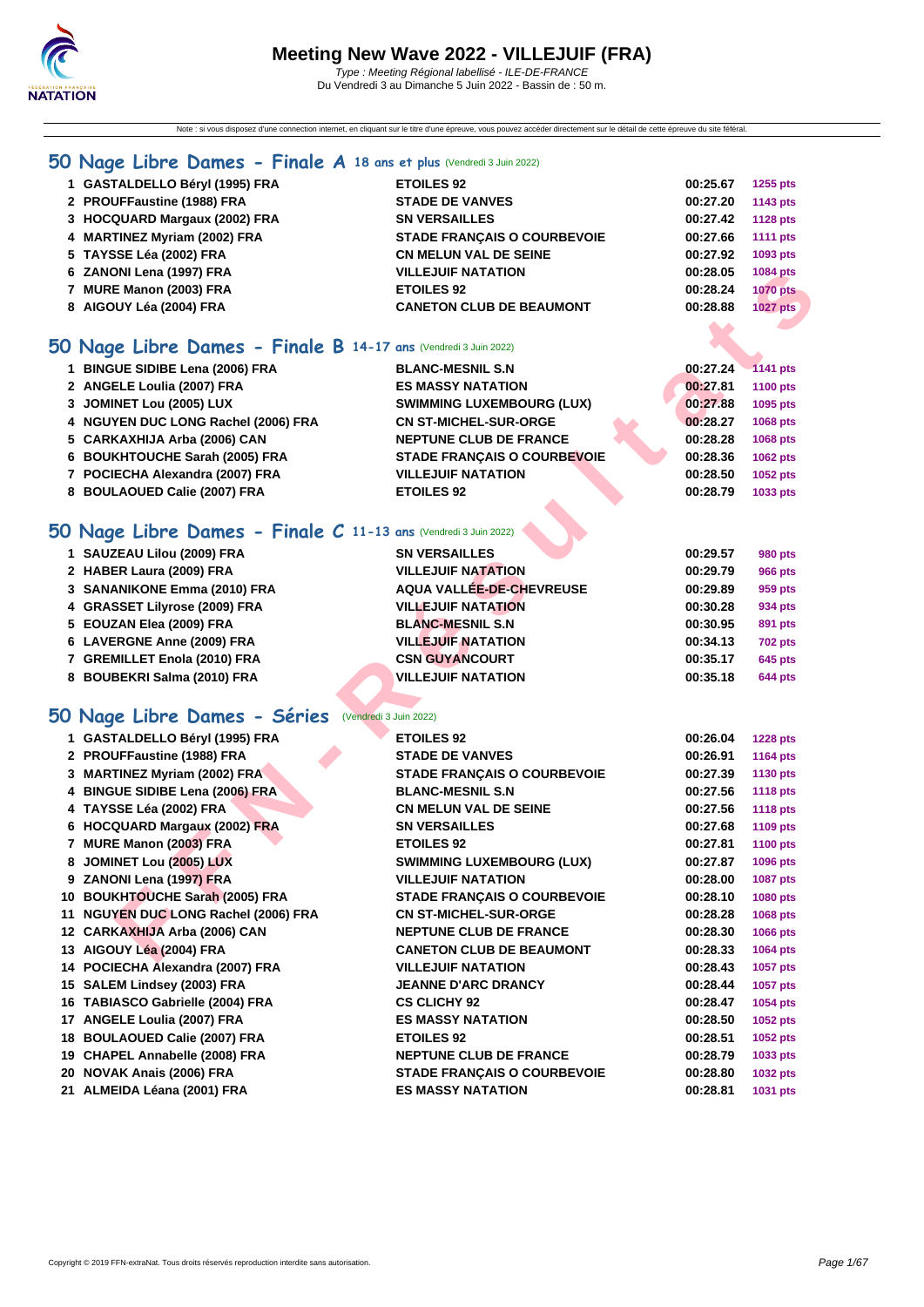

### **[50 Nage L](http://www.ffnatation.fr/webffn/index.php)ibre Dames - Séries (suite)**

| 22 AQUILON Pauline (2007) FRA              | <b>S.M MONTROUGE</b>               | 00:28.95 | <b>1022 pts</b> |
|--------------------------------------------|------------------------------------|----------|-----------------|
| 23 MUNKHTUR Altaina (2002) FRA             | <b>STADE FRANÇAIS O COURBEVOIE</b> | 00:28.96 | 1021 pts        |
| 23 HASSON Eva (2005) FRA                   | <b>CLAMART NATATION 92</b>         | 00:28.96 | 1021 pts        |
| 25 POISSIER-LORTET Léonie (2007) FRA       | <b>RACING CLUB DE FRANCE</b>       | 00:28.97 | <b>1020 pts</b> |
| 26 LESOILLE Julie (2005) FRA               | <b>VILLEJUIF NATATION</b>          | 00:29.17 | <b>1007 pts</b> |
| 27 CHANEL Tiana (2002) FRA                 | <b>ES STAINS</b>                   | 00:29.21 | 1004 pts        |
| 28 BEDRANI Imane (2006) FRA                | <b>RACING CLUB DE FRANCE</b>       | 00:29.23 | 1003 pts        |
| 28 LEBLANC Ines (2004) FRA                 | <b>ES STAINS</b>                   | 00:29.23 | <b>1003 pts</b> |
| 30 AUBRY Aurélia (1998) FRA                | <b>U.S CRETEIL NATATION</b>        | 00:29.24 | 1002 pts        |
| 31 ROUFFAUD Zoya (2004) USA                | <b>NEPTUNE CLUB DE FRANCE</b>      | 00:29.30 | <b>998 pts</b>  |
| 32 SAIDJ Feryel (2002) FRA                 | <b>CS CLICHY 92</b>                | 00:29.34 | 996 pts         |
| 33 VAN PAPEGHEM Manon (2006) FRA           | <b>STADE DE REIMS NATATION</b>     | 00:29.41 | 991 pts         |
| 34 COUDERT Lucile (2004) FRA               | STADE FRANÇAIS O COURBEVOIE        | 00:29.44 | 989 pts         |
| 35 GNAZALE Judith (2006) FRA               | <b>CN MELUN VAL DE SEINE</b>       | 00:29.46 | 988 pts         |
| 36 DUPUIS Lise (2006) FRA                  | <b>CN LE PLESSIS-ROBINSON</b>      | 00:29.48 | 986 pts         |
| 37 JOANNESSE Sarah (2006) FRA              | <b>STADE DE VANVES</b>             | 00:29.53 | 983 pts         |
| 38 VIDET Oriane (2006) FRA                 | <b>AQUACLUB LE PECQ MARLY</b>      | 00:29.62 | 977 pts         |
| 39 LOUBEYRE-MOLINARI Nine (2005) FRA       | <b>CLAMART NATATION 92</b>         | 00:29.63 | 976 pts         |
| 40 SABOURIN Clémence (2007) FRA            | <b>ETOILES 92</b>                  | 00:29.69 | 972 pts         |
| 41 GHEBACHE Ines (2006) FRA                | <b>US IVRY-SUR-SEINE</b>           | 00:29.70 | 972 pts         |
| 41 MARQUES Justine (2005) FRA              | <b>CA ORSAY</b>                    | 00:29.70 | 972 pts         |
| 43 LIN Tifanny (2006) FRA                  | <b>US IVRY-SUR-SEINE</b>           | 00:29.74 | 969 pts         |
| 44 BIZE Eva (2008) FRA                     | <b>SN VERSAILLES</b>               | 00:29.77 | 967 pts         |
| 44 SADOWSKI Flora (2004) FRA               | <b>CLUB DES NAGEURS DE PARIS</b>   | 00:29.77 | 967 pts         |
| 46 GRAFFaustine (2006) FRA                 | <b>VILLEJUIF NATATION</b>          | 00:29.86 | 961 pts         |
| 47 AMIR-TAHMASSEB-BERTHET Prune (2008) FRA | <b>NOGENT NATATION 94</b>          | 00:29.90 | 959 pts         |
| 48 BAUDOT Louise (2006) FRA                | <b>SN VERSAILLES</b>               | 00:29.91 | 958 pts         |
| 48 GAUTIER Charlotte (2007) FRA            | <b>CN LE PLESSIS-ROBINSON</b>      | 00:29.91 | 958 pts         |
| 50 AMROUS Serine (2006) FRA                | <b>CN ASNIÈRES</b>                 | 00:29.93 | 957 pts         |
| 51 XAYGNABOUN-MOUNIER Anouk (2007) FRA     | <b>CA ORSAY</b>                    | 00:29.94 | 956 pts         |
| 52 GONZALEZ Clara (2007) FRA               | <b>TREMBLAY AC</b>                 | 00:29.95 | 955 pts         |
| 53 BOURBIA Laure (2008) FRA                | <b>VILLEJUIF NATATION</b>          | 00:29.96 | 955 pts         |
| 54 CAMPASSI Nadia (2002) ITA               | <b>CLUB DES NAGEURS DE PARIS</b>   | 00:30.03 | 950 pts         |
| 55 HABER Laura (2009) FRA                  | <b>VILLEJUIF NATATION</b>          | 00:30.12 | 944 pts         |
| 56 BARREAU Laure (2002) FRA                | <b>ES MASSY NATATION</b>           | 00:30.13 | 944 pts         |
| 57 DE OLIVEIRA Maelle (2008) FRA           | <b>US VAIRES</b>                   | 00:30.14 | 943 pts         |
| 58 NASRY Felicia (2007) FRA                | <b>ES STAINS</b>                   | 00:30.15 | 942 pts         |
| 59 FOULON Noellia (2001) FRA               | <b>SCUF PARIS</b>                  | 00:30.18 | 940 pts         |
| 60 FEHRNBACChloé (2008) FRA                | <b>CLAMART NATATION 92</b>         | 00:30.20 | 939 pts         |
| 61 SANANIKONE Emma (2010) FRA              | AQUA VALLÉE-DE-CHEVREUSE           | 00:30.21 | 938 pts         |
| 62 SAUZEAU Lilou (2009) FRA                | <b>SN VERSAILLES</b>               | 00:30.22 | 938 pts         |
| 63 BLANCO Anna (2004) FRA                  | <b>CLUB DES NAGEURS DE PARIS</b>   | 00:30.27 | 935 pts         |
| 64 MAUGIS FERNANDES Louise (2007) FRA      | <b>SN MONTGERON</b>                | 00:30.28 | 934 pts         |
| 65 LACIDES Lea (2005) FRA                  | <b>VILLEJUIF NATATION</b>          | 00:30.30 | 933 pts         |
| 66 TEBIZ Ava (2007) FRA                    | <b>CS CLICHY 92</b>                | 00:30.31 | 932 pts         |
| 67 VANBUTSEL Manon (2007) FRA              | <b>JEANNE D'ARC DRANCY</b>         | 00:30.32 | 931 pts         |
| 68 FRANCHITTO Sara (2007) FRA              | <b>VILLEJUIF NATATION</b>          | 00:30.37 | 928 pts         |
| 69 BECKER Lola (2008) FRA                  | <b>NEPTUNE CLUB DE FRANCE</b>      | 00:30.39 | 927 pts         |
| 70 GRASSET Lilyrose (2009) FRA             | <b>VILLEJUIF NATATION</b>          | 00:30.46 | 922 pts         |
| 71 HADDADI Melissa (2006) FRA              | <b>VILLEJUIF NATATION</b>          | 00:30.53 | 918 pts         |
| 72 SANGARIA Loan (2007) FRA                | OLYMPIQUE LA GARENNE-COLOMBES      | 00:30.56 | 916 pts         |
| 73 GHEFFAR Jenna (2007) FRA                | <b>CN ASNIERES</b>                 | 00:30.57 | 915 pts         |
| 74 DJURIC Melissa (2006) FRA               | <b>CLUB DES NAGEURS DE PARIS</b>   | 00:30.58 | 915 pts         |
| 74 POUMAREDE Ariane (2006) FRA             | <b>CN ST-MICHEL-SUR-ORGE</b>       | 00:30.58 | 915 pts         |
|                                            |                                    |          |                 |

| <b>S.M MONTROUGE</b>                 | 00:28.95 | 1022 pts           |
|--------------------------------------|----------|--------------------|
| <b>STADE FRANCAIS O COURBEVOIE</b>   | 00:28.96 | 1021 pts           |
| <b>CLAMART NATATION 92</b>           | 00:28.96 | 1021 pts           |
| <b>RACING CLUB DE FRANCE</b>         | 00:28.97 | <b>1020 pts</b>    |
| <b>VILLEJUIF NATATION</b>            | 00:29.17 | <b>1007 pts</b>    |
| <b>ES STAINS</b>                     | 00:29.21 | 1004 pts           |
| <b>RACING CLUB DE FRANCE</b>         | 00:29.23 | 1003 pts           |
| <b>ES STAINS</b>                     | 00:29.23 | <b>1003 pts</b>    |
| <b>U.S CRETEIL NATATION</b>          | 00:29.24 | <b>1002 pts</b>    |
| <b>NEPTUNE CLUB DE FRANCE</b>        | 00:29.30 | 998 pts            |
| <b>CS CLICHY 92</b>                  | 00:29.34 | 996 pts            |
| <b>STADE DE REIMS NATATION</b>       | 00:29.41 | 991 pts            |
| <b>STADE FRANCAIS O COURBEVOIE</b>   | 00:29.44 | 989 pts            |
| <b>CN MELUN VAL DE SEINE</b>         | 00:29.46 | <b>988 pts</b>     |
| <b>CN LE PLESSIS-ROBINSON</b>        | 00:29.48 | 986 pts            |
| <b>STADE DE VANVES</b>               | 00:29.53 | 983 pts            |
| <b>AQUACLUB LE PECQ MARLY</b>        | 00:29.62 | 977 pts            |
| <b>CLAMART NATATION 92</b>           | 00:29.63 | 976 pts            |
| <b>ETOILES 92</b>                    | 00:29.69 | 972 pts            |
| <b>US IVRY-SUR-SEINE</b>             | 00:29.70 | 972 pts            |
| <b>CA ORSAY</b>                      | 00:29.70 | 972 pts            |
| <b>US IVRY-SUR-SEINE</b>             | 00:29.74 | 969 pts            |
| <b>SN VERSAILLES</b>                 | 00:29.77 | 967 pts            |
| <b>CLUB DES NAGEURS DE PARIS</b>     | 00:29.77 | 967 pts            |
| <b>VILLEJUIF NATATION</b>            | 00:29.86 | 961 pts            |
| <b>NOGENT NATATION 94</b>            | 00:29.90 | 959 pts            |
| <b>SN VERSAILLES</b>                 | 00:29.91 | 958 pts            |
| <b>CN LE PLESSIS-ROBINSON</b>        | 00:29.91 | 958 pts            |
| <b>CN ASNIERES</b>                   | 00:29.93 | 957 pts            |
| <b>CA ORSAY</b>                      | 00:29.94 | 956 pts            |
| <b>TREMBLAY AC</b>                   | 00:29.95 | 955 pts            |
| <b>VILLEJUIF NATATION</b>            | 00:29.96 | 955 pts            |
| <b>CLUB DES NAGEURS DE PARIS</b>     | 00:30.03 | 950 pts            |
| <b>VILLEJUIF NATATION</b>            | 00:30.12 | 944 pts            |
| <b>ES MASSY NATATION</b>             | 00:30.13 | 944 pts            |
| <b>US VAIRES</b>                     | 00:30.14 | 943 pts            |
| <b>ES STAINS</b>                     | 00:30.15 | 942 pts            |
| <b>SCUF PARIS</b>                    | 00:30.18 | 940 pts            |
| <b>CLAMART NATATION 92</b>           | 00:30.20 | 939 pts            |
| AQUA VALLÉE-DE-CHEVREUSE             | 00:30.21 | 938 pts            |
| <b>SN VERSAILLES</b>                 | 00:30.22 | 938 pts            |
| <b>CLUB DES NAGEURS DE PARIS</b>     | 00:30.27 | 935 pts            |
| <b>SN MONTGERON</b>                  | 00:30.28 | 934 pts            |
| <b>VILLEJUIF NATATION</b>            | 00:30.30 | 933 pts            |
| <b>CS CLICHY 92</b>                  | 00:30.31 | 932 pts            |
| <b>JEANNE D'ARC DRANCY</b>           | 00:30.32 | 931 pts            |
| <b>VILLEJUIF NATATION</b>            | 00:30.37 | 928 pts            |
| <b>NEPTUNE CLUB DE FRANCE</b>        | 00:30.39 |                    |
| <b>VILLEJUIF NATATION</b>            | 00:30.46 | 927 pts            |
| <b>VILLEJUIF NATATION</b>            | 00:30.53 | 922 pts<br>918 pts |
| <b>OLYMPIQUE LA GARENNE-COLOMBES</b> | 00:30.56 | 916 pts            |
| <b>CN ASNIÈRES</b>                   | 00:30.57 |                    |
| <b>CLUB DES NAGEURS DE PARIS</b>     | 00:30.58 | 915 pts            |
| <b>CN ST-MICHEL-SUR-ORGE</b>         |          | 915 pts            |
|                                      | 00:30.58 | 915 pts            |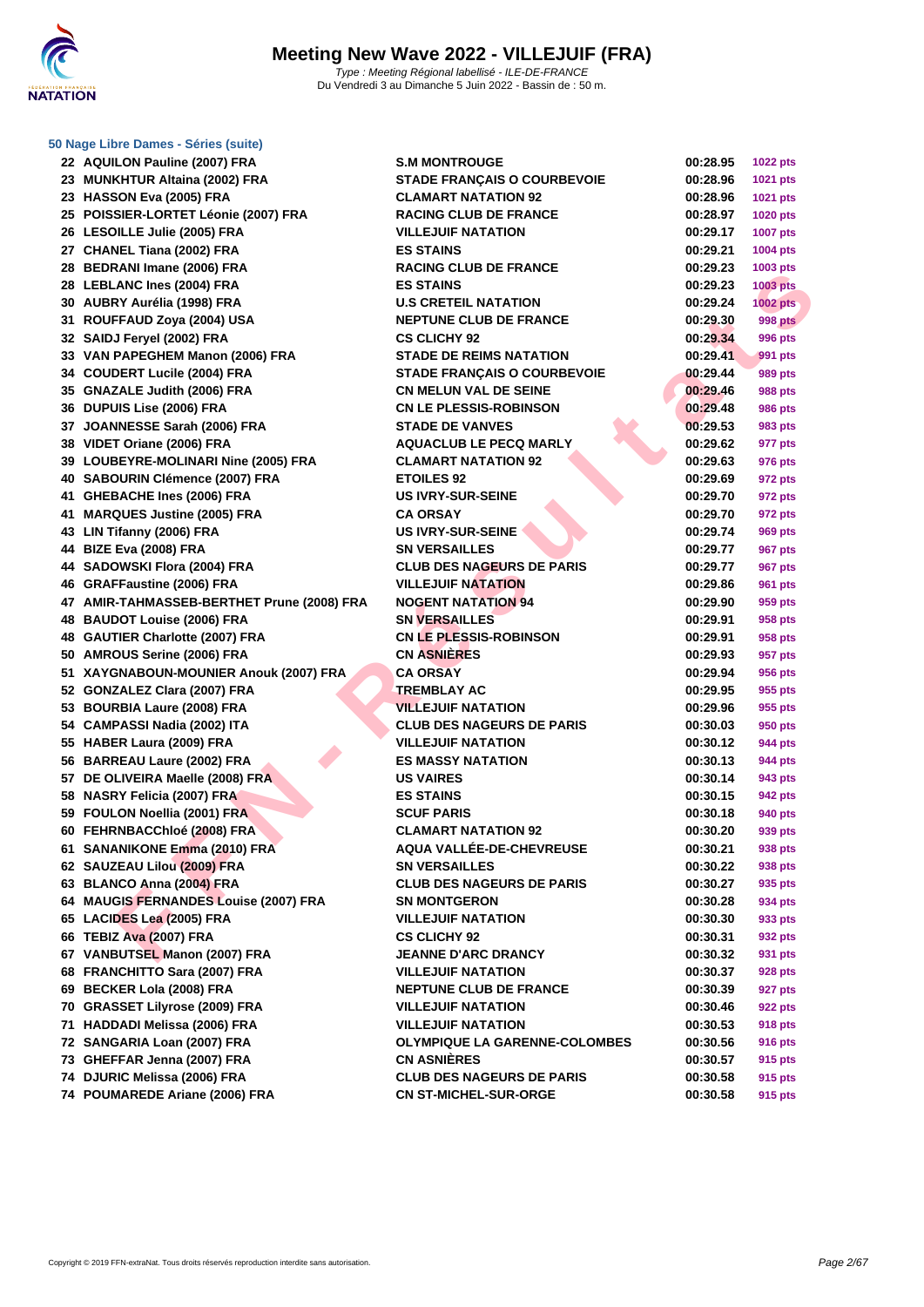

| 50 Nage Libre Dames - Séries (suite) |  |
|--------------------------------------|--|
|--------------------------------------|--|

| 74 VARGA Zille (2008) FRA                                    | <b>CS CLICHY 92</b>                                           | 00:30.58             | 915 pts        |
|--------------------------------------------------------------|---------------------------------------------------------------|----------------------|----------------|
| 74 YOUSFI Eléa (2008) FRA                                    | <b>SCUF PARIS</b>                                             | 00:30.58             | 915 pts        |
| 78 YANYANA Cigdem (2008) FRA                                 | <b>VILLEJUIF NATATION</b>                                     | 00:30.60             | 913 pts        |
| 79 EURIAT Lucie (2007) FRA                                   | <b>RACING CLUB DE FRANCE</b>                                  | 00:30.61             | 913 pts        |
| 79 TABIASCO Leonore (2008) FRA                               | <b>OLYMPIQUE LA GARENNE-COLOMBES</b>                          | 00:30.61             | 913 pts        |
| 81 STEFANKA Solene (2007) FRA                                | <b>CN MAISONS-ALFORT</b>                                      | 00:30.63             | <b>911 pts</b> |
| 82 DUCREUX Constance (2003) FRA                              | <b>NEPTUNE CLUB DE FRANCE</b>                                 | 00:30.66             | 910 pts        |
| 83 MUNOZ Elora (2003) FRA                                    | <b>NEPTUNE CLUB DE FRANCE</b>                                 | 00:30.71             | <b>906 pts</b> |
| 84 LABOLLE Maïwen (2009) FRA                                 | <b>CA L'HAY-LES-ROSES</b>                                     | 00:30.79             | <b>901 pts</b> |
| 85 VELLA Djenaba (2006) FRA                                  | <b>VILLEJUIF NATATION</b>                                     | 00:30.81             | <b>900 pts</b> |
| 86 MJAHED Sirine (2007) FRA                                  | <b>ES MASSY NATATION</b>                                      | 00:30.93             | 892 pts        |
| 87 GOMBAULT Chiara (2008) FRA                                | <b>BLANC-MESNIL S.N</b>                                       | 00:30.94             | 892 pts        |
| 88 LECLERC Sarah (2007) FRA                                  | <b>CA L'HAY-LES-ROSES</b>                                     | 00:31.06             | 884 pts        |
| 89 HAOUAS Nell (2006) FRA                                    | <b>VILLEJUIF NATATION</b>                                     | 00:31.07             | 884 pts        |
| 90 HALLOUIN Rose (2006) FRA                                  | <b>US IVRY-SUR-SEINE</b>                                      | 00:31.18             | 877 pts        |
| 91 JOLY Morgane (2004) FRA                                   | <b>ES MASSY NATATION</b>                                      | 00:31.19             | 876 pts        |
| 92 MARCHESE Aurelie (2005) FRA                               | <b>CN MELUN VAL DE SEINE</b>                                  | 00:31.27             | 871 pts        |
| 93 ROGER Margot (2006) FRA                                   | <b>AQUACLUB LE PECQ MARLY</b>                                 | 00:31.33             | 867 pts        |
| 94 THIBAUT Manon (2006) FRA                                  | AC BOULOGNE-BILLANCOURT                                       | 00:31.35             | 866 pts        |
| 95 EOUZAN Elea (2009) FRA                                    | <b>BLANC-MESNIL S.N</b>                                       | 00:31.39             | 864 pts        |
| 96 NOUREDDINE Attika (2008) FRA                              | <b>ES MASSY NATATION</b>                                      | 00:31.44             | 861 pts        |
| 97 FREIRE CABRAL Jess (2008) FRA                             | <b>AC VILLEPINTE</b>                                          | 00:31.47             | 859 pts        |
| 98 GIRMA Salome (2006) FRA                                   | <b>NEPTUNE CLUB DE FRANCE</b>                                 | 00:31.54             | 854 pts        |
| 99 NOUYOUX Margaux (2007) FRA                                | <b>SN MONTGERON</b>                                           | 00:31.56             | 853 pts        |
| 00 HAOUAS Elyssa (2008) FRA                                  | <b>VILLEJUIF NATATION</b>                                     | 00:31.72             | 843 pts        |
| 01 NEMDALI Feriel (2008) FRA                                 | <b>JEANNE D'ARC DRANCY</b>                                    | 00:31.85             | 835 pts        |
| 02 STUTEL Célia (2006) FRA                                   | <b>CN LE PLESSIS-ROBINSON</b>                                 | 00:31.86             | 835 pts        |
| 03 SCHMITT Marie (2008) FRA                                  | <b>JEANNE D'ARC DRANCY</b>                                    | 00:31.95             | 829 pts        |
| 04 RICHALET Capucine (2009) FRA                              | <b>US VAIRES</b>                                              | 00:31.96             | 829 pts        |
| 05 BOULOUALAB Aya (2006) FRA                                 | <b>CN ASNIERES</b>                                            | 00:31.98             | 827 pts        |
| 06 BOOKLAGE-LETELLIER Angéline (2008) FRA                    | PARIS SPORT CLUB                                              | 00:32.29             | 809 pts        |
| 07 LE STRAT Nina (2008) FRA                                  | <b>ES MASSY NATATION</b>                                      | 00:32.33             | 806 pts        |
| 08 GARBAA Lila (2006) FRA                                    | <b>CLUB DES NAGEURS DE PARIS</b>                              | 00:32.41             | 801 pts        |
| 09 EL MAWAGUIRY Mayar (2008) EGY                             | <b>CN ASNIÈRES</b>                                            | 00:32.43             | 800 pts        |
| 10 MAZZOLI Clea (2008) FRA                                   | <b>CN FONTAINEBLEAU-AVON</b>                                  | 00:32.57             | <b>792 pts</b> |
| 11 LECOMTE Marie (2007) FRA                                  | <b>RACING CLUB DE FRANCE</b>                                  | 00:32.72             | <b>783 pts</b> |
| 12 CHAUVIN Jalyssa (2007) FRA                                | <b>VILLEJUIF NATATION</b>                                     | 00:32.81             | 778 pts        |
| 13 CORNILLE Blanche (2006) FRA                               | <b>AC BOULOGNE-BILLANCOURT</b>                                | 00:32.89             | 773 pts        |
| 14 PERROCHON Charlotte (2005) FRA                            | <b>LES PHOENIX D'ANTONY</b>                                   | 00:32.98             | <b>768 pts</b> |
| 14 CLAUS Candice (2006) FRA                                  | <b>PARIS SPORT CLUB</b>                                       | 00:32.98             | <b>768 pts</b> |
| 16 CHUZEVILLE Alyah (2008) FRA                               | <b>CN FONTAINEBLEAU-AVON</b>                                  | 00:33.03             | 765 pts        |
| 17 YAHIAOUI Elise (2008) FRA                                 | <b>CN FONTAINEBLEAU-AVON</b>                                  | 00:33.68             | 727 pts        |
| 18 TETART Romane (2007) FRA                                  | <b>CN ST-MICHEL-SUR-ORGE</b>                                  |                      | <b>720 pts</b> |
| 19 PEREZ-NOWAK Lila (2008) FRA                               | <b>CA L'HAY-LES-ROSES</b>                                     | 00:33.81<br>00:33.85 | <b>718 pts</b> |
| 20 LAVERGNE Anne (2009) FRA                                  | <b>VILLEJUIF NATATION</b>                                     | 00:33.95             | <b>712 pts</b> |
| 21 ALLA Alix (2008) FRA                                      | <b>RACING CLUB DE FRANCE</b>                                  | 00:34.03             | <b>707 pts</b> |
| 22 MEZIANI Ines (2008) FRA                                   | <b>SN MONTGERON</b>                                           | 00:34.07             | 705 pts        |
| 23 LE GRAND Lucrece (2008) FRA                               |                                                               |                      |                |
| 24 CALMELS Alexiane (2006) FRA                               | <b>RACING CLUB DE FRANCE</b><br><b>AQUACLUB LE PECQ MARLY</b> | 00:34.09<br>00:34.31 | 704 pts        |
|                                                              | <b>PARIS SPORT CLUB</b>                                       |                      | 692 pts        |
| 25 GILLAIN Adele (2005) FRA<br>26 FORNESI Loriana (2007) FRA |                                                               | 00:34.46<br>00:34.66 | <b>684 pts</b> |
|                                                              | <b>VILLEJUIF NATATION</b>                                     |                      | 673 pts        |
| 27 SIROT Aude (2007) FRA                                     | <b>CN FONTAINEBLEAU-AVON</b>                                  | 00:34.73             | <b>669 pts</b> |
| 28 GREMILLET Enola (2010) FRA                                | <b>CSN GUYANCOURT</b>                                         | 00:34.99             | 655 pts        |
| 28 BOUBEKRI Salma (2010) FRA                                 | <b>VILLEJUIF NATATION</b>                                     | 00:34.99             | 655 pts        |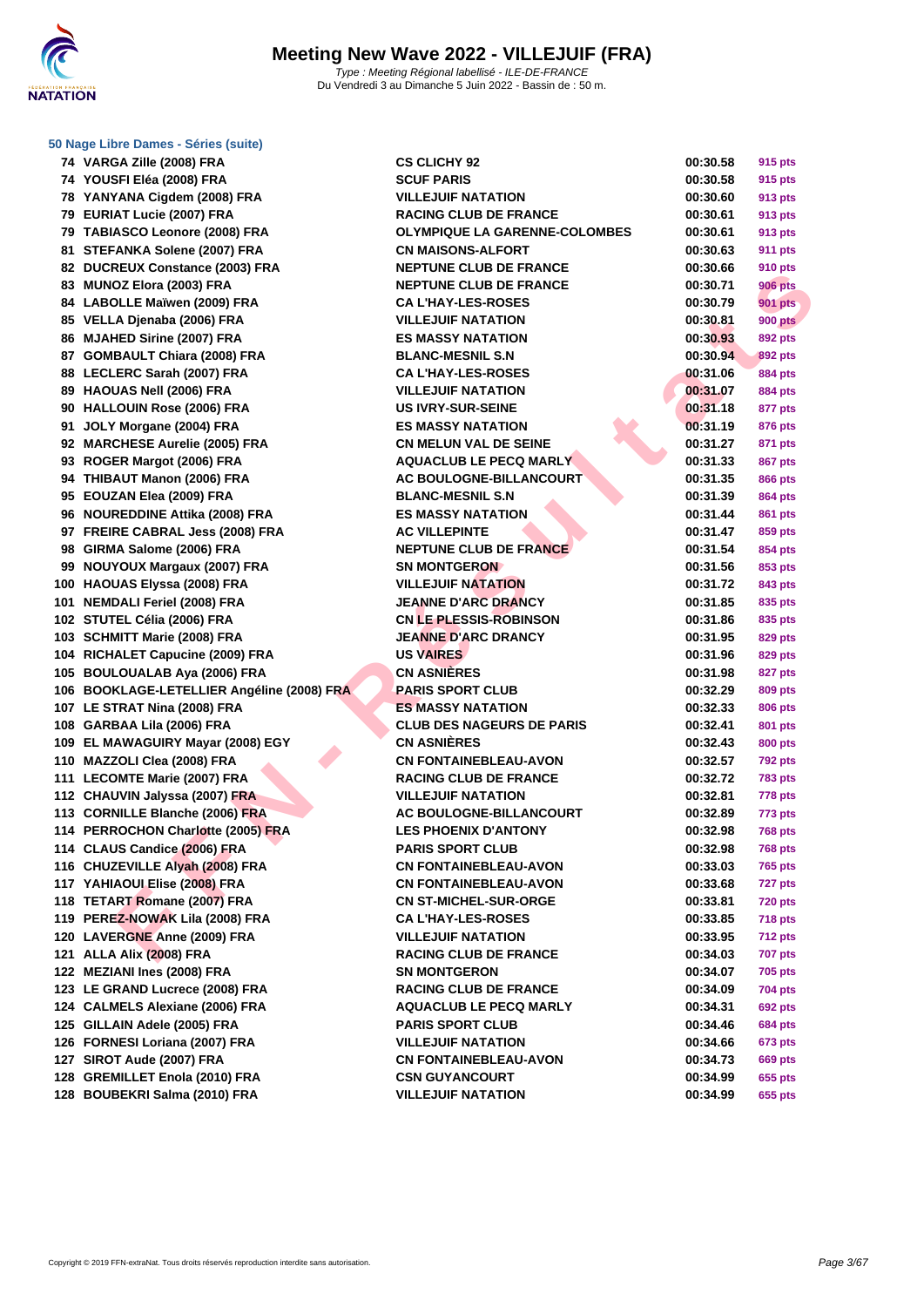

### **[50 Nage L](http://www.ffnatation.fr/webffn/index.php)ibre Dames - Séries (suite)**

- **LAURIERE Margaux (2008) FRA VILLEJUIF NATATION 00:35.02 653 pts**
- **BOUAÏCHE Linda (2010) FRA ES STAINS 00:35.02 653 pts**
- **PROUTEAU Lina (2007) FRA ES MASSY NATATION 00:36.13 594 pts**
- **DUPONT Philippine (2010) FRA RACING CLUB DE FRANCE 00:39.31 442 pts**
- **BELHACHEMI Mirale (2011) FRA US VAIRES 00:41.49 350 pts**
- **--- FIEMathilde (2001) FRA CLAMART NATATION 92 DNS dec**
- **--- BOULOUKBACHI Celia (2010) FRA VILLEJUIF NATATION DNS dec**
- **--- FONTAINE Pauline (2008) FRA CA L'HAY-LES-ROSES DNS dec**
- **--- SOKOLOV Elisabeth (2007) FRA US IVRY-SUR-SEINE DNS dec**
- **--- DELRANC MOREEL Leane (2008) FRA CN ST-MICHEL-SUR-ORGE DNS dec**
- **--- MOULIN Juliette (2011) FRA NOGENT NATATION 94 DNS**
- **--- GARCIA HOLGUIN Sharay (2007) COL RACING CLUB DE FRANCE DNS**
- **--- BALLAY Chiara (2011) FRA NOGENT NATATION 94 DNS**
- **--- LAITHIER Eva (2001) FRA BLANC-MESNIL S.N DNS**

## **100 Nage Libre Dames - Finale A 18 ans et plus** (Dimanche 5 Juin 2022)

- **GASTALDELLO Béryl (1995) FRA ETOILES 92 00:56.79 1223 pts**
- **PROUFFaustine (1988) FRA STADE DE VANVES 00:58.83 1150 pts**
- **HOCQUARD Margaux (2002) FRA SN VERSAILLES 00:59.84 1115 pts**
- **GAMER Rose-alexia (1999) FRA VILLEJUIF NATATION 00:59.85 1114 pts**
- **MURE Manon (2003) FRA ETOILES 92 01:00.16 1103 pts**
- **THENOT Adeline (1991) FRA ES STAINS 01:00.69 1085 pts**
- **TAYSSE Léa (2002) FRA CN MELUN VAL DE SEINE 01:01.42 1060 pts**
- **AIGOUY Léa (2004) FRA CANETON CLUB DE BEAUMONT 01:02.20 1034 pts**

## **100 Nage Libre Dames - Finale B 14-17 ans** (Dimanche 5 Juin 2022)

| 1 BINGUE SIDIBE Lena (2006) FRA     | <b>BLANC-MESNIL S.N.</b>           | 01:00.72 | 1084 pts        |
|-------------------------------------|------------------------------------|----------|-----------------|
| 2 JOMINET Lou (2005) LUX            | <b>SWIMMING LUXEMBOURG (LUX)</b>   | 01:00.81 | <b>1081 pts</b> |
| 3 NGUYEN DUC LONG Rachel (2006) FRA | <b>CN ST-MICHEL-SUR-ORGE</b>       | 01:01.22 | <b>1067 pts</b> |
| 4 BOUKHTOUCHE Sarah (2005) FRA      | <b>STADE FRANCAIS O COURBEVOIE</b> | 01:01.26 | <b>1066 pts</b> |
| 5 LESOILLE Julie (2005) FRA         | <b>VILLEJUIF NATATION</b>          | 01:01.58 | 1055 pts        |
| 6 VAN PAPEGHEM Manon (2006) FRA     | <b>STADE DE REIMS NATATION</b>     | 01:01.86 | 1045 pts        |
| 7 POISSIER-LORTET Léonie (2007) FRA | <b>RACING CLUB DE FRANCE</b>       | 01:02.26 | <b>1032 pts</b> |
| 8 CARKAXHIJA Arba (2006) CAN        | <b>NEPTUNE CLUB DE FRANCE</b>      | 01:02.61 | <b>1020 pts</b> |

### **100 Nage Libre Dames - Finale C 11-13 ans** (Dimanche 5 Juin 2022)

| $-$ Booloonbachi cella (2010) FINA                                   |                                    |                |                 |
|----------------------------------------------------------------------|------------------------------------|----------------|-----------------|
| --- FONTAINE Pauline (2008) FRA                                      | <b>CA L'HAY-LES-ROSES</b>          | <b>DNS</b> dec |                 |
| --- SOKOLOV Elisabeth (2007) FRA                                     | <b>US IVRY-SUR-SEINE</b>           | <b>DNS</b> dec |                 |
| --- DELRANC MOREEL Leane (2008) FRA                                  | <b>CN ST-MICHEL-SUR-ORGE</b>       | <b>DNS</b> dec |                 |
| --- MOULIN Juliette (2011) FRA                                       | <b>NOGENT NATATION 94</b>          | <b>DNS</b>     |                 |
| --- GARCIA HOLGUIN Sharay (2007) COL                                 | <b>RACING CLUB DE FRANCE</b>       | <b>DNS</b>     |                 |
| --- BALLAY Chiara (2011) FRA                                         | <b>NOGENT NATATION 94</b>          | <b>DNS</b>     |                 |
| --- LAITHIER Eva (2001) FRA                                          | <b>BLANC-MESNIL S.N</b>            | <b>DNS</b>     |                 |
|                                                                      |                                    |                |                 |
| 00 Nage Libre Dames - Finale A 18 ans et plus (Dimanche 5 Juin 2022) |                                    |                |                 |
| 1 GASTALDELLO Béryl (1995) FRA                                       | <b>ETOILES 92</b>                  | 00:56.79       | <b>1223 pts</b> |
| 2 PROUFFaustine (1988) FRA                                           | <b>STADE DE VANVES</b>             | 00:58.83       | 1150 pts        |
| 3 HOCQUARD Margaux (2002) FRA                                        | <b>SN VERSAILLES</b>               | 00:59.84       | 1115 pts        |
| 4 GAMER Rose-alexia (1999) FRA                                       | <b>VILLEJUIF NATATION</b>          | 00:59.85       | <b>1114 pts</b> |
| 5 MURE Manon (2003) FRA                                              | <b>ETOILES 92</b>                  | 01:00.16       | 1103 pts        |
| 6 THENOT Adeline (1991) FRA                                          | <b>ES STAINS</b>                   | 01:00.69       | 1085 pts        |
| 7 TAYSSE Léa (2002) FRA                                              | <b>CN MELUN VAL DE SEINE</b>       | 01:01.42       | <b>1060 pts</b> |
| 8 AIGOUY Léa (2004) FRA                                              | <b>CANETON CLUB DE BEAUMONT</b>    | 01:02.20       | 1034 pts        |
|                                                                      |                                    |                |                 |
| 00 Nage Libre Dames - Finale B 14-17 ans (Dimanche 5 Juin 2022)      |                                    |                |                 |
| 1 BINGUE SIDIBE Lena (2006) FRA                                      | <b>BLANC-MESNIL S.N</b>            | 01:00.72       | 1084 pts        |
| 2 JOMINET Lou (2005) LUX                                             | <b>SWIMMING LUXEMBOURG (LUX)</b>   | 01:00.81       | 1081 pts        |
| 3 NGUYEN DUC LONG Rachel (2006) FRA                                  | <b>CN ST-MICHEL-SUR-ORGE</b>       | 01:01.22       | 1067 pts        |
| 4 BOUKHTOUCHE Sarah (2005) FRA                                       | <b>STADE FRANÇAIS O COURBEVOIE</b> | 01:01.26       | 1066 pts        |
| 5 LESOILLE Julie (2005) FRA                                          | <b>VILLEJUIF NATATION</b>          | 01:01.58       | 1055 pts        |
| 6 VAN PAPEGHEM Manon (2006) FRA                                      | <b>STADE DE REIMS NATATION</b>     | 01:01.86       | 1045 pts        |
| 7 POISSIER-LORTET Léonie (2007) FRA                                  | <b>RACING CLUB DE FRANCE</b>       | 01:02.26       | 1032 pts        |
| 8 CARKAXHIJA Arba (2006) CAN                                         | <b>NEPTUNE CLUB DE FRANCE</b>      | 01:02.61       | 1020 pts        |
|                                                                      |                                    |                |                 |
| 00 Nage Libre Dames - Finale C 11-13 ans (Dimanche 5 Juin 2022)      |                                    |                |                 |
| 1 SANANIKONE Emma (2010) FRA                                         | AQUA VALLÉE-DE-CHEVREUSE           | 01:04.95       | 944 pts         |
| 2 HABER Laura (2009) FRA                                             | <b>VILLEJUIF NATATION</b>          | 01:06.79       | <b>886 pts</b>  |
| 3 DEVOUGE Violette (2009) FRA                                        | <b>VILLEJUIF NATATION</b>          | 01:06.97       | <b>880 pts</b>  |
| 4 LABOLLE Maïwen (2009) FRA                                          | <b>CAL'HAY-LES-ROSES</b>           | 01:07.91       | 852 pts         |
| 5 EOUZAN Elea (2009) FRA                                             | <b>BLANC-MESNIL S.N</b>            | 01:08.33       | 839 pts         |
| 6 GRASSET Lilyrose (2009) FRA                                        | <b>VILLEJUIF NATATION</b>          | 01:08.49       | 834 pts         |
| 7 LAKHDARI Celia (2010) FRA                                          | <b>US IVRY-SUR-SEINE</b>           | 01:09.75       | 797 pts         |
| 8 GUERILLOT Léna (2009) FRA                                          | <b>NOGENT NATATION 94</b>          | 01:10.86       | <b>764 pts</b>  |
|                                                                      |                                    |                |                 |

## **100 Nage Libre Dames - Séries** (Dimanche 5 Juin 2022)

| 1 GASTALDELLO Béryl (1995) FRA | <b>ETOILES 92</b>        | 00:56.00 | <b>1252 pts</b> |
|--------------------------------|--------------------------|----------|-----------------|
| 2 PROUFFaustine (1988) FRA     | <b>STADE DE VANVES</b>   | 00:58.58 | 1159 pts        |
| 3 HOCQUARD Margaux (2002) FRA  | <b>SN VERSAILLES</b>     | 00:59.14 | 1139 pts        |
| 4 HOUAL Solene (2002) FRA      | <b>ES MASSY NATATION</b> | 00:59.26 | 1135 pts        |
| 5 THENOT Adeline (1991) FRA    | <b>ES STAINS</b>         | 01:00.08 | 1106 pts        |
| 6 MURE Manon (2003) FRA        | <b>ETOILES 92</b>        | 01:00.13 | 1105 pts        |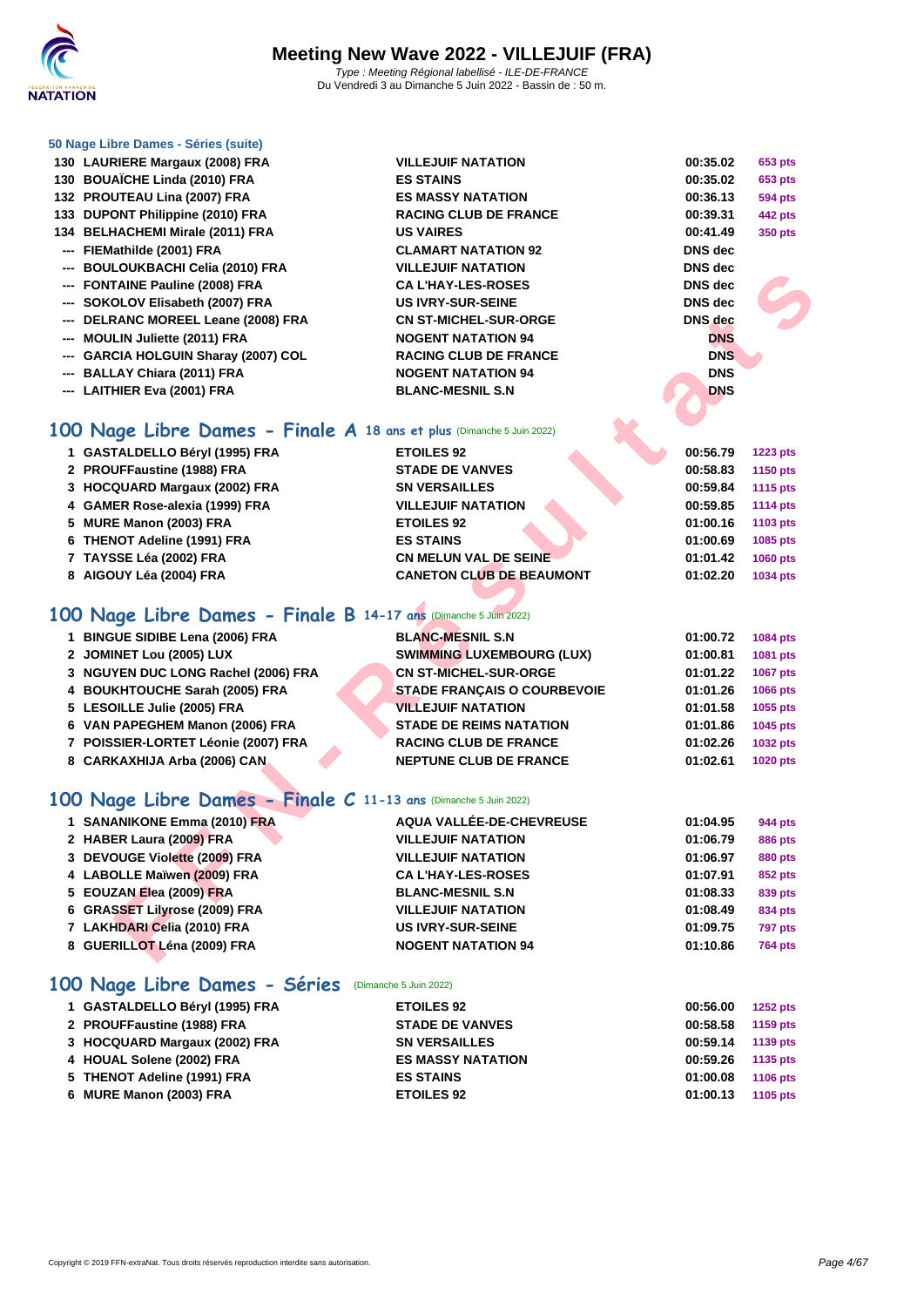

### **[100 Nage](http://www.ffnatation.fr/webffn/index.php) Libre Dames - Séries (suite)**

| 7 GAMER Rose-alexia (1999) FRA             | <b>VILLEJUIF NATATION</b>            | 01:00.53 | 1091 pts        |
|--------------------------------------------|--------------------------------------|----------|-----------------|
| 8 JOMINET Lou (2005) LUX                   | <b>SWIMMING LUXEMBOURG (LUX)</b>     | 01:00.86 | 1079 pts        |
| 9 BOUKHTOUCHE Sarah (2005) FRA             | <b>STADE FRANÇAIS O COURBEVOIE</b>   | 01:01.02 | 1074 pts        |
| 10 NGUYEN DUC LONG Rachel (2006) FRA       | <b>CN ST-MICHEL-SUR-ORGE</b>         | 01:01.41 | 1061 pts        |
| 11 BINGUE SIDIBE Lena (2006) FRA           | <b>BLANC-MESNIL S.N</b>              | 01:01.51 | 1057 pts        |
| 12 TAYSSE Léa (2002) FRA                   | <b>CN MELUN VAL DE SEINE</b>         | 01:01.67 | 1052 pts        |
| 13 VAN PAPEGHEM Manon (2006) FRA           | <b>STADE DE REIMS NATATION</b>       | 01:01.72 | 1050 pts        |
| 14 LESOILLE Julie (2005) FRA               | <b>VILLEJUIF NATATION</b>            | 01:01.92 | <b>1043 pts</b> |
| 15 CARKAXHIJA Arba (2006) CAN              | <b>NEPTUNE CLUB DE FRANCE</b>        | 01:01.95 | <b>1042 pts</b> |
| 16 POISSIER-LORTET Léonie (2007) FRA       | <b>RACING CLUB DE FRANCE</b>         | 01:02.10 | <b>1037 pts</b> |
| 17 AIGOUY Léa (2004) FRA                   | <b>CANETON CLUB DE BEAUMONT</b>      | 01:02.22 | 1033 pts        |
| 18 AQUILON Pauline (2007) FRA              | <b>S.M MONTROUGE</b>                 | 01:02.28 | <b>1031 pts</b> |
| 19 ANGELE Loulia (2007) FRA                | <b>ES MASSY NATATION</b>             | 01:02.53 | <b>1023 pts</b> |
| 20 BOULAOUED Calie (2007) FRA              | <b>ETOILES 92</b>                    | 01:02.60 | 1021 pts        |
| 21 MARTIN Lison (2008) FRA                 | <b>NAUTIC CLUB RAMBOUILLET</b>       | 01:02.72 | <b>1017 pts</b> |
| 22 LEBLANC Ines (2004) FRA                 | <b>ES STAINS</b>                     | 01:03.22 | <b>1000 pts</b> |
| 23 MUNKHTUR Altaina (2002) FRA             | <b>STADE FRANÇAIS O COURBEVOIE</b>   | 01:03.46 | 992 pts         |
| 24 LOUBEYRE-MOLINARI Nine (2005) FRA       | <b>CLAMART NATATION 92</b>           | 01:03.51 | 991 pts         |
| 25 DUPUIS Lise (2006) FRA                  | <b>CN LE PLESSIS-ROBINSON</b>        | 01:03.62 | 987 pts         |
| 26 MARQUES Justine (2005) FRA              | <b>CA ORSAY</b>                      | 01:03.76 | <b>982 pts</b>  |
| 26 CABIOCLeonie (2008) FRA                 | <b>CSN GUYANCOURT</b>                | 01:03.76 | 982 pts         |
| 28 BESSON Camille (2005) FRA               | <b>CN ANDRESY</b>                    | 01:03.86 | 979 pts         |
| 29 TEULE Mary (1999) FRA                   | <b>CNO ST-GERMAIN-EN-LAYE</b>        | 01:03.88 | 979 pts         |
| 30 GALLANT Apolline (2004) FRA             | <b>SN VERSAILLES</b>                 | 01:03.91 | 978 pts         |
| 31 JOANNESSE Sarah (2006) FRA              | <b>STADE DE VANVES</b>               | 01:04.33 | 964 pts         |
| 32 AMIR-TAHMASSEB-BERTHET Prune (2008) FRA | <b>NOGENT NATATION 94</b>            | 01:04.45 | <b>960 pts</b>  |
| 33 BIZE Eva (2008) FRA                     | <b>SN VERSAILLES</b>                 | 01:04.49 | 959 pts         |
| 34 ROUFFAUD Zoya (2004) USA                | <b>NEPTUNE CLUB DE FRANCE</b>        | 01:04.50 | 958 pts         |
| 35 BEDRANI Imane (2006) FRA                | <b>RACING CLUB DE FRANCE</b>         | 01:04.54 | 957 pts         |
| 36 GARIN Héloïse (2005) FRA                | <b>NEPTUNE CLUB DE FRANCE</b>        | 01:04.72 | 951 pts         |
| 37 COUDERT Lucile (2004) FRA               | <b>STADE FRANÇAIS O COURBEVOIE</b>   | 01:04.80 | 949 pts         |
| 38 GHEFFAR Jenna (2007) FRA                | <b>CN ASNIÈRES</b>                   | 01:04.86 | 947 pts         |
| 39 COLOGON-HASSAMBAY Mélina (2006) FRA     | <b>CLAMART NATATION 92</b>           | 01:04.95 | 944 pts         |
| 40 HASSON Eva (2005) FRA                   | <b>CLAMART NATATION 92</b>           | 01:05.04 | 941 pts         |
| 41 LIN Tifanny (2006) FRA                  | <b>US IVRY-SUR-SEINE</b>             | 01:05.07 | 940 pts         |
| 42 SANGARIA Loan (2007) FRA                | <b>OLYMPIQUE LA GARENNE-COLOMBES</b> | 01:05.09 | 940 pts         |
| 43 DIMITRI Lise (2008) FRA                 | <b>CSN GUYANCOURT</b>                | 01:05.11 | 939 pts         |
| 44 GHEBACHE Ines (2006) FRA                | <b>US IVRY-SUR-SEINE</b>             | 01:05.31 | 933 pts         |
| 45 DE OLIVEIRA Maelle (2008) FRA           | <b>US VAIRES</b>                     | 01:05.43 | <b>929 pts</b>  |
| 46 TEBIZ Ava (2007) FRA                    | <b>CS CLICHY 92</b>                  | 01:05.47 | 927 pts         |
| 47 NASRY Felicia (2007) FRA                | <b>ES STAINS</b>                     | 01:05.60 | 923 pts         |
| 48 FEHRNBACChloé (2008) FRA                | <b>CLAMART NATATION 92</b>           | 01:05.67 | 921 pts         |
| 49 SANANIKONE Emma (2010) FRA              | AQUA VALLÉE-DE-CHEVREUSE             | 01:05.71 | 920 pts         |
| 50 SABOURIN Clémence (2007) FRA            | <b>ETOILES 92</b>                    | 01:05.73 | 919 pts         |
| 51 MAETZ Clothilde (2005) FRA              | <b>STADE DE REIMS NATATION</b>       | 01:05.96 | 912 pts         |
| 52 CAMPASSI Nadia (2002) ITA               | <b>CLUB DES NAGEURS DE PARIS</b>     | 01:06.07 | <b>908 pts</b>  |
| 53 HADDADI Melissa (2006) FRA              | <b>VILLEJUIF NATATION</b>            | 01:06.15 | <b>906 pts</b>  |
| 54 GRAFFaustine (2006) FRA                 | <b>VILLEJUIF NATATION</b>            | 01:06.17 | 905 pts         |
| 55 MAUGIS FERNANDES Louise (2007) FRA      | <b>SN MONTGERON</b>                  | 01:06.19 | 905 pts         |
| 56 HAUVETTE MINOUX Manon (2007) FRA        | <b>AQUACLUB LE PECQ MARLY</b>        | 01:06.20 | 904 pts         |
| 57 HABER Laura (2009) FRA                  | <b>VILLEJUIF NATATION</b>            | 01:06.26 | 903 pts         |
| 58 BLANCO Anna (2004) FRA                  | <b>CLUB DES NAGEURS DE PARIS</b>     | 01:06.38 | 899 pts         |
| 59 CHANEL Tiana (2002) FRA                 | <b>ES STAINS</b>                     | 01:06.40 | 898 pts         |
| 60 MUNOZ Elora (2003) FRA                  | <b>NEPTUNE CLUB DE FRANCE</b>        | 01:06.41 | 898 pts         |
|                                            |                                      |          |                 |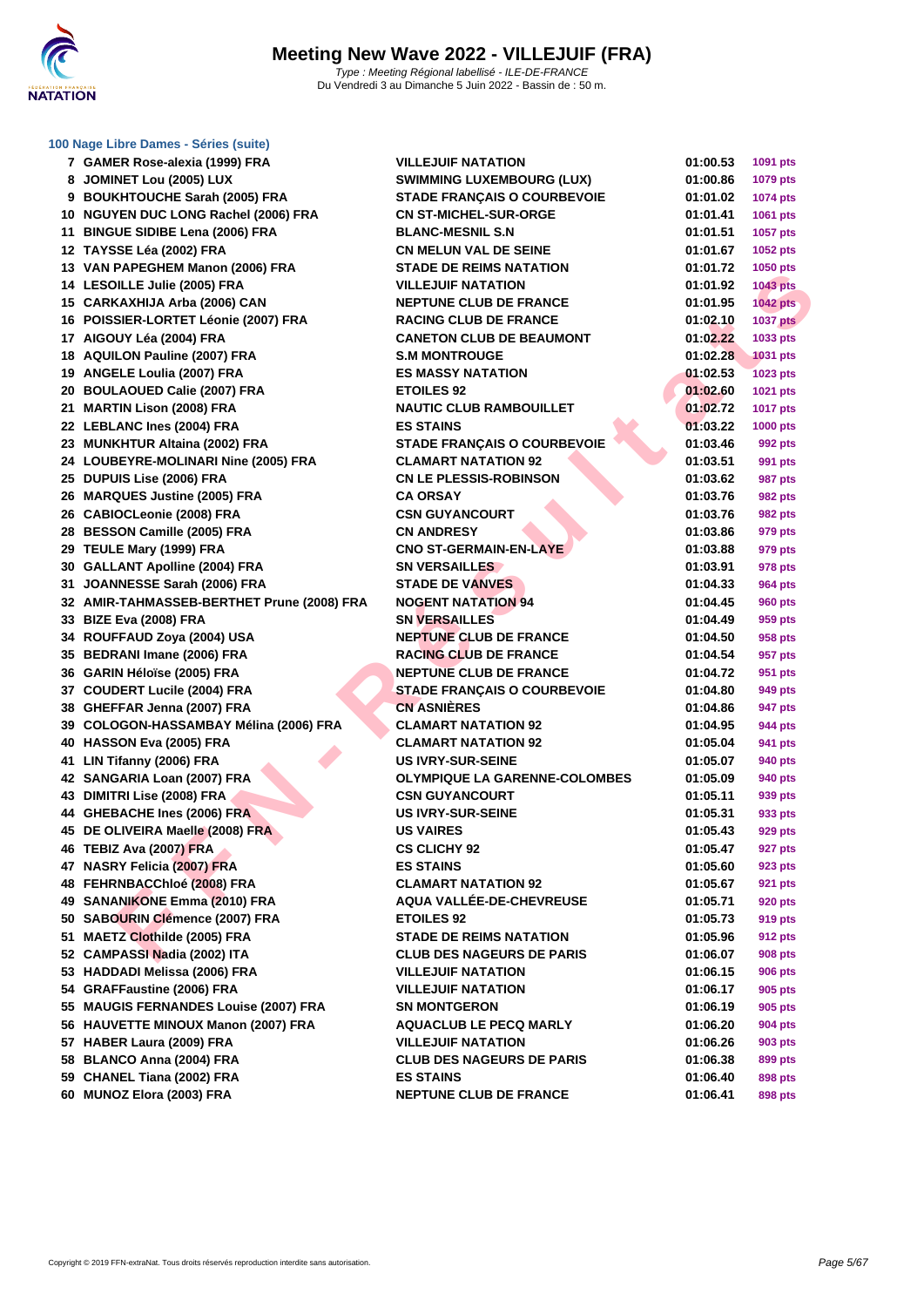| 61 GOMBAULT Chiara (2008) FRA<br><b>BLANC-MESNIL S.N</b><br>01:06.55<br>893 pts<br><b>US IVRY-SUR-SEINE</b><br>62 SOKOLOV Elisabeth (2007) FRA<br>01:06.59<br>892 pts<br>63 STEFANKA Solene (2007) FRA<br><b>CN MAISONS-ALFORT</b><br>01:06.62<br>891 pts<br>64 EURIAT Lucie (2007) FRA<br><b>RACING CLUB DE FRANCE</b><br>01:06.78<br><b>886 pts</b><br>65 BUI Julianne (2006) FRA<br><b>LES PHOENIX D'ANTONY</b><br>01:06.97<br>880 pts<br>66 ALLIONE Elise (2006) FRA<br><b>NOGENT NATATION 94</b><br>01:07.05<br>878 pts<br>67 DEVOUGE Violette (2009) FRA<br><b>VILLEJUIF NATATION</b><br>01:07.10<br>876 pts<br><b>CN ASNIÈRES</b><br>68 AMROUS Serine (2006) FRA<br>01:07.13<br>876 pts<br>69 TABIASCO Leonore (2008) FRA<br><b>OLYMPIQUE LA GARENNE-COLOMBES</b><br>01:07.16<br>875 pts<br><b>U.S CRETEIL NATATION</b><br><b>874 pts</b><br>70 HUMPHREYS Camille (2008) FRA<br>01:07.19<br>71 LABOLLE Maïwen (2009) FRA<br><b>CA L'HAY-LES-ROSES</b><br>01:07.22<br>873 pts<br>72 CARNEL Julie (2006) FRA<br><b>BEAUVAISIS AQUATIC CLUB</b><br>01:07.29<br>871 pts<br>73 ARAGONES Roxane (2007) FRA<br><b>ES MASSY NATATION</b><br>01:07.31<br>870 pts<br>74 PHAM Kim-Vy (2004) FRA<br><b>CN LE PLESSIS-ROBINSON</b><br>01:07.33<br>869 pts<br>75 SADOWSKI Flora (2004) FRA<br><b>CLUB DES NAGEURS DE PARIS</b><br>01:07.40<br>867 pts<br>76 ZAID KERMORGANT Florie (2005) FRA<br><b>CLUB DES NAGEURS DE PARIS</b><br>01:07.54<br>863 pts<br>77 POUMAREDE Ariane (2006) FRA<br><b>CN ST-MICHEL-SUR-ORGE</b><br>01:07.56<br><b>862 pts</b><br>78 BOURBIA Laure (2008) FRA<br><b>VILLEJUIF NATATION</b><br>01:07.61<br>861 pts<br>79 VARGA Zille (2008) FRA<br><b>CS CLICHY 92</b><br>01:07.65<br>860 pts<br>80 SOURDEAU-LACHOT Axelle (2005) FRA<br><b>S.M MONTROUGE</b><br>01:07.66<br>859 pts<br>81 TORRES Capucine (2007) FRA<br><b>NOGENT NATATION 94</b><br>01:07.69<br>858 pts<br>82 SCHMITT Marie (2008) FRA<br><b>JEANNE D'ARC DRANCY</b><br>01:07.77<br>856 pts<br><b>U.S CRETEIL NATATION</b><br>83 DERAREDJ CAUMIL Sara (2007) FRA<br>01:07.89<br>852 pts<br>84 HAOUAS Nell (2006) FRA<br><b>VILLEJUIF NATATION</b><br>01:07.98<br>850 pts<br>85 FREIRE CABRAL Jess (2008) FRA<br><b>AC VILLEPINTE</b><br>01:08.26<br>841 pts<br>86 DAVERDIN Lilou (2006) FRA<br><b>CN LE PLESSIS-ROBINSON</b><br>01:08.41<br>837 pts<br>87 CORNILLE Blanche (2006) FRA<br><b>AC BOULOGNE-BILLANCOURT</b><br>01:08.48<br>834 pts<br><b>VILLEJUIF NATATION</b><br>88 LACIDES Lea (2005) FRA<br>01:08.56<br>832 pts<br>89 VELLA Djenaba (2006) FRA<br><b>VILLEJUIF NATATION</b><br>01:08.63<br>830 pts<br>90 BARET Gabrielle (2007) FRA<br><b>CN MAISONS-ALFORT</b><br>01:08.87<br>823 pts<br>91 BERTHIER Capucine (2008) FRA<br><b>AQUA VALLÉE-DE-CHEVREUSE</b><br>01:08.91<br>822 pts<br><b>VILLEJUIF NATATION</b><br>92 GRASSET Lilyrose (2009) FRA<br>01:08.93<br>821 pts<br>93 ROGER Margot (2006) FRA<br><b>AQUACLUB LE PECQ MARLY</b><br>01:08.97<br>820 pts<br>94 LAKHDARI Celia (2010) FRA<br><b>US IVRY-SUR-SEINE</b><br>01:09.13<br>815 pts<br>95 COQUARD POREZ Rose (2007) FRA<br><b>CA ORSAY</b><br>01:09.16<br>814 pts<br>96 EOUZAN Elea (2009) FRA<br><b>BLANC-MESNIL S.N</b><br>01:09.21<br>813 pts<br>97 PORCHER Pauline (2006) FRA<br><b>NOGENT NATATION 94</b><br>01:09.37<br>808 pts<br>98 MARTIN Celia (2005) FRA<br><b>ES STAINS</b><br>01:09.44<br><b>806 pts</b><br>99 NANY Margaux (2005) FRA<br><b>LAGNY-SUR-MARNE NATATION</b><br>01:09.64<br>800 pts<br>100 NOUYOUX Margaux (2007) FRA<br><b>SN MONTGERON</b><br>01:09.80<br><b>795 pts</b><br>101 STUTEL Célia (2006) FRA<br><b>CN LE PLESSIS-ROBINSON</b><br>01:09.96<br>790 pts<br>102 EL MAWAGUIRY Mayar (2008) EGY<br><b>CN ASNIERES</b><br>01:09.98<br><b>790 pts</b><br>103 HAOUAS Elyssa (2008) FRA<br><b>VILLEJUIF NATATION</b><br>01:10.04<br><b>788 pts</b><br>104 DUCREUX Constance (2003) FRA<br><b>NEPTUNE CLUB DE FRANCE</b><br>01:10.06<br><b>788 pts</b><br>105 PAINA Carla (2008) FRA<br><b>CLUB DES NAGEURS DE PARIS</b><br>01:10.11<br><b>786 pts</b><br>106 GUERILLOT Léna (2009) FRA<br><b>NOGENT NATATION 94</b><br>01:10.17<br><b>784 pts</b> |
|---------------------------------------------------------------------------------------------------------------------------------------------------------------------------------------------------------------------------------------------------------------------------------------------------------------------------------------------------------------------------------------------------------------------------------------------------------------------------------------------------------------------------------------------------------------------------------------------------------------------------------------------------------------------------------------------------------------------------------------------------------------------------------------------------------------------------------------------------------------------------------------------------------------------------------------------------------------------------------------------------------------------------------------------------------------------------------------------------------------------------------------------------------------------------------------------------------------------------------------------------------------------------------------------------------------------------------------------------------------------------------------------------------------------------------------------------------------------------------------------------------------------------------------------------------------------------------------------------------------------------------------------------------------------------------------------------------------------------------------------------------------------------------------------------------------------------------------------------------------------------------------------------------------------------------------------------------------------------------------------------------------------------------------------------------------------------------------------------------------------------------------------------------------------------------------------------------------------------------------------------------------------------------------------------------------------------------------------------------------------------------------------------------------------------------------------------------------------------------------------------------------------------------------------------------------------------------------------------------------------------------------------------------------------------------------------------------------------------------------------------------------------------------------------------------------------------------------------------------------------------------------------------------------------------------------------------------------------------------------------------------------------------------------------------------------------------------------------------------------------------------------------------------------------------------------------------------------------------------------------------------------------------------------------------------------------------------------------------------------------------------------------------------------------------------------------------------------------------------------------------------------------------------------------------------------------------------------------------------------------------------------------------------------------------------------------------------------------------------------------------------------------------------------------------------------------------------------------------------------------------------------------------------------------------------------------------------------------------------------------------------------------------------------------------------------------------------------------------------------------------------------------------|
|                                                                                                                                                                                                                                                                                                                                                                                                                                                                                                                                                                                                                                                                                                                                                                                                                                                                                                                                                                                                                                                                                                                                                                                                                                                                                                                                                                                                                                                                                                                                                                                                                                                                                                                                                                                                                                                                                                                                                                                                                                                                                                                                                                                                                                                                                                                                                                                                                                                                                                                                                                                                                                                                                                                                                                                                                                                                                                                                                                                                                                                                                                                                                                                                                                                                                                                                                                                                                                                                                                                                                                                                                                                                                                                                                                                                                                                                                                                                                                                                                                                                                                                                                   |
|                                                                                                                                                                                                                                                                                                                                                                                                                                                                                                                                                                                                                                                                                                                                                                                                                                                                                                                                                                                                                                                                                                                                                                                                                                                                                                                                                                                                                                                                                                                                                                                                                                                                                                                                                                                                                                                                                                                                                                                                                                                                                                                                                                                                                                                                                                                                                                                                                                                                                                                                                                                                                                                                                                                                                                                                                                                                                                                                                                                                                                                                                                                                                                                                                                                                                                                                                                                                                                                                                                                                                                                                                                                                                                                                                                                                                                                                                                                                                                                                                                                                                                                                                   |
|                                                                                                                                                                                                                                                                                                                                                                                                                                                                                                                                                                                                                                                                                                                                                                                                                                                                                                                                                                                                                                                                                                                                                                                                                                                                                                                                                                                                                                                                                                                                                                                                                                                                                                                                                                                                                                                                                                                                                                                                                                                                                                                                                                                                                                                                                                                                                                                                                                                                                                                                                                                                                                                                                                                                                                                                                                                                                                                                                                                                                                                                                                                                                                                                                                                                                                                                                                                                                                                                                                                                                                                                                                                                                                                                                                                                                                                                                                                                                                                                                                                                                                                                                   |
|                                                                                                                                                                                                                                                                                                                                                                                                                                                                                                                                                                                                                                                                                                                                                                                                                                                                                                                                                                                                                                                                                                                                                                                                                                                                                                                                                                                                                                                                                                                                                                                                                                                                                                                                                                                                                                                                                                                                                                                                                                                                                                                                                                                                                                                                                                                                                                                                                                                                                                                                                                                                                                                                                                                                                                                                                                                                                                                                                                                                                                                                                                                                                                                                                                                                                                                                                                                                                                                                                                                                                                                                                                                                                                                                                                                                                                                                                                                                                                                                                                                                                                                                                   |
|                                                                                                                                                                                                                                                                                                                                                                                                                                                                                                                                                                                                                                                                                                                                                                                                                                                                                                                                                                                                                                                                                                                                                                                                                                                                                                                                                                                                                                                                                                                                                                                                                                                                                                                                                                                                                                                                                                                                                                                                                                                                                                                                                                                                                                                                                                                                                                                                                                                                                                                                                                                                                                                                                                                                                                                                                                                                                                                                                                                                                                                                                                                                                                                                                                                                                                                                                                                                                                                                                                                                                                                                                                                                                                                                                                                                                                                                                                                                                                                                                                                                                                                                                   |
|                                                                                                                                                                                                                                                                                                                                                                                                                                                                                                                                                                                                                                                                                                                                                                                                                                                                                                                                                                                                                                                                                                                                                                                                                                                                                                                                                                                                                                                                                                                                                                                                                                                                                                                                                                                                                                                                                                                                                                                                                                                                                                                                                                                                                                                                                                                                                                                                                                                                                                                                                                                                                                                                                                                                                                                                                                                                                                                                                                                                                                                                                                                                                                                                                                                                                                                                                                                                                                                                                                                                                                                                                                                                                                                                                                                                                                                                                                                                                                                                                                                                                                                                                   |
|                                                                                                                                                                                                                                                                                                                                                                                                                                                                                                                                                                                                                                                                                                                                                                                                                                                                                                                                                                                                                                                                                                                                                                                                                                                                                                                                                                                                                                                                                                                                                                                                                                                                                                                                                                                                                                                                                                                                                                                                                                                                                                                                                                                                                                                                                                                                                                                                                                                                                                                                                                                                                                                                                                                                                                                                                                                                                                                                                                                                                                                                                                                                                                                                                                                                                                                                                                                                                                                                                                                                                                                                                                                                                                                                                                                                                                                                                                                                                                                                                                                                                                                                                   |
|                                                                                                                                                                                                                                                                                                                                                                                                                                                                                                                                                                                                                                                                                                                                                                                                                                                                                                                                                                                                                                                                                                                                                                                                                                                                                                                                                                                                                                                                                                                                                                                                                                                                                                                                                                                                                                                                                                                                                                                                                                                                                                                                                                                                                                                                                                                                                                                                                                                                                                                                                                                                                                                                                                                                                                                                                                                                                                                                                                                                                                                                                                                                                                                                                                                                                                                                                                                                                                                                                                                                                                                                                                                                                                                                                                                                                                                                                                                                                                                                                                                                                                                                                   |
|                                                                                                                                                                                                                                                                                                                                                                                                                                                                                                                                                                                                                                                                                                                                                                                                                                                                                                                                                                                                                                                                                                                                                                                                                                                                                                                                                                                                                                                                                                                                                                                                                                                                                                                                                                                                                                                                                                                                                                                                                                                                                                                                                                                                                                                                                                                                                                                                                                                                                                                                                                                                                                                                                                                                                                                                                                                                                                                                                                                                                                                                                                                                                                                                                                                                                                                                                                                                                                                                                                                                                                                                                                                                                                                                                                                                                                                                                                                                                                                                                                                                                                                                                   |
|                                                                                                                                                                                                                                                                                                                                                                                                                                                                                                                                                                                                                                                                                                                                                                                                                                                                                                                                                                                                                                                                                                                                                                                                                                                                                                                                                                                                                                                                                                                                                                                                                                                                                                                                                                                                                                                                                                                                                                                                                                                                                                                                                                                                                                                                                                                                                                                                                                                                                                                                                                                                                                                                                                                                                                                                                                                                                                                                                                                                                                                                                                                                                                                                                                                                                                                                                                                                                                                                                                                                                                                                                                                                                                                                                                                                                                                                                                                                                                                                                                                                                                                                                   |
|                                                                                                                                                                                                                                                                                                                                                                                                                                                                                                                                                                                                                                                                                                                                                                                                                                                                                                                                                                                                                                                                                                                                                                                                                                                                                                                                                                                                                                                                                                                                                                                                                                                                                                                                                                                                                                                                                                                                                                                                                                                                                                                                                                                                                                                                                                                                                                                                                                                                                                                                                                                                                                                                                                                                                                                                                                                                                                                                                                                                                                                                                                                                                                                                                                                                                                                                                                                                                                                                                                                                                                                                                                                                                                                                                                                                                                                                                                                                                                                                                                                                                                                                                   |
|                                                                                                                                                                                                                                                                                                                                                                                                                                                                                                                                                                                                                                                                                                                                                                                                                                                                                                                                                                                                                                                                                                                                                                                                                                                                                                                                                                                                                                                                                                                                                                                                                                                                                                                                                                                                                                                                                                                                                                                                                                                                                                                                                                                                                                                                                                                                                                                                                                                                                                                                                                                                                                                                                                                                                                                                                                                                                                                                                                                                                                                                                                                                                                                                                                                                                                                                                                                                                                                                                                                                                                                                                                                                                                                                                                                                                                                                                                                                                                                                                                                                                                                                                   |
|                                                                                                                                                                                                                                                                                                                                                                                                                                                                                                                                                                                                                                                                                                                                                                                                                                                                                                                                                                                                                                                                                                                                                                                                                                                                                                                                                                                                                                                                                                                                                                                                                                                                                                                                                                                                                                                                                                                                                                                                                                                                                                                                                                                                                                                                                                                                                                                                                                                                                                                                                                                                                                                                                                                                                                                                                                                                                                                                                                                                                                                                                                                                                                                                                                                                                                                                                                                                                                                                                                                                                                                                                                                                                                                                                                                                                                                                                                                                                                                                                                                                                                                                                   |
|                                                                                                                                                                                                                                                                                                                                                                                                                                                                                                                                                                                                                                                                                                                                                                                                                                                                                                                                                                                                                                                                                                                                                                                                                                                                                                                                                                                                                                                                                                                                                                                                                                                                                                                                                                                                                                                                                                                                                                                                                                                                                                                                                                                                                                                                                                                                                                                                                                                                                                                                                                                                                                                                                                                                                                                                                                                                                                                                                                                                                                                                                                                                                                                                                                                                                                                                                                                                                                                                                                                                                                                                                                                                                                                                                                                                                                                                                                                                                                                                                                                                                                                                                   |
|                                                                                                                                                                                                                                                                                                                                                                                                                                                                                                                                                                                                                                                                                                                                                                                                                                                                                                                                                                                                                                                                                                                                                                                                                                                                                                                                                                                                                                                                                                                                                                                                                                                                                                                                                                                                                                                                                                                                                                                                                                                                                                                                                                                                                                                                                                                                                                                                                                                                                                                                                                                                                                                                                                                                                                                                                                                                                                                                                                                                                                                                                                                                                                                                                                                                                                                                                                                                                                                                                                                                                                                                                                                                                                                                                                                                                                                                                                                                                                                                                                                                                                                                                   |
|                                                                                                                                                                                                                                                                                                                                                                                                                                                                                                                                                                                                                                                                                                                                                                                                                                                                                                                                                                                                                                                                                                                                                                                                                                                                                                                                                                                                                                                                                                                                                                                                                                                                                                                                                                                                                                                                                                                                                                                                                                                                                                                                                                                                                                                                                                                                                                                                                                                                                                                                                                                                                                                                                                                                                                                                                                                                                                                                                                                                                                                                                                                                                                                                                                                                                                                                                                                                                                                                                                                                                                                                                                                                                                                                                                                                                                                                                                                                                                                                                                                                                                                                                   |
|                                                                                                                                                                                                                                                                                                                                                                                                                                                                                                                                                                                                                                                                                                                                                                                                                                                                                                                                                                                                                                                                                                                                                                                                                                                                                                                                                                                                                                                                                                                                                                                                                                                                                                                                                                                                                                                                                                                                                                                                                                                                                                                                                                                                                                                                                                                                                                                                                                                                                                                                                                                                                                                                                                                                                                                                                                                                                                                                                                                                                                                                                                                                                                                                                                                                                                                                                                                                                                                                                                                                                                                                                                                                                                                                                                                                                                                                                                                                                                                                                                                                                                                                                   |
|                                                                                                                                                                                                                                                                                                                                                                                                                                                                                                                                                                                                                                                                                                                                                                                                                                                                                                                                                                                                                                                                                                                                                                                                                                                                                                                                                                                                                                                                                                                                                                                                                                                                                                                                                                                                                                                                                                                                                                                                                                                                                                                                                                                                                                                                                                                                                                                                                                                                                                                                                                                                                                                                                                                                                                                                                                                                                                                                                                                                                                                                                                                                                                                                                                                                                                                                                                                                                                                                                                                                                                                                                                                                                                                                                                                                                                                                                                                                                                                                                                                                                                                                                   |
|                                                                                                                                                                                                                                                                                                                                                                                                                                                                                                                                                                                                                                                                                                                                                                                                                                                                                                                                                                                                                                                                                                                                                                                                                                                                                                                                                                                                                                                                                                                                                                                                                                                                                                                                                                                                                                                                                                                                                                                                                                                                                                                                                                                                                                                                                                                                                                                                                                                                                                                                                                                                                                                                                                                                                                                                                                                                                                                                                                                                                                                                                                                                                                                                                                                                                                                                                                                                                                                                                                                                                                                                                                                                                                                                                                                                                                                                                                                                                                                                                                                                                                                                                   |
|                                                                                                                                                                                                                                                                                                                                                                                                                                                                                                                                                                                                                                                                                                                                                                                                                                                                                                                                                                                                                                                                                                                                                                                                                                                                                                                                                                                                                                                                                                                                                                                                                                                                                                                                                                                                                                                                                                                                                                                                                                                                                                                                                                                                                                                                                                                                                                                                                                                                                                                                                                                                                                                                                                                                                                                                                                                                                                                                                                                                                                                                                                                                                                                                                                                                                                                                                                                                                                                                                                                                                                                                                                                                                                                                                                                                                                                                                                                                                                                                                                                                                                                                                   |
|                                                                                                                                                                                                                                                                                                                                                                                                                                                                                                                                                                                                                                                                                                                                                                                                                                                                                                                                                                                                                                                                                                                                                                                                                                                                                                                                                                                                                                                                                                                                                                                                                                                                                                                                                                                                                                                                                                                                                                                                                                                                                                                                                                                                                                                                                                                                                                                                                                                                                                                                                                                                                                                                                                                                                                                                                                                                                                                                                                                                                                                                                                                                                                                                                                                                                                                                                                                                                                                                                                                                                                                                                                                                                                                                                                                                                                                                                                                                                                                                                                                                                                                                                   |
|                                                                                                                                                                                                                                                                                                                                                                                                                                                                                                                                                                                                                                                                                                                                                                                                                                                                                                                                                                                                                                                                                                                                                                                                                                                                                                                                                                                                                                                                                                                                                                                                                                                                                                                                                                                                                                                                                                                                                                                                                                                                                                                                                                                                                                                                                                                                                                                                                                                                                                                                                                                                                                                                                                                                                                                                                                                                                                                                                                                                                                                                                                                                                                                                                                                                                                                                                                                                                                                                                                                                                                                                                                                                                                                                                                                                                                                                                                                                                                                                                                                                                                                                                   |
|                                                                                                                                                                                                                                                                                                                                                                                                                                                                                                                                                                                                                                                                                                                                                                                                                                                                                                                                                                                                                                                                                                                                                                                                                                                                                                                                                                                                                                                                                                                                                                                                                                                                                                                                                                                                                                                                                                                                                                                                                                                                                                                                                                                                                                                                                                                                                                                                                                                                                                                                                                                                                                                                                                                                                                                                                                                                                                                                                                                                                                                                                                                                                                                                                                                                                                                                                                                                                                                                                                                                                                                                                                                                                                                                                                                                                                                                                                                                                                                                                                                                                                                                                   |
|                                                                                                                                                                                                                                                                                                                                                                                                                                                                                                                                                                                                                                                                                                                                                                                                                                                                                                                                                                                                                                                                                                                                                                                                                                                                                                                                                                                                                                                                                                                                                                                                                                                                                                                                                                                                                                                                                                                                                                                                                                                                                                                                                                                                                                                                                                                                                                                                                                                                                                                                                                                                                                                                                                                                                                                                                                                                                                                                                                                                                                                                                                                                                                                                                                                                                                                                                                                                                                                                                                                                                                                                                                                                                                                                                                                                                                                                                                                                                                                                                                                                                                                                                   |
|                                                                                                                                                                                                                                                                                                                                                                                                                                                                                                                                                                                                                                                                                                                                                                                                                                                                                                                                                                                                                                                                                                                                                                                                                                                                                                                                                                                                                                                                                                                                                                                                                                                                                                                                                                                                                                                                                                                                                                                                                                                                                                                                                                                                                                                                                                                                                                                                                                                                                                                                                                                                                                                                                                                                                                                                                                                                                                                                                                                                                                                                                                                                                                                                                                                                                                                                                                                                                                                                                                                                                                                                                                                                                                                                                                                                                                                                                                                                                                                                                                                                                                                                                   |
|                                                                                                                                                                                                                                                                                                                                                                                                                                                                                                                                                                                                                                                                                                                                                                                                                                                                                                                                                                                                                                                                                                                                                                                                                                                                                                                                                                                                                                                                                                                                                                                                                                                                                                                                                                                                                                                                                                                                                                                                                                                                                                                                                                                                                                                                                                                                                                                                                                                                                                                                                                                                                                                                                                                                                                                                                                                                                                                                                                                                                                                                                                                                                                                                                                                                                                                                                                                                                                                                                                                                                                                                                                                                                                                                                                                                                                                                                                                                                                                                                                                                                                                                                   |
|                                                                                                                                                                                                                                                                                                                                                                                                                                                                                                                                                                                                                                                                                                                                                                                                                                                                                                                                                                                                                                                                                                                                                                                                                                                                                                                                                                                                                                                                                                                                                                                                                                                                                                                                                                                                                                                                                                                                                                                                                                                                                                                                                                                                                                                                                                                                                                                                                                                                                                                                                                                                                                                                                                                                                                                                                                                                                                                                                                                                                                                                                                                                                                                                                                                                                                                                                                                                                                                                                                                                                                                                                                                                                                                                                                                                                                                                                                                                                                                                                                                                                                                                                   |
|                                                                                                                                                                                                                                                                                                                                                                                                                                                                                                                                                                                                                                                                                                                                                                                                                                                                                                                                                                                                                                                                                                                                                                                                                                                                                                                                                                                                                                                                                                                                                                                                                                                                                                                                                                                                                                                                                                                                                                                                                                                                                                                                                                                                                                                                                                                                                                                                                                                                                                                                                                                                                                                                                                                                                                                                                                                                                                                                                                                                                                                                                                                                                                                                                                                                                                                                                                                                                                                                                                                                                                                                                                                                                                                                                                                                                                                                                                                                                                                                                                                                                                                                                   |
|                                                                                                                                                                                                                                                                                                                                                                                                                                                                                                                                                                                                                                                                                                                                                                                                                                                                                                                                                                                                                                                                                                                                                                                                                                                                                                                                                                                                                                                                                                                                                                                                                                                                                                                                                                                                                                                                                                                                                                                                                                                                                                                                                                                                                                                                                                                                                                                                                                                                                                                                                                                                                                                                                                                                                                                                                                                                                                                                                                                                                                                                                                                                                                                                                                                                                                                                                                                                                                                                                                                                                                                                                                                                                                                                                                                                                                                                                                                                                                                                                                                                                                                                                   |
|                                                                                                                                                                                                                                                                                                                                                                                                                                                                                                                                                                                                                                                                                                                                                                                                                                                                                                                                                                                                                                                                                                                                                                                                                                                                                                                                                                                                                                                                                                                                                                                                                                                                                                                                                                                                                                                                                                                                                                                                                                                                                                                                                                                                                                                                                                                                                                                                                                                                                                                                                                                                                                                                                                                                                                                                                                                                                                                                                                                                                                                                                                                                                                                                                                                                                                                                                                                                                                                                                                                                                                                                                                                                                                                                                                                                                                                                                                                                                                                                                                                                                                                                                   |
|                                                                                                                                                                                                                                                                                                                                                                                                                                                                                                                                                                                                                                                                                                                                                                                                                                                                                                                                                                                                                                                                                                                                                                                                                                                                                                                                                                                                                                                                                                                                                                                                                                                                                                                                                                                                                                                                                                                                                                                                                                                                                                                                                                                                                                                                                                                                                                                                                                                                                                                                                                                                                                                                                                                                                                                                                                                                                                                                                                                                                                                                                                                                                                                                                                                                                                                                                                                                                                                                                                                                                                                                                                                                                                                                                                                                                                                                                                                                                                                                                                                                                                                                                   |
|                                                                                                                                                                                                                                                                                                                                                                                                                                                                                                                                                                                                                                                                                                                                                                                                                                                                                                                                                                                                                                                                                                                                                                                                                                                                                                                                                                                                                                                                                                                                                                                                                                                                                                                                                                                                                                                                                                                                                                                                                                                                                                                                                                                                                                                                                                                                                                                                                                                                                                                                                                                                                                                                                                                                                                                                                                                                                                                                                                                                                                                                                                                                                                                                                                                                                                                                                                                                                                                                                                                                                                                                                                                                                                                                                                                                                                                                                                                                                                                                                                                                                                                                                   |
|                                                                                                                                                                                                                                                                                                                                                                                                                                                                                                                                                                                                                                                                                                                                                                                                                                                                                                                                                                                                                                                                                                                                                                                                                                                                                                                                                                                                                                                                                                                                                                                                                                                                                                                                                                                                                                                                                                                                                                                                                                                                                                                                                                                                                                                                                                                                                                                                                                                                                                                                                                                                                                                                                                                                                                                                                                                                                                                                                                                                                                                                                                                                                                                                                                                                                                                                                                                                                                                                                                                                                                                                                                                                                                                                                                                                                                                                                                                                                                                                                                                                                                                                                   |
|                                                                                                                                                                                                                                                                                                                                                                                                                                                                                                                                                                                                                                                                                                                                                                                                                                                                                                                                                                                                                                                                                                                                                                                                                                                                                                                                                                                                                                                                                                                                                                                                                                                                                                                                                                                                                                                                                                                                                                                                                                                                                                                                                                                                                                                                                                                                                                                                                                                                                                                                                                                                                                                                                                                                                                                                                                                                                                                                                                                                                                                                                                                                                                                                                                                                                                                                                                                                                                                                                                                                                                                                                                                                                                                                                                                                                                                                                                                                                                                                                                                                                                                                                   |
|                                                                                                                                                                                                                                                                                                                                                                                                                                                                                                                                                                                                                                                                                                                                                                                                                                                                                                                                                                                                                                                                                                                                                                                                                                                                                                                                                                                                                                                                                                                                                                                                                                                                                                                                                                                                                                                                                                                                                                                                                                                                                                                                                                                                                                                                                                                                                                                                                                                                                                                                                                                                                                                                                                                                                                                                                                                                                                                                                                                                                                                                                                                                                                                                                                                                                                                                                                                                                                                                                                                                                                                                                                                                                                                                                                                                                                                                                                                                                                                                                                                                                                                                                   |
|                                                                                                                                                                                                                                                                                                                                                                                                                                                                                                                                                                                                                                                                                                                                                                                                                                                                                                                                                                                                                                                                                                                                                                                                                                                                                                                                                                                                                                                                                                                                                                                                                                                                                                                                                                                                                                                                                                                                                                                                                                                                                                                                                                                                                                                                                                                                                                                                                                                                                                                                                                                                                                                                                                                                                                                                                                                                                                                                                                                                                                                                                                                                                                                                                                                                                                                                                                                                                                                                                                                                                                                                                                                                                                                                                                                                                                                                                                                                                                                                                                                                                                                                                   |
|                                                                                                                                                                                                                                                                                                                                                                                                                                                                                                                                                                                                                                                                                                                                                                                                                                                                                                                                                                                                                                                                                                                                                                                                                                                                                                                                                                                                                                                                                                                                                                                                                                                                                                                                                                                                                                                                                                                                                                                                                                                                                                                                                                                                                                                                                                                                                                                                                                                                                                                                                                                                                                                                                                                                                                                                                                                                                                                                                                                                                                                                                                                                                                                                                                                                                                                                                                                                                                                                                                                                                                                                                                                                                                                                                                                                                                                                                                                                                                                                                                                                                                                                                   |
|                                                                                                                                                                                                                                                                                                                                                                                                                                                                                                                                                                                                                                                                                                                                                                                                                                                                                                                                                                                                                                                                                                                                                                                                                                                                                                                                                                                                                                                                                                                                                                                                                                                                                                                                                                                                                                                                                                                                                                                                                                                                                                                                                                                                                                                                                                                                                                                                                                                                                                                                                                                                                                                                                                                                                                                                                                                                                                                                                                                                                                                                                                                                                                                                                                                                                                                                                                                                                                                                                                                                                                                                                                                                                                                                                                                                                                                                                                                                                                                                                                                                                                                                                   |
|                                                                                                                                                                                                                                                                                                                                                                                                                                                                                                                                                                                                                                                                                                                                                                                                                                                                                                                                                                                                                                                                                                                                                                                                                                                                                                                                                                                                                                                                                                                                                                                                                                                                                                                                                                                                                                                                                                                                                                                                                                                                                                                                                                                                                                                                                                                                                                                                                                                                                                                                                                                                                                                                                                                                                                                                                                                                                                                                                                                                                                                                                                                                                                                                                                                                                                                                                                                                                                                                                                                                                                                                                                                                                                                                                                                                                                                                                                                                                                                                                                                                                                                                                   |
|                                                                                                                                                                                                                                                                                                                                                                                                                                                                                                                                                                                                                                                                                                                                                                                                                                                                                                                                                                                                                                                                                                                                                                                                                                                                                                                                                                                                                                                                                                                                                                                                                                                                                                                                                                                                                                                                                                                                                                                                                                                                                                                                                                                                                                                                                                                                                                                                                                                                                                                                                                                                                                                                                                                                                                                                                                                                                                                                                                                                                                                                                                                                                                                                                                                                                                                                                                                                                                                                                                                                                                                                                                                                                                                                                                                                                                                                                                                                                                                                                                                                                                                                                   |
|                                                                                                                                                                                                                                                                                                                                                                                                                                                                                                                                                                                                                                                                                                                                                                                                                                                                                                                                                                                                                                                                                                                                                                                                                                                                                                                                                                                                                                                                                                                                                                                                                                                                                                                                                                                                                                                                                                                                                                                                                                                                                                                                                                                                                                                                                                                                                                                                                                                                                                                                                                                                                                                                                                                                                                                                                                                                                                                                                                                                                                                                                                                                                                                                                                                                                                                                                                                                                                                                                                                                                                                                                                                                                                                                                                                                                                                                                                                                                                                                                                                                                                                                                   |
|                                                                                                                                                                                                                                                                                                                                                                                                                                                                                                                                                                                                                                                                                                                                                                                                                                                                                                                                                                                                                                                                                                                                                                                                                                                                                                                                                                                                                                                                                                                                                                                                                                                                                                                                                                                                                                                                                                                                                                                                                                                                                                                                                                                                                                                                                                                                                                                                                                                                                                                                                                                                                                                                                                                                                                                                                                                                                                                                                                                                                                                                                                                                                                                                                                                                                                                                                                                                                                                                                                                                                                                                                                                                                                                                                                                                                                                                                                                                                                                                                                                                                                                                                   |
|                                                                                                                                                                                                                                                                                                                                                                                                                                                                                                                                                                                                                                                                                                                                                                                                                                                                                                                                                                                                                                                                                                                                                                                                                                                                                                                                                                                                                                                                                                                                                                                                                                                                                                                                                                                                                                                                                                                                                                                                                                                                                                                                                                                                                                                                                                                                                                                                                                                                                                                                                                                                                                                                                                                                                                                                                                                                                                                                                                                                                                                                                                                                                                                                                                                                                                                                                                                                                                                                                                                                                                                                                                                                                                                                                                                                                                                                                                                                                                                                                                                                                                                                                   |
|                                                                                                                                                                                                                                                                                                                                                                                                                                                                                                                                                                                                                                                                                                                                                                                                                                                                                                                                                                                                                                                                                                                                                                                                                                                                                                                                                                                                                                                                                                                                                                                                                                                                                                                                                                                                                                                                                                                                                                                                                                                                                                                                                                                                                                                                                                                                                                                                                                                                                                                                                                                                                                                                                                                                                                                                                                                                                                                                                                                                                                                                                                                                                                                                                                                                                                                                                                                                                                                                                                                                                                                                                                                                                                                                                                                                                                                                                                                                                                                                                                                                                                                                                   |
|                                                                                                                                                                                                                                                                                                                                                                                                                                                                                                                                                                                                                                                                                                                                                                                                                                                                                                                                                                                                                                                                                                                                                                                                                                                                                                                                                                                                                                                                                                                                                                                                                                                                                                                                                                                                                                                                                                                                                                                                                                                                                                                                                                                                                                                                                                                                                                                                                                                                                                                                                                                                                                                                                                                                                                                                                                                                                                                                                                                                                                                                                                                                                                                                                                                                                                                                                                                                                                                                                                                                                                                                                                                                                                                                                                                                                                                                                                                                                                                                                                                                                                                                                   |
|                                                                                                                                                                                                                                                                                                                                                                                                                                                                                                                                                                                                                                                                                                                                                                                                                                                                                                                                                                                                                                                                                                                                                                                                                                                                                                                                                                                                                                                                                                                                                                                                                                                                                                                                                                                                                                                                                                                                                                                                                                                                                                                                                                                                                                                                                                                                                                                                                                                                                                                                                                                                                                                                                                                                                                                                                                                                                                                                                                                                                                                                                                                                                                                                                                                                                                                                                                                                                                                                                                                                                                                                                                                                                                                                                                                                                                                                                                                                                                                                                                                                                                                                                   |
|                                                                                                                                                                                                                                                                                                                                                                                                                                                                                                                                                                                                                                                                                                                                                                                                                                                                                                                                                                                                                                                                                                                                                                                                                                                                                                                                                                                                                                                                                                                                                                                                                                                                                                                                                                                                                                                                                                                                                                                                                                                                                                                                                                                                                                                                                                                                                                                                                                                                                                                                                                                                                                                                                                                                                                                                                                                                                                                                                                                                                                                                                                                                                                                                                                                                                                                                                                                                                                                                                                                                                                                                                                                                                                                                                                                                                                                                                                                                                                                                                                                                                                                                                   |
| 107 CHEN Lina (2009) FRA<br><b>NEPTUNE CLUB DE FRANCE</b><br>01:10.43<br>777 pts                                                                                                                                                                                                                                                                                                                                                                                                                                                                                                                                                                                                                                                                                                                                                                                                                                                                                                                                                                                                                                                                                                                                                                                                                                                                                                                                                                                                                                                                                                                                                                                                                                                                                                                                                                                                                                                                                                                                                                                                                                                                                                                                                                                                                                                                                                                                                                                                                                                                                                                                                                                                                                                                                                                                                                                                                                                                                                                                                                                                                                                                                                                                                                                                                                                                                                                                                                                                                                                                                                                                                                                                                                                                                                                                                                                                                                                                                                                                                                                                                                                                  |
| 107 NEMDALI Feriel (2008) FRA<br><b>JEANNE D'ARC DRANCY</b><br>01:10.43<br>777 pts                                                                                                                                                                                                                                                                                                                                                                                                                                                                                                                                                                                                                                                                                                                                                                                                                                                                                                                                                                                                                                                                                                                                                                                                                                                                                                                                                                                                                                                                                                                                                                                                                                                                                                                                                                                                                                                                                                                                                                                                                                                                                                                                                                                                                                                                                                                                                                                                                                                                                                                                                                                                                                                                                                                                                                                                                                                                                                                                                                                                                                                                                                                                                                                                                                                                                                                                                                                                                                                                                                                                                                                                                                                                                                                                                                                                                                                                                                                                                                                                                                                                |
| 109 IGABILLE Leonie (2009) FRA<br><b>VILLEJUIF NATATION</b><br>01:10.45<br>776 pts                                                                                                                                                                                                                                                                                                                                                                                                                                                                                                                                                                                                                                                                                                                                                                                                                                                                                                                                                                                                                                                                                                                                                                                                                                                                                                                                                                                                                                                                                                                                                                                                                                                                                                                                                                                                                                                                                                                                                                                                                                                                                                                                                                                                                                                                                                                                                                                                                                                                                                                                                                                                                                                                                                                                                                                                                                                                                                                                                                                                                                                                                                                                                                                                                                                                                                                                                                                                                                                                                                                                                                                                                                                                                                                                                                                                                                                                                                                                                                                                                                                                |
| 110 VIDET Oriane (2006) FRA<br><b>AQUACLUB LE PECQ MARLY</b><br>01:11.09<br><b>758 pts</b>                                                                                                                                                                                                                                                                                                                                                                                                                                                                                                                                                                                                                                                                                                                                                                                                                                                                                                                                                                                                                                                                                                                                                                                                                                                                                                                                                                                                                                                                                                                                                                                                                                                                                                                                                                                                                                                                                                                                                                                                                                                                                                                                                                                                                                                                                                                                                                                                                                                                                                                                                                                                                                                                                                                                                                                                                                                                                                                                                                                                                                                                                                                                                                                                                                                                                                                                                                                                                                                                                                                                                                                                                                                                                                                                                                                                                                                                                                                                                                                                                                                        |
|                                                                                                                                                                                                                                                                                                                                                                                                                                                                                                                                                                                                                                                                                                                                                                                                                                                                                                                                                                                                                                                                                                                                                                                                                                                                                                                                                                                                                                                                                                                                                                                                                                                                                                                                                                                                                                                                                                                                                                                                                                                                                                                                                                                                                                                                                                                                                                                                                                                                                                                                                                                                                                                                                                                                                                                                                                                                                                                                                                                                                                                                                                                                                                                                                                                                                                                                                                                                                                                                                                                                                                                                                                                                                                                                                                                                                                                                                                                                                                                                                                                                                                                                                   |
| 111 GARBAA Lila (2006) FRA<br><b>CLUB DES NAGEURS DE PARIS</b><br>01:11.19<br>755 pts                                                                                                                                                                                                                                                                                                                                                                                                                                                                                                                                                                                                                                                                                                                                                                                                                                                                                                                                                                                                                                                                                                                                                                                                                                                                                                                                                                                                                                                                                                                                                                                                                                                                                                                                                                                                                                                                                                                                                                                                                                                                                                                                                                                                                                                                                                                                                                                                                                                                                                                                                                                                                                                                                                                                                                                                                                                                                                                                                                                                                                                                                                                                                                                                                                                                                                                                                                                                                                                                                                                                                                                                                                                                                                                                                                                                                                                                                                                                                                                                                                                             |
| 112 DUBOIS Maëlys (2009) FRA<br><b>LES PHOENIX D'ANTONY</b><br>01:12.89<br>707 pts                                                                                                                                                                                                                                                                                                                                                                                                                                                                                                                                                                                                                                                                                                                                                                                                                                                                                                                                                                                                                                                                                                                                                                                                                                                                                                                                                                                                                                                                                                                                                                                                                                                                                                                                                                                                                                                                                                                                                                                                                                                                                                                                                                                                                                                                                                                                                                                                                                                                                                                                                                                                                                                                                                                                                                                                                                                                                                                                                                                                                                                                                                                                                                                                                                                                                                                                                                                                                                                                                                                                                                                                                                                                                                                                                                                                                                                                                                                                                                                                                                                                |
| 113 LAVERGNE Anne (2009) FRA<br><b>VILLEJUIF NATATION</b><br>01:13.16<br><b>700 pts</b><br>114 CHAUVIN Jalyssa (2007) FRA<br><b>VILLEJUIF NATATION</b><br>01:13.37<br>694 pts                                                                                                                                                                                                                                                                                                                                                                                                                                                                                                                                                                                                                                                                                                                                                                                                                                                                                                                                                                                                                                                                                                                                                                                                                                                                                                                                                                                                                                                                                                                                                                                                                                                                                                                                                                                                                                                                                                                                                                                                                                                                                                                                                                                                                                                                                                                                                                                                                                                                                                                                                                                                                                                                                                                                                                                                                                                                                                                                                                                                                                                                                                                                                                                                                                                                                                                                                                                                                                                                                                                                                                                                                                                                                                                                                                                                                                                                                                                                                                     |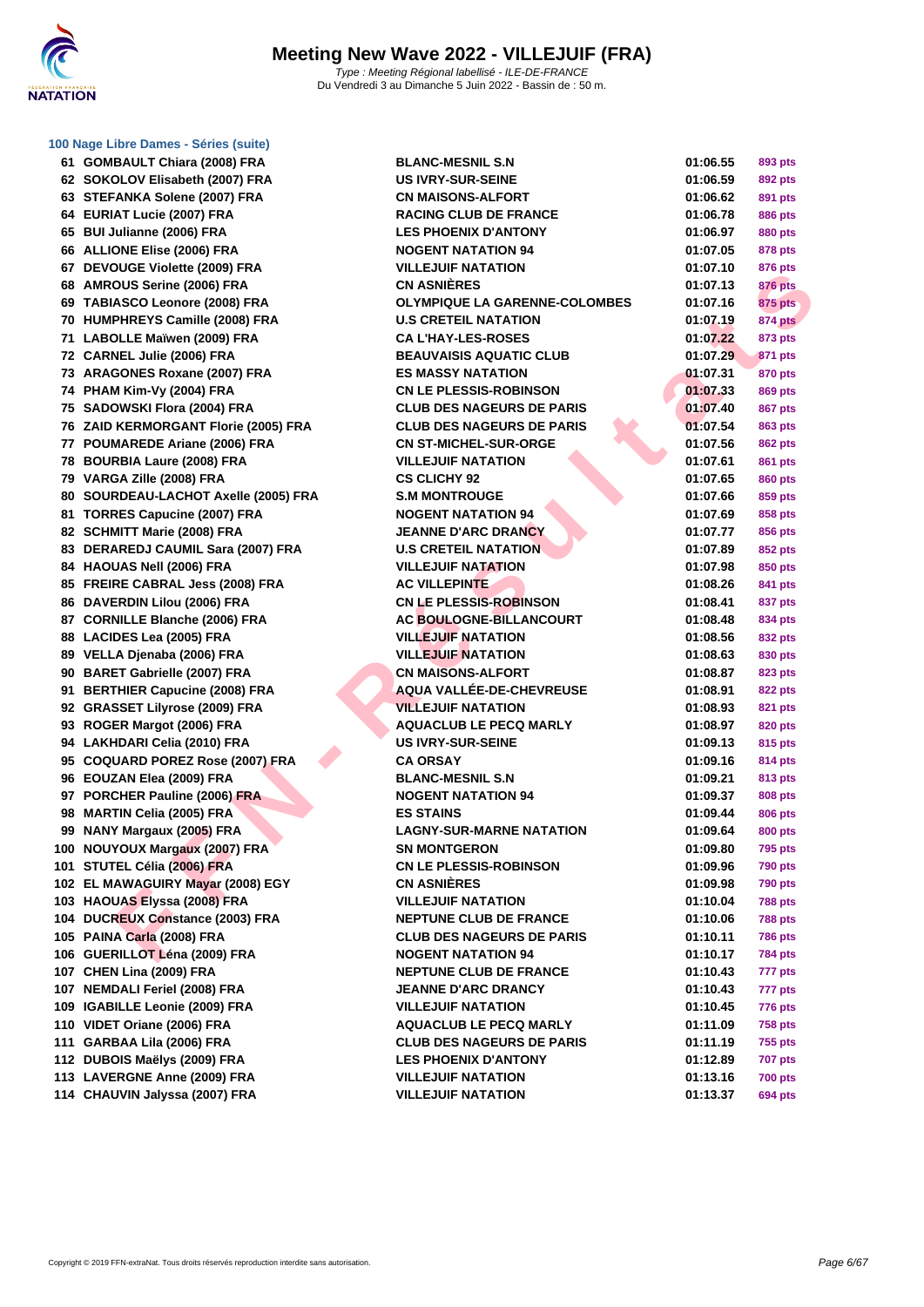

### **[100 Nage](http://www.ffnatation.fr/webffn/index.php) Libre Dames - Séries (suite)**

- **115 AUBRY Emma (2009) FRA US IVRY-SUR-SEINE 01:14.40 666 pts 116 PANCHENKO Sacha (2011) UKR US IVRY-SUR-SEINE 01:16.60 608 pts** 117 **THOREL Colyne (2009) FRA LES PHOENIX D'ANTONY 118 LUNGU Catherine (2011) FRA VILLEJUIF NATATION 01:17.43 587 pts 119 IBRAHIM Kamila (2009) FRA SN MONTGERON 120 FORNESI Loriana (2007) FRA VILLEJUIF NATATION 01:17.85 576 pts** 121 **DUBERN Lola (2010) FRA US IVRY-SUR-SEINE 122 BOUAÏCHE Linda (2010) FRA ES STAINS 01:18.65 557 pts 123 LAURIERE Margaux (2008) FRA VILLEJUIF NATATION 01:19.00 548 pts** 124 SABY Stella (2009) FRA<br>
CA L'HAY-LES-ROSES **125 DECONCHY BIOLCATI Delia (2009) FRA US IVRY-SUR-SEINE 01:21.87 480 pts 126 TAVEL Salome (2011) FRA STADE DE VANVES 01:21.99 477 pts 127 REKAÏ Ines (2011) FRA CSA KREMLIN-BICETRE 01:26.12 388 pts 128 DUPONT Philippine (2010) FRA** RACING CLUB DE FRANCE **129 LEDAD Lila (2010) FRA US IVRY-SUR-SEINE 01:26.78 375 pts 130 DRYGULSKA Alicia (2011) FRA CSA KREMLIN-BICETRE 01:30.04 312 pts 131 BELOUCHI Marie (2010) FRA CSA KREMLIN-BICETRE 132 MAILLARD STEWART Clara (2009) FRA CLUB DES NAGEURS DOURDANNAIS 01:38.40 177 pts** 133 **GAD Nada (2011) FRA CA L'HAY-LES-ROSES**
- -- **FOULON Noellia (2001) FRA SCUF PARIS**

## **200 Nage Libre Dames - Finale A 18 ans et plus** (Samedi 4 Juin 2022)

| 21 DODLINN LOIA (2010) I INA                                       | UU IVI\I "JUI\"JLIINL                                                           | v v. . <i>3</i><br>υυσ μιο                        |
|--------------------------------------------------------------------|---------------------------------------------------------------------------------|---------------------------------------------------|
| 22 BOUAÏCHE Linda (2010) FRA                                       | <b>ES STAINS</b>                                                                | 01:18.65<br><b>557 pts</b>                        |
| 23 LAURIERE Margaux (2008) FRA                                     | <b>VILLEJUIF NATATION</b>                                                       | 01:19.00<br><b>548 pts</b>                        |
| 24 SABY Stella (2009) FRA                                          | <b>CAL'HAY-LES-ROSES</b>                                                        | 01:19.28<br><b>541 pts</b>                        |
| 25 DECONCHY BIOLCATI Delia (2009) FRA                              | <b>US IVRY-SUR-SEINE</b>                                                        | 01:21.87<br><b>480 pts</b>                        |
| 26 TAVEL Salome (2011) FRA                                         | <b>STADE DE VANVES</b>                                                          | 01:21.99<br>477 pts                               |
| 27 REKAÏ Ines (2011) FRA                                           | <b>CSA KREMLIN-BICETRE</b>                                                      | 01:26.12<br><b>388 pts</b>                        |
| 28 DUPONT Philippine (2010) FRA                                    | <b>RACING CLUB DE FRANCE</b>                                                    | 01:26.67<br>377 pts                               |
| 29 LEDAD Lila (2010) FRA                                           | <b>US IVRY-SUR-SEINE</b>                                                        | 01:26.78<br>375 pts                               |
| 30 DRYGULSKA Alicia (2011) FRA                                     | <b>CSA KREMLIN-BICETRE</b>                                                      | 01:30.04<br><b>312 pts</b>                        |
| 31 BELOUCHI Marie (2010) FRA                                       | <b>CSA KREMLIN-BICETRE</b>                                                      | 01:33.62<br><b>250 pts</b>                        |
| 32 MAILLARD STEWART Clara (2009) FRA                               | <b>CLUB DES NAGEURS DOURDANNAIS</b>                                             | 01:38.40<br>177 pts                               |
| 33 GAD Nada (2011) FRA                                             | <b>CA L'HAY-LES-ROSES</b>                                                       | 01:39.93<br>157 pts                               |
| --- FOULON Noellia (2001) FRA                                      | <b>SCUF PARIS</b>                                                               | <b>DNS</b> dec                                    |
|                                                                    |                                                                                 |                                                   |
| 00 Nage Libre Dames - Finale A 18 ans et plus (Samedi 4 Juin 2022) |                                                                                 |                                                   |
| 1 GASTALDELLO Béryl (1995) FRA                                     | <b>ETOILES 92</b>                                                               | 02:07.07<br>1175 pts                              |
|                                                                    | 100m: 01:06038 : (01:00.38)<br>$50m: -$                                         | 200m: 02:07.07 (01:06.69)                         |
| 2 HOUAL Solene (2002) FRA                                          | <b>ES MASSY NATATION</b>                                                        | 02:07.95<br>1161 pts                              |
|                                                                    | 100m: 01:05.01 (04:01.61)<br>$50m: -$                                           | 200m: 02:07.95 (01:06.34)                         |
| 3 HOCQUARD Margaux (2002) FRA                                      | <b>SN VERSAILLES</b>                                                            | 02:08.57<br>1151 pts                              |
|                                                                    | 100m: 01:05077:(04:01.07)<br>$50m: -$                                           | 200m: 02:08.57 (01:07.50)                         |
| 4 GAMER Rose-alexia (1999) FRA                                     | <b>VILLEJUIF NATATION</b><br>100m: 01:03042 : (01:03.42)<br>$50m: -$            | 02:11.73<br>1102 pts<br>200m: 02:11.73 (01:08.31) |
| 5 MURE Manon (2003) FRA                                            | <b>ETOILES 92</b>                                                               | 02:12.28<br>1094 pts                              |
|                                                                    | $50m: -$<br>100m: 01:08(24 : (01:02.24)                                         | 200m: 02:12.28 (01:10.04)                         |
| 6 FOINY Audrenn (2003) FRA                                         | <b>CN LE PLESSIS-ROBINSON</b>                                                   | 02:18.75<br>998 pts                               |
|                                                                    | $50m: -$<br>100m: 01:06.57): (04:06.57)                                         | 200m: 02:18.75 (01:12.18)                         |
| 7 AIGOUY Léa (2004) FRA                                            | <b>CANETON CLUB DE BEAUMONT</b>                                                 | 02:19.51<br>987 pts                               |
|                                                                    | 100m: 01:080mm : (01:07.11)<br>50m : ---                                        | 200m: 02:19.51 (01:12.40)                         |
| 8 COMBES Pauline (2004) FRA                                        | <b>OLYMPIQUE LA GARENNE-COLOMBES</b><br>$50m: -$<br>100m: 01:09045 : (01:09.45) | 02:23.38<br>932 pts<br>200m: 02:23.38 (01:13.93)  |
|                                                                    |                                                                                 |                                                   |
| 00 Nage Libre Dames - Finale B 14-17 ans (Samedi 4 Juin 2022)      |                                                                                 |                                                   |
| 1 JOMINET Lou (2005) LUX                                           | <b>SWIMMING LUXEMBOURG (LUX)</b>                                                | 02:10.41<br>1123 pts                              |
|                                                                    | 100m: 01:03.06 : (01:03.06)<br>$50m: -$                                         | 200m: 02:10.41 (01:07.35)                         |
| 2 LESOILLE Julie (2005) FRA                                        | <b>VILLEJUIF NATATION</b>                                                       | 02:11.32<br>1109 pts                              |
|                                                                    | 100m: 01:03037: (04:03.37)<br>$50m: -$                                          | 200m: 02:11.32 (01:07.95)                         |
| 3 NOVAK Anais (2006) FRA                                           | <b>STADE FRANÇAIS O COURBEVOIE</b>                                              | 02:12.04<br>1098 pts                              |
|                                                                    | 100m: 01:08092 : (01:02.92)<br>$50m: -$                                         | 200m: 02:12.04 (01:09.12)                         |
| 4 LERAY Lilou (2005) FRA                                           | <b>CLAMART NATATION 92</b><br>$50m: -$<br>100m: 01:05/30 : (01:05.30)           | 02:14.30<br>1064 pts<br>200m: 02:14.30 (01:09.00) |
| $E$ DOICCIED LODTET Léania (2007) ED A                             | <b>DACING CLUB BE EDANCE</b>                                                    | 0.2.44.44<br>$AOCA = 1$                           |

### **200 Nage Libre Dames - Finale B 14-17 ans** (Samedi 4 Juin 2022)

| 1 JOMINET Lou (2005) LUX            |                 |
|-------------------------------------|-----------------|
| 2 LESOILLE Julie (2005) FRA         | 50              |
| 3 NOVAK Anais (2006) FRA            | 50 <sub>1</sub> |
|                                     | 50 <sub>1</sub> |
| 4 LERAY Lilou (2005) FRA            | 50 <sub>1</sub> |
| 5 POISSIER-LORTET Léonie (2007) FRA | 50              |
| 6 VAN PAPEGHEM Manon (2006) FRA     | 50 <sub>1</sub> |
| 7 NWATCHOK-DESSAINT Lea (2005) FRA  |                 |
|                                     | 50              |

- 
- 
- **200 Nage Libre Dames Finale C 11-13 ans** (Samedi 4 Juin 2022)
	-

 $5.50$  m : ---  $100$  m : 01:05.52 (01:05.52) **6 STADE DE REIMS NATATION**  $5.50$  m : --- 100m : 01:04.21 150m : 01:04.21

**STADE DE REIMS NATATION**  $5.50$  m : --- 100m : 01:06.29 (01:06.29)

**8** BOUKHTOUCHE Sarah (2005) FRA<br>  $\frac{50m}{100m}$  STADE FRANÇAIS O COURBEVOIE  $100m : 01:04.85 : (01:04.85)$ 

**1 DEVOUGE Violette (2009) FRA 1 DEVOUGE Violette (2009) FRA 1 100m**: **01:15.49 02:26.73 02:26.73 02:26.73 01:15.49 02:26.73 01:15.49**  $100m : 01:1524:(01:11.24)$ 

| 01:14.40       | 666 pts        |
|----------------|----------------|
| 01:16.60       | 608 pts        |
| 01:16.66       | 606 pts        |
| 01:17.43       | 587 pts        |
| 01:17.68       | 581 pts        |
| 01:17.85       | 576 pts        |
| 01:18.19       | 568 pts        |
| 01:18.65       | 557 pts        |
| 01:19.00       | <b>548 pts</b> |
| 01:19.28       | <b>541 pts</b> |
| 01:21.87       | <b>480 pts</b> |
| 01:21.99       | 477 pts        |
| 01:26.12       | 388 pts        |
| 01:26.67       | 377 pts        |
| 01:26.78       | 375 pts        |
| 01:30.04       | <b>312 pts</b> |
| 01:33.62       | <b>250 pts</b> |
| 01:38.40       | 177 pts        |
| 01:39.93       | 157 pts        |
| <b>DNS</b> dec |                |
|                |                |

| 02:07.07 1175 pts | 200m: 02:07.07 (01:06.69) |
|-------------------|---------------------------|
| 02:07.95 1161 pts | 200m: 02:07.95 (01:06.34) |
| 02:08.57 1151 pts | 200m: 02:08.57 (01:07.50) |
| 02:11.73 1102 pts | 200m: 02:11.73 (01:08.31) |
| 02:12.28 1094 pts | 200m: 02:12.28 (01:10.04) |
| 02:18.75 998 pts  | 200m: 02:18.75 (01:12.18) |
| 02:19.51 987 pts  | 200m: 02:19.51 (01:12.40) |
| 02:23.38 932 pts  | 200m: 02:23.38 (01:13.93) |

| 02:10.41 1123 pts |                           |
|-------------------|---------------------------|
|                   | 200m: 02:10.41 (01:07.35) |
| 02:11.32 1109 pts |                           |
|                   | 200m: 02:11.32 (01:07.95) |
| 02:12.04 1098 pts |                           |
|                   | 200m: 02:12.04 (01:09.12) |
| 02:14.30 1064 pts |                           |
|                   | 200m: 02:14.30 (01:09.00) |
|                   |                           |
| 02:14.44 1061 pts |                           |
|                   | 200m: 02:14.44 (01:08.92) |
| 02:15.00 1053 pts |                           |
|                   | 200m: 02:15.00 (01:10.79) |
| 02:17.82 1011 pts |                           |
|                   | 200m: 02:17.82 (01:11.53) |
| 02:18.16 1006 pts |                           |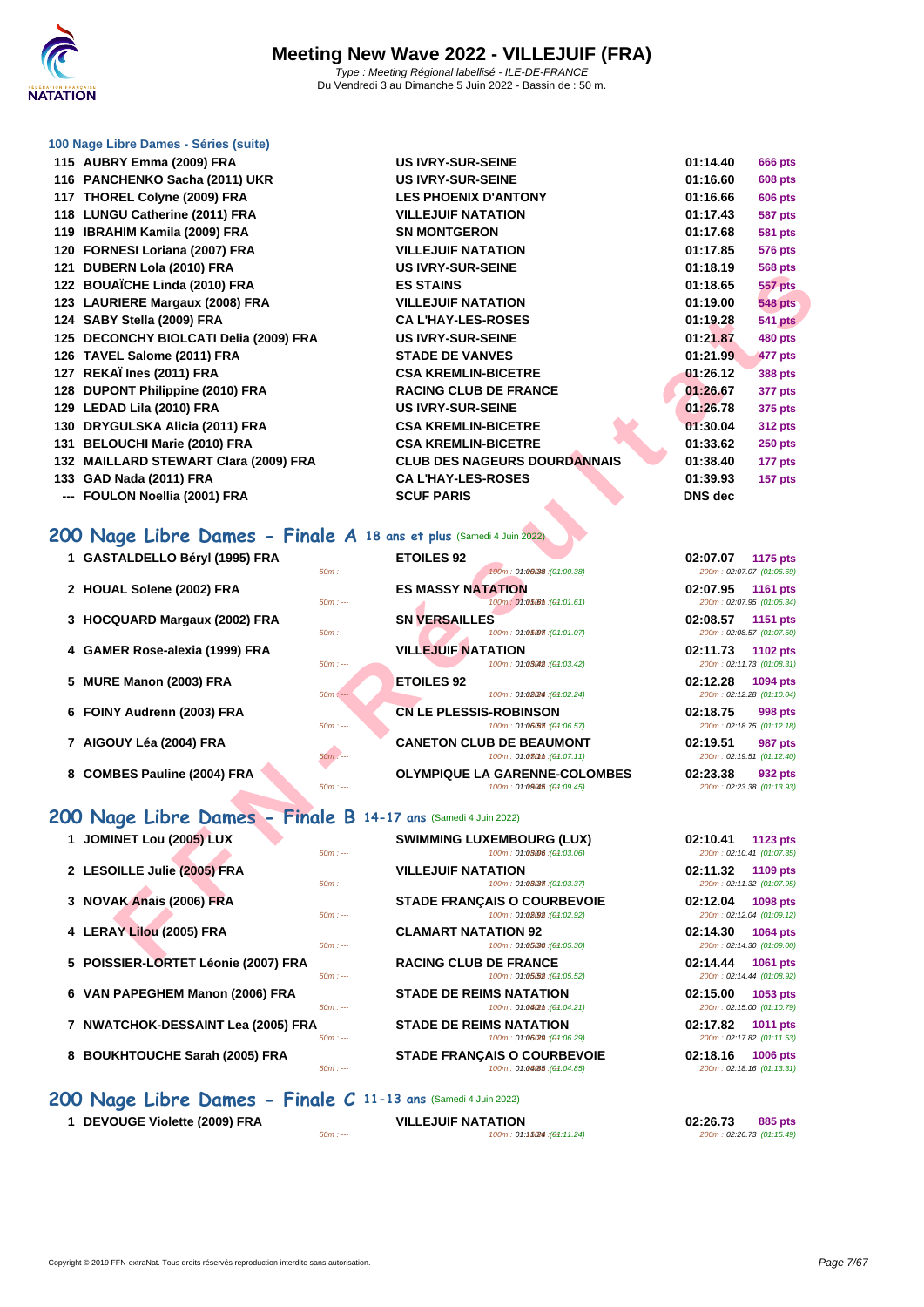### **[200 Nage](http://www.ffnatation.fr/webffn/index.php) Libre Dames - Finale C (suite)**

|  | 2 LABOLLE Maiwen (2009) FRA         |                             | <b>CAL HAY-LES-ROSES</b>    | 02.28.49                  | 861 pts        |
|--|-------------------------------------|-----------------------------|-----------------------------|---------------------------|----------------|
|  |                                     | $50m: -$                    | 100m: 01:18070 : (04:12.70) | 200m: 02:28.49 (01:15.79) |                |
|  | 3 LAKHDARI Celia (2010) FRA         |                             | <b>US IVRY-SUR-SEINE</b>    | 02:29.67                  | 845 pts        |
|  |                                     | $50m: -$                    | 100m: 01:12.91 : (04:12.91) | 200m: 02:29.67 (01:16.76) |                |
|  | 4 EOUZAN Elea (2009) FRA            |                             | <b>BLANC-MESNIL S.N</b>     | 02:30.05                  | 840 pts        |
|  |                                     | $50m: -$                    | 100m: 01:13005:(04:13.05)   | 200m: 02:30.05 (01:17.00) |                |
|  | 5 JAILLET PEYREGNE Chloé (2009) FRA |                             | <b>CSN GUYANCOURT</b>       | 02:31.59                  | 820 pts        |
|  | $50m: -$                            | 100m: 01:13(50 : (04:13.50) | 200m: 02:31.59 (01:18.09)   |                           |                |
|  | 6 LAVERGNE Anne (2009) FRA          |                             | <b>VILLEJUIF NATATION</b>   | 02:34.65                  | <b>780 pts</b> |
|  |                                     | $50m: -$                    | 100m: 01:15018 : (04:15.18) | 200m: 02:34.65 (01:19.47) |                |
|  | 7 DUBOIS Maëlys (2009) FRA          |                             | <b>LES PHOENIX D'ANTONY</b> | 02:39.29                  | <b>721 pts</b> |
|  |                                     | $50m: -$                    | 100m: 01:13027 : (01:17.27) | 200m: 02:39.29 (01:22.02) |                |
|  |                                     |                             |                             |                           |                |

**8 IBRAHIM Kamila (2009) FRA 6600 pts** 

## **200 Nage Libre Dames - Séries** (Samedi 4 Juin 2022)

| ר GASTALDELLO Beryi (1995) FRA<br>$50m: -$      | ETUILES 92<br>100m: 01:00096 : (01:00.96)                          | <b>UZ:00.01</b><br>1182 pts<br>200m: 02:06.61 (01:05.65) |
|-------------------------------------------------|--------------------------------------------------------------------|----------------------------------------------------------|
| 2 HOUAL Solene (2002) FRA<br>$50m: -$           | <b>ES MASSY NATATION</b><br>100m: 01:08078 : (01:02.73)            | 02:09.80<br><b>1132 pts</b><br>200m: 02:09.80 (01:07.07, |
| 3 MURE Manon (2003) FRA<br>$50m: -$             | <b>ETOILES 92</b><br>100m: 01:03.61 : (04:03.61)                   | 02:11.28<br>1109 pts<br>200m: 02:11.28 (01:07.67)        |
| 4 LESOILLE Julie (2005) FRA<br>$50m: -$         | <b>VILLEJUIF NATATION</b><br>100m: 01:04/00 : (01:04.00)           | 02:12.83<br><b>1086 pts</b><br>200m: 02:12.83 (01:08.83) |
| 5 JOMINET Lou (2005) LUX<br>$50m: -$            | <b>SWIMMING LUXEMBOURG (LUX)</b><br>100m: 01:04:06 : (01:04.06)    | 02:13.02<br>1083 pts<br>200m: 02:13.02 (01:08.96)        |
| 6 HOCQUARD Margaux (2002) FRA<br>$50m: -$       | <b>SN VERSAILLES</b><br>100m: 01:03048 : (01:03.48)                | 02:13.75<br><b>1072 pts</b><br>200m: 02:13.75 (01:10.27) |
| 7 VAN PAPEGHEM Manon (2006) FRA<br>$50m: -$     | <b>STADE DE REIMS NATATION</b><br>100m: 01:040m4 : (01:04.14)      | 02:14.02<br>1068 pts<br>200m: 02:14.02 (01:09.88)        |
| 8 GAMER Rose-alexia (1999) FRA<br>$50m: -$      | <b>VILLEJUIF NATATION</b><br>100m: 01:04045 : (01:04.45)           | 02:14.13<br><b>1066 pts</b><br>200m: 02:14.13 (01:09.68) |
| 9 POISSIER-LORTET Léonie (2007) FRA<br>$50m: -$ | <b>RACING CLUB DE FRANCE</b><br>100m: 01:05/86 : (01:05.86)        | 02:14.55<br><b>1060 pts</b><br>200m: 02:14.55 (01:08.69) |
| 10 NOVAK Anais (2006) FRA<br>$50m: -$           | <b>STADE FRANCAIS O COURBEVOIE</b><br>100m: 01:0504th : (01:05.41) | 02:14.89<br>1055 pts<br>200m: 02:14.89 (01:09.48)        |
| 11 LERAY Lilou (2005) FRA<br>$50m: -$           | <b>CLAMART NATATION 92</b><br>100m: 01:050mm : (01:05.71)          | 02:16.16<br><b>1036 pts</b><br>200m: 02:16.16 (01:10.45) |
| 12 BOUKHTOUCHE Sarah (2005) FRA<br>$50m: -$     | <b>STADE FRANCAIS O COURBEVOIE</b><br>100m: 01:06:58 : (01:06.58)  | 02:17.12<br><b>1022 pts</b><br>200m: 02:17.12 (01:10.54) |
| 13 NWATCHOK-DESSAINT Lea (2005) FRA<br>$50m: -$ | <b>STADE DE REIMS NATATION</b><br>100m: 01:06/98 : (01:06.98)      | 02:17.72<br>1013 pts<br>200m: 02:17.72 (01:10.74)        |
| 14 GALLANT Apolline (2004) FRA<br>$50m: -$      | <b>SN VERSAILLES</b><br>100m: 01:06/96 : (01:06.96)                | 02:17.92<br>1010 pts<br>200m: 02:17.92 (01:10.96)        |
| 15 FOINY Audrenn (2003) FRA<br>$50m: -$         | <b>CN LE PLESSIS-ROBINSON</b><br>100m: 01:06048 : (01:06.48)       | 02:18.12<br><b>1007 pts</b><br>200m: 02:18.12 (01:11.64) |
| 16 CARKAXHIJA Arba (2006) CAN<br>$50m: -$       | <b>NEPTUNE CLUB DE FRANCE</b><br>100m: 01:06/20 : (01:06.20)       | 02:18.33<br><b>1004 pts</b><br>200m: 02:18.33 (01:12.13) |
| 17 CAINAUD Lucie (2003) FRA<br>$50m: -$         | <b>CS CLICHY 92</b><br>100m: 01:08/57 : (01:07.57)                 | 02:19.08<br>993 pts<br>200m: 02:19.08 (01:11.51)         |
| 18 BAUDOT Louise (2006) FRA<br>$50m: -$         | <b>SN VERSAILLES</b><br>100m: 01:08070 : (01:08.70)                | 02:19.80<br>983 pts<br>200m: 02:19.80 (01:11.10)         |
| 19 SALCZER Lilou (2008) FRA<br>$50m: -$         | <b>ES MASSY NATATION</b><br>100m: 01:08074 : (01:07.74)            | 02:20.04<br>979 pts<br>200m: 02:20.04 (01:12.30)         |
| 20 AQUILON Pauline (2007) FRA<br>$50m: -$       | <b>S.M MONTROUGE</b><br>100m: 01:08(39 : (01:08.39)                | 02:20.55<br>972 pts<br>200m: 02:20.55 (01:12.16)         |
| 21 POBEL-CRAPPE Laura (2008) FRA<br>$50m: -$    | <b>CSN GUYANCOURT</b><br>100m: 01:08072 : (01:08.72)               | 02:20.77<br>969 pts<br>200m: 02:20.77 (01:12.05)         |
| 22 AIGOUY Léa (2004) FRA<br>$50m: -$            | <b>CANETON CLUB DE BEAUMONT</b><br>100m: 01:08/5th: (01:07.51)     | 02:20.82<br>968 pts<br>200m: 02:20.82 (01:13.31)         |
| $22$ ANCELE Loulis (2007) EDA                   | EC MACCV NATATION                                                  | በኃ-ኃበ በნ<br>$QGE$ nto                                    |

| 2 LABOLLE Maïwen (2009) FRA         | $50m: -$ | <b>CAL'HAY-LES-ROSES</b><br>100m: 01:12070:(04:12.70)    | 02:28.49<br>200m: 02:28.49 (01:15.79) | <b>861 pts</b> |
|-------------------------------------|----------|----------------------------------------------------------|---------------------------------------|----------------|
| 3 LAKHDARI Celia (2010) FRA         | $50m: -$ | <b>US IVRY-SUR-SEINE</b><br>100m: 01:12.91 : (01:12.91)  | 02:29.67<br>200m: 02:29.67 (01:16.76) | 845 pts        |
| 4 EOUZAN Elea (2009) FRA            | $50m: -$ | <b>BLANC-MESNIL S.N</b><br>100m: 01:13005 : (01:13.05)   | 02:30.05<br>200m: 02:30.05 (01:17.00) | <b>840 pts</b> |
| 5 JAILLET PEYREGNE Chloé (2009) FRA | $50m: -$ | <b>CSN GUYANCOURT</b><br>100m: 01:1350:(04:13.50)        | 02:31.59<br>200m: 02:31.59 (01:18.09) | <b>820 pts</b> |
| 6 LAVERGNE Anne (2009) FRA          | $50m: -$ | <b>VILLEJUIF NATATION</b><br>100m: 01:150f8 : (04:15.18) | 02:34.65<br>200m: 02:34.65 (01:19.47) | <b>780 pts</b> |
| 7 DUBOIS Maëlys (2009) FRA          | $50m: -$ | <b>LES PHOENIX D'ANTONY</b><br>100m: 01:1327::(04:17.27) | 02:39.29<br>200m: 02:39.29 (01:22.02) | <b>721 pts</b> |
| 8 IBRAHIM Kamila (2009) FRA         |          | <b>SN MONTGERON</b>                                      | 02:44.27                              | <b>661 pts</b> |

### **F F N - R é s u l t a t s 1 GASTALDELLO Béryl (1995) FRA ETOILES 92 02:06.61 1182 pts**  $50m : -100m : 01:00000$  :  $(04:00.96)$ **22 BUAL SOLENE (2002) FRANK** 50m : ---  $100m : 01:02.73$  $50m$  : ---  $100m$  : 01:03.61) **400m 100m 100m 100m 100m 100m 101** 100m : 01:04.00 : (01:04.00) **SWIMMING LUXEMBOURG (LUX)** 50m : --- 100m : 01:04.06 100m : 01:04.06) **60 <b>SN VERSAILLES** 100m : 01:03018 : (01:03.48) **STADE DE REIMS NATATION**  $50m$  : ---  $100m$  : 01:080M : (01:04.14) **8 WILLEJUIF NATATION**  $100m$  : 01:04045 : (01:04.45) **POING CLUB DE FRANCE** 50m : --- 100m : 01:05.86 10m : --- (01:05.86) 200m : 02:14.55 (01:08.69) **100m 02:04:05 <b>100m 02:05:44 0 100m 02:05:44 0 105:44 0 105:44 05:44 0 105:44 05:44 05:44 05:44 05:44 05:44 05:44 05:44 05:44 05:44 05:44 05:44 05:44 05:44 05:44 05:44** 100m : 01:05.41 (01:05.41) **12 CLAMART NATATION 92**  $50m$  :  $- 100m$  :  $01:05cm$   $(04:05.71)$ **120 <b>BUKHTOUCHE SARAH (2006)** SARAH SARAH (2006) FRANÇAIS O COURBEVOIE 100m : 01:06.58 : (01:06.58) **13 NWATCHOK-DESSAINT Lea (2005) FRA STADE DE REIMS NATATION 02:17.72 1013 pts** 50m : --- 100m : 01:06.98 150m : --- (01:06.98) 200m : 02:17.72 (01:10.74) **14 14 CALLANT SN VERSAILLES** 100m : 01:06096 : (01:06.96) **100m** :  $\frac{1}{2}$  **CN LE PLESSIS-ROBINSON** 100m : 01:06048 : (01:06.48) **100m** :  $\frac{1}{2}$  **NEPTUNE CLUB DE FRANCE**  $100m : 01:06.20$  : (01:06.20) **17 CS CLICHY 92**  $100m : 01:08:57 : (01:07.57)$ **18 BAUDON SN VERSAILLES** 100m : 01:08070 : (01:08.70) **199 <b>ES MASSY NATATION ES**  $100m : 01:0$  BOM :  $(04:07.74)$ **20 <b>20 2007 2007 2007 2007 2007 2007 2007 2007 2007 2007 2007 2007** 100m : 01:08.39 (01:08.39) 100m : 01:08072 : (01:08.72) **22 CANETON CLUB DE BEAUMONT**<br>
2008 **CANETON CLUB** DE **BEAUMONT**  $100m$  :  $01:0$  B(5th : (04:07.51) **23 ANGELE Loulia (2007) FRA ES MASSY NATATION 02:20.95 966 pts**  $50m : -100m : 01:06.84$  ( $\theta$ 1:06.84) 200m : 02:20.95 (0.1.11)

| <b>ROSES</b><br>100m: 01:12070 : (01:12.70)      | 02:28.49<br>861 pts<br>200m: 02:28.49 (01:15.79)        |
|--------------------------------------------------|---------------------------------------------------------|
| EINE<br>100m: 01:1209m: (04:12.91)               | 02:29.67<br>845 pts<br>200m: 02:29.67 (01:16.76)        |
| . S.N<br>100m: 01:13005 : (01:13.05)             | 02:30.05<br>840 pts<br>200m: 02:30.05 (01:17.00)        |
| <b>IURT</b><br>100m: 01:13/50 : (01:13.50)       | 02:31.59<br>820 pts<br>200m: 02:31.59 (01:18.09)        |
| <b>ATION</b><br>100m: 01:15018 : (01:15.18)      | 02:34.65 780 pts<br>200m: 02:34.65 (01:19.47)           |
| <b>ANTONY'</b> כ<br>100m: 01:13(2)7 : (01:17.27) | 02:39.29 721 pts<br>200m: 02:39.29 (01:22.02)           |
| ۱N<br>100m: 01:190mm: (01:19.71)                 | 02:44.27<br><b>661 pts</b><br>200m: 02:44.27 (01:24.56) |

| 02:06.61<br><b>1182 pts</b><br>200m: 02:06.61 (01:05.65) |  |
|----------------------------------------------------------|--|
| <b>1132 pts</b><br>02:09.80                              |  |
| 200m: 02:09.80 (01:07.07)<br>02:11.28<br>1109 pts        |  |
| 200m: 02:11.28 (01:07.67)<br>02:12.83<br>1086 pts        |  |
| 200m: 02:12.83 (01:08.83)<br>02:13.02<br>1083 pts        |  |
| 200m: 02:13.02 (01:08.96)<br>02:13.75<br>1072 pts        |  |
| 200m: 02:13.75 (01:10.27)<br>02:14.02<br>1068 pts        |  |
| 200m: 02:14.02 (01:09.88)<br>02:14.13<br>1066 pts        |  |
| 200m: 02:14.13 (01:09.68)<br>02:14.55<br><b>1060 pts</b> |  |
| 200m: 02:14.55 (01:08.69)<br>02:14.89<br>1055 pts        |  |
| 200m: 02:14.89 (01:09.48)<br>02:16.16<br>1036 pts        |  |
| 200m: 02:16.16 (01:10.45)<br>02:17.12<br><b>1022 pts</b> |  |
| 200m: 02:17.12 (01:10.54)<br>02:17.72<br>1013 pts        |  |
| 200m: 02:17.72 (01:10.74)<br>02:17.92<br>1010 pts        |  |
| 200m: 02:17.92 (01:10.96)<br>02:18.12<br><b>1007 pts</b> |  |
| 200m: 02:18.12 (01:11.64)<br>02:18.33<br><b>1004 pts</b> |  |
| 200m: 02:18.33 (01:12.13)<br>02:19.08<br>993 pts         |  |
| 200m: 02:19.08 (01:11.51)<br>02:19.80<br>983 pts         |  |
| 200m: 02:19.80 (01:11.10)<br>02:20.04<br>979 pts         |  |
| 200m: 02:20.04 (01:12.30)<br>02:20.55<br>972 pts         |  |
| 200m: 02:20.55 (01:12.16)<br>02:20.77<br><b>969 pts</b>  |  |
| 200m: 02:20.77 (01:12.05)<br>02:20.82<br><b>968 pts</b>  |  |
| 200m: 02:20.82 (01:13.31)<br>02:20.95<br>966 pts         |  |
| $200m \cdot 02.2095 (01.1411)$                           |  |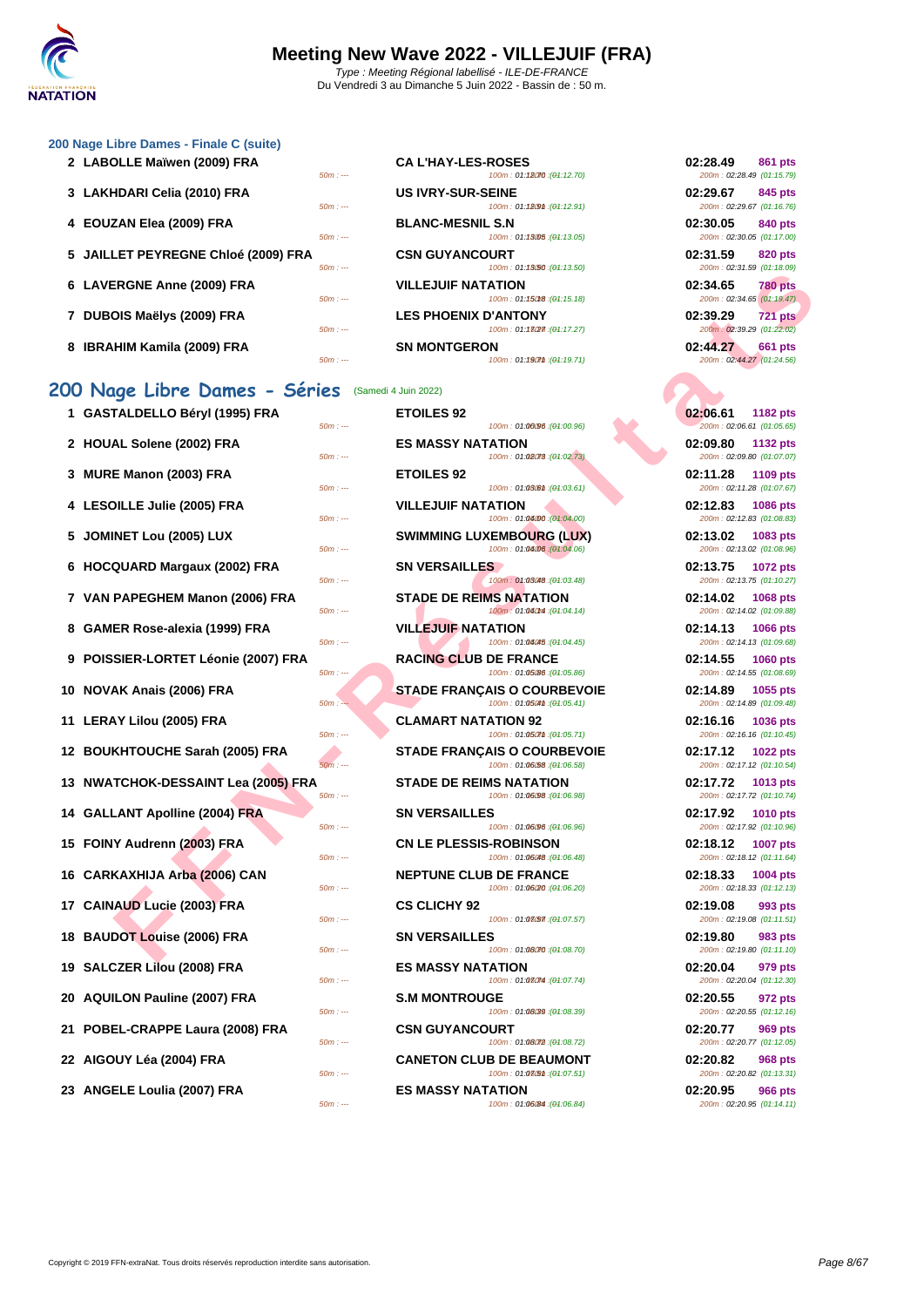|    | 200 Nage Libre Dames - Séries (suite)              |                                                                                                    |                                                                               |
|----|----------------------------------------------------|----------------------------------------------------------------------------------------------------|-------------------------------------------------------------------------------|
|    | 24 SALEM Lindsey (2003) FRA<br>$50m: -$            | <b>JEANNE D'ARC DRANCY</b><br>100m: 01:08018 : (01:07.13)                                          | 02:21.63<br><b>956 pts</b><br>200m: 02:21.63 (01:14.50)                       |
|    | 25 MAUGIS FERNANDES Louise (2007) FRA<br>$50m: -$  | <b>SN MONTGERON</b><br>100m: 01:08/29 : (01:08.29)                                                 | 02:21.73<br>955 pts<br>200m: 02:21.73 (01:13.44)                              |
|    | 26 HAUVETTE MINOUX Manon (2007) FRA<br>$50m: -$    | <b>AQUACLUB LE PECQ MARLY</b><br>100m: 01:08/80 : (01:08.80)                                       | 02:22.52<br>944 pts<br>200m: 02:22.52 (01:13.72)                              |
| 27 | <b>CHAPEL Annabelle (2008) FRA</b><br>$50m: -$     | <b>NEPTUNE CLUB DE FRANCE</b><br>100m: 01:09010 : (01:09.10)                                       | 02:22.78<br>940 pts<br>200m: 02:22.78 (01:13.68)                              |
| 28 | <b>DUPUIS Lise (2006) FRA</b><br>$50m: -$          | <b>CN LE PLESSIS-ROBINSON</b><br>100m: 01:09074 : (01:09.74)                                       | 02:22.92<br>938 pts<br>200m: 02:22.92 (01:13.18)                              |
| 29 | <b>BECKER Lola (2008) FRA</b><br>$50m: -$          | <b>NEPTUNE CLUB DE FRANCE</b><br>100m: 01:08079 : (01:07.79)                                       | 02:23.08<br>936 pts<br>200m: 02:23.08 (01:15.29)                              |
| 30 | <b>COMBES Pauline (2004) FRA</b>                   | <b>OLYMPIQUE LA GARENNE-COLOMBES</b>                                                               | 02:23.71<br>927 pts                                                           |
| 31 | $50m: -$<br>SANGARIA Loan (2007) FRA<br>$50m: -$   | 100m: 01:09/96 : (01:09.96)<br><b>OLYMPIQUE LA GARENNE-COLOMBES</b><br>100m: 01:08/22 : (01:08.22) | 200m: 02:23.71 (01:13.75)<br>02:24.03<br>922 pts<br>200m: 02:24.03 (01:15.81) |
|    | 32 FREMION Capucine-Latinka (2008) FRA<br>$50m: -$ | <b>AQUA VALLEE-DE-CHEVREUSE</b><br>100m: 01:09040 : (01:09.40)                                     | 02:24.57<br>915 pts<br>200m: 02:24.57 (01:15.17)                              |
| 33 | <b>MAETZ Clothilde (2005) FRA</b><br>$50m: -$      | <b>STADE DE REIMS NATATION</b><br>100m: 01:10015 : (01:10.15)                                      | 02:24.59<br>915 pts<br>200m: 02:24.59 (01:14.44)                              |
| 34 | <b>GONZALEZ Clara (2007) FRA</b><br>$50m: -$       | <b>TREMBLAY AC</b><br>100m: 01:150mm : (04:11.11)                                                  | 02:24.66<br>914 pts<br>200m: 02:24.66 (01:13.55)                              |
| 35 | <b>DUCREUX Constance (2003) FRA</b><br>$50m: -$    | <b>NEPTUNE CLUB DE FRANCE</b><br>100m: 01:09045 : (01:09.45)                                       | 02:25.39<br>904 pts<br>200m: 02:25.39 (01:15.94)                              |
| 36 | TEBIZ Ava (2007) FRA<br>$50m: -$                   | <b>CS CLICHY 92</b><br>100m: 01:09/69 : (01:09.69)                                                 | 02:25.72<br>899 pts<br>200m: 02:25.72 (01:16.03)                              |
| 37 | <b>ARAGONES Roxane (2007) FRA</b><br>$50m: -$      | <b>ES MASSY NATATION</b><br>100m: 01:15012 :(01:11.12)                                             | 02:25.95<br>896 pts<br>200m: 02:25.95 (01:14.83)                              |
| 38 | <b>TORRES Capucine (2007) FRA</b><br>$50m: -$      | <b>NOGENT NATATION 94</b><br>(04:09.68): 01:09.68                                                  | 02:26.02<br>895 pts<br>200m: 02:26.02 (01:16.34)                              |
| 39 | <b>BLANCO Alix (2008) FRA</b><br>$50m: -$          | <b>CLUB DES NAGEURS DE PARIS</b><br>100m: 01:15030 :(01:11.30)                                     | 02:26.17<br>893 pts<br>200m: 02:26.17 (01:14.87)                              |
| 40 | SOKOLOV Elisabeth (2007) FRA<br>$50m: -$           | <b>US IVRY-SUR-SEINE</b><br>100m: 01:08/53 : (01:08.53)                                            | 02:26.29<br>891 pts<br>200m: 02:26.29 (01:17.76)                              |
| 41 | GHEFFAR Jenna (2007) FRA<br>$50m: -$               | <b>CN ASNIÈRES</b><br>100m: 01:09074 : (01:09.74)                                                  | 02:26.43<br>889 pts<br>200m: 02:26.43 (01:16.69)                              |
|    | 42 EURIAT Lucie (2007) FRA<br>$50m: -$             | <b>RACING CLUB DE FRANCE</b><br>100m: 01:09072 : (01:09.72)                                        | 02:26.72<br>885 pts<br>200m: 02:26.72 (01:17.00)                              |
|    | 43 HALLOUIN Rose (2006) FRA<br>$50m: -$            | <b>US IVRY-SUR-SEINE</b><br>100m: 01:1503th: (01:11.31)                                            | 02:26.78<br>884 pts<br>200m: 02:26.78 (01:15.47)                              |
|    | 44 LLOYD Rose (2007) FRA<br>$50m: -$               | <b>CA ORSAY</b><br>100m: 01:10078 : (01:10.78)                                                     | 02:26.98<br>882 pts<br>200m: 02:26.98 (01:16.20)                              |
|    | 45 COQUARD POREZ Rose (2007) FRA<br>$50m: -$       | <b>CA ORSAY</b><br>100m: 01:15056 : (01:11.56)                                                     | 02:27.11<br>880 pts<br>200m: 02:27.11 (01:15.55)                              |
|    | 46   CAMPASSI Nadia (2002) ITA<br>$50m: -$         | <b>CLUB DES NAGEURS DE PARIS</b><br>100m: 01:10004 : (01:10.64)                                    | 02:27.27<br>878 pts<br>200m: 02:27.27 (01:16.63)                              |
| 47 | <b>GRAFFaustine (2006) FRA</b><br>$50m: -$         | <b>VILLEJUIF NATATION</b><br>100m: 01:09074 : (01:09.74)                                           | 02:27.39<br>876 pts<br>200m: 02:27.39 (01:17.65)                              |
| 48 | <b>SABOURIN Clémence (2007) FRA</b><br>$50m: -$    | <b>ETOILES 92</b><br>100m: 01:090f7 : (01:09.17)                                                   | 02:27.95<br>868 pts<br>200m: 02:27.95 (01:18.78)                              |
| 49 | ROSELET Taina (2007) FRA<br>$50m: -$               | <b>LAGNY-SUR-MARNE NATATION</b><br>100m: 01:10082 : (01:10.62)                                     | 02:28.11<br>866 pts<br>200m: 02:28.11 (01:17.49)                              |
| 50 | KERMORVAN Amélia (2007) FRA<br>$50m: -$            | <b>U.S CRETEIL NATATION</b><br>100m: 01:15089 : (01:11.69)                                         | 02:28.26<br>864 pts<br>200m: 02:28.26 (01:16.57)                              |
| 51 | STEFANKA Solene (2007) FRA<br>$50m: -$             | <b>CN MAISONS-ALFORT</b><br>100m: 01:10088 : (01:10.88)                                            | 02:28.35<br>863 pts<br>200m: 02:28.35 (01:17.47)                              |
|    | 52 GOMBAULT Chiara (2008) FRA<br>$50m: -$          | <b>BLANC-MESNIL S.N</b><br>100m: 01:09/95 : (01:09.95)                                             | 02:28.40<br>862 pts<br>200m: 02:28.40 (01:18.45)                              |
|    | 53   ZAID KERMORGANT Florie (2005) FRA<br>$50m: -$ | <b>CLUB DES NAGEURS DE PARIS</b><br>100m: 01:1609m: (01:10.91)                                     | 02:28.61<br>860 pts<br>200m: 02:28.61 (01:17.70)                              |
|    | 54 YOUSFI Eléa (2008) FRA<br>$50m: -$              | <b>SCUF PARIS</b><br>100m: 01:18079 : (01:12.79)                                                   | 02:28.80<br>857 pts<br>200m: 02:28.80 (01:16.01)                              |
|    |                                                    |                                                                                                    |                                                                               |

| 50m : ---      | <b>JEANNE D'ARC DRANCY</b>       | 100m: 01:080f8 : (01:07.13)                                         | 02:21.63<br>200m: 02:21.63 (01:14.50) | 956 pts |
|----------------|----------------------------------|---------------------------------------------------------------------|---------------------------------------|---------|
| ۹<br>50m : --- | <b>SN MONTGERON</b>              | 100m: 01:08/29 : (01:08.29)                                         | 02:21.73<br>200m: 02:21.73 (01:13.44) | 955 pts |
| $50m: -$       | <b>AQUACLUB LE PECQ MARLY</b>    | 100m: 01:08/80 : (01:08.80)                                         | 02:22.52<br>200m: 02:22.52 (01:13.72) | 944 pts |
| 50m : ---      | <b>NEPTUNE CLUB DE FRANCE</b>    | 100m: 01:09010 : (01:09.10)                                         | 02:22.78<br>200m: 02:22.78 (01:13.68) | 940 pts |
| 50m : ---      | <b>CN LE PLESSIS-ROBINSON</b>    | 100m: 01:09074 : (01:09.74)                                         | 02:22.92<br>200m: 02:22.92 (01:13.18) | 938 pts |
| 50m : ---      | <b>NEPTUNE CLUB DE FRANCE</b>    | 100m: 01:08079 : (01:07.79)                                         | 02:23.08<br>200m: 02:23.08 (01:15.29) | 936 pts |
| 50m : ---      |                                  | <b>OLYMPIQUE LA GARENNE-COLOMBES</b><br>100m: 01:09.96 : (01:09.96) | 02:23.71<br>200m: 02:23.71 (01:13.75) | 927 pts |
| 50m : ---      |                                  | <b>OLYMPIQUE LA GARENNE-COLOMBES</b><br>100m: 01:08/22 : (01:08.22) | 02:24.03<br>200m: 02:24.03 (01:15.81) | 922 pts |
| 50m : ---      | <b>AQUA VALLEE-DE-CHEVREUSE</b>  | 100m: 01:09040 : (01:09.40)                                         | 02:24.57<br>200m: 02:24.57 (01:15.17) | 915 pts |
| 50m : ---      | <b>STADE DE REIMS NATATION</b>   | 100m: 01:160f5 : (01:10.15)                                         | 02:24.59<br>200m: 02:24.59 (01:14.44) | 915 pts |
| 50m : ---      | <b>TREMBLAY AC</b>               | 100m: 01:150mm : (04:11.11)                                         | 02:24.66<br>200m: 02:24.66 (01:13.55) | 914 pts |
| $50m: -$       | <b>NEPTUNE CLUB DE FRANCE</b>    | 100m: 01:09045 : (01:09.45)                                         | 02:25.39<br>200m: 02:25.39 (01:15.94) | 904 pts |
| 50m : ---      | <b>CS CLICHY 92</b>              | 100m: 01:09:69 : (01:09.69)                                         | 02:25.72<br>200m: 02:25.72 (01:16.03) | 899 pts |
| 50m : ---      | <b>ES MASSY NATATION</b>         | 100m: 01:15012 : (01:11.12)                                         | 02:25.95<br>200m: 02:25.95 (01:14.83) | 896 pts |
| 50m : ---      | <b>NOGENT NATATION 94</b>        | (04:09.68): 01:09.68                                                | 02:26.02<br>200m: 02:26.02 (01:16.34) | 895 pts |
| 50m : ---      | <b>CLUB DES NAGEURS DE PARIS</b> | 100m: 01:15030 : (04:11.30)                                         | 02:26.17<br>200m: 02:26.17 (01:14.87) | 893 pts |
| 50m : ---      | <b>US IVRY-SUR-SEINE</b>         | 100m: 01:08/53 : (01:08.53)                                         | 02:26.29<br>200m: 02:26.29 (01:17.76) | 891 pts |
| 50m : ---      | <b>CN ASNIERES</b>               | 100m: 01:09074 : (01:09.74)                                         | 02:26.43<br>200m: 02:26.43 (01:16.69) | 889 pts |
| 50m : ---      | <b>RACING CLUB DE FRANCE</b>     | 100m: 01:09072 : (01:09.72)                                         | 02:26.72<br>200m: 02:26.72 (01:17.00) | 885 pts |
| $50m: -$       | <b>US IVRY-SUR-SEINE</b>         | 100m: 01:15(3th : (01:11.31)                                        | 02:26.78<br>200m: 02:26.78 (01:15.47) | 884 pts |
| 50m : ---      | <b>CA ORSAY</b>                  | 100m: 01:10078 : (01:10.78)                                         | 02:26.98<br>200m: 02:26.98 (01:16.20) | 882 pts |
| 50m : ---      | <b>CA ORSAY</b>                  | 100m: 01:15:56 : (01:11.56)                                         | 02:27.11<br>200m: 02:27.11 (01:15.55) | 880 pts |
| 50m : ---      | <b>CLUB DES NAGEURS DE PARIS</b> | 100m: 01:10004 : (01:10.64)                                         | 02:27.27<br>200m: 02:27.27 (01:16.63) | 878 pts |
| 50m : ---      | <b>VILLEJUIF NATATION</b>        | 100m: 01:09074 : (01:09.74)                                         | 02:27.39<br>200m: 02:27.39 (01:17.65) | 876 pts |
| 50m : ---      | <b>ETOILES 92</b>                | 100m: 01:090f7 : (01:09.17)                                         | 02:27.95<br>200m: 02:27.95 (01:18.78) | 868 pts |
| $50m: -$       | <b>LAGNY-SUR-MARNE NATATION</b>  | 100m: 01:10002 : (01:10.62)                                         | 02:28.11<br>200m: 02:28.11 (01:17.49) | 866 pts |
| 50m : ---      | <b>U.S CRETEIL NATATION</b>      | 100m: 01:15099 : (01:11.69)                                         | 02:28.26<br>200m: 02:28.26 (01:16.57) | 864 pts |
| $50m: -$       | <b>CN MAISONS-ALFORT</b>         | 100m: 01:10088 : (01:10.88)                                         | 02:28.35<br>200m: 02:28.35 (01:17.47) | 863 pts |
| 50m : ---      | <b>BLANC-MESNIL S.N</b>          | 100m: 01:09.95 : (01:09.95)                                         | 02:28.40<br>200m: 02:28.40 (01:18.45) | 862 pts |
| 50m : ---      | <b>CLUB DES NAGEURS DE PARIS</b> | 100m: 01:1009m: (04:10.91)                                          | 02:28.61<br>200m: 02:28.61 (01:17.70) | 860 pts |
| 50m : ---      | <b>SCUF PARIS</b>                | 100m: 01:18079 : (01:12.79)                                         | 02:28.80<br>200m: 02:28.80 (01:16.01) | 857 pts |

| 02:21.63<br>956 pts<br>200m: 02:21.63 (01:14.50)                              |
|-------------------------------------------------------------------------------|
| 02:21.73<br>955 pts<br>200m: 02:21.73 (01:13.44)                              |
| 02:22.52<br>944 pts<br>200m: 02:22.52 (01:13.72)                              |
| 02:22.78<br><b>940 pts</b><br>200m: 02:22.78 (01:13.68)                       |
| 02:22.92<br>938 pts                                                           |
| 200m: 02:22.92 (01:13.18)<br>02:23.08<br>936 pts                              |
| 200m: 02;23.08 (01:15.29)<br>02:23.71<br>927 pts                              |
| 200m: 02:23.71 (01:13.75)<br>02:24.03<br>922 pts                              |
| 200m: 02:24.03 (01:15.81)<br>02:24.57<br>915 pts                              |
| 200m: 02:24.57 (01:15.17)                                                     |
| 02:24.59<br>915 pts<br>200m: 02:24.59 (01:14.44)                              |
| 02:24.66<br>914 pts<br>200m: 02:24.66 (01:13.55)                              |
| 02:25.39<br>904 pts<br>200m: 02:25.39 (01:15.94)                              |
| 02:25.72<br>899 pts<br>200m: 02:25.72 (01:16.03)                              |
| 02:25.95<br>896 pts<br>200m: 02:25.95 (01:14.83)                              |
| 02:26.02<br>895 pts<br>200m: 02:26.02 (01:16.34)                              |
| 02:26.17<br>893 pts<br>200m: 02:26.17 (01:14.87)                              |
| 02:26.29<br>891 pts<br>200m: 02:26.29 (01:17.76)                              |
| 02:26.43<br>889 pts                                                           |
| 200m: 02:26.43 (01:16.69)<br>02:26.72<br>885 pts                              |
| 200m: 02:26.72 (01:17.00)<br>02:26.78<br><b>884 pts</b>                       |
| 200m: 02:26.78 (01:15.47)<br>02:26.98<br>882 pts                              |
| 200m: 02:26.98 (01:16.20)                                                     |
| 02:27.11<br>880 pts<br>200m: 02:27.11 (01:15.55)                              |
| 02:27.27<br>878 pts<br>200m: 02:27.27 (01:16.63)                              |
| 02:27.39<br>876 pts<br>200m: 02:27.39 (01:17.65)                              |
| 02:27.95<br><b>868 pts</b><br>200m: 02:27.95 (01:18.78)                       |
| 02:28.11<br>866 pts<br>200m: 02:28.11 (01:17.49)                              |
| 02:28.26<br>864 pts<br>200m: 02:28.26 (01:16.57)                              |
| 02:28.35<br><b>863 pts</b><br>200m: 02:28.35 (01:17.47)                       |
| 02:28.40<br>862 pts<br>200m: 02:28.40 (01:18.45)                              |
| 02:28.61<br>860 pts                                                           |
| 200m: 02:28.61 (01:17.70)<br>02:28.80<br>857 pts<br>200m: 02:28.80 (01:16.01) |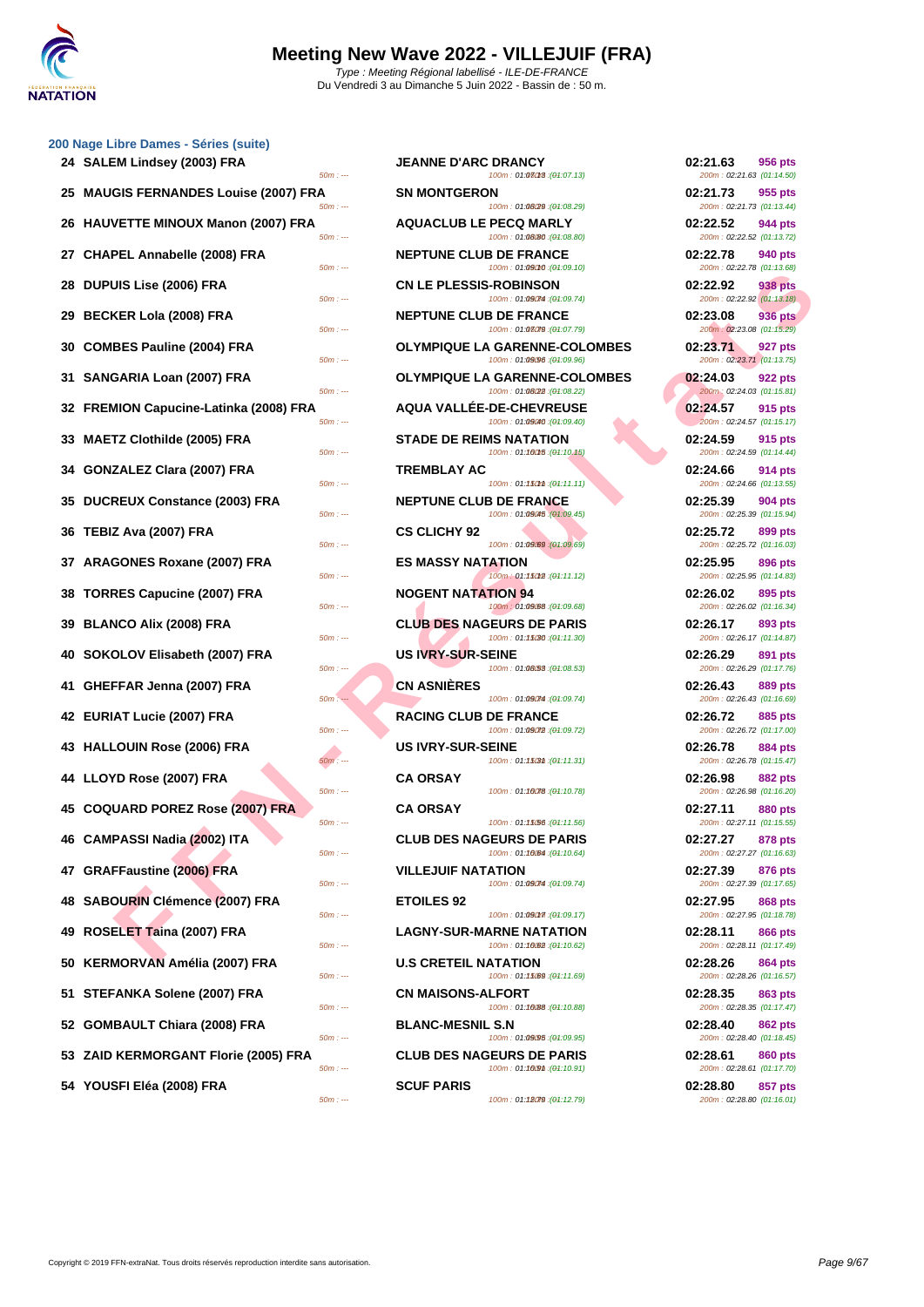| 200 Nage Libre Dames - Séries (suite) |          |                                                            |                                                         |
|---------------------------------------|----------|------------------------------------------------------------|---------------------------------------------------------|
| 55 SCHMITT Marie (2008) FRA           | $50m: -$ | <b>JEANNE D'ARC DRANCY</b><br>100m: 01:18012 : (04:12.12)  | 02:29.78<br><b>844 pts</b><br>200m: 02:29.78 (01:17.66) |
| 56 DEVOUGE Violette (2009) FRA        | $50m: -$ | <b>VILLEJUIF NATATION</b><br>100m: 01:18097 : (01:12.97)   | 02:30.00<br>841 pts<br>200m: 02:30.00 (01:17.03)        |
| 57 BERTHIER Capucine (2008) FRA       | $50m: -$ | AQUA VALLÉE-DE-CHEVREUSE<br>100m: 01:18(59 : (01:12.59)    | 02:30.04<br>840 pts<br>200m: 02:30.04 (01:17.45)        |
| 58 NASRY Felicia (2007) FRA           | $50m: -$ | <b>ES STAINS</b><br>100m: 01:12090 : (01:12.90)            | 02:31.07<br>827 pts<br>200m: 02:31.07 (01:18.17)        |
| 59 LIN Tifanny (2006) FRA             | $50m: -$ | <b>US IVRY-SUR-SEINE</b><br>100m: 01.160m: (04.10.14)      | 02:31.54<br><b>820 pts</b><br>200m: 02:31.54 (01:21.40) |
| 60 LAKHDARI Celia (2010) FRA          | $50m: -$ | <b>US IVRY-SUR-SEINE</b><br>100m: 01:13045 : (01:13.45)    | 02:33.05<br><b>801 pts</b><br>200m: 02:33.05 (01:19.60) |
| 61 LABOLLE Maïwen (2009) FRA          | $50m: -$ | <b>CAL'HAY-LES-ROSES</b><br>100m: 01:14/50 : (01:14.50)    | 02:33.09<br><b>800 pts</b><br>200m: 02:33.09 (01:18.59) |
| 62 DERAREDJ CAUMIL Sara (2007) FRA    | $50m: -$ | <b>U.S CRETEIL NATATION</b><br>100m: 01:13019 : (04:13.19) | 02:33.10<br><b>800 pts</b><br>200m: 02:33.10 (01:19.91) |
| 63 EOUZAN Elea (2009) FRA             | $50m: -$ | <b>BLANC-MESNIL S.N.</b><br>100m: 01:182m:(01:14.21)       | 02:34.40<br><b>783 pts</b><br>200m: 02:34.40 (01:20.19) |
| 64 JAILLET PEYREGNE Chloé (2009) FRA  | $50m: -$ | <b>CSN GUYANCOURT</b><br>100m: 01:14000 : (01:14.00)       | 02:35.13<br>774 pts<br>200m: 02:35.13 (01:21.13)        |
| 65 CORNILLE Blanche (2006) FRA        | $50m: -$ | AC BOULOGNE-BILLANCOURT<br>100m: 01:15.69 : (01:15.69)     | 02:37.53<br>743 pts<br>200m: 02:37.53 (01:21.84)        |
|                                       |          |                                                            |                                                         |

**66** RICHALET Capucine (2009) FRA

**67 DUBOIS Maëlys (2009) FRA**  $\frac{50m \div m}{2}$ 

**68 MARTIN Celia (2005) FRA ES STAINS 02:38.77 728 pts**

**69 LAVERGNE Anne (2009) FRA** *50m a* 

**70 CHEN Lina (2009) FRA**  $\frac{50m}{100}$ 

**71 <b>IBRAHIM Kamila (2009) FRA 60m**:

*12* **AUBRY Emma (2009) FRA** 

**73 PEREZ-NOWAK Lila (2008) FRA CA L'HAY-LES-ROSES 02:50.85 586 pts**

**74 PANCHENKO Sacha (2011) UKR** 

**75 KORCHANE Sophie (2009) FRA 60m c** 

**76 LUNGU Catherine (2011) FRA 50m** 

**77 SABY Stella (2009) FRA CAN LINE SOME** 

**78 REKAÏ Ines (2011) FRA CONSERVERTREN** 

**---** LAURENS-RUGAMA Danaé (2006) FRA

## **400 Nage Libre Dames - Séries** (Dimanche 5 Juin 2022)

| 1 GALLANT Apolline (2004) FRA        | <b>SN VERSAILLES</b>   |
|--------------------------------------|------------------------|
| 2 JOMINET Lou (2005) LUX             | <b>SWIMMING LUXE</b>   |
| 3 JENVRIN Malia (2004) FRA           | <b>CSN GUYANCOU</b>    |
| 4 LERAY Lilou (2005) FRA             | <b>CLAMART NATA1</b>   |
| 5 FOINY Audrenn (2003) FRA           | <b>CN LE PLESSIS-R</b> |
| 6 BAUDOT Louise (2006) FRA           | <b>SN VERSAILLES</b>   |
| 7 MAUGIS FERNANDES Louise (2007) FRA | <b>SN MONTGERON</b>    |

- 
- **8 RODRIGUES Chloé (2003) FRA VILLEJUIF NATATION 04:48.07 1016 pts**
- **9 POBEL-CRAPPE Laura (2008) FRA CSN GUYANCOURT 04:48.37 1014 pts**

| MITT Marie (2008) FRA                                  | <b>JEANNE D'ARC DRANCY</b><br>$50m: -$<br>100m: 01:18012 : (01:12.12)     | 02:29.78<br>844 pts<br>200m: 02:29.78 (01:17.66)        |
|--------------------------------------------------------|---------------------------------------------------------------------------|---------------------------------------------------------|
| <b>OUGE Violette (2009) FRA</b>                        | <b>VILLEJUIF NATATION</b><br>100m: 01:12097 : (01:12.97)<br>$50m: -$      | 02:30.00<br>841 pts<br>200m: 02:30.00 (01:17.03)        |
| THIER Capucine (2008) FRA                              | AQUA VALLÉE-DE-CHEVREUSE                                                  | 02:30.04<br>840 pts                                     |
| RY Felicia (2007) FRA                                  | 100m: 01:18(59 : (01:12.59)<br>$50m: -$<br><b>ES STAINS</b>               | 200m: 02:30.04 (01:17.45)<br>02:31.07<br>827 pts        |
| ʿifanny (2006) FRA                                     | 100m: 01:18090 : (04:12.90)<br>$50m: -$<br><b>US IVRY-SUR-SEINE</b>       | 200m: 02:31.07 (01:18.17)<br>02:31.54<br><b>820 pts</b> |
| HDARI Celia (2010) FRA                                 | 100m: 01:160m4 : (01:10.14)<br>$50m: -$<br><b>US IVRY-SUR-SEINE</b>       | 200m: 02:31.54 (01:21.40)<br>02:33.05<br><b>801 pts</b> |
| OLLE Maïwen (2009) FRA                                 | 100m: 01:13045 : (01:13.45)<br>$50m: -$<br><b>CA L'HAY-LES-ROSES</b>      | 200m: 02:33.05 (01:19.60)<br>02:33.09<br><b>800 pts</b> |
| AREDJ CAUMIL Sara (2007) FRA                           | 100m: 01:14/50 : (01:14.50)<br>$50m: -$<br><b>U.S CRETEIL NATATION</b>    | 200m: 02:33.09 (01:18.59)<br>02:33.10<br>800 pts        |
| ZAN Elea (2009) FRA                                    | 100m: 01:13019 : (01:13.19)<br>$50m: -$<br><b>BLANC-MESNIL S.N</b>        | 200m: 02:33.10 (01:19.91)<br>02:34.40<br><b>783 pts</b> |
| LET PEYREGNE Chloé (2009) FRA                          | $50m: -$<br>100m: 01:18(2m : (01:14.21)<br><b>CSN GUYANCOURT</b>          | 200m: 02:34.40 (01:20.19)<br>02:35.13<br>774 pts        |
| NILLE Blanche (2006) FRA                               | $50m: -$<br>100m: 01:14000 : (01:14.00)<br><b>AC BOULOGNE-BILLANCOURT</b> | 200m: 02:35.13 (01:21.13)<br>02:37.53<br><b>743 pts</b> |
| IALET Capucine (2009) FRA                              | 100m: 01:15.09 : (01:15.69)<br>$50m: -$<br><b>US VAIRES</b>               | 200m: 02:37.53 (01:21.84)<br>02:37.56<br>743 pts        |
| OIS Maëlys (2009) FRA                                  | 100m: 01:13092 (01:17.92)<br>$50m: -$<br><b>LES PHOENIX D'ANTONY</b>      | 200m: 02:37.56 (01:19.64)<br>02:38.72<br><b>729 pts</b> |
| TIN Celia (2005) FRA                                   | 100m: 01:15018 : (01:15.18)<br>$50m: -$<br><b>ES STAINS</b>               | 200m: 02:38.72 (01:23.54)<br>02:38.77<br><b>728 pts</b> |
| <b>ERGNE Anne (2009) FRA</b>                           | 100m: 01:18077 : (01:14.77)<br>$50m: -$<br><b>VILLEJUIF NATATION</b>      | 200m: 02:38.77 (01:24.00)<br>02:39.24<br><b>722 pts</b> |
| N Lina (2009) FRA                                      | 100m: 01:13000 : (01:17.00)<br>$50m: -$<br><b>NEPTUNE CLUB DE FRANCE</b>  | 200m: 02:39.24 (01:22.24)<br>02:39.54<br><b>718 pts</b> |
| .HIM Kamila (2009) FRA                                 | 100m: 01:1888 : (01:18.88)<br>$50m: -$<br><b>SN MONTGERON</b>             | 200m: 02:39.54 (01:20.66)<br>02:45.37<br><b>648 pts</b> |
| RY Emma (2009) FRA                                     | 100m: 01:26004 : (01:20.04)<br>$50m: -$<br><b>US IVRY-SUR-SEINE</b>       | 200m: 02:45.37 (01:25.33)<br>02:47.88<br>619 pts        |
| EZ-NOWAK Lila (2008) FRA                               | 100m: 01:13047.(04:17.47)<br>$50m: -$<br><b>CA L'HAY-LES-ROSES</b>        | 200m: 02:47.88 (01:30.41)<br>02:50.85<br>586 pts        |
| CHENKO Sacha (2011) UKR                                | 100m: 01:28004 : (01:22.04)<br>$50m: -$<br><b>US IVRY-SUR-SEINE</b>       | 200m: 02:50.85 (01:28.81)<br>02:50.95<br>585 pts        |
| <b>CHANE Sophie (2009) FRA</b>                         | 100m: 01:28012 : (01:22.12)<br>$50m: -$<br><b>CAL'HAY-LES-ROSES</b>       | 200m: 02:50.95 (01:28.83)<br>02:54.07<br>550 pts        |
| <b>GU Catherine (2011) FRA</b>                         | 100m: 01:23074 : (01:23.74)<br>$50m: -$<br><b>VILLEJUIF NATATION</b>      | 200m: 02:54.07 (01:30.33)<br>02:56.87<br>521 pts        |
| Y Stella (2009) FRA                                    | $50m: -$<br>100m: 01:25/54 : (01:21.54)<br><b>CA L'HAY-LES-ROSES</b>      | 200m: 02:56.87 (01:35.33)<br>02:57.58<br><b>513 pts</b> |
| AÏ Ines (2011) FRA                                     | $50m: -$<br>100m: 01:250mm : (01:25.71)<br><b>CSA KREMLIN-BICETRE</b>     | 200m: 02:57.58 (01:31.87)<br>03:15.32<br>345 pts        |
| RENS-RUGAMA Danaé (2006) FRA                           | $50m: -$<br>100m: 01:29047. (01:29.47)<br><b>NEPTUNE CLUB DE FRANCE</b>   | 200m: 03:15.32 (01:45.85)<br><b>DNS</b> dec             |
|                                                        |                                                                           |                                                         |
| <b>Ige Libre Dames - Séries</b> (Dimanche 5 Juin 2022) | <b>CM VEDCAHIEC</b>                                                       | 04.04.70<br>$\overline{AB}$                             |
|                                                        |                                                                           |                                                         |

**12 SN VERSAILLES** 

 $CSN$  GUYANCOURT **CLAMART NATATION 92**  $CN$  LE PLESSIS-ROBINSON

**22 SWIMMING LUXEMBOURG (LUX)** 

| 02:29.78<br>200m: 02:29.78 (01:17.66) | <b>844 pts</b> |
|---------------------------------------|----------------|
| 02:30.00<br>200m: 02:30.00 (01:17.03) | 841 pts        |
| 02:30.04<br>200m: 02:30.04 (01:17.45) | 840 pts        |
| 02:31.07<br>200m: 02:31.07 (01:18.17) | 827 pts        |
| 02:31.54<br>200m: 02:31.54 (01:21.40) | <b>820 pts</b> |
| 02:33.05<br>200m: 02:33.05 (01:19.60) | <b>801 pts</b> |
| 02:33.09<br>200m: 02:33.09 (01:18.59) | <b>800 pts</b> |
| 02:33.10<br>200m: 02:33.10 (01:19.91) | <b>800 pts</b> |
| 02:34.40<br>200m: 02:34.40 (01:20.19) | <b>783 pts</b> |
| 02:35.13<br>200m: 02:35.13 (01:21.13) | 774 pts        |
| 02:37.53<br>200m: 02:37.53 (01:21.84) | <b>743 pts</b> |
| 02:37.56<br>200m: 02:37.56 (01:19.64) | <b>743 pts</b> |
| 02:38.72<br>200m: 02:38.72 (01:23.54) | <b>729 pts</b> |
| 02:38.77<br>200m: 02:38.77 (01:24.00) | 728 pts        |
| 02:39.24<br>200m: 02:39.24 (01:22.24) | 722 pts        |
| 02:39.54<br>200m: 02:39.54 (01:20.66) | 718 pts        |
| 02:45.37<br>200m: 02:45.37 (01:25.33) | <b>648 pts</b> |
| 02:47.88<br>200m: 02:47.88 (01:30.41) | <b>619 pts</b> |
| 02:50.85<br>200m: 02:50.85 (01:28.81) | <b>586 pts</b> |
| 02:50.95<br>200m: 02:50.95 (01:28.83) | <b>585 pts</b> |
| 02:54.07<br>200m: 02:54.07 (01:30.33) | <b>550 pts</b> |
| 02:56.87<br>200m: 02:56.87 (01:35.33) | <b>521 pts</b> |
| 02:57.58<br>200m: 02:57.58 (01:31.87) | <b>513 pts</b> |
| 03:15.32<br>200m: 03:15.32 (01:45.85) | 345 pts        |
| DNS dec                               |                |

| 04:31.79 | <b>1138 pts</b> |
|----------|-----------------|
| 04:36.53 | <b>1101 pts</b> |
| 04:37.57 | 1094 pts        |
| 04:39.29 | 1081 pts        |
| 04:41.98 | 1061 pts        |
| 04:42.99 | 1053 pts        |
| 04:47.82 | <b>1018 pts</b> |
| 04:48.07 | 1016 pts        |
| 04:48.37 | 1014 pts        |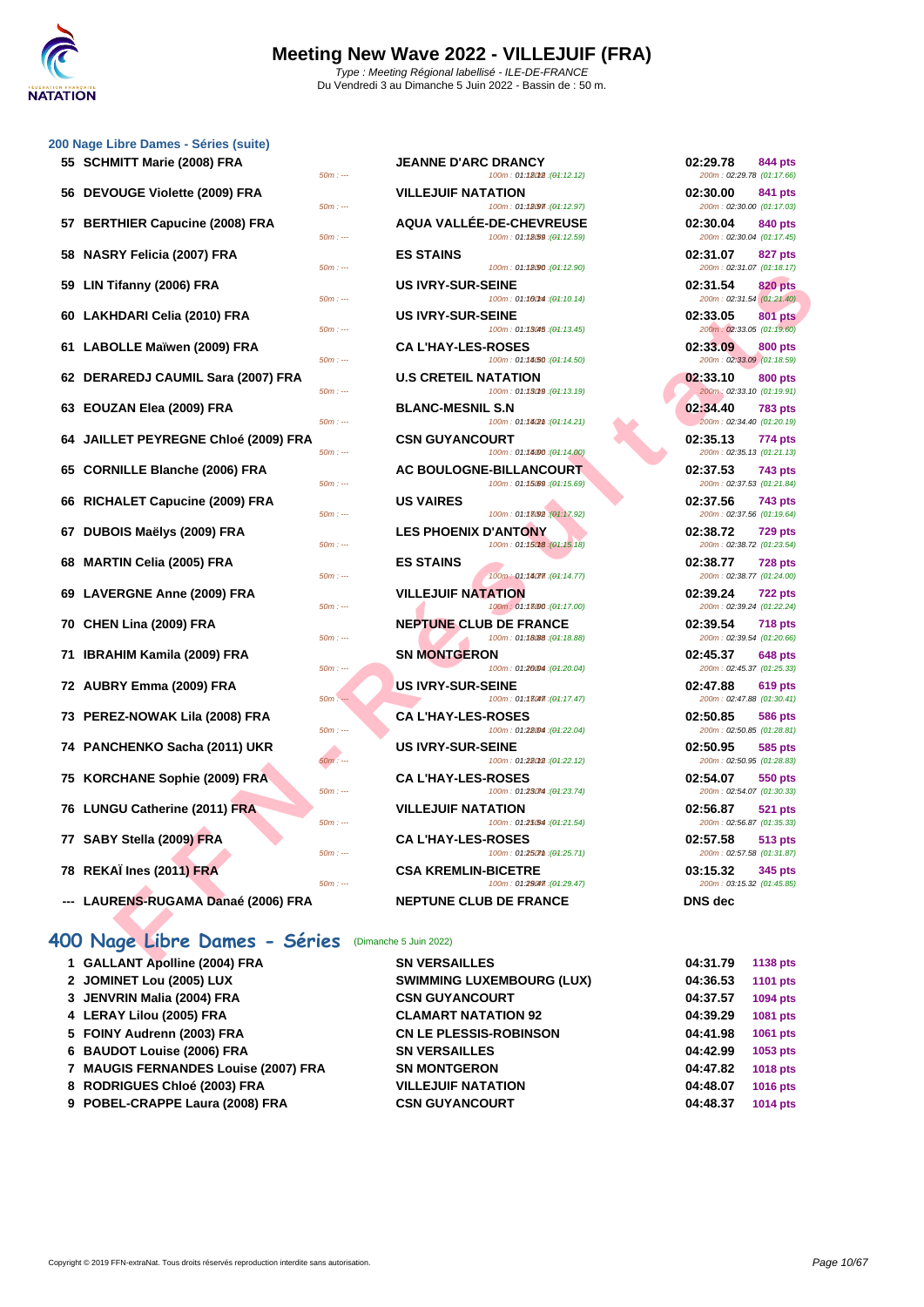

|  |  |  |  | 400 Nage Libre Dames - Séries (suite) |  |  |
|--|--|--|--|---------------------------------------|--|--|
|--|--|--|--|---------------------------------------|--|--|

| 10 SALCZER Lilou (2008) FRA            | <b>ES MASSY NATATION</b>             | 04:52.06       | 987 pts        |
|----------------------------------------|--------------------------------------|----------------|----------------|
| 11 MARQUES Justine (2005) FRA          | <b>CA ORSAY</b>                      | 04:52.50       | <b>984 pts</b> |
| 12 SAIDJ Feryel (2002) FRA             | <b>CS CLICHY 92</b>                  | 04:53.86       | 974 pts        |
| 13 SALEM Sara (2005) FRA               | <b>LAGNY-SUR-MARNE NATATION</b>      | 04:55.22       | 965 pts        |
| 14 BIZE Eva (2008) FRA                 | <b>SN VERSAILLES</b>                 | 04:56.24       | 958 pts        |
| 15 FREMION Capucine-Latinka (2008) FRA | AQUA VALLÉE-DE-CHEVREUSE             | 04:57.70       | 947 pts        |
| 16 FOULON Noellia (2001) FRA           | <b>SCUF PARIS</b>                    | 04:58.85       | 939 pts        |
| 17 COMBES Pauline (2004) FRA           | <b>OLYMPIQUE LA GARENNE-COLOMBES</b> | 04:58.86       | 939 pts        |
| 18 MAETZ Clothilde (2005) FRA          | <b>STADE DE REIMS NATATION</b>       | 04:58.98       | 938 pts        |
| 19 BECKER Lola (2008) FRA              | <b>NEPTUNE CLUB DE FRANCE</b>        | 05:00.73       | <b>926 pts</b> |
| 20 LAURENS-RUGAMA Danaé (2006) FRA     | <b>NEPTUNE CLUB DE FRANCE</b>        | 05:01.18       | <b>923 pts</b> |
| 21 HAUVETTE MINOUX Manon (2007) FRA    | <b>AQUACLUB LE PECQ MARLY</b>        | 05:02.08       | 917 pts        |
| 22 SANGARIA Loan (2007) FRA            | <b>OLYMPIQUE LA GARENNE-COLOMBES</b> | 05:03.06       | <b>910 pts</b> |
| 23 RIGOLLET Elsa (2004) FRA            | <b>CA ORSAY</b>                      | 05:05.32       | 895 pts        |
| 24 BELKHELLADI Ines (2008) FRA         | <b>LES PHOENIX D'ANTONY</b>          | 05:07.71       | <b>878 pts</b> |
| 25 ZAID KERMORGANT Florie (2005) FRA   | <b>CLUB DES NAGEURS DE PARIS</b>     | 05:09.40       | <b>867 pts</b> |
| 26 DUCREUX Constance (2003) FRA        | <b>NEPTUNE CLUB DE FRANCE</b>        | 05:09.90       | <b>864 pts</b> |
| 27 LLOYD Rose (2007) FRA               | <b>CA ORSAY</b>                      | 05:10.02       | <b>863 pts</b> |
| 28 HALLOUIN Rose (2006) FRA            | <b>US IVRY-SUR-SEINE</b>             | 05:10.15       | <b>862 pts</b> |
| 29 STEFANKA Solene (2007) FRA          | <b>CN MAISONS-ALFORT</b>             | 05:11.17       | 855 pts        |
| 30 COQUARD POREZ Rose (2007) FRA       | <b>CA ORSAY</b>                      | 05:13.53       | <b>840 pts</b> |
| 31 BELHACHEMI Manare (2008) FRA        | <b>US VAIRES</b>                     | 05:14.00       | <b>836 pts</b> |
| 32 ARAGONES Roxane (2007) FRA          | <b>ES MASSY NATATION</b>             | 05:15.04       | 830 pts        |
| 33 GOMBAULT Chiara (2008) FRA          | <b>BLANC-MESNIL S.N</b>              | 05:20.30       | <b>795 pts</b> |
| 34 MAZZOLI Clea (2008) FRA             | <b>CN FONTAINEBLEAU-AVON</b>         | 05:21.35       | <b>789 pts</b> |
| 35 GUITTIER Anael (2010) FRA           | <b>SN MONTGERON</b>                  | 05:24.12       | 771 pts        |
| 36 FREBOURG Clara (2008) FRA           | <b>CN LE PLESSIS-ROBINSON</b>        | 05:25.47       | <b>763 pts</b> |
| 37 YAHIAOUI Elise (2008) FRA           | <b>CN FONTAINEBLEAU-AVON</b>         | 05:30.31       | <b>732 pts</b> |
| 38 OURABALeina (2008) FRA              | <b>AC VILLEPINTE</b>                 | 05:36.66       | <b>694 pts</b> |
|                                        | <b>BLANC-MESNIL S.N</b>              | 05:39.32       | <b>678 pts</b> |
| 40 DUBOIS Maëlys (2009) FRA            | <b>LES PHOENIX D'ANTONY</b>          | 05:39.45       | 677 pts        |
| 41 CHUZEVILLE Alyah (2008) FRA         | <b>CN FONTAINEBLEAU-AVON</b>         | 05:41.48       | <b>665 pts</b> |
| 42 BESSETTES Lena (2006) FRA           | <b>AQUACLUB LE PECQ MARLY</b>        | 05:59.42       | <b>564 pts</b> |
| --- HOUAL Solene (2002) FRA            | <b>ES MASSY NATATION</b>             | <b>DNS</b> dec |                |
| --- POISSIER-LORTET Léonie (2007) FRA  | <b>RACING CLUB DE FRANCE</b>         | <b>DNS</b>     |                |
|                                        | 39 EOUZAN Elea (2009) FRA            |                |                |

| 8 BIZE Eva (2008) FRA               | <b>SN VERSAILLES</b>           | 10:08.54 | 946 pts |
|-------------------------------------|--------------------------------|----------|---------|
| 9 LAURENS-RUGAMA Danaé (2006) FRA   | <b>NEPTUNE CLUB DE FRANCE</b>  | 10:18.11 | 912 pts |
| 10 DUCREUX Constance (2003) FRA     | <b>NEPTUNE CLUB DE FRANCE</b>  | 10:20.29 | 905 pts |
| 11 MAETZ Clothilde (2005) FRA       | <b>STADE DE REIMS NATATION</b> | 10:25.33 | 888 pts |
| 12 HAUVETTE MINOUX Manon (2007) FRA | <b>AQUACLUB LE PECQ MARLY</b>  | 10:30.21 | 871 pts |

**FREMION Capucine-Latinka (2008) FRA AQUA VALLÉE-DE-CHEVREUSE 10:02.17 968 pts**

**FOINY Audrenn (2003) FRA CN LE PLESSIS-ROBINSON NWATCHOK-DESSAINT Lea (2005) FRA STADE DE REIMS NATATION 09:41.78 1042 pts**

GALLANT Apolline (2004) FRA SN VERSAILLES

 **POBEL-CRAPPE Laura (2008) FRA CSN GUYANCOURT 09:52.97 1001 pts CHAPEL Annabelle (2008) FRA NEPTUNE CLUB DE FRANCE 10:00.30 975 pts**

**MARQUES Justine (2005) FRA CA ORSAY** 

**RIGOLLET Elsa (2004) FRA CA ORSAY** 

- **ZAID KERMORGANT Florie (2005) FRA CLUB DES NAGEURS DE PARIS 10:31.36 867 pts**
- **MAZZOLI Clea (2008) FRA CN FONTAINEBLEAU-AVON 11:08.08 748 pts**
- **YAHIAOUI Elise (2008) FRA CN FONTAINEBLEAU-AVON 11:15.16 727 pts**

| <b>CZER Lilou (2008) FRA</b>                           | <b>ES MASSY NATATION</b>             | 04:52.06       | 987 pts         |
|--------------------------------------------------------|--------------------------------------|----------------|-----------------|
| QUES Justine (2005) FRA                                | <b>CA ORSAY</b>                      | 04:52.50       | <b>984 pts</b>  |
| J Feryel (2002) FRA                                    | <b>CS CLICHY 92</b>                  | 04:53.86       | 974 pts         |
| EM Sara (2005) FRA                                     | <b>LAGNY-SUR-MARNE NATATION</b>      | 04:55.22       | <b>965 pts</b>  |
| Eva (2008) FRA                                         | <b>SN VERSAILLES</b>                 | 04:56.24       | 958 pts         |
| 008) MION Capucine-Latinka (2008) FRA                  | AQUA VALLÉE-DE-CHEVREUSE             | 04:57.70       | 947 pts         |
| LON Noellia (2001) FRA                                 | <b>SCUF PARIS</b>                    | 04:58.85       | 939 pts         |
| BES Pauline (2004) FRA                                 | <b>OLYMPIQUE LA GARENNE-COLOMBES</b> | 04:58.86       | <b>939 pts</b>  |
| TZ Clothilde (2005) FRA                                | <b>STADE DE REIMS NATATION</b>       | 04:58.98       | 938 pts         |
| <b>KER Lola (2008) FRA</b>                             | <b>NEPTUNE CLUB DE FRANCE</b>        | 05:00.73       | <b>926 pts</b>  |
| RENS-RUGAMA Danaé (2006) FRA                           | <b>NEPTUNE CLUB DE FRANCE</b>        | 05:01.18       | 923 pts         |
| VETTE MINOUX Manon (2007) FRA                          | <b>AQUACLUB LE PECQ MARLY</b>        | 05:02.08       | 917 pts         |
| <b>GARIA Loan (2007) FRA</b>                           | <b>OLYMPIQUE LA GARENNE-COLOMBES</b> | 05:03.06       | <b>910 pts</b>  |
| <b>)LLET Elsa (2004) FRA</b>                           | <b>CA ORSAY</b>                      | 05:05.32       | 895 pts         |
| <b>KHELLADI Ines (2008) FRA</b>                        | <b>LES PHOENIX D'ANTONY</b>          | 05:07.71       | 878 pts         |
| <b>KERMORGANT Florie (2005) FRA</b>                    | <b>CLUB DES NAGEURS DE PARIS</b>     | 05:09.40       | <b>867 pts</b>  |
| REUX Constance (2003) FRA                              | <b>NEPTUNE CLUB DE FRANCE</b>        | 05:09.90       | <b>864 pts</b>  |
| YD Rose (2007) FRA                                     | <b>CA ORSAY</b>                      | 05:10.02       | <b>863 pts</b>  |
| <b>LOUIN Rose (2006) FRA</b>                           | <b>US IVRY-SUR-SEINE</b>             | 05:10.15       | <b>862 pts</b>  |
| <b>FANKA Solene (2007) FRA</b>                         | <b>CN MAISONS-ALFORT</b>             | 05:11.17       | 855 pts         |
| <b>UARD POREZ Rose (2007) FRA</b>                      | <b>CA ORSAY</b>                      | 05:13.53       | 840 pts         |
| <b>HACHEMI Manare (2008) FRA</b>                       | <b>US VAIRES</b>                     | 05:14.00       | 836 pts         |
| <b>GONES Roxane (2007) FRA</b>                         | <b>ES MASSY NATATION</b>             | 05:15.04       | 830 pts         |
| <b>BAULT Chiara (2008) FRA</b>                         | <b>BLANC-MESNIL S.N</b>              | 05:20.30       | <b>795 pts</b>  |
| ZOLI Clea (2008) FRA                                   | <b>CN FONTAINEBLEAU-AVON</b>         | 05:21.35       | <b>789 pts</b>  |
| TIER Anael (2010) FRA                                  | <b>SN MONTGERON</b>                  | 05:24.12       | 771 pts         |
| <b>3OURG Clara (2008) FRA</b>                          | <b>CN LE PLESSIS-ROBINSON</b>        | 05:25.47       | <b>763 pts</b>  |
| <b>AOUI Elise (2008) FRA</b>                           | <b>CN FONTAINEBLEAU-AVON</b>         | 05:30.31       | <b>732 pts</b>  |
| ABALeina (2008) FRA                                    | <b>AC VILLEPINTE</b>                 | 05:36.66       | <b>694 pts</b>  |
| ZAN Elea (2009) FRA                                    | <b>BLANC-MESNIL S.N</b>              | 05:39.32       | <b>678 pts</b>  |
| OIS Maëlys (2009) FRA                                  | <b>LES PHOENIX D'ANTONY</b>          | 05:39.45       | 677 pts         |
| ZEVILLE Alyah (2008) FRA                               | <b>CN FONTAINEBLEAU-AVON</b>         | 05:41.48       | <b>665 pts</b>  |
| <b>SETTES Lena (2006) FRA</b>                          | <b>AQUACLUB LE PECQ MARLY</b>        | 05:59.42       | <b>564 pts</b>  |
| AL Solene (2002) FRA                                   | <b>ES MASSY NATATION</b>             | <b>DNS</b> dec |                 |
| SIER-LORTET Léonie (2007) FRA                          | <b>RACING CLUB DE FRANCE</b>         | <b>DNS</b>     |                 |
| <b>REAU Laure (2002) FRA</b>                           | <b>ES MASSY NATATION</b>             | <b>DNS</b>     |                 |
|                                                        |                                      |                |                 |
| <b>age Libre Dames - Séries</b> (Vendredi 3 Juin 2022) |                                      |                |                 |
| <b>LANT Apolline (2004) FRA</b>                        | <b>SN VERSAILLES</b>                 | 09:12.93       | 1151 pts        |
| Y Audrenn (2003) FRA                                   | <b>CN LE PLESSIS-ROBINSON</b>        | 09:31.50       | <b>1080 pts</b> |
| TCHOK-DESSAINT Lea (2005) FRA                          | <b>STADE DE REIMS NATATION</b>       | 09:41.78       | <b>1042 pts</b> |
| EL-CRAPPE Laura (2008) FRA                             | <b>CSN GUYANCOURT</b>                | 09:52.97       | 1001 pts        |
| PEL Annabelle (2008) FRA                               | <b>NEPTUNE CLUB DE FRANCE</b>        | 10:00.30       | 975 pts         |
| QUES Justine (2005) FRA                                | <b>CA ORSAY</b>                      | 10:00.71       | 973 pts         |
| MION Capucine-Latinka (2008) FRA                       | AQUA VALLÉE-DE-CHEVREUSE             | 10:02.17       | <b>968 pts</b>  |
| $F_{\text{max}}$ (0000) FBA                            | <b>CHIVEDCAULES</b>                  | 40.00E         | 0.40            |

### **800 Nage Libre Dames - Séries** (Vendredi 3 Juin 2022)

**--- BARREAU Laure (2002) FRA ES MASSY NATATION DNS**

| 09:12.93 | 1151 pts        |
|----------|-----------------|
| 09:31.50 | <b>1080 pts</b> |
| 09:41.78 | 1042 pts        |
| 09:52.97 | 1001 pts        |
| 10:00.30 | 975 pts         |
| 10:00.71 | 973 pts         |
| 10:02.17 | <b>968 pts</b>  |
| 10:08.54 | 946 pts         |
| 10:18.11 | <b>912 pts</b>  |
| 10:20.29 | 905 pts         |
| 10:25.33 | <b>888 pts</b>  |
| 10:30.21 | 871 pts         |
| 10:31.24 | 868 pts         |
| 10:31.36 | <b>867 pts</b>  |
| 11:08.08 | 748 pts         |
| 11-15 16 | 727 nte         |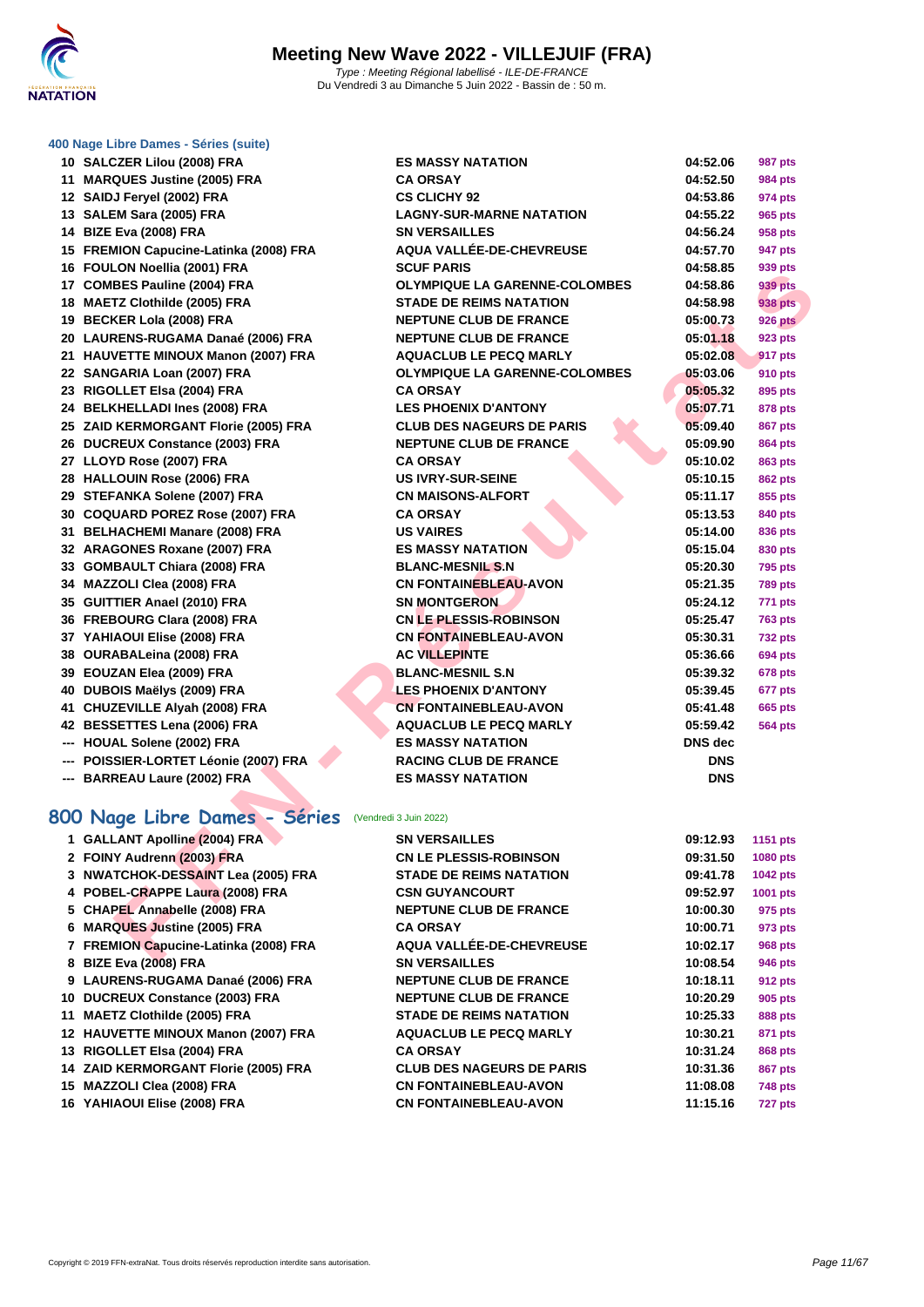

|  |  |  |  | 800 Nage Libre Dames - Séries (suite) |  |  |
|--|--|--|--|---------------------------------------|--|--|
|--|--|--|--|---------------------------------------|--|--|

| 17 CHUZEVILLE Alyah (2008) FRA | <b>CN FONTAINEBLEAU-AVON</b> | 11:15.20 | <b>726 pts</b> |
|--------------------------------|------------------------------|----------|----------------|
| 18 BOULOUALAB Aya (2006) FRA   | <b>CN ASNIÈRES</b>           | 11:20.04 | <b>712 pts</b> |
| --- GHEFFAR Jenna (2007) FRA   | <b>CN ASNIÈRES</b>           | DNS dec  |                |

## **1500 Nage Libre Dames - Séries** (Samedi 4 Juin 2022)

| 1 GALLANT Apolline (2004) FRA             | <b>SN VERSAILLES</b>           | 17:36.52 | 1177 pts        |
|-------------------------------------------|--------------------------------|----------|-----------------|
| 2 VAN PAPEGHEM Manon (2006) FRA           | <b>STADE DE REIMS NATATION</b> | 18:01.42 | <b>1127 pts</b> |
| 3 FOINY Audrenn (2003) FRA                | <b>CN LE PLESSIS-ROBINSON</b>  | 18:24.73 | <b>1082 pts</b> |
| 4 NWATCHOK-DESSAINT Lea (2005) FRA        | <b>STADE DE REIMS NATATION</b> | 19:08.04 | 1000 pts        |
| 5 AMIR-TAHMASSEB-BERTHET Prune (2008) FRA | <b>NOGENT NATATION 94</b>      | 19:18.63 | <b>981 pts</b>  |
| 6 FREMION Capucine-Latinka (2008) FRA     | AQUA VALLÉE-DE-CHEVREUSE       | 19:19.26 | 979 pts         |
| 7 PARACHE Oriana (2009) FRA               | <b>CSN GUYANCOURT</b>          | 19:36.77 | 948 pts         |

## **50 Dos Dames - Finale A 18 ans et plus** (Dimanche 5 Juin 2022)

| 2 VAN PAPEGHEM Manon (2006) FRA                              | <b>STADE DE REIMS NATATION</b>   | 18:01.42   | <b>1127 pts</b> |
|--------------------------------------------------------------|----------------------------------|------------|-----------------|
| 3 FOINY Audrenn (2003) FRA                                   | <b>CN LE PLESSIS-ROBINSON</b>    | 18:24.73   | <b>1082 pts</b> |
| 4 NWATCHOK-DESSAINT Lea (2005) FRA                           | <b>STADE DE REIMS NATATION</b>   | 19:08.04   | <b>1000 pts</b> |
| 5 AMIR-TAHMASSEB-BERTHET Prune (2008) FRA                    | <b>NOGENT NATATION 94</b>        | 19:18.63   | 981 pts         |
| 6 FREMION Capucine-Latinka (2008) FRA                        | AQUA VALLÉE-DE-CHEVREUSE         | 19:19.26   | 979 pts         |
| 7 PARACHE Oriana (2009) FRA                                  | <b>CSN GUYANCOURT</b>            | 19:36.77   | <b>948 pts</b>  |
|                                                              |                                  |            |                 |
| O Dos Dames - Finale A 18 ans et plus (Dimanche 5 Juin 2022) |                                  |            |                 |
| 1 GASTALDELLO Béryl (1995) FRA                               | <b>ETOILES 92</b>                | 00:28.86   | 1253 pts        |
| 2 CAINAUD Lucie (2003) FRA                                   | <b>CS CLICHY 92</b>              | 00:31.42   | 1109 pts        |
| 3 SAIDJ Feryel (2002) FRA                                    | <b>CS CLICHY 92</b>              | 00:31.83   | 1086 pts        |
| 4 LE LAY Amandine (1999) FRA                                 | <b>VILLEJUIF NATATION</b>        | 00:31.90   | 1082 pts        |
| 5 ALMEIDA Léana (2001) FRA                                   | <b>ES MASSY NATATION</b>         | 00:32.41   | 1055 pts        |
| 6 RODRIGUES Chloé (2003) FRA                                 | <b>VILLEJUIF NATATION</b>        | 00:32.42   | 1055 pts        |
| 7 MURE Manon (2003) FRA                                      | <b>ETOILES 92</b>                | 00:32.44   | 1053 pts        |
| 8 BATTEUX Auréliane (2004) FRA                               | <b>NAUTIC CLUB RAMBOUILLET</b>   | 00:32.84   | 1032 pts        |
|                                                              |                                  |            |                 |
| O Dos Dames - Finale B 14-17 ans (Dimanche 5 Juin 2022)      |                                  |            |                 |
| 1 BINGUE SIDIBE Lena (2006) FRA                              | <b>BLANC-MESNIL S.N</b>          | 00:31.39   | <b>1110 pts</b> |
| 2 COLOGON-HASSAMBAY Mélina (2006) FRA                        | <b>CLAMART NATATION 92</b>       | 00:31.61   | 1098 pts        |
| 3 COLLET Cléo (2005) FRA                                     | <b>CAL'HAY-LES-ROSES</b>         | 00:31.99   | 1078 pts        |
| 4 CALECKI Emma (2008) FRA                                    | <b>VILLEJUIF NATATION</b>        | 00:32.13   | <b>1070 pts</b> |
| 5 MJAHED Sirine (2007) FRA                                   | <b>ES MASSY NATATION</b>         | 00:32.47   | 1052 pts        |
| 6 GNAZALE Judith (2006) FRA                                  | <b>CN MELUN VAL DE SEINE</b>     | 00:33.61   | 992 pts         |
| 7 DA ROCHA--ALIN Margot (2005) FRA                           | <b>CLUB DES NAGEURS DE PARIS</b> | 00:33.91   | 977 pts         |
| --- VIDET Oriane (2006) FRA                                  | <b>AQUACLUB LE PECQ MARLY</b>    | <b>DNS</b> |                 |
|                                                              |                                  |            |                 |
| O Dos Dames - Finale C 11-13 ans (Dimanche 5 Juin 2022)      |                                  |            |                 |
| 1 SANANIKONE Emma (2010) FRA                                 | AQUA VALLÉE-DE-CHEVREUSE         | 00:32.19   | 1067 pts        |
| 2 GRASSET Lilyrose (2009) FRA                                | <b>VILLEJUIF NATATION</b>        | 00:35.45   | 899 pts         |
| 3 RICHALET Capucine (2009) FRA                               | <b>US VAIRES</b>                 | 00:35.61   | 891 pts         |
| 4 DEVOUGE Violette (2009) FRA                                | <b>VILLEJUIF NATATION</b>        | 00:36.48   | 849 pts         |
| 5 GUITTIER Anael (2010) FRA                                  | <b>SN MONTGERON</b>              | 00:36.75   | 836 pts         |
| 6 HERRY Thelma (2009) FRA                                    | <b>LES PHOENIX D'ANTONY</b>      | 00:37.30   | 811 pts         |
| 7 LARRIEULE Maïa (2009) FRA                                  | <b>CSN GUYANCOURT</b>            | 00:37.38   | <b>807 pts</b>  |
| 8 GUERILLOT Léna (2009) FRA                                  | <b>NOGENT NATATION 94</b>        | 00:38.58   | <b>752 pts</b>  |
|                                                              |                                  |            |                 |
| <b>O Dos Dames - Séries</b> (Dimanche 5 Juin 2022)           |                                  |            |                 |

## **50 Dos Dames - Finale B 14-17 ans** (Dimanche 5 Juin 2022)

| 1 BINGUE SIDIBE Lena (2006) FRA       | <b>BLANC-MESNIL S.N</b>          | 00:31.39   | <b>1110 pts</b> |
|---------------------------------------|----------------------------------|------------|-----------------|
| 2 COLOGON-HASSAMBAY Mélina (2006) FRA | <b>CLAMART NATATION 92</b>       | 00:31.61   | <b>1098 pts</b> |
| 3 COLLET Cléo (2005) FRA              | <b>CAL'HAY-LES-ROSES</b>         | 00:31.99   | <b>1078 pts</b> |
| 4 CALECKI Emma (2008) FRA             | <b>VILLEJUIF NATATION</b>        | 00:32.13   | <b>1070 pts</b> |
| 5 MJAHED Sirine (2007) FRA            | <b>ES MASSY NATATION</b>         | 00:32.47   | <b>1052 pts</b> |
| 6 GNAZALE Judith (2006) FRA           | <b>CN MELUN VAL DE SEINE</b>     | 00:33.61   | 992 pts         |
| 7 DA ROCHA--ALIN Margot (2005) FRA    | <b>CLUB DES NAGEURS DE PARIS</b> | 00:33.91   | 977 pts         |
| --- VIDET Oriane (2006) FRA           | <b>AQUACLUB LE PECQ MARLY</b>    | <b>DNS</b> |                 |
|                                       |                                  |            |                 |

## **50 Dos Dames - Finale C 11-13 ans** (Dimanche 5 Juin 2022)

| 1 SANANIKONE Emma (2010) FRA   | AQUA VALLÉE-DE-CHEVREUSE    | 00:32.19 | <b>1067 pts</b> |
|--------------------------------|-----------------------------|----------|-----------------|
| 2 GRASSET Lilyrose (2009) FRA  | <b>VILLEJUIF NATATION</b>   | 00:35.45 | 899 pts         |
| 3 RICHALET Capucine (2009) FRA | <b>US VAIRES</b>            | 00:35.61 | 891 pts         |
| 4 DEVOUGE Violette (2009) FRA  | <b>VILLEJUIF NATATION</b>   | 00:36.48 | 849 pts         |
| 5 GUITTIER Anael (2010) FRA    | <b>SN MONTGERON</b>         | 00:36.75 | 836 pts         |
| 6 HERRY Thelma (2009) FRA      | <b>LES PHOENIX D'ANTONY</b> | 00:37.30 | <b>811 pts</b>  |
| 7 LARRIEULE Maïa (2009) FRA    | <b>CSN GUYANCOURT</b>       | 00:37.38 | 807 pts         |
| 8 GUERILLOT Léna (2009) FRA    | <b>NOGENT NATATION 94</b>   | 00:38.58 | <b>752 pts</b>  |

## **50 Dos Dames - Séries** (Dimanche 5 Juin 2022)

| 1 GASTALDELLO Béryl (1995) FRA        | <b>ETOILES 92</b>          | 00:30.05 | 1185 pts        |
|---------------------------------------|----------------------------|----------|-----------------|
| 2 CAINAUD Lucie (2003) FRA            | <b>CS CLICHY 92</b>        | 00:31.48 | 1105 pts        |
| 3 HOCQUARD Margaux (2002) FRA         | <b>SN VERSAILLES</b>       | 00:31.73 | <b>1092 pts</b> |
| 4 SAIDJ Feryel (2002) FRA             | <b>CS CLICHY 92</b>        | 00:31.81 | <b>1087 pts</b> |
| 5 LE LAY Amandine (1999) FRA          | <b>VILLEJUIF NATATION</b>  | 00:32.05 | <b>1074 pts</b> |
| 6 MURE Manon (2003) FRA               | <b>ETOILES 92</b>          | 00:32.07 | 1073 pts        |
| 7 COLOGON-HASSAMBAY Mélina (2006) FRA | <b>CLAMART NATATION 92</b> | 00:32.17 | 1068 pts        |
| 8 RODRIGUES Chloé (2003) FRA          | <b>VILLEJUIF NATATION</b>  | 00:32.18 | <b>1067 pts</b> |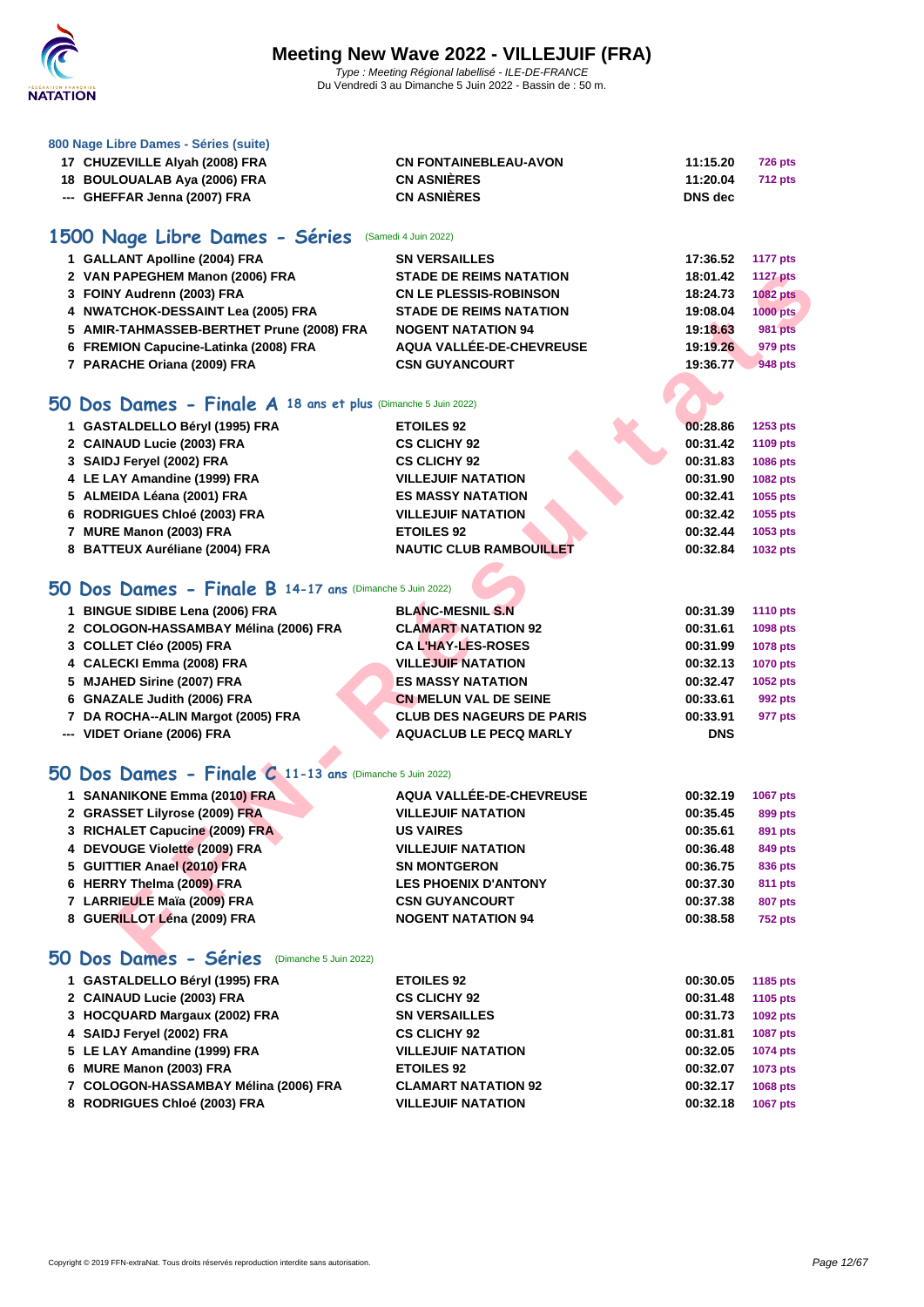

### **[50 Dos D](http://www.ffnatation.fr/webffn/index.php)ames - Séries (suite)**

| 9  | <b>COLLET Cléo (2005) FRA</b>             |
|----|-------------------------------------------|
| 10 | <b>BINGUE SIDIBE Lena (2006) FRA</b>      |
| 11 | <b>CALECKI Emma (2008) FRA</b>            |
| 12 | <b>SANANIKONE Emma (2010) FRA</b>         |
| 13 | ALMEIDA Léana (2001) FRA                  |
| 14 | <b>BATTEUX Auréliane (2004) FRA</b>       |
| 15 | <b>MJAHED Sirine (2007) FRA</b>           |
| 16 | SADOWSKI Flora (2004) FRA                 |
| 17 | DA ROCHA--ALIN Margot (2005) FRA          |
| 18 | VIDET Oriane (2006) FRA                   |
| 19 | <b>REY-CHABBERT Faustine (2004) FRA</b>   |
| 20 | <b>GNAZALE Judith (2006) FRA</b>          |
| 21 | <b>GAUTIER Charlotte (2007) FRA</b>       |
| 22 | <b>ALLIONE Elise (2006) FRA</b>           |
| 23 | <b>TABIASCO Leonore (2008) FRA</b>        |
| 24 | ELISSECHE Estelle (2005) FRA              |
| 25 | <b>MAUGIS FERNANDES Louise (2007) FRA</b> |
| 26 | <b>MARTINEZ Myriam (2002) FRA</b>         |
| 27 | FRANCHITTO Sara (2007) FRA                |
|    | 28 VAN CAENEGEM Rose (2007) FRA           |
| 29 | HASSON Eva (2005) FRA                     |
| 30 | XAYGNABOUN-MOUNIER Anouk (2007) F         |
| 31 | SOURDEAU-LACHOT Axelle (2005) FRA         |
| 32 | <b>TORRES Capucine (2007) FRA</b>         |
| 33 | <b>CABIOCLeonie (2008) FRA</b>            |
| 34 | <b>BENBAKKAR Sherine (2008) FRA</b>       |
| 35 | <b>BESSON Camille (2005) FRA</b>          |
| 36 | <b>BLANCO Anna (2004) FRA</b>             |
| 36 | STEFANKA Solene (2007) FRA                |
| 38 | <b>MUNKHTUR Altaina (2002) FRA</b>        |
| 39 | <b>CASTEJON Garance (2005) FRA</b>        |
| 40 | <b>AMROUS Serine (2006) FRA</b>           |
| 41 | <b>BONEL Ninon (2007) FRA</b>             |
| 42 | <b>CHANEL Tiana (2002) FRA</b>            |
| 43 | FEHRNBACChloé (2008) FRA                  |
| 44 | GARBAA Lila (2006) FRA                    |
| 45 | DAVERDIN Lilou (2006) FRA                 |
| 46 | DIDIER Leylou (2008) FRA                  |
| 47 | DJURIC Melissa (2006) FRA                 |
| 48 | KERMORVAN Amélia (2007) FRA               |
| 49 | <b>BUI Julianne (2006) FRA</b>            |
| 50 | LE GUERN Elina (2005) FRA                 |
| 50 | <b>VELLA Djenaba (2006) FRA</b>           |
| 52 | PHAM Kim-Vy (2004) FRA                    |
| 53 | BERTE Maud (2007) FRA                     |
| 53 | GHEFFAR Jenna (2007) FRA                  |
| 55 | DA ROCHA--ALIN Constance (2008) FRA       |
| 56 | RICHALET Capucine (2009) FRA              |
| 57 | <b>GRASSET Lilyrose (2009) FRA</b>        |
| 58 | <b>BOURBIA Laure (2008) FRA</b>           |
| 59 | LIM Anna (2006) FRA                       |
| 60 | ROGER Margot (2006) FRA                   |
| 61 | COHEN Mailie (2008) FRA                   |
| 62 | ROUFFAUD Zoya (2004) USA                  |
|    |                                           |

| 9 COLLET Cléo (2005) FRA               | <b>CA L'HAY-LES-ROSES</b>            | 00:32.30 | 1061 pts        |
|----------------------------------------|--------------------------------------|----------|-----------------|
| 10 BINGUE SIDIBE Lena (2006) FRA       | <b>BLANC-MESNIL S.N</b>              | 00:32.59 | <b>1046 pts</b> |
| 11 CALECKI Emma (2008) FRA             | <b>VILLEJUIF NATATION</b>            | 00:32.64 | 1043 pts        |
| 12 SANANIKONE Emma (2010) FRA          | AQUA VALLÉE-DE-CHEVREUSE             | 00:32.69 | <b>1040 pts</b> |
| 13 ALMEIDA Léana (2001) FRA            | <b>ES MASSY NATATION</b>             | 00:32.94 | <b>1027 pts</b> |
| 14 BATTEUX Auréliane (2004) FRA        | <b>NAUTIC CLUB RAMBOUILLET</b>       | 00:32.99 | 1024 pts        |
| 15 MJAHED Sirine (2007) FRA            | <b>ES MASSY NATATION</b>             | 00:33.02 | 1023 pts        |
| 16 SADOWSKI Flora (2004) FRA           | <b>CLUB DES NAGEURS DE PARIS</b>     | 00:33.20 | <b>1013 pts</b> |
| 17 DA ROCHA--ALIN Margot (2005) FRA    | <b>CLUB DES NAGEURS DE PARIS</b>     | 00:33.26 | <b>1010 pts</b> |
| 18 VIDET Oriane (2006) FRA             | <b>AQUACLUB LE PECQ MARLY</b>        | 00:33.32 | <b>1007 pts</b> |
| 19 REY-CHABBERT Faustine (2004) FRA    | <b>NEPTUNE CLUB DE FRANCE</b>        | 00:33.35 | 1006 pts        |
| 20 GNAZALE Judith (2006) FRA           | <b>CN MELUN VAL DE SEINE</b>         | 00:33.42 | <b>1002 pts</b> |
| 21 GAUTIER Charlotte (2007) FRA        | <b>CN LE PLESSIS-ROBINSON</b>        | 00:33.46 | <b>1000 pts</b> |
| 22 ALLIONE Elise (2006) FRA            | <b>NOGENT NATATION 94</b>            | 00:33.63 | 991 pts         |
| 23 TABIASCO Leonore (2008) FRA         | <b>OLYMPIQUE LA GARENNE-COLOMBES</b> | 00:33.70 | 987 pts         |
| 24 ELISSECHE Estelle (2005) FRA        | <b>RACING CLUB DE FRANCE</b>         | 00:33.84 | <b>980 pts</b>  |
| 25 MAUGIS FERNANDES Louise (2007) FRA  | <b>SN MONTGERON</b>                  | 00:33.91 | 977 pts         |
| 26 MARTINEZ Myriam (2002) FRA          | <b>STADE FRANÇAIS O COURBEVOIE</b>   | 00:33.94 | 975 pts         |
| 27 FRANCHITTO Sara (2007) FRA          | <b>VILLEJUIF NATATION</b>            | 00:34.03 | 971 pts         |
| 28 VAN CAENEGEM Rose (2007) FRA        | <b>S.M MONTROUGE</b>                 | 00:34.06 | 969 pts         |
| 29 HASSON Eva (2005) FRA               | <b>CLAMART NATATION 92</b>           | 00:34.11 | <b>966 pts</b>  |
| 30 XAYGNABOUN-MOUNIER Anouk (2007) FRA | <b>CA ORSAY</b>                      | 00:34.16 | 964 pts         |
| 31 SOURDEAU-LACHOT Axelle (2005) FRA   | <b>S.M MONTROUGE</b>                 | 00:34.24 | <b>960 pts</b>  |
| 32 TORRES Capucine (2007) FRA          | <b>NOGENT NATATION 94</b>            | 00:34.36 | 954 pts         |
| 33 CABIOCLeonie (2008) FRA             | <b>CSN GUYANCOURT</b>                | 00:34.41 | 951 pts         |
| 34 BENBAKKAR Sherine (2008) FRA        | <b>CNO ST-GERMAIN-EN-LAYE</b>        | 00:34.45 | 949 pts         |
| 35 BESSON Camille (2005) FRA           | <b>CN ANDRESY</b>                    | 00:34.60 | 942 pts         |
| 36 BLANCO Anna (2004) FRA              | <b>CLUB DES NAGEURS DE PARIS</b>     | 00:34.62 | 941 pts         |
| 36 STEFANKA Solene (2007) FRA          | <b>CN MAISONS-ALFORT</b>             | 00:34.62 | 941 pts         |
| 38 MUNKHTUR Altaina (2002) FRA         | <b>STADE FRANÇAIS O COURBEVOIE</b>   | 00:34.64 | 940 pts         |
| 39 CASTEJON Garance (2005) FRA         | <b>ES MASSY NATATION</b>             | 00:34.68 | 938 pts         |
| 40 AMROUS Serine (2006) FRA            | <b>CN ASNIÈRES</b>                   | 00:34.88 | 928 pts         |
| 41 BONEL Ninon (2007) FRA              | <b>CA ORSAY</b>                      | 00:34.90 | 927 pts         |
| 42 CHANEL Tiana (2002) FRA             | <b>ES STAINS</b>                     | 00:34.93 | 925 pts         |
| 43 FEHRNBACChloé (2008) FRA            | <b>CLAMART NATATION 92</b>           | 00:34.94 | 925 pts         |
| 44 GARBAA Lila (2006) FRA              | <b>CLUB DES NAGEURS DE PARIS</b>     | 00:34.98 | 923 pts         |
| 45 DAVERDIN Lilou (2006) FRA           | <b>CN LE PLESSIS-ROBINSON</b>        | 00:35.10 | <b>917 pts</b>  |
| 46 DIDIER Leylou (2008) FRA            | <b>CN ST-MICHEL-SUR-ORGE</b>         | 00:35.19 | 912 pts         |
| 47 DJURIC Melissa (2006) FRA           | <b>CLUB DES NAGEURS DE PARIS</b>     | 00:35.20 | 912 pts         |
| 48 KERMORVAN Amélia (2007) FRA         | <b>U.S CRETEIL NATATION</b>          | 00:35.34 | 905 pts         |
| 49 BUI Julianne (2006) FRA             | <b>LES PHOENIX D'ANTONY</b>          |          |                 |
| 50 LE GUERN Elina (2005) FRA           |                                      | 00:35.64 | 890 pts         |
| 50 VELLA Djenaba (2006) FRA            | <b>S.M MONTROUGE</b>                 | 00:35.67 | 889 pts         |
| 52 PHAM Kim-Vy (2004) FRA              | <b>VILLEJUIF NATATION</b>            | 00:35.67 | 889 pts         |
|                                        | <b>CN LE PLESSIS-ROBINSON</b>        | 00:36.02 | 871 pts         |
| 53 BERTE Maud (2007) FRA               | <b>CSN GUYANCOURT</b>                | 00:36.15 | 865 pts         |
| 53 GHEFFAR Jenna (2007) FRA            | <b>CN ASNIÈRES</b>                   | 00:36.15 | 865 pts         |
| 55 DA ROCHA--ALIN Constance (2008) FRA | <b>CLUB DES NAGEURS DE PARIS</b>     | 00:36.33 | 857 pts         |
| 56 RICHALET Capucine (2009) FRA        | <b>US VAIRES</b>                     | 00:36.34 | 856 pts         |
| 57 GRASSET Lilyrose (2009) FRA         | <b>VILLEJUIF NATATION</b>            | 00:36.38 | 854 pts         |
| 58 BOURBIA Laure (2008) FRA            | <b>VILLEJUIF NATATION</b>            | 00:36.42 | 852 pts         |
| 59 LIM Anna (2006) FRA                 | <b>VILLEJUIF NATATION</b>            | 00:36.58 | 845 pts         |
| 60 ROGER Margot (2006) FRA             | <b>AQUACLUB LE PECQ MARLY</b>        | 00:36.61 | 843 pts         |
| 61 COHEN Mailie (2008) FRA             | AC BOULOGNE-BILLANCOURT              | 00:36.66 | 841 pts         |
| 62 ROUFFAUD Zoya (2004) USA            | <b>NEPTUNE CLUB DE FRANCE</b>        | 00:36.89 | 830 pts         |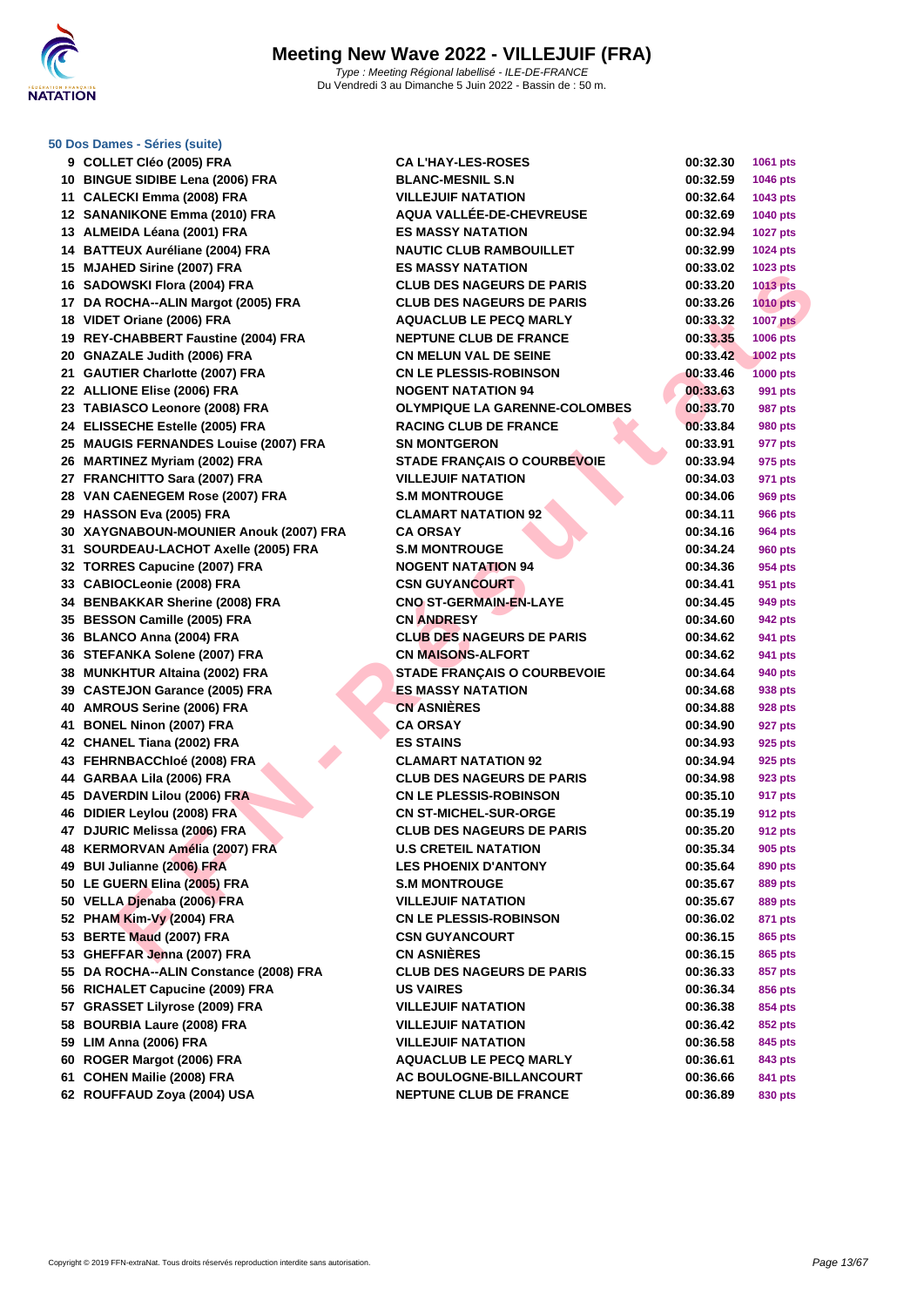

| 50 Dos Dames - Séries (suite)             |                                     |            |                |
|-------------------------------------------|-------------------------------------|------------|----------------|
| 63 PAINA Carla (2008) FRA                 | <b>CLUB DES NAGEURS DE PARIS</b>    | 00:36.91   | 829 pts        |
| 64 NANNIOT Lalie (2007) FRA               | <b>SN MONTGERON</b>                 | 00:36.95   | 827 pts        |
| 65 DEVOUGE Violette (2009) FRA            | <b>VILLEJUIF NATATION</b>           | 00:37.07   | 821 pts        |
| 66 NOUREDDINE Attika (2008) FRA           | <b>ES MASSY NATATION</b>            | 00:37.39   | <b>806 pts</b> |
| 66 MARTIN Celia (2005) FRA                | <b>ES STAINS</b>                    | 00:37.39   | 806 pts        |
| 68 KLIKAS Laure (2004) FRA                | <b>STADE DE VANVES</b>              | 00:37.44   | 804 pts        |
| 69 BOULOUALAB Aya (2006) FRA              | <b>CN ASNIÈRES</b>                  | 00:37.50   | 801 pts        |
| 70 LARRIEULE Maïa (2009) FRA              | <b>CSN GUYANCOURT</b>               | 00:37.59   | <b>797 pts</b> |
| 71 NEMDALI Feriel (2008) FRA              | <b>JEANNE D'ARC DRANCY</b>          | 00:37.60   | <b>797 pts</b> |
| 71 CORNILLE Blanche (2006) FRA            | AC BOULOGNE-BILLANCOURT             | 00:37.60   | 797 pts        |
| 73 HERRY Thelma (2009) FRA                | <b>LES PHOENIX D'ANTONY</b>         | 00:37.89   | <b>783 pts</b> |
| 74 EL MAWAGUIRY Mayar (2008) EGY          | <b>CN ASNIÈRES</b>                  | 00:38.06   | 775 pts        |
| 75 BOOKLAGE-LETELLIER Angéline (2008) FRA | <b>PARIS SPORT CLUB</b>             | 00:38.20   | <b>769 pts</b> |
| 76 GUITTIER Anael (2010) FRA              | <b>SN MONTGERON</b>                 | 00:38.27   | 766 pts        |
| 77 GUERILLOT Léna (2009) FRA              | <b>NOGENT NATATION 94</b>           | 00:38.32   | <b>764 pts</b> |
| 78 HAOUAS Elyssa (2008) FRA               | <b>VILLEJUIF NATATION</b>           | 00:38.71   | 746 pts        |
| 79 THOREL Colyne (2009) FRA               | <b>LES PHOENIX D'ANTONY</b>         | 00:39.08   | 730 pts        |
| 80 GORCE Charlyne (2005) FRA              | <b>CLUB DES NAGEURS DOURDANNAIS</b> | 00:39.14   | <b>727 pts</b> |
| 81 LIEVRE BOUDON Celimene (2007) FRA      | <b>PARIS SPORT CLUB</b>             | 00:39.77   | 699 pts        |
| 82 BARET Gabrielle (2007) FRA             | <b>CN MAISONS-ALFORT</b>            | 00:39.92   | 693 pts        |
| 83 AUBRY Emma (2009) FRA                  | <b>US IVRY-SUR-SEINE</b>            | 00:39.97   | 691 pts        |
| 84 AMRANI Wisale (2006) FRA               | <b>LAGNY-SUR-MARNE NATATION</b>     | 00:40.25   | 679 pts        |
| 85 IBRAHIM Kamila (2009) FRA              | <b>SN MONTGERON</b>                 | 00:40.88   | 652 pts        |
| 86 VUILLEMIN Louane (2008) FRA            | <b>LES PHOENIX D'ANTONY</b>         | 00:40.94   | 649 pts        |
| 87 BOUBEKRI Salma (2010) FRA              | <b>VILLEJUIF NATATION</b>           | 00:41.02   | 646 pts        |
| 88 BESSETTES Lena (2006) FRA              | <b>AQUACLUB LE PECQ MARLY</b>       | 00:41.29   | 635 pts        |
| 89 CASTANER Jade (2006) FRA               | <b>CLUB DES NAGEURS DOURDANNAIS</b> | 00:41.97   | 607 pts        |
| 90 SABY Stella (2009) FRA                 | <b>CA L'HAY-LES-ROSES</b>           | 00:42.02   | 605 pts        |
| 91 DECONCHY BIOLCATI Delia (2009) FRA     | <b>US IVRY-SUR-SEINE</b>            | 00:42.23   | <b>597 pts</b> |
| 92 PROUTEAU Lina (2007) FRA               | <b>ES MASSY NATATION</b>            | 00:42.84   | 572 pts        |
| 93 CHARTIER Mélissa (2008) FRA            | <b>AC VILLEPINTE</b>                | 00:43.40   | 551 pts        |
| 94 DUCHESNE Lylou (2006) FRA              | <b>CLUB DES NAGEURS DOURDANNAIS</b> | 00:44.25   | 518 pts        |
| 95 FORNESI Loriana (2007) FRA             | <b>VILLEJUIF NATATION</b>           | 00:44.43   | <b>512 pts</b> |
| 96 BEJTETYENE Enjy (2008) FRA             | <b>SN MONTGERON</b>                 | 00:45.03   | 490 pts        |
| 97 CAYUELA Alexia (2008) FRA              | <b>CA L'HAY-LES-ROSES</b>           | 00:45.89   | 459 pts        |
| 98 BELOUCHI Marie (2010) FRA              | <b>CSA KREMLIN-BICETRE</b>          | 00:47.73   | 397 pts        |
| 99 BOURAS Manel (2011) FRA                | <b>STADE DE VANVES</b>              | 00:48.11   | 384 pts        |
| 100 BELHACHEMI Mirale (2011) FRA          | <b>US VAIRES</b>                    | 00:50.62   | 308 pts        |
| 101 MAILLARD STEWART Clara (2009) FRA     | <b>CLUB DES NAGEURS DOURDANNAIS</b> | 00:50.68   | <b>306 pts</b> |
| 102 LEDAD Lila (2010) FRA                 | <b>US IVRY-SUR-SEINE</b>            | 00:52.35   | <b>260 pts</b> |
| 103 BOUHEDJAR Ambrine (2011) FRA          | <b>CA L'HAY-LES-ROSES</b>           | 00:52.95   | 244 pts        |
| 104 HOUNKPE Elya (2011) FRA               | <b>US VAIRES</b>                    | 00:53.00   | 243 pts        |
| 105 GAD Nada (2011) FRA                   | <b>CA L'HAY-LES-ROSES</b>           | 00:55.25   | <b>189 pts</b> |
| 106 BALLAY Chiara (2011) FRA              | <b>NOGENT NATATION 94</b>           | 00:55.68   | <b>179 pts</b> |
| 107 LILLO Anaïs (2011) FRA                | <b>CA L'HAY-LES-ROSES</b>           | 00:56.85   | $155$ pts      |
| --- LINN Emma (2006) FRA                  | <b>CA L'HAY-LES-ROSES</b>           | DNS dec    |                |
| --- BOULOUKBACHI Celia (2010) FRA         | <b>VILLEJUIF NATATION</b>           | DNS dec    |                |
| --- DELRANC MOREEL Leane (2008) FRA       | <b>CN ST-MICHEL-SUR-ORGE</b>        | DNS dec    |                |
| --- DERET Louise (2008) FRA               | <b>NEPTUNE CLUB DE FRANCE</b>       | DNS dec    |                |
| <b>MOUNIER IIona (2004) FRA</b>           | <b>ES MASSY NATATION</b>            | <b>DNS</b> |                |
| <b>MOULIN Juliette (2011) FRA</b>         | <b>NOGENT NATATION 94</b>           | <b>DNS</b> |                |
| --- LOSCHI Lea (1998) FRA                 | <b>ES MASSY NATATION</b>            | DSQ        |                |

## **100 Dos Dames - Finale A 18 ans et plus** (Samedi 4 Juin 2022)

```
1 CAINAUD Lucie (2003) FRA CS CLICHY 92 01:07.70 1087 pts
```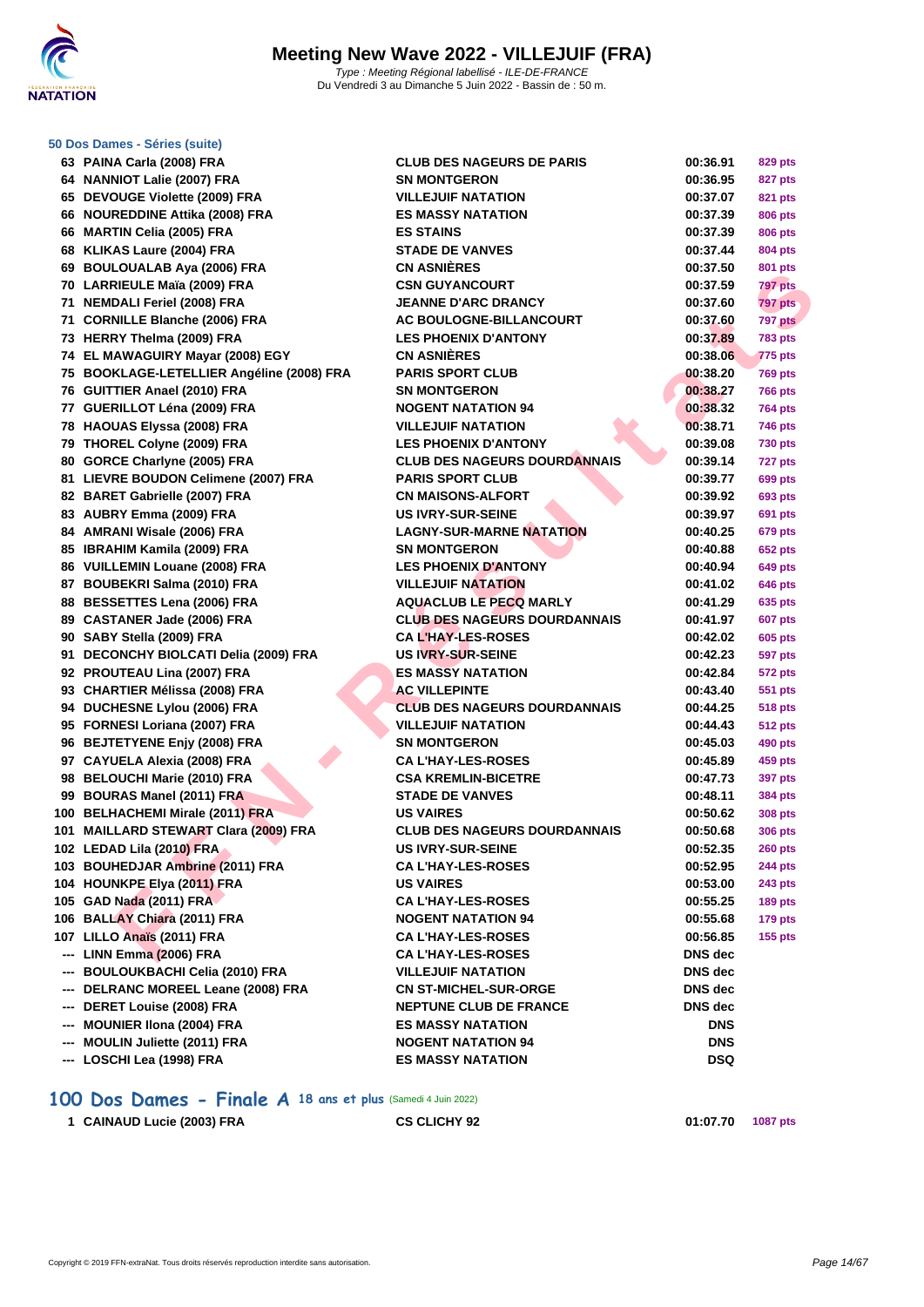

### **[100 Dos D](http://www.ffnatation.fr/webffn/index.php)ames - Finale A (suite)**

| 2 LE LAY Amandine (1999) FRA  | <b>VILLEJUIF NATATION</b>        | 01:08.35 | <b>1070 pts</b> |
|-------------------------------|----------------------------------|----------|-----------------|
| 3 SAIDJ Feryel (2002) FRA     | <b>CS CLICHY 92</b>              | 01:08.40 | 1069 pts        |
| 4 HOCQUARD Margaux (2002) FRA | <b>SN VERSAILLES</b>             | 01:09.50 | <b>1040 pts</b> |
| 5 SEIGNEUR Stella (2004) FRA  | <b>AQUATIC CLUB BOURGES</b>      | 01:09.87 | 1031 pts        |
| 6 SADOWSKI Flora (2004) FRA   | <b>CLUB DES NAGEURS DE PARIS</b> | 01:10.31 | <b>1020 pts</b> |
| 7 RODRIGUES Chloé (2003) FRA  | <b>VILLEJUIF NATATION</b>        | 01:10.41 | <b>1017 pts</b> |
| 8 TEULE Mary (1999) FRA       | <b>CNO ST-GERMAIN-EN-LAYE</b>    | 01:11.43 | 991 pts         |
|                               |                                  |          |                 |

## **100 Dos Dames - Finale B 14-17 ans** (Samedi 4 Juin 2022)

| 1 COLOGON-HASSAMBAY Mélina (2006) FRA | <b>CLAMART NATATION 92</b>           | 01:07.13 | <b>1103 pts</b> |
|---------------------------------------|--------------------------------------|----------|-----------------|
| 2 LOUBEYRE-MOLINARI Nine (2005) FRA   | <b>CLAMART NATATION 92</b>           | 01:09.57 | 1039 pts        |
| 3 GAUTIER Charlotte (2007) FRA        | <b>CN LE PLESSIS-ROBINSON</b>        | 01:11.20 | 997 pts         |
| 4 ALLIONE Elise (2006) FRA            | <b>NOGENT NATATION 94</b>            | 01:11.39 | 992 pts         |
| 5 TABIASCO Leonore (2008) FRA         | <b>OLYMPIQUE LA GARENNE-COLOMBES</b> | 01:11.74 | 983 pts         |
| 6 CABIOCLeonie (2008) FRA             | <b>CSN GUYANCOURT</b>                | 01:12.31 | 969 pts         |
| 7 VAN CAENEGEM Rose (2007) FRA        | <b>S.M MONTROUGE</b>                 | 01:13.69 | 935 pts         |
| 8 MJAHED Sirine (2007) FRA            | <b>ES MASSY NATATION</b>             | 01:13.77 | 933 pts         |

## **100 Dos Dames - Finale C 11-13 ans** (Samedi 4 Juin 2022)

| 1 SANANIKONE Emma (2010) FRA         | AQUA VALLÉE-DE-CHEVREUSE    | 01:09.49 | 1041 pts       |
|--------------------------------------|-----------------------------|----------|----------------|
| 2 HERRY Thelma (2009) FRA            | <b>LES PHOENIX D'ANTONY</b> | 01:17.72 | 839 pts        |
| 3 GRASSET Lilyrose (2009) FRA        | <b>VILLEJUIF NATATION</b>   | 01:18.11 | 830 pts        |
| 4 LARRIEULE Maïa (2009) FRA          | <b>CSN GUYANCOURT</b>       | 01:18.26 | 826 pts        |
| 5 KORCHANE Sophie (2009) FRA         | <b>CAL'HAY-LES-ROSES</b>    | 01:25.71 | <b>664 pts</b> |
| 6 IBRAHIM Kamila (2009) FRA          | <b>SN MONTGERON</b>         | 01:28.28 | <b>612 pts</b> |
| 7 TAVEL Salome (2011) FRA            | <b>STADE DE VANVES</b>      | 01:28.76 | <b>602 pts</b> |
| 8 DECONCHY BIOLCATI Delia (2009) FRA | <b>US IVRY-SUR-SEINE</b>    | 01:29.05 | 596 pts        |

## **100 Dos Dames - Séries** (Samedi 4 Juin 2022)

| $0.1$ LOLL mary (1999) 1 KM                            |                                      |          | ອອ i pis        |
|--------------------------------------------------------|--------------------------------------|----------|-----------------|
|                                                        |                                      |          |                 |
| 00 Dos Dames - Finale B 14-17 ans (Samedi 4 Juin 2022) |                                      |          |                 |
| 1 COLOGON-HASSAMBAY Mélina (2006) FRA                  | <b>CLAMART NATATION 92</b>           | 01:07.13 | <b>1103 pts</b> |
| 2 LOUBEYRE-MOLINARI Nine (2005) FRA                    | <b>CLAMART NATATION 92</b>           | 01:09.57 | 1039 pts        |
| 3 GAUTIER Charlotte (2007) FRA                         | <b>CN LE PLESSIS-ROBINSON</b>        | 01:11.20 | 997 pts         |
| 4 ALLIONE Elise (2006) FRA                             | <b>NOGENT NATATION 94</b>            | 01:11.39 | 992 pts         |
| 5 TABIASCO Leonore (2008) FRA                          | <b>OLYMPIQUE LA GARENNE-COLOMBES</b> | 01:11.74 | 983 pts         |
| 6 CABIOCLeonie (2008) FRA                              | <b>CSN GUYANCOURT</b>                | 01:12.31 | <b>969 pts</b>  |
| 7 VAN CAENEGEM Rose (2007) FRA                         | <b>S.M MONTROUGE</b>                 | 01:13.69 | 935 pts         |
| 8 MJAHED Sirine (2007) FRA                             | <b>ES MASSY NATATION</b>             | 01:13.77 | 933 pts         |
|                                                        |                                      |          |                 |
| 00 Dos Dames - Finale C 11-13 ans (Samedi 4 Juin 2022) |                                      |          |                 |
| 1 SANANIKONE Emma (2010) FRA                           | AQUA VALLÉE-DE-CHEVREUSE             | 01:09.49 | 1041 pts        |
| 2 HERRY Thelma (2009) FRA                              | <b>LES PHOENIX D'ANTONY</b>          | 01:17.72 | 839 pts         |
| 3 GRASSET Lilyrose (2009) FRA                          | <b>VILLEJUIF NATATION</b>            | 01:18.11 | 830 pts         |
| 4 LARRIEULE Maïa (2009) FRA                            | <b>CSN GUYANCOURT</b>                | 01:18.26 | <b>826 pts</b>  |
| 5 KORCHANE Sophie (2009) FRA                           | <b>CAL'HAY-LES-ROSES</b>             | 01:25.71 | <b>664 pts</b>  |
| 6 IBRAHIM Kamila (2009) FRA                            | <b>SN MONTGERON</b>                  | 01:28.28 | <b>612 pts</b>  |
| 7 TAVEL Salome (2011) FRA                              | <b>STADE DE VANVES</b>               | 01:28.76 | <b>602 pts</b>  |
| 8 DECONCHY BIOLCATI Delia (2009) FRA                   | <b>US IVRY-SUR-SEINE</b>             | 01:29.05 | <b>596 pts</b>  |
|                                                        |                                      |          |                 |
| 00 Dos Dames - Séries (Samedi 4 Juin 2022)             |                                      |          |                 |
|                                                        |                                      |          |                 |
| 1 COLOGON-HASSAMBAY Mélina (2006) FRA                  | <b>CLAMART NATATION 92</b>           | 01:08.15 | <b>1076 pts</b> |
| 2 LE LAY Amandine (1999) FRA                           | <b>VILLEJUIF NATATION</b>            | 01:09.20 | 1048 pts        |
| 3 SAIDJ Feryel (2002) FRA                              | <b>CS CLICHY 92</b>                  | 01:09.38 | 1043 pts        |
| 4 CAINAUD Lucie (2003) FRA                             | <b>CS CLICHY 92</b>                  | 01:09.68 | 1036 pts        |
| 5 HOCQUARD Margaux (2002) FRA                          | <b>SN VERSAILLES</b>                 | 01:10.01 | <b>1027 pts</b> |
| 6 TEULE Mary (1999) FRA                                | <b>CNO ST-GERMAIN-EN-LAYE</b>        | 01:10.85 | <b>1006 pts</b> |
| 7 RODRIGUES Chloé (2003) FRA                           | <b>VILLEJUIF NATATION</b>            | 01:11.10 | 999 pts         |
| 7 SANANIKONE Emma (2010) FRA                           | <b>AQUA VALLÉE-DE-CHEVREUSE</b>      | 01:11.10 | 999 pts         |
| 9 SEIGNEUR Stella (2004) FRA                           | <b>AQUATIC CLUB BOURGES</b>          | 01:11.25 | 996 pts         |
| 10 LOUBEYRE-MOLINARI Nine (2005) FRA                   | <b>CLAMART NATATION 92</b>           | 01:11.66 | 985 pts         |
| 11 SADOWSKI Flora (2004) FRA                           | <b>CLUB DES NAGEURS DE PARIS</b>     | 01:11.80 | <b>982 pts</b>  |
| 12 CABIOCLeonie (2008) FRA                             | <b>CSN GUYANCOURT</b>                | 01:12.45 | <b>966 pts</b>  |
| 13 GAUTIER Charlotte (2007) FRA                        | <b>CN LE PLESSIS-ROBINSON</b>        | 01:12.52 | 964 pts         |
| 14 TABIASCO Leonore (2008) FRA                         | <b>OLYMPIQUE LA GARENNE-COLOMBES</b> | 01:12.61 | <b>962 pts</b>  |
| 15 SALEM Lindsey (2003) FRA                            | <b>JEANNE D'ARC DRANCY</b>           | 01:12.78 | 957 pts         |
| 16 JENVRIN Malia (2004) FRA                            | <b>CSN GUYANCOURT</b>                | 01:12.80 | 957 pts         |
| 17 ALLIONE Elise (2006) FRA                            | <b>NOGENT NATATION 94</b>            | 01:12.97 | 953 pts         |
| 18 MJAHED Sirine (2007) FRA                            | <b>ES MASSY NATATION</b>             | 01:14.03 | 927 pts         |
| 19 VAN CAENEGEM Rose (2007) FRA                        | <b>S.M MONTROUGE</b>                 | 01:14.08 | 925 pts         |
| 20 JUSZCZAK Léonie (2001) FRA                          | <b>CA ORSAY</b>                      | 01:14.15 | 924 pts         |
| 21 ROSELET Taina (2007) FRA                            | <b>LAGNY-SUR-MARNE NATATION</b>      | 01:14.72 | 910 pts         |
| 22 REY-CHABBERT Faustine (2004) FRA                    | <b>NEPTUNE CLUB DE FRANCE</b>        | 01:14.94 | 905 pts         |
| 23 MAUGIS FERNANDES Louise (2007) FRA                  | <b>SN MONTGERON</b>                  | 01:15.31 | 896 pts         |
| 24 VIDET Oriane (2006) FRA                             | <b>AQUACLUB LE PECQ MARLY</b>        | 01:15.50 | 891 pts         |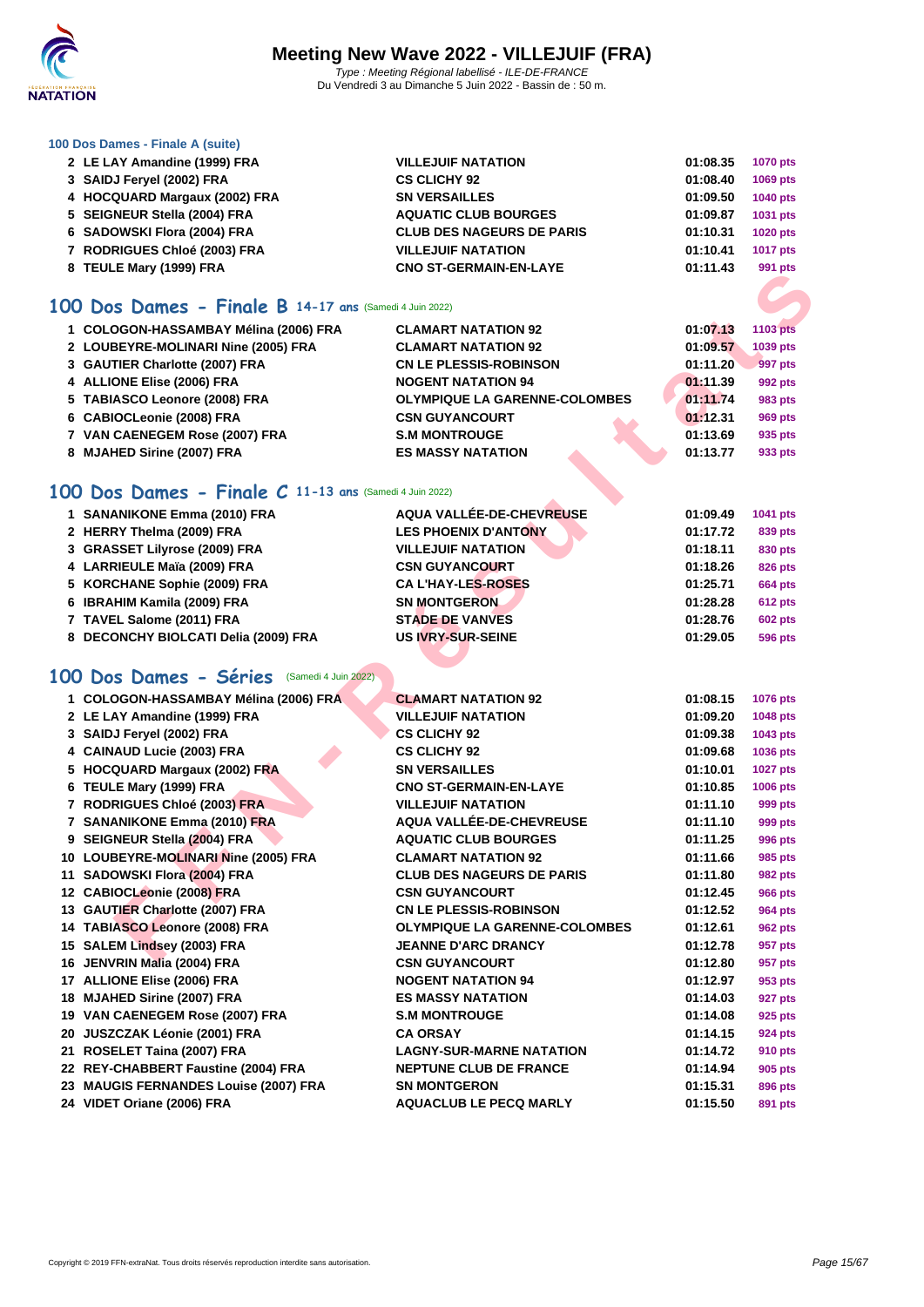

**[100 Dos D](http://www.ffnatation.fr/webffn/index.php)ames - Séries (suite)**

### **FIRE MANOIT AND CONSUMER SERVER DE CONSUMERE DE CONSUMERE DE CRIMINATION (1997) FRA SAMPLE (FIRE SERVER DE CRIMINATION DE CRIMINATION (1997) FRA CRIMINATION (1997) FRA CRIMINATION (1997) FRA CRIMINATION (1997) FRA CRIMINA TORRES Capucine (2007) FRA NOGENT NATATION 94 01:15.92 881 pts BIZE Eva (2008) FRA SN VERSAILLES 01:15.96 880 pts POBEL-CRAPPE Laura (2008) FRA CSN GUYANCOURT 01:16.04 878 pts OULARBI Dania (2007) FRA CN ST-MICHEL-SUR-ORGE 01:16.06 878 pts GARBAA Lila (2006) FRA CLUB DES NAGEURS DE PARIS 01:16.21 874 pts DJURIC Melissa (2006) FRA CLUB DES NAGEURS DE PARIS 01:16.25 873 pts SAUZEAU Lilou (2009) FRA SN VERSAILLES 01:16.43 869 pts SOURDEAU-LACHOT Axelle (2005) FRA S.M MONTROUGE 01:16.43 869 pts GIRMA Salome (2006) FRA NEPTUNE CLUB DE FRANCE 01:16.94 857 pts BERTE Maud (2007) FRA CSN GUYANCOURT 01:17.19 851 pts STEFANKA Solene (2007) FRA CN MAISONS-ALFORT 01:17.34 848 pts DAVERDIN Lilou (2006) FRA CN LE PLESSIS-ROBINSON 01:17.39 846 pts FEHRNBACChloé (2008) FRA CLAMART NATATION 92 01:17.59 842 pts DIDIER Leylou (2008) FRA CN ST-MICHEL-SUR-ORGE 01:17.61 841 pts VELLA Djenaba (2006) FRA VILLEJUIF NATATION 01:17.77 838 pts CORNILLE Blanche (2006) FRA AC BOULOGNE-BILLANCOURT 01:18.62 818 pts ROGER Margot (2006) FRA AQUACLUB LE PECQ MARLY 01:18.83 813 pts AMROUS Serine (2006) FRA CN ASNIÈRES 01:19.13 806 pts ANDREU DE LA PIERRE Eunyce (2006) FRA STADE DE VANVES 01:19.47 799 pts NANNIOT Lalie (2007) FRA SN MONTGERON 01:19.74 793 pts LE GUERN Elina (2005) FRA S.M MONTROUGE 01:19.87 790 pts LARRIEULE Maïa (2009) FRA CSN GUYANCOURT 01:19.89 789 pts COHEN Mailie (2008) FRA AC BOULOGNE-BILLANCOURT 01:20.89 767 pts HERRY Thelma (2009) FRA LES PHOENIX D'ANTONY 01:20.90 767 pts GRASSET Lilyrose (2009) FRA VILLEJUIF NATATION 01:21.05 763 pts LIM Anna (2006) FRA VILLEJUIF NATATION 01:21.68 749 pts BOULOUALAB Aya (2006) FRA CN ASNIÈRES 01:21.95 744 pts NOUREDDINE Attika (2008) FRA ES MASSY NATATION 01:22.30 736 pts HAOUAS Elyssa (2008) FRA VILLEJUIF NATATION 01:22.36 735 pts KLIKAS Laure (2004) FRA STADE DE VANVES 01:23.18 717 pts BEDIN Lucile (2008) FRA STADE DE VANVES 01:25.47 669 pts GORCE Charlyne (2005) FRA CLUB DES NAGEURS DOURDANNAIS 01:25.62 665 pts HADJ-ALI Aya (2008) FRA US VAIRES 01:25.86 661 pts EL MAWAGUIRY Mayar (2008) EGY CN ASNIÈRES 01:25.91 660 pts LIEVRE BOUDON Celimene (2007) FRA PARIS SPORT CLUB 01:26.76 642 pts MARTIN Celia (2005) FRA ES STAINS 01:26.99 637 pts LE GRAND Lucrece (2008) FRA RACING CLUB DE FRANCE 01:27.49 627 pts IBRAHIM Kamila (2009) FRA SN MONTGERON 01:28.57 606 pts DECONCHY BIOLCATI Delia (2009) FRA US IVRY-SUR-SEINE 01:30.36 571 pts KORCHANE Sophie (2009) FRA CA L'HAY-LES-ROSES 01:30.47 569 pts TAVEL Salome (2011) FRA STADE DE VANVES 01:30.90 561 pts CASTANER Jade (2006) FRA CLUB DES NAGEURS DOURDANNAIS 01:31.16 556 pts PROUTEAU Lina (2007) FRA ES MASSY NATATION 01:32.25 536 pts DUCHESNE Lylou (2006) FRA CLUB DES NAGEURS DOURDANNAIS 01:33.29 516 pts DUBERN Lola (2010) FRA US IVRY-SUR-SEINE 01:33.80 507 pts BEJTETYENE Enjy (2008) FRA SN MONTGERON 01:35.00 486 pts HADJALI Zeineb (2011) FRA US VAIRES 01:39.53 409 pts BOURAS Manel (2011) FRA STADE DE VANVES 01:42.12 368 pts BELOUCHI Marie (2010) FRA CSA KREMLIN-BICETRE 01:45.82 313 pts HOUNKPE Elya (2011) FRA US VAIRES 01:55.29 194 pts --- DERET Louise (2008) FRA NEPTUNE CLUB DE FRANCE DNS dec**

**--- DELRANC MOREEL Leane (2008) FRA CN ST-MICHEL-SUR-ORGE DNS dec**

- **--- LAITHIER Eva (2001) FRA BLANC-MESNIL S.N DNS**
- **--- MOULIN Juliette (2011) FRA NOGENT NATATION 94 DNS**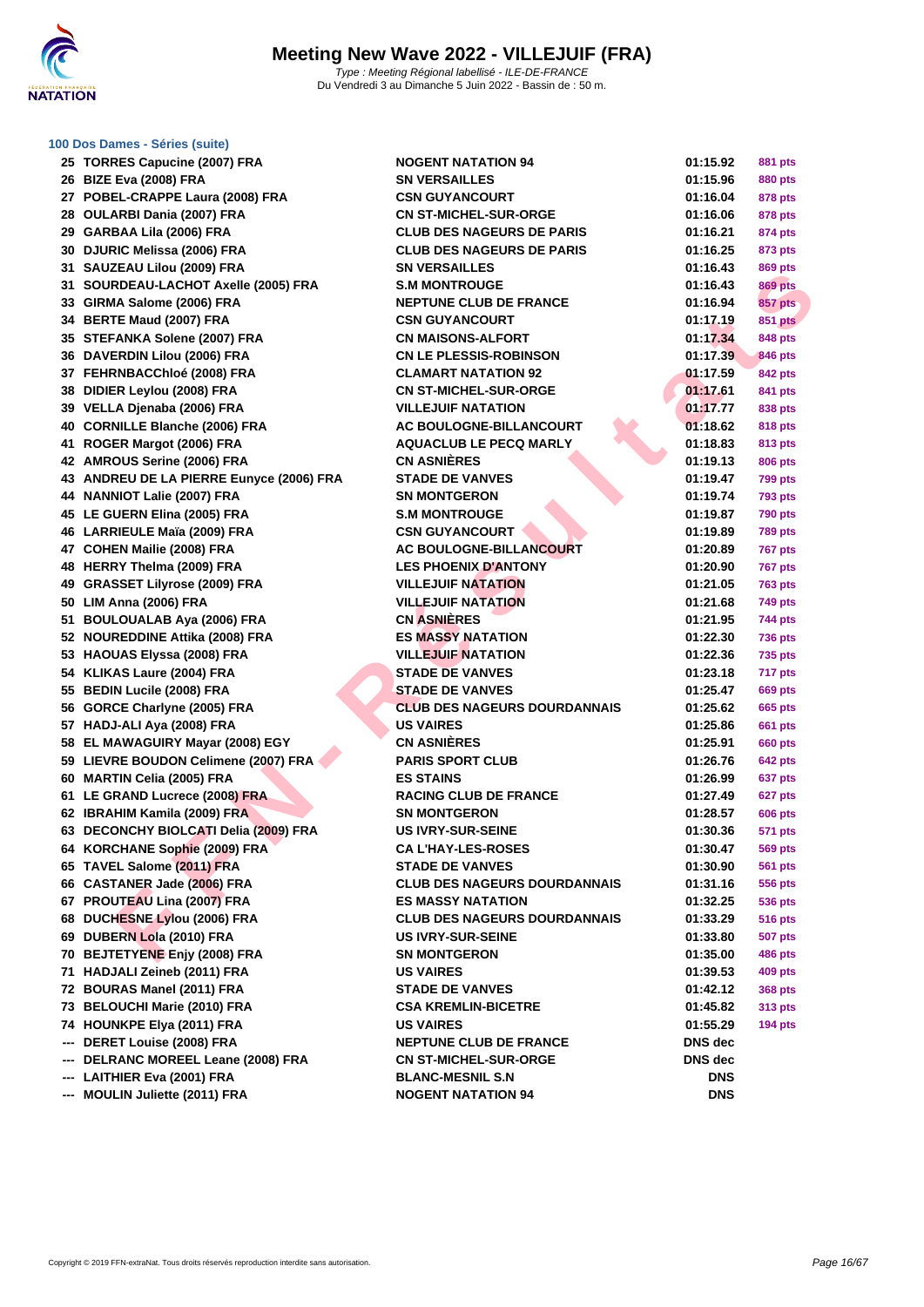### **[200 D](http://www.ffnatation.fr/webffn/index.php)os Dames - Finale A 18 ans et plus** (Vendredi 3 Juin 2022)

**1 HOCQUARD Margaux (2002) FRA SN VERSAILLES** 100m : 01:16064 : (01:10.64) 2 **CAINAUD Lucie (2003) FRA CS CLICHY 92** 50m : --- 100m : 01:10.9350m : --- (01:10.93) 200m : 02:28.31 (01:17.38) **3 [RODRIGUES Chloé \(2003\) FRA](http://www.ffnatation.fr/webffn/resultats.php?idact=nat&go=epr&idcpt=78300&idepr=13) VILLEJUIF NATATION 02:30.73 1006 pts** 100m : 01:12044 : (01:12.44) **4 SAIDJ Feryel (2002) FRA CS CLICHY 92 02:32.90 979 pts**  $50m$  : ---  $100m$  : 01:13.26 (01:13.26)

### **200 Dos Dames - Finale B 14-17 ans (Ver**

- 
- 
- 
- 
- 
- **6 MAUGIS FERNANDES Louise (2007) FRA SN MONTGERON 02:39.25 900 pts**
- 
- 

### **200 Dos Dames - Finale C 11-13 ans** (Vendredi 3 Juin 2022)

- 
- 
- 
- 

### 200 Dos Dames - Séries (Vendredi 3 Juin 2022)

- 
- 
- 
- 
- 
- 
- 
- 
- 
- 
- 

| $50m: -$                                                   | 100m: 01:13/26 : (01:13.26)                               | 200m: 02:32.90 (01:19.64)                                |
|------------------------------------------------------------|-----------------------------------------------------------|----------------------------------------------------------|
| 00 Dos Dames - Finale B 14-17 ans (Vendredi 3 Juin 2022)   |                                                           |                                                          |
|                                                            |                                                           |                                                          |
| 1 COLOGON-HASSAMBAY Mélina (2006) FRA<br>$50m: -$          | <b>CLAMART NATATION 92</b><br>100m: 01:18031 : (01:12.31) | 02:28.73<br><b>1032 pts</b><br>200m: 02:28.73 (01:16.42) |
| 2 GAUTIER Charlotte (2007) FRA                             | <b>CN LE PLESSIS-ROBINSON</b>                             | 02:31.85<br>992 pts                                      |
| $50m: -$                                                   | 100m: 01:13077 : (01:13.77)                               | 200m: 02:31.85 (01:18.08)                                |
| 3 LOUBEYRE-MOLINARI Nine (2005) FRA                        | <b>CLAMART NATATION 92</b>                                | 02:32.38<br>985 pts                                      |
| $50m: -$                                                   | 100m: 01:14077 : (01:14.07)                               | 200m: 02:32.38 (01:18.31)                                |
| 4 TABIASCO Leonore (2008) FRA                              | <b>OLYMPIQUE LA GARENNE-COLOMBES</b>                      | 02:32.51<br>983 pts                                      |
| $50m: -$                                                   | 100m: 01:1402 : (01:14.02)                                | 200m: 02:32.51 (01:18.49)                                |
| 5 DJURIC Melissa (2006) FRA<br>$50m: -$                    | <b>CLUB DES NAGEURS DE PARIS</b>                          | 02:37.99<br>915 pts<br>200m: 02:37.99 (01:21.43)         |
|                                                            | 100m: 01:16.56 : (01:16.56)                               |                                                          |
| 6 MAUGIS FERNANDES Louise (2007) FRA<br>$50m: -$           | <b>SN MONTGERON</b><br>100m: 01:16:68 : (01:16.68)        | 02:39.25<br><b>900 pts</b><br>200m: 02:39.25 (01:22.57)  |
| 7 VAN CAENEGEM Rose (2007) FRA                             | <b>S.M MONTROUGE</b>                                      | 02:39.88<br><b>892 pts</b>                               |
| $50m: -$                                                   | 100m: 01:17.43 : (01:17.43)                               | 200m: 02:39.88 (01:22.45)                                |
| 8 STEFANKA Solene (2007) FRA                               | <b>CN MAISONS-ALFORT</b>                                  | 02:43.64<br>848 pts                                      |
| $50m: -$                                                   | 100m: 01:1828 : (01:18.28)                                | 200m: 02:43.64 (01:25.36)                                |
| 00 Dos Dames - Finale $C$ 11-13 ans (Vendredi 3 Juin 2022) |                                                           |                                                          |
|                                                            |                                                           |                                                          |
| 1 SANANIKONE Emma (2010) FRA<br>$50m: -$                   | AQUA VALLÉE-DE-CHEVREUSE<br>100m: 01:14/28 : (01:14.23)   | 02:32.36<br>985 pts<br>200m: 02:32.36 (01:18.13)         |
| 2 SAUZEAU Lilou (2009) FRA                                 | <b>SN VERSAILLES</b>                                      | 02:37.50<br>921 pts                                      |
| $50m: -$                                                   | 100m: 01:13040 : (01:17.40)                               | 200m: 02:37.50 (01:20.10)                                |
| 3 LARRIEULE Maïa (2009) FRA                                | <b>CSN GUYANCOURT</b>                                     | 02:45.73<br>823 pts                                      |
| $50m: -$                                                   | 100m: 01:20.56 : (01:20.56)                               | 200m: 02:45.73 (01:25.17)                                |
| 4 RICHALET Capucine (2009) FRA                             | <b>US VAIRES</b>                                          | 02:54.48<br><b>725 pts</b>                               |
| $50m: -$                                                   | 100m: 01:25000 : (01:25.00)                               | 200m: 02:54.48 (01:29.48)                                |
| <b>00 Dos Dames - Séries</b><br>(Vendredi 3 Juin 2022)     |                                                           |                                                          |
| 1 CAINAUD Lucie (2003) FRA                                 | <b>CS CLICHY 92</b>                                       | 02:27.53<br><b>1047 pts</b>                              |
| $50m: -$                                                   | 100m: 01:15088 : (04:11.68)                               | 200m: 02:27.53 (01:15.85)                                |
| 2 HOCQUARD Margaux (2002) FRA                              | <b>SN VERSAILLES</b>                                      | 02:29.72<br>1019 pts                                     |
| $50m: -$                                                   | 100m: 02:23/29 : (02:27.29)                               | 200m: 02:29.72 (00:2.43)                                 |
| 3 COLOGON-HASSAMBAY Mélina (2006) FRA                      | <b>CLAMART NATATION 92</b>                                | 02:30.64<br>1007 pts                                     |
| $50m: -$                                                   | 100m: 01:15094 : (01:11.94)                               | 200m: 02:30.64 (01:18.70)                                |
| 4 SAIDJ Feryel (2002) FRA                                  | <b>CS CLICHY 92</b>                                       | 02:32.91<br>978 pts                                      |
| $50m: -$                                                   | 100m: 01:13.56 : (01:13.56)                               | 200m: 02:32.91 (01:19.35)                                |
| 5 RODRIGUES Chloé (2003) FRA<br>$50m: -$                   | <b>VILLEJUIF NATATION</b><br>100m: 01:140m : (01:14.17)   | 02:34.52<br>958 pts<br>200m: 02:34.52 (01:20.35)         |
| 6 LOUBEYRE-MOLINARI Nine (2005) FRA                        | <b>CLAMART NATATION 92</b>                                | 02:35.42<br>947 pts                                      |
| $50m: -$                                                   | 100m: 01:14/2m: (01:14.21)                                | 200m: 02:35.42 (01:21.21)                                |
| 7 TABIASCO Leonore (2008) FRA                              | <b>OLYMPIQUE LA GARENNE-COLOMBES</b>                      | 02:35.93<br>941 pts                                      |
|                                                            |                                                           |                                                          |

 **CAINAUD Lucie (2003) FRA CS CLICHY 92 02:27.53 02:27.53 01:15.85 01:15.85 01:15.85 HOCQUARD Margaux (2002) FRA SN VERSAILLES 02:29.72 1019 pts** 50m : --- 100m : 02:27.29 150m : --- (02:27.29) 200m : 02:29.72 (00:2.43) **COLOGON-HASSAMBAY Mélina (2006) FRA CLAMART NATATION 92 02:30.64 1007 pts** 50m : --- 100m : 01:11.15094 (04:11.94) 200m : 02:30.64 (01:18.70) **SAIDJ Feryel (2002) FRA CS CLICHY 92 02:32.91 978 pts**  $50m : -100m : 01:13.56$  ( $01:13.56$ ) 200m : 02:32.91 (01:19.35) **RODRIGUES Chloé (2003) FRA VILLEJUIF NATATION 02:34.52 958 pts** LOUBEYRE-MOLINARI Nine (2005) FRA<br>  $\frac{60m}{2}$  **CLAMART NATATION 92 02:35.42 02:35.42 02:35.42 01:24:21** 50m : --- 100m : 01:14.21) 100m : 01:14.21 **TABIASCO Leonore (2008) FRA OLYMPIQUE LA GARENNE-COLOMBES 02:35.93 941 pts** 50m : --- 100m : 01:15.470m : 01:15.470 and 01:15.470 200m : 02:35.93 (01:20.46) **SANANIKONE Emma (2010) FRA AQUA VALLÉE-DE-CHEVREUSE 02:36.72 931 pts TEULE Mary (1999) FRA CNO ST-GERMAIN-EN-LAYE 02:36.74 931 pts** 50m : --- 100m : 01:14072 (04:14.72) 200m : 02:36.74 (01:22.02) **GAUTIER Charlotte (2007) FRA CN LE PLESSIS-ROBINSON 02:36.75 931 pts**<br>*50m* : <u>50m</u> **11.16.201116.30 104:15.30 104:16.30 104:16.30 102:36.75 01:20:45 01:20:45** 

**11 DJURIC Melissa (2006) FRA CLUB DES NAGEURS DE PARIS 02:38.86 905 pts**

| 02:25.17 | 1078 pts<br>200m: 02:25.17 (01:14.53)                |
|----------|------------------------------------------------------|
| 02:28.31 | <b>1037 pts</b>                                      |
|          | 200m: 02:28.31 (01:17.38)                            |
| 02:30.73 | <b>1006 pts</b>                                      |
|          | 200m: 02:30.73 (01:18.29)                            |
| 02:32.90 | 979 pts<br>$0.00 - 0.00 - 0.00 - 0.00 - 0.00 - 0.01$ |

# 200m : 02:27.53 (01:15.85) 200m : 02:34.52 (01:20.35)  $200m : 02:36.72 (01:20.97)$ 200m : 02:36.75 (01:20.45) 200m : 02:38.86 (01:21.99)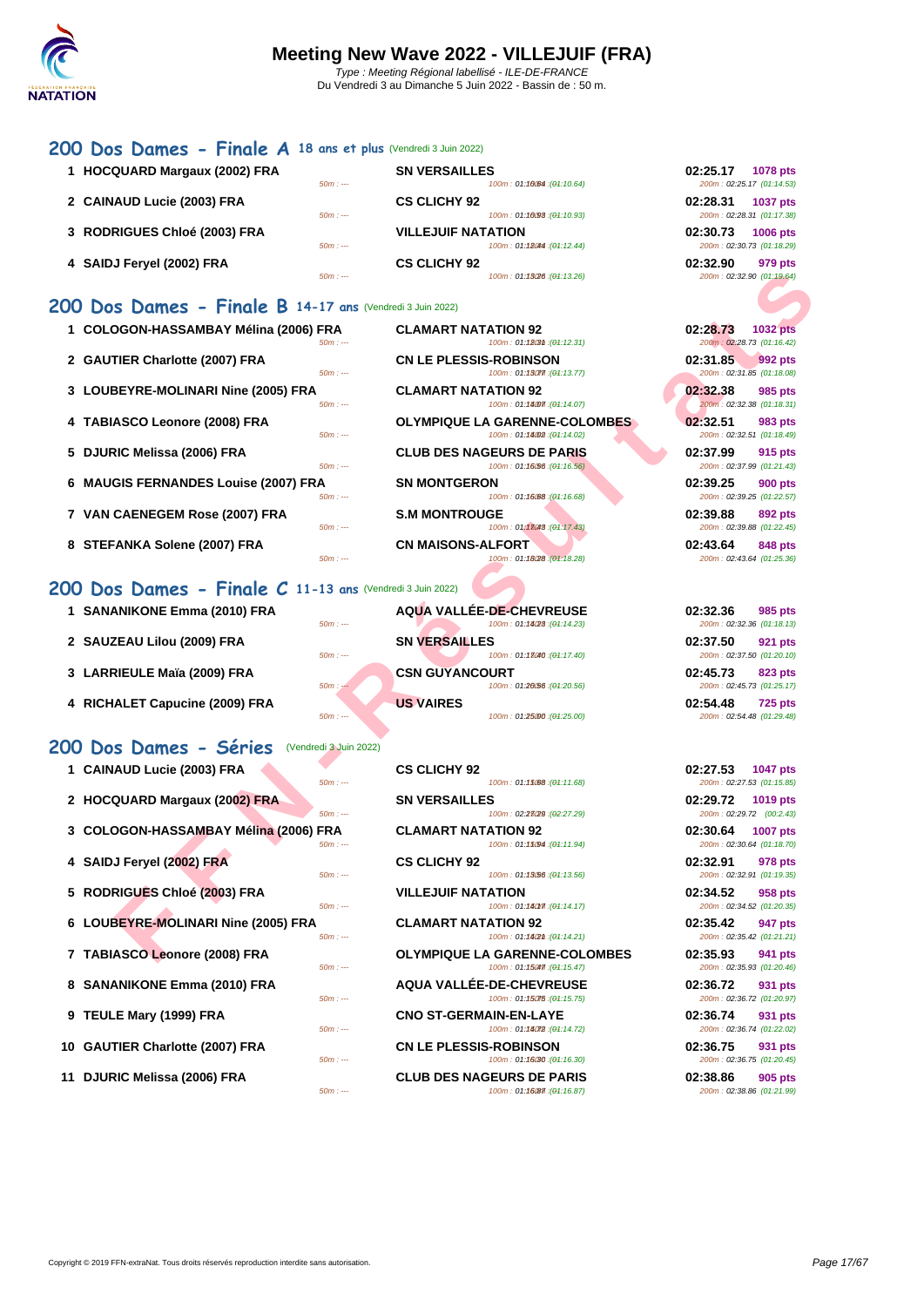

100m : 01:18098 : (01:17.93)

100m : 01:18075 : (01:18.75)

 $100m$  : 01:15.67)  $(04:15.67)$ 

 $100m$  : 01:18010 : (01:18.10)

**12 SN VERSAILLES** 

**138 BIG MONTGERON** 

**14 S.M MONTROUGE** 

 $CN$  **MAISONS-ALFORT** 

### **[200 Dos D](http://www.ffnatation.fr/webffn/index.php)ames - Séries (suite)**

| 00 Dos Dames - Séries (suite)            |          |
|------------------------------------------|----------|
| 12 SAUZEAU Lilou (2009) FRA              | $50m: -$ |
| 13 MAUGIS FERNANDES Louise (2007) FRA    | $50m: -$ |
| 14 VAN CAENEGEM Rose (2007) FRA          | $50m: -$ |
| 15 STEFANKA Solene (2007) FRA            | $50m: -$ |
| 16 SOURDEAU-LACHOT Axelle (2005) FRA     | $50m: -$ |
| 17 CORNILLE Blanche (2006) FRA           | $50m: -$ |
| 18 GARBAA Lila (2006) FRA                | $50m: -$ |
| 19 MAETZ Clothilde (2005) FRA            | $50m: -$ |
| 20 LARRIEULE Maïa (2009) FRA             | $50m: -$ |
| 21 DIDIER Leylou (2008) FRA              | $50m: -$ |
| 22 COHEN Mailie (2008) FRA               |          |
| 23 ANDREU DE LA PIERRE Eunyce (2006) FRA | $50m: -$ |
| 24 ROGER Margot (2006) FRA               | $50m: -$ |

- **25 RICHALET Capucine (2009) FRA US VAIRES 03:00.06 666 pts**
- --- **DELRANC MOREEL Leane (2008) FRA CN ST-MICHEL-SUR-ORGE**
- **--- DERET Louise (2008) FRA NEPTUNE CLUB DE FRANCE**

## **50 Brasse Dames - Finale A 18 ans et plus** (Dimanche 5 Juin 2022)

|                                                                 | 100111.01.10010.101.10.101                                                | $LUUIII$ . UZ.42.30 [UT.24.00]                          |
|-----------------------------------------------------------------|---------------------------------------------------------------------------|---------------------------------------------------------|
| 16 SOURDEAU-LACHOT Axelle (2005) FRA<br>$50m: -$                | <b>S.M MONTROUGE</b><br>100m: 01:13072 : (01:17.72)                       | 02:43.17<br><b>853 pts</b><br>200m: 02:43.17 (01:25.45) |
| 17 CORNILLE Blanche (2006) FRA<br>$50m: -$                      | <b>AC BOULOGNE-BILLANCOURT</b><br>100m: 01:250mm: (01:21.11)              | 02:43.57<br><b>849 pts</b><br>200m: 02:43.57 (01:22.46) |
| 18 GARBAA Lila (2006) FRA<br>$50m: -$                           | <b>CLUB DES NAGEURS DE PARIS</b><br>100m: 01:20/26 : (01:20.26)           | 02:44.98<br>832 pts<br>200m: 02:44.98 (01:24.72)        |
| 19 MAETZ Clothilde (2005) FRA<br>$50m: -$                       | <b>STADE DE REIMS NATATION</b><br>100m: 01:25(28 : (01:21.28)             | 02:46.74<br><b>812 pts</b><br>200m: 02:46.74 (01:25.46) |
| 20 LARRIEULE Maïa (2009) FRA<br>$50m: -$                        | <b>CSN GUYANCOURT</b><br>100m: 01:25072 : (01:21.72)                      | 02:49.93<br>775 pts<br>200m: 02:49.93 (01:28.21)        |
| 21 DIDIER Leylou (2008) FRA<br>$50m: -$                         | <b>CN ST-MICHEL-SUR-ORGE</b><br>100m: 01:28010 : (01:22.10)               | 02:49.96<br>775 pts<br>200m: 02:49.96 (01:27.86)        |
| 22 COHEN Mailie (2008) FRA                                      | <b>AC BOULOGNE-BILLANCOURT</b><br>50m: 01:24/86 : (04:24.86)<br>$150m: -$ | 02:51.31<br><b>760 pts</b><br>200m: 02:51.31 (01:26.45) |
| 23 ANDREU DE LA PIERRE Eunyce (2006) FRA<br>$50m: -$            | <b>STADE DE VANVES</b><br>100m: 01:230mm : (01:23.71)                     | 02:55.82<br><b>711 pts</b><br>200m: 02:55.82 (01:32.11) |
| 24 ROGER Margot (2006) FRA<br>$50m: -$                          | <b>AQUACLUB LE PECQ MARLY</b><br>100m: 01:25076 : (01:25.76)              | 02:56.57<br><b>703 pts</b><br>200m: 02:56.57 (01:30.81) |
| 25 RICHALET Capucine (2009) FRA                                 | <b>US VAIRES</b><br>50m: 01:29079 : (04:29.79)<br>$150m: -$               | 03:00.06<br>666 pts<br>200m: 03:00.06 (01:30.27)        |
| --- DELRANC MOREEL Leane (2008) FRA                             | <b>CN ST-MICHEL-SUR-ORGE</b>                                              | <b>DNS</b> dec                                          |
| --- DERET Louise (2008) FRA                                     | <b>NEPTUNE CLUB DE FRANCE</b>                                             | <b>DNS</b> dec                                          |
| O Brasse Dames - Finale A 18 ans et plus (Dimanche 5 Juin 2022) |                                                                           |                                                         |
| 1 BARREAU Laure (2002) FRA                                      | <b>ES MASSY NATATION</b>                                                  | 00:33.25<br>1192 pts                                    |
| 2 LEBLOND Tiphaine (1996) FRA                                   | <b>NOGENT NATATION 94</b>                                                 | 00:33.37<br>1185 pts                                    |
| 3 FROUIN Meghan (2001) FRA                                      | <b>ETOILES 92</b>                                                         | 00:33.42<br>1183 pts                                    |
| 4 FIEMathilde (2001) FRA                                        | <b>CLAMART NATATION 92</b>                                                | 00:33.62<br><b>1172 pts</b>                             |
| 5 CIMKAUSKAS Shana (2004) FRA                                   | <b>STADE FRANÇAIS O COURBEVOIE</b>                                        | 00:35.42<br>1076 pts                                    |
| 6 LEBLANC Ines (2004) FRA                                       | <b>ES STAINS</b>                                                          | 00:35.60<br>1067 pts                                    |
| 7 THENOT Adeline (1991) FRA                                     | <b>ES STAINS</b>                                                          | 00:35.76<br>1058 pts                                    |
| 8 MARTINEZ Myriam (2002) FRA                                    | <b>STADE FRANÇAIS O COURBEVOIE</b>                                        | 00:37.40<br>975 pts                                     |
| O Brasse Dames - Finale B 14-17 ans (Dimanche 5 Juin 2022)      |                                                                           |                                                         |
| 1 VANBUTSEL Manon (2007) FRA                                    | <b>JEANNE D'ARC DRANCY</b>                                                | 00:34.40<br><b>1130 pts</b>                             |
| 2 XAYGNABOUN-MOUNIER Anouk (2007) FRA                           | <b>CA ORSAY</b>                                                           | 00:35.39<br>1078 pts                                    |
| 3 BOULAOUED Calie (2007) FRA                                    | <b>ETOILES 92</b>                                                         | 00:36.06<br>1043 pts                                    |
| 4 BAUDOT Louise (2006) FRA                                      | <b>SN VERSAILLES</b>                                                      | 00:36.12<br>1040 pts                                    |
| 5 BENBAKKAR Sherine (2008) FRA                                  | <b>CNO ST-GERMAIN-EN-LAYE</b>                                             | 00:36.81<br>1005 pts                                    |
| 6 HADDADI Melissa (2006) FRA                                    | <b>VILLEJUIF NATATION</b>                                                 | 00:37.11<br>990 pts                                     |
| <b>7. CADMEL LUIS (2006) EDA</b>                                | <b>DEALIVAICIC AQUATIC CLUD</b>                                           | 00.27.25<br>$002 - 1$                                   |

## **50 Brasse Dames - Finale B 14-17 ans** (Dimanche 5 Juin 2022)

| <b>JEANNE D'ARC DRANCY</b>                                                                                                                                                                                                                                       | 00:34.40 | 1130 pts        |
|------------------------------------------------------------------------------------------------------------------------------------------------------------------------------------------------------------------------------------------------------------------|----------|-----------------|
| <b>CA ORSAY</b>                                                                                                                                                                                                                                                  | 00:35.39 | <b>1078 pts</b> |
| <b>ETOILES 92</b>                                                                                                                                                                                                                                                | 00:36.06 | 1043 pts        |
| <b>SN VERSAILLES</b>                                                                                                                                                                                                                                             | 00:36.12 | <b>1040 pts</b> |
| <b>CNO ST-GERMAIN-EN-LAYE</b>                                                                                                                                                                                                                                    | 00:36.81 | 1005 pts        |
| <b>VILLEJUIF NATATION</b>                                                                                                                                                                                                                                        | 00:37.11 | 990 pts         |
| <b>BEAUVAISIS AQUATIC CLUB</b>                                                                                                                                                                                                                                   | 00:37.26 | 982 pts         |
| <b>CAL'HAY-LES-ROSES</b>                                                                                                                                                                                                                                         | 00:37.75 | 958 pts         |
| 1 VANBUTSEL Manon (2007) FRA<br>2 XAYGNABOUN-MOUNIER Anouk (2007) FRA<br>3 BOULAOUED Calie (2007) FRA<br>4 BAUDOT Louise (2006) FRA<br>5 BENBAKKAR Sherine (2008) FRA<br>6 HADDADI Melissa (2006) FRA<br>7 CARNEL Julie (2006) FRA<br>8 LECLERC Sarah (2007) FRA |          |                 |

## **50 Brasse Dames - Finale C 11-13 ans** (Dimanche 5 Juin 2022)

| 1 KILINC Yagmur (2009) FRA   | <b>JEANNE D'ARC DRANCY</b>    | 00:38.81 | 907 pts |
|------------------------------|-------------------------------|----------|---------|
| 2 DUPUY Alice (2009) FRA     | <b>NEPTUNE CLUB DE FRANCE</b> | 00:39.55 | 872 pts |
| 3 IGABILLE Leonie (2009) FRA | <b>VILLEJUIF NATATION</b>     | 00:40.25 | 839 pts |
| 4 LABOLLE Maïwen (2009) FRA  | <b>CA L'HAY-LES-ROSES</b>     | 00:40.62 | 823 pts |

| 02:39.11 902 pts<br>200m: 02:39.11 (01:21.18) |  |
|-----------------------------------------------|--|
| 02:41.74 870 pts                              |  |
| 200m: 02:41.74 (01:22.99)<br>02:42.31 863 pts |  |
| 200m: 02:42.31 (01:26.64)                     |  |
| 02:42.98 855 pts<br>200m: 02:42.98 (01:24.88) |  |
| 02:43.17 853 pts<br>200m: 02:43.17 (01:25.45) |  |
| 02:43.57 849 pts<br>200m: 02:43.57 (01:22.46) |  |
| 02:44.98 832 pts                              |  |
| 200m: 02:44.98 (01:24.72)<br>02:46.74 812 pts |  |
| 200m: 02:46.74 (01:25.46)                     |  |
| 02:49.93 775 pts<br>200m: 02:49.93 (01:28.21) |  |
|                                               |  |
| 02:49.96 775 pts<br>200m: 02:49.96 (01:27.86) |  |
| 02:51.31 760 pts                              |  |
| 200m: 02:51.31 (01:26.45)<br>02:55.82 711 pts |  |
| 200m: 02:55.82 (01:32.11)                     |  |
| 02:56.57 703 pts<br>200m: 02:56.57 (01:30.81) |  |
| 03:00.06 666 pts<br>200m: 03:00.06 (01:30.27) |  |
| <b>DNS</b> dec                                |  |
| <b>DNS</b> dec                                |  |
|                                               |  |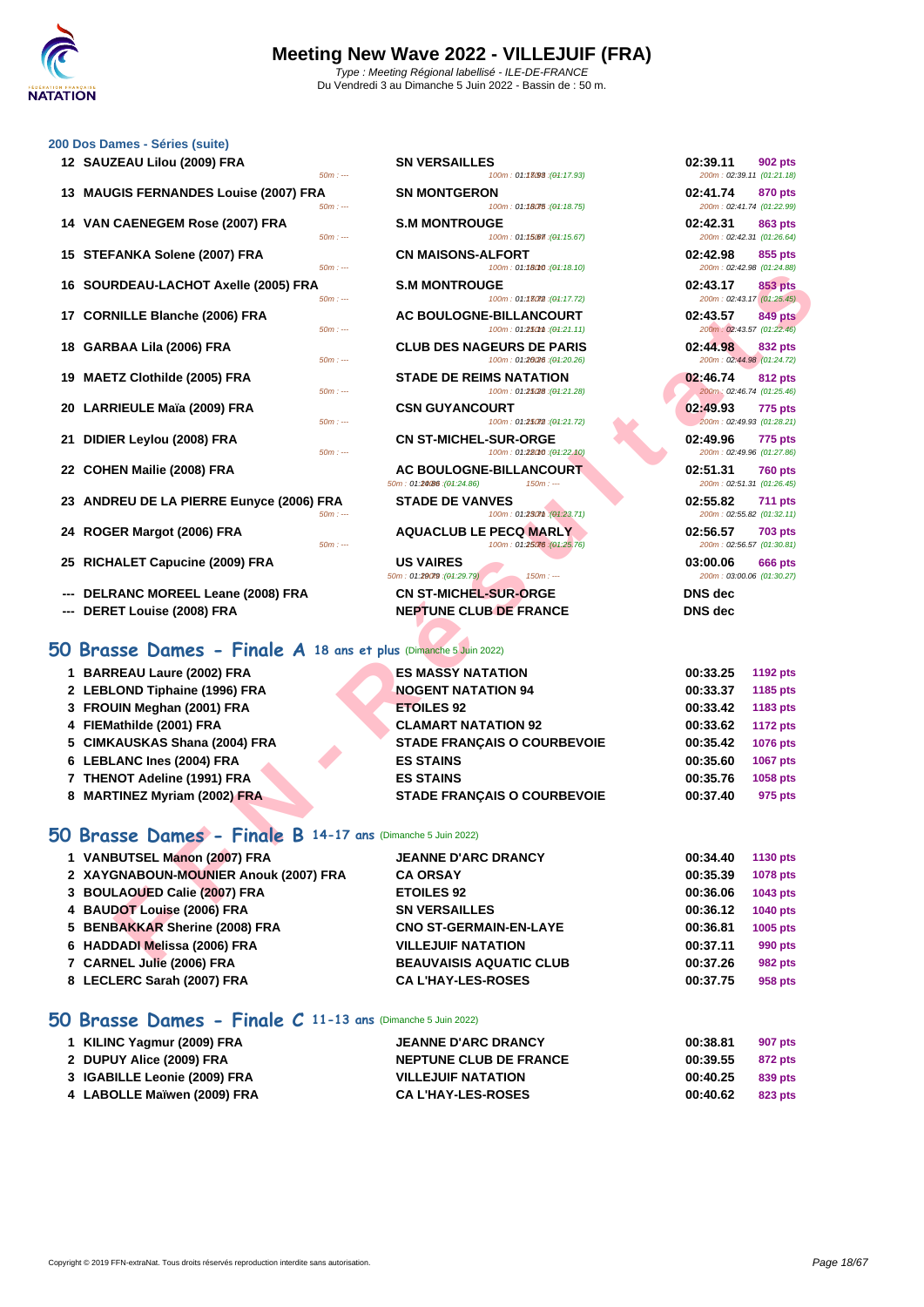

**[50 Brasse](http://www.ffnatation.fr/webffn/index.php) Dames - Finale C (suite)**

| 5 DUBERN Lucie (2009) FRA   | <b>US IVRY-SUR-SEINE</b>  | 00:43.26<br>707 pts |
|-----------------------------|---------------------------|---------------------|
| 6 BOUBEKRI Salma (2010) FRA | <b>VILLEJUIF NATATION</b> | 00:43.56<br>694 pts |
| 7 GUERILLOT Léna (2009) FRA | <b>NOGENT NATATION 94</b> | 00:44.86<br>641 pts |
| 8 LAVERGNE Anne (2009) FRA  | <b>VILLEJUIF NATATION</b> | 00:45.79<br>604 pts |

## **50 Brasse Dames - Séries** (Dimanche 5 Juin 2022)

| 1 BARREAU Laure (2002) FRA             | <b>ES MASSY NATATION</b>           | 00:32.83 | <b>1215 pts</b> |
|----------------------------------------|------------------------------------|----------|-----------------|
| 2 FROUIN Meghan (2001) FRA             | <b>ETOILES 92</b>                  | 00:33.32 | <b>1188 pts</b> |
| 3 LEBLOND Tiphaine (1996) FRA          | <b>NOGENT NATATION 94</b>          | 00:33.66 | 1169 pts        |
| 4 FIEMathilde (2001) FRA               | <b>CLAMART NATATION 92</b>         | 00:33.68 | <b>1168 pts</b> |
| 5 THENOT Adeline (1991) FRA            | <b>ES STAINS</b>                   | 00:34.26 | <b>1137 pts</b> |
| 6 VANBUTSEL Manon (2007) FRA           | <b>JEANNE D'ARC DRANCY</b>         | 00:34.51 | <b>1124 pts</b> |
| 7 CIMKAUSKAS Shana (2004) FRA          | <b>STADE FRANÇAIS O COURBEVOIE</b> | 00:34.82 | <b>1107 pts</b> |
| 8 LEBLANC Ines (2004) FRA              | <b>ES STAINS</b>                   | 00:35.20 | 1087 pts        |
| 9 BAUDOT Louise (2006) FRA             | <b>SN VERSAILLES</b>               | 00:35.50 | <b>1072 pts</b> |
| 10 XAYGNABOUN-MOUNIER Anouk (2007) FRA | CA ORSAY                           | 00:35.55 | 1069 pts        |
| 11 BENBAKKAR Sherine (2008) FRA        | <b>CNO ST-GERMAIN-EN-LAYE</b>      | 00:36.87 | 1002 pts        |
| 12 BESSON Camille (2005) FRA           | <b>CN ANDRESY</b>                  | 00:37.19 | 986 pts         |
| 13 BOULAOUED Calie (2007) FRA          | <b>ETOILES 92</b>                  | 00:37.21 | 985 pts         |
| 14 HADDADI Melissa (2006) FRA          | <b>VILLEJUIF NATATION</b>          | 00:37.30 | 980 pts         |
| 15 CARNEL Julie (2006) FRA             | <b>BEAUVAISIS AQUATIC CLUB</b>     | 00:37.41 | 975 pts         |
| 16 LECLERC Sarah (2007) FRA            | <b>CA L'HAY-LES-ROSES</b>          | 00:37.61 | 965 pts         |
| 17 SOARES-BOURGOGNE Loriana (2007) FRA | <b>CS CLICHY 92</b>                | 00:37.64 | 964 pts         |
| 18 MARTINEZ Myriam (2002) FRA          | <b>STADE FRANÇAIS O COURBEVOIE</b> | 00:37.71 | <b>960 pts</b>  |
| 19 BELHACHEMI Manare (2008) FRA        | <b>US VAIRES</b>                   | 00:37.72 | 960 pts         |
| 20 GHEBACHE Ines (2006) FRA            | <b>US IVRY-SUR-SEINE</b>           | 00:37.90 | 951 pts         |
| 21 KILINC Yagmur (2009) FRA            | <b>JEANNE D'ARC DRANCY</b>         | 00:37.98 | 947 pts         |
| 22 PERROCHON Charlotte (2005) FRA      | <b>LES PHOENIX D'ANTONY</b>        | 00:38.09 | 942 pts         |
| 23 SCHMITT Marie (2008) FRA            | <b>JEANNE D'ARC DRANCY</b>         | 00:38.28 | 932 pts         |
| 24 SIELLET Alexia (2007) FRA           | <b>CSN GUYANCOURT</b>              | 00:38.33 | 930 pts         |
| 25 BELHABICHana (2006) FRA             | <b>SCUF PARIS</b>                  | 00:38.43 | 925 pts         |
| 26 DIMITRI Lise (2008) FRA             | <b>CSN GUYANCOURT</b>              | 00:38.44 | 925 pts         |
| 27 LACIDES Lea (2005) FRA              | <b>VILLEJUIF NATATION</b>          | 00:38.79 | <b>908 pts</b>  |
| 28 CHANEL Tiana (2002) FRA             | <b>ES STAINS</b>                   | 00:38.91 | 902 pts         |
| 28 CALECKI Emma (2008) FRA             | <b>VILLEJUIF NATATION</b>          | 00:38.91 | 902 pts         |
| 30 EL KATEB Meryem (2004) FRA          | <b>AC BOULOGNE-BILLANCOURT</b>     | 00:38.98 |                 |
| 31 TETART Romane (2007) FRA            |                                    |          | 899 pts         |
| 32 DUPUY Alice (2009) FRA              | <b>CN ST-MICHEL-SUR-ORGE</b>       | 00:39.10 | 893 pts         |
|                                        | <b>NEPTUNE CLUB DE FRANCE</b>      | 00:39.32 | 883 pts         |
| 33 GARCIA HOLGUIN Sharay (2007) COL    | <b>RACING CLUB DE FRANCE</b>       | 00:39.47 | 876 pts         |
| 33 SIROT Aude (2007) FRA               | <b>CN FONTAINEBLEAU-AVON</b>       | 00:39.47 | 876 pts         |
| 35 LE STRAT Nina (2008) FRA            | <b>ES MASSY NATATION</b>           | 00:39.49 | 875 pts         |
| 36 FREBOURG Clara (2008) FRA           | <b>CN LE PLESSIS-ROBINSON</b>      | 00:39.88 | 857 pts         |
| 37 CAMPASSI Nadia (2002) ITA           | <b>CLUB DES NAGEURS DE PARIS</b>   | 00:40.09 | 847 pts         |
| 38 NASRY Felicia (2007) FRA            | <b>ES STAINS</b>                   | 00:40.23 | 840 pts         |
| 39 AMRANI Wisale (2006) FRA            | <b>LAGNY-SUR-MARNE NATATION</b>    | 00:40.24 | 840 pts         |
| 40 BIGLARZADEMonika (2006) FRA         | <b>NEPTUNE CLUB DE FRANCE</b>      | 00:40.44 | 831 pts         |
| 41 STUTEL Célia (2006) FRA             | <b>CN LE PLESSIS-ROBINSON</b>      | 00:40.57 | 825 pts         |
| 42 LECOMTE Marie (2007) FRA            | <b>RACING CLUB DE FRANCE</b>       | 00:40.87 | 811 pts         |
| 43 KLIKAS Laure (2004) FRA             | <b>STADE DE VANVES</b>             | 00:41.00 | 805 pts         |
| 44 COHEN Mailie (2008) FRA             | AC BOULOGNE-BILLANCOURT            | 00:41.48 | <b>784 pts</b>  |
| 45 PORCHER Pauline (2006) FRA          | <b>NOGENT NATATION 94</b>          | 00:41.52 | <b>782 pts</b>  |
| 46 SOKOLOV Elisabeth (2007) FRA        | <b>US IVRY-SUR-SEINE</b>           | 00:41.53 | <b>782 pts</b>  |
| 47 LABOLLE Maïwen (2009) FRA           | <b>CA L'HAY-LES-ROSES</b>          | 00:41.84 | <b>768 pts</b>  |
| 48 IGABILLE Leonie (2009) FRA          | <b>VILLEJUIF NATATION</b>          | 00:41.90 | <b>765 pts</b>  |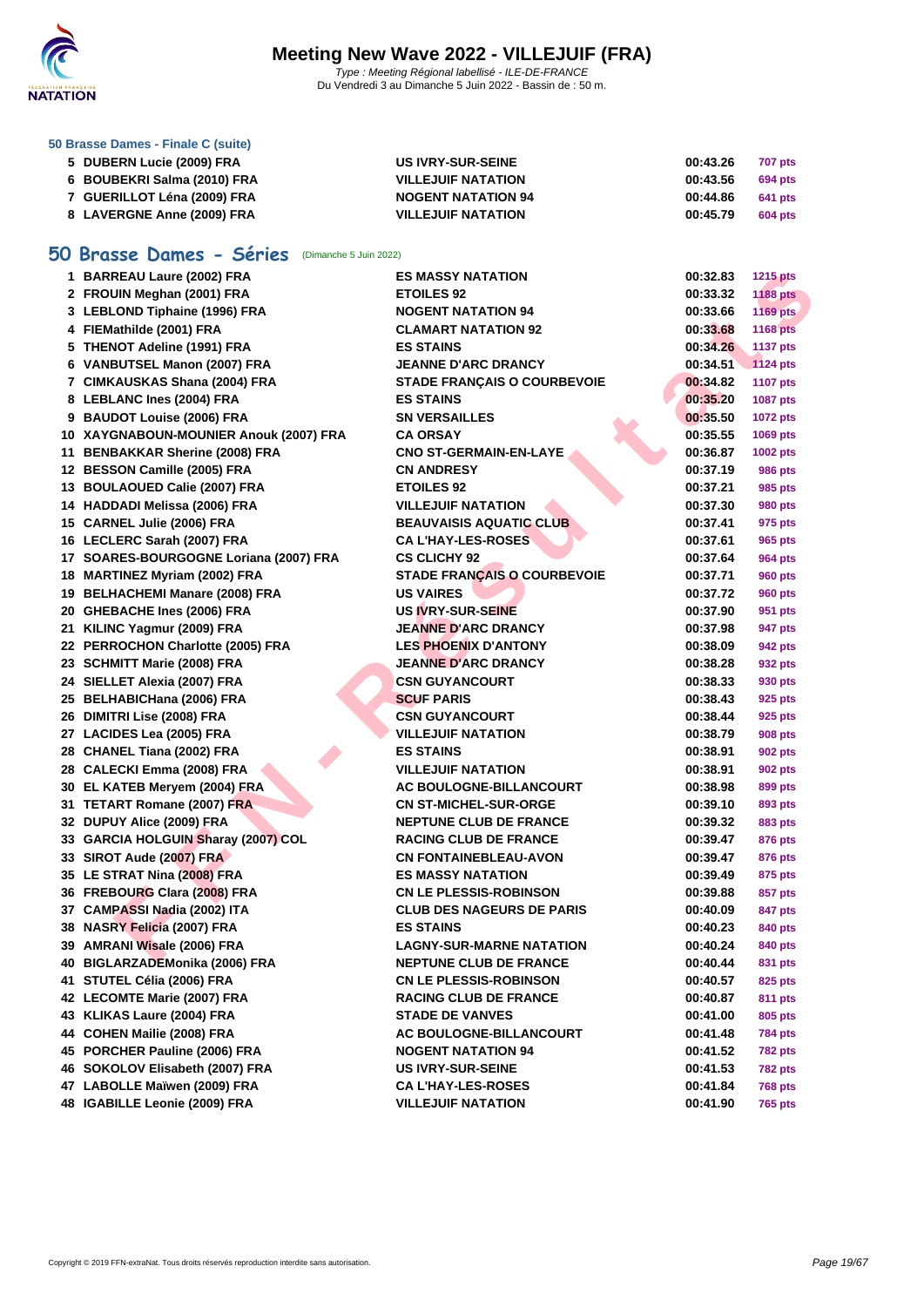

### **[50 Brasse](http://www.ffnatation.fr/webffn/index.php) Dames - Séries (suite)**

| 49 FREIRE CABRAL Jess (2008) FRA                                 | <b>AC VILLEPINTE</b>                | 00:42.35       | 746 pts        |
|------------------------------------------------------------------|-------------------------------------|----------------|----------------|
| 50 BESSETTES Lena (2006) FRA                                     | <b>AQUACLUB LE PECQ MARLY</b>       | 00:42.53       | <b>738 pts</b> |
| 51 DUBERN Lucie (2009) FRA                                       | <b>US IVRY-SUR-SEINE</b>            | 00:42.65       | <b>733 pts</b> |
| 52 GUERILLOT Léna (2009) FRA                                     | <b>NOGENT NATATION 94</b>           | 00:43.62       | <b>692 pts</b> |
| 53 BOUBEKRI Salma (2010) FRA                                     | <b>VILLEJUIF NATATION</b>           | 00:43.77       | 686 pts        |
| 54 CALMELS Alexiane (2006) FRA                                   | <b>AQUACLUB LE PECQ MARLY</b>       | 00:44.19       | <b>668 pts</b> |
| 55 TORRES Capucine (2007) FRA                                    | <b>NOGENT NATATION 94</b>           | 00:45.11       | <b>631 pts</b> |
| 56 LAVERGNE Anne (2009) FRA                                      | <b>VILLEJUIF NATATION</b>           | 00:46.02       | 595 pts        |
| 57 TAVEL Salome (2011) FRA                                       | <b>STADE DE VANVES</b>              | 00:46.07       | <b>593 pts</b> |
| 58 BOUAÏCHE Linda (2010) FRA                                     | <b>ES STAINS</b>                    | 00:46.78       | <b>566 pts</b> |
| 59 CAYUELA Alexia (2008) FRA                                     | <b>CA L'HAY-LES-ROSES</b>           | 00:47.68       | 533 pts        |
| 60 DUCHESNE Lylou (2006) FRA                                     | <b>CLUB DES NAGEURS DOURDANNAIS</b> | 00:48.60       | <b>500 pts</b> |
| 61 BOURAS Manel (2011) FRA                                       | <b>STADE DE VANVES</b>              | 00:50.86       | 423 pts        |
| 62 MAILLARD STEWART Clara (2009) FRA                             | <b>CLUB DES NAGEURS DOURDANNAIS</b> | 00:51.88       | 390 pts        |
| 63 BOUHEDJAR Ambrine (2011) FRA                                  | <b>CA L'HAY-LES-ROSES</b>           | 00:52.68       | <b>366 pts</b> |
| 64 DUPONT Philippine (2010) FRA                                  | <b>RACING CLUB DE FRANCE</b>        | 00:53.41       | 344 pts        |
| 65 LILLO Anaïs (2011) FRA                                        | <b>CA L'HAY-LES-ROSES</b>           | 00:58.47       | <b>211 pts</b> |
| 66 COLLET QUIDE Loe (2011) FRA                                   | <b>CSA KREMLIN-BICETRE</b>          | 00:59.68       | 184 pts        |
| 67 GAD Nada (2011) FRA                                           | <b>CA L'HAY-LES-ROSES</b>           | 01:00.59       | <b>165 pts</b> |
| --- DELRANC MOREEL Leane (2008) FRA                              | <b>CN ST-MICHEL-SUR-ORGE</b>        | <b>DNS</b> dec |                |
| --- BOULOUKBACHI Celia (2010) FRA                                | <b>VILLEJUIF NATATION</b>           | <b>DNS</b> dec |                |
| --- FONTAINE Pauline (2008) FRA                                  | <b>CA L'HAY-LES-ROSES</b>           | <b>DNS</b> dec |                |
| 00 Brasse Dames - Finale A 18 ans et plus (Vendredi 3 Juin 2022) |                                     |                |                |
| 1 BARREAU Laure (2002) FRA                                       | <b>ES MASSY NATATION</b>            | 01:14.21       | 1151 pts       |
| 2 JENVRIN Malia (2004) FRA                                       | <b>CSN GUYANCOURT</b>               | 01:16.22       | 1105 pts       |
| 3 HUMBERT Juliette (2003) FRA                                    | CNO ST-GERMAIN-EN-LAYE              | 01:16.53       | 1097 pts       |
| 4 LEBLANC Ines (2004) FRA                                        | <b>ES STAINS</b>                    | 01:18.80       | 1046 pts       |
| --- GASTALDELLO Béryl (1995) FRA                                 | <b>ETOILES 92</b>                   | <b>DNS</b> dec |                |
| 00 Brasse Dames - Finale B 14-17 ans (Vendredi 3 Juin 2022)      |                                     |                |                |
|                                                                  |                                     |                |                |
| 1 VANBUTSEL Manon (2007) FRA                                     | <b>JEANNE D'ARC DRANCY</b>          | 01:16.36       | 1101 pts       |
| 2 XAYGNABOUN-MOUNIER Anouk (2007) FRA                            | <b>CA ORSAY</b>                     | 01:18.88       | 1044 pts       |
| 3 MAINGAUD Lina-Lila (2007) FRA                                  | <b>ETOILES 92</b>                   | 01:18.93       | 1043 pts       |
| 4 DA ROCHA--ALIN Margot (2005) FRA                               | <b>CLUB DES NAGEURS DE PARIS</b>    | 01:19.60       | 1028 pts       |
| 5 GNAZALE Judith (2006) FRA                                      | <b>CN MELUN VAL DE SEINE</b>        | 01:20.90       | 999 pts        |
| 6 SALCZER Lilou (2008) FRA                                       | <b>ES MASSY NATATION</b>            | 01:21.29       | 991 pts        |
| 7 CARNEL Julie (2006) FRA                                        | <b>BEAUVAISIS AQUATIC CLUB</b>      | 01:21.71       | <b>982 pts</b> |
| 8 BENBAKKAR Sherine (2008) FRA                                   | <b>CNO ST-GERMAIN-EN-LAYE</b>       | 01:22.19       | 971 pts        |
|                                                                  |                                     |                |                |
| 00 Brasse Dames - Finale C 11-13 ans (Vendredi 3 Juin 2022)      |                                     |                |                |
| 1 SAUZEAU Lilou (2009) FRA                                       | <b>SN VERSAILLES</b>                | 01:19.56       | 1029 pts       |
| 2 BOUBEKRI Salma (2010) FRA                                      | <b>VILLEJUIF NATATION</b>           | 01:34.36       | <b>726 pts</b> |
| 3 PARACHE Oriana (2009) FRA                                      | <b>CSN GUYANCOURT</b>               | 01:35.59       | <b>703 pts</b> |
| AUFRANE Agos (0000) FRA                                          |                                     | 04.204.40      | $0.07 - 1$     |

## **100 Brasse Dames - Finale A 18 ans et plus** (Vendredi 3 Juin 2022)

| 1 BARREAU Laure (2002) FRA       | <b>ES MASSY NATATION</b>      | 01:14.21 | 1151 pts        |
|----------------------------------|-------------------------------|----------|-----------------|
| 2 JENVRIN Malia (2004) FRA       | <b>CSN GUYANCOURT</b>         | 01:16.22 | 1105 pts        |
| 3 HUMBERT Juliette (2003) FRA    | <b>CNO ST-GERMAIN-EN-LAYE</b> | 01:16.53 | 1097 pts        |
| 4 LEBLANC Ines (2004) FRA        | <b>ES STAINS</b>              | 01:18.80 | <b>1046 pts</b> |
| --- GASTALDELLO Béryl (1995) FRA | <b>ETOILES 92</b>             | DNS dec  |                 |

## **100 Brasse Dames - Finale B 14-17 ans** (Vendredi 3 Juin 2022)

| 1 VANBUTSEL Manon (2007) FRA          | <b>JEANNE D'ARC DRANCY</b>       | 01:16.36 | 1101 pts       |
|---------------------------------------|----------------------------------|----------|----------------|
| 2 XAYGNABOUN-MOUNIER Anouk (2007) FRA | <b>CA ORSAY</b>                  | 01:18.88 | 1044 pts       |
| 3 MAINGAUD Lina-Lila (2007) FRA       | <b>ETOILES 92</b>                | 01:18.93 | 1043 pts       |
| 4 DA ROCHA--ALIN Margot (2005) FRA    | <b>CLUB DES NAGEURS DE PARIS</b> | 01:19.60 | 1028 pts       |
| 5 GNAZALE Judith (2006) FRA           | <b>CN MELUN VAL DE SEINE</b>     | 01:20.90 | 999 pts        |
| 6 SALCZER Lilou (2008) FRA            | <b>ES MASSY NATATION</b>         | 01:21.29 | 991 pts        |
| 7 CARNEL Julie (2006) FRA             | <b>BEAUVAISIS AQUATIC CLUB</b>   | 01:21.71 | <b>982 pts</b> |
| 8 BENBAKKAR Sherine (2008) FRA        | <b>CNO ST-GERMAIN-EN-LAYE</b>    | 01:22.19 | 971 pts        |

## **100 Brasse Dames - Finale C 11-13 ans** (Vendredi 3 Juin 2022)

| 1 SAUZEAU Lilou (2009) FRA       | <b>SN VERSAILLES</b>         | 01:19.56   | 1029 pts       |
|----------------------------------|------------------------------|------------|----------------|
| 2 BOUBEKRI Salma (2010) FRA      | <b>VILLEJUIF NATATION</b>    | 01:34.36   | <b>726 pts</b> |
| 3 PARACHE Oriana (2009) FRA      | <b>CSN GUYANCOURT</b>        | 01:35.59   | <b>703 pts</b> |
| 4 LAVERGNE Anne (2009) FRA       | <b>VILLEJUIF NATATION</b>    | 01:36.48   | <b>687 pts</b> |
| 5 GREMILLET Enola (2010) FRA     | <b>CSN GUYANCOURT</b>        | 01:39.38   | 635 pts        |
| 6 BOUAÏCHE Linda (2010) FRA      | <b>ES STAINS</b>             | 01:46.66   | <b>514 pts</b> |
| 7 BELHACHEMI Mirale (2011) FRA   | <b>US VAIRES</b>             | 01:54.26   | 401 pts        |
| --- DUPONT Philippine (2010) FRA | <b>RACING CLUB DE FRANCE</b> | <b>DNS</b> |                |

## **100 Brasse Dames - Barrage Finales 14-17 ans** (Vendredi 3 Juin 2022)

| 1 BENBAKKAR Sherine (2008) FRA | <b>CNO ST-GERMAIN-EN-LAYE</b> | 01:20.63 | 1005 pts |
|--------------------------------|-------------------------------|----------|----------|
|--------------------------------|-------------------------------|----------|----------|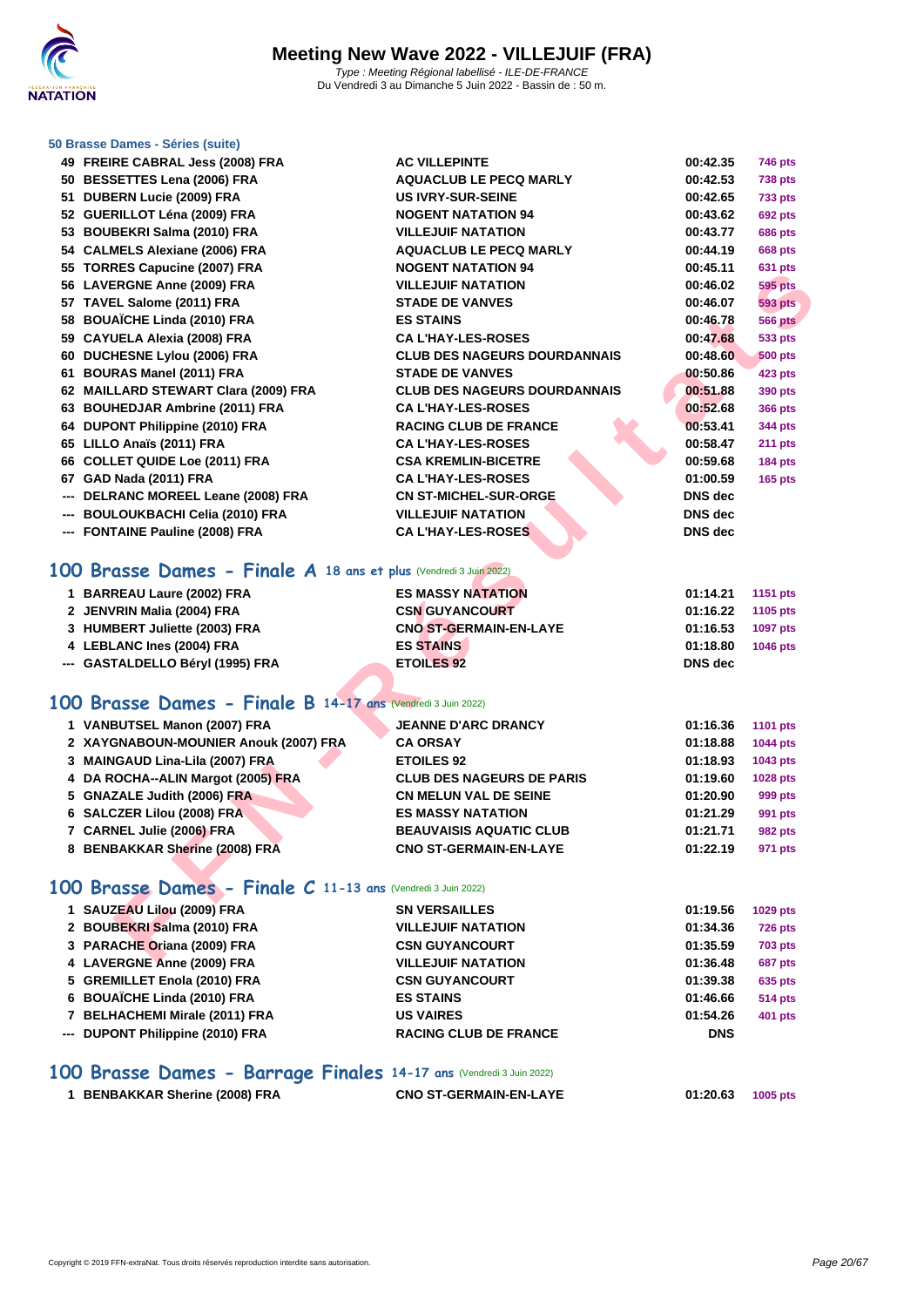

| 100 Brasse Dames - Barrage Finales (suite) |                                                  |                                  |          |                 |  |
|--------------------------------------------|--------------------------------------------------|----------------------------------|----------|-----------------|--|
|                                            | 2 SIELLET Alexia (2007) FRA                      | <b>CSN GUYANCOURT</b>            | 01:21.17 | 993 pts         |  |
|                                            |                                                  |                                  |          |                 |  |
|                                            | 100 Brasse Dames - Séries (Vendredi 3 Juin 2022) |                                  |          |                 |  |
|                                            | 1 BARREAU Laure (2002) FRA                       | <b>ES MASSY NATATION</b>         | 01:14.63 | <b>1142 pts</b> |  |
|                                            | 2 JENVRIN Malia (2004) FRA                       | <b>CSN GUYANCOURT</b>            | 01:16.40 | <b>1100 pts</b> |  |
|                                            | 3 GASTALDELLO Béryl (1995) FRA                   | <b>ETOILES 92</b>                | 01:16.70 | 1094 pts        |  |
|                                            | 4 VANBUTSEL Manon (2007) FRA                     | <b>JEANNE D'ARC DRANCY</b>       | 01:16.81 | 1091 pts        |  |
|                                            | 5 HUMBERT Juliette (2003) FRA                    | <b>CNO ST-GERMAIN-EN-LAYE</b>    | 01:16.83 | <b>1091 pts</b> |  |
|                                            | 6 XAYGNABOUN-MOUNIER Anouk (2007) FRA            | <b>CA ORSAY</b>                  | 01:19.25 | 1036 pts        |  |
|                                            | 7 LEBLANC Ines (2004) FRA                        | <b>ES STAINS</b>                 | 01:19.81 | 1023 pts        |  |
|                                            | 8 MAINGAUD Lina-Lila (2007) FRA                  | <b>ETOILES 92</b>                | 01:20.06 | 1018 pts        |  |
|                                            | 9 GNAZALE Judith (2006) FRA                      | <b>CN MELUN VAL DE SEINE</b>     | 01:20.39 | 1010 pts        |  |
|                                            | 10 SALCZER Lilou (2008) FRA                      | <b>ES MASSY NATATION</b>         | 01:21.51 | 986 pts         |  |
|                                            | 11 SAUZEAU Lilou (2009) FRA                      | <b>SN VERSAILLES</b>             | 01:21.75 | 981 pts         |  |
|                                            | 12 DA ROCHA--ALIN Margot (2005) FRA              | <b>CLUB DES NAGEURS DE PARIS</b> | 01:21.91 | 977 pts         |  |
|                                            | 13 CARNEL Julie (2006) FRA                       | <b>BEAUVAISIS AQUATIC CLUB</b>   | 01:22.06 | 974 pts         |  |
|                                            | 14 SIELLET Alexia (2007) FRA                     | <b>CSN GUYANCOURT</b>            | 01:22.43 | <b>966 pts</b>  |  |
|                                            | 14 BENBAKKAR Sherine (2008) FRA                  | <b>CNO ST-GERMAIN-EN-LAYE</b>    | 01:22.43 | <b>966 pts</b>  |  |
|                                            | 16 BELHACHEMI Manare (2008) FRA                  | <b>US VAIRES</b>                 | 01:22.83 | 957 pts         |  |
|                                            | 17 SOARES-BOURGOGNE Loriana (2007) FRA           | <b>CS CLICHY 92</b>              | 01:22.97 | 954 pts         |  |
|                                            | 18 BAUDOT Louise (2006) FRA                      | <b>SN VERSAILLES</b>             | 01:24.10 | 930 pts         |  |
|                                            | 19 BELHABICHana (2006) FRA                       | <b>SCUF PARIS</b>                | 01:25.40 | 903 pts         |  |
|                                            | 20 BECKER Lola (2008) FRA                        | <b>NEPTUNE CLUB DE FRANCE</b>    | 01:25.83 | 894 pts         |  |
|                                            | 21 BERTHIER Capucine (2008) FRA                  | AQUA VALLÉE-DE-CHEVREUSE         | 01:26.04 | 890 pts         |  |
|                                            | 22 LECLERC Sarah (2007) FRA                      | <b>CA L'HAY-LES-ROSES</b>        | 01:26.39 | 882 pts         |  |
|                                            | 23 SANGARIA Loan (2007) FRA                      | OLYMPIQUE LA GARENNE-COLOMBES    | 01:26.68 | 876 pts         |  |
|                                            | 24 GIRMA Salome (2006) FRA                       | <b>NEPTUNE CLUB DE FRANCE</b>    | 01:27.43 | <b>861 pts</b>  |  |
|                                            | 24 STUTEL Célia (2006) FRA                       | <b>CN LE PLESSIS-ROBINSON</b>    | 01:27.43 | 861 pts         |  |
|                                            | 26 PERROCHON Charlotte (2005) FRA                | <b>LES PHOENIX D'ANTONY</b>      | 01:27.44 | 861 pts         |  |
|                                            | 27 TETART Romane (2007) FRA                      | <b>CN ST-MICHEL-SUR-ORGE</b>     | 01:27.96 | 850 pts         |  |
|                                            | 27 SCHMITT Marie (2008) FRA                      | <b>JEANNE D'ARC DRANCY</b>       | 01:27.96 | 850 pts         |  |
|                                            | 29 EL KATEB Meryem (2004) FRA                    | AC BOULOGNE-BILLANCOURT          | 01:28.28 | 844 pts         |  |
|                                            | 30 SIROT Aude (2007) FRA                         | <b>CN FONTAINEBLEAU-AVON</b>     | 01:29.63 | 817 pts         |  |
|                                            | 31 CLAUS Candice (2006) FRA                      | <b>PARIS SPORT CLUB</b>          | 01:29.87 | 812 pts         |  |
|                                            | 32 MESQUITA Liliana (2005) FRA                   | <b>LAGNY-SUR-MARNE NATATION</b>  | 01:30.52 | <b>799 pts</b>  |  |
|                                            | 33 THIBAUT Manon (2006) FRA                      | <b>AC BOULOGNE-BILLANCOURT</b>   | 01:31.29 | <b>784 pts</b>  |  |
|                                            | 34 PEREZ-NOWAK Lila (2008) FRA                   | <b>CA L'HAY-LES-ROSES</b>        | 01:32.74 | <b>756 pts</b>  |  |
|                                            | 35 LECOMTE Marie (2007) FRA                      | <b>RACING CLUB DE FRANCE</b>     | 01:33.04 | <b>751 pts</b>  |  |
|                                            | 36 FREIRE CABRAL Jess (2008) FRA                 | <b>AC VILLEPINTE</b>             | 01:34.08 | <b>731 pts</b>  |  |
|                                            | 37 COHEN Mailie (2008) FRA                       | AC BOULOGNE-BILLANCOURT          | 01:34.35 | <b>726 pts</b>  |  |
|                                            | 38 LE STRAT Nina (2008) FRA                      | <b>ES MASSY NATATION</b>         | 01:34.46 | <b>724 pts</b>  |  |
|                                            | 39 LABOLLE Maïwen (2009) FRA                     | <b>CA L'HAY-LES-ROSES</b>        | 01:35.20 | <b>710 pts</b>  |  |
|                                            | 40 LAVERGNE Anne (2009) FRA                      | <b>VILLEJUIF NATATION</b>        | 01:36.48 | 687 pts         |  |
|                                            | 41 CALMELS Alexiane (2006) FRA                   | <b>AQUACLUB LE PECQ MARLY</b>    | 01:38.04 | 659 pts         |  |
|                                            | 42 PARACHE Oriana (2009) FRA                     | <b>CSN GUYANCOURT</b>            | 01:38.52 | 650 pts         |  |
|                                            | 43 BOUBEKRI Salma (2010) FRA                     | <b>VILLEJUIF NATATION</b>        | 01:39.64 | 630 pts         |  |
|                                            | 44 GREMILLET Enola (2010) FRA                    | <b>CSN GUYANCOURT</b>            | 01:41.28 | <b>602 pts</b>  |  |
|                                            | 45 PHULPIN Lena (2008) FRA                       | <b>STADE DE VANVES</b>           | 01:48.42 | 487 pts         |  |
|                                            | 45 BOUAÏCHE Linda (2010) FRA                     | <b>ES STAINS</b>                 | 01:48.42 | 487 pts         |  |
|                                            | 47 BELHACHEMI Mirale (2011) FRA                  | <b>US VAIRES</b>                 | 01:54.04 | 405 pts         |  |
|                                            | 48 DUPONT Philippine (2010) FRA                  | <b>RACING CLUB DE FRANCE</b>     | 01:59.82 | 328 pts         |  |
|                                            | --- FONTAINE Pauline (2008) FRA                  | <b>CA L'HAY-LES-ROSES</b>        | DNS dec  |                 |  |
|                                            | --- BOULOUKBACHI Celia (2010) FRA                | <b>VILLEJUIF NATATION</b>        | DNS dec  |                 |  |
|                                            |                                                  |                                  |          |                 |  |

## **200 Brasse Dames - Finale A 18 ans et plus** (Samedi 4 Juin 2022)

| 1 BARREAU Laure (2002) FRA |  |
|----------------------------|--|
|----------------------------|--|

**BARREAU Laure (2002) FRA ES MASSY NATATION 02:34.99 1193 pts** 50m : --- 100m : 01:15.660m : --- (01:15.66) 200m : 02:34.99 (01:19.33)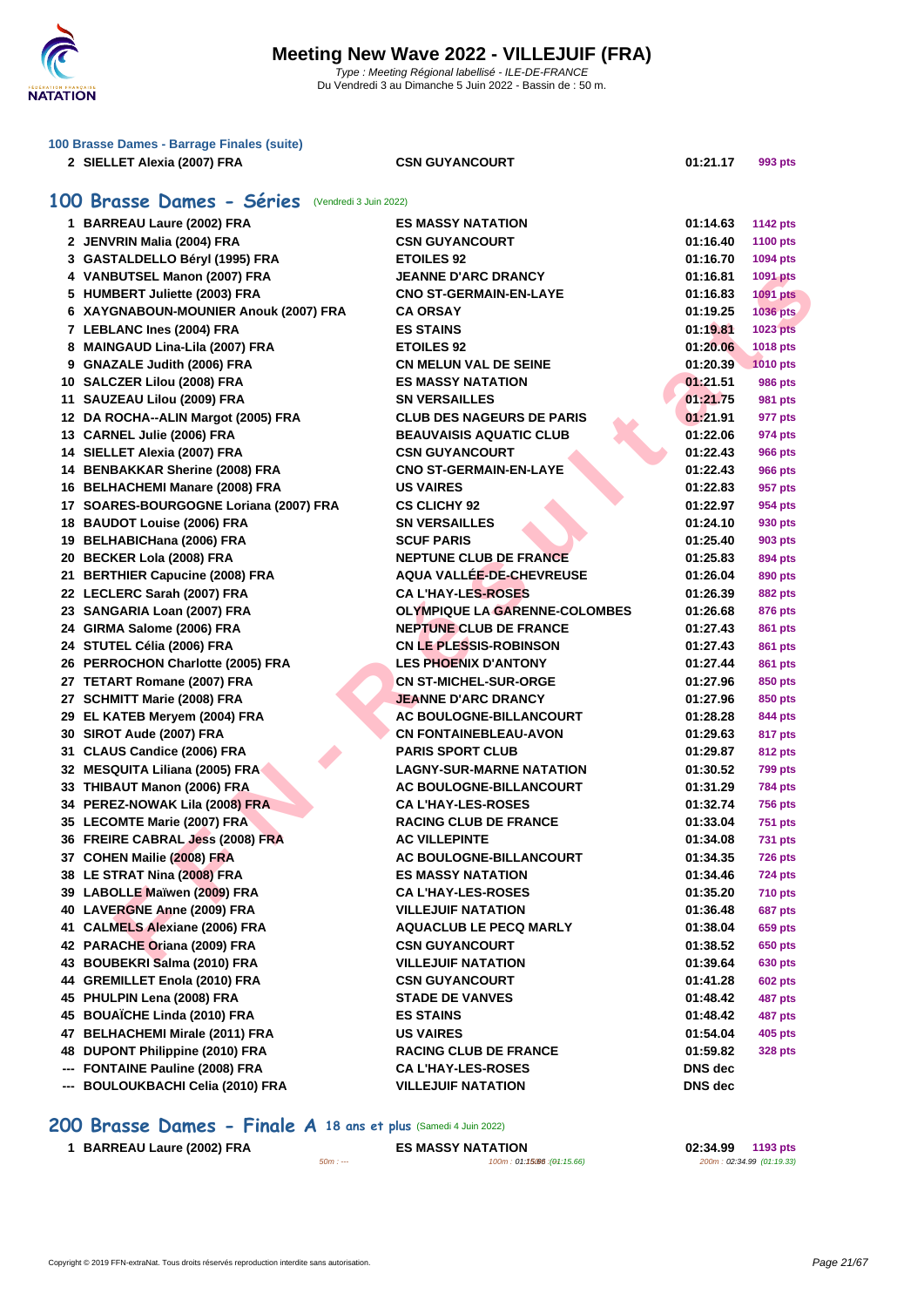

| 200 Brasse Dames - Finale A (suite)                        |                                                                                                |                                                                                |
|------------------------------------------------------------|------------------------------------------------------------------------------------------------|--------------------------------------------------------------------------------|
| 2 THENOT Adeline (1991) FRA<br>$50m: -$                    | <b>ES STAINS</b><br>100m: 01:13082 : (04:17.82)                                                | 02:39.67<br><b>1137 pts</b><br>200m: 02:39.67 (01:21.85)                       |
| --- HUMBERT Juliette (2003) FRA                            | <b>CNO ST-GERMAIN-EN-LAYE</b>                                                                  | <b>DNS</b>                                                                     |
| 200 Brasse Dames - Finale B 14-17 ans (Samedi 4 Juin 2022) |                                                                                                |                                                                                |
| 1 DA ROCHA--ALIN Margot (2005) FRA<br>$50m: -$             | <b>CLUB DES NAGEURS DE PARIS</b><br>100m: 01:19092 : (01:19.92)                                | 02:46.11<br>1062 pts<br>200m: 02:46.11 (01:26.19)                              |
| 2 POCIECHA Alexandra (2007) FRA<br>$50m: -$                | <b>VILLEJUIF NATATION</b><br>100m: 01:20047 : (01:20.47)                                       | 02:48.25<br><b>1038 pts</b><br>200m: 02:48.25 (01:27.78)                       |
| 3 XAYGNABOUN-MOUNIER Anouk (2007) FRA<br>$50m: -$          | <b>CA ORSAY</b><br>100m: 01:25034 : (01:21.34)                                                 | 02:48.87<br><b>1031 pts</b><br>200m: 02:48.87 (01:27.53)                       |
| 4 MAINGAUD Lina-Lila (2007) FRA<br>$50m: -$                | <b>ETOILES 92</b><br>100m: 01:23013: (01:23.13)                                                | 02:51.58<br><b>1001 pts</b><br>200m: 02:51.58 (01:28.45)                       |
| 5 CARNEL Julie (2006) FRA<br>$50m: -$                      | <b>BEAUVAISIS AQUATIC CLUB</b><br>100m: 01:23.53 : (01:23.53)                                  | 02:52.38<br>992 pts<br>200m: 02:52.38 (01:28.85)                               |
| 6 SOARES-BOURGOGNE Loriana (2007) FRA<br>$50m: -$          | <b>CS CLICHY 92</b><br>100m: 01:23037: (01:23.37)                                              | 02:54.22<br>971 pts<br>200m: 02:54.22 (01:30.85)                               |
| 7 BELHACHEMI Manare (2008) FRA<br>$50m: -$                 | <b>US VAIRES</b><br>100m: 01:25/99 : (01:25.99)                                                | 02:59.82<br>911 pts<br>200m: 02:59.82 (01:33.83)                               |
| 8 DIMITRI Lise (2008) FRA<br>$50m: -$                      | <b>CSN GUYANCOURT</b><br>100m: 01:26.06 : (01:26.06)                                           | 02:59.86<br><b>911 pts</b><br>200m: 02:59.86 (01:33.80)                        |
| 200 Brasse Dames - Finale C 11-13 ans (Samedi 4 Juin 2022) |                                                                                                |                                                                                |
| 1 HABER Laura (2009) FRA<br>$50m: -$                       | <b>VILLEJUIF NATATION</b><br>100m: 01:29:36 : (01:29.36)                                       | 03:01.83<br>890 pts<br>200m: 03:01.83 (01:32.47)                               |
| 2 DUBERN Lucie (2009) FRA<br>$50m: -$                      | <b>US IVRY-SUR-SEINE</b><br>100m: 01:33/86 : (01:33.86)                                        | 03:12.03<br><b>787 pts</b><br>200m: 03:12.03 (01:38.17)                        |
| 3 IGABILLE Leonie (2009) FRA<br>$50m: -$                   | <b>VILLEJUIF NATATION</b><br>100m: 01:320mm : (01:32.11)                                       | 03:12.48<br><b>782 pts</b><br>200m: 03:12.48 (01:40.37)                        |
| 4 DUPUY Alice (2009) FRA<br>$50m: -$                       | <b>NEPTUNE CLUB DE FRANCE</b><br>100m: 01:36012 : (01:36.12)                                   | 03:15.89<br>749 pts<br>200m: 03:15.89 (01:39.77)                               |
| 5 BOUBEKRI Salma (2010) FRA<br>$50m: -$                    | <b>VILLEJUIF NATATION</b><br>100m: 01:33(24): (01:37.24)                                       | 03:21.81<br>693 pts<br>200m: 03:21.81 (01:44.57)                               |
| 6 HADJALI Zeineb (2011) FRA<br>$50m: -$                    | <b>US VAIRES</b><br>100m: 01:48048 : (01:42.48)                                                | 03:35.09<br>576 pts<br>200m: 03:35.09 (01:52.61)                               |
| 7 BELHACHEMI Mirale (2011) FRA<br>$50m: -$                 | <b>US VAIRES</b><br>100m: 01:55/26 : (01:55.26)                                                | 03:58.68<br>395 pts<br>200m: 03:58.68 (02:03.42)                               |
| --- BEAUFILS Morgane (2010) FRA                            | <b>CA L'HAY-LES-ROSES</b>                                                                      | <b>DNS</b> dec                                                                 |
| 200 Brasse Dames - Séries<br>(Samedi 4 Juin 2022)          |                                                                                                |                                                                                |
| 1 BARREAU Laure (2002) FRA<br>$50m : -$                    | <b>ES MASSY NATATION</b><br>100m: 01:25008 : (01:21.08)                                        | 02:40.40<br>1128 pts<br>200m: 02:40.40 (01:19.32)                              |
| 2 THENOT Adeline (1991) FRA<br>$50m: -$                    | <b>ES STAINS</b><br>100m: 01:18044 : (01:18.44)                                                | 02:42.60<br>1103 pts<br>200m: 02:42.60 (01:24.16)                              |
| 3 HUMBERT Juliette (2003) FRA                              | <b>CNO ST-GERMAIN-EN-LAYE</b>                                                                  | 02:42.94<br>1099 pts                                                           |
| $50m: -$<br>4 DA ROCHA--ALIN Margot (2005) FRA<br>$50m: -$ | 100m: 01:18076 : (01:18.76)<br><b>CLUB DES NAGEURS DE PARIS</b><br>100m: 01:25062 : (01:21.62) | 200m: 02:42.94 (01:24.18)<br>02:48.26<br>1038 pts<br>200m: 02:48.26 (01:26.64) |
| 5 POCIECHA Alexandra (2007) FRA<br>$50m: -$                | <b>VILLEJUIF NATATION</b><br>100m: 01:28/53 : (01:22.53)                                       | 02:48.66<br>1033 pts<br>200m: 02:48.66 (01:26.13)                              |
|                                                            |                                                                                                |                                                                                |

## **200 Brasse Dames - Finale C 11-13 ans** (Samedi 4 Juin 2022)

|  | 1 HABER Laura (2009) FRA |  |  |  |
|--|--------------------------|--|--|--|
|--|--------------------------|--|--|--|

- **2 DUBERN Lucie (2009) FRA US IVRY-SUR-SEINE 03:12.03 787 pts**
- **3 IGABILLE Leonie (2009) FRA VILLEJUIF NATATION 100m**: 01:
- **4 DUPUY Alice (2009) FRA NEPTUNE CLUB DE FRANCE**<br>
<sup>500</sup> **100 104:3628 194:36**
- **5 BOUBEKRI Salma (2010) FRA VILLEJUIF NATATION**
- **6 HADJALI Zeineb (2011) FRA US VAIRES**
- **7 BELHACHEMI Mirale (2011) FRA US VAIRES**
- **--- BEAUFILS Morgane (2010) FRA CA L'HAY-LES-ROSES DNS dec**

### **200 Brasse Dames - Séries** (Samedi 4 Juin 2022)

| 1 BARREAU Laure (2002) FRA            |           | <b>ES MASSY NATATION</b>         | 02:40.40 | <b>1128 pts</b>           |
|---------------------------------------|-----------|----------------------------------|----------|---------------------------|
|                                       | $50m: -$  | 100m: 01:25008 : (01:21.08)      |          | 200m: 02:40.40 (01:19.32) |
| 2 THENOT Adeline (1991) FRA           |           | <b>ES STAINS</b>                 | 02:42.60 | 1103 pts                  |
|                                       | $50m: -$  | 100m: 01:18044 : (01:18.44)      |          | 200m: 02:42.60 (01:24.16) |
| 3 HUMBERT Juliette (2003) FRA         |           | <b>CNO ST-GERMAIN-EN-LAYE</b>    | 02:42.94 | 1099 pts                  |
|                                       | $50m: -$  | 100m: 01:18076 : (04:18.76)      |          | 200m: 02:42.94 (01:24.18) |
| 4 DA ROCHA--ALIN Margot (2005) FRA    |           | <b>CLUB DES NAGEURS DE PARIS</b> | 02:48.26 | <b>1038 pts</b>           |
|                                       | $50m: -$  | 100m: 01:25062 : (01:21.62)      |          | 200m: 02:48.26 (01:26.64) |
| 5 POCIECHA Alexandra (2007) FRA       |           | <b>VILLEJUIF NATATION</b>        | 02:48.66 | 1033 pts                  |
|                                       | $50m: -$  | 100m: 01:28.53 : (04:22.53)      |          | 200m: 02:48.66 (01:26.13) |
| 6 XAYGNABOUN-MOUNIER Anouk (2007) FRA |           | <b>CA ORSAY</b>                  | 02:50.72 | <b>1010 pts</b>           |
|                                       | $50m: -$  | 100m: 01:25027 : (04:21.27)      |          | 200m: 02:50.72 (01:29.45) |
| 7 SAUZEAU Lilou (2009) FRA            |           | <b>SN VERSAILLES</b>             | 02:52.29 | 993 pts                   |
|                                       | $50m: -$  | 100m: 01:250B5:(04:21.85)        |          | 200m: 02:52.29 (01:30.44) |
| 8 MAINGAUD Lina-Lila (2007) FRA       |           | <b>ETOILES 92</b>                | 02:52.41 | 991 pts                   |
|                                       | $50m: --$ | 100m: 01:28039 : (04:22.39)      |          | 200m: 02:52.41 (01:30.02) |
| 9 SOARES-BOURGOGNE Loriana (2007) FRA |           | <b>CS CLICHY 92</b>              | 02:52.93 | <b>986 pts</b>            |
|                                       | $50m: -$  | 100m: 01:28019 : (01:22.19)      |          | 200m: 02:52.93 (01:30.74) |
| 10 CARNEL Julie (2006) FRA            |           | <b>BEAUVAISIS AQUATIC CLUB</b>   | 02:53.79 | 976 pts                   |

| $50m: -$               | <b>ES MASSY NATATION</b><br>100m: 01:25008 : (01:21.08)                                     | 02:40.40<br>1128 pts<br>200m: 02:40.40 (01:19.32)                              |
|------------------------|---------------------------------------------------------------------------------------------|--------------------------------------------------------------------------------|
|                        | <b>ES STAINS</b>                                                                            | 02:42.60<br>1103 pts                                                           |
| $50m: -$<br>$50m: -$   | 100m: 01:18044 : (01:18.44)<br><b>CNO ST-GERMAIN-EN-LAYE</b><br>100m: 01:18076 : (01:18.76) | 200m: 02:42.60 (01:24.16)<br>02:42.94<br>1099 pts<br>200m: 02:42.94 (01:24.18) |
| $50m: -$               | <b>CLUB DES NAGEURS DE PARIS</b><br>100m: 01:25062 : (01:21.62)                             | 02:48.26<br>1038 pts<br>200m: 02:48.26 (01:26.64)                              |
| $50m: -$               | <b>VILLEJUIF NATATION</b><br>100m: 01:28(58 : (01:22.53)                                    | 02:48.66<br>1033 pts<br>200m: 02:48.66 (01:26.13)                              |
| <b>FRA</b><br>$50m: -$ | <b>CA ORSAY</b><br>100m: 01:25(27): (04:21.27)                                              | 02:50.72<br><b>1010 pts</b><br>200m: 02:50.72 (01:29.45)                       |
| $50m: -$               | <b>SN VERSAILLES</b><br>100m: 01:25(85 : (01:21.85)                                         | 02:52.29<br>993 pts<br>200m: 02:52.29 (01:30.44)                               |
| $50m: -$               | <b>ETOILES 92</b><br>100m: 01:28089 : (01:22.39)                                            | 02:52.41<br>991 pts<br>200m: 02:52.41 (01:30.02)                               |
| FRA<br>$50m: -$        | <b>CS CLICHY 92</b><br>100m: 01:28019 : (01:22.19)                                          | 02:52.93<br><b>986 pts</b><br>200m: 02:52.93 (01:30.74)                        |
| $50m: -$               | <b>BEAUVAISIS AQUATIC CLUB</b><br>100m: 01:23008 : (01:23.08)                               | 02:53.79<br>976 pts<br>200m: 02:53.79 (01:30.71)                               |

| 2:39.67 | <b>1137 pts</b>           |
|---------|---------------------------|
|         | 200m: 02:39.67 (01:21.85) |
| DNS     |                           |

| 02:46.11 1062 pts | 200m: 02:46.11 (01:26.19)                        |
|-------------------|--------------------------------------------------|
| 02:48.25 1038 pts | 200m: 02:48.25 (01:27.78)                        |
| 02:48.87 1031 pts |                                                  |
| 02:51.58 1001 pts | 200m: 02:48.87 (01:27.53)                        |
| 02:52.38 992 pts  | 200m: 02:51.58 (01:28.45)                        |
| 02:54.22 971 pts  | 200m: 02:52.38 (01:28.85)                        |
| 02:59.82 911 pts  | 200m: 02:54.22 (01:30.85)                        |
|                   | 200m: 02:59.82 (01:33.83)                        |
| 02:59.86          | <b>911 pts</b><br>$200m + 02.59$ RG $(01.33$ ROI |

| 03:01.83<br>200m: 03:01.83 (01:32.47) | 890 pts        |
|---------------------------------------|----------------|
| 03:12.03<br>200m: 03:12.03 (01:38.17) | <b>787 pts</b> |
| 03:12.48<br>200m: 03:12.48 (01:40.37) | <b>782 pts</b> |
| 03:15.89<br>200m: 03:15.89 (01:39.77) | 749 pts        |
| 03:21.81<br>200m: 03:21.81 (01:44.57) | 693 pts        |
| 03:35.09<br>200m: 03:35.09 (01:52.61) | 576 pts        |
| 03:58.68<br>200m: 03:58.68 (02:03.42) | 395 pts        |
| DNS dec                               |                |

| 02:40.40 1128 pts | 200m: 02:40.40 (01:19.32) |
|-------------------|---------------------------|
| 02:42.60 1103 pts | 200m: 02:42.60 (01:24.16) |
| 02:42.94 1099 pts | 200m: 02:42.94 (01:24.18) |
| 02:48.26 1038 pts | 200m: 02:48.26 (01:26.64) |
| 02:48.66 1033 pts | 200m: 02:48.66 (01:26.13) |
| 02:50.72 1010 pts | 200m: 02:50.72 (01:29.45) |
| 02:52.29 993 pts  | 200m: 02:52.29 (01:30.44) |
| 02:52.41 991 pts  | 200m: 02:52.41 (01:30.02) |
| 02:52.93 986 pts  | 200m: 02:52.93 (01:30.74) |
| 02:53.79 976 pts  | 200m: 02:53.79 (01:30.71) |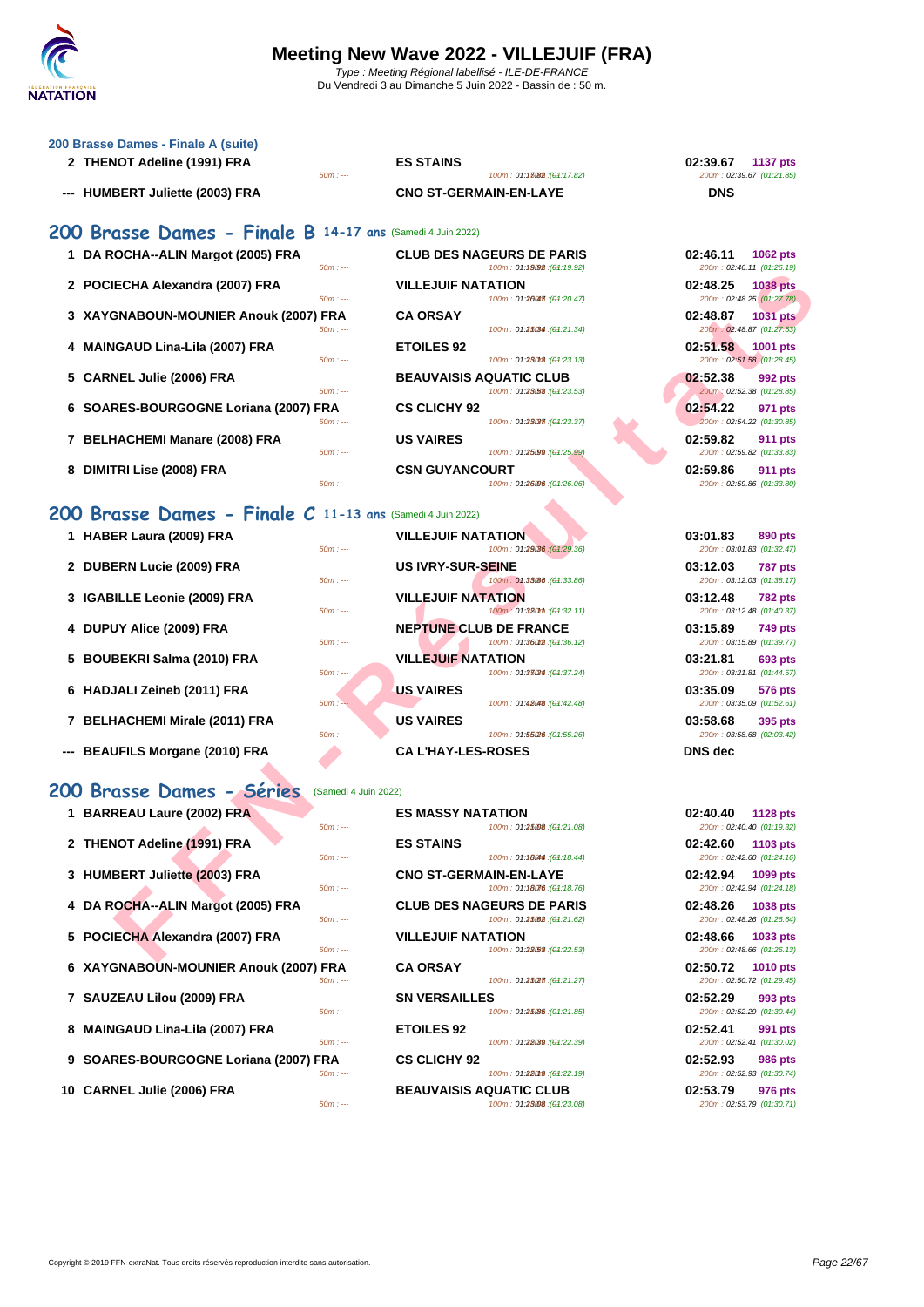

### **[200 Brass](http://www.ffnatation.fr/webffn/index.php)e Dames - Séries (suite)**

| 11 DIMITRI Lise (2008) FRA                                         | <b>CSN GUYANCOURT</b><br>100m: 01:24088 : (01:24.88)<br>$50m: -$                                   | 02:57.17<br>939 pts<br>200m: 02:57.17 (01:32.29)          |
|--------------------------------------------------------------------|----------------------------------------------------------------------------------------------------|-----------------------------------------------------------|
| 12 BELHACHEMI Manare (2008) FRA                                    | <b>US VAIRES</b><br>100m: 01:26/98 : (01:26.93)<br>$50m: -$                                        | 02:57.57<br>935 pts<br>200m: 02:57.57 (01:30.64)          |
| 13 SALCZER Lilou (2008) FRA                                        | <b>ES MASSY NATATION</b><br>100m: 01:25046 : (01:25.46)<br>$50m: -$                                | 02:57.76<br>933 pts<br>200m: 02:57.76 (01:32.30)          |
| 14 SIELLET Alexia (2007) FRA                                       | <b>CSN GUYANCOURT</b><br>100m: 01:26/30 : (01:26.30)<br>$50m: -$                                   | 02:58.32<br>927 pts<br>200m: 02:58.32 (01:32.02)          |
| 15 BONEL Ninon (2007) FRA                                          | <b>CA ORSAY</b><br>100m: 01:26.58 : (01:26.58)<br>$50m: -$                                         | 03:01.30<br>896 pts<br>200m: 03:01.30 (01:34.72)          |
| 16 HABER Laura (2009) FRA                                          | <b>VILLEJUIF NATATION</b><br>100m: 01:36047. (01:30.47)<br>$50m: -$                                | 03:03.56<br>872 pts<br>200m: 03:03.56 (01:33.09)          |
| 17 BELHABICHana (2006) FRA                                         | <b>SCUF PARIS</b><br>100m: 01:28.62 : (01:28.62)<br>$50m: -$                                       | 03:04.42<br>863 pts<br>200m: 03:04.42 (01:35.80)          |
| 18 STUTEL Célia (2006) FRA                                         | <b>CN LE PLESSIS-ROBINSON</b><br>100m: 01:29/28 : (01:29.28)<br>$50m: -$                           | 03:08.00<br>827 pts<br>200m: 03:08.00 (01:38.72)          |
| 19 LECLERC Sarah (2007) FRA                                        | <b>CA L'HAY-LES-ROSES</b><br>100m: 01:290mm : (01:29.11)<br>$50m: -$                               | 03:08.10<br>826 pts<br>200m: 03:08.10 (01:38.99)          |
| 20 PERROCHON Charlotte (2005) FRA                                  | <b>LES PHOENIX D'ANTONY</b>                                                                        | 03:09.52<br>811 pts                                       |
| 21 OUDIHAT Alissia (2008) FRA                                      | 100m: 01:30070 : (01:30.70)<br>$50m: -$<br><b>CLUB DES NAGEURS DE PARIS</b>                        | 200m: 03:09.52 (01:38.82)<br>03:10.29<br>804 pts          |
| 22 FREBOURG Clara (2008) FRA                                       | 100m: 01:350f5 : (01:31.15)<br>$50m: -$<br><b>CN LE PLESSIS-ROBINSON</b>                           | 200m: 03:10.29 (01:39.14)<br>03:12.49<br><b>782 pts</b>   |
| 23 PORCHER Pauline (2006) FRA                                      | 100m: 01:35036 : (01:31.36)<br>$50m: -$<br><b>NOGENT NATATION 94</b>                               | 200m: 03:12.49 (01:41.13)<br>03:13.28<br>774 pts          |
| 24 DUBERN Lucie (2009) FRA                                         | 100m: 01:30/53 : (01:30.53)<br>$50m: -$<br><b>US IVRY-SUR-SEINE</b>                                | 200m: 03:13.28 (01:42.75)<br>03:14.33<br>764 pts          |
| 25 SIROT Aude (2007) FRA                                           | 100m: 01:36.68 : (01:36.68)<br>$50m: -$<br><b>CN FONTAINEBLEAU-AVON</b>                            | 200m: 03:14.33 (01:37.65)<br>03:14.70<br><b>761 pts</b>   |
| 26 BIGLARZADEMonika (2006) FRA                                     | 100m: 01:35.60 : (01:35.60)<br>$50m: -$<br><b>NEPTUNE CLUB DE FRANCE</b>                           | 200m: 03:14.70 (01:39.10)<br>03:15.34<br>754 pts          |
| 27 IGABILLE Leonie (2009) FRA                                      | 100m: 01:33/96 : (01:33.96)<br>$50m: -$<br><b>VILLEJUIF NATATION</b>                               | 200m: 03:15.34 (01:41.38)<br>03:15.36<br>754 pts          |
| 28 THIBAUT Manon (2006) FRA                                        | $50m: -$<br>100m: 01:33 (01:33.81)<br>AC BOULOGNE-BILLANCOURT                                      | 200m: 03:15.36 (01:41.55)<br>03:15.55<br><b>752 pts</b>   |
| 29 AMRANI Wisale (2006) FRA                                        | 100m: 01:33(24 : (01:33.24)<br>$50m: -$<br><b>LAGNY-SUR-MARNE NATATION</b>                         | 200m: 03:15.55 (01:42.31)<br>03:17.22<br><b>736 pts</b>   |
| 30 DUPUY Alice (2009) FRA                                          | $50m: -$<br>100m: 01:38013 : (01:34.13)<br><b>NEPTUNE CLUB DE FRANCE</b>                           | 200m: 03:17.22 (01:43.09)<br>03:21.14<br><b>700 pts</b>   |
| 31 PEREZ-NOWAK Lila (2008) FRA                                     | 100m: 01:38077 : (01:37.77)<br>$50m: -$<br><b>CA L'HAY-LES-ROSES</b>                               | 200m: 03:21.14 (01:43.37)<br>03:24.89<br>665 pts          |
| 32 PHULPIN Lena (2008) FRA                                         | 100m: 01:390f6 : (01:39.16)<br>$50m: -$<br><b>STADE DE VANVES</b>                                  | 200m: 03:24.89 (01:45.73)<br>03:29.51<br>624 pts          |
| 33 BOUBEKRI Salma (2010) FRA                                       | 100m: 01:39047. (01:39.47)<br>$50m: -$<br><b>VILLEJUIF NATATION</b>                                | 200m: 03:29.51 (01:50.04)<br>03:33.74<br>588 pts          |
| 34 HADJALI Zeineb (2011) FRA                                       | $50m: -$<br>100m: 01:48012 : (01:44.12)<br><b>US VAIRES</b>                                        | 200m: 03:33.74 (01:49.62)<br>03:41.52<br>523 pts          |
| 35 BEAUFILS Morgane (2010) FRA                                     | 100m: 01:46/86 : (01:46.86)<br>$50m: -$<br><b>CA L'HAY-LES-ROSES</b>                               | 200m: 03:41.52 (01:54.66)<br>03:54.22<br>426 pts          |
| 36 BELHACHEMI Mirale (2011) FRA                                    | 100m: 01:55.00 : (01:51.66)<br>$50m: -$<br><b>US VAIRES</b>                                        | 200m: 03:54.22 (02:02.56)<br>03:59.84<br>387 pts          |
| <b>BOULOUKBACHI Celia (2010) FRA</b><br>VANBUTSEL Manon (2007) FRA | 100m: 01:55007 : (01:55.07)<br>$50m: -$<br><b>VILLEJUIF NATATION</b><br><b>JEANNE D'ARC DRANCY</b> | 200m: 03:59.84 (02:04.77)<br><b>DNS</b> dec<br><b>DSQ</b> |

## **50 Papillon Dames - Finale A 18 ans et plus** (Samedi 4 Juin 2022)

- **1 GASTALDELLO Béryl (1995) FRA ETOILES 92 00:27.05 1275 pts**
- **2 MURE Manon (2003) FRA ETOILES 92**
- **3 HOUAL Solene (2002) FRA ES MASSY NATATION 00:29.34 1125 pts**
- **4 [GAMER Rose-alexia \(1999\) FRA](http://www.ffnatation.fr/webffn/resultats.php?idact=nat&go=epr&idcpt=78300&idepr=31) VILLEJUIF NATATION 00:29.66 1105 pts**

| : Dames - Séries (suite)                                      |                                                                 |                                                         |
|---------------------------------------------------------------|-----------------------------------------------------------------|---------------------------------------------------------|
| TRI Lise (2008) FRA<br>$50m: -$                               | <b>CSN GUYANCOURT</b><br>100m: 01:24/88 : (01:24.88)            | 02:57.17<br>939 pts<br>200m: 02:57.17 (01:32.29)        |
| HACHEMI Manare (2008) FRA                                     | <b>US VAIRES</b>                                                | 02:57.57<br>935 pts                                     |
| $50m: -$                                                      | 100m: 01:26.98 : (01:26.93)                                     | 200m: 02:57.57 (01:30.64)                               |
| CZER Lilou (2008) FRA<br>$50m: -$                             | <b>ES MASSY NATATION</b><br>100m: 01:25046 : (01:25.46)         | 02:57.76<br>933 pts<br>200m: 02:57.76 (01:32.30)        |
| LET Alexia (2007) FRA<br>$50m: -$                             | <b>CSN GUYANCOURT</b><br>100m: 01:26/30 : (01:26.30)            | 02:58.32<br>927 pts<br>200m: 02:58.32 (01:32.02)        |
| EL Ninon (2007) FRA                                           | <b>CA ORSAY</b><br>100m: 01:26.58 : (01:26.58)                  | 03:01.30<br><b>896 pts</b>                              |
| $50m: -$<br>ER Laura (2009) FRA                               | <b>VILLEJUIF NATATION</b>                                       | 200m: 03:01.30 (01:34.72)<br>03:03.56<br>872 pts        |
| $50m: -$<br><b>HABICHana (2006) FRA</b>                       | 100m: 01:36047. (04:30.47)<br><b>SCUF PARIS</b>                 | 200m: 03:03.56 (01:33.09)<br>03:04.42<br>863 pts        |
| $50m: -$<br><b>FEL Célia (2006) FRA</b>                       | 100m: 01:28.62 : (01:28.62)<br><b>CN LE PLESSIS-ROBINSON</b>    | 200m: 03:04.42 (01:35.80)<br>03:08.00<br><b>827 pts</b> |
| $50m: -$                                                      | 100m: 01:29/28 : (01:29.28)                                     | 200m: 03:08.00 (01:38.72)                               |
| <b>_ERC Sarah (2007) FRA</b><br>$50m: -$                      | <b>CA L'HAY-LES-ROSES</b><br>100m: 01:290mm : (01:29.11)        | 03:08.10<br>826 pts<br>200m: 03:08.10 (01:38.99)        |
| ROCHON Charlotte (2005) FRA<br>$50m: -$                       | <b>LES PHOENIX D'ANTONY</b><br>100m: 01:36070 : (01:30.70)      | 03:09.52<br>811 pts<br>200m: 03:09.52 (01:38.82)        |
| IHAT Alissia (2008) FRA<br>$50m: -$                           | <b>CLUB DES NAGEURS DE PARIS</b><br>100m: 01:350f5 : (01:31.15) | 03:10.29<br>804 pts<br>200m: 03:10.29 (01:39.14)        |
| 3OURG Clara (2008) FRA<br>$50m: -$                            | <b>CN LE PLESSIS-ROBINSON</b><br>100m: 01:35036 : (01:31.36)    | 03:12.49<br><b>782 pts</b><br>200m: 03:12.49 (01:41.13) |
| CHER Pauline (2006) FRA<br>$50m: -$                           | <b>NOGENT NATATION 94</b><br>100m: 01:30.53 : (01:30.53)        | 03:13.28<br>774 pts<br>200m: 03:13.28 (01:42.75)        |
| ERN Lucie (2009) FRA<br>$50m: -$                              | <b>US IVRY-SUR-SEINE</b><br>100m: 01:36.68 : (01:36.68)         | 03:14.33<br><b>764 pts</b><br>200m: 03:14.33 (01:37.65) |
| <sub>I</sub> T Aude (2007) FRA<br>$50m: -$                    | <b>CN FONTAINEBLEAU-AVON</b><br>100m: 01:35.60 : (01:35.60)     | 03:14.70<br><b>761 pts</b><br>200m: 03:14.70 (01:39.10) |
| .ARZADEMonika (2006) FRA<br>$50m: -$                          | <b>NEPTUNE CLUB DE FRANCE</b><br>100m: 01:33/96 : (01:33.96)    | 03:15.34<br><b>754 pts</b><br>200m: 03:15.34 (01:41.38) |
| <b>IILLE Leonie (2009) FRA</b>                                | <b>VILLEJUIF NATATION</b>                                       | 03:15.36<br>754 pts                                     |
| $50m: -$<br>AUT Manon (2006) FRA                              | 100m: 01:33 (01:33.81)<br>AC BOULOGNE-BILLANCOURT               | 200m: 03:15.36 (01:41.55)<br>03:15.55<br><b>752 pts</b> |
| $50m: -$<br>ANI Wisale (2006) FRA                             | 100m: 01:33(24): (01:33.24)<br><b>LAGNY-SUR-MARNE NATATION</b>  | 200m: 03:15.55 (01:42.31)<br>03:17.22<br><b>736 pts</b> |
| $50m: -$<br>UY Alice (2009) FRA                               | 100m: 01:36013 : (01:34.13)<br><b>NEPTUNE CLUB DE FRANCE</b>    | 200m: 03:17.22 (01:43.09)<br>03:21.14<br><b>700 pts</b> |
| $50m: -$<br>EZ-NOWAK Lila (2008) FRA                          | 100m: 01:38077 : (01:37.77)<br><b>CA L'HAY-LES-ROSES</b>        | 200m: 03:21.14 (01:43.37)<br>03:24.89<br>665 pts        |
| $50m: -$<br>LPIN Lena (2008) FRA                              | 100m: 01:39016 : (01:39.16)<br><b>STADE DE VANVES</b>           | 200m: 03:24.89 (01:45.73)<br>03:29.51<br>624 pts        |
| $50m: -$                                                      | 100m: 01:39047. (01:39.47)                                      | 200m: 03:29.51 (01:50.04)                               |
| BEKRI Salma (2010) FRA<br>$50m: -$                            | <b>VILLEJUIF NATATION</b><br>100m: 01:48012 : (01:44.12)        | 03:33.74<br><b>588 pts</b><br>200m: 03:33.74 (01:49.62) |
| JALI Zeineb (2011) FRA<br>$50m: -$                            | <b>US VAIRES</b><br>100m: 01:46/86 : (01:46.86)                 | 03:41.52<br><b>523 pts</b><br>200m: 03:41.52 (01:54.66) |
| UFILS Morgane (2010) FRA                                      | <b>CA L'HAY-LES-ROSES</b>                                       | 03:54.22<br>426 pts                                     |
| $50m: -$<br><b>HACHEMI Mirale (2011) FRA</b>                  | 100m: 01:55.00 : (01:51.66)<br><b>US VAIRES</b>                 | 200m: 03:54.22 (02:02.56)<br>03:59.84<br><b>387 pts</b> |
| $50m: -$                                                      | 100m: 01:55007 : (01:55.07)                                     | 200m: 03:59.84 (02:04.77)                               |
| LOUKBACHI Celia (2010) FRA<br><b>RUTSEL Manon (2007) EP A</b> | <b>VILLEJUIF NATATION</b><br><b>IEANNE D'ADC DOANCY</b>         | <b>DNS</b> dec<br>חפח                                   |

| 02:57.17<br>200m: 02:57.17 (01:32.29) | 939 pts        |
|---------------------------------------|----------------|
| 02:57.57<br>200m: 02:57.57 (01:30.64) | 935 pts        |
| 02:57.76<br>200m: 02:57.76 (01:32.30) | 933 pts        |
| 02:58.32<br>200m: 02:58.32 (01:32.02) | 927 pts        |
| 03:01.30<br>200m: 03:01.30 (01:34.72) | <b>896 pts</b> |
| 03:03.56<br>200m: 03:03.56 (01:33.09) | <b>872 pts</b> |
| 03:04.42<br>200m: 03:04.42 (01:35.80) | <b>863 pts</b> |
| 03:08.00<br>200m: 03:08.00 (01:38.72) | 827 pts        |
| 03:08.10<br>200m: 03:08.10 (01:38.99) | 826 pts        |
| 03:09.52<br>200m: 03:09.52 (01:38.82) | 811 pts        |
| 03:10.29<br>200m: 03:10.29 (01:39.14) | 804 pts        |
| 03:12.49<br>200m: 03:12.49 (01:41.13) | <b>782 pts</b> |
| 03:13.28<br>200m: 03:13.28 (01:42.75) | 774 pts        |
| 03:14.33<br>200m: 03:14.33 (01:37.65) | 764 pts        |
| 03:14.70<br>200m: 03:14.70 (01:39.10) | <b>761 pts</b> |
| 03:15.34<br>200m: 03:15.34 (01:41.38) | <b>754 pts</b> |
| 03:15.36<br>200m: 03:15.36 (01:41.55) | <b>754 pts</b> |
| 03:15.55<br>200m: 03:15.55 (01:42.31) | <b>752 pts</b> |
| 03:17.22<br>200m: 03:17.22 (01:43.09) | <b>736 pts</b> |
| 03:21.14<br>200m: 03:21.14 (01:43.37) | 700 pts        |
| 03:24.89<br>200m: 03:24.89 (01:45.73) | <b>665 pts</b> |
| 03:29.51<br>200m: 03:29.51 (01:50.04) | 624 pts        |
| 03:33.74<br>200m: 03:33.74 (01:49.62) | 588 pts        |
| 03:41.52<br>200m: 03:41.52 (01:54.66) | 523 pts        |
| 03:54.22<br>200m: 03:54.22 (02:02.56) | 426 pts        |
| 03:59.84<br>200m: 03:59.84 (02:04.77) | 387 pts        |
| <b>DNS</b> dec<br>DSQ                 |                |
|                                       |                |

| 00:27.05 | 1275 pts |
|----------|----------|
| 00:28.88 | 1154 pts |
| 00:29.34 | 1125 pts |
| 00:29.66 | 1105 pts |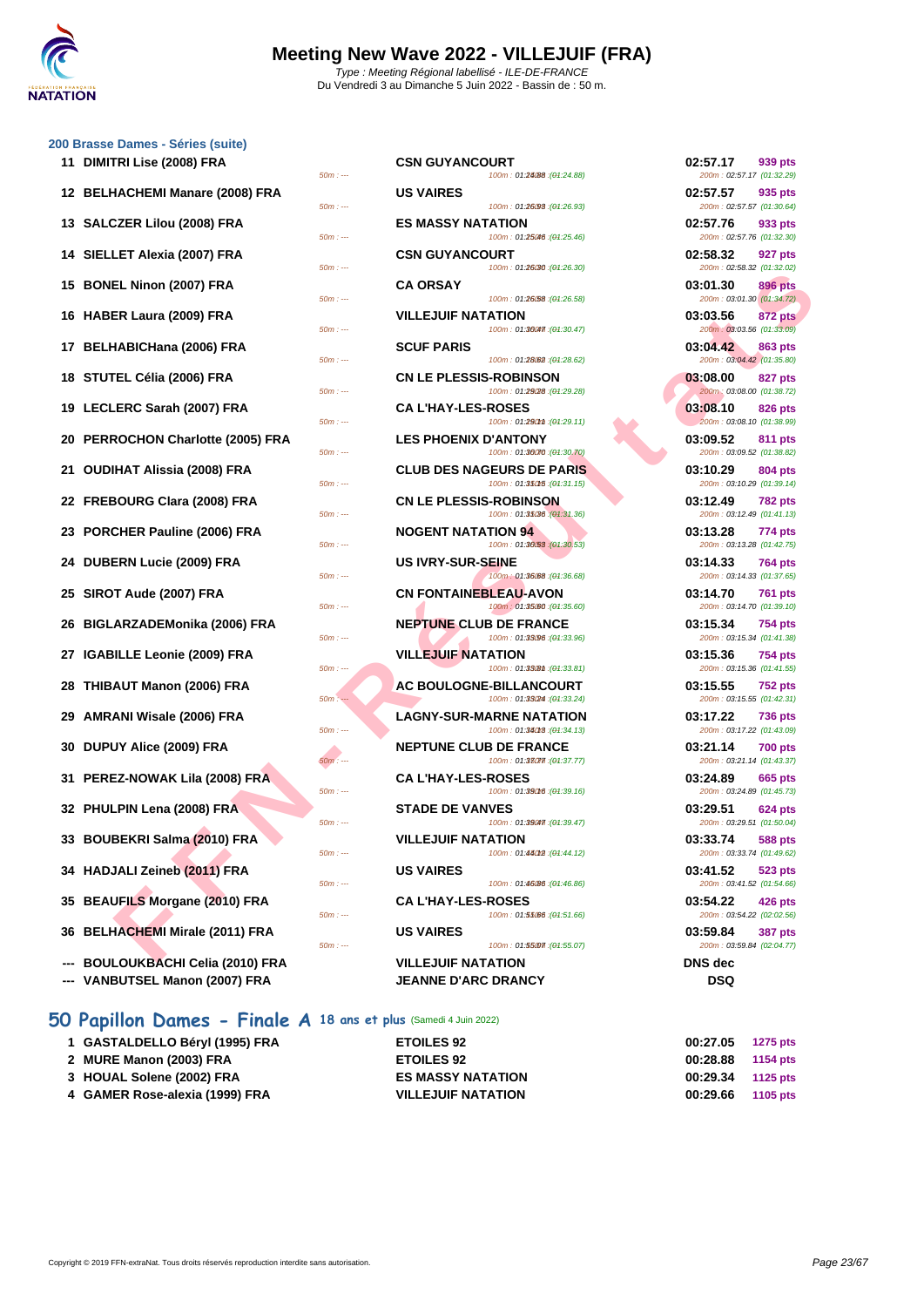

### **[50 Papillo](http://www.ffnatation.fr/webffn/index.php)n Dames - Finale A (suite)**

| 5 LEBLOND Tiphaine (1996) FRA | <b>NOGENT NATATION 94</b> | 00:29.67<br>1104 pts        |
|-------------------------------|---------------------------|-----------------------------|
| 6 PROUFFaustine (1988) FRA    | <b>STADE DE VANVES</b>    | 1083 pts<br>00:30.00        |
| 7 ZANONI Lena (1997) FRA      | <b>VILLEJUIF NATATION</b> | 00:30.05<br><b>1080 pts</b> |
| 8 LE LAY Amandine (1999) FRA  | <b>VILLEJUIF NATATION</b> | 00:31.00<br><b>1022 pts</b> |

## **50 Papillon Dames - Finale B 14-17 ans** (Samedi 4 Juin 2022)

| 1 BINGUE SIDIBE Lena (2006) FRA     | <b>BLANC-MESNIL S.N</b>            | 00:28.93       | 1151 pts        |
|-------------------------------------|------------------------------------|----------------|-----------------|
| 2 BOUKHTOUCHE Sarah (2005) FRA      | <b>STADE FRANCAIS O COURBEVOIE</b> | 00:29.22       | <b>1132 pts</b> |
| 3 LOUBEYRE-MOLINARI Nine (2005) FRA | <b>CLAMART NATATION 92</b>         | 00:30.34       | 1062 pts        |
| 4 VIDET Oriane (2006) FRA           | <b>AQUACLUB LE PECQ MARLY</b>      | 00:30.46       | 1055 pts        |
| 5 CASTEJON Garance (2005) FRA       | <b>ES MASSY NATATION</b>           | 00:31.08       | 1017 pts        |
| 6 DUPUIS Lise (2006) FRA            | <b>CN LE PLESSIS-ROBINSON</b>      | 00:31.29       | <b>1004 pts</b> |
| 7 LESOILLE Julie (2005) FRA         | <b>VILLEJUIF NATATION</b>          | 00:31.49       | 992 pts         |
| --- JOMINET Lou (2005) LUX          | <b>SWIMMING LUXEMBOURG (LUX)</b>   | <b>DNS</b> dec |                 |
|                                     |                                    |                |                 |

## **50 Papillon Dames - Finale C 11-13 ans** (Samedi 4 Juin 2022)

| 1 MARTI Kira (2009) UKR             | <b>US IVRY-SUR-SEINE</b>    | 00:30.64 | <b>1044 pts</b> |
|-------------------------------------|-----------------------------|----------|-----------------|
| 2 SANANIKONE Emma (2010) FRA        | AQUA VALLÉE-DE-CHEVREUSE    | 00:30.76 | <b>1036 pts</b> |
| 3 HABER Laura (2009) FRA            | <b>VILLEJUIF NATATION</b>   | 00:31.00 | <b>1022 pts</b> |
| 4 DEVOUGE Violette (2009) FRA       | <b>VILLEJUIF NATATION</b>   | 00:34.13 | 841 pts         |
| 5 GRASSET Lilyrose (2009) FRA       | <b>VILLEJUIF NATATION</b>   | 00:34.55 | 818 pts         |
| 6 JAILLET PEYREGNE Chloé (2009) FRA | <b>CSN GUYANCOURT</b>       | 00:35.55 | <b>765 pts</b>  |
| 7 THOREL Colyne (2009) FRA          | <b>LES PHOENIX D'ANTONY</b> | 00:36.06 | <b>738 pts</b>  |
| 8 AUBRY Emma (2009) FRA             | US IVRY-SUR-SEINE           | 00:36.64 | <b>709 pts</b>  |

### **50 Papillon Dames - Séries** (Samedi 4 Juin 2022)

| 1 BINGUE SIDIBE Lena (2006) FRA                             | <b>BLANC-MESNIL S.N</b>            | 00:28.93       | <b>1151 pts</b> |
|-------------------------------------------------------------|------------------------------------|----------------|-----------------|
| 2 BOUKHTOUCHE Sarah (2005) FRA                              | <b>STADE FRANÇAIS O COURBEVOIE</b> | 00:29.22       | <b>1132 pts</b> |
| 3 LOUBEYRE-MOLINARI Nine (2005) FRA                         | <b>CLAMART NATATION 92</b>         | 00:30.34       | 1062 pts        |
| 4 VIDET Oriane (2006) FRA                                   | <b>AQUACLUB LE PECQ MARLY</b>      | 00:30.46       | 1055 pts        |
| 5 CASTEJON Garance (2005) FRA                               | <b>ES MASSY NATATION</b>           | 00:31.08       | 1017 pts        |
| 6 DUPUIS Lise (2006) FRA                                    | <b>CN LE PLESSIS-ROBINSON</b>      | 00:31.29       | <b>1004 pts</b> |
| 7 LESOILLE Julie (2005) FRA                                 | <b>VILLEJUIF NATATION</b>          | 00:31.49       | 992 pts         |
| --- JOMINET Lou (2005) LUX                                  | <b>SWIMMING LUXEMBOURG (LUX)</b>   | <b>DNS</b> dec |                 |
|                                                             |                                    |                |                 |
| iO Papillon Dames - Finale C 11-13 ans (Samedi 4 Juin 2022) |                                    |                |                 |
| 1 MARTI Kira (2009) UKR                                     | <b>US IVRY-SUR-SEINE</b>           | 00:30.64       | 1044 pts        |
| 2 SANANIKONE Emma (2010) FRA                                | AQUA VALLÉE-DE-CHEVREUSE           | 00:30.76       | 1036 pts        |
| 3 HABER Laura (2009) FRA                                    | <b>VILLEJUIF NATATION</b>          | 00:31.00       | <b>1022 pts</b> |
| 4 DEVOUGE Violette (2009) FRA                               | <b>VILLEJUIF NATATION</b>          | 00:34.13       | 841 pts         |
| 5 GRASSET Lilyrose (2009) FRA                               | <b>VILLEJUIF NATATION</b>          | 00:34.55       | 818 pts         |
| 6 JAILLET PEYREGNE Chloé (2009) FRA                         | <b>CSN GUYANCOURT</b>              | 00:35.55       | 765 pts         |
| 7 THOREL Colyne (2009) FRA                                  | <b>LES PHOENIX D'ANTONY</b>        | 00:36.06       | <b>738 pts</b>  |
| 8 AUBRY Emma (2009) FRA                                     | <b>US IVRY-SUR-SEINE</b>           | 00:36.64       | <b>709 pts</b>  |
|                                                             |                                    |                |                 |
| <b>iO Papillon Dames - Séries</b> (Samedi 4 Juin 2022)      |                                    |                |                 |
| 1 GASTALDELLO Béryl (1995) FRA                              | <b>ETOILES 92</b>                  | 00:27.38       | 1253 pts        |
| 2 MURE Manon (2003) FRA                                     | <b>ETOILES 92</b>                  | 00:28.55       | <b>1175 pts</b> |
| 3 BOUKHTOUCHE Sarah (2005) FRA                              | <b>STADE FRANÇAIS O COURBEVOIE</b> | 00:29.15       | <b>1137 pts</b> |
| 4 BINGUE SIDIBE Lena (2006) FRA                             | <b>BLANC-MESNIL S.N</b>            | 00:29.26       | 1130 pts        |
| 5 GAMER Rose-alexia (1999) FRA                              | <b>VILLEJUIF NATATION</b>          | 00:29.30       | <b>1127 pts</b> |
| 6 LEBLOND Tiphaine (1996) FRA                               | <b>NOGENT NATATION 94</b>          | 00:29.39       | <b>1122 pts</b> |
| 7 HOUAL Solene (2002) FRA                                   | <b>ES MASSY NATATION</b>           | 00:29.48       | <b>1116 pts</b> |
| 8 HOCQUARD Margaux (2002) FRA                               | <b>SN VERSAILLES</b>               | 00:29.85       | 1093 pts        |
| 9 PROUFFaustine (1988) FRA                                  | <b>STADE DE VANVES</b>             | 00:29.88       | 1091 pts        |
| 10 ZANONI Lena (1997) FRA                                   | <b>VILLEJUIF NATATION</b>          | 00:29.99       | 1084 pts        |
| 11 LOUBEYRE-MOLINARI Nine (2005) FRA                        | <b>CLAMART NATATION 92</b>         | 00:30.26       | <b>1067 pts</b> |
| 12 LE LAY Amandine (1999) FRA                               | <b>VILLEJUIF NATATION</b>          | 00:30.33       | 1063 pts        |
| 13 SALEM Lindsey (2003) FRA                                 | <b>JEANNE D'ARC DRANCY</b>         | 00:30.37       | 1060 pts        |
| 14 CIMKAUSKAS Shana (2004) FRA                              | <b>STADE FRANÇAIS O COURBEVOIE</b> | 00:30.44       | 1056 pts        |
| 15 VIDET Oriane (2006) FRA                                  | <b>AQUACLUB LE PECQ MARLY</b>      | 00:30.47       | 1054 pts        |
| 16 THENOT Adeline (1991) FRA                                | <b>ES STAINS</b>                   | 00:30.51       | 1052 pts        |
| 17 COUDERT Lucile (2004) FRA                                | <b>STADE FRANÇAIS O COURBEVOIE</b> | 00:30.60       | 1046 pts        |
| 18 JOMINET Lou (2005) LUX                                   | <b>SWIMMING LUXEMBOURG (LUX)</b>   | 00:30.75       | <b>1037 pts</b> |
| 19 LESOILLE Julie (2005) FRA                                | VILLEJUIF NATATION                 | 00:30.85       | 1031 pts        |
| 20 NGUYEN DUC LONG Rachel (2006) FRA                        | <b>CN ST-MICHEL-SUR-ORGE</b>       | 00:30.87       | 1030 pts        |
| 21 MARTINEZ Myriam (2002) FRA                               | <b>STADE FRANÇAIS O COURBEVOIE</b> | 00:30.90       | <b>1028 pts</b> |
| 21 MARTI Kira (2009) UKR                                    | <b>US IVRY-SUR-SEINE</b>           | 00:30.90       | 1028 pts        |
| 23 AIGOUY Léa (2004) FRA                                    | <b>CANETON CLUB DE BEAUMONT</b>    | 00:30.91       | <b>1027 pts</b> |
| 24 CASTEJON Garance (2005) FRA                              | <b>ES MASSY NATATION</b>           | 00:30.98       | 1023 pts        |
| 25 DUPUIS Lise (2006) FRA                                   | <b>CN LE PLESSIS-ROBINSON</b>      | 00:31.01       | 1021 pts        |
| 26 SEIGNEUR Stella (2004) FRA                               | <b>AQUATIC CLUB BOURGES</b>        | 00:31.05       | 1019 pts        |
| 27 YANYANA Cigdem (2008) FRA                                | <b>VILLEJUIF NATATION</b>          | 00:31.07       | 1018 pts        |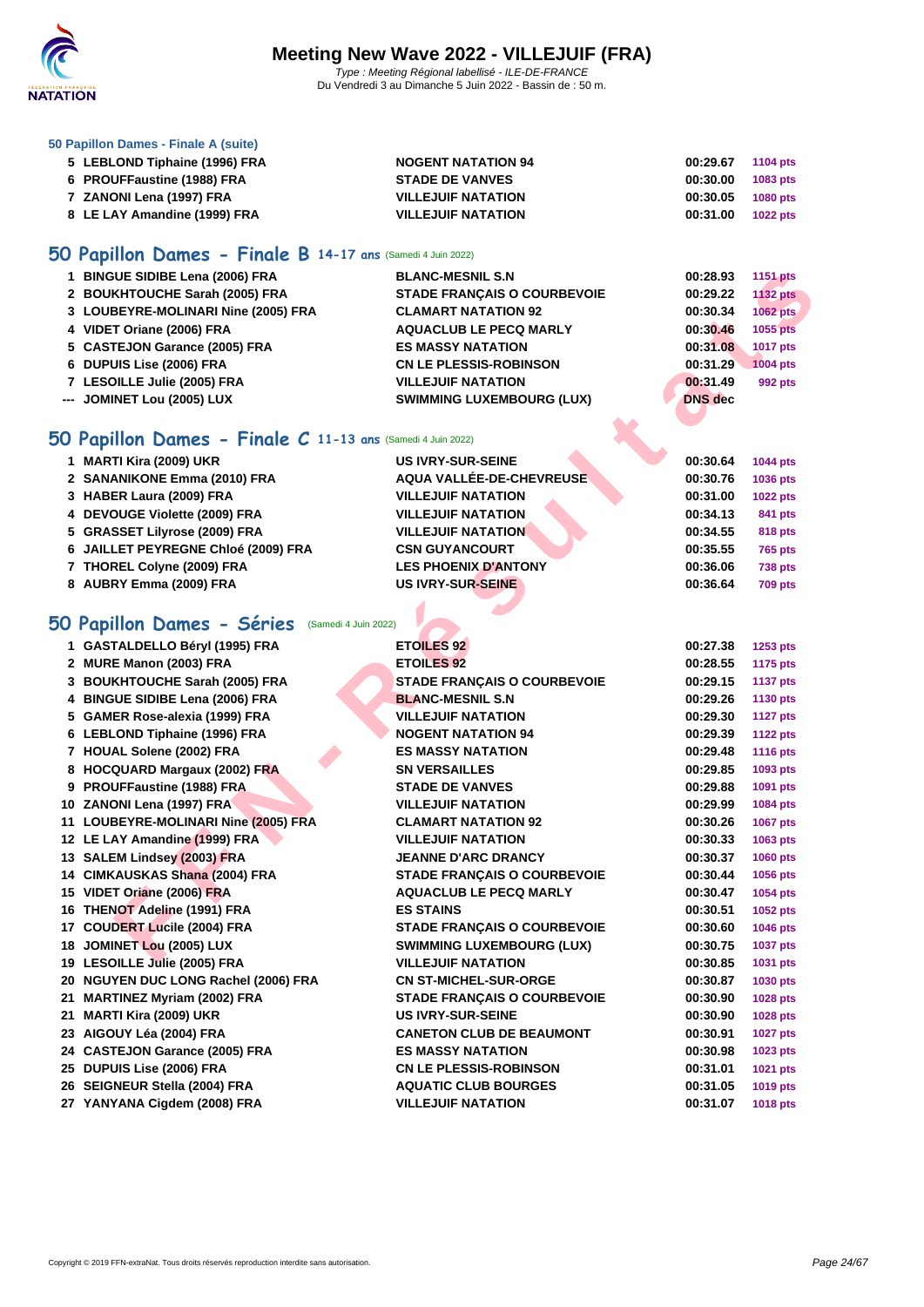

## **[50 Papillo](http://www.ffnatation.fr/webffn/index.php)n Dames - Séries (suite)**

| 28 REY-CHABBERT Faustine (2004) FRA        | <b>NEPTUNE CLUB DE FRANCE</b>      | 00:31.11 | 1015 pts        |
|--------------------------------------------|------------------------------------|----------|-----------------|
| 29 GARIN Héloïse (2005) FRA                | <b>NEPTUNE CLUB DE FRANCE</b>      | 00:31.14 | 1013 pts        |
| 30 MAILLE Salomé (2004) FRA                | <b>ES MASSY NATATION</b>           | 00:31.17 | <b>1012 pts</b> |
| 31 GHEBACHE Ines (2006) FRA                | <b>US IVRY-SUR-SEINE</b>           | 00:31.23 | 1008 pts        |
| 32 HABER Laura (2009) FRA                  | <b>VILLEJUIF NATATION</b>          | 00:31.27 | 1005 pts        |
| 33 SANANIKONE Emma (2010) FRA              | <b>AQUA VALLÉE-DE-CHEVREUSE</b>    | 00:31.31 | 1003 pts        |
| 34 MJAHED Sirine (2007) FRA                | <b>ES MASSY NATATION</b>           | 00:31.36 | <b>1000 pts</b> |
| 34 LEBLANC Ines (2004) FRA                 | <b>ES STAINS</b>                   | 00:31.36 | <b>1000 pts</b> |
| 36 AMIR-TAHMASSEB-BERTHET Prune (2008) FRA | <b>NOGENT NATATION 94</b>          | 00:31.46 | <b>994 pts</b>  |
| 37 JOANNESSE Sarah (2006) FRA              | <b>STADE DE VANVES</b>             | 00:31.47 | <b>994 pts</b>  |
| 38 CALECKI Emma (2008) FRA                 | <b>VILLEJUIF NATATION</b>          | 00:31.49 | 992 pts         |
| 39 OULARBI Dania (2007) FRA                | <b>CN ST-MICHEL-SUR-ORGE</b>       | 00:31.50 | 992 pts         |
| 40 VAN PAPEGHEM Manon (2006) FRA           | <b>STADE DE REIMS NATATION</b>     | 00:31.51 | 991 pts         |
| 41 XAYGNABOUN-MOUNIER Anouk (2007) FRA     | CA ORSAY                           | 00:31.53 | 990 pts         |
| 42 GALLANT Apolline (2004) FRA             | <b>SN VERSAILLES</b>               | 00:31.56 | 988 pts         |
| 43 BONEL Ninon (2007) FRA                  | <b>CA ORSAY</b>                    | 00:31.66 | 982 pts         |
| 44 MUNKHTUR Altaina (2002) FRA             | <b>STADE FRANÇAIS O COURBEVOIE</b> | 00:31.71 | 979 pts         |
| 45 GAUTIER Charlotte (2007) FRA            | <b>CN LE PLESSIS-ROBINSON</b>      | 00:31.74 | 977 pts         |
| 46 ANGELE Loulia (2007) FRA                | <b>ES MASSY NATATION</b>           | 00:31.92 | <b>967 pts</b>  |
| 47 CHANEL Tiana (2002) FRA                 | <b>ES STAINS</b>                   | 00:31.94 | 966 pts         |
| 48 HASSON Eva (2005) FRA                   | <b>CLAMART NATATION 92</b>         | 00:31.95 | 965 pts         |
| 49 FRANCHITTO Sara (2007) FRA              | <b>VILLEJUIF NATATION</b>          | 00:31.96 | 964 pts         |
| 50 LINN Emma (2006) FRA                    | <b>CA L'HAY-LES-ROSES</b>          | 00:31.99 | 963 pts         |
| 51 BLANCO Alix (2008) FRA                  | <b>CLUB DES NAGEURS DE PARIS</b>   | 00:32.00 | <b>962 pts</b>  |
| 52 CABIOCLeonie (2008) FRA                 | <b>CSN GUYANCOURT</b>              | 00:32.02 | 961 pts         |
| 53 BARREAU Laure (2002) FRA                | <b>ES MASSY NATATION</b>           | 00:32.04 | <b>960 pts</b>  |
| 54 GONZALEZ Clara (2007) FRA               | <b>TREMBLAY AC</b>                 | 00:32.07 | 958 pts         |
| 55 DERAREDJ CAUMIL Sara (2007) FRA         | <b>U.S CRETEIL NATATION</b>        | 00:32.14 | 954 pts         |
| 56 SOARES-BOURGOGNE Loriana (2007) FRA     | <b>CS CLICHY 92</b>                | 00:32.16 | 953 pts         |
| 57 SIELLET Alexia (2007) FRA               | <b>CSN GUYANCOURT</b>              | 00:32.18 | 952 pts         |
| 58 VANBUTSEL Manon (2007) FRA              | <b>JEANNE D'ARC DRANCY</b>         | 00:32.22 | 949 pts         |
| 59 JUSZCZAK Léonie (2001) FRA              | <b>CA ORSAY</b>                    | 00:32.32 | 943 pts         |
| 60 BIGLARZADEMonika (2006) FRA             | <b>NEPTUNE CLUB DE FRANCE</b>      | 00:32.36 | 941 pts         |
| 61 EL KATEB Meryem (2004) FRA              | <b>AC BOULOGNE-BILLANCOURT</b>     | 00:32.41 | 938 pts         |
| 62 GRAFFaustine (2006) FRA                 | <b>VILLEJUIF NATATION</b>          | 00:32.47 | 935 pts         |
| 63 AQUILON Pauline (2007) FRA              | <b>S.M MONTROUGE</b>               | 00:32.48 | 934 pts         |
| 64 HUMPHREYS Camille (2008) FRA            | <b>U.S CRETEIL NATATION</b>        | 00:32.49 | 934 pts         |
| 65 CHAPEL Annabelle (2008) FRA             | <b>NEPTUNE CLUB DE FRANCE</b>      | 00:32.64 | 925 pts         |
| 66 LIM Anna (2006) FRA                     | <b>VILLEJUIF NATATION</b>          | 00:32.70 | <b>921 pts</b>  |
| 67 COMBES Pauline (2004) FRA               | OLYMPIQUE LA GARENNE-COLOMBES      | 00:32.71 | 921 pts         |
| 68 GHEFFAR Jenna (2007) FRA                | <b>CN ASNIERES</b>                 | 00:32.73 | 920 pts         |
| 69 DE OLIVEIRA Maelle (2008) FRA           | <b>US VAIRES</b>                   | 00:32.76 | 918 pts         |
| 70 HADDADI Melissa (2006) FRA              | <b>VILLEJUIF NATATION</b>          | 00:32.81 | 915 pts         |
| 71 VARGA Zille (2008) FRA                  | <b>CS CLICHY 92</b>                | 00:32.86 | 912 pts         |
| 71 GOMBAULT Chiara (2008) FRA              | <b>BLANC-MESNIL S.N</b>            | 00:32.86 | 912 pts         |
| 73 AMROUS Serine (2006) FRA                | <b>CN ASNIÈRES</b>                 | 00:32.87 | 912 pts         |
| 74 ARAGONES Roxane (2007) FRA              | <b>ES MASSY NATATION</b>           | 00:32.93 | 908 pts         |
| 75 BOURBIA Laure (2008) FRA                | <b>VILLEJUIF NATATION</b>          | 00:32.95 | 907 pts         |
| 76 FEHRNBACChloé (2008) FRA                | <b>CLAMART NATATION 92</b>         | 00:32.99 | 905 pts         |
| 77 BAUDOT Louise (2006) FRA                | <b>SN VERSAILLES</b>               | 00:33.01 | 904 pts         |
| 78 NASRY Felicia (2007) FRA                | <b>ES STAINS</b>                   | 00:33.06 | 901 pts         |
| 79 MAINGAUD Lina-Lila (2007) FRA           | <b>ETOILES 92</b>                  | 00:33.22 | 892 pts         |
| 80 STEFANKA Solene (2007) FRA              | <b>CN MAISONS-ALFORT</b>           | 00:33.27 | 889 pts         |
| 81 VAN CAENEGEM Rose (2007) FRA            | <b>S.M MONTROUGE</b>               | 00:33.29 | <b>888 pts</b>  |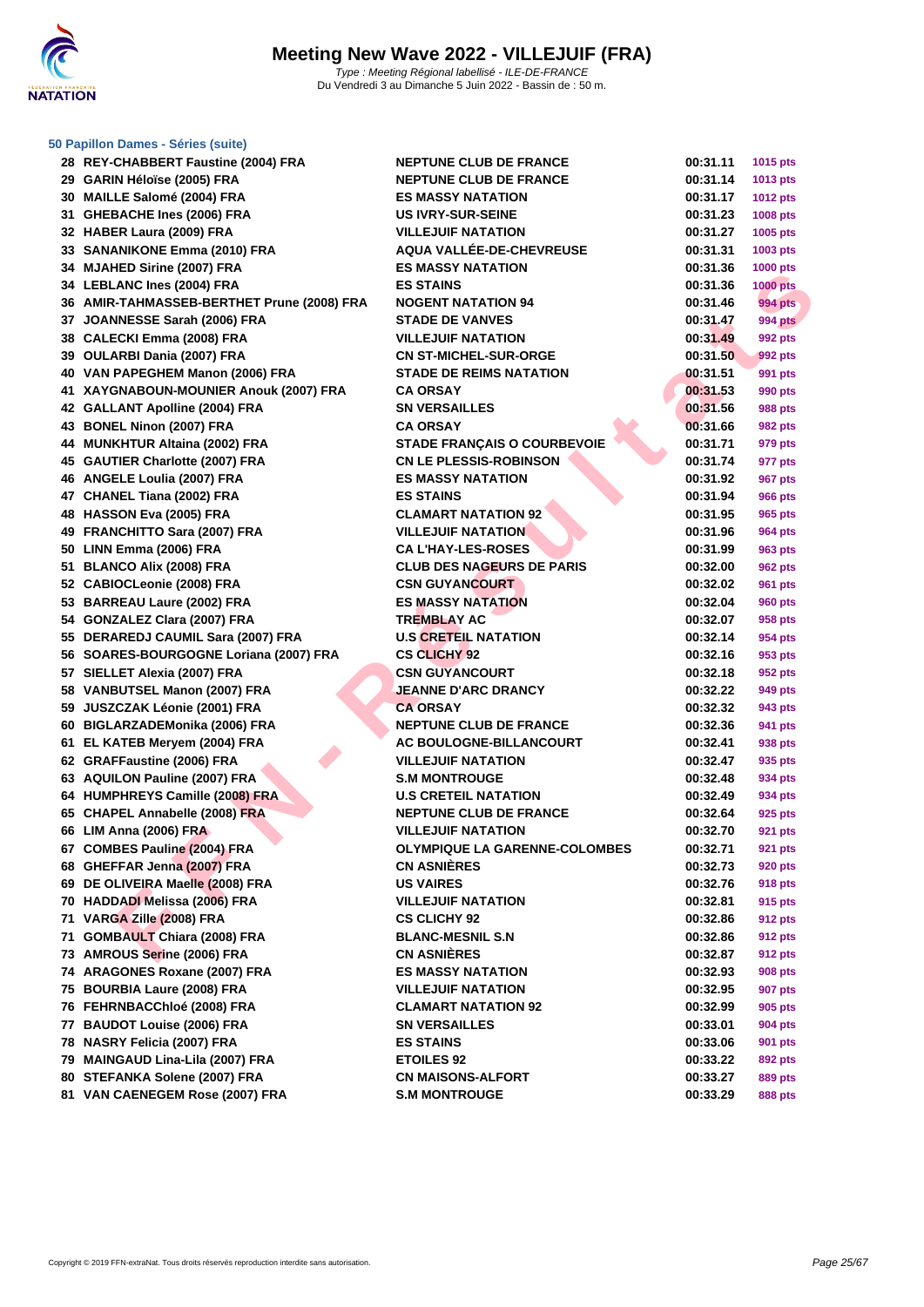

| 50 Papillon Dames - Séries (suite) |
|------------------------------------|
| ---- -- -                          |

| 82 NEMDALI Feriel (2008) FRA                                   | <b>JEANNE D'ARC DRANCY</b>           | 00:33.31   | 887 pts        |
|----------------------------------------------------------------|--------------------------------------|------------|----------------|
| 83 DIMITRI Lise (2008) FRA                                     | <b>CSN GUYANCOURT</b>                | 00:33.35   | <b>884 pts</b> |
| 84 MAETZ Clothilde (2005) FRA                                  | <b>STADE DE REIMS NATATION</b>       | 00:33.43   | 880 pts        |
| 85 NWATCHOK-DESSAINT Lea (2005) FRA                            | <b>STADE DE REIMS NATATION</b>       | 00:33.50   | 876 pts        |
| 86 PORCHER Pauline (2006) FRA                                  | <b>NOGENT NATATION 94</b>            | 00:33.59   | 871 pts        |
| 87 SANGARIA Loan (2007) FRA                                    | <b>OLYMPIQUE LA GARENNE-COLOMBES</b> | 00:33.66   | 867 pts        |
| 88 GIRMA Salome (2006) FRA                                     | NEPTUNE CLUB DE FRANCE               | 00:33.68   | 866 pts        |
| 89 NOUYOUX Margaux (2007) FRA                                  | <b>SN MONTGERON</b>                  | 00:33.83   | <b>858 pts</b> |
| 90 POUMAREDE Ariane (2006) FRA                                 | <b>CN ST-MICHEL-SUR-ORGE</b>         | 00:33.88   | 855 pts        |
| 91 TORRES Capucine (2007) FRA                                  | <b>NOGENT NATATION 94</b>            | 00:33.94   | <b>852 pts</b> |
| 92 DAVERDIN Lilou (2006) FRA                                   | <b>CN LE PLESSIS-ROBINSON</b>        | 00:33.97   | <b>850 pts</b> |
| 93 YOUSFI Eléa (2008) FRA                                      | <b>SCUF PARIS</b>                    | 00:33.99   | 849 pts        |
| 94 STRALEN Fanny (1998) FRA                                    | <b>PARIS SPORT CLUB</b>              | 00:34.13   | 841 pts        |
| 95 BELKHELLADI Ines (2008) FRA                                 | <b>LES PHOENIX D'ANTONY</b>          | 00:34.16   | 839 pts        |
| 96 ROGER Margot (2006) FRA                                     | <b>AQUACLUB LE PECQ MARLY</b>        | 00:34.21   | 837 pts        |
| 97 DEVOUGE Violette (2009) FRA                                 | <b>VILLEJUIF NATATION</b>            | 00:34.23   | 836 pts        |
| 98 BELHACHEMI Manare (2008) FRA                                | <b>US VAIRES</b>                     | 00:34.26   | 834 pts        |
| 99 GRASSET Lilyrose (2009) FRA                                 | <b>VILLEJUIF NATATION</b>            | 00:34.43   | 825 pts        |
| 100 MESQUITA Liliana (2005) FRA                                | <b>LAGNY-SUR-MARNE NATATION</b>      | 00:34.58   | 817 pts        |
| 101 DIDIER Leylou (2008) FRA                                   | <b>CN ST-MICHEL-SUR-ORGE</b>         | 00:34.63   | <b>814 pts</b> |
| 102 BOULOUALAB Aya (2006) FRA                                  | <b>CN ASNIÈRES</b>                   | 00:34.70   | 810 pts        |
| 103 ANDREU DE LA PIERRE Eunyce (2006) FRA                      | <b>STADE DE VANVES</b>               | 00:34.84   | 803 pts        |
| 104 GARCIA HOLGUIN Sharay (2007) COL                           | <b>RACING CLUB DE FRANCE</b>         | 00:35.09   | <b>789 pts</b> |
| 105 ALLA Alix (2008) FRA                                       | <b>RACING CLUB DE FRANCE</b>         | 00:35.24   | <b>781 pts</b> |
| 106 EL MAWAGUIRY Mayar (2008) EGY                              | <b>CN ASNIÈRES</b>                   | 00:35.26   | <b>780 pts</b> |
| 107 JAILLET PEYREGNE Chloé (2009) FRA                          | <b>CSN GUYANCOURT</b>                | 00:35.29   | 779 pts        |
| 108 LE GUERN Elina (2005) FRA                                  | <b>S.M MONTROUGE</b>                 | 00:35.39   | 773 pts        |
| 109 BOOKLAGE-LETELLIER Angéline (2008) FRA                     | <b>PARIS SPORT CLUB</b>              | 00:35.55   | <b>765 pts</b> |
| 110 THOREL Colyne (2009) FRA                                   | <b>LES PHOENIX D'ANTONY</b>          | 00:35.58   | 763 pts        |
| 111 THIBAUT Manon (2006) FRA                                   | <b>AC BOULOGNE-BILLANCOURT</b>       | 00:35.61   | 762 pts        |
| 112 HAOUAS Elyssa (2008) FRA                                   | <b>VILLEJUIF NATATION</b>            | 00:35.84   | <b>750 pts</b> |
| 113 HAOUAS Nell (2006) FRA                                     | <b>VILLEJUIF NATATION</b>            | 00:35.90   | 747 pts        |
| 114 AUBRY Emma (2009) FRA                                      | <b>US IVRY-SUR-SEINE</b>             | 00:35.94   | <b>745 pts</b> |
| 115 RICHALET Capucine (2009) FRA                               | <b>US VAIRES</b>                     | 00:35.95   | <b>744 pts</b> |
| 116 WANNES Sandra (2009) FRA                                   | <b>JEANNE D'ARC DRANCY</b>           | 00:36.14   | <b>734 pts</b> |
| 117 DUBERN Lucie (2009) FRA                                    | <b>US IVRY-SUR-SEINE</b>             | 00:36.48   | 717 pts        |
| 118 LAVERGNE Anne (2009) FRA                                   | <b>VILLEJUIF NATATION</b>            | 00:36.73   | 704 pts        |
| 119 SCHMITT Marie (2008) FRA                                   | <b>JEANNE D'ARC DRANCY</b>           | 00:36.93   | 694 pts        |
| 120 PANCHENKO Sacha (2011) UKR                                 | <b>US IVRY-SUR-SEINE</b>             | 00:37.19   | <b>681 pts</b> |
| 121 DUPUY Alice (2009) FRA                                     | NEPTUNE CLUB DE FRANCE               | 00:37.55   | <b>664 pts</b> |
| 122 DUBERN Lola (2010) FRA                                     |                                      |            |                |
|                                                                | <b>US IVRY-SUR-SEINE</b>             | 00:38.14   | 635 pts        |
| 123 CHAUVIN Jalyssa (2007) FRA                                 | <b>VILLEJUIF NATATION</b>            | 00:38.27   | 629 pts        |
| 124 IGABILLE Leonie (2009) FRA                                 | <b>VILLEJUIF NATATION</b>            | 00:38.35   | 625 pts        |
| 125 LAKHDARI Celia (2010) FRA<br>126 BOUBEKRI Salma (2010) FRA | <b>US IVRY-SUR-SEINE</b>             | 00:38.87   | 601 pts        |
|                                                                | <b>VILLEJUIF NATATION</b>            | 00:39.31   | <b>581 pts</b> |
| 127 LUNGU Catherine (2011) FRA                                 | <b>VILLEJUIF NATATION</b>            | 00:39.39   | 577 pts        |
| 128 TAVEL Salome (2011) FRA                                    | <b>STADE DE VANVES</b>               | 00:40.88   | <b>511 pts</b> |
| 129 BEAUFILS Morgane (2010) FRA                                | <b>CA L'HAY-LES-ROSES</b>            | 00:44.29   | <b>376 pts</b> |
| --- DERET Louise (2008) FRA                                    | <b>NEPTUNE CLUB DE FRANCE</b>        | DNS dec    |                |
| --- BOULOUKBACHI Celia (2010) FRA                              | <b>VILLEJUIF NATATION</b>            | DNS dec    |                |
| --- LAITHIER Eva (2001) FRA                                    | <b>BLANC-MESNIL S.N</b>              | <b>DNS</b> |                |

**100 Papillon Dames - Finale A 18 ans et plus** (Vendredi 3 Juin 2022)

**MEUTER Adelaide (2003) FRA CNO ST-GERMAIN-EN-LAYE 01:03.18 1192 pts**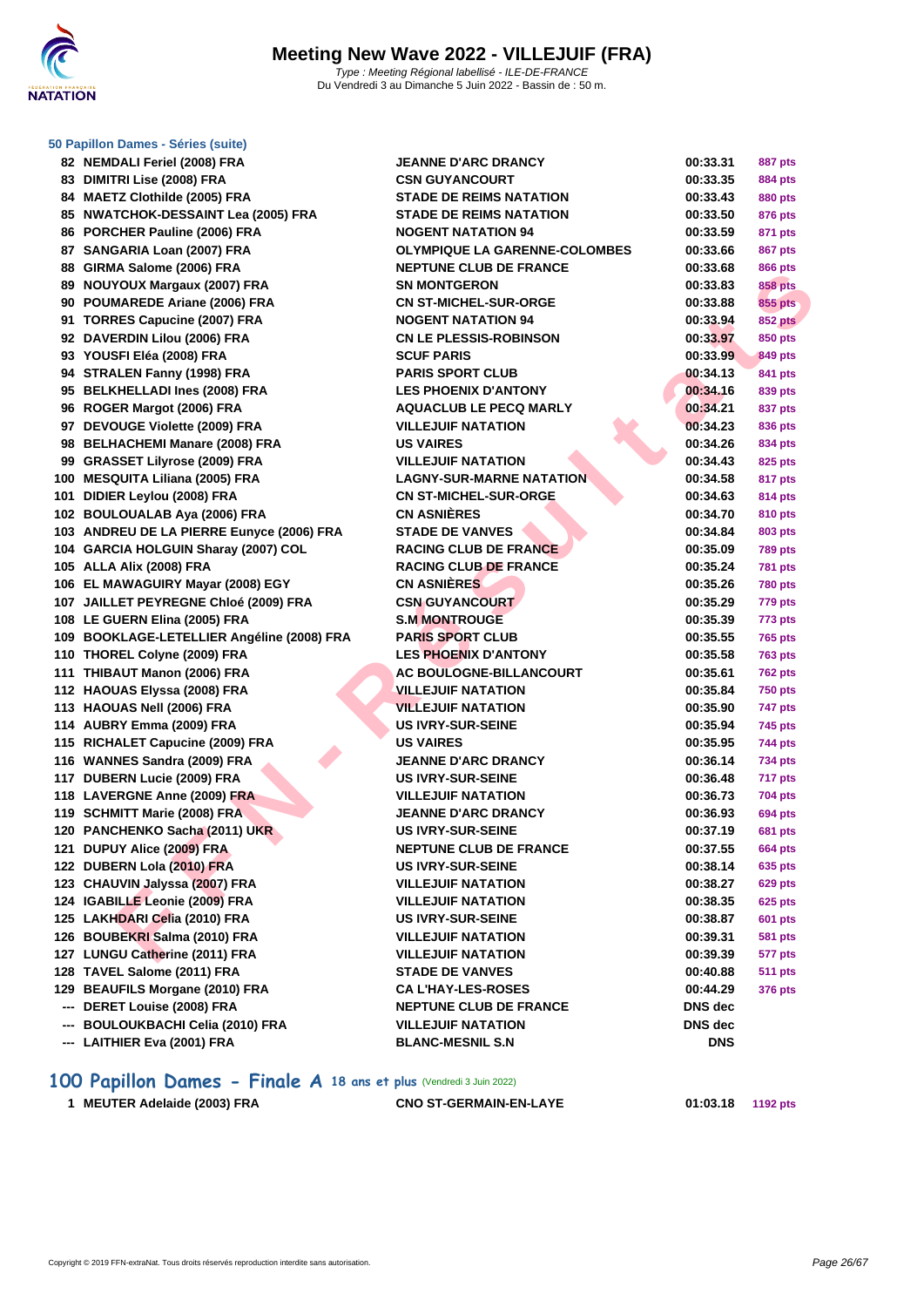

### **[100 Papil](http://www.ffnatation.fr/webffn/index.php)lon Dames - Finale A (suite)**

| 2 MURE Manon (2003) FRA         | <b>ETOILES 92</b>                  | 01:03.97 | <b>1169 pts</b> |
|---------------------------------|------------------------------------|----------|-----------------|
| 3 SALEM Lindsey (2003) FRA      | <b>JEANNE D'ARC DRANCY</b>         | 01:08.19 | 1052 pts        |
| 4 AIGOUY Léa (2004) FRA         | <b>CANETON CLUB DE BEAUMONT</b>    | 01:09.79 | <b>1009 pts</b> |
| 5 COUDERT Lucile (2004) FRA     | <b>STADE FRANCAIS O COURBEVOIE</b> | 01:09.96 | 1005 pts        |
| 6 JOLY Morgane (2004) FRA       | <b>ES MASSY NATATION</b>           | 01:10.82 | 982 pts         |
| 7 TABIASCO Gabrielle (2004) FRA | <b>CS CLICHY 92</b>                | 01:11.90 | 954 pts         |
| 8 FOINY Audrenn (2003) FRA      | <b>CN LE PLESSIS-ROBINSON</b>      | 01:13.25 | 920 pts         |
|                                 |                                    |          |                 |

## **100 Papillon Dames - Finale B 14-17 ans** (Vendredi 3 Juin 2022)

| 1 BOUKHTOUCHE Sarah (2005) FRA      | <b>STADE FRANCAIS O COURBEVOIE</b> | 01:05.78 | <b>1118 pts</b> |
|-------------------------------------|------------------------------------|----------|-----------------|
| 2 NGUYEN DUC LONG Rachel (2006) FRA | <b>CN ST-MICHEL-SUR-ORGE</b>       | 01:07.87 | 1061 pts        |
| 3 JOMINET Lou (2005) LUX            | <b>SWIMMING LUXEMBOURG (LUX)</b>   | 01:08.63 | 1040 pts        |
| 4 NOVAK Anais (2006) FRA            | <b>STADE FRANCAIS O COURBEVOIE</b> | 01:09.55 | 1016 pts        |
| 5 MARCHESE Aurelie (2005) FRA       | <b>CN MELUN VAL DE SEINE</b>       | 01:09.93 | <b>1006 pts</b> |
| 6 DUPUIS Lise (2006) FRA            | <b>CN LE PLESSIS-ROBINSON</b>      | 01:10.27 | 997 pts         |
| 7 LESOILLE Julie (2005) FRA         | <b>VILLEJUIF NATATION</b>          | 01:10.61 | <b>988 pts</b>  |
| 8 POCIECHA Alexandra (2007) FRA     | <b>VILLEJUIF NATATION</b>          | 01:12.42 | 941 pts         |

## **100 Papillon Dames - Finale C 11-13 ans** (Vendredi 3 Juin 2022)

| 1 MARTI Kira (2009) UKR             | <b>US IVRY-SUR-SEINE</b>  | 01:07.77 | 1063 pts       |
|-------------------------------------|---------------------------|----------|----------------|
| 2 HABER Laura (2009) FRA            | <b>VILLEJUIF NATATION</b> | 01:09.73 | 1011 pts       |
| 3 JAILLET PEYREGNE Chloé (2009) FRA | <b>CSN GUYANCOURT</b>     | 01:20.85 | <b>738 pts</b> |
| 4 PARACHE Oriana (2009) FRA         | <b>CSN GUYANCOURT</b>     | 01:22.05 | <b>711 pts</b> |
| 5 GRASSET Lilyrose (2009) FRA       | <b>VILLEJUIF NATATION</b> | 01:26.88 | <b>607 pts</b> |
| 6 GREMILLET Enola (2010) FRA        | <b>CSN GUYANCOURT</b>     | 01:31.25 | <b>521 pts</b> |
| 7 BOUAÏCHE Linda (2010) FRA         | <b>ES STAINS</b>          | 01:36.82 | 420 pts        |

## **100 Papillon Dames - Séries** (Vendredi 3 Juin 2022)

| $0.1$ UINT AUGICIIII (2003) LIVA                              |                                    |          | <i>อ</i> ∠บ µเจ |
|---------------------------------------------------------------|------------------------------------|----------|-----------------|
| 00 Papillon Dames - Finale B 14-17 ans (Vendredi 3 Juin 2022) |                                    |          |                 |
| 1 BOUKHTOUCHE Sarah (2005) FRA                                | STADE FRANÇAIS O COURBEVOIE        | 01:05.78 | <b>1118 pts</b> |
| 2 NGUYEN DUC LONG Rachel (2006) FRA                           | <b>CN ST-MICHEL-SUR-ORGE</b>       | 01:07.87 | 1061 pts        |
| 3 JOMINET Lou (2005) LUX                                      | <b>SWIMMING LUXEMBOURG (LUX)</b>   | 01:08.63 | <b>1040 pts</b> |
| 4 NOVAK Anais (2006) FRA                                      | <b>STADE FRANÇAIS O COURBEVOIE</b> | 01:09.55 | 1016 pts        |
| 5 MARCHESE Aurelie (2005) FRA                                 | <b>CN MELUN VAL DE SEINE</b>       | 01:09.93 | 1006 pts        |
| 6 DUPUIS Lise (2006) FRA                                      | <b>CN LE PLESSIS-ROBINSON</b>      | 01:10.27 | 997 pts         |
| 7 LESOILLE Julie (2005) FRA                                   | <b>VILLEJUIF NATATION</b>          | 01:10.61 | <b>988 pts</b>  |
| 8 POCIECHA Alexandra (2007) FRA                               | <b>VILLEJUIF NATATION</b>          | 01:12.42 | 941 pts         |
|                                                               |                                    |          |                 |
| 00 Papillon Dames - Finale C 11-13 ans (Vendredi 3 Juin 2022) |                                    |          |                 |
| 1 MARTI Kira (2009) UKR                                       | <b>US IVRY-SUR-SEINE</b>           | 01:07.77 | 1063 pts        |
| 2 HABER Laura (2009) FRA                                      | <b>VILLEJUIF NATATION</b>          | 01:09.73 | 1011 pts        |
| 3 JAILLET PEYREGNE Chloé (2009) FRA                           | <b>CSN GUYANCOURT</b>              | 01:20.85 | <b>738 pts</b>  |
| 4 PARACHE Oriana (2009) FRA                                   | <b>CSN GUYANCOURT</b>              | 01:22.05 | <b>711 pts</b>  |
| 5 GRASSET Lilyrose (2009) FRA                                 | <b>VILLEJUIF NATATION</b>          | 01:26.88 | <b>607 pts</b>  |
| 6 GREMILLET Enola (2010) FRA                                  | <b>CSN GUYANCOURT</b>              | 01:31.25 | <b>521 pts</b>  |
| 7 BOUAÏCHE Linda (2010) FRA                                   | <b>ES STAINS</b>                   | 01:36.82 | <b>420 pts</b>  |
|                                                               |                                    |          |                 |
| 00 Papillon Dames - Séries (Vendredi 3 Juin 2022)             |                                    |          |                 |
| 1 MEUTER Adelaide (2003) FRA                                  | <b>CNO ST-GERMAIN-EN-LAYE</b>      | 01:02.93 | 1199 pts        |
| 2 MURE Manon (2003) FRA                                       | <b>ETOILES 92</b>                  | 01:05.52 | <b>1126 pts</b> |
| 3 BOUKHTOUCHE Sarah (2005) FRA                                | STADE FRANÇAIS O COURBEVOIE        | 01:06.47 | 1099 pts        |
| 4 MARTI Kira (2009) UKR                                       | <b>US IVRY-SUR-SEINE</b>           | 01:08.36 | 1048 pts        |
| 5 NGUYEN DUC LONG Rachel (2006) FRA                           | <b>CN ST-MICHEL-SUR-ORGE</b>       | 01:08.65 | 1040 pts        |
| 6 MARCHESE Aurelie (2005) FRA                                 | <b>CN MELUN VAL DE SEINE</b>       | 01:09.36 | 1021 pts        |
| 7 JOMINET Lou (2005) LUX                                      | <b>SWIMMING LUXEMBOURG (LUX)</b>   | 01:09.59 | 1015 pts        |
| 8 JOLY Morgane (2004) FRA                                     | <b>ES MASSY NATATION</b>           | 01:09.82 | 1008 pts        |
| 9 POCIECHA Alexandra (2007) FRA                               | <b>VILLEJUIF NATATION</b>          | 01:09.89 | <b>1007 pts</b> |
| 9 NOVAK Anais (2006) FRA                                      | <b>STADE FRANÇAIS O COURBEVOIE</b> | 01:09.89 | <b>1007 pts</b> |
| 11 HABER Laura (2009) FRA                                     | <b>VILLEJUIF NATATION</b>          | 01:09.96 | 1005 pts        |
| 12 SALEM Lindsey (2003) FRA                                   | <b>JEANNE D'ARC DRANCY</b>         | 01:10.86 | 981 pts         |
| 13 COUDERT Lucile (2004) FRA                                  | <b>STADE FRANÇAIS O COURBEVOIE</b> | 01:10.90 | 980 pts         |
| 14 LESOILLE Julie (2005) FRA                                  | <b>VILLEJUIF NATATION</b>          | 01:11.05 | 976 pts         |
| 15 LAITHIER Eva (2001) FRA                                    | <b>BLANC-MESNIL S.N</b>            | 01:11.13 | 974 pts         |
| 16 DUPUIS Lise (2006) FRA                                     | <b>CN LE PLESSIS-ROBINSON</b>      | 01:11.32 | 969 pts         |
| 17 VAN PAPEGHEM Manon (2006) FRA                              | <b>STADE DE REIMS NATATION</b>     | 01:11.50 | 965 pts         |
| 18 YANYANA Cigdem (2008) FRA                                  | <b>VILLEJUIF NATATION</b>          | 01:12.09 | 949 pts         |
| 19 AIGOUY Léa (2004) FRA                                      | <b>CANETON CLUB DE BEAUMONT</b>    | 01:12.12 | 949 pts         |
| 20 OULARBI Dania (2007) FRA                                   | <b>CN ST-MICHEL-SUR-ORGE</b>       | 01:12.19 | 947 pts         |
| 21 JOANNESSE Sarah (2006) FRA                                 | <b>STADE DE VANVES</b>             | 01:12.20 | 946 pts         |
| 22 NWATCHOK-DESSAINT Lea (2005) FRA                           | <b>STADE DE REIMS NATATION</b>     | 01:12.69 | 934 pts         |
| 23 TABIASCO Gabrielle (2004) FRA                              | <b>CS CLICHY 92</b>                | 01:12.70 | 934 pts         |
| 24 FRANCHITTO Sara (2007) FRA                                 | <b>VILLEJUIF NATATION</b>          | 01:12.98 | 927 pts         |
| 25 FOINY Audrenn (2003) FRA                                   | <b>CN LE PLESSIS-ROBINSON</b>      | 01:13.16 | 922 pts         |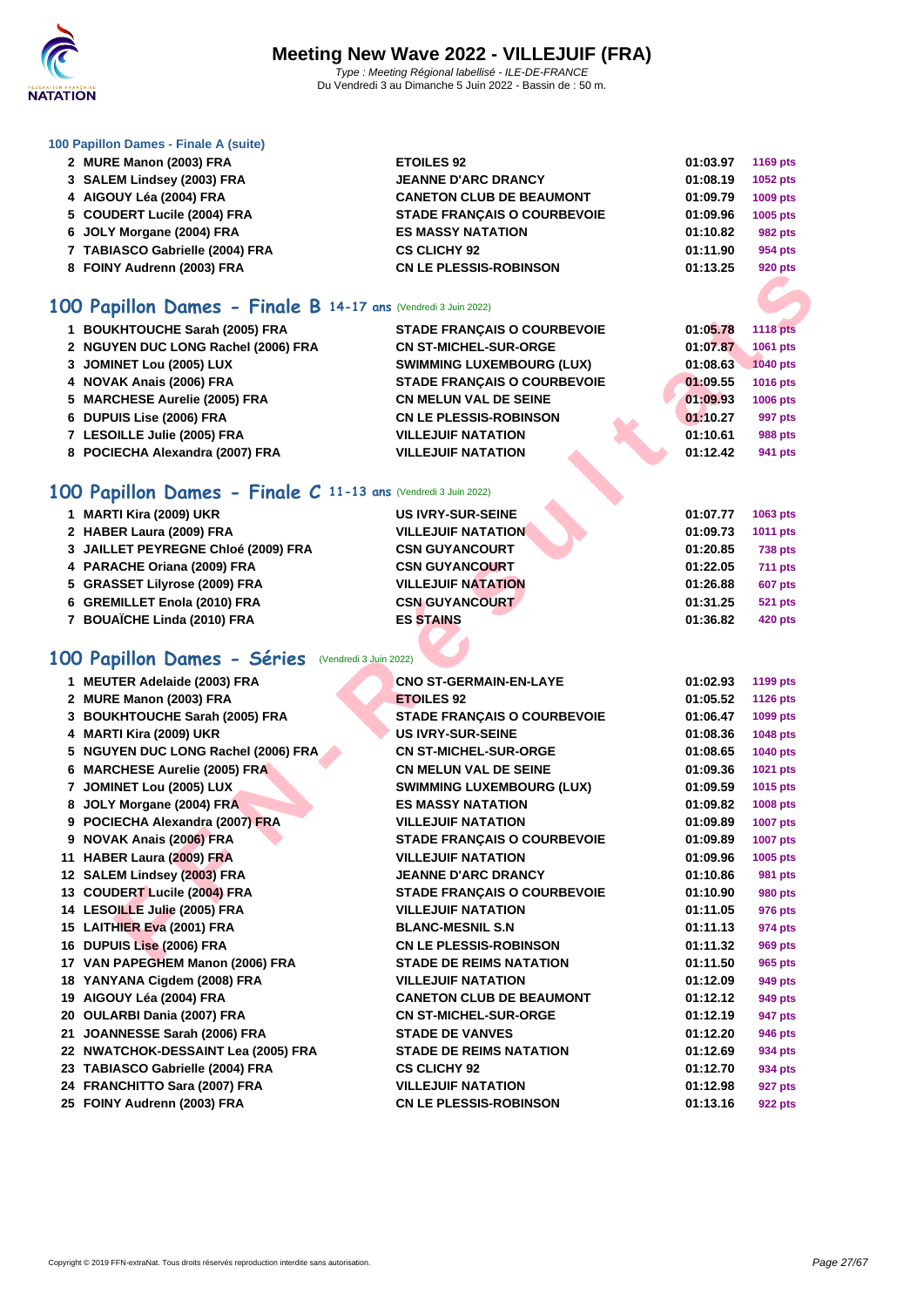

### **[100 Papil](http://www.ffnatation.fr/webffn/index.php)lon Dames - Séries (suite)**

| 26 COMBES Pauline (2004) FRA                                        | <b>OLYMPIQUE LA GARENNE-COLOMBES</b>                          | 01:13.18 | 922 pts                              |
|---------------------------------------------------------------------|---------------------------------------------------------------|----------|--------------------------------------|
| 27 JENVRIN Malia (2004) FRA                                         | <b>CSN GUYANCOURT</b>                                         | 01:13.24 | 920 pts                              |
| 28 AMIR-TAHMASSEB-BERTHET Prune (2008) FRA                          | <b>NOGENT NATATION 94</b>                                     | 01:13.31 | 918 pts                              |
| 29 VARGA Zille (2008) FRA                                           | <b>CS CLICHY 92</b>                                           | 01:14.14 | <b>897 pts</b>                       |
| 30 HADDADI Melissa (2006) FRA                                       | <b>VILLEJUIF NATATION</b>                                     | 01:14.94 | 878 pts                              |
| 31 GONZALEZ Clara (2007) FRA                                        | <b>TREMBLAY AC</b>                                            | 01:15.56 | <b>862 pts</b>                       |
| 32 GHEFFAR Jenna (2007) FRA                                         | <b>CN ASNIÈRES</b>                                            | 01:16.24 | 846 pts                              |
| 32 EL KATEB Meryem (2004) FRA                                       | AC BOULOGNE-BILLANCOURT                                       | 01:16.24 | <b>846 pts</b>                       |
| 34 AMROUS Serine (2006) FRA                                         | <b>CN ASNIÈRES</b>                                            | 01:16.67 | <b>835 pts</b>                       |
| 35 VIDET Oriane (2006) FRA                                          | <b>AQUACLUB LE PECQ MARLY</b>                                 | 01:16.74 | <b>834 pts</b>                       |
| 36 GOMBAULT Chiara (2008) FRA                                       | <b>BLANC-MESNIL S.N</b>                                       | 01:17.08 | 825 pts                              |
| 37 AQUILON Pauline (2007) FRA                                       | <b>S.M MONTROUGE</b>                                          | 01:17.17 | 823 pts                              |
| 38 NASRY Felicia (2007) FRA                                         | <b>ES STAINS</b>                                              | 01:17.29 | 820 pts                              |
| 39 LE GUERN Elina (2005) FRA                                        | <b>S.M MONTROUGE</b>                                          | 01:17.85 | <b>807 pts</b>                       |
| 40 ARAGONES Roxane (2007) FRA                                       | <b>ES MASSY NATATION</b>                                      | 01:17.94 | 805 pts                              |
| 41 GIRMA Salome (2006) FRA                                          | <b>NEPTUNE CLUB DE FRANCE</b>                                 | 01:20.75 | <b>740 pts</b>                       |
| 42 DE OLIVEIRA Maelle (2008) FRA                                    | <b>US VAIRES</b>                                              | 01:20.99 | <b>734 pts</b>                       |
| 43 POUMAREDE Ariane (2006) FRA                                      | <b>CN ST-MICHEL-SUR-ORGE</b>                                  | 01:22.03 | <b>711 pts</b>                       |
| 44 MESQUITA Liliana (2005) FRA                                      | <b>LAGNY-SUR-MARNE NATATION</b>                               | 01:22.51 | <b>701 pts</b>                       |
| 45 BOULOUALAB Aya (2006) FRA                                        | <b>CN ASNIÈRES</b>                                            | 01:23.12 | 687 pts                              |
| 46 NOUYOUX Margaux (2007) FRA                                       | <b>SN MONTGERON</b>                                           | 01:23.74 | 674 pts                              |
| 47 EL MAWAGUIRY Mayar (2008) EGY                                    | <b>CN ASNIÈRES</b>                                            | 01:23.90 | <b>670 pts</b>                       |
| 48 PARACHE Oriana (2009) FRA                                        | <b>CSN GUYANCOURT</b>                                         | 01:24.74 | 652 pts                              |
| 49 ALLA Alix (2008) FRA                                             | <b>RACING CLUB DE FRANCE</b>                                  | 01:25.60 | 634 pts                              |
| 50 JAILLET PEYREGNE Chloé (2009) FRA                                | <b>CSN GUYANCOURT</b>                                         | 01:26.59 | 613 pts                              |
| 51 GRASSET Lilyrose (2009) FRA                                      | <b>VILLEJUIF NATATION</b>                                     | 01:28.18 | 581 pts                              |
| 52 PHULPIN Lena (2008) FRA                                          | <b>STADE DE VANVES</b>                                        | 01:32.92 | 490 pts                              |
| 53 GREMILLET Enola (2010) FRA                                       | <b>CSN GUYANCOURT</b>                                         | 01:34.74 | 457 pts                              |
| 54 MEZIANI Ines (2008) FRA                                          | <b>SN MONTGERON</b>                                           | 01:34.85 | 455 pts                              |
| 55 BOOKLAGE-LETELLIER Angéline (2008) FRA                           | <b>PARIS SPORT CLUB</b>                                       | 01:35.74 | 439 pts                              |
| 56 BOUAÏCHE Linda (2010) FRA                                        | <b>ES STAINS</b>                                              | 01:41.08 | 351 pts                              |
|                                                                     |                                                               |          |                                      |
| 200 Papillon Dames - Finale A 18 ans et plus (Dimanche 5 Juin 2022) |                                                               |          |                                      |
| 1 SEIGNEUR Stella (2004) FRA                                        | <b>AQUATIC CLUB BOURGES</b>                                   | 02:25.56 | 1079 pts                             |
| $50m: -$                                                            | 100m: 01:10016 : (01:10.16)                                   |          | 200m: 02:25.56 (01:15.40)            |
| 200 Papillon Dames - Finale B 14-17 ans (Dimanche 5 Juin 2022)      |                                                               |          |                                      |
| 1 MARCHESE Aurelie (2005) FRA                                       | <b>CN MELUN VAL DE SEINE</b>                                  | 02:27.59 | 1051 pts                             |
| $50m: -$                                                            | 100m: 01:15009 : (01:11.09)                                   |          | 200m: 02:27.59 (01:16.50)            |
| 2 NWATCHOK-DESSAINT Lea (2005) FRA<br>$50m: -$                      | <b>STADE DE REIMS NATATION</b><br>100m: 01:14.53 : (01:14.53) | 02:37.81 | 914 pts<br>200m: 02:37.81 (01:23.28) |
| 3 OULARBI Dania (2007) FRA<br>$50m: -$                              | <b>CN ST-MICHEL-SUR-ORGE</b><br>100m: 01:16080 : (01:16.60)   | 02:41.89 | 863 pts<br>200m: 02:41.89 (01:25.29) |
| 4 YANYANA Cigdem (2008) FRA<br>$50m: -$                             | <b>VILLEJUIF NATATION</b><br>100m: 01:15082 : (01:15.82)      | 02:42.91 | 850 pts<br>200m: 02:42.91 (01:27.09) |
| 5 POCIECHA Alexandra (2007) FRA<br>$50m: -$                         | <b>VILLEJUIF NATATION</b><br>100m: 01:16/90 : (01:16.90)      | 02:48.51 | 782 pts<br>200m: 02:48.51 (01:31.61) |
|                                                                     |                                                               |          |                                      |

## **200 Papillon Dames - Finale A 18 ans et plus** (Dimanche 5 Juin 2022)

| 1 SEIGNEUR Stella (2004) FRA                                   | $50m: -$  | <b>AQUATIC CLUB BOURGES</b><br>100m: 01:160M6:(04:10.16)     | 02:25.56<br><b>1079 pts</b><br>200m: 02:25.56 (01:15.40) |
|----------------------------------------------------------------|-----------|--------------------------------------------------------------|----------------------------------------------------------|
| 200 Papillon Dames - Finale B 14-17 ans (Dimanche 5 Juin 2022) |           |                                                              |                                                          |
| <b>MARCHESE Aurelie (2005) FRA</b>                             | $50m: --$ | <b>CN MELUN VAL DE SEINE</b><br>100m: 01:15009:(04:11.09)    | 02:27.59<br>1051 pts<br>200m: 02:27.59 (01:16.50)        |
| 2 NWATCHOK-DESSAINT Lea (2005) FRA                             | $50m: -$  | <b>STADE DE REIMS NATATION</b><br>100m: 01:14(58: (04:14.53) | 02:37.81<br>914 pts<br>200m: 02:37.81 (01:23.28)         |
| 3 OULARBI Dania (2007) FRA                                     | $50m: -$  | <b>CN ST-MICHEL-SUR-ORGE</b><br>100m: 01:16000:(04:16.60)    | 02:41.89<br>863 pts<br>200m: 02:41.89 (01:25.29)         |
| 4 YANYANA Cigdem (2008) FRA                                    | $50m: -$  | <b>VILLEJUIF NATATION</b><br>100m: 01:15082 : (01:15.82)     | 02:42.91<br>850 pts<br>200m: 02:42.91 (01:27.09)         |
| 5 POCIECHA Alexandra (2007) FRA                                | $50m: -$  | <b>VILLEJUIF NATATION</b><br>100m: 01:16090 : (04:16.90)     | 02:48.51<br><b>782 pts</b><br>200m: 02:48.51 (01:31.61)  |
| 6 PORCHER Pauline (2006) FRA                                   | $50m: -$  | <b>NOGENT NATATION 94</b><br>100m: 01:24089 : (01:24.89)     | 03:09.03<br>557 pts<br>200m: 03:09.03 (01:44.14)         |
| <b>OURABALeina (2008) FRA</b><br>$\hspace{0.05cm} \ldots$      |           | <b>AC VILLEPINTE</b>                                         | <b>DNS</b>                                               |
| GIRMA Salome (2006) FRA<br>$\hspace{0.05cm} \ldots$            |           | <b>NEPTUNE CLUB DE FRANCE</b>                                | <b>DNF</b>                                               |

## **200 Papillon Dames - Finale C 11-13 ans** (Dimanche 5 Juin 2022)

| MARTI Kira (2009) UKR<br>$\mathbf 1$ |  |
|--------------------------------------|--|
|--------------------------------------|--|

 $5 - 11 = -$ <br>100m : 01:**12.01** (01:12.01)

**105 IVRY-SUR-SEINE**<br> **1 1 100m** : **01:12.001 09:12.01 09:12.01 02:32.98 01:20.97 2 200m** : **02:32.98 01:20.97**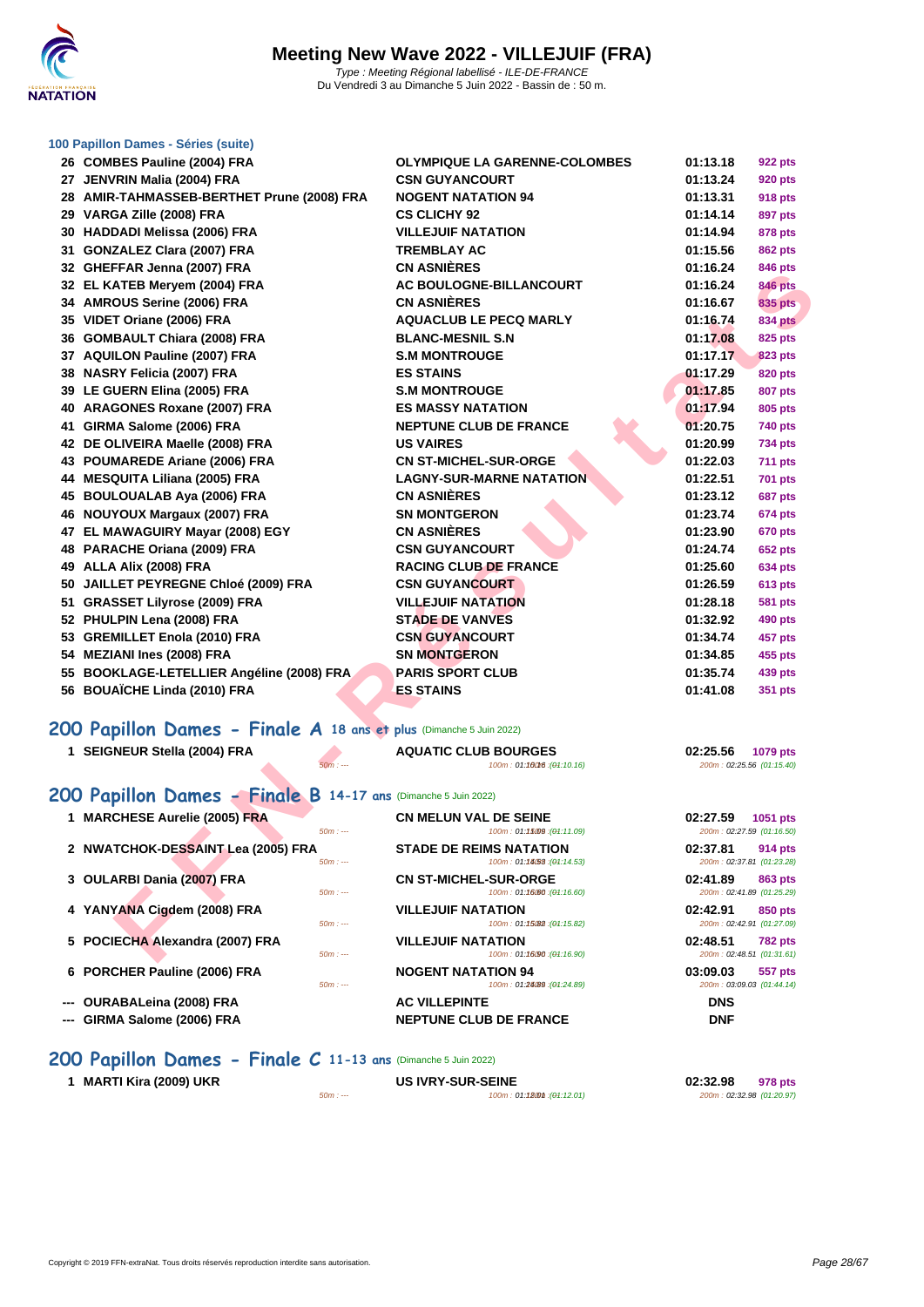

Du Vendredi 3 au Dimanche 5 Juin 2022 - Bassin de : 50 m.

 $100m$  : 01:38018 : (01:37.13)

### **[200 Papil](http://www.ffnatation.fr/webffn/index.php)lon Dames - Finale C (suite)**

**2 PANCHENKO Sacha (2011) UKR US IVRY-SUR-SEINE 03:27.14 03:27.14 03:27.14 090 pts**<br> **100m**: 01:3808 : (91:37.13) **03:27.14 01:50.01** 

|                                                                    | $50m: -$               | 100m: 01:38018 : (01:37.13)                                   | 200m: 03:27.14 (01:50.01)             |                |
|--------------------------------------------------------------------|------------------------|---------------------------------------------------------------|---------------------------------------|----------------|
| 200 Papillon Dames - Séries                                        | (Dimanche 5 Juin 2022) |                                                               |                                       |                |
| 1 SEIGNEUR Stella (2004) FRA                                       | $50m: -$               | <b>AQUATIC CLUB BOURGES</b><br>100m: 01:10040 : (01:10.40)    | 02:26.09<br>200m: 02:26.09 (01:15.69) | 1071 pts       |
| 2 MARCHESE Aurelie (2005) FRA                                      | $50m: -$               | CN MELUN VAL DE SEINE<br>100m: 01:18/29 : (01:12.29)          | 02:29.21<br>200m: 02:29.21 (01:16.92) | 1028 pts       |
| 3 MARTI Kira (2009) UKR                                            | $50m: -$               | <b>US IVRY-SUR-SEINE</b><br>100m: 01:15092 : (01:11.92)       | 02:34.41<br>200m: 02:34.41 (01:22.49) | 959 pts        |
| 4 SALEM Sara (2005) FRA                                            | $50m: -$               | <b>LAGNY-SUR-MARNE NATATION</b><br>100m: 01:14047. (01:14.47) | 02:41.26<br>200m: 02:41.26 (01:26.79) | 871 pts        |
| 5 NWATCHOK-DESSAINT Lea (2005) FRA                                 | $50m: -$               | <b>STADE DE REIMS NATATION</b><br>100m: 01:1500m: (01:15.01)  | 02:41.80<br>200m: 02:41.80 (01:26.79) | <b>864 pts</b> |
| 6 YANYANA Cigdem (2008) FRA                                        | $50m: -$               | <b>VILLEJUIF NATATION</b><br>100m: 01:15008 : (01:15.03)      | 02:42.90<br>200m: 02:42.90 (01:27.87) | 850 pts        |
| 7 OULARBI Dania (2007) FRA                                         | $50m: -$               | <b>CN ST-MICHEL-SUR-ORGE</b><br>100m: 01:15019 : (01:15.19)   | 02:43.43<br>200m: 02:43.43 (01:28.24) | 844 pts        |
| 8 POCIECHA Alexandra (2007) FRA                                    | $50m: -$               | <b>VILLEJUIF NATATION</b><br>100m: 01:13088 : (01:17.68)      | 02:46.91<br>200m: 02:46.91 (01:29.23) | 801 pts        |
| 9 GIRMA Salome (2006) FRA                                          | $50m: -$               | <b>NEPTUNE CLUB DE FRANCE</b><br>100m: 01:25/53 : (01:21.53)  | 02:53.70<br>200m: 02:53.70 (01:32.17) | <b>721 pts</b> |
| 10 PORCHER Pauline (2006) FRA                                      | $50m: -$               | <b>NOGENT NATATION 94</b><br>100m: 01:23/2m: (01:23.21)       | 03:04.08<br>200m: 03:04.08 (01:40.87) | <b>608 pts</b> |
| 11 OURABALeina (2008) FRA                                          | $50m: -$               | <b>AC VILLEPINTE</b><br>100m: 01:23/28 : (01:27.23)           | 03:13.33<br>200m: 03:13.33 (01:46.10) | 515 pts        |
| 12 PHULPIN Lena (2008) FRA                                         | $50m: -$               | <b>STADE DE VANVES</b><br>100m: 01:33004 : (01:33.04)         | 03:25.35<br>200m: 03:25.35 (01:52.31) | 405 pts        |
| 13 PANCHENKO Sacha (2011) UKR                                      | $50m: -$               | <b>US IVRY-SUR-SEINE</b><br>100m: 01:39019 : (01:39.19)       | 03:33.07<br>200m: 03:33.07 (01:53.88) | <b>342 pts</b> |
| 14 BEDIN Lucile (2008) FRA                                         | $50m: -$               | <b>STADE DE VANVES</b><br>100m: 01:300m : (01:30.41)          | 03:55.54<br>200m: 03:55.54 (02:25.13) | <b>188 pts</b> |
| 200 4 Nages Dames - Finale A 18 ans et plus (Dimanche 5 Juin 2022) |                        |                                                               |                                       |                |
| 1 THENOT Adeline (1991) FRA                                        |                        | <b>ES STAINS</b>                                              | 02:28.06                              | 1069 pts       |
| 2 CIMKAUSKAS Shana (2004) FRA                                      |                        | <b>STADE FRANÇAIS O COURBEVOIE</b>                            | 02:28.34                              | 1065 pts       |
| 3 LE LAY Amandine (1999) FRA                                       |                        | <b>VILLEJUIF NATATION</b>                                     | 02:28.59                              | 1062 pts       |
| 4 LEBLANC Ines (2004) FRA                                          |                        | <b>ES STAINS</b>                                              | 02:36.35                              | 958 pts        |
| 5 BATTEUX Auréliane (2004) FRA                                     |                        | <b>NAUTIC CLUB RAMBOUILLET</b>                                | 02:36.54                              | 956 pts        |
| 6 GALLANT Apolline (2004) FRA                                      |                        | <b>SN VERSAILLES</b>                                          | 02:39.48                              | <b>918 pts</b> |
| 7 DUCREUX Constance (2003) FRA                                     |                        | <b>NEPTUNE CLUB DE FRANCE</b>                                 | 02:48.80                              | 803 pts        |
| --- KLIKAS Laure (2004) FRA                                        |                        | <b>STADE DE VANVES</b>                                        | <b>DNS</b>                            |                |
| 200 4 Nages Dames - Finale B 14-17 ans (Dimanche 5 Juin 2022)      |                        |                                                               |                                       |                |
| 1 DA ROCHA--ALIN Margot (2005) FRA                                 |                        | <b>CLUB DES NAGEURS DE PARIS</b>                              | 02:32.10                              | 1014 pts       |
| 2 DUPUIS Lise (2006) FRA                                           |                        | <b>CN LE PLESSIS-ROBINSON</b>                                 | 02:32.67                              | 1007 pts       |
| 3 GNAZALE Judith (2006) FRA                                        |                        | <b>CN MELUN VAL DE SEINE</b>                                  | 02:32.77                              | 1005 pts       |
| 4 LESOILLE Julie (2005) FRA                                        |                        | <b>VILLEJUIF NATATION</b>                                     | 02:33.39                              | 997 pts        |
| 5 VAN PAPEGHEM Manon (2006) FRA                                    |                        | <b>STADE DE REIMS NATATION</b>                                | 02:33.76                              | 992 pts        |
|                                                                    |                        |                                                               |                                       |                |

## **200 4 Nages Dames - Finale A 18 ans et plus** (Dimanche 5 Juin 2022)

| 1 THENOT Adeline (1991) FRA    | <b>ES STAINS</b>                   | 02:28.06   | 1069 pts |
|--------------------------------|------------------------------------|------------|----------|
| 2 CIMKAUSKAS Shana (2004) FRA  | <b>STADE FRANCAIS O COURBEVOIE</b> | 02:28.34   | 1065 pts |
| 3 LE LAY Amandine (1999) FRA   | <b>VILLEJUIF NATATION</b>          | 02:28.59   | 1062 pts |
| 4 LEBLANC Ines (2004) FRA      | <b>ES STAINS</b>                   | 02:36.35   | 958 pts  |
| 5 BATTEUX Auréliane (2004) FRA | <b>NAUTIC CLUB RAMBOUILLET</b>     | 02:36.54   | 956 pts  |
| 6 GALLANT Apolline (2004) FRA  | <b>SN VERSAILLES</b>               | 02:39.48   | 918 pts  |
| 7 DUCREUX Constance (2003) FRA | <b>NEPTUNE CLUB DE FRANCE</b>      | 02:48.80   | 803 pts  |
| --- KLIKAS Laure (2004) FRA    | <b>STADE DE VANVES</b>             | <b>DNS</b> |          |
|                                |                                    |            |          |

## **200 4 Nages Dames - Finale B 14-17 ans** (Dimanche 5 Juin 2022)

| 1 DA ROCHA--ALIN Margot (2005) FRA<br><b>CLUB DES NAGEURS DE PARIS</b><br>02:32.10 |          | 1014 pts        |
|------------------------------------------------------------------------------------|----------|-----------------|
| 2 DUPUIS Lise (2006) FRA<br><b>CN LE PLESSIS-ROBINSON</b>                          | 02:32.67 | <b>1007 pts</b> |
| 3 GNAZALE Judith (2006) FRA<br><b>CN MELUN VAL DE SEINE</b>                        | 02:32.77 | 1005 pts        |
| 4 LESOILLE Julie (2005) FRA<br><b>VILLEJUIF NATATION</b>                           | 02:33.39 | 997 pts         |
| 5 VAN PAPEGHEM Manon (2006) FRA<br><b>STADE DE REIMS NATATION</b>                  | 02:33.76 | 992 pts         |
| 6 POCIECHA Alexandra (2007) FRA<br><b>VILLEJUIF NATATION</b>                       | 02:35.80 | 965 pts         |
| 7 POBEL-CRAPPE Laura (2008) FRA<br><b>CSN GUYANCOURT</b>                           | 02:37.13 | 948 pts         |
| 8 SALCZER Lilou (2008) FRA<br><b>ES MASSY NATATION</b>                             | 02:39.65 | 916 pts         |

### **200 4 Nages Dames - Finale C 11-13 ans** (Dimanche 5 Juin 2022)

| 1 MARTI Kira (2009) UKR     | <b>US IVRY-SUR-SEINE</b>  | 02:34.21 | <b>986 pts</b> |
|-----------------------------|---------------------------|----------|----------------|
| 2 HABER Laura (2009) FRA    | <b>VILLEJUIF NATATION</b> | 02:42.19 | 884 pts        |
| 3 PARACHE Oriana (2009) FRA | <b>CSN GUYANCOURT</b>     | 02:50.03 | <b>789 pts</b> |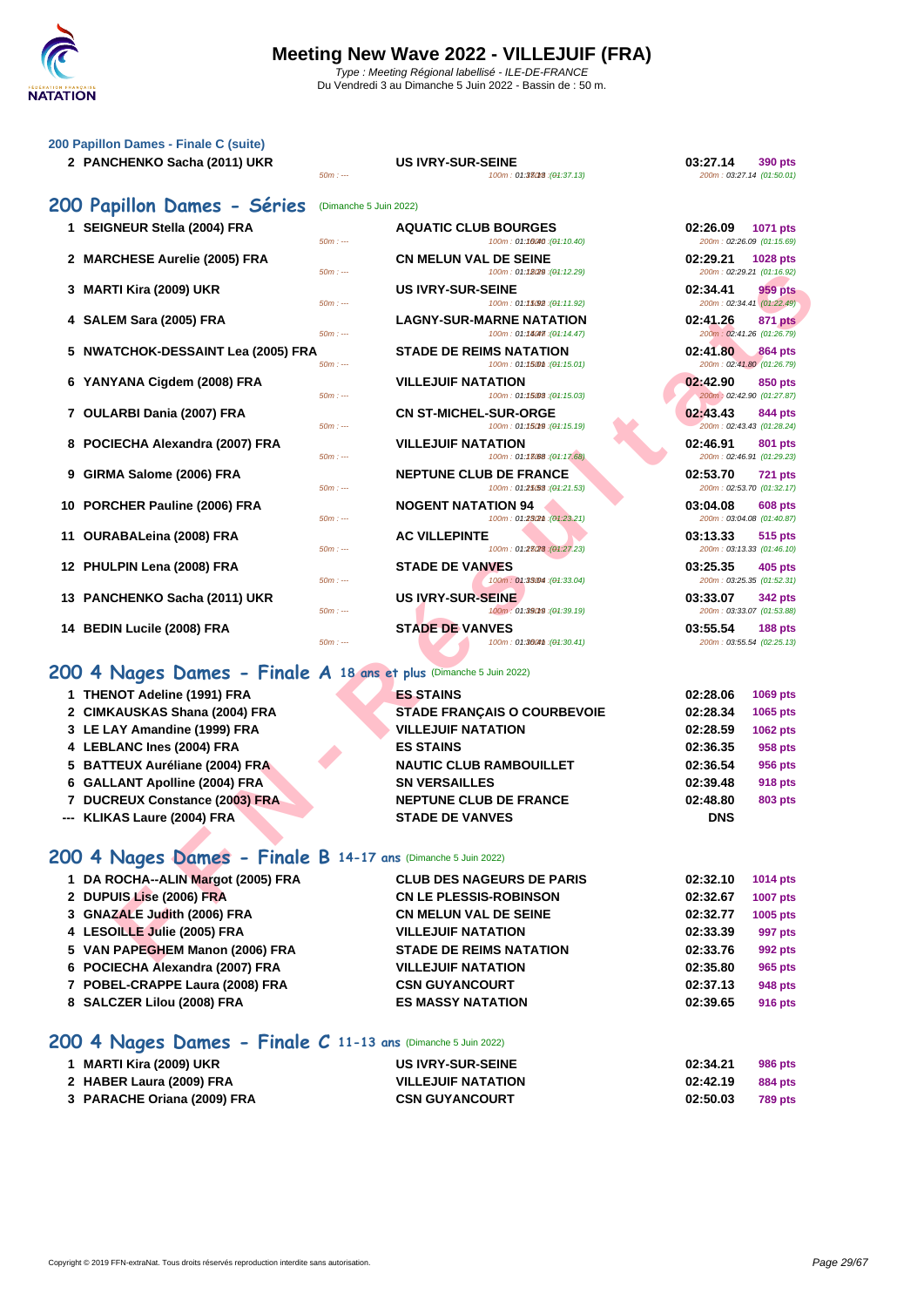

### **[200 4 Nag](http://www.ffnatation.fr/webffn/index.php)es Dames - Finale C (suite)**

| 4 RICHALET Capucine (2009) FRA      | <b>US VAIRES</b>            | 02:50.33 | 785 pts        |
|-------------------------------------|-----------------------------|----------|----------------|
| 5 HERRY Thelma (2009) FRA           | <b>LES PHOENIX D'ANTONY</b> | 02:50.79 | 780 pts        |
| 6 JAILLET PEYREGNE Chloé (2009) FRA | <b>CSN GUYANCOURT</b>       | 02:53.13 | 753 pts        |
| 7 LARRIEULE Maïa (2009) FRA         | <b>CSN GUYANCOURT</b>       | 02:53.82 | 745 pts        |
| 8 GUITTIER Anael (2010) FRA         | <b>SN MONTGERON</b>         | 02:55.07 | <b>731 pts</b> |

## **200 4 Nages Dames - Séries** (Dimanche 5 Juin 2022)

| <b>OU 4 Nages Dames - Series</b> (Dimanche 5 Juin 2022) |                                      |          |                 |
|---------------------------------------------------------|--------------------------------------|----------|-----------------|
| 1 CIMKAUSKAS Shana (2004) FRA                           | <b>STADE FRANÇAIS O COURBEVOIE</b>   | 02:30.48 | <b>1036 pts</b> |
| 2 LE LAY Amandine (1999) FRA                            | <b>VILLEJUIF NATATION</b>            | 02:31.43 | 1023 pts        |
| 3 DA ROCHA--ALIN Margot (2005) FRA                      | <b>CLUB DES NAGEURS DE PARIS</b>     | 02:32.40 | <b>1010 pts</b> |
| 4 GNAZALE Judith (2006) FRA                             | <b>CN MELUN VAL DE SEINE</b>         | 02:32.75 | 1005 pts        |
| 5 DUPUIS Lise (2006) FRA                                | <b>CN LE PLESSIS-ROBINSON</b>        | 02:33.04 | <b>1002 pts</b> |
| 6 LESOILLE Julie (2005) FRA                             | <b>VILLEJUIF NATATION</b>            | 02:33.28 | 998 pts         |
| 7 BATTEUX Auréliane (2004) FRA                          | <b>NAUTIC CLUB RAMBOUILLET</b>       | 02:34.17 | 987 pts         |
| 8 VAN PAPEGHEM Manon (2006) FRA                         | <b>STADE DE REIMS NATATION</b>       | 02:34.46 | 983 pts         |
| 9 POCIECHA Alexandra (2007) FRA                         | <b>VILLEJUIF NATATION</b>            | 02:34.81 | 978 pts         |
| 10 THENOT Adeline (1991) FRA                            | <b>ES STAINS</b>                     | 02:35.04 | 975 pts         |
| 11 CAINAUD Lucie (2003) FRA                             | <b>CS CLICHY 92</b>                  | 02:35.33 | 971 pts         |
| 12 POBEL-CRAPPE Laura (2008) FRA                        | <b>CSN GUYANCOURT</b>                | 02:36.77 | 953 pts         |
| 13 SALCZER Lilou (2008) FRA                             | <b>ES MASSY NATATION</b>             | 02:37.21 | 947 pts         |
| 14 MARTI Kira (2009) UKR                                | <b>US IVRY-SUR-SEINE</b>             | 02:37.58 | 942 pts         |
| 15 SOARES-BOURGOGNE Loriana (2007) FRA                  | <b>CS CLICHY 92</b>                  | 02:37.96 | 937 pts         |
| 16 COLOGON-HASSAMBAY Mélina (2006) FRA                  | <b>CLAMART NATATION 92</b>           | 02:38.13 | 935 pts         |
| 17 BONEL Ninon (2007) FRA                               | <b>CA ORSAY</b>                      | 02:38.46 | 931 pts         |
| 18 LOUBEYRE-MOLINARI Nine (2005) FRA                    | <b>CLAMART NATATION 92</b>           | 02:38.47 | 931 pts         |
| 19 ANGELE Loulia (2007) FRA                             | <b>ES MASSY NATATION</b>             | 02:38.84 | 926 pts         |
| 20 GAUTIER Charlotte (2007) FRA                         | <b>CN LE PLESSIS-ROBINSON</b>        | 02:39.07 | 923 pts         |
| 21 GALLANT Apolline (2004) FRA                          | <b>SN VERSAILLES</b>                 | 02:39.10 | 923 pts         |
| 22 MARTIN Lison (2008) FRA                              | <b>NAUTIC CLUB RAMBOUILLET</b>       | 02:39.31 | 920 pts         |
| 23 CHAPEL Annabelle (2008) FRA                          | <b>NEPTUNE CLUB DE FRANCE</b>        | 02:39.70 | 915 pts         |
| 24 SALEM Sara (2005) FRA                                | <b>LAGNY-SUR-MARNE NATATION</b>      | 02:40.84 | 901 pts         |
| 25 MAINGAUD Lina-Lila (2007) FRA                        | <b>ETOILES 92</b>                    | 02:41.47 | 893 pts         |
| 26 YANYANA Cigdem (2008) FRA                            | <b>VILLEJUIF NATATION</b>            | 02:41.80 | 889 pts         |
| 27 LEBLANC Ines (2004) FRA                              | <b>ES STAINS</b>                     | 02:42.03 | <b>886 pts</b>  |
| 28 COMBES Pauline (2004) FRA                            | <b>OLYMPIQUE LA GARENNE-COLOMBES</b> | 02:42.94 | 875 pts         |
| 29 HABER Laura (2009) FRA                               | <b>VILLEJUIF NATATION</b>            | 02:42.99 | 874 pts         |
| 30 GIRMA Salome (2006) FRA                              | <b>NEPTUNE CLUB DE FRANCE</b>        | 02:43.27 | 870 pts         |
| 31 CARKAXHIJA Arba (2006) CAN                           | <b>NEPTUNE CLUB DE FRANCE</b>        | 02:43.60 | 866 pts         |
| 32 SIELLET Alexia (2007) FRA                            | <b>CSN GUYANCOURT</b>                | 02:43.77 | 864 pts         |
| 33 AMIR-TAHMASSEB-BERTHET Prune (2008) FRA              | <b>NOGENT NATATION 94</b>            | 02:44.07 | 861 pts         |
| 34 AQUILON Pauline (2007) FRA                           | <b>S.M MONTROUGE</b>                 | 02:44.82 | 851 pts         |
| 35 MARCHESE Aurelie (2005) FRA                          | <b>CN MELUN VAL DE SEINE</b>         | 02:44.87 | 851 pts         |
| 36 NWATCHOK-DESSAINT Lea (2005) FRA                     | <b>STADE DE REIMS NATATION</b>       | 02:45.33 |                 |
|                                                         | <b>ETOILES 92</b>                    | 02:45.34 | 845 pts         |
| 37 SABOURIN Clémence (2007) FRA                         | <b>U.S CRETEIL NATATION</b>          |          | 845 pts         |
| 38 KERMORVAN Amélia (2007) FRA                          |                                      | 02:45.67 | <b>841 pts</b>  |
| 39 DUCREUX Constance (2003) FRA                         | <b>NEPTUNE CLUB DE FRANCE</b>        | 02:45.91 | 838 pts         |
| 40 LOSCHI Lea (1998) FRA                                | <b>ES MASSY NATATION</b>             | 02:46.79 | 827 pts         |
| 41 EURIAT Lucie (2007) FRA                              | <b>RACING CLUB DE FRANCE</b>         | 02:47.04 | 824 pts         |
| 42 MUNOZ Elora (2003) FRA                               | <b>NEPTUNE CLUB DE FRANCE</b>        | 02:47.78 | 816 pts         |
| 43 BERTHIER Capucine (2008) FRA                         | <b>AQUA VALLÉE-DE-CHEVREUSE</b>      | 02:48.00 | 813 pts         |
| 44 VAN CAENEGEM Rose (2007) FRA                         | <b>S.M MONTROUGE</b>                 | 02:49.27 | <b>798 pts</b>  |
| 45 GARIN Héloïse (2005) FRA                             | <b>NEPTUNE CLUB DE FRANCE</b>        | 02:49.52 | 795 pts         |
| 46 MJAHED Sirine (2007) FRA                             | <b>ES MASSY NATATION</b>             | 02:49.89 | <b>791 pts</b>  |
| 47 LE GUERN Elina (2005) FRA                            | <b>S.M MONTROUGE</b>                 | 02:50.43 | <b>784 pts</b>  |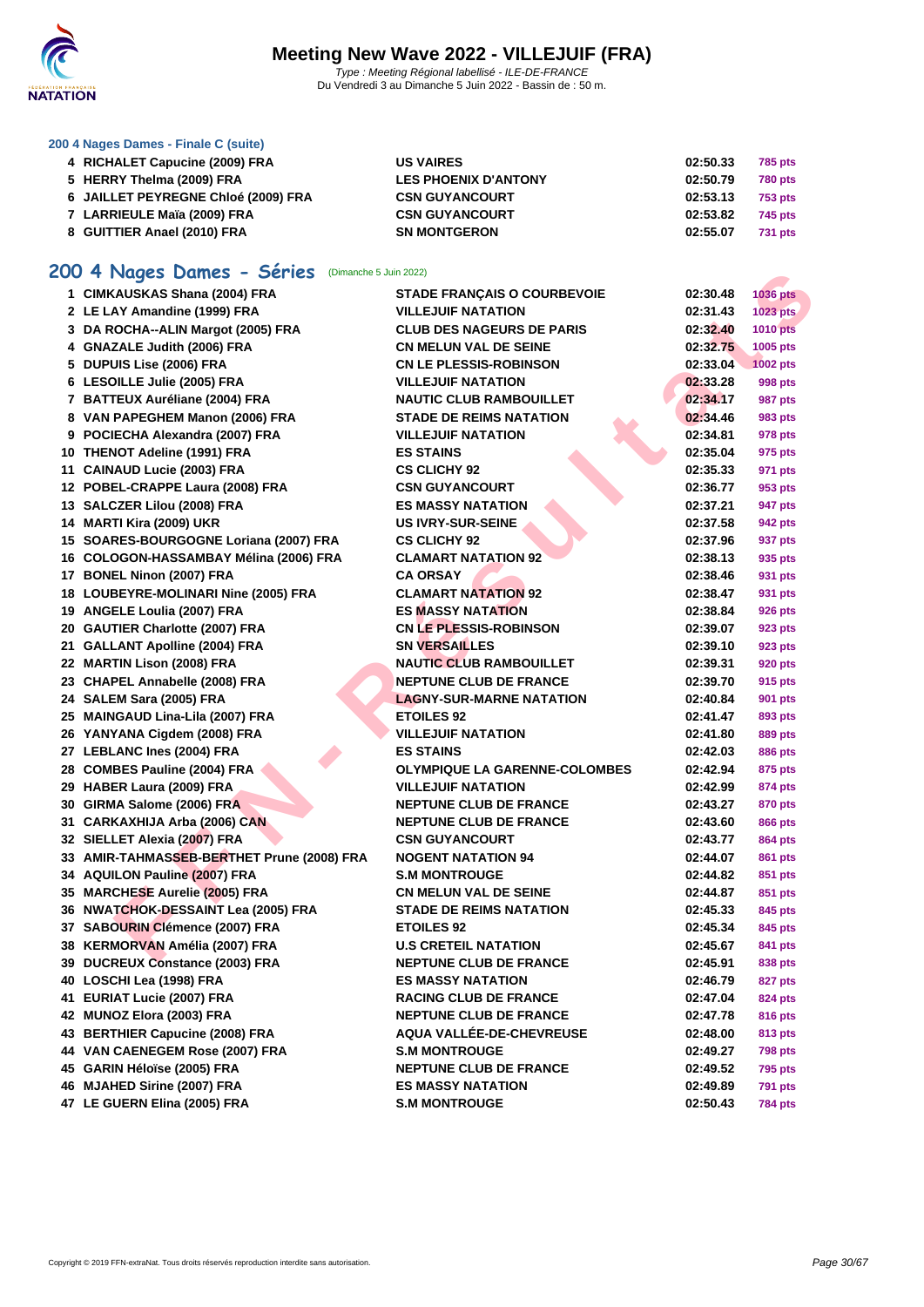

### **[200 4 Nag](http://www.ffnatation.fr/webffn/index.php)es Dames - Séries (suite)**

| 48 POUMAREDE Ariane (2006) FRA                                           | <b>CN ST-MICHEL-SUR-ORGE</b>        | 02:50.53       | <b>783 pts</b>  |
|--------------------------------------------------------------------------|-------------------------------------|----------------|-----------------|
| 49 STUTEL Célia (2006) FRA                                               | <b>CN LE PLESSIS-ROBINSON</b>       | 02:50.72       | <b>781 pts</b>  |
| 50 HERRY Thelma (2009) FRA                                               | <b>LES PHOENIX D'ANTONY</b>         | 02:51.78       | 768 pts         |
| 51 LE STRAT Nina (2008) FRA                                              | <b>ES MASSY NATATION</b>            | 02:52.62       | <b>759 pts</b>  |
| 52 RICHALET Capucine (2009) FRA                                          | <b>US VAIRES</b>                    | 02:52.66       | <b>758 pts</b>  |
| 53 LARRIEULE Maïa (2009) FRA                                             | <b>CSN GUYANCOURT</b>               | 02:53.30       | <b>751 pts</b>  |
| 54 JAILLET PEYREGNE Chloé (2009) FRA                                     | <b>CSN GUYANCOURT</b>               | 02:53.61       | <b>747 pts</b>  |
| 55 YOUSFI Eléa (2008) FRA                                                | <b>SCUF PARIS</b>                   | 02:53.75       | <b>746 pts</b>  |
| 56 CORNILLE Blanche (2006) FRA                                           | <b>AC BOULOGNE-BILLANCOURT</b>      | 02:54.08       | <b>742 pts</b>  |
| 57 PARACHE Oriana (2009) FRA                                             | <b>CSN GUYANCOURT</b>               | 02:54.15       | <b>741 pts</b>  |
| 58 NANNIOT Lalie (2007) FRA                                              | <b>SN MONTGERON</b>                 | 02:54.56       | <b>736 pts</b>  |
| 59 NOUYOUX Margaux (2007) FRA                                            | <b>SN MONTGERON</b>                 | 02:56.04       | <b>720 pts</b>  |
| 60 DA ROCHA--ALIN Constance (2008) FRA                                   | <b>CLUB DES NAGEURS DE PARIS</b>    | 02:56.60       | 713 pts         |
| 61 GUITTIER Anael (2010) FRA                                             | <b>SN MONTGERON</b>                 | 02:56.66       | <b>713 pts</b>  |
| 62 ARNAUDIES Esther (2008) FRA                                           | <b>NEPTUNE CLUB DE FRANCE</b>       | 02:59.87       | 677 pts         |
| 63 DUBERN Lucie (2009) FRA                                               | <b>US IVRY-SUR-SEINE</b>            | 02:59.97       | 676 pts         |
| 64 JUILLY Alexandra (2008) FRA                                           | <b>CLAMART NATATION 92</b>          | 03:00.86       | 666 pts         |
| 65 KLIKAS Laure (2004) FRA                                               | <b>STADE DE VANVES</b>              | 03:02.40       | 650 pts         |
| 66 CHEVALET Quitterie (2007) FRA                                         | <b>RACING CLUB DE FRANCE</b>        | 03:03.95       | 633 pts         |
| 67 BEDIN Lucile (2008) FRA                                               | <b>STADE DE VANVES</b>              | 03:04.06       | 632 pts         |
| 68 LAKHDARI Celia (2010) FRA                                             | <b>US IVRY-SUR-SEINE</b>            | 03:04.95       | 623 pts         |
| 69 BRU Alexia (2008) FRA                                                 | <b>CLAMART NATATION 92</b>          | 03:10.75       | 564 pts         |
| 70 DUPUY Alice (2009) FRA                                                | <b>NEPTUNE CLUB DE FRANCE</b>       | 03:11.14       | 560 pts         |
| 71 DUBERN Lola (2010) FRA                                                | <b>US IVRY-SUR-SEINE</b>            | 03:14.11       | 531 pts         |
| 72 PHULPIN Lena (2008) FRA                                               | <b>STADE DE VANVES</b>              | 03:15.09       | <b>521 pts</b>  |
| 73 LUNGU Catherine (2011) FRA                                            | <b>VILLEJUIF NATATION</b>           | 03:20.55       | 470 pts         |
| 74 CASTANER Jade (2006) FRA                                              | <b>CLUB DES NAGEURS DOURDANNAIS</b> | 03:21.96       | 458 pts         |
| 75 DUCHESNE Lylou (2006) FRA                                             | <b>CLUB DES NAGEURS DOURDANNAIS</b> | 03:29.60       | 392 pts         |
| 76 CHARTIER Mélissa (2008) FRA                                           | <b>AC VILLEPINTE</b>                | 03:31.81       | <b>374 pts</b>  |
| --- BIGLARZADEMonika (2006) FRA                                          | <b>NEPTUNE CLUB DE FRANCE</b>       | DNS dec        |                 |
| --- DERET Louise (2008) FRA                                              | <b>NEPTUNE CLUB DE FRANCE</b>       | <b>DNS</b> dec |                 |
| --- JENVRIN Malia (2004) FRA                                             | <b>CSN GUYANCOURT</b>               | <b>DSQ</b>     |                 |
|                                                                          |                                     |                |                 |
| 100 4 Nages Dames - Séries (Samedi 4 Juin 2022)                          |                                     |                |                 |
| 1 CIMKAUSKAS Shana (2004) FRA                                            | <b>STADE FRANÇAIS O COURBEVOIE</b>  | 05:24.81       | 975 pts         |
| 2 DUCREUX Constance (2003) FRA                                           | <b>NEPTUNE CLUB DE FRANCE</b>       | 05:47.33       | 833 pts         |
| 3 OURABALeina (2008) FRA                                                 | <b>AC VILLEPINTE</b>                | 06:13.22       | <b>685 pts</b>  |
| --- TETART Romane (2007) FRA                                             | <b>CN ST-MICHEL-SUR-ORGE</b>        | DNS dec        |                 |
| --- JENVRIN Malia (2004) FRA                                             | <b>CSN GUYANCOURT</b>               | <b>DSQ</b>     |                 |
|                                                                          |                                     |                |                 |
| 50 Nage Libre Messieurs - Finale A 19 ans et plus (Vendredi 3 Juin 2022) |                                     |                |                 |
| 1 MARRUGO MONTAÑO Camilo-Andres (2002) COL                               | <b>CS CLICHY 92</b>                 | 00:23.46       | <b>1211 pts</b> |
| 2 PHANTSULAYA George (2000) FRA                                          | <b>U.S CRETEIL NATATION</b>         | 00:23.59       | <b>1202 pts</b> |
| 3 DELICES Jean-marc (2000) FRA                                           | <b>CLAMART NATATION 92</b>          | 00:23.67       | 1196 pts        |
| 4 THEETEN Cédric (2002) FRA                                              | <b>NOGENT NATATION 94</b>           | 00:23.81       | 1186 pts        |

## **400 4 Nages Dames - Séries** (Samedi 4 Juin 2022)

| 1 CIMKAUSKAS Shana (2004) FRA  | <b>STADE FRANCAIS O COURBEVOIE</b> | 05:24.81   | 975 pts        |
|--------------------------------|------------------------------------|------------|----------------|
| 2 DUCREUX Constance (2003) FRA | <b>NEPTUNE CLUB DE FRANCE</b>      | 05:47.33   | 833 pts        |
| 3 OURABALeina (2008) FRA       | <b>AC VILLEPINTE</b>               | 06:13.22   | <b>685 pts</b> |
| --- TETART Romane (2007) FRA   | <b>CN ST-MICHEL-SUR-ORGE</b>       | DNS dec    |                |
| --- JENVRIN Malia (2004) FRA   | <b>CSN GUYANCOURT</b>              | <b>DSQ</b> |                |
|                                |                                    |            |                |

## **50 Nage Libre Messieurs - Finale A 19 ans et plus** (Vendredi 3 Juin 2022)

| 1 MARRUGO MONTAÑO Camilo-Andres (2002) COL | <b>CS CLICHY 92</b>                | 00:23.46 | <b>1211 pts</b> |
|--------------------------------------------|------------------------------------|----------|-----------------|
| 2 PHANTSULAYA George (2000) FRA            | <b>U.S CRETEIL NATATION</b>        | 00:23.59 | <b>1202 pts</b> |
| 3 DELICES Jean-marc (2000) FRA             | <b>CLAMART NATATION 92</b>         | 00:23.67 | 1196 pts        |
| 4 THEETEN Cédric (2002) FRA                | <b>NOGENT NATATION 94</b>          | 00:23.81 | 1186 pts        |
| 5 MINEUR Lucas (2003) FRA                  | <b>STADE DE REIMS NATATION</b>     | 00:23.92 | <b>1178 pts</b> |
| 6 CHALENDAR Noé (2001) FRA                 | <b>STADE FRANCAIS O COURBEVOIE</b> | 00:23.93 | 1178 pts        |
| 7 BUGLER Enzo (2001) FRA                   | <b>CN MELUN VAL DE SEINE</b>       | 00:24.07 | 1168 pts        |
| 8 DESPREZ Pierre-Yves (1996) FRA           | <b>ETOILES 92</b>                  | 00:24.30 | 1152 pts        |
|                                            |                                    |          |                 |

## **50 Nage Libre Messieurs - Finale B 15-18 ans** (Vendredi 3 Juin 2022)

| 1 GABALI Cedric (2004) FRA | <b>VILLEJUIF NATATION</b> | 00:23.73 1192 pts |  |
|----------------------------|---------------------------|-------------------|--|
| 2 ONESTAS Ruben (2006) FRA | <b>ETOILES 92</b>         | 00:24.12 1164 pts |  |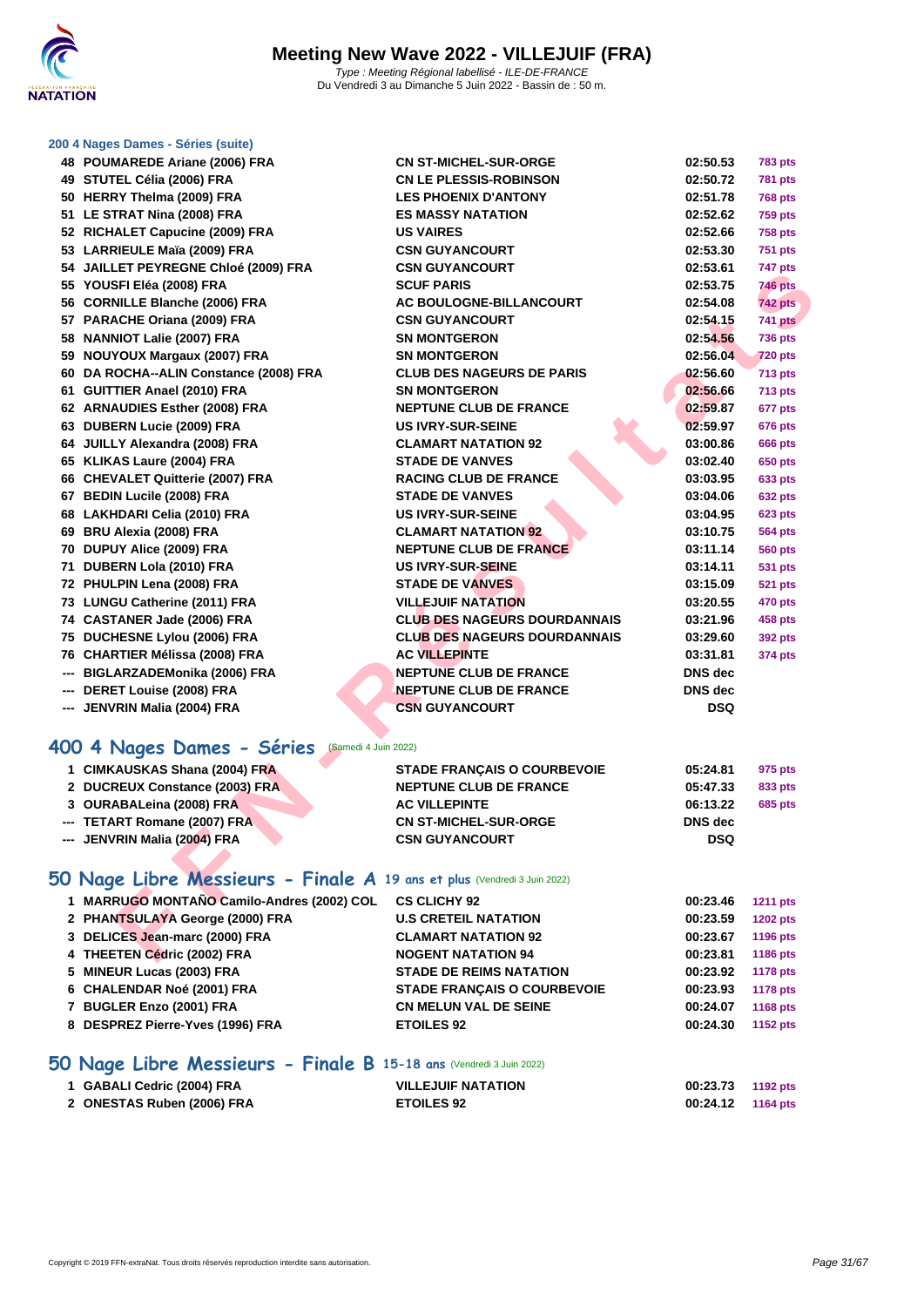

### **[50 Nage L](http://www.ffnatation.fr/webffn/index.php)ibre Messieurs - Finale B (suite)**

| 3 CELESTE Mathéo (2004) FRA | <b>BLANC-MESNIL S.N</b>            | 00:24.34 | 1149 pts        |
|-----------------------------|------------------------------------|----------|-----------------|
| 4 PAYER Emeric (2005) FRA   | <b>RACING CLUB DE FRANCE</b>       | 00:24.56 | 1133 pts        |
| 5 FELIX Gaspard (2005) FRA  | <b>CN MELUN VAL DE SEINE</b>       | 00:25.03 | <b>1101 pts</b> |
| 6 CALOTA Thomas (2006) FRA  | <b>VILLEJUIF NATATION</b>          | 00:25.25 | <b>1086 pts</b> |
| 7 HOUSSOUNI Riad (2005) FRA | <b>VILLEJUIF NATATION</b>          | 00:25.33 | <b>1080 pts</b> |
| 8 BRÉ Alessandro (2004) FRA | <b>STADE FRANÇAIS O COURBEVOIE</b> | 00:25.70 | 1055 pts        |

## **50 Nage Libre Messieurs - Finale C 12-14 ans** (Vendredi 3 Juin 2022)

| 1 GORLIER Noah (2008) FRA      | <b>AC VILLEPINTE</b>         | 00:26.97 | 971 pts        |
|--------------------------------|------------------------------|----------|----------------|
| 2 LEDIEN Alexandre (2008) FRA  | <b>STADE DE VANVES</b>       | 00:27.35 | <b>947 pts</b> |
| 3 VILLESANGE Maxime (2008) FRA | <b>SN MONTGERON</b>          | 00:27.37 | 946 pts        |
| 4 TAMIRO Zakaria (2008) FRA    | <b>VILLEJUIF NATATION</b>    | 00:27.39 | <b>944 pts</b> |
| 5 PERRIER Théo (2008) FRA      | <b>AC VILLEPINTE</b>         | 00:27.50 | 937 pts        |
| 6 LY Alexander (2008) FRA      | <b>RACING CLUB DE FRANCE</b> | 00:27.71 | 924 pts        |
| 7 FROMENT Owen (2008) FRA      | <b>JEANNE D'ARC DRANCY</b>   | 00:28.01 | 905 pts        |
| 8 BIZID lives (2008) FRA       | <b>JEANNE D'ARC DRANCY</b>   | 00:28.17 | 895 pts        |
|                                |                              |          |                |

## **50 Nage Libre Messieurs - Séries** (Vendredi 3 Juin 2022)

| iO Nage Libre Messieurs - Finale C 12-14 ans (Vendredi 3 Juin 2022) |                                    |          |                 |
|---------------------------------------------------------------------|------------------------------------|----------|-----------------|
| 1 GORLIER Noah (2008) FRA                                           | <b>AC VILLEPINTE</b>               | 00:26.97 | <b>971 pts</b>  |
| 2 LEDIEN Alexandre (2008) FRA                                       | <b>STADE DE VANVES</b>             | 00:27.35 | 947 pts         |
| 3 VILLESANGE Maxime (2008) FRA                                      | <b>SN MONTGERON</b>                | 00:27.37 | 946 pts         |
| 4 TAMIRO Zakaria (2008) FRA                                         | <b>VILLEJUIF NATATION</b>          | 00:27.39 | <b>944 pts</b>  |
| 5 PERRIER Théo (2008) FRA                                           | <b>AC VILLEPINTE</b>               | 00:27.50 | 937 pts         |
| 6 LY Alexander (2008) FRA                                           | <b>RACING CLUB DE FRANCE</b>       | 00:27.71 | 924 pts         |
| 7 FROMENT Owen (2008) FRA                                           | <b>JEANNE D'ARC DRANCY</b>         | 00:28.01 | 905 pts         |
| 8 BIZID Ilyes (2008) FRA                                            | <b>JEANNE D'ARC DRANCY</b>         | 00:28.17 | 895 pts         |
|                                                                     |                                    |          |                 |
| iO Nage Libre Messieurs - Séries                                    | (Vendredi 3 Juin 2022)             |          |                 |
| 1 MARRUGO MONTAÑO Camilo-Andres (2002) COL                          | <b>CS CLICHY 92</b>                | 00:23.64 | <b>1198 pts</b> |
| 2 DELICES Jean-marc (2000) FRA                                      | <b>CLAMART NATATION 92</b>         | 00:23.65 | 1198 pts        |
| 3 PHANTSULAYA George (2000) FRA                                     | <b>U.S CRETEIL NATATION</b>        | 00:23.80 | <b>1187 pts</b> |
| 4 MINEUR Lucas (2003) FRA                                           | <b>STADE DE REIMS NATATION</b>     | 00:23.81 | 1186 pts        |
| 5 THEETEN Cédric (2002) FRA                                         | <b>NOGENT NATATION 94</b>          | 00:23.88 | 1181 pts        |
| 6 CHALENDAR Noé (2001) FRA                                          | <b>STADE FRANÇAIS O COURBEVOIE</b> | 00:24.01 | <b>1172 pts</b> |
| 7 ONESTAS Ruben (2006) FRA                                          | <b>ETOILES 92</b>                  | 00:24.02 | <b>1171 pts</b> |
| 8 DESPREZ Pierre-Yves (1996) FRA                                    | <b>ETOILES 92</b>                  | 00:24.04 | <b>1170 pts</b> |
| 9 BUGLER Enzo (2001) FRA                                            | <b>CN MELUN VAL DE SEINE</b>       | 00:24.05 | 1169 pts        |
| 10 GABALI Cedric (2004) FRA                                         | <b>VILLEJUIF NATATION</b>          | 00:24.08 | <b>1167 pts</b> |
| 11 THENU Maxime (2002) FRA                                          | <b>ETOILES 92</b>                  | 00:24.16 | <b>1161 pts</b> |
| 12 CLOSIER Cyril (2000) FRA                                         | <b>CN MELUN VAL DE SEINE</b>       | 00:24.18 | <b>1160 pts</b> |
| 13 CELESTE Mathéo (2004) FRA                                        | <b>BLANC-MESNIL S.N</b>            | 00:24.20 | 1159 pts        |
| 14 BENBARA Nazim (1998) ALG                                         | <b>VILLEJUIF NATATION</b>          | 00:24.26 | 1154 pts        |
| 15 MAILLOT Melvin (1992) FRA                                        | <b>STADE FRANÇAIS O COURBEVOIE</b> | 00:24.34 | 1149 pts        |
| 16 CADROT Yoan (2003) FRA                                           | <b>ETOILES 92</b>                  | 00:24.68 | <b>1125 pts</b> |
| 16 GRANDIN MARTIN Numa (2002) FRA                                   | <b>ES MASSY NATATION</b>           | 00:24.68 | 1125 pts        |
| 18 FERNANDEZ Viktor (2001) FRA                                      | <b>MOUETTES DE PARIS</b>           | 00:24.82 | 1115 pts        |
| 19 RAKOTONDRAMANGA Eliot-Tahina (2002) FRA                          | <b>ES MASSY NATATION</b>           | 00:24.84 | <b>1114 pts</b> |
| 19 KINGUE MOUSSINGA Theodore (2003) FRA                             | <b>CN ASNIÈRES</b>                 | 00:24.84 | <b>1114 pts</b> |
| 21 CRETET Dorian (2003) FRA                                         | <b>ES MASSY NATATION</b>           | 00:24.98 | <b>1104 pts</b> |
| 22 PASSANI Henri-Dominique (2002) FRA                               | <b>ETOILES 92</b>                  | 00:25.01 | <b>1102 pts</b> |
| 23 AZAOU Billel (2000) FRA                                          | <b>U.S CRETEIL NATATION</b>        | 00:25.02 | 1101 pts        |
| 24 GORLIER Enzo (2003) FRA                                          | <b>AC VILLEPINTE</b>               | 00:25.09 | 1097 pts        |
| 25 PAYER Emeric (2005) FRA                                          | <b>RACING CLUB DE FRANCE</b>       | 00:25.16 | 1092 pts        |
| 26 FELIX Gaspard (2005) FRA                                         | <b>CN MELUN VAL DE SEINE</b>       | 00:25.28 | 1084 pts        |
| 27 UTILLE GRAND Ulrich (2003) FRA                                   | <b>CLUB DES NAGEURS DE PARIS</b>   | 00:25.31 | 1082 pts        |
| 27 MARMION Antoine (2001) FRA                                       | <b>CA ORSAY</b>                    | 00:25.31 | 1082 pts        |
| 29 MOUGIN Jules (2001) FRA                                          | <b>MOUETTES DE PARIS</b>           | 00:25.33 | 1080 pts        |
| 30 CALOTA Thomas (2006) FRA                                         | <b>VILLEJUIF NATATION</b>          | 00:25.37 | <b>1077 pts</b> |
| 31 HOUSSOUNI Riad (2005) FRA                                        | <b>VILLEJUIF NATATION</b>          | 00:25.38 | 1077 pts        |
| 32 BRÉ Alessandro (2004) FRA                                        | <b>STADE FRANCAIS O COURBEVOIE</b> | 00:25.40 | 1075 pts        |
| 33 DANSOU Marc (1983) BEN                                           | <b>S.M MONTROUGE</b>               | 00:25.44 | 1073 pts        |
| 34 BAUDARD-GUILLOT Malo (2005) FRA                                  | <b>CN ASNIÈRES</b>                 | 00:25.45 | <b>1072 pts</b> |
| 35 MELIN Tobias (2003) FRA                                          | <b>ETOILES 92</b>                  | 00:25.49 | 1069 pts        |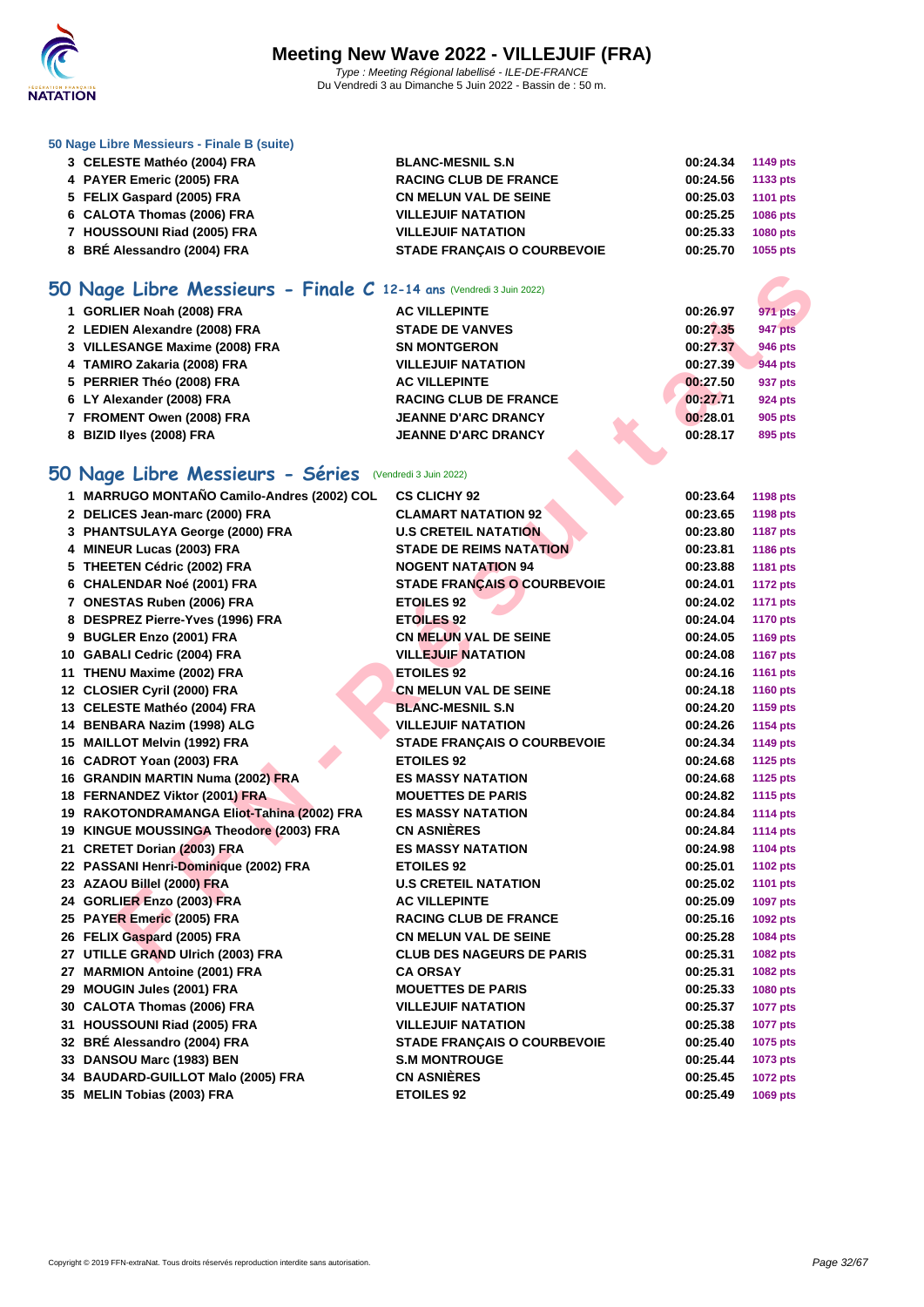

| 36 AMIR TAHMASSEB BERTHET Theo (2005) FRA | <b>NOGENT NATATION 94</b>            | 00:25.50 | 1069 pts        |
|-------------------------------------------|--------------------------------------|----------|-----------------|
| 37 CLAIMAND Adrien (2003) FRA             | <b>CSN GUYANCOURT</b>                | 00:25.61 | 1061 pts        |
| 38 BRIGNON Florian (2002) FRA             | <b>ES MASSY NATATION</b>             | 00:25.62 | <b>1060 pts</b> |
| 39 ANOYVEGA LANCON Esteban (2005) FRA     | <b>CN LE PLESSIS-ROBINSON</b>        | 00:25.67 | 1057 pts        |
| 40 SOARES Lucas (2005) FRA                | <b>VILLEJUIF NATATION</b>            | 00:25.68 | 1056 pts        |
| 41 NEMDALI Kemil (2006) FRA               | <b>JEANNE D'ARC DRANCY</b>           | 00:25.69 | 1056 pts        |
| 42 ROCHER Enzo (2005) FRA                 | <b>CLAMART NATATION 92</b>           | 00:25.81 | 1048 pts        |
| 43 MORELOS GARCIA Bryan (2002) FRA        | <b>MOUETTES DE PARIS</b>             | 00:25.83 | <b>1046 pts</b> |
| 44 MATTIUSSI Erling (2006) FRA            | <b>CN LE PLESSIS-ROBINSON</b>        | 00:25.86 | <b>1044 pts</b> |
| 45 BOHBOT DRIDI Yannick (2000) FRA        | <b>RACING CLUB DE FRANCE</b>         | 00:25.87 | <b>1044 pts</b> |
| 46 CATINEL-ARAMINTHE Keran (2001) FRA     | <b>U.S CRETEIL NATATION</b>          | 00:25.92 | 1040 pts        |
| 47 MAILLARD VALENTIN Alexis (2005) FRA    | <b>CN LE PLESSIS-ROBINSON</b>        | 00:25.96 | <b>1038 pts</b> |
| 48 FOUBERT Etienne (2004) FRA             | <b>ETOILES 92</b>                    | 00:25.97 | <b>1037 pts</b> |
| 49 HOUVENAGEL Lester (2007) FRA           | <b>NOGENT NATATION 94</b>            | 00:26.03 | 1033 pts        |
| 50 GABALI Matthieu (2003) FRA             | <b>VILLEJUIF NATATION</b>            | 00:26.07 | 1030 pts        |
| 51 ARRANZ Victor (2006) USA               | AC BOULOGNE-BILLANCOURT              | 00:26.14 | 1026 pts        |
| 52 GAMEIRO DOS SANTOS Andre (2005) POR    | <b>AQUACLUB LE PECQ MARLY</b>        | 00:26.15 | 1025 pts        |
| 53 QUANTIN Hugo (2001) FRA                | <b>CA ORSAY</b>                      | 00:26.16 | <b>1024 pts</b> |
| 54 BIGORRE Maxime (2006) FRA              | <b>STADE FRANÇAIS O COURBEVOIE</b>   | 00:26.17 | 1024 pts        |
| 55 CLEMENT Bastien (2007) FRA             | <b>S.M MONTROUGE</b>                 | 00:26.20 | <b>1022 pts</b> |
| 56 HENRY Valentin (2005) FRA              | <b>VILLEJUIF NATATION</b>            | 00:26.25 | 1018 pts        |
| 57 SAADE Jad (2003) FRA                   | <b>CN ASNIÈRES</b>                   | 00:26.26 | 1018 pts        |
| 58 BENABDELKADER Brice (2006) FRA         | <b>US VAIRES</b>                     | 00:26.32 | 1014 pts        |
| 58 MOREAU Alexandre (2005) FRA            | <b>SCUF PARIS</b>                    | 00:26.32 | 1014 pts        |
| 60 COLLARD Raphael (2006) FRA             | <b>LAGNY-SUR-MARNE NATATION</b>      | 00:26.35 | <b>1012 pts</b> |
| 61 CHERIFI Anis (1998) ALG                | US IVRY-SUR-SEINE                    | 00:26.43 | 1006 pts        |
| 61 LEGRIEL Ernest (2001) FRA              | <b>MOUETTES DE PARIS</b>             | 00:26.43 | 1006 pts        |
| 63 ECOLIVET Charles (2005) FRA            | <b>SCUF PARIS</b>                    | 00:26.48 | 1003 pts        |
| 63 TRABELSI Nour (2007) FRA               | <b>CNO ST-GERMAIN-EN-LAYE</b>        | 00:26.48 | 1003 pts        |
| 65 CISSE Yohann (2005) FRA                | <b>CN ST-MICHEL-SUR-ORGE</b>         | 00:26.58 | 997 pts         |
| 66 GORLIER Noah (2008) FRA                | <b>AC VILLEPINTE</b>                 | 00:26.60 | 995 pts         |
| 67 NEUVILLE Marin (2007) FRA              | <b>CA ORSAY</b>                      | 00:26.61 | 995 pts         |
| 68 DA SILVA Hugo (2005) FRA               | <b>CN MAISONS-ALFORT</b>             | 00:26.64 | 993 pts         |
| 69 CALOTA Stefan (2003) FRA               | <b>VILLEJUIF NATATION</b>            | 00:26.65 | 992 pts         |
| 70 VIGNETTES Thomas (2006) FRA            | <b>U.S CRETEIL NATATION</b>          | 00:26.68 | 990 pts         |
| 70 FAUCONNIER Basile (2005) FRA           | AQUA VALLÉE-DE-CHEVREUSE             | 00:26.68 | 990 pts         |
| 72 MANY Matteo (2006) FRA                 | <b>S.M MONTROUGE</b>                 | 00:26.69 | 989 pts         |
| 73 MONTI Matteo (2006) FRA                | <b>OLYMPIQUE LA GARENNE-COLOMBES</b> | 00:26.76 | 985 pts         |
| 74 TRéBOSC Samy (2007) FRA                | <b>ES MASSY NATATION</b>             | 00:26.77 | <b>984 pts</b>  |
| 75 AERNOUT Paul (2006) FRA                | <b>VILLEJUIF NATATION</b>            | 00:26.79 | 983 pts         |
| 75 BRAUCOscar (2007) FRA                  | <b>BEAUVAISIS AQUATIC CLUB</b>       | 00:26.79 | 983 pts         |
| 77 MARMOLEJO Ethan (2006) FRA             | <b>NOGENT NATATION 94</b>            | 00:26.80 | 982 pts         |
| 78 LABURE Grégory (1999) FRA              | <b>A.A.S DE FRESNES</b>              | 00:26.87 | 978 pts         |
| 79 BOULANGER Maxance (2004) FRA           | <b>CN ST-MICHEL-SUR-ORGE</b>         | 00:26.89 | 976 pts         |
| 80 BAITICHE Camil (2006) FRA              | <b>BLANC-MESNIL S.N</b>              | 00:26.91 | 975 pts         |
| 80 FONTAINE COUDAIR Andreas (2005) FRA    | <b>US IVRY-SUR-SEINE</b>             | 00:26.91 | 975 pts         |
| 82 GENDRIER Esteban (2007) FRA            | <b>CSN GUYANCOURT</b>                | 00:27.06 | 965 pts         |
| 83 LOQUEN Julien (2005) FRA               | <b>LAGNY-SUR-MARNE NATATION</b>      | 00:27.07 | 965 pts         |
| 83 LATSAGUE Thomas (2005) FRA             | <b>ES MASSY NATATION</b>             | 00:27.07 | 965 pts         |
| 85 FULGA Maxim (2006) FRA                 | <b>US IVRY-SUR-SEINE</b>             | 00:27.11 | 962 pts         |
| 85 LEDIEN Alexandre (2008) FRA            | <b>STADE DE VANVES</b>               | 00:27.11 | 962 pts         |
| 85 MAJCHER Joris (2006) FRA               | <b>CN LE PLESSIS-ROBINSON</b>        | 00:27.11 | <b>962 pts</b>  |
| 88 BRAULT Elios (2005) FRA                | <b>NOGENT NATATION 94</b>            | 00:27.13 | 961 pts         |
| 88 HANI Chahine (2006) FRA                | <b>CSN GUYANCOURT</b>                | 00:27.13 | 961 pts         |
|                                           |                                      |          |                 |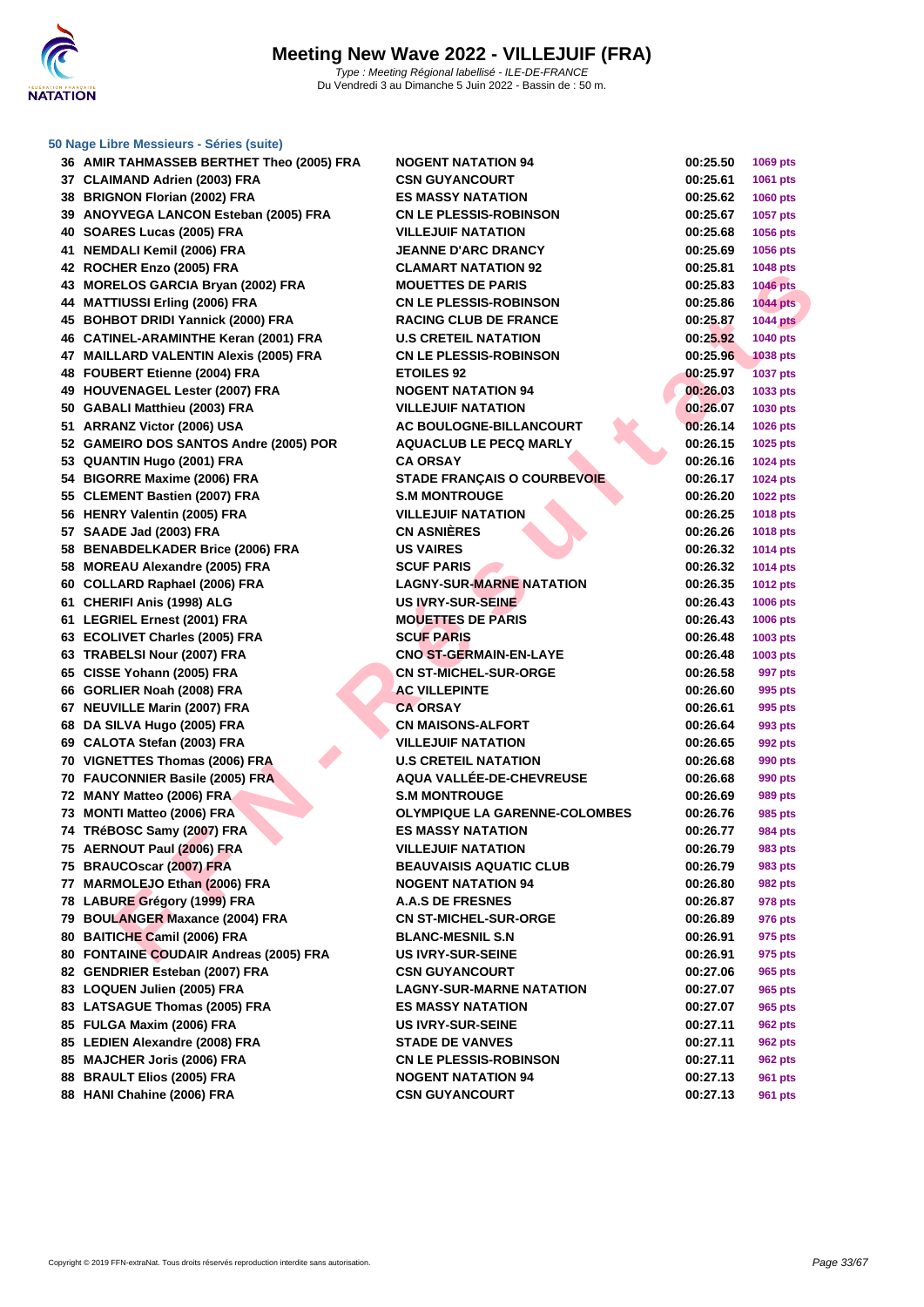

|  | 50 Nage Libre Messieurs - Séries (suite) |  |  |
|--|------------------------------------------|--|--|
|  |                                          |  |  |

|    | 90 GIRARD Théo (2004) FRA                | S٨  |
|----|------------------------------------------|-----|
| 91 | GOMEZ Pierre (2007) FRA                  | C١  |
|    | 92 HADDADI Rayan (2006) FRA              | ۷IJ |
| 93 | <b>DUMONDEL Geoffrey (2000) FRA</b>      | C٨  |
|    | 94 DJENHIA Aslane (2005) FRA             | บร  |
| 95 | <b>BARBERO Antoine (2006) FRA</b>        | sc  |
| 96 | <b>BECQ Quentin (2004) FRA</b>           | S٨  |
| 97 | <b>HAMDINI Bayan (2006) FRA</b>          | บร  |
| 98 | <b>WROLYK-LHERMITTE Hugo (2006) FRA</b>  | ВE  |
| 98 | <b>NEDELLEC Hugo (2006) FRA</b>          | ES  |
|    | 100 GRADEL Clement (2005) FRA            | СL  |
|    | 101 VONGSAYA Pratthanaay (2007) FRA      | СA  |
|    | 102 VINATIER Eliott (2006) FRA           | АG  |
|    | 103 ASSADI Viam (2005) SWE               | AG  |
|    | 104 CALECKI Alexy (2006) FRA             | VII |
|    | 105 FRESSIER Ben (2007) FRA              | VII |
|    | 105 PIETTE Sacha (2005) FRA              | R۸  |
|    | 107 BEZZAOUYA Yassine (2006) FRA         | BL  |
|    | 108 DUCHAUFFOUR Timothe (2005) FRA       | LA  |
|    | 109 GONZALEZ Enzo (2004) FRA             | АG  |
|    | 110 DI PONZIO Noah (2006) FRA            | LE  |
|    | 111 DJAOUD Noam (2007) FRA               | S٨  |
|    | 112 VILLESANGE Maxime (2008) FRA         | S٨  |
|    | 113 BLANCHARD BASTARD Clément (2007) FRA | ΟL  |
|    | 114 BESSALAAIi (2005) FRA                | BL  |
|    | 115 PHALIPPOU Clement (2006) FRA         | sc  |
|    | 116 TAMIRO Zakaria (2008) FRA            | VII |
|    | 116 KHELIL Massil (2007) FRA             | JE  |
|    | 118 SURCIN Maël (2007) FRA               | C٨  |
|    | 119 PEITEADO Pablo (2005) FRA            | C١  |
|    | 120 LEFEVRE Victor (2006) FRA            | ΟL  |
|    | 121 SOURDEAU-LACHOT Camille (2007) FRA   | S I |
|    | 122 PILLET Antonin (2006) FRA            | R۸  |
|    | 123 DJENNANE Aymen (2005) ALG            | C٨  |
|    | 124 PERRIER Théo (2008) FRA              | AC  |
|    | 125 LY Alexander (2008) FRA              | R۸  |
|    | 126 FROMENT Owen (2008) FRA              | JE  |
|    | 127 BIZID Ilyes (2008) FRA               | JE  |
|    | 128 POIRIER Virgile (2000) FRA           | СS  |
|    | 129 RESHTYLO Sacha (2008) UKR            | BL  |
|    | 130 CANU-BALZANO Luca (2007) FRA         | СL  |
|    | 131 MIHAI Christian (2006) FRA           | sc  |
|    | 131 HENKA Ahmed (2008) FRA               | AC  |
|    | 133 KACZMAREK Victor (2010) FRA          | VII |
|    | 134 LAVIGNE Mathieu (2003) FRA           | ES  |
|    | 134 BENDAHMANE Anis (2007) FRA           | ۷IJ |
|    | 134 VAHLAS Lucas (2006) FRA              | AC  |
|    | 137 DE LA BAUME Adriano (2006) ITA       | R۸  |
|    | 137 IOUALALEN Marc-Arave (2007) FRA      | ΝE  |
|    | 139 LEMAIRE Teo (2005) FRA               | LA  |
|    | 139 AIT ABID Ahmed (2006) FRA            | ST  |
|    | 141 FRANÇOIS Sacha (2006) FRA            | ΟL  |
|    | 142 ROCQ Antoine (2007) FRA              | NC  |
|    | 143 MURESAN Alexandru (2006) ROU         | R/  |

| 90 GIRARD Théo (2004) FRA                | <b>SN MONTGERON</b>                  | 00:27.14 | <b>960 pts</b> |
|------------------------------------------|--------------------------------------|----------|----------------|
| 91 GOMEZ Pierre (2007) FRA               | <b>CN LE PLESSIS-ROBINSON</b>        | 00:27.23 | 955 pts        |
| 92 HADDADI Rayan (2006) FRA              | <b>VILLEJUIF NATATION</b>            | 00:27.24 | 954 pts        |
| 93 DUMONDEL Geoffrey (2000) FRA          | <b>CA ORSAY</b>                      | 00:27.25 | 953 pts        |
| 94 DJENHIA Aslane (2005) FRA             | <b>US VAIRES</b>                     | 00:27.27 | 952 pts        |
| 95 BARBERO Antoine (2006) FRA            | <b>SCUF PARIS</b>                    | 00:27.30 | 950 pts        |
| 96 BECQ Quentin (2004) FRA               | <b>SN MONTGERON</b>                  | 00:27.31 | 949 pts        |
| 97 HAMDINI Bayan (2006) FRA              | <b>US IVRY-SUR-SEINE</b>             | 00:27.35 | 947 pts        |
| 98 WROLYK-LHERMITTE Hugo (2006) FRA      | <b>BEAUVAISIS AQUATIC CLUB</b>       | 00:27.40 | <b>944 pts</b> |
| 98 NEDELLEC Hugo (2006) FRA              | <b>ES MASSY NATATION</b>             | 00:27.40 | <b>944 pts</b> |
| 100 GRADEL Clement (2005) FRA            | <b>CLUB DES NAGEURS DE PARIS</b>     | 00:27.42 | <b>942 pts</b> |
| 101 VONGSAYA Pratthanaay (2007) FRA      | <b>CANETON CLUB DE BEAUMONT</b>      | 00:27.49 | 938 pts        |
| 102 VINATIER Eliott (2006) FRA           | <b>AQUACLUB LE PECQ MARLY</b>        | 00:27.56 | 933 pts        |
| 103 ASSADI Viam (2005) SWE               | <b>AQUACLUB LE PECQ MARLY</b>        | 00:27.57 | 933 pts        |
| 104 CALECKI Alexy (2006) FRA             | <b>VILLEJUIF NATATION</b>            | 00:27.58 | 932 pts        |
| 105 FRESSIER Ben (2007) FRA              | <b>VILLEJUIF NATATION</b>            | 00:27.59 | 932 pts        |
| 105 PIETTE Sacha (2005) FRA              | <b>RACING CLUB ARRAS</b>             | 00:27.59 | 932 pts        |
| 107 BEZZAOUYA Yassine (2006) FRA         | <b>BLANC-MESNIL S.N</b>              | 00:27.61 | 930 pts        |
| 108 DUCHAUFFOUR Timothe (2005) FRA       | <b>LAGNY-SUR-MARNE NATATION</b>      | 00:27.62 | 930 pts        |
| 109 GONZALEZ Enzo (2004) FRA             | <b>AQUACLUB LE PECQ MARLY</b>        | 00:27.64 | 928 pts        |
| 110 DI PONZIO Noah (2006) FRA            | <b>LES PHOENIX D'ANTONY</b>          | 00:27.66 | 927 pts        |
| 111 DJAOUD Noam (2007) FRA               | <b>SN MONTGERON</b>                  | 00:27.71 | 924 pts        |
| 112 VILLESANGE Maxime (2008) FRA         | <b>SN MONTGERON</b>                  | 00:27.73 | 923 pts        |
| 113 BLANCHARD BASTARD Clément (2007) FRA | <b>OLYMPIQUE LA GARENNE-COLOMBES</b> | 00:27.76 | 921 pts        |
| 114 BESSALAAIi (2005) FRA                | <b>BLANC-MESNIL S.N</b>              | 00:27.79 | 919 pts        |
| 115 PHALIPPOU Clement (2006) FRA         | <b>SCUF PARIS</b>                    | 00:27.81 | 918 pts        |
| 116 TAMIRO Zakaria (2008) FRA            | <b>VILLEJUIF NATATION</b>            | 00:27.84 | 916 pts        |
| 116 KHELIL Massil (2007) FRA             | <b>JEANNE D'ARC DRANCY</b>           | 00:27.84 | 916 pts        |
| 118 SURCIN Maël (2007) FRA               | <b>CANETON CLUB DE BEAUMONT</b>      | 00:27.92 | <b>911 pts</b> |
| 119 PEITEADO Pablo (2005) FRA            | <b>CN MAISONS-ALFORT</b>             | 00:27.93 | 910 pts        |
| 120 LEFEVRE Victor (2006) FRA            | <b>OLYMPIQUE LA GARENNE-COLOMBES</b> | 00:27.96 | 908 pts        |
| 121 SOURDEAU-LACHOT Camille (2007) FRA   | <b>S.M MONTROUGE</b>                 | 00:27.98 | 907 pts        |
| 122 PILLET Antonin (2006) FRA            | <b>RACING CLUB DE FRANCE</b>         | 00:27.99 | <b>906 pts</b> |
| 123 DJENNANE Aymen (2005) ALG            | <b>CA ORSAY</b>                      | 00:28.00 | 906 pts        |
| 124 PERRIER Théo (2008) FRA              | <b>AC VILLEPINTE</b>                 | 00:28.02 | 905 pts        |
| 125 LY Alexander (2008) FRA              | <b>RACING CLUB DE FRANCE</b>         | 00:28.03 | 904 pts        |
| 126 FROMENT Owen (2008) FRA              | <b>JEANNE D'ARC DRANCY</b>           | 00:28.04 | 903 pts        |
| 127 BIZID Ilyes (2008) FRA               | <b>JEANNE D'ARC DRANCY</b>           | 00:28.07 | 901 pts        |
| 128 POIRIER Virgile (2000) FRA           | <b>CSM PUTEAUX</b>                   | 00:28.10 | <b>900 pts</b> |
| 129 RESHTYLO Sacha (2008) UKR            | <b>BLANC-MESNIL S.N</b>              | 00:28.18 | 895 pts        |
| 130 CANU-BALZANO Luca (2007) FRA         | <b>CLAMART NATATION 92</b>           | 00:28.23 | 891 pts        |
| 131 MIHAI Christian (2006) FRA           | <b>SCUF PARIS</b>                    | 00:28.29 | 888 pts        |
| 131 HENKA Ahmed (2008) FRA               | <b>AC VILLEPINTE</b>                 | 00:28.29 | 888 pts        |
| 133   KACZMAREK Victor (2010) FRA        | <b>VILLEJUIF NATATION</b>            | 00:28.31 | 887 pts        |
| 134 LAVIGNE Mathieu (2003) FRA           | <b>ES MASSY NATATION</b>             | 00:28.32 | 886 pts        |
| 134 BENDAHMANE Anis (2007) FRA           | <b>VILLEJUIF NATATION</b>            | 00:28.32 | 886 pts        |
| 134 VAHLAS Lucas (2006) FRA              | AC BOULOGNE-BILLANCOURT              | 00:28.32 | 886 pts        |
| 137 DE LA BAUME Adriano (2006) ITA       | <b>RACING CLUB DE FRANCE</b>         | 00:28.34 | 885 pts        |
| 137 IOUALALEN Marc-Arave (2007) FRA      | <b>NEPTUNE CLUB DE FRANCE</b>        | 00:28.34 | 885 pts        |
| 139 LEMAIRE Teo (2005) FRA               | <b>LAGNY-SUR-MARNE NATATION</b>      | 00:28.35 | 884 pts        |
| 139 AIT ABID Ahmed (2006) FRA            | <b>STADE DE REIMS NATATION</b>       | 00:28.35 | 884 pts        |
| 141 FRANÇOIS Sacha (2006) FRA            | <b>OLYMPIQUE LA GARENNE-COLOMBES</b> | 00:28.42 | 880 pts        |
| 142 ROCQ Antoine (2007) FRA              | <b>NOGENT NATATION 94</b>            | 00:28.45 | 878 pts        |
| 143 MURESAN Alexandru (2006) ROU         | <b>RACING CLUB DE FRANCE</b>         | 00:28.47 | 877 pts        |
|                                          |                                      |          |                |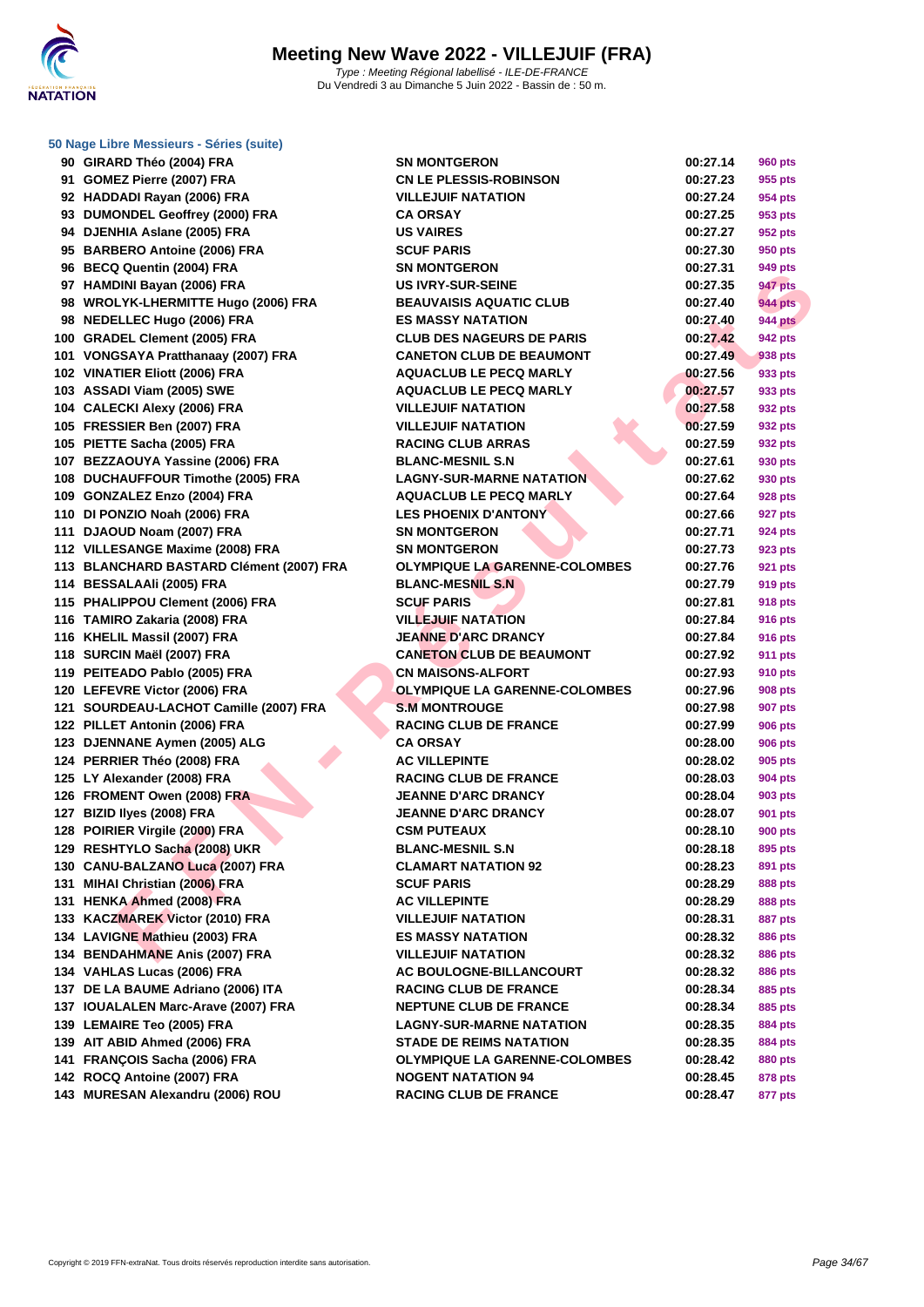

|     | 144 RAZAFITSIATOSIKA Tojo-Cedric (1997) MAD | <b>CLUB DES NAGEURS DE PARIS</b>     | 00:28.50       | 875 pts        |
|-----|---------------------------------------------|--------------------------------------|----------------|----------------|
|     | 145 LAOUINI Ibrahim (2007) FRA              | <b>BEAUVAISIS AQUATIC CLUB</b>       | 00:28.62       | 867 pts        |
|     | 145 CLAVE Mathias (2008) FRA                | <b>CSN GUYANCOURT</b>                | 00:28.62       | <b>867 pts</b> |
|     | 147 LEGOT Gabriel (2007) FRA                | <b>SN MONTGERON</b>                  | 00:28.66       | 865 pts        |
|     | 148 GUILBAUD Arthur (2007) FRA              | <b>CA ORSAY</b>                      | 00:28.74       | <b>860 pts</b> |
|     | 148 RASPAGLIA Luigi (2008) FRA              | <b>RACING CLUB DE FRANCE</b>         | 00:28.74       | <b>860 pts</b> |
|     | 150 ELIAS-MENET Alexandre (2005) FRA        | <b>CA L'HAY-LES-ROSES</b>            | 00:28.76       | 859 pts        |
|     | 151 DUBREUCQ Raphaël (2006) FRA             | <b>RACING CLUB ARRAS</b>             | 00:29.28       | <b>828 pts</b> |
|     | 152 DOMBEK--MIRO Alexander (2008) FRA       | AQUA VALLÉE-DE-CHEVREUSE             | 00:29.30       | <b>826 pts</b> |
|     | 153 BAGHLI Nadjib (2008) FRA                | <b>CN MAISONS-ALFORT</b>             | 00:29.35       | <b>823 pts</b> |
|     | 154 ROSPARS Alexandre (2007) FRA            | <b>OLYMPIQUE LA GARENNE-COLOMBES</b> | 00:29.37       | <b>822 pts</b> |
|     | 155 CHEMLA Anatole (2007) FRA               | <b>PARIS SPORT CLUB</b>              | 00:29.41       | 820 pts        |
|     | 155 GENIEZ Anthyme (2007) FRA               | <b>BEAUVAISIS AQUATIC CLUB</b>       | 00:29.41       | 820 pts        |
|     | 157 BERNARD Tristan-Loup (2006) FRA         | <b>BEAUVAISIS AQUATIC CLUB</b>       | 00:29.44       | <b>818 pts</b> |
|     | 158 POUPLIN Aloys (2007) FRA                | <b>RACING CLUB DE FRANCE</b>         | 00:29.52       | <b>813 pts</b> |
|     | 159 ZANARDO Fabio (2008) FRA                | <b>VILLEJUIF NATATION</b>            | 00:29.53       | <b>813 pts</b> |
|     | 159 HAMDI Anas (2007) TUN                   | <b>VILLEJUIF NATATION</b>            | 00:29.53       | 813 pts        |
|     | 161 GONON Benjamin (2007) FRA               | <b>AC BOULOGNE-BILLANCOURT</b>       | 00:29.64       | <b>806 pts</b> |
|     | 162 LE LAMER Killian (2007) FRA             | <b>CN LE PLESSIS-ROBINSON</b>        | 00:29.87       | <b>793 pts</b> |
|     | 163 VERCELLONE Gauthier (2008) FRA          | <b>STADE DE VANVES</b>               | 00:29.93       | <b>789 pts</b> |
|     | 164 FETTAR Issam (2008) FRA                 | <b>SN MONTGERON</b>                  | 00:30.13       | 778 pts        |
|     | 165 BEN KHELIFA Rayane (2008) FRA           | <b>VILLEJUIF NATATION</b>            | 00:30.21       | 773 pts        |
|     | 166 NAM HEE Oscar (2008) FRA                | <b>STADE DE VANVES</b>               | 00:30.25       | 771 pts        |
|     | 167 GIBILARO Clovis (2009) FRA              | <b>STADE DE VANVES</b>               | 00:30.31       | <b>767 pts</b> |
|     | 168 GURUNG Benjaman (2007) FRA              | <b>VILLEJUIF NATATION</b>            | 00:30.47       | <b>758 pts</b> |
|     | 169 ORSETTI Abel (2008) FRA                 | <b>RACING CLUB DE FRANCE</b>         | 00:30.68       | <b>746 pts</b> |
|     | 170 PAVLOVIC Luka (2009) FRA                | <b>SN MONTGERON</b>                  | 00:31.17       | <b>719 pts</b> |
|     | 171 DELECOLLE Jules (2009) FRA              | <b>LES PHOENIX D'ANTONY</b>          | 00:31.43       | <b>704 pts</b> |
|     | 172 HASSAOUI IIyass (2008) FRA              | <b>SN MONTGERON</b>                  | 00:31.65       | <b>692 pts</b> |
|     | 173 HAOUAS Bilal (2009) FRA                 | <b>CSA KREMLIN-BICETRE</b>           | 00:32.71       | <b>636 pts</b> |
|     | 174 REAL Pablo (2010) FRA                   | <b>CA L'HAY-LES-ROSES</b>            | 00:33.46       | <b>597 pts</b> |
|     | 175 DURAND Thomas (2010) FRA                | <b>VILLEJUIF NATATION</b>            | 00:33.83       | <b>578 pts</b> |
|     | 176 LEGOT Jérémy (2009) FRA                 | <b>SN MONTGERON</b>                  | 00:34.37       | <b>552 pts</b> |
|     | 177 DJENHIA Fael (2010) FRA                 | <b>US VAIRES</b>                     | 00:34.94       | <b>524 pts</b> |
|     | 178 BECQ Hugo (2007) FRA                    | <b>SN MONTGERON</b>                  | 00:35.27       | <b>509 pts</b> |
|     | 179 TRAMIER Emile (2010) FRA                | <b>RACING CLUB DE FRANCE</b>         | 00:35.99       | <b>476 pts</b> |
|     | 180 EL HOSNI Haytham (2010) FRA             | <b>US VAIRES</b>                     | 00:38.13       | <b>384 pts</b> |
|     | --- EL ALAOUI Adam (2009) FRA               | <b>CSA KREMLIN-BICETRE</b>           | <b>DNS</b> dec |                |
|     | --- DESPRE Adam (2006) FRA                  | <b>OLYMPIQUE LA GARENNE-COLOMBES</b> | <b>DNS</b> dec |                |
|     | --- ATMANI Zyad (2010) FRA                  | <b>JEANNE D'ARC DRANCY</b>           | DNS dec        |                |
|     | --- LAKHDARI Adam (2007) FRA                | <b>US IVRY-SUR-SEINE</b>             | <b>DNS</b> dec |                |
|     | --- PLAZANET Gaspard (2008) FRA             | <b>NEPTUNE CLUB DE FRANCE</b>        | <b>DNS</b> dec |                |
|     | --- LOQUET Zachary (2005) FRA               | <b>CN MAISONS-ALFORT</b>             | DNS dec        |                |
|     | --- VANBUTSEL Ryan (2005) FRA               | <b>JEANNE D'ARC DRANCY</b>           | DNS dec        |                |
|     | <b>PHAN Eliott (2008) FRA</b>               | <b>RACING CLUB DE FRANCE</b>         | <b>DNS</b> dec |                |
|     | <b>WILLIAMS Gabriel (2008) FRA</b>          | <b>US VAIRES</b>                     | <b>DNS</b> dec |                |
| --- | <b>SEMETEYS Nile (2005) FRA</b>             | <b>CN LE PLESSIS-ROBINSON</b>        | <b>DNS</b> dec |                |
|     | <b>LAURENT Anatole (2006) FRA</b>           | <b>RACING CLUB ARRAS</b>             | <b>DNS</b>     |                |
|     | --- SEYE Matthieu (2002) SEN                | <b>ES MASSY NATATION</b>             | <b>DNS</b>     |                |
|     | --- CHAFFORT Enzo (2007) FRA                | <b>AC VILLEPINTE</b>                 | <b>DNS</b>     |                |

### **100 Nage Libre Messieurs - Finale A 19 ans et plus** (Dimanche 5 Juin 2022)

**--- VIDAL Eloi (2010) FRA NOGENT NATATION 94 DNS**

**1 MARRUGO MONTAÑO Camilo-Andres (2002) COL CS CLICHY 92 00:51.84 1195 pts**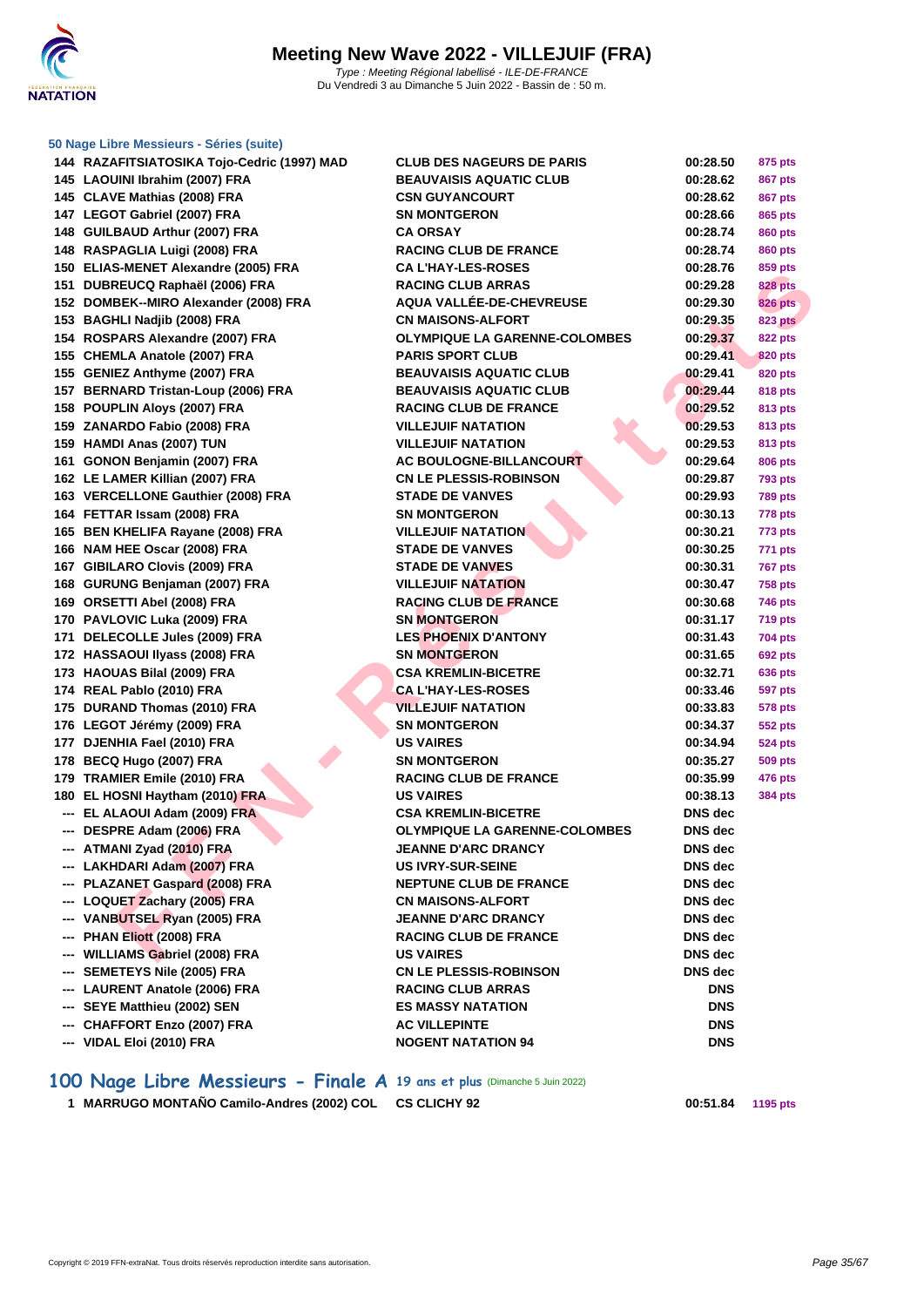

| 100 Nage Libre Messieurs - Finale A (suite) |  |  |
|---------------------------------------------|--|--|
|---------------------------------------------|--|--|

| 100 Nage Libre Messieurs - Finale A (suite)                          |                                  |          |                 |
|----------------------------------------------------------------------|----------------------------------|----------|-----------------|
| 2 THENU Maxime (2002) FRA                                            | <b>ETOILES 92</b>                | 00:52.21 | <b>1182 pts</b> |
| 3 PHANTSULAYA George (2000) FRA                                      | <b>U.S CRETEIL NATATION</b>      | 00:52.22 | <b>1182 pts</b> |
| 4 SETIM Quentin (2000) FRA                                           | <b>ETOILES 92</b>                | 00:52.94 | <b>1157 pts</b> |
| 5 SOULARD Nathanael (2001) FRA                                       | <b>ETOILES 92</b>                | 00:53.13 | 1151 pts        |
| 6 MINEUR Lucas (2003) FRA                                            | <b>STADE DE REIMS NATATION</b>   | 00:53.42 | <b>1141 pts</b> |
| 7 BENZIDOUN Fares (2003) ALG                                         | <b>MOUETTES DE PARIS</b>         | 00:53.77 | <b>1129 pts</b> |
| 8 BUGLER Enzo (2001) FRA                                             | <b>CN MELUN VAL DE SEINE</b>     | 00:54.26 | <b>1113 pts</b> |
|                                                                      |                                  |          |                 |
| 100 Nage Libre Messieurs - Finale B 15-18 ans (Dimanche 5 Juin 2022) |                                  |          |                 |
| 1 GABALI Cedric (2004) FRA                                           | <b>VILLEJUIF NATATION</b>        | 00:51.78 | <b>1197 pts</b> |
| 2 PAYER Emeric (2005) FRA                                            | <b>RACING CLUB DE FRANCE</b>     | 00:53.95 | 1123 pts        |
| 3 CELESTE Mathéo (2004) FRA                                          | <b>BLANC-MESNIL S.N</b>          | 00:54.29 | 1112 pts        |
| 4 ONESTAS Ruben (2006) FRA                                           | <b>ETOILES 92</b>                | 00:54.55 | 1103 pts        |
| 5 CALOTA Thomas (2006) FRA                                           | <b>VILLEJUIF NATATION</b>        | 00:55.76 | 1063 pts        |
| 6 BAUDARD-GUILLOT Malo (2005) FRA                                    | <b>CN ASNIÈRES</b>               | 00:55.85 | <b>1060 pts</b> |
| 7 NEMDALI Kemil (2006) FRA                                           | <b>JEANNE D'ARC DRANCY</b>       | 00:56.12 | 1052 pts        |
| 8 BENABDELKADER Brice (2006) FRA                                     | <b>US VAIRES</b>                 | 00:56.14 | 1051 pts        |
| 100 Nage Libre Messieurs - Finale C 12-14 ans (Dimanche 5 Juin 2022) |                                  |          |                 |
|                                                                      |                                  |          |                 |
| 1 PETITFRÈRE Théo (2008) FRA                                         | <b>RACING CLUB ARRAS</b>         | 00:57.28 | 1014 pts        |
| 2 GORLIER Noah (2008) FRA                                            | <b>AC VILLEPINTE</b>             | 00:58.01 | 991 pts         |
| 3 VILLESANGE Maxime (2008) FRA                                       | <b>SN MONTGERON</b>              | 00:59.90 | 933 pts         |
| 4 HENKA Ahmed (2008) FRA                                             | <b>AC VILLEPINTE</b>             | 01:01.03 | 899 pts         |
| 5 FROMENT Owen (2008) FRA                                            | <b>JEANNE D'ARC DRANCY</b>       | 01:01.44 | <b>886 pts</b>  |
| 6 TAMIRO Zakaria (2008) FRA                                          | <b>VILLEJUIF NATATION</b>        | 01:02.01 | 869 pts         |
| 7 RASPAGLIA Luigi (2008) FRA                                         | <b>RACING CLUB DE FRANCE</b>     | 01:03.93 | 814 pts         |
| 8 BIZID Ilyes (2008) FRA                                             | <b>JEANNE D'ARC DRANCY</b>       | 01:04.15 | <b>808 pts</b>  |
| 100 Nage Libre Messieurs - Séries                                    | (Dimanche 5 Juin 2022)           |          |                 |
|                                                                      |                                  |          |                 |
| 1 GABALI Cedric (2004) FRA                                           | <b>VILLEJUIF NATATION</b>        | 00:51.90 | 1193 pts        |
| 2 MARRUGO MONTAÑO Camilo-Andres (2002) COL                           | <b>CS CLICHY 92</b>              | 00:52.08 | <b>1187 pts</b> |
| 3 THENU Maxime (2002) FRA                                            | <b>ETOILES 92</b>                | 00:52.43 | <b>1175 pts</b> |
| 4 PHANTSULAYA George (2000) FRA                                      | <b>U.S CRETEIL NATATION</b>      | 00:52.50 | <b>1172 pts</b> |
| 5 SOULARD Nathanael (2001) FRA                                       | <b>ETOILES 92</b>                | 00:52.55 | 1171 pts        |
| 6 PASTULA Kacper (2001) FRA                                          | <b>VILLEJUIF NATATION</b>        | 00:53.12 | <b>1151 pts</b> |
| 7 MINEUR Lucas (2003) FRA                                            | <b>STADE DE REIMS NATATION</b>   | 00:53.29 | 1145 pts        |
| 8 BENZIDOUN Fares (2003) ALG                                         | <b>MOUETTES DE PARIS</b>         | 00:53.39 | 1142 pts        |
| 9 SETIM Quentin (2000) FRA                                           | <b>ETOILES 92</b>                | 00:53.59 | 1135 pts        |
| 10 BUGLER Enzo (2001) FRA                                            | <b>CN MELUN VAL DE SEINE</b>     | 00:53.69 | <b>1132 pts</b> |
| 11 GORLIER Enzo (2003) FRA                                           | <b>AC VILLEPINTE</b>             | 00:53.97 | <b>1123 pts</b> |
| 12 CADROT Yoan (2003) FRA                                            | <b>ETOILES 92</b>                | 00:54.39 | <b>1109 pts</b> |
| 13 FERNANDEZ Viktor (2001) FRA                                       | <b>MOUETTES DE PARIS</b>         | 00:54.43 | <b>1107 pts</b> |
| 14 CRETET Dorian (2003) FRA                                          | <b>ES MASSY NATATION</b>         | 00:54.48 | <b>1106 pts</b> |
| 15 UTILLE GRAND Ulrich (2003) FRA                                    | <b>CLUB DES NAGEURS DE PARIS</b> | 00:54.58 | <b>1102 pts</b> |
| OLOGIER O-41 (0000) ERA                                              | CH MELINIVAL DE CEINE            | 00.EA.04 | 4404            |

## **100 Nage Libre Messieurs - Séries** (Dimanche 5 Juin 2022)

| 1 GABALI Cedric (2004) FRA                 | <b>VILLEJUIF NATATION</b>        | 00:51.90 | 1193 pts        |
|--------------------------------------------|----------------------------------|----------|-----------------|
| 2 MARRUGO MONTAÑO Camilo-Andres (2002) COL | <b>CS CLICHY 92</b>              | 00:52.08 | <b>1187 pts</b> |
| 3 THENU Maxime (2002) FRA                  | <b>ETOILES 92</b>                | 00:52.43 | 1175 pts        |
| 4 PHANTSULAYA George (2000) FRA            | <b>U.S CRETEIL NATATION</b>      | 00:52.50 | <b>1172 pts</b> |
| 5 SOULARD Nathanael (2001) FRA             | <b>ETOILES 92</b>                | 00:52.55 | <b>1171 pts</b> |
| 6 PASTULA Kacper (2001) FRA                | <b>VILLEJUIF NATATION</b>        | 00:53.12 | 1151 pts        |
| 7 MINEUR Lucas (2003) FRA                  | <b>STADE DE REIMS NATATION</b>   | 00:53.29 | 1145 pts        |
| 8 BENZIDOUN Fares (2003) ALG               | <b>MOUETTES DE PARIS</b>         | 00:53.39 | <b>1142 pts</b> |
| 9 SETIM Quentin (2000) FRA                 | <b>ETOILES 92</b>                | 00:53.59 | 1135 pts        |
| 10 BUGLER Enzo (2001) FRA                  | <b>CN MELUN VAL DE SEINE</b>     | 00:53.69 | <b>1132 pts</b> |
| 11 GORLIER Enzo (2003) FRA                 | <b>AC VILLEPINTE</b>             | 00:53.97 | 1123 pts        |
| 12 CADROT Yoan (2003) FRA                  | <b>ETOILES 92</b>                | 00:54.39 | 1109 pts        |
| 13 FERNANDEZ Viktor (2001) FRA             | <b>MOUETTES DE PARIS</b>         | 00:54.43 | <b>1107 pts</b> |
| 14 CRETET Dorian (2003) FRA                | <b>ES MASSY NATATION</b>         | 00:54.48 | 1106 pts        |
| 15 UTILLE GRAND Ulrich (2003) FRA          | <b>CLUB DES NAGEURS DE PARIS</b> | 00:54.58 | 1102 pts        |
| 16 CLOSIER Cyril (2000) FRA                | <b>CN MELUN VAL DE SEINE</b>     | 00:54.61 | 1101 pts        |
| 17 AZRA Alexandre (2000) FRA               | <b>VILLEJUIF NATATION</b>        | 00:54.69 | 1099 pts        |
| 18 CELESTE Mathéo (2004) FRA               | <b>BLANC-MESNIL S.N</b>          | 00:54.79 | 1095 pts        |
| 19 PAYER Emeric (2005) FRA                 | <b>RACING CLUB DE FRANCE</b>     | 00:54.92 | 1091 pts        |
| 20 MARMION Antoine (2001) FRA              | <b>CA ORSAY</b>                  | 00:55.13 | 1084 pts        |
| 21 ONESTAS Ruben (2006) FRA                | <b>ETOILES 92</b>                | 00:55.19 | 1082 pts        |
| 22 MELIN Tobias (2003) FRA                 | <b>ETOILES 92</b>                | 00:55.23 | 1081 pts        |
| 23 CALOTA Thomas (2006) FRA                | <b>VILLEJUIF NATATION</b>        | 00:55.54 | 1071 pts        |
| 24 MOUGIN Jules (2001) FRA                 | <b>MOUETTES DE PARIS</b>         | 00:55.59 | 1069 pts        |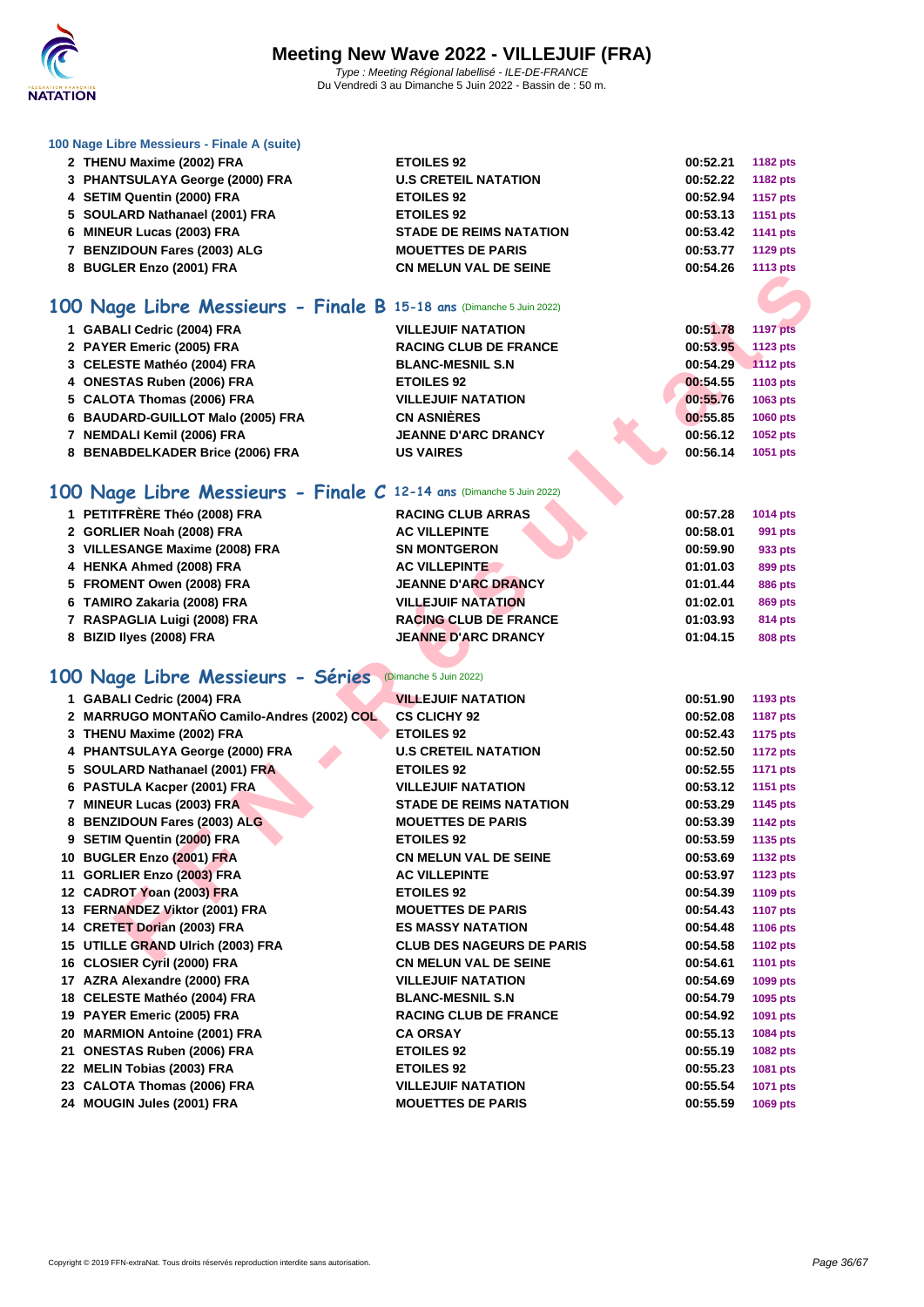

| 25 KINGUE MOUSSINGA Theodore (2003) FRA | <b>CN ASNIÈRES</b>               | 00:55.70 | 1065 pts        |
|-----------------------------------------|----------------------------------|----------|-----------------|
| 26 BAUDARD-GUILLOT Malo (2005) FRA      | <b>CN ASNIÈRES</b>               | 00:55.79 | 1062 pts        |
| 27 DANSOU Marc (1983) BEN               | <b>S.M MONTROUGE</b>             | 00:55.99 | 1056 pts        |
| 28 SAADE Jad (2003) FRA                 | <b>CN ASNIERES</b>               | 00:56.02 | 1055 pts        |
| 29 BRIGNON Florian (2002) FRA           | <b>ES MASSY NATATION</b>         | 00:56.12 | 1052 pts        |
| 30 NEMDALI Kemil (2006) FRA             | JEANNE D'ARC DRANCY              | 00:56.54 | 1038 pts        |
| 31 BESSON Antoine (2003) FRA            | <b>CN ANDRESY</b>                | 00:56.55 | 1038 pts        |
| 32 BENABDELKADER Brice (2006) FRA       | <b>US VAIRES</b>                 | 00:56.68 | <b>1034 pts</b> |
| 33 ASSOUANE Bilel (2004) FRA            | <b>CN ASNIÈRES</b>               | 00:56.79 | <b>1030 pts</b> |
| 34 FELIX Gaspard (2005) FRA             | CN MELUN VAL DE SEINE            | 00:56.80 | <b>1030 pts</b> |
| 35 CHERIFI Anis (1998) ALG              | <b>US IVRY-SUR-SEINE</b>         | 00:56.85 | 1028 pts        |
| 35 MATTIUSSI Erling (2006) FRA          | <b>CN LE PLESSIS-ROBINSON</b>    | 00:56.85 | <b>1028 pts</b> |
| 37 ARRANZ Victor (2006) USA             | <b>AC BOULOGNE-BILLANCOURT</b>   | 00:56.87 | <b>1028 pts</b> |
| 38 HOUSSOUNI Riad (2005) FRA            | <b>VILLEJUIF NATATION</b>        | 00:57.16 | 1018 pts        |
| 38 QUANTIN Hugo (2001) FRA              | CA ORSAY                         | 00:57.16 | 1018 pts        |
| 40 ANOYVEGA LANCON Esteban (2005) FRA   | <b>CN LE PLESSIS-ROBINSON</b>    | 00:57.21 | <b>1017 pts</b> |
| 41 BONEL Antonyn (2001) FRA             | <b>CA ORSAY</b>                  | 00:57.40 | 1011 pts        |
| 42 HUGONENQ Milo (2004) FRA             | <b>CLUB DES NAGEURS DE PARIS</b> | 00:57.50 | <b>1007 pts</b> |
| 43 CLEMENT Bastien (2007) FRA           | <b>S.M MONTROUGE</b>             | 00:57.54 | 1006 pts        |
| 44 PETITFRÈRE Théo (2008) FRA           | <b>RACING CLUB ARRAS</b>         | 00:57.63 | 1003 pts        |
| 45 VANDEVELDE Thomas (2004) FRA         | <b>SN VERSAILLES</b>             | 00:57.69 | 1001 pts        |
| 46 SOARES Lucas (2005) FRA              | <b>VILLEJUIF NATATION</b>        | 00:57.71 | 1001 pts        |
| 47 NIANE Andy (2004) FRA                | <b>S.M MONTROUGE</b>             | 00:57.93 | 994 pts         |
| 48 VANBUTSEL Ryan (2005) FRA            | <b>JEANNE D'ARC DRANCY</b>       | 00:57.94 | 994 pts         |
| 49 DA SILVA Hugo (2005) FRA             | <b>CN MAISONS-ALFORT</b>         | 00:57.98 | 992 pts         |
| 50 THENU Alexandre (2005) FRA           | <b>LAGNY-SUR-MARNE NATATION</b>  | 00:58.05 | 990 pts         |
| 51 MANOLE Maxim (2007) FRA              | <b>ES MASSY NATATION</b>         | 00:58.07 | 989 pts         |
| 52 LATSAGUE Thomas (2005) FRA           | <b>ES MASSY NATATION</b>         | 00:58.12 | 988 pts         |
| 53 JAMI Raphael (2004) FRA              | <b>CSM PUTEAUX</b>               | 00:58.16 | <b>987 pts</b>  |
| 54 LIV David (2004) FRA                 | <b>LAGNY-SUR-MARNE NATATION</b>  | 00:58.34 | 981 pts         |
| 55 TOUAK Tony (2004) FRA                | <b>STADE DE VANVES</b>           | 00:58.35 | 981 pts         |
| 56 HOUVENAGEL Lester (2007) FRA         | <b>NOGENT NATATION 94</b>        | 00:58.36 | 980 pts         |
| 57 TRéBOSC Samy (2007) FRA              | <b>ES MASSY NATATION</b>         | 00:58.52 | 975 pts         |
| 58 DESBRUNS Florian (2000) FRA          | <b>LAGNY-SUR-MARNE NATATION</b>  | 00:58.55 | 974 pts         |
| 59 PALFRAY Léo (2001) FRA               | <b>ETOILES 92</b>                | 00:58.62 | 972 pts         |
| 60 MARMOLEJO Ethan (2006) FRA           | <b>NOGENT NATATION 94</b>        | 00:58.74 | 968 pts         |
| 60 GORLIER Noah (2008) FRA              | <b>AC VILLEPINTE</b>             | 00:58.74 | <b>968 pts</b>  |
| 62 MOREAU Alexandre (2005) FRA          | <b>SCUF PARIS</b>                | 00:58.76 | <b>968 pts</b>  |
| 63 MONTI Ennio (2004) FRA               | <b>LAGNY-SUR-MARNE NATATION</b>  | 00:58.92 | 963 pts         |
| 63 MONTI Matteo (2006) FRA              | OLYMPIQUE LA GARENNE-COLOMBES    | 00:58.92 | <b>963 pts</b>  |
| 65 HANI Chahine (2006) FRA              | <b>CSN GUYANCOURT</b>            | 00:59.11 | 957 pts         |
| 66 CHAFFORT Enzo (2007) FRA             | <b>AC VILLEPINTE</b>             | 00:59.19 | 955 pts         |
| 67 NGUYEN-KHAC Trung-Chinh (2006) FRA   | <b>CLUB DES NAGEURS DE PARIS</b> | 00:59.20 | 954 pts         |
| 68 GIRARD Théo (2004) FRA               | SN MONTGERON                     | 00:59.24 | 953 pts         |
| 69 EL MOUDIR Ayyoub (2007) FRA          | <b>ES MASSY NATATION</b>         | 00:59.25 | 953 pts         |
| 70 CALECKI Alexy (2006) FRA             | <b>VILLEJUIF NATATION</b>        | 00:59.26 | 952 pts         |
| 71 LOQUEN Julien (2005) FRA             | <b>LAGNY-SUR-MARNE NATATION</b>  | 00:59.29 | 951 pts         |
| 72 MANY Matteo (2006) FRA               | <b>S.M MONTROUGE</b>             | 00:59.30 | 951 pts         |
| 73 BOUCRAUT Sacha (2005) FRA            | <b>MOUETTES DE PARIS</b>         | 00:59.36 | 949 pts         |
| 74 LEGRIEL Ernest (2001) FRA            | <b>MOUETTES DE PARIS</b>         | 00:59.38 | 949 pts         |
| 74 CATINEL-ARAMINTHE Keran (2001) FRA   | <b>U.S CRETEIL NATATION</b>      | 00:59.38 | 949 pts         |
| 76 PIETTE Sacha (2005) FRA              | <b>RACING CLUB ARRAS</b>         | 00:59.40 | 948 pts         |
| 77 HAMDINI Bayan (2006) FRA             | <b>US IVRY-SUR-SEINE</b>         | 00:59.44 | 947 pts         |
| 78 BRAUCOscar (2007) FRA                | <b>BEAUVAISIS AQUATIC CLUB</b>   | 00:59.52 | 944 pts         |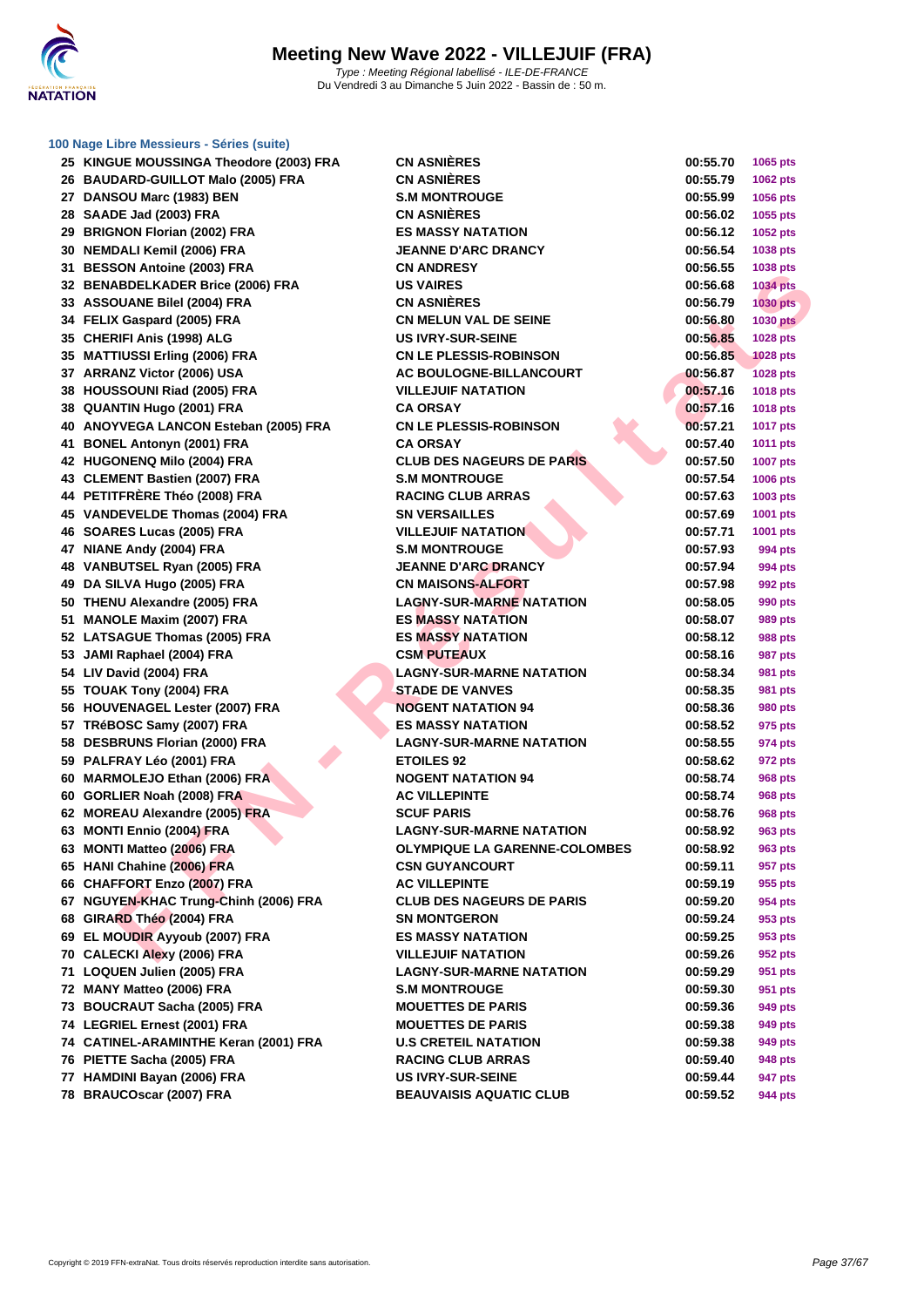

| 100 Nage Libre Messieurs - Séries (suite) |                                      |          |                |  |
|-------------------------------------------|--------------------------------------|----------|----------------|--|
| 79 CISSE Yohann (2005) FRA                | <b>CN ST-MICHEL-SUR-ORGE</b>         | 00:59.64 | 941 pts        |  |
| 80 DUYCK Mathieu (2007) FRA               | <b>CSN GUYANCOURT</b>                | 00:59.71 | 939 pts        |  |
| 81 WROLYK-LHERMITTE Hugo (2006) FRA       | <b>BEAUVAISIS AQUATIC CLUB</b>       | 00:59.83 | 935 pts        |  |
| 82 FULGA Maxim (2006) FRA                 | <b>US IVRY-SUR-SEINE</b>             | 00:59.95 | 931 pts        |  |
| 83 ECOLIVET Charles (2005) FRA            | <b>SCUF PARIS</b>                    | 00:59.97 | 931 pts        |  |
| 84 BAITICHE Camil (2006) FRA              | <b>BLANC-MESNIL S.N</b>              | 00:59.99 | 930 pts        |  |
| 85 VIGNETTES Thomas (2006) FRA            | <b>U.S CRETEIL NATATION</b>          | 01:00.00 | 929 pts        |  |
| 85 GARCIA Arthur (2005) FRA               | <b>S.M MONTROUGE</b>                 | 01:00.00 | 929 pts        |  |
| 87 GRADEL Clement (2005) FRA              | <b>CLUB DES NAGEURS DE PARIS</b>     | 01:00.06 | <b>928 pts</b> |  |
| 88 ARTUSO Diego (2007) FRA                | <b>NOGENT NATATION 94</b>            | 01:00.11 | <b>926 pts</b> |  |
| 89 DJAOUD Noam (2007) FRA                 | <b>SN MONTGERON</b>                  | 01:00.13 | 926 pts        |  |
| 90 FONTAINE COUDAIR Andreas (2005) FRA    | <b>US IVRY-SUR-SEINE</b>             | 01:00.15 | 925 pts        |  |
| 90 LEFEVRE Victor (2006) FRA              | <b>OLYMPIQUE LA GARENNE-COLOMBES</b> | 01:00.15 | 925 pts        |  |
| 92 LAKHDARI Adam (2007) FRA               | <b>US IVRY-SUR-SEINE</b>             | 01:00.33 | 920 pts        |  |
| 92 VILLESANGE Maxime (2008) FRA           | <b>SN MONTGERON</b>                  | 01:00.33 | 920 pts        |  |
| 94 DI PONZIO Noah (2006) FRA              | <b>LES PHOENIX D'ANTONY</b>          | 01:00.48 | 915 pts        |  |
| 95 DUCHAUFFOUR Timothe (2005) FRA         | <b>LAGNY-SUR-MARNE NATATION</b>      | 01:00.51 | 914 pts        |  |
| 96 LEDIEN Alexandre (2008) FRA            | <b>STADE DE VANVES</b>               | 01:00.58 | 912 pts        |  |
| 97 DJENNANE Aymen (2005) ALG              | <b>CA ORSAY</b>                      | 01:00.64 | 910 pts        |  |
| 98 GAMEIRO DOS SANTOS Andre (2005) POR    | <b>AQUACLUB LE PECQ MARLY</b>        | 01:00.72 | 908 pts        |  |
| 99 BEZZAOUYA Yassine (2006) FRA           | <b>BLANC-MESNIL S.N</b>              | 01:00.90 | 902 pts        |  |
| 100 HADDADI Rayan (2006) FRA              | <b>VILLEJUIF NATATION</b>            | 01:00.96 | 901 pts        |  |
| 101 BOULANGER Maxance (2004) FRA          | <b>CN ST-MICHEL-SUR-ORGE</b>         | 01:01.13 | 896 pts        |  |
| 102 HENKA Ahmed (2008) FRA                | <b>AC VILLEPINTE</b>                 | 01:01.31 |                |  |
| 103 GOMEZ Pierre (2007) FRA               | <b>CN LE PLESSIS-ROBINSON</b>        | 01:01.45 | 890 pts        |  |
| 104 VANNEAUX Alexandre (2005) FRA         | <b>STADE DE REIMS NATATION</b>       |          | 886 pts        |  |
|                                           | <b>BLANC-MESNIL S.N</b>              | 01:01.49 | 885 pts        |  |
| 105 BESSALAAIi (2005) FRA                 |                                      | 01:01.56 | 883 pts        |  |
| 106 FRANÇOIS Sacha (2006) FRA             | <b>OLYMPIQUE LA GARENNE-COLOMBES</b> | 01:01.60 | 882 pts        |  |
| 106 TAMIRO Zakaria (2008) FRA             | <b>VILLEJUIF NATATION</b>            | 01:01.60 | 882 pts        |  |
| 108 BENDAHMANE Anis (2007) FRA            | <b>VILLEJUIF NATATION</b>            | 01:01.65 | 880 pts        |  |
| 109 BOUNIN Nael (2007) FRA                | <b>NEPTUNE CLUB DE FRANCE</b>        | 01:01.67 | 879 pts        |  |
| 110 BONAMY Etienne (2007) FRA             | <b>RACING CLUB DE FRANCE</b>         | 01:01.70 | 879 pts        |  |
| 111 LEGOT Gabriel (2007) FRA              | <b>SN MONTGERON</b>                  | 01:01.76 | 877 pts        |  |
| 112 BONDOUY Marlon (2007) FRA             | <b>ES MASSY NATATION</b>             | 01:01.77 | 877 pts        |  |
| 113 KANAMORI Valentin (2006) FRA          | <b>LES PHOENIX D'ANTONY</b>          | 01:01.84 | 874 pts        |  |
| 113 DAGRY Quentin (2006) FRA              | <b>CLUB DES NAGEURS DE PARIS</b>     | 01:01.84 | 874 pts        |  |
| 115 PEITEADO Pablo (2005) FRA             | <b>CN MAISONS-ALFORT</b>             | 01:01.95 | 871 pts        |  |
| 116 GUILBAUD Arthur (2007) FRA            | <b>CA ORSAY</b>                      | 01:01.96 | 871 pts        |  |
| 117 CHANCLOU Matteo (2007) FRA            | <b>S.M MONTROUGE</b>                 | 01:02.03 | 869 pts        |  |
| 118 FROMENT Owen (2008) FRA               | <b>JEANNE D'ARC DRANCY</b>           | 01:02.04 | 869 pts        |  |
| 119 LY Alexander (2008) FRA               | <b>RACING CLUB DE FRANCE</b>         | 01:02.19 | 864 pts        |  |
| 120 DE LA BAUME Adriano (2006) ITA        | <b>RACING CLUB DE FRANCE</b>         | 01:02.32 | 860 pts        |  |
| 121 HAMEL Lorenzo (2007) FRA              | <b>ES STAINS</b>                     | 01:02.47 | 856 pts        |  |
| 121 KHELIL Massil (2007) FRA              | <b>JEANNE D'ARC DRANCY</b>           | 01:02.47 | 856 pts        |  |
| 123 BIZID Ilyes (2008) FRA                | <b>JEANNE D'ARC DRANCY</b>           | 01:02.92 | 843 pts        |  |
| 124 VAHLAS Lucas (2006) FRA               | <b>AC BOULOGNE-BILLANCOURT</b>       | 01:03.07 | 838 pts        |  |
| 125 GONON Benjamin (2007) FRA             | AC BOULOGNE-BILLANCOURT              | 01:03.42 | 828 pts        |  |
| 126 BENABDELKADER Yann (2004) FRA         | <b>US VAIRES</b>                     | 01:03.66 | 821 pts        |  |
| 127 RASPAGLIA Luigi (2008) FRA            | <b>RACING CLUB DE FRANCE</b>         | 01:03.74 | 819 pts        |  |
| 128 ASSADI Viam (2005) SWE                | <b>AQUACLUB LE PECQ MARLY</b>        | 01:03.91 | 814 pts        |  |
| 129 BAGHLI Nadjib (2008) FRA              | <b>CN MAISONS-ALFORT</b>             | 01:05.19 | 778 pts        |  |
| 130 RENAUD Louis (2008) FRA               | <b>NOGENT NATATION 94</b>            | 01:06.20 | <b>750 pts</b> |  |
| 131 ORSETTI Abel (2008) FRA               | <b>RACING CLUB DE FRANCE</b>         | 01:06.39 | 745 pts        |  |
| 132 COLLOMB Alexy (2008) FRA              | <b>CN MAISONS-ALFORT</b>             | 01:06.68 | <b>737 pts</b> |  |
|                                           |                                      |          |                |  |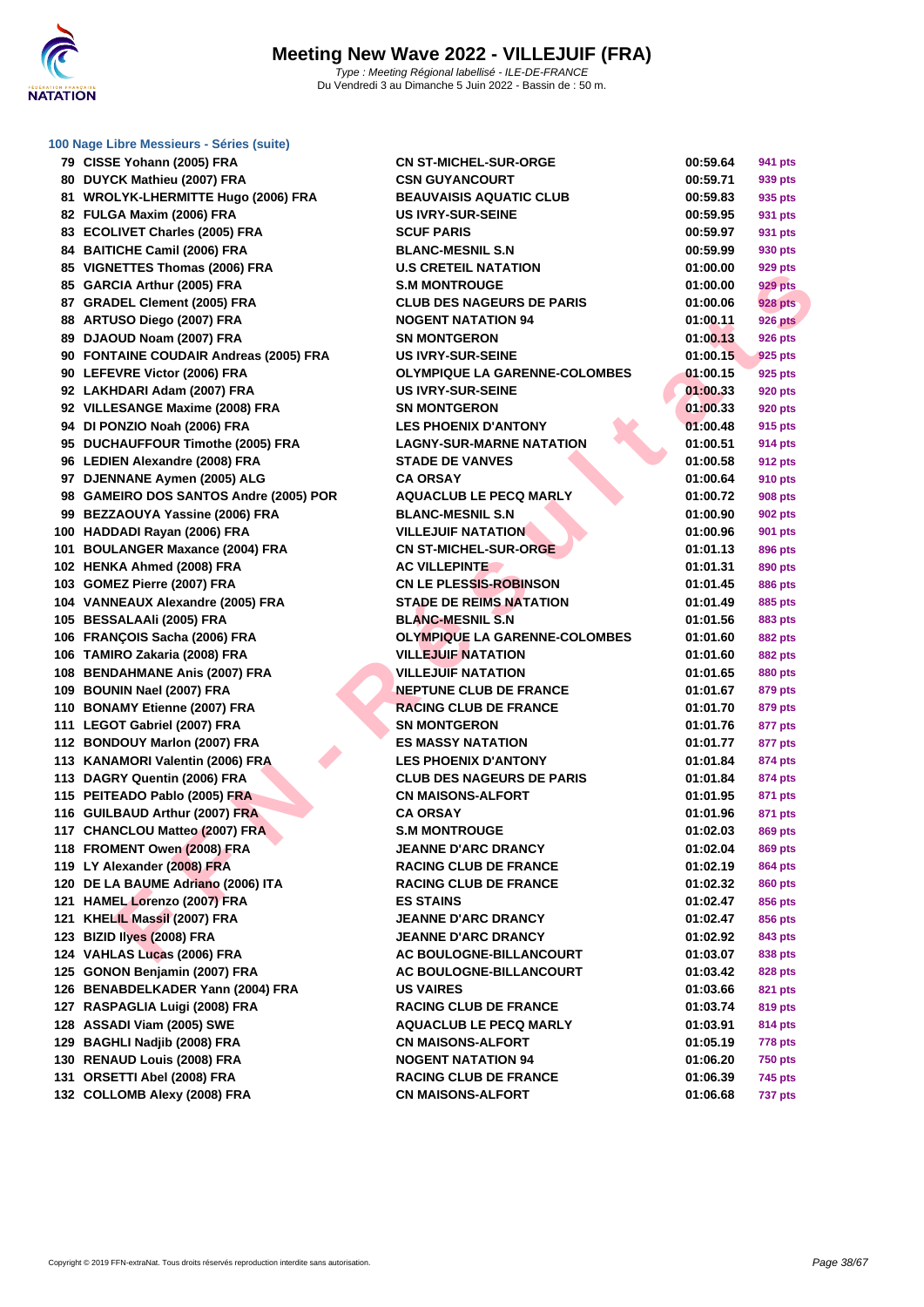

| 133 BEDU Alexandre (2009) FRA                                           | <b>NOGENT NATATION 94</b>                               | 01:07.03<br><b>728 pts</b>                               |
|-------------------------------------------------------------------------|---------------------------------------------------------|----------------------------------------------------------|
| 134 VERCELLONE Gauthier (2008) FRA                                      | <b>STADE DE VANVES</b>                                  | 01:07.10<br><b>726 pts</b>                               |
| 135 ZANARDO Fabio (2008) FRA                                            | <b>VILLEJUIF NATATION</b>                               | 01:07.35<br><b>719 pts</b>                               |
| 136 HALTER Ambroise (2009) FRA                                          | <b>US IVRY-SUR-SEINE</b>                                | 01:08.22<br><b>696 pts</b>                               |
| 137 PEREIRA--NUSSBAUM Gabin (2008) FRA                                  | <b>CN MAISONS-ALFORT</b>                                | 01:08.40<br>691 pts                                      |
| 138 BEN KHELIFA Rayane (2008) FRA                                       | <b>VILLEJUIF NATATION</b>                               | 01:08.69<br><b>684 pts</b>                               |
| 139 ARDJOUNE Luca (2008) FRA                                            | <b>CN MAISONS-ALFORT</b>                                | 01:08.72<br>683 pts                                      |
| 140 CHELLAOUI Younes (2009) FRA                                         | <b>JEANNE D'ARC DRANCY</b>                              | 01:08.77<br><b>682 pts</b>                               |
| 141 OUMEZZINE Talel (2008) FRA                                          | <b>NEPTUNE CLUB DE FRANCE</b>                           | 01:08.93<br>677 pts                                      |
| 142 SAVILOV Maxime (2008) UKR                                           | <b>NEPTUNE CLUB DE FRANCE</b>                           | 677 pts<br>01:08.96                                      |
| 143 JAY Vadim (2009) FRA                                                | <b>RACING CLUB DE FRANCE</b>                            | 01:09.31<br><b>668 pts</b>                               |
| 144 CHECOURY Eli (2010) FRA                                             | <b>RACING CLUB DE FRANCE</b>                            | 01:09.67<br><b>658 pts</b>                               |
| 145 ADJABI Nael (2008) FRA                                              | <b>VILLEJUIF NATATION</b>                               | 01:10.40<br><b>640 pts</b>                               |
| 146 VIDAL Eloi (2010) FRA                                               | <b>NOGENT NATATION 94</b>                               | 01:11.92<br><b>602 pts</b>                               |
| 147 BRY Alois (2009) FRA                                                | <b>NOGENT NATATION 94</b>                               | 01:13.32<br>568 pts                                      |
| 148 ATMANI Zyad (2010) FRA                                              | <b>JEANNE D'ARC DRANCY</b>                              | 01:13.54<br><b>563 pts</b>                               |
| 149 HAOUAS Bilal (2009) FRA                                             | <b>CSA KREMLIN-BICETRE</b>                              | 01:14.46<br><b>541 pts</b>                               |
| 150 DABI Eliott (2008) FRA                                              | <b>RACING CLUB DE FRANCE</b>                            | 01:14.88<br>532 pts                                      |
| 151 EURIAT Bruce (2009) FRA                                             | <b>RACING CLUB DE FRANCE</b>                            | 01:14.92<br>531 pts                                      |
| 152 LEGOT Jérémy (2009) FRA                                             | <b>SN MONTGERON</b>                                     | 01:15.03<br><b>528 pts</b>                               |
| 153 COLLET QUIDE Hugo (2008) FRA                                        | <b>CSA KREMLIN-BICETRE</b>                              | 01:15.17<br><b>525 pts</b>                               |
| 154 CARN Elio (2010) FRA                                                | <b>CN MAISONS-ALFORT</b>                                | 01:16.11<br>504 pts                                      |
| 155 REAL Pablo (2010) FRA                                               | <b>CA L'HAY-LES-ROSES</b>                               | 01:16.70<br><b>490 pts</b>                               |
| 156 PHAN Eliott (2008) FRA                                              | <b>RACING CLUB DE FRANCE</b>                            | 01:16.93<br>485 pts                                      |
| 157 DURAND Thomas (2010) FRA                                            | <b>VILLEJUIF NATATION</b>                               | 01:18.20<br><b>458 pts</b>                               |
| 158 EL NAHASS Zied (2010) FRA                                           | US IVRY-SUR-SEINE                                       | 01:21.15<br><b>397 pts</b>                               |
| 159 PACE Alexis (2009) FRA                                              | <b>US VAIRES</b>                                        | 01:23.34<br><b>354 pts</b>                               |
| --- PLAZANET Gaspard (2008) FRA                                         | <b>NEPTUNE CLUB DE FRANCE</b>                           | <b>DNS</b> dec                                           |
| --- EL ALAOUI Adam (2009) FRA                                           | <b>CSA KREMLIN-BICETRE</b>                              | <b>DNS</b> dec                                           |
| --- BANTAS Quentin (2008) FRA                                           | <b>RACING CLUB DE FRANCE</b>                            | <b>DNS</b> dec                                           |
| --- CLAVEL Barthélémy (2005) FRA                                        | <b>NEPTUNE CLUB DE FRANCE</b>                           | <b>DNS</b> dec                                           |
| --- FLICI Rayan (2009) FRA                                              | <b>CN MAISONS-ALFORT</b>                                | <b>DNS</b> dec                                           |
| --- BOHBOT DRIDI Yannick (2000) FRA                                     | <b>RACING CLUB DE FRANCE</b>                            | <b>DNS</b> dec                                           |
| --- BENBARA Nazim (1998) ALG                                            | <b>VILLEJUIF NATATION</b>                               | <b>DNS</b> dec                                           |
| --- AMIR TAHMASSEB BERTHET Theo (2005) FRA                              | <b>NOGENT NATATION 94</b>                               | <b>DNS</b> dec                                           |
| --- TANCREZ Maxime (2006) FRA                                           | <b>CLUB DES NAGEURS DE PARIS</b>                        | <b>DNS</b>                                               |
|                                                                         |                                                         |                                                          |
| 200 Nage Libre Messieurs - Finale A 19 ans et plus (Samedi 4 Juin 2022) |                                                         |                                                          |
| 1 SOULARD Nathanael (2001) FRA<br>$50m: -$                              | <b>ETOILES 92</b><br>100m: 00:55000 : (00:55.00)        | 01:55.01<br><b>1171 pts</b><br>200m: 01:55.01 (01:00.01) |
| 2 SEYE Matthieu (2002) SEN<br>$50m: -$                                  | <b>ES MASSY NATATION</b><br>100m: 00:55.56 : (00:55.56) | 01:55.59<br>1161 pts<br>200m: 01:55.59 (01:00.03)        |
| 3 BENZIDOUN Fares (2003) ALG<br>$50m: -$                                | <b>MOUETTES DE PARIS</b><br>100m: 00:5509m : (00:55.91) | 01:56.01<br><b>1154 pts</b><br>200m: 01:56.01 (01:00.10) |
| 4 THENU Maxime (2002) FRA<br>$50m: -$                                   | <b>ETOILES 92</b><br>100m: 00:56/50 : (00:56.50)        | 01:56.22<br><b>1150 pts</b><br>200m: 01:56.22 (00:59.72) |
| E. BRIANAN FISSIS (0000) FRA                                            | <b>FO MACOVAIATATION</b>                                | 0.4.57.57<br>$1100 - 1$                                  |

| <b>VILLEJUIF NATATION</b>        |
|----------------------------------|
| <b>CN MAISONS-ALFORT</b>         |
| <b>JEANNE D'ARC DRANCY</b>       |
| <b>NEPTUNE CLUB DE FRANCE</b>    |
| <b>NEPTUNE CLUB DE FRANCE</b>    |
| <b>RACING CLUB DE FRANCE</b>     |
| <b>RACING CLUB DE FRANCE</b>     |
| <b>VILLEJUIF NATATION</b>        |
| <b>NOGENT NATATION 94</b>        |
| <b>NOGENT NATATION 94</b>        |
| <b>JEANNE D'ARC DRANCY</b>       |
| <b>CSA KREMLIN-BICETRE</b>       |
| <b>RACING CLUB DE FRANCE</b>     |
| <b>RACING CLUB DE FRANCE</b>     |
| <b>SN MONTGERON</b>              |
| <b>CSA KREMLIN-BICETRE</b>       |
| <b>CN MAISONS-ALFORT</b>         |
| <b>CAL'HAY-LES-ROSES</b>         |
| <b>RACING CLUB DE FRANCE</b>     |
| <b>VILLEJUIF NATATION</b>        |
| <b>US IVRY-SUR-SEINE</b>         |
| <b>US VAIRES</b>                 |
| <b>NEPTUNE CLUB DE FRANCE</b>    |
| <b>CSA KREMLIN-BICETRE</b>       |
| <b>RACING CLUB DE FRANCE</b>     |
| <b>NEPTUNE CLUB DE FRANCE</b>    |
| <b>CN MAISONS-ALFORT</b>         |
| <b>RACING CLUB DE FRANCE</b>     |
| <b>VILLEJUIF NATATION</b>        |
| <b>NOGENT NATATION 94</b>        |
| <b>CLUB DES NAGEURS DE PARIS</b> |
|                                  |

## **200 Nage Libre Messieurs - Finale A 19 ans et plus** (Samedi 4 Juin 2022)

## **1 SOULARD Nathanael (2001) FRA EXAMPLE 1 EQDILE 2 SEYE Matthieu (2002) SEN**  $\frac{50m}{100}$ **3 BENZIDOUN Fares (2003) ALG 60m 4 THENU Maxime (2002) FRA EXAMPLE 100 pts 5 BRIGNON Florian (2002) FRA**  $\frac{50m}{11}$ **6 FERNANDEZ Viktor (2001) FRA** *SOm***: ---</del> 7 CRETET Dorian (2003) FRA EXECUTE 10 <b>60m** in the same of  $\frac{50m}{2}$ **8 ANDRIAMPARANY RALIBERA Toky (2001) MA**<br> **BOW**:

**200 Nage Libre Messieurs - Finale B 15-18 ans** (Samedi 4 Juin 2022)

**1 VANDEVELDE Thomas (2004) FRA SN VERSAILLES 1053 pts 02:02.08 02:02.08 02:02.08 01:01.84 60m : at 100m c 1053 pts 1053 pts 1053 pts 1053 pts 10:01.84** 

|                     | <b>ETOILES 92</b>                                              | 01:55.01<br><b>1171 pts</b>                              |
|---------------------|----------------------------------------------------------------|----------------------------------------------------------|
| $50m: -$            | 100m: 00:55000 : (00:55.00)                                    | 200m: 01:55.01 (01:00.01)                                |
| $50m: -$            | <b>ES MASSY NATATION</b><br>100m: 00:55.56 : (00:55.56)        | 01:55.59<br>1161 pts<br>200m: 01:55.59 (01:00.03)        |
| $50m: -$            | <b>MOUETTES DE PARIS</b><br>100m: 00:5509m: (00:55.91)         | 01:56.01<br>1154 pts<br>200m: 01:56.01 (01:00.10)        |
| $50m: -$            | <b>ETOILES 92</b><br>100m: 00:56.50 : (00:56.50)               | 01:56.22<br><b>1150 pts</b><br>200m: 01:56.22 (00:59.72) |
| $50m: -$            | <b>ES MASSY NATATION</b><br>100m: 00:56.56 : (00:56.56)        | 01:57.57<br><b>1128 pts</b><br>200m: 01:57.57 (01:01.01) |
| $50m: -$            | <b>MOUETTES DE PARIS</b><br>100m: 00:56.59 : (00:56.59)        | 01:57.68<br><b>1126 pts</b><br>200m: 01:57.68 (01:01.09) |
| $50m: -$            | <b>ES MASSY NATATION</b><br>100m: 00:58070 : (00:58.70)        | 02:02.07<br>1053 pts<br>200m: 02:02.07 (01:03.37)        |
| )1) MAD<br>$50m: -$ | <b>LAGNY-SUR-MARNE NATATION</b><br>100m: 01:03040 : (01:03.40) | 02:14.90<br>856 pts<br>200m: 02:14.90 (01:11.50)         |
|                     |                                                                |                                                          |

 $100m : 01:0024$  : (01:00.24)

| 01:07.10       | <b>726 pts</b> |
|----------------|----------------|
| 01:07.35       | 719 pts        |
| 01:08.22       | 696 pts        |
| 01:08.40       | <b>691 pts</b> |
| 01:08.69       | <b>684 pts</b> |
| 01:08.72       | <b>683 pts</b> |
| 01:08.77       | <b>682 pts</b> |
| 01:08.93       | 677 pts        |
| 01:08.96       | 677 pts        |
| 01:09.31       | 668 pts        |
| 01:09.67       | <b>658 pts</b> |
| 01:10.40       | <b>640 pts</b> |
| 01:11.92       | <b>602 pts</b> |
| 01:13.32       | <b>568 pts</b> |
| 01:13.54       | 563 pts        |
| 01:14.46       | <b>541 pts</b> |
| 01:14.88       | 532 pts        |
| 01:14.92       | <b>531 pts</b> |
| 01:15.03       | 528 pts        |
| 01:15.17       | 525 pts        |
| 01:16.11       | 504 pts        |
| 01:16.70       | <b>490 pts</b> |
| 01:16.93       | <b>485 pts</b> |
| 01:18.20       | <b>458 pts</b> |
| 01:21.15       | 397 pts        |
| 01:23.34       | <b>354 pts</b> |
| DNS dec        |                |
| <b>DNS</b> dec |                |
| DNS dec        |                |
| DNS dec        |                |
| DNS dec        |                |
| DNS dec        |                |
| DNS dec        |                |
| DNS dec        |                |
| <b>DNS</b>     |                |

| 01:55.01 1171 pts | 200m: 01:55.01 (01:00.01)            |
|-------------------|--------------------------------------|
| 01:55.59 1161 pts | 200m: 01:55.59 (01:00.03)            |
| 01:56.01 1154 pts | 200m: 01:56.01 (01:00.10)            |
| 01:56.22 1150 pts | 200m: 01:56.22 (00:59.72)            |
| 01:57.57 1128 pts | 200m: 01:57.57 (01:01.01)            |
| 01:57.68 1126 pts | 200m: 01:57.68 (01:01.09)            |
| 02:02.07 1053 pts | 200m: 02:02.07 (01:03.37)            |
| 02:14.90          | 856 pts<br>200m: 02:14.90 (01:11.50) |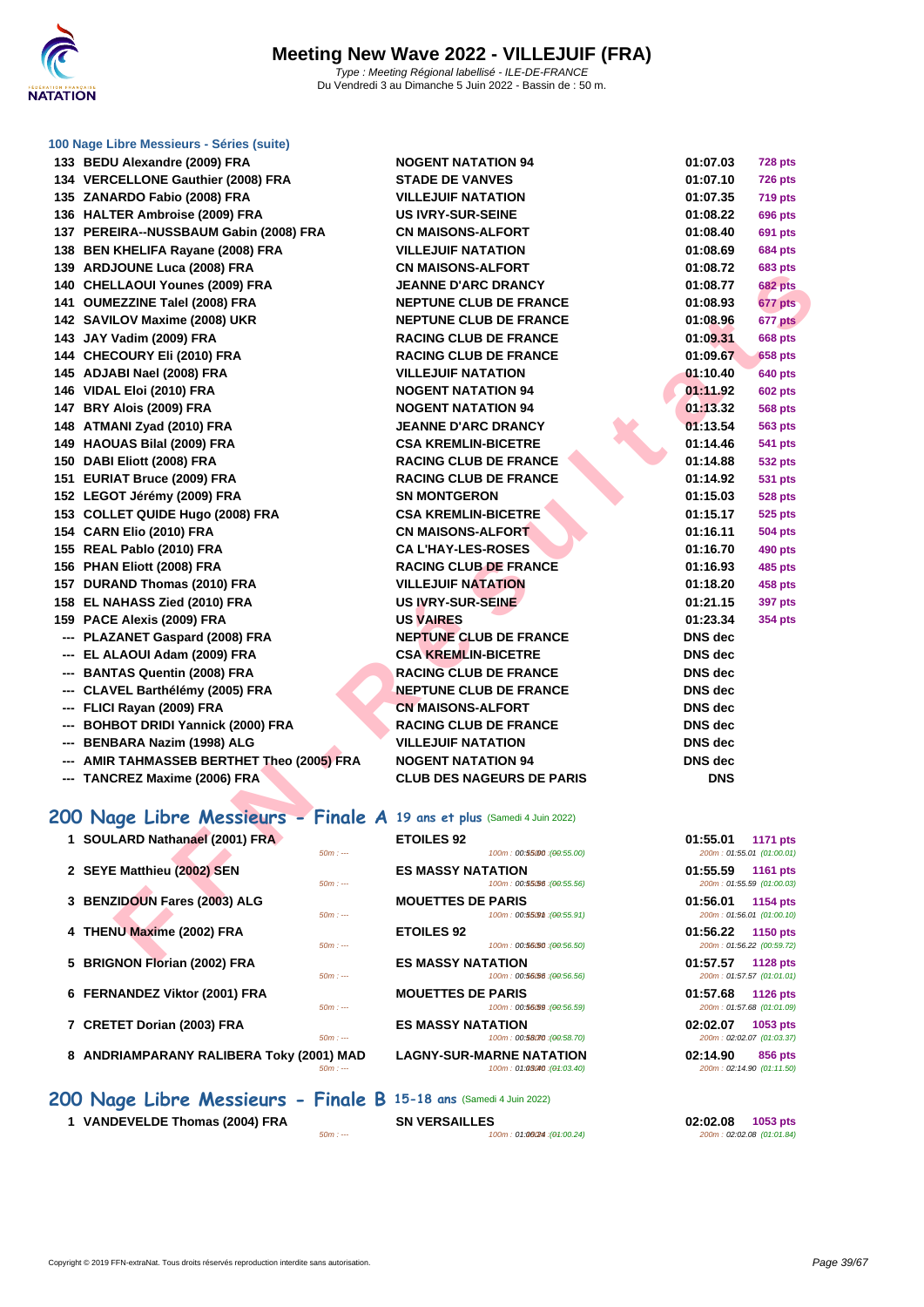

### **[200 Nage](http://www.ffnatation.fr/webffn/index.php) Libre Messieurs - Finale B (suite)**

|  | 2 PAYER Emeric (2005) FRA |  |
|--|---------------------------|--|
|  |                           |  |

- **3 ARRANZ Victor (2006) USA BOULOGNEERING BOULD**
- **4 BENABDELKADER Brice (2006) FRA 50m** in
- **5 PINTORE Emile (2005) FRA**
- **6 HUMBLOT Timothée (2005) FRA**  $\frac{50m}{2}$
- **7 MATTIUSSI Erling (2006) FRA**
- **--- AIT MOHAND Massinissa (2005) FRA ETOILES 92**

### **200 Nage Libre Messieurs - Finale C 12-14 ans** (Samedi 4 Juin 2022)

| 1 PETITFRERE Théo (2008) FRA |           | <b>RACING CLUB ARRAS</b>      | 02:06.53                  | <b>982 pts</b>            |
|------------------------------|-----------|-------------------------------|---------------------------|---------------------------|
|                              | $50m: -$  | 100m: 01:03 (8th : (01:03.81) | 200m: 02:06.53 (01:02.72) |                           |
| 2 BANTAS Quentin (2008) FRA  |           | <b>RACING CLUB DE FRANCE</b>  | 02:08.64                  | 950 pts                   |
|                              | $50m: -$  | 100m: 01:04.04 : (01:04.04)   | 200m: 02:08.64 (01:04.60) |                           |
| 3 GUY Gregoire (2008) FRA    |           | <b>RACING CLUB DE FRANCE</b>  | 02:09.87                  | 931 pts                   |
|                              | $50m: -$  | 100m: 01:040m7: (04:04.17)    |                           | 200m: 02:09.87 (01:05.70) |
| 4 GORLIER Noah (2008) FRA    |           | <b>AC VILLEPINTE</b>          | 02:12.19                  | 896 pts                   |
|                              | $50m: --$ | 100m: 01:040m : (01:04.11)    | 200m: 02:12.19 (01:08.08) |                           |
| 5 HENKA Ahmed (2008) FRA     |           | <b>AC VILLEPINTE</b>          | 02:15.76                  | 843 pts                   |
|                              | $50m: -$  | 100m: 01:04/84 : (01:04.84)   | 200m: 02:15.76 (01:10.92) |                           |
| 6 FROMENT Owen (2008) FRA    |           | <b>JEANNE D'ARC DRANCY</b>    | 02:15.98                  | 840 pts                   |
|                              | $50m: -$  | 100m: 01:03.97: (04:03.97)    | 200m: 02:15.98 (01:12.01) |                           |
| 7 PAVLOVIC Luka (2009) FRA   |           | <b>SN MONTGERON</b>           | 02:16.49                  | 833 pts                   |
|                              | $50m: -$  | 100m: 01:03099 : (01:07.09)   | 200m: 02:16.49 (01:09.40) |                           |

**8 FETTAR Issam (2008) FRA 50m 12:20.56 12:20.56** *50m* **12:30** 

### **200 Nage Libre Messieurs - Séries** (Samedi 4 Juin 2022)

- **1 BRIGNON Florian (2002) FRA**
- **2 SOULARD Nathanael (2001) FRA**
- **3 BENZIDOUN Fares (2003) ALG**
- **4 SEYE Matthieu (2002) SEN ES MASSY NATATION 01:58.11 1119 pts**
- **5 THENU Maxime (2002) FRA**
- **6 FERNANDEZ Viktor (2001) FRA**
- **7 CRETET Dorian (2003) FRA EXECUTE 1001 pts**
- **8** AIT MOHAND Massinissa (2005) FRA **9 PAYER Emeric (2005) FRA RACING CLUB DE FRANCE 02:03.36 1033 pts 10 ARRANZ Victor (2006) USA 11 VANDEVELDE Thomas (2004) FRA 50m**:
- **12 MATTIUSSI Erling (2006) FRA 13 BENABDELKADER Brice (2006) FRA 50m** in
- **14 KINGUE MOUSSINGA Theodore (2003) FRA 15 ANDRIAMPARANY RALIBERA Toky (2001) MAD LAGNY-SUR-MARNE NATATION 02:04.83 1009 pts**
- **16 MARMION Antoine (2001) FRA CA ORSAY**
- 17 **MOUGIN Jules (2001) FRA MOUETTES DE PARIS**

| 2 PAYER Emeric (2005) FRA        | $50m: -$ | <b>RACING CLUB DE FRANCE</b><br>100m: 01:06/00 : (01:00.00)  | 02:02.30<br>1050 pts<br>200m: 02:02.30 (01:02.30)        |
|----------------------------------|----------|--------------------------------------------------------------|----------------------------------------------------------|
| 3 ARRANZ Victor (2006) USA       | $50m: -$ | AC BOULOGNE-BILLANCOURT<br>100m: 00:58085 : (00:58.85)       | 02:02.92<br><b>1040 pts</b><br>200m: 02:02.92 (01:04.07) |
| 4 BENABDELKADER Brice (2006) FRA | $50m: -$ | <b>US VAIRES</b><br>100m: 01:05(55:(04:01.55)                | 02:03.79<br><b>1026 pts</b><br>200m: 02:03.79 (01:02.24) |
| 5 PINTORE Emile (2005) FRA       | $50m: -$ | <b>MOUETTES DE PARIS</b><br>100m: 01:06038 : (01:00.33)      | 02:03.97<br>1023 pts<br>200m: 02:03.97 (01:03.64)        |
| 6 HUMBLOT Timothée (2005) FRA    | $50m: -$ | <b>CN LE PLESSIS-ROBINSON</b><br>100m: 00:59049 : (00:59.49) | 02:04.01<br><b>1022 pts</b><br>200m: 02:04.01 (01:04.52) |
| 7 MATTIUSSI Erling (2006) FRA    | $50m: -$ | <b>CN LE PLESSIS-ROBINSON</b><br>100m: 01:02015 : (01:02.15) | 02:12.43<br>892 pts<br>200m: 02:12.43 (01:10.28)         |

|                                                   | .                                                                        | $LUUIII$ . UZ.UJ.JI $ U1.UJ.UJ.$                         |
|---------------------------------------------------|--------------------------------------------------------------------------|----------------------------------------------------------|
| BLOT Timothée (2005) FRA                          | <b>CN LE PLESSIS-ROBINSON</b><br>$50m: -$<br>100m: 00:59(49 : (00:59.49) | 02:04.01<br><b>1022 pts</b><br>200m: 02:04.01 (01:04.52) |
| TIUSSI Erling (2006) FRA                          | CN LE PLESSIS-ROBINSON<br>$50m: -$<br>100m: 01:080f5 : (01:02.15)        | 02:12.43<br><b>892 pts</b><br>200m: 02:12.43 (01:10.28)  |
| /IOHAND Massinissa (2005) FRA                     | <b>ETOILES 92</b>                                                        | <b>DNS</b>                                               |
|                                                   | 19e Libre Messieurs - Finale C 12-14 ans (Samedi 4 Juin 2022)            |                                                          |
| TFRÈRE Théo (2008) FRA                            | <b>RACING CLUB ARRAS</b><br>100m: 01:03 (01:03.81)<br>$50m: -$           | 02:06.53<br>982 pts<br>200m: 02:06.53 (01:02.72)         |
| TAS Quentin (2008) FRA                            | <b>RACING CLUB DE FRANCE</b><br>100m: 01:04.04 : (01:04.04)<br>$50m: -$  | 02:08.64<br>950 pts<br>200m: 02:08.64 (01:04.60)         |
| Gregoire (2008) FRA                               | <b>RACING CLUB DE FRANCE</b><br>100m: 01:04017 : (01:04.17)<br>$50m: -$  | 02:09.87<br>931 pts<br>200m: 02:09.87 (01:05.70)         |
| LIER Noah (2008) FRA                              | <b>AC VILLEPINTE</b><br>100m: 01:040mm : (01:04.11)<br>$50m: -$          | 02:12.19<br>896 pts<br>200m: 02:12.19 (01:08.08)         |
| KA Ahmed (2008) FRA                               | <b>AC VILLEPINTE</b><br>100m: 01:04/84 : (01:04.84)<br>$50m: -$          | 02:15.76<br>843 pts<br>200m: 02:15.76 (01:10.92)         |
| <b>MENT Owen (2008) FRA</b>                       | <b>JEANNE D'ARC DRANCY</b><br>100m: 01:03097 : (01:03.97)<br>$50m: -$    | 02:15.98<br>840 pts<br>200m: 02:15.98 (01:12.01)         |
| LOVIC Luka (2009) FRA                             | <b>SN MONTGERON</b><br>100m: 01:08:09 : (01:07.09)<br>$50m: -$           | 02:16.49<br>833 pts<br>200m: 02:16.49 (01:09.40)         |
| ʿAR Issam (2008) FRA                              | <b>SN MONTGERON</b><br>$50m: -$<br>100m: 01:08(35 : (01:08.35)           | 02:20.56<br><b>775 pts</b><br>200m: 02:20.56 (01:12.21)  |
| ige Libre Messieurs - Séries                      | (Samedi 4 Juin 2022)                                                     |                                                          |
| NON Florian (2002) FRA                            | <b>ES MASSY NATATION</b><br>$50m: -$<br>100m: 00:56072 : (00:56.72)      | 01:56.49<br><b>1146 pts</b><br>200m: 01:56.49 (00:59.77) |
| LARD Nathanael (2001) FRA                         | <b>ETOILES 92</b><br>$50m: -$<br>100m: 00:54047. (00:54.47)              | 01:56.69<br>1143 pts<br>200m: 01:56.69 (01:02.22)        |
| ZIDOUN Fares (2003) ALG                           | <b>MOUETTES DE PARIS</b><br>$50m: -$<br>100m: 01:58067 : (01:57.67)      | 01:57.67<br>1126 pts<br>200m: 01:57.67 (00:00.00)        |
| E Matthieu (2002) SEN                             | <b>ES MASSY NATATION</b>                                                 | 01:58.11<br>1119 pts                                     |
| <b>NU Maxime (2002) FRA</b>                       | <b>ETOILES 92</b>                                                        | 01:58.22<br><b>1117 pts</b>                              |
| <b>NANDEZ Viktor (2001) FRA</b>                   | <b>MOUETTES DE PARIS</b>                                                 | 01:59.07<br>1103 pts                                     |
|                                                   | $50m: -$<br>100m: 00:58009 : (00:57.09)                                  | 200m: 01:59.07 (01:01.98)                                |
| TET Dorian (2003) FRA                             | <b>ES MASSY NATATION</b><br>100m: 00:58007 : (00:57.07)<br>$50m: -$      | 02:01.61<br>1061 pts<br>200m: 02:01.61 (01:04.54)        |
| <b>//OHAND Mass<mark>in</mark>issa (2005) FRA</b> | <b>ETOILES 92</b>                                                        | 02:02.57<br>1045 pts                                     |
| ER Emeric (2005) FRA                              | <b>RACING CLUB DE FRANCE</b>                                             | 02:03.36<br>1033 pts                                     |
| ANZ Victor (2006) USA                             | AC BOULOGNE-BILLANCOURT<br>$50m: -$<br>100m: 00:58.67 : (00:58.67)       | 02:03.94<br>1023 pts<br>200m: 02:03.94 (01:05.27)        |
| DEVELDE Thomas (2004) FRA                         | <b>SN VERSAILLES</b>                                                     | 02:04.01<br>1022 pts                                     |
|                                                   | 100m: 00:59(88 : (00:59.83)<br>$50m: -$                                  | 200m: 02:04.01 (01:04.18)                                |

|          | <b>ES MASSY NATATION</b>                                | 01:56.49 | <b>1146 pts</b>                              |
|----------|---------------------------------------------------------|----------|----------------------------------------------|
| $50m: -$ | 100m: 00:56072 : (00:56.72)                             |          | 200m: 01:56.49 (00:59.77)                    |
| $50m: -$ | <b>ETOILES 92</b><br>100m: 00:54047 : (00:54.47)        | 01:56.69 | 1143 pts<br>200m: 01:56.69 (01:02.22)        |
|          | <b>MOUETTES DE PARIS</b>                                | 01:57.67 | <b>1126 pts</b>                              |
| $50m: -$ | 100m: 01:53067 : (04:57.67)                             |          | 200m: 01:57.67 (00:00.00)                    |
|          | <b>ES MASSY NATATION</b>                                | 01:58.11 | <b>1119 pts</b>                              |
|          | <b>ETOILES 92</b>                                       | 01:58.22 | <b>1117 pts</b>                              |
|          | <b>MOUETTES DE PARIS</b>                                | 01:59.07 | 1103 pts                                     |
| $50m: -$ | 100m: 00:53099 : (00:57.09)                             |          | 200m: 01:59.07 (01:01.98)                    |
| $50m: -$ | <b>ES MASSY NATATION</b><br>100m: 00:53007 : (00:57.07) | 02:01.61 | <b>1061 pts</b><br>200m: 02:01.61 (01:04.54) |
|          | <b>ETOILES 92</b>                                       | 02:02.57 | 1045 pts                                     |
|          | <b>RACING CLUB DE FRANCE</b>                            | 02:03.36 | 1033 pts                                     |
|          | AC BOULOGNE-BILLANCOURT                                 | 02:03.94 | 1023 pts                                     |
| $50m: -$ | 100m: 00:58.67 : (00:58.67)                             |          | 200m: 02:03.94 (01:05.27)                    |
|          | <b>SN VERSAILLES</b>                                    | 02:04.01 | <b>1022 pts</b>                              |
| $50m: -$ | 100m: 00:59(88 : (00:59.83)                             |          | 200m: 02:04.01 (01:04.18)                    |
|          | <b>CN LE PLESSIS-ROBINSON</b>                           | 02:04.40 | <b>1016 pts</b>                              |
|          | <b>US VAIRES</b>                                        | 02:04.53 | <b>1014 pts</b>                              |
| $50m: -$ | 100m: 01:06/89 : (01:00.89)                             |          | 200m: 02:04.53 (01:03.64)                    |
| FR A     | <b>CN ASNIÈRES</b>                                      | 02:04.63 | <b>1012 pts</b>                              |
| 01) MAD  | <b>LAGNY-SUR-MARNE NATATION</b>                         | 02:04.83 | 1009 pts                                     |
| $50m: -$ | 100m: 01:060fff: (04:00.17)                             |          | 200m: 02:04.83 (01:04.66)                    |

100m : 02:0407 1602:04.97)

| 02:02.30 1050 pts | 200m: 02:02.30 (01:02.30)                   |
|-------------------|---------------------------------------------|
| 02:02.92 1040 pts | 200m: 02:02.92 (01:04.07)                   |
| 02:03.79 1026 pts | 200m: 02:03.79 (01:02.24)                   |
| 02:03.97 1023 pts | 200m: 02:03.97 (01:03.64)                   |
| 02:04.01 1022 pts | 200m: 02:04.01 (01:04.52)                   |
| 02:12.43          | <b>892 pts</b><br>200m: 02:12.43 (01:10.28) |
| DNS               |                                             |

| 02:06.53 982 pts                              |  |
|-----------------------------------------------|--|
| 200m: 02:06.53 (01:02.72)<br>02:08.64 950 pts |  |
| 200m: 02:08.64 (01:04.60)                     |  |
| 02:09.87 931 pts<br>200m: 02:09.87 (01:05.70) |  |
| 02:12.19 896 pts                              |  |
| 200m: 02:12.19 (01:08.08)                     |  |
| 02:15.76 843 pts                              |  |
| 200m: 02:15.76 (01:10.92)                     |  |
| 02:15.98 840 pts<br>200m: 02:15.98 (01:12.01) |  |
| 02:16.49 833 pts<br>200m: 02:16.49 (01:09.40) |  |

| 01:56.49 1146 pts |                           |
|-------------------|---------------------------|
|                   | 200m: 01:56.49 (00:59.77) |
| 01:56.69 1143 pts | 200m: 01:56.69 (01:02.22) |
| 01:57.67 1126 pts |                           |
|                   | 200m: 01:57.67 (00:00.00) |
| 01:58.11          | <b>1119 pts</b>           |
| 01:58.22 1117 pts |                           |
| 01:59.07 1103 pts |                           |
|                   | 200m: 01:59.07 (01:01.98) |
| 02:01.61 1061 pts |                           |
|                   | 200m: 02:01.61 (01:04.54) |
| 02:02.57 1045 pts |                           |
| 02:03.36 1033 pts |                           |
| 02:03.94 1023 pts |                           |
|                   | 200m: 02:03.94 (01:05.27) |
| 02:04.01 1022 pts |                           |
|                   | 200m: 02:04.01 (01:04.18) |
| 02:04.40 1016 pts |                           |
| 02:04.53 1014 pts |                           |
|                   | 200m: 02:04.53 (01:03.64) |
| 02:04.63 1012 pts |                           |
| 02:04.83 1009 pts |                           |
|                   | 200m: 02:04.83 (01:04.66) |
| 02:04.97 1007 pts |                           |
|                   | 200m: 02:04.97 (00:00.00) |
| 02:04.98          | <b>1007 pts</b>           |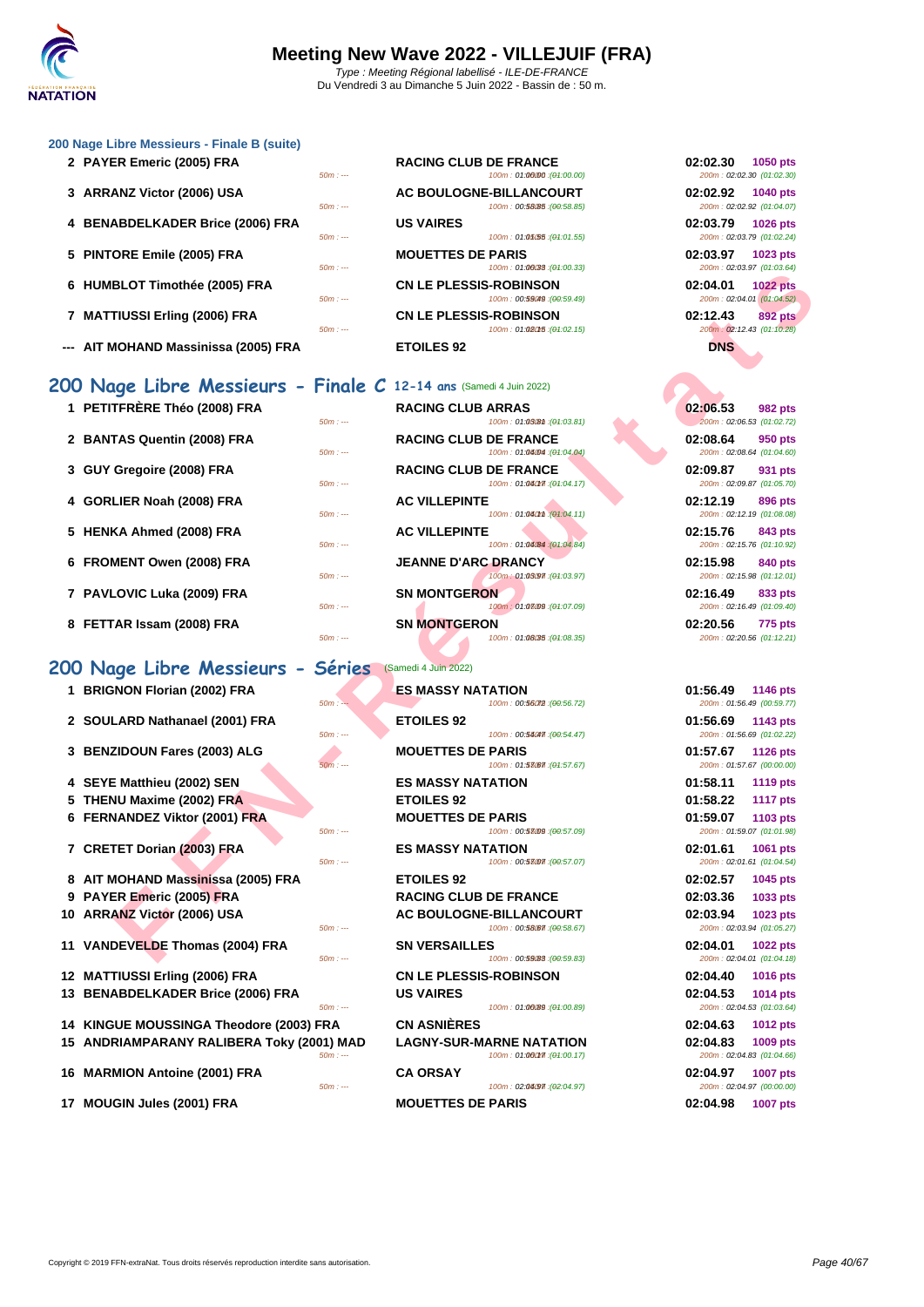| 19 | PINTORE Emile (2005) FRA              |
|----|---------------------------------------|
| 20 | <b>COTTIN Antoine (2005) FRA</b>      |
| 21 | SAADE Jad (2003) FRA                  |
| 22 | <b>CHERIFI Anis (1998) ALG</b>        |
| 23 | <b>PETITFRÈRE Théo (2008) FRA</b>     |
| 24 | DA SILVA Hugo (2005) FRA              |
| 25 | <b>COLLARD Raphael (2006) FRA</b>     |
| 26 | KARADZIC Luka (2004) FRA              |
| 27 | <b>LATSAGUE Thomas (2005) FRA</b>     |
| 28 | GIRARD Théo (2004) FRA                |
| 29 | <b>HERVAS Lucas (2004) FRA</b>        |
| 30 | <b>MAJCHER Joris (2006) FRA</b>       |
| 30 | DUMONDEL Geoffrey (2000) FRA          |
| 32 | <b>BANTAS Quentin (2008) FRA</b>      |
| 33 | HOUSSOUNI Riad (2005) FRA             |
| 34 | <b>NEMDALI Kemil (2006) FRA</b>       |
| 35 | <b>BAUDARD-GUILLOT Malo (2005) FI</b> |
| 36 | <b>ASSOUANE Bilel (2004) FRA</b>      |
| 37 | MONTI Matteo (2006) FRA               |
| 38 | DJAOUD Noam (2007) FRA                |
| 39 | TOUAK Tony (2004) FRA                 |
| 40 | TRéBOSC Samy (2007) FRA               |
| 41 | AIT ABID Ahmed (2006) FRA             |
|    | 42 CALECKI Alexy (2006) FRA           |
|    | 43 DESBRUNS Florian (2000) FRA        |
| 44 | <b>HAMDINI Bayan (2006) FRA</b>       |
|    | 45 EL MOUDIR Ayyoub (2007) FRA        |
|    | 46 GUY Gregoire (2008) FRA            |
|    | 47 LOQUEN Julien (2005) FRA           |
|    | 48 LEFEVRE Victor (2006) FRA          |

| 18 HUMBLOT Timothée (2005) FRA     | $50m: -$ | <b>CN LE PLESSIS-ROBINSON</b>  | 100m: 01:06013 : (01:00.13)                                    | 02:05.03<br><b>1006 pts</b><br>200m: 02:05.03 (01:04.90) |  |
|------------------------------------|----------|--------------------------------|----------------------------------------------------------------|----------------------------------------------------------|--|
| 19 PINTORE Emile (2005) FRA        | $50m: -$ | <b>MOUETTES DE PARIS</b>       | 100m: 01:06(27): (01:00.27)                                    | 02:05.09<br>1005 pts<br>200m: 02:05.09 (01:04.82)        |  |
| 20 COTTIN Antoine (2005) FRA       | $50m: -$ | <b>SN VERSAILLES</b>           | 100m: 00:59044 : (00:59.44)                                    | 02:05.26<br>1002 pts<br>200m: 02:05.26 (01:05.82)        |  |
| 21 SAADE Jad (2003) FRA            | $50m: -$ | <b>CN ASNIÈRES</b>             | 100m: 01:06075 : (01:00.75)                                    | 02:05.78<br>994 pts<br>200m: 02:05.78 (01:05.03)         |  |
| 22 CHERIFI Anis (1998) ALG         | $50m: -$ | <b>US IVRY-SUR-SEINE</b>       | 100m: 01:06/28 : (01:00.23)                                    | 02:06.10<br><b>989 pts</b><br>200m: 02:06.10 (01:05.87)  |  |
| 23   PETITFRÈRE Théo (2008) FRA    | $50m: -$ | <b>RACING CLUB ARRAS</b>       | 100m: 01:02.30 : (01:02.30)                                    | 02:06.42<br><b>984 pts</b><br>200m: 02:06.42 (01:04.12)  |  |
| 24 DA SILVA Hugo (2005) FRA        |          | <b>CN MAISONS-ALFORT</b>       |                                                                | 02:07.27<br>971 pts                                      |  |
| 25 COLLARD Raphael (2006) FRA      | $50m: -$ |                                | 100m: 01:00065 : (01:00.65)<br><b>LAGNY-SUR-MARNE NATATION</b> | 200m: 02:07.27 (01:06.62)<br>02:07.45<br><b>968 pts</b>  |  |
| 26 KARADZIC Luka (2004) FRA        | $50m: -$ | <b>CLAMART NATATION 92</b>     | 100m: 01:06077. (01:00.77)                                     | 200m: 02:07.45 (01:06.68)<br>02:07.51<br>967 pts         |  |
| 27 LATSAGUE Thomas (2005) FRA      | $50m: -$ | <b>ES MASSY NATATION</b>       | 100m: 01:05@m : (01:01.91)                                     | 200m: 02:07.51 (01:05.60)<br>02:07.53<br>967 pts         |  |
| 28 GIRARD Théo (2004) FRA          | $50m: -$ | <b>SN MONTGERON</b>            | 100m: 01:05/83 : (01:01.83)                                    | 200m: 02:07.53 (01:05.70)<br>02:07.82<br>962 pts         |  |
| 29  HERVAS Lucas (2004) FRA        | $50m: -$ | <b>MOUETTES DE PARIS</b>       | 100m: 01:02.60 : (01:02.60)                                    | 200m: 02:07.82 (01:05.22)<br>02:07.84<br>962 pts         |  |
| 30 MAJCHER Joris (2006) FRA        | $50m: -$ | <b>CN LE PLESSIS-ROBINSON</b>  | 100m: 01:08/24 : (01:02.24)                                    | 200m: 02:07.84 (01:05.60)<br>02:08.31<br>955 pts         |  |
| 30 DUMONDEL Geoffrey (2000) FRA    | $50m: -$ | <b>CA ORSAY</b>                | 100m: 01:05/88 : (01:01.88)                                    | 200m: 02:08.31 (01:06.43)<br>02:08.31<br>955 pts         |  |
| 32 BANTAS Quentin (2008) FRA       | $50m: -$ | <b>RACING CLUB DE FRANCE</b>   | 100m: 01:05007 : (01:05.07)                                    | 200m: 02:08.31 (01:03.24)<br>02:08.41<br>953 pts         |  |
|                                    | $50m: -$ |                                | (04:01.46): 01:05046                                           | 200m: 02:08.41 (01:06.95)                                |  |
| 33 HOUSSOUNI Riad (2005) FRA       | $50m: -$ | <b>VILLEJUIF NATATION</b>      | 100m: 01:00083 : (01:00.63)                                    | 02:08.44<br>953 pts<br>200m: 02:08.44 (01:07.81)         |  |
| 34   NEMDALI Kemil (2006) FRA      | $50m: -$ | <b>JEANNE D'ARC DRANCY</b>     | 100m: 01:050mm : (01:01.11)                                    | 02:08.60<br>950 pts<br>200m: 02:08.60 (01:07.49)         |  |
| 35 BAUDARD-GUILLOT Malo (2005) FRA | $50m: -$ | <b>CN ASNIERES</b>             | 100m: 01:00087 : (01:00.87)                                    | 02:08.91<br>945 pts<br>200m: 02:08.91 (01:08.04)         |  |
| 36 ASSOUANE Bilel (2004) FRA       | $50m: -$ | <b>CN ASNIÈRES</b>             | 100m: 01:05/50 : (01:01.50)                                    | 02:08.94<br>945 pts<br>200m: 02:08.94 (01:07.44)         |  |
| 37 MONTI Matteo (2006) FRA         |          |                                | <b>OLYMPIQUE LA GARENNE-COLOMBES</b>                           | 02:09.52<br>936 pts                                      |  |
| 38 DJAOUD Noam (2007) FRA          | $50m: -$ | <b>SN MONTGERON</b>            | 100m: 01:05/98 : (01:01.93)                                    | 200m: 02:09.52 (01:07.59)<br>02:09.65<br>934 pts         |  |
| 39 TOUAK Tony (2004) FRA           | $50m: -$ | <b>STADE DE VANVES</b>         | 100m: 01:03/37 : (01:03.37)                                    | 200m: 02:09.65 (01:06.28)<br>02:10.27<br>925 pts         |  |
| 40 TRéBOSC Samy (2007) FRA         | $50m: -$ | <b>ES MASSY NATATION</b>       | 100m: 01:05070 : (01:01.70)                                    | 200m: 02:10.27 (01:08.57)<br>02:10.34<br>924 pts         |  |
| 41 AIT ABID Ahmed (2006) FRA       | $50m: -$ | <b>STADE DE REIMS NATATION</b> | 100m: 01:02.93 : (01:02.93)                                    | 200m: 02:10.34 (01:07.41)<br>02:10.45<br>922 pts         |  |
| 42 CALECKI Alexy (2006) FRA        | $50m: -$ | <b>VILLEJUIF NATATION</b>      | 100m: 01:040mm : (01:04.11)                                    | 200m: 02:10.45 (01:06.34)<br>02:10.48<br>922 pts         |  |
| 43 DESBRUNS Florian (2000) FRA     | $50m: -$ |                                | 100m: 01:02075 : (01:02.75)<br><b>LAGNY-SUR-MARNE NATATION</b> | 200m: 02:10.48 (01:07.73)<br>02:10.67<br>919 pts         |  |
| 44 HAMDINI Bayan (2006) FRA        | $50m: -$ | <b>US IVRY-SUR-SEINE</b>       | 100m: 01:08.02 : (01:02.02)                                    | 200m: 02:10.67 (01:08.65)<br>02:10.69<br>918 pts         |  |
|                                    | $50m: -$ |                                | 100m: 01:02(80 : (01:02.80)                                    | 200m: 02:10.69 (01:07.89)                                |  |
| 45 EL MOUDIR Ayyoub (2007) FRA     | $50m: -$ | <b>ES MASSY NATATION</b>       | 100m: 01:02.96 : (01:02.96)                                    | 02:10.92<br>915 pts<br>200m: 02:10.92 (01:07.96)         |  |
| 46 GUY Gregoire (2008) FRA         | $50m: -$ | <b>RACING CLUB DE FRANCE</b>   | 100m: 01:03/36 : (01:03.36)                                    | 02:11.12<br>912 pts<br>200m: 02:11.12 (01:07.76)         |  |
| 47 LOQUEN Julien (2005) FRA        | $50m: -$ |                                | <b>LAGNY-SUR-MARNE NATATION</b><br>100m: 01:05/06 : (01:01.66) | 02:11.60<br>905 pts<br>200m: 02:11.60 (01:09.94)         |  |
| 48 LEFEVRE Victor (2006) FRA       |          |                                | <b>OLYMPIQUE LA GARENNE-COLOMBES</b>                           | 02:11.88<br><b>900 pts</b>                               |  |
|                                    | $50m: -$ |                                | 100m: 01:03/94 : (01:03.94)                                    | 200m: 02:11.88 (01:07.94)                                |  |

| 02:05.03<br>1006 pts<br>200m: 02:05.03 (01:04.90)       |
|---------------------------------------------------------|
| 02:05.09<br>1005 pts<br>200m: 02:05.09 (01:04.82)       |
| 02:05.26<br>1002 pts<br>200m: 02:05.26 (01:05.82)       |
| 02:05.78<br>994 pts<br>200m: 02:05.78 (01:05.03)        |
| 02:06.10<br><b>989 pts</b><br>200m: 02:06.10 (01:05.87) |
| 02:06.42<br>984 pts<br>200m: 02:06.42 (01:04.12)        |
| 02:07.27<br>971 pts<br>200m: 02:07.27 (01:06.62)        |
| 02:07.45<br>968 pts<br>200m: 02:07.45 (01:06.68)        |
| 02:07.51<br>967 pts<br>200m: 02:07.51 (01:05.60)        |
| 02:07.53<br>967 pts<br>200m: 02:07.53 (01:05.70)        |
| 02:07.82<br>962 pts<br>200m: 02:07.82 (01:05.22)        |
| 02:07.84<br>962 pts<br>200m: 02:07.84 (01:05.60)        |
| 02:08.31<br>955 pts<br>200m: 02:08.31 (01:06.43)        |
| 02:08.31<br>955 pts<br>200m: 02:08.31 (01:03.24)        |
| 02:08.41<br>953 pts<br>200m: 02:08.41 (01:06.95)        |
| 02:08.44<br>953 pts<br>200m: 02:08.44 (01:07.81)        |
| 950 pts<br>02:08.60<br>200m: 02:08.60 (01:07.49)        |
| 02:08.91<br>945 pts<br>200m: 02:08.91 (01:08.04)        |
| 02:08.94<br>945 pts<br>200m: 02:08.94 (01:07.44)        |
| 02:09.52<br>936 pts<br>200m: 02:09.52 (01:07.59)        |
| 02:09.65<br>934 pts<br>200m: 02:09.65 (01:06.28)        |
| 02:10.27<br>925 pts<br>200m: 02:10.27 (01:08.57)        |
| 02:10.34<br>924 pts<br>200m: 02:10.34 (01:07.41)        |
| 02:10.45<br>922 pts<br>200m: 02:10.45 (01:06.34)        |
| 02:10.48<br>922 pts<br>200m: 02:10.48 (01:07.73)        |
| 02:10.67<br>919 pts<br>200m: 02:10.67 (01:08.65)        |
| 02:10.69<br>918 pts<br>200m: 02:10.69 (01:07.89)        |
| 02:10.92<br><b>915 pts</b><br>200m: 02:10.92 (01:07.96) |
| 02:11.12<br>912 pts<br>200m: 02:11.12 (01:07.76)        |
| 02:11.60<br>905 pts<br>200m: 02:11.60 (01:09.94)        |
| 02:11.88<br>900 pts<br>200m: 02:11.88 (01:07.94)        |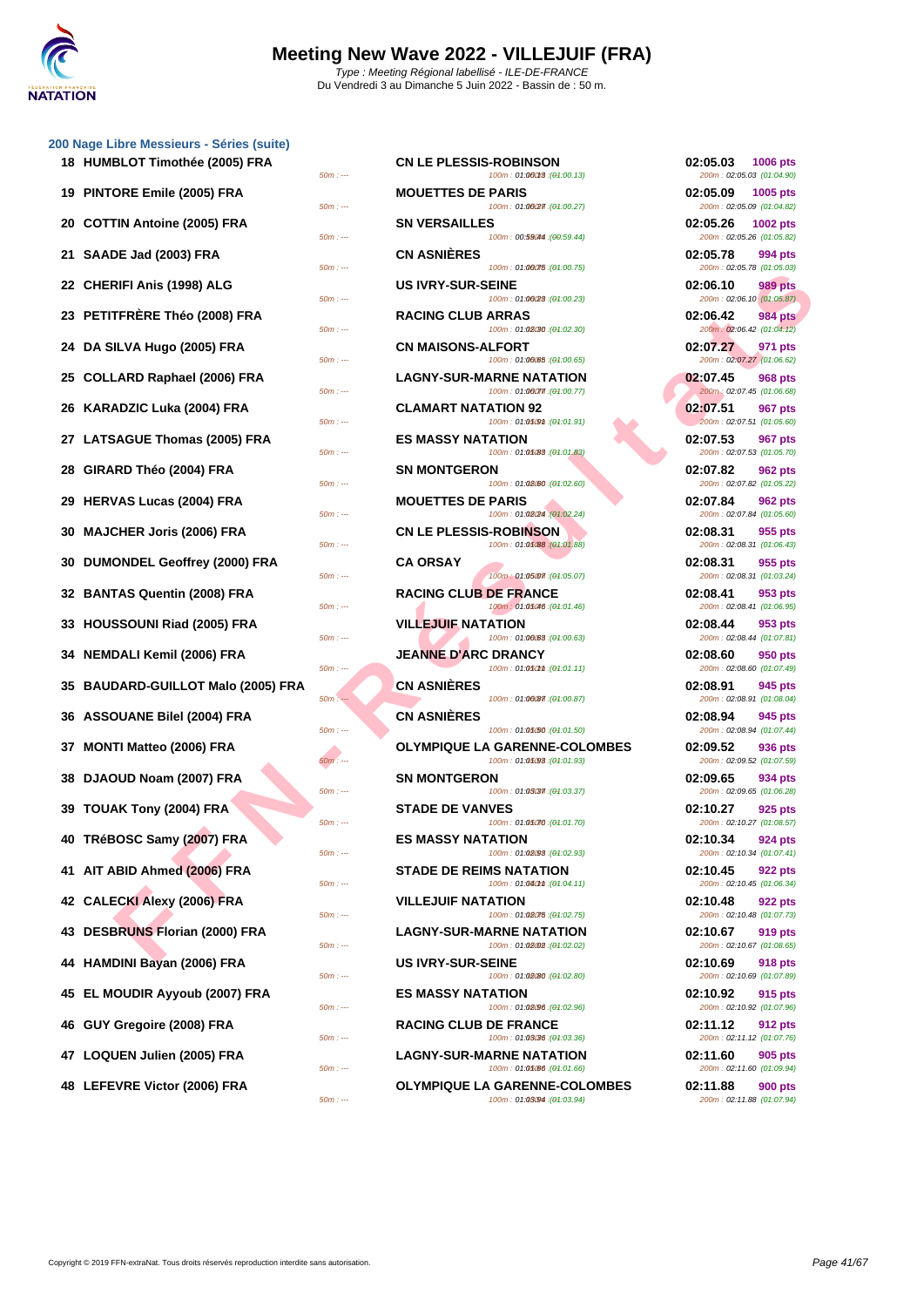|  | 200 Nage Libre Messieurs - Séries (suite) |  |  |
|--|-------------------------------------------|--|--|
|  |                                           |  |  |

| 49 GORLIER Noah (2008) FRA<br>50m : ---           | <b>AC VILLEPINTE</b><br>100m: 01:030M : (01:03.14)                      | 02:11.89<br>200m: 02:11.89 (01:08.75)              | <b>900 pts</b> |
|---------------------------------------------------|-------------------------------------------------------------------------|----------------------------------------------------|----------------|
| 50 MANY Matteo (2006) FRA<br>$50m: -$             | <b>S.M MONTROUGE</b><br>100m: 01:04/68 : (01:04.68)                     | 02:11.94<br>200m: 02:11.94 (01:07.26)              | 900 pts        |
| 51 HAKOBKYOKHVYAN Arnak (2006) FRA<br>$50m: -$    | <b>CLAMART NATATION 92</b><br>100m: 01:03/98 : (01:03.93)               | 02:12.01<br>200m: 02:12.01 (01:08.08)              | 898 pts        |
| 52 NEDELLEC Hugo (2006) FRA<br>$50m: -$           | <b>ES MASSY NATATION</b><br>100m: 01:030mm : (01:03.11)                 | 02:12.13<br>200m: 02:12.13 (01:09.02)              | 897 pts        |
| 53 DESPRE Adam (2006) FRA<br>$50m: -$             | <b>OLYMPIQUE LA GARENNE-COLOMBES</b><br>100m: 01:03076 : (01:03.76)     | 02:12.15<br>200m: 02:12.15 (01:08.39)              | 896 pts        |
| 54 FRANÇOIS Sacha (2006) FRA<br>$50m: -$          | <b>OLYMPIQUE LA GARENNE-COLOMBES</b><br>100m: 01:04048 : (01:04.48)     | 02:12.22<br>200m: 02:12.22 (01:07.74)              | 895 pts        |
| 55 SEDILOT Anatole (2006) FRA<br>$50m: -$         | <b>CN LE PLESSIS-ROBINSON</b><br>100m: 01:04/24 : (01:04.24)            | 02:12.40<br>200m: 02:12.40 (01:08.16)              | 893 pts        |
| 56 VANNEAUX Alexandre (2005) FRA<br>$50m: -$      | <b>STADE DE REIMS NATATION</b><br>100m: 01:08010 : (01:04.10)           | 02:12.41<br>200m: 02:12.41 (01:08.31)              | 892 pts        |
| 57 PASSANI Maxime (2006) FRA<br>$50m: -$          | <b>ETOILES 92</b><br>100m: 01:02015 : (01:02.15)                        | 02:12.45<br>200m: 02:12.45 (01:10.30)              | 892 pts        |
| 58 SFIHI Jonas (2006) FRA<br>$50m: -$             | <b>MOUETTES DE PARIS</b><br>100m: 01:03.87 : (01:03.87)                 | 02:12.61<br>200m: 02:12.61 (01:08.74)              | 890 pts        |
| 59 GARCIA Arthur (2005) FRA<br>$50m: -$           | <b>S.M MONTROUGE</b><br>100m: 01:05/27. (01:01.27)                      | 02:12.62<br>200m: 02:12.62 (01:11.35)              | 889 pts        |
| 60 OUVRARD Ethan (2005) FRA<br>$50m: -$           | <b>VILLEJUIF NATATION</b><br>100m: 01:03/00 : (01:03.00)                | 02:13.08<br>200m: 02:13.08 (01:10.08)              | 883 pts        |
| 61 ARTUSO Diego (2007) FRA<br>$50m: -$            | <b>NOGENT NATATION 94</b><br>100m: 01:04074 : (01:04.74)                | 02:13.10<br>200m: 02:13.10 (01:08.36)              | 882 pts        |
| 62 NGUYEN-KHAC Trung-Chinh (2006) FRA<br>$50m: -$ | <b>CLUB DES NAGEURS DE PARIS</b><br>100m: 01:04.64 : (01:04.64)         | 02:13.79<br>200m: 02:13.79 (01:09.15)              | 872 pts        |
| 63 WROLYK-LHERMITTE Hugo (2006) FRA<br>$50m: -$   | <b>BEAUVAISIS AQUATIC CLUB</b><br>100m: 01:02046 : (01:02.46)           | 02:14.45<br>200m: 02:14.45 (01:11.99)              | <b>862 pts</b> |
| 64 CALOTA Stefan (2003) FRA<br>$50m: -$           | <b>VILLEJUIF NATATION</b><br>100m: 01:02.68): (04:02.68)                | 02:14.61<br>200m: 02:14.61 (01:11.93)              | 860 pts        |
| 65 JAMI Raphael (2004) FRA<br>$50m: -$            | <b>CSM PUTEAUX</b><br>100m: 01:04017. (01:04.17)                        | 02:14.72<br>200m: 02:14.72 (01:10.55)              | 858 pts        |
| 66 BAITICHE Camil (2006) FRA<br>$50m: -$          | <b>BLANC-MESNIL S.N</b><br>100m: 01:02.63 : (01:02.63)                  | 02:14.78<br>200m: 02:14.78 (01:12.15)              | 857 pts        |
| 67 HENKA Ahmed (2008) FRA<br>$50m: -$             | <b>AC VILLEPINTE</b><br>100m: 01:04044 : (01:04.44)                     | 02:14.83<br>200m: 02:14.83 (01:10.39)              | 857 pts        |
| 68 FROMENT Owen (2008) FRA<br>$50m: -$            | <b>JEANNE D'ARC DRANCY</b><br>100m: 01:08/99 : (01:02.99)               | 02:15.38<br>200m: 02:15.38 (01:12.39)              | 849 pts        |
| 69 HOUVENAGEL Lester (2007) FRA<br>$50m: -$       | <b>NOGENT NATATION 94</b><br>100m: 01:05/30 : (01:05.30)                | 02:15.41<br>200m: 02:15.41 (01:10.11)              | 848 pts        |
| 70 CHANCLOU Matteo (2007) FRA<br>$50m: -$         | <b>S.M MONTROUGE</b><br>100m: 01:03.84 : (01:03.84)                     | 02:15.96<br>200m: 02:15.96 (01:12.12,              | 840 pts        |
| 71 BONDOUY Marlon (2007) FRA<br>50m : ---         | <b>ES MASSY NATATION</b><br>100m: 01:04.54 : (01:04.54)                 | 02:16.72<br>200m : 02:16.72 (01:12.18 <sub>)</sub> | 829 pts        |
| 72 BEZZAOUYA Yassine (2006) FRA<br>$50m: -$       | <b>BLANC-MESNIL S.N</b><br>100m: 01:05.57 : (01:05.57)                  | 02:16.85<br>200m: 02:16.85 (01:11.28)              | 827 pts        |
| 73 PAVLOVIC Luka (2009) FRA<br>$50m: -$           | <b>SN MONTGERON</b><br>100m: 01:08086 : (01:07.36)                      | 02:17.37<br>200m: 02:17.37 (01:10.01)              | 820 pts        |
| 74 BENDAHMANE Anis (2007) FRA<br>$50m: -$         | <b>VILLEJUIF NATATION</b><br>100m: 01:05/36 : (01:05.36)                | 02:17.45<br>200m: 02:17.45 (01:12.09)              | 819 pts        |
| 75 FETTAR Issam (2008) FRA<br>$50m: -$            | <b>SN MONTGERON</b><br>100m: 01:06075 : (01:06.75)                      | 02:17.64<br>200m: 02:17.64 (01:10.89)              | 816 pts        |
| 76 GRADEL Clement (2005) FRA<br>$50m: -$          | <b>CLUB DES NAGEURS DE PARIS</b><br>100m: 01:05048 : (01:05.48)         | 02:19.01<br>200m: 02:19.01 (01:13.53)              | 797 pts        |
| 77 BONAMY Etienne (2007) FRA<br>$50m: -$          | <b>RACING CLUB DE FRANCE</b><br>100m: 01:06047. (01:06.47)              | 02:19.03<br>200m: 02:19.03 (01:12.56)              | <b>796 pts</b> |
| 78 SERTTAS Noyan (2009) FRA<br>$50m: -$           | <b>SN MONTGERON</b><br>100m: 01:09 (91:09.51)                           | 02:19.98<br>200m: 02:19.98 (01:10.47)              | 783 pts        |
| 79 BRAUCOscar (2007) FRA<br>50m · --              | <b>BEAUVAISIS AQUATIC CLUB</b><br>$100m \cdot 01.08088 \cdot (91.0776)$ | 02:21.64<br>$200m \cdot 02.2164$ (01:13.88)        | <b>760 pts</b> |

| libre messieurs - Series (Suite).                 |                                                                     |                                                         |
|---------------------------------------------------|---------------------------------------------------------------------|---------------------------------------------------------|
| LIER Noah (2008) FRA<br>$50m: -$                  | <b>AC VILLEPINTE</b><br>100m: 01:030M : (01:03.14)                  | 02:11.89<br><b>900 pts</b><br>200m: 02:11.89 (01:08.75) |
| Y Matteo (2006) FRA<br>$50m: -$                   | <b>S.M MONTROUGE</b><br>100m: 01:04/68 : (01:04.68)                 | 02:11.94<br><b>900 pts</b><br>200m: 02:11.94 (01:07.26) |
| OBKYOKHVYAN Arnak (2006) FRA<br>$50m: -$          | <b>CLAMART NATATION 92</b><br>100m: 01:03.93 : (01:03.93)           | 02:12.01<br>898 pts<br>200m: 02:12.01 (01:08.08)        |
| ELLEC Hugo (2006) FRA<br>$50m: -$                 | <b>ES MASSY NATATION</b><br>100m: 01:030mm : (01:03.11)             | 02:12.13<br>897 pts<br>200m: 02:12.13 (01:09.02)        |
| PRE Adam (2006) FRA<br>$50m: -$                   | <b>OLYMPIQUE LA GARENNE-COLOMBES</b><br>100m: 01:03076 : (01:03.76) | 02:12.15<br><b>896 pts</b><br>200m: 02:12.15 (01:08.39) |
| NÇOIS Sacha (2006) FRA<br>$50m: -$                | <b>OLYMPIQUE LA GARENNE-COLOMBES</b><br>100m: 01:04048 : (01:04.48) | 895 pts<br>02:12.22<br>200m: 02:12.22 (01:07.74)        |
| LOT Anatole (2006) FRA<br>$50m: -$                | <b>CN LE PLESSIS-ROBINSON</b><br>100m: 01:04/24 : (01:04.24)        | 02:12.40<br>893 pts<br>200m: 02:12.40 (01:08.16)        |
| NEAUX Alexandre (2005) FRA<br>$50m: -$            | <b>STADE DE REIMS NATATION</b><br>100m: 01:04010 : (01:04.10)       | 02:12.41<br>892 pts<br>200m: 02:12.41 (01:08.31)        |
| SANI Maxime (2006) FRA<br>$50m: -$                | <b>ETOILES 92</b><br>100m: 01:02015 : (01:02.15)                    | 02:12.45<br>892 pts<br>200m: 02:12.45 (01:10.30)        |
| I Jonas (2006) FRA<br>$50m: -$                    | <b>MOUETTES DE PARIS</b><br>100m: 01:03/87 : (01:03.87)             | 02:12.61<br>890 pts<br>200m: 02:12.61 (01:08.74)        |
| CIA Arthur (2005) FRA<br>$50m: -$                 | <b>S.M MONTROUGE</b><br>100m: 01:05/27 : (01:01.27)                 | 02:12.62<br>889 pts<br>200m: 02:12.62 (01:11.35)        |
| RARD Ethan (2005) FRA<br>$50m: -$                 | <b>VILLEJUIF NATATION</b><br>100m: 01:03/00 : (01:03.00)            | 02:13.08<br>883 pts<br>200m: 02:13.08 (01:10.08)        |
| JSO Diego (2007) FRA<br>$50m: -$                  | <b>NOGENT NATATION 94</b><br>100m: 01:04074 : (01:04.74)            | 02:13.10<br><b>882 pts</b><br>200m: 02:13.10 (01:08.36) |
| YEN-KHAC Trung-Chinh (2006) FRA<br>$50m: -$       | <b>CLUB DES NAGEURS DE PARIS</b><br>100m: 01:04.64 : (01:04.64)     | 02:13.79<br>872 pts<br>200m: 02:13.79 (01:09.15)        |
| <b>ILYK-LHERMITTE Hugo (2006) FRA</b><br>$50m: -$ | <b>BEAUVAISIS AQUATIC CLUB</b><br>100m: 01:02046 : (01:02.46)       | 02:14.45<br><b>862 pts</b><br>200m: 02:14.45 (01:11.99) |
| OTA Stefan (2003) FRA<br>$50m: -$                 | <b>VILLEJUIF NATATION</b><br>100m: 01:02.68): (01:02.68)            | 02:14.61<br><b>860 pts</b><br>200m: 02:14.61 (01:11.93) |
| Raphael (2004) FRA<br>$50m: -$                    | <b>CSM PUTEAUX</b><br>100m: 01:04017. (04:04.17)                    | 02:14.72<br>858 pts<br>200m: 02:14.72 (01:10.55)        |
| <b>ICHE Camil (2006) FRA</b><br>$50m: -$          | <b>BLANC-MESNIL S.N</b><br>100m: 01:02.63): (01:02.63)              | 02:14.78<br>857 pts<br>200m: 02:14.78 (01:12.15)        |
| KA Ahmed (2008) FRA<br>$50m: -$                   | <b>AC VILLEPINTE</b><br>100m: 01:08044 : (01:04.44)                 | 02:14.83<br>857 pts<br>200m: 02:14.83 (01:10.39)        |
| <b>MENT Owen (2008) FRA</b><br>$50m: -$           | <b>JEANNE D'ARC DRANCY</b><br>100m: 01:02.99 : (01:02.99)           | 02:15.38<br>849 pts<br>200m: 02:15.38 (01:12.39)        |
| <b>VENAGEL Lester (2007) FRA</b><br>$50m: -$      | <b>NOGENT NATATION 94</b><br>100m: 01:05/30 : (01:05.30)            | 02:15.41<br>848 pts<br>200m: 02:15.41 (01:10.11)        |
| NCLOU Matteo (2007) FRA<br>$50m: -$               | <b>S.M MONTROUGE</b><br>100m: 01:03/84 : (01:03.84)                 | 02:15.96<br>840 pts<br>200m: 02:15.96 (01:12.12)        |
| DOUY Marlon (2007) FRA<br>$50m: -$                | <b>ES MASSY NATATION</b><br>100m: 01:04/54 : (01:04.54)             | 02:16.72<br>829 pts<br>200m: 02:16.72 (01:12.18)        |
| ZAOUYA Yassine (2006) FRA<br>$50m: -$             | <b>BLANC-MESNIL S.N</b><br>100m: 01:05.57 : (01:05.57)              | 02:16.85<br><b>827 pts</b><br>200m: 02:16.85 (01:11.28) |
| LOVIC Luka (2009) FRA<br>$50m: -$                 | <b>SN MONTGERON</b><br>100m: 01:08(36 : (01:07.36)                  | 02:17.37<br>820 pts<br>200m: 02:17.37 (01:10.01)        |
| DAHMANE Anis (2007) FRA<br>$50m: -$               | <b>VILLEJUIF NATATION</b><br>100m: 01:05/36 : (01:05.36)            | 02:17.45<br>819 pts<br>200m: 02:17.45 (01:12.09)        |
| ʿAR Issam (2008) FRA<br>$50m: -$                  | <b>SN MONTGERON</b><br>100m: 01:06075: (04:06.75)                   | 02:17.64<br>816 pts<br>200m: 02:17.64 (01:10.89)        |
| <b>DEL Clement (2005) FRA</b><br>$50m: -$         | <b>CLUB DES NAGEURS DE PARIS</b><br>100m: 01:05048 : (01:05.48)     | 02:19.01<br><b>797 pts</b><br>200m: 02:19.01 (01:13.53) |
| AMY Etienne (2007) FRA<br>$50m: -$                | <b>RACING CLUB DE FRANCE</b><br>100m: 01:060477: (01:06.47)         | 02:19.03<br><b>796 pts</b><br>200m: 02:19.03 (01:12.56) |
| FTAS Noyan (2009) FRA<br>$50m: -$                 | <b>SN MONTGERON</b><br>100m: 01:09.51): (04:09.51)                  | 02:19.98<br><b>783 pts</b><br>200m: 02:19.98 (01:10.47) |
| UCOscar (2007) FRA<br>$50m: -$                    | <b>BEAUVAISIS AQUATIC CLUB</b><br>100m: 01:08076 : (01:07.76)       | 02:21.64<br><b>760 pts</b><br>200m: 02:21.64 (01:13.88) |
|                                                   |                                                                     |                                                         |

|   | 02:11.89<br>200m: 02:11.89 (01:08.75)         | <b>900 pts</b> |
|---|-----------------------------------------------|----------------|
|   | 02:11.94<br>200m: 02:11.94 (01:07.26)         | <b>900 pts</b> |
|   | 02:12.01<br>200m: 02:12.01 (01:08.08)         | 898 pts        |
|   | 02:12.13<br>200m: 02:12.13 (01:09.02)         | 897 pts        |
|   | 02:12.15<br>200m: 02:12.15 (01:08.39)         | <b>896 pts</b> |
|   | 02:12.22<br>200m: 02:12.22 (01:07.74)         | 895 pts        |
|   | 02:12.40<br>200m: 02:12.40 (01:08.16)         | 893 pts        |
|   | 02:12.41<br>200m: 02:12.41 (01:08.31)         | 892 pts        |
|   | 02:12.45<br>200m: 02:12.45 (01:10.30)         | 892 pts        |
| l | 02:12.61<br>200m: 02:12.61 (01:08.74)         | 890 pts        |
|   | 02:12.62<br>200m: 02:12.62 (01:11.35)         | 889 pts        |
|   | 02:13.08<br>200m: 02:13.08 (01:10.08)         | 883 pts        |
|   | 02:13.10<br>200m: 02:13.10 (01:08.36)         | 882 pts        |
|   | 02:13.79<br>200m: 02:13.79 (01:09.15)         | <b>872 pts</b> |
|   | 02:14.45<br>200m: 02:14.45 (01:11.99)         | 862 pts        |
|   | 02:14.61<br>200m: 02:14.61 (01:11.93)         | <b>860 pts</b> |
|   | 02:14.72<br>200m: 02:14.72 (01:10.55)         | 858 pts        |
|   | 02:14.78<br>200m: 02:14.78 (01:12.15)         | 857 pts        |
|   | 02:14.83<br>200m: 02:14.83 (01:10.39)         | 857 pts        |
|   | 02:15.38<br>200m: 02:15.38 (01:12.39)         | 849 pts        |
|   | 02:15.41<br>200m: 02:15.41 (01:10.11)         | 848 pts        |
|   | 02:15.96<br>200m: 02:15.96 (01:12.12)         | 840 pts        |
|   | 02:16.72 829 pts<br>200m: 02:16.72 (01:12.18) |                |
|   | 02:16.85<br>200m: 02:16.85 (01:11.28)         | 827 pts        |
|   | 02:17.37<br>200m: 02:17.37 (01:10.01)         | 820 pts        |
|   | 02:17.45<br>200m: 02:17.45 (01:12.09)         | <b>819 pts</b> |
|   | 02:17.64<br>200m: 02:17.64 (01:10.89)         | 816 pts        |
|   | 02:19.01<br>200m: 02:19.01 (01:13.53)         | 797 pts        |
|   | 02:19.03<br>200m: 02:19.03 (01:12.56)         | <b>796 pts</b> |
|   | 02:19.98<br>200m: 02:19.98 (01:10.47)         | 783 pts        |
|   | 02:21.64<br>200m: 02:21.64 (01:13.88)         | 760 pts        |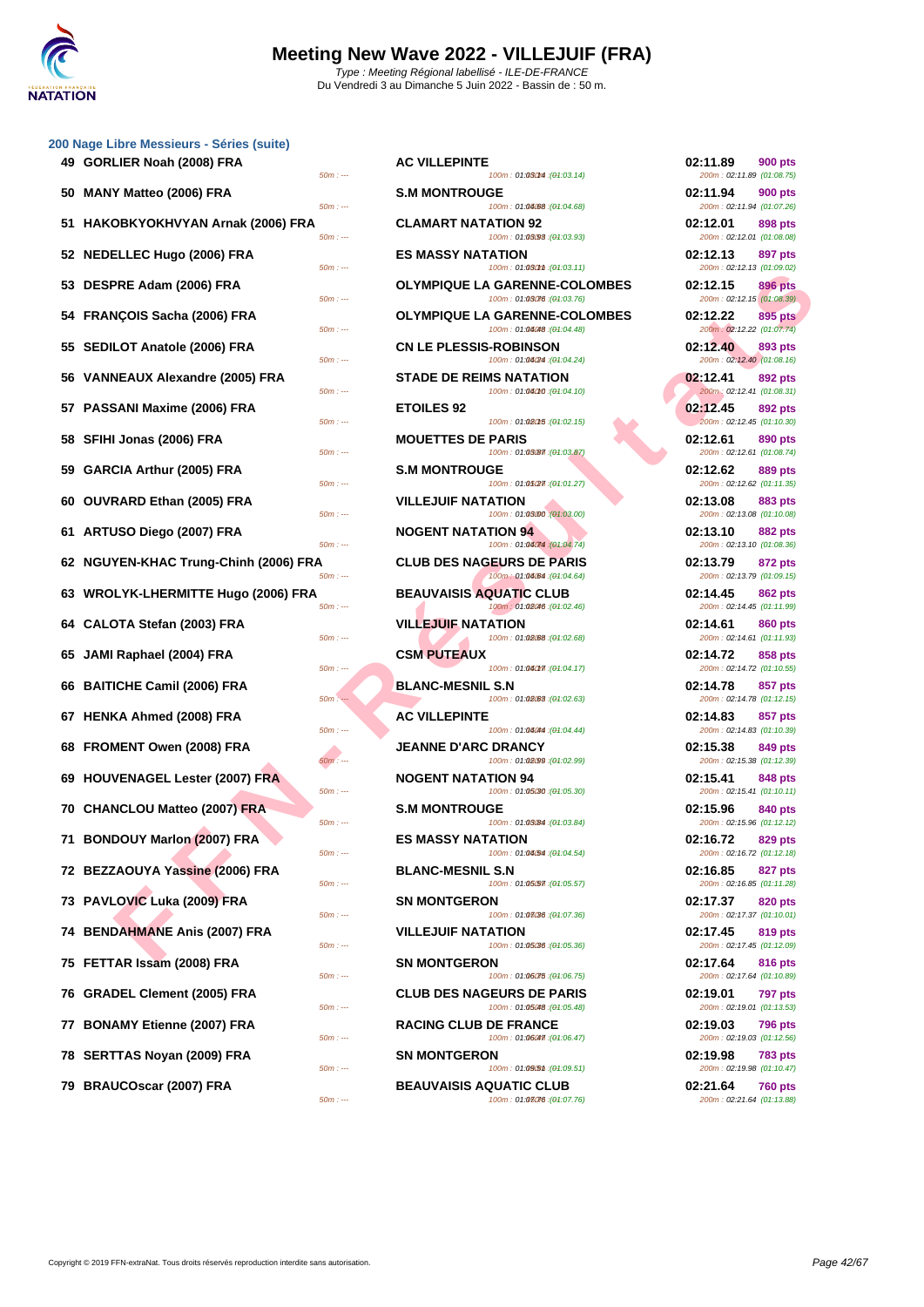

| 80 LY Alexander (2008) FRA            | $50m: -$  | <b>RACING CLUB DE FRANCE</b><br>100m: 01:08.65 : (01:08.65)  | 02:22.04<br>755 pts<br>200m: 02:22.04 (01:13.39)        |
|---------------------------------------|-----------|--------------------------------------------------------------|---------------------------------------------------------|
| 81 KACZMAREK Victor (2010) FRA        | $50m: -$  | <b>VILLEJUIF NATATION</b><br>100m: 01:16002 : (04:10.02)     | 02:22.84<br><b>744 pts</b><br>200m: 02:22.84 (01:12.82) |
| 82 GONON Benjamin (2007) FRA          | $50m: -$  | AC BOULOGNE-BILLANCOURT<br>100m: 01:08.09 : (01:07.69)       | 02:24.68<br><b>719 pts</b><br>200m: 02:24.68 (01:16.99) |
| 83 BAGHLI Nadjib (2008) FRA           | $50m: -$  | <b>CN MAISONS-ALFORT</b><br>100m: 01:09030 : (01:09.30)      | 02:25.83<br><b>703 pts</b><br>200m: 02:25.83 (01:16.53) |
| 84 HALTER Ambroise (2009) FRA         | $50m: -$  | <b>US IVRY-SUR-SEINE</b><br>100m: 01:10089 : (01:10.89)      | 02:27.57<br><b>681 pts</b><br>200m: 02:27.57 (01:16.68) |
| 85 RASPAGLIA Luigi (2008) FRA         | $50m: -$  | <b>RACING CLUB DE FRANCE</b><br>100m: 01:09/86 : (01:09.86)  | 02:30.31<br><b>645 pts</b><br>200m: 02:30.31 (01:20.45) |
| 86 SAVILOV Maxime (2008) UKR          | $50m: -$  | <b>NEPTUNE CLUB DE FRANCE</b><br>100m: 01:13.99n:(04:13.91)  | 02:32.17<br>622 pts<br>200m: 02:32.17 (01:18.26)        |
| 87 JAY Vadim (2009) FRA               | $50m: -$  | <b>RACING CLUB DE FRANCE</b><br>100m: 01:140m:(04:14.01)     | 02:34.43<br><b>594 pts</b><br>200m: 02:34.43 (01:20.42) |
| 88 PEREIRA--NUSSBAUM Gabin (2008) FRA | $50m: --$ | <b>CN MAISONS-ALFORT</b><br>100m: 01:15080 : (04:15.80)      | 02:34.75<br>590 pts<br>200m: 02:34.75 (01:18.95)        |
| 89 ARDJOUNE Luca (2008) FRA           | $50m: -$  | <b>CN MAISONS-ALFORT</b><br>100m: 01:14046 : (01:14.46)      | 02:39.21<br>537 pts<br>200m: 02:39.21 (01:24.75)        |
| 90 HASSAOUI IIvass (2008) FRA         | $50m: --$ | <b>SN MONTGERON</b><br>100m: 01:16095:(04:16.95)             | 02:39.73<br>531 pts<br>200m: 02:39.73 (01:22.78)        |
| 91 LEGOT Jérémy (2009) FRA            | $50m: -$  | <b>SN MONTGERON</b><br>100m: 01:13031 : (01:17.31)           | 02:41.03<br><b>516 pts</b><br>200m: 02:41.03 (01:23.72) |
| 92 OUMEZZINE Talel (2008) FRA         | $50m: -$  | <b>NEPTUNE CLUB DE FRANCE</b><br>100m: 01:18008 : (01:17.03) | 02:41.39<br>512 pts<br>200m: 02:41.39 (01:24.36)        |
| 93 HAOUAS Bilal (2009) FRA            | $50m: -$  | <b>CSA KREMLIN-BICETRE</b><br>100m: 01:18097 : (01:18.97)    | 02:47.31<br>448 pts<br>200m: 02:47.31 (01:28.34)        |
| 94 NAGY Hunor (2009) FRA              | $50m: -$  | <b>CN FONTAINEBLEAU-AVON</b><br>100m: 01:20(26 : (01:20.26)  | 02:48.57<br>434 pts<br>200m: 02:48.57 (01:28.31)        |

- **--- FAUCONNIER Basile (2005) FRA**
- **--- AITKACI Carl (2001) FRA**
- **---** BIGORRE Maxime (2006) FRA
- **--- FLICI Rayan (2009) FRA**

## **400 Nage Libre Messieurs - Séries** (Dimanche 5 Juin 2022)

| 80 LY Alexander (2008) FRA<br>$50m: -$            | <b>RACING CLUB DE FRANCE</b><br>100m: 01:08.65 : (04:08.65)  | 02:22.04<br><b>755 pts</b><br>200m: 02:22.04 (01:13.39) |
|---------------------------------------------------|--------------------------------------------------------------|---------------------------------------------------------|
| 81 KACZMAREK Victor (2010) FRA<br>$50m: -$        | <b>VILLEJUIF NATATION</b><br>100m: 01:10002 : (01:10.02)     | 02:22.84<br><b>744 pts</b><br>200m: 02:22.84 (01:12.82) |
| 82 GONON Benjamin (2007) FRA<br>$50m: -$          | AC BOULOGNE-BILLANCOURT<br>100m: 01:08/09 : (01:07.69)       | 02:24.68<br><b>719 pts</b><br>200m: 02:24.68 (01:16.99) |
| 83 BAGHLI Nadjib (2008) FRA<br>$50m: -$           | <b>CN MAISONS-ALFORT</b><br>100m: 01:09(30 : (01:09.30)      | 02:25.83<br><b>703 pts</b><br>200m: 02:25.83 (01:16.53) |
| 84 HALTER Ambroise (2009) FRA<br>$50m: -$         | <b>US IVRY-SUR-SEINE</b><br>100m: 01:10089 : (01:10.89)      | 02:27.57<br><b>681 pts</b><br>200m: 02:27.57 (01:16.68) |
| 85 RASPAGLIA Luigi (2008) FRA<br>$50m: -$         | <b>RACING CLUB DE FRANCE</b><br>100m: 01:09/86 : (01:09.86)  | 02:30.31<br><b>645 pts</b><br>200m: 02:30.31 (01:20.45) |
| 86 SAVILOV Maxime (2008) UKR<br>$50m: -$          | <b>NEPTUNE CLUB DE FRANCE</b><br>100m: 01:1309m: (01:13.91)  | 02:32.17<br><b>622 pts</b><br>200m: 02:32.17 (01:18.26) |
| 87 JAY Vadim (2009) FRA<br>$50m: -$               | <b>RACING CLUB DE FRANCE</b><br>100m: 01:140m : (01:14.01)   | 02:34.43<br><b>594 pts</b><br>200m: 02:34.43 (01:20.42) |
| 88 PEREIRA--NUSSBAUM Gabin (2008) FRA<br>$50m: -$ | <b>CN MAISONS-ALFORT</b><br>100m: 01:15/80 : (01:15.80)      | 02:34.75<br><b>590 pts</b><br>200m: 02:34.75 (01:18.95) |
| 89 ARDJOUNE Luca (2008) FRA<br>$50m: -$           | <b>CN MAISONS-ALFORT</b><br>100m: 01:18046 : (01:14.46)      | 02:39.21<br><b>537 pts</b><br>200m: 02:39.21 (01:24.75) |
| 90 HASSAOUI IIyass (2008) FRA<br>$50m: -$         | <b>SN MONTGERON</b><br>100m: 01:16095 : (01:16.95)           | 02:39.73<br><b>531 pts</b><br>200m: 02:39.73 (01:22.78) |
| 91 LEGOT Jérémy (2009) FRA<br>$50m: -$            | <b>SN MONTGERON</b><br>100m: 01:13031 : (01:17.31)           | 02:41.03<br><b>516 pts</b><br>200m: 02:41.03 (01:23.72) |
| 92 OUMEZZINE Talel (2008) FRA<br>$50m: -$         | <b>NEPTUNE CLUB DE FRANCE</b><br>100m: 01:18008 : (01:17.03) | 02:41.39<br><b>512 pts</b><br>200m: 02:41.39 (01:24.36) |
| 93 HAOUAS Bilal (2009) FRA<br>$50m: -$            | <b>CSA KREMLIN-BICETRE</b><br>100m: 01:18097 : (01:18.97)    | 02:47.31<br><b>448 pts</b><br>200m: 02:47.31 (01:28.34) |
| 94 NAGY Hunor (2009) FRA<br>$50m: -$              | <b>CN FONTAINEBLEAU-AVON</b><br>100m: 01:2020 : (01:20.26)   | 02:48.57<br>434 pts<br>200m: 02:48.57 (01:28.31)        |
| <b>FAUCONNIER Basile (2005) FRA</b>               | <b>AQUA VALLÉE-DE-CHEVREUSE</b>                              | <b>DNS</b> dec                                          |
| --- AITKACI Carl (2001) FRA                       | <b>ETOILES 92</b>                                            | <b>DNS</b> dec                                          |
| <b>BIGORRE Maxime (2006) FRA</b>                  | <b>STADE FRANÇAIS O COURBEVOIE</b>                           | <b>DNS</b> dec                                          |
| FLICI Rayan (2009) FRA                            | <b>CN MAISONS-ALFORT</b>                                     | <b>DNS</b> dec                                          |

|                                           | 10011.00000.000                                             | 20011.02.20.03 (01.10.00)             |                                             |
|-------------------------------------------|-------------------------------------------------------------|---------------------------------------|---------------------------------------------|
| 84 HALTER Ambroise (2009) FRA<br>$50m: -$ | <b>US IVRY-SUR-SEINE</b>                                    | 02:27.57                              | <b>681 pts</b>                              |
| 85 RASPAGLIA Luigi (2008) FRA             | 100m: 01:10089 : (01:10.89)<br><b>RACING CLUB DE FRANCE</b> | 02:30.31                              | 200m: 02:27.57 (01:16.68)<br><b>645 pts</b> |
| $50m: -$                                  | 100m: 01:09/86 : (01:09.86)                                 | 200m: 02:30.31 (01:20.45)             |                                             |
| 86 SAVILOV Maxime (2008) UKR<br>$50m: -$  | <b>NEPTUNE CLUB DE FRANCE</b><br>100m: 01:1309m: (04:13.91) | 02:32.17<br>200m: 02:32.17 (01:18.26) | <b>622 pts</b>                              |
| 87 JAY Vadim (2009) FRA<br>$50m: -$       | <b>RACING CLUB DE FRANCE</b><br>100m: 01:180m : (01:14.01)  | 02:34.43<br>200m: 02:34.43 (01:20.42) | 594 pts                                     |
| 88 PEREIRA--NUSSBAUM Gabin (2008) FRA     | <b>CN MAISONS-ALFORT</b>                                    | 02:34.75                              | 590 pts                                     |
| $50m: -$                                  | 100m: 01:15080 : (01:15.80)                                 | 200m: 02:34.75 (01:18.95)             |                                             |
| 89 ARDJOUNE Luca (2008) FRA               | <b>CN MAISONS-ALFORT</b>                                    | 02:39.21                              | <b>537 pts</b>                              |
| $50m: -$                                  | 100m: 01:18046 : (01:14.46)                                 | 200m: 02:39.21 (01:24.75)             |                                             |
| 90 HASSAOUI Ilyass (2008) FRA<br>$50m: -$ | <b>SN MONTGERON</b><br>100m: 01:16095 : (04:16.95)          | 02:39.73<br>200m: 02:39.73 (01:22.78) | 531 pts                                     |
| 91 LEGOT Jérémy (2009) FRA<br>$50m: -$    | <b>SN MONTGERON</b><br>100m: 01:1303m: (01:17.31)           | 02:41.03<br>200m: 02:41.03 (01:23.72) | 516 pts                                     |
| 92 OUMEZZINE Talel (2008) FRA             | <b>NEPTUNE CLUB DE FRANCE</b>                               | 02:41.39                              | <b>512 pts</b>                              |
| $50m: -$                                  | 100m: 01:18:03 : (01:17.03)                                 | 200m: 02:41.39 (01:24.36)             |                                             |
| 93   HAOUAS Bilal (2009) FRA              | <b>CSA KREMLIN-BICETRE</b>                                  | 02:47.31                              | 448 pts                                     |
| $50m: -$                                  | 100m: 01:18097 : (01:18.97)                                 | 200m: 02:47.31 (01:28.34)             |                                             |
| 94 NAGY Hunor (2009) FRA<br>$50m: -$      | <b>CN FONTAINEBLEAU-AVON</b><br>(04:20.26): 01:26/26        | 02:48.57<br>200m: 02:48.57 (01:28.31) | 434 pts                                     |
| --- FAUCONNIER Basile (2005) FRA          | <b>AQUA VALLEE-DE-CHEVREUSE</b>                             | <b>DNS</b> dec                        |                                             |
| --- AITKACI Carl (2001) FRA               | <b>ETOILES 92</b>                                           | <b>DNS</b> dec                        |                                             |
| --- BIGORRE Maxime (2006) FRA             | <b>STADE FRANÇAIS O COURBEVOIE</b>                          | <b>DNS</b> dec                        |                                             |
| --- FLICI Rayan (2009) FRA                | <b>CN MAISONS-ALFORT</b>                                    | <b>DNS</b> dec                        |                                             |
| 00 Nage Libre Messieurs - Séries          | (Dimanche 5 Juin 2022)                                      |                                       |                                             |
| 1 BRIGNON Florian (2002) FRA              | <b>ES MASSY NATATION</b>                                    |                                       |                                             |
| 2 SOULARD Nathanael (2001) FRA            | <b>ETOILES 92</b>                                           | 04:06.48<br>04:06.73                  | <b>1149 pts</b>                             |
| 3 ZINSMEISTER Julien (1997) FRA           | <b>CLUB DES NAGEURS DE PARIS</b>                            | 04:16.15                              | <b>1146 pts</b><br>1069 pts                 |
| 4 HUET-LEBERRUYER Titouan (2003) FRA      | <b>CS CLICHY 92</b>                                         | 04:16.98                              | 1062 pts                                    |
| 5 PINTORE Emile (2005) FRA                | <b>MOUETTES DE PARIS</b>                                    | 04:21.03                              | <b>1030 pts</b>                             |
| 6 MIALOT Rémi (2005) FRA                  | <b>CA ORSAY</b>                                             | 04:21.17                              | 1028 pts                                    |
| 7 MATTIUSSI Erling (2006) FRA             | <b>CN LE PLESSIS-ROBINSON</b>                               | 04:21.61                              | 1025 pts                                    |
| 8 VANDEVELDE Thomas (2004) FRA            | <b>SN VERSAILLES</b>                                        | 04:22.37                              | 1019 pts                                    |
| 9 POHU Eloy (2008) FRA                    | <b>AQUA VALLÉE-DE-CHEVREUSE</b>                             | 04:23.53                              | 1010 pts                                    |
| 10 ANDRIAMPARANY RALIBERA Toky (2001) MAD | <b>LAGNY-SUR-MARNE NATATION</b>                             | 04:28.44                              | 972 pts                                     |
| 11 KARADZIC Luka (2004) FRA               | <b>CLAMART NATATION 92</b>                                  | 04:29.44                              | <b>964 pts</b>                              |
| 12 HERVAS Lucas (2004) FRA                | <b>MOUETTES DE PARIS</b>                                    | 04:29.69                              | <b>962 pts</b>                              |
| 13 DA SILVA Hugo (2005) FRA               | <b>CN MAISONS-ALFORT</b>                                    | 04:30.12                              | 959 pts                                     |
| 14 EL MOUDIR Ayyoub (2007) FRA            | <b>ES MASSY NATATION</b>                                    | 04:30.84                              | 953 pts                                     |
| 15 GIRARD Quentin (2005) FRA              | <b>VILLEJUIF NATATION</b>                                   | 04:31.88                              | 945 pts                                     |
| 16 CLAIMAND Evan (2007) FRA               | <b>CSN GUYANCOURT</b>                                       | 04:32.07                              | 944 pts                                     |
| 17 DJAOUD Noam (2007) FRA                 | <b>SN MONTGERON</b>                                         | 04:33.33                              | 934 pts                                     |
| 18 GIRARD Théo (2004) FRA                 | <b>SN MONTGERON</b>                                         | 04:33.96                              | 929 pts                                     |
| 19 ROSPARS Alexandre (2007) FRA           | <b>OLYMPIQUE LA GARENNE-COLOMBES</b>                        | 04:34.94                              | 922 pts                                     |
| 20 FRANÇOIS Sacha (2006) FRA              | <b>OLYMPIQUE LA GARENNE-COLOMBES</b>                        | 04:35.62                              | 917 pts                                     |
| 21 VANNEAUX Alexandre (2005) FRA          | <b>STADE DE REIMS NATATION</b>                              | 04:36.29                              |                                             |
|                                           |                                                             |                                       | <b>912 pts</b>                              |

| 02:22.84 744 pts<br>200m: 02:22.84 (01:12.82) |                           |
|-----------------------------------------------|---------------------------|
|                                               |                           |
| 02:24.68 719 pts<br>200m: 02:24.68 (01:16.99) |                           |
|                                               |                           |
| 02:25.83 703 pts<br>200m: 02:25.83 (01:16.53) |                           |
|                                               |                           |
| 02:27.57 681 pts                              |                           |
|                                               | 200m: 02:27.57 (01:16.68) |
| 02:30.31 645 pts                              |                           |
|                                               |                           |
| 200m: 02:30.31 (01:20.45)                     |                           |
| 02:32.17 622 pts                              |                           |
| 200m: 02:32.17 (01:18.26)                     |                           |
|                                               |                           |
| 02:34.43 594 pts                              |                           |
| 200m: 02:34.43 (01:20.42)                     |                           |
|                                               |                           |
| 02:34.75                                      | <b>590 pts</b>            |
| 200m: 02:34.75 (01:18.95)                     |                           |
| 02:39.21                                      | <b>537 pts</b>            |
|                                               | 200m: 02:39.21 (01:24.75) |
|                                               |                           |
|                                               |                           |
| 02:39.73 531 pts                              |                           |
| 200m: 02:39.73 (01:22.78)                     |                           |
|                                               |                           |
| 02:41.03 516 pts                              |                           |
| 200m: 02:41.03 (01:23.72)                     |                           |
| 02:41.39                                      | <b>512 pts</b>            |
| 200m: 02:41.39 (01:24.36)                     |                           |
|                                               |                           |
| 02:47.31 448 pts                              |                           |
| 200m: 02:47.31 (01:28.34)                     |                           |
|                                               |                           |
| 02:48.57 434 pts                              |                           |
| 200m: 02:48.57 (01:28.31)                     |                           |
| <b>DNS</b> dec                                |                           |
| <b>DNS</b> dec                                |                           |
| DNS dec                                       |                           |
| <b>DNS</b> dec                                |                           |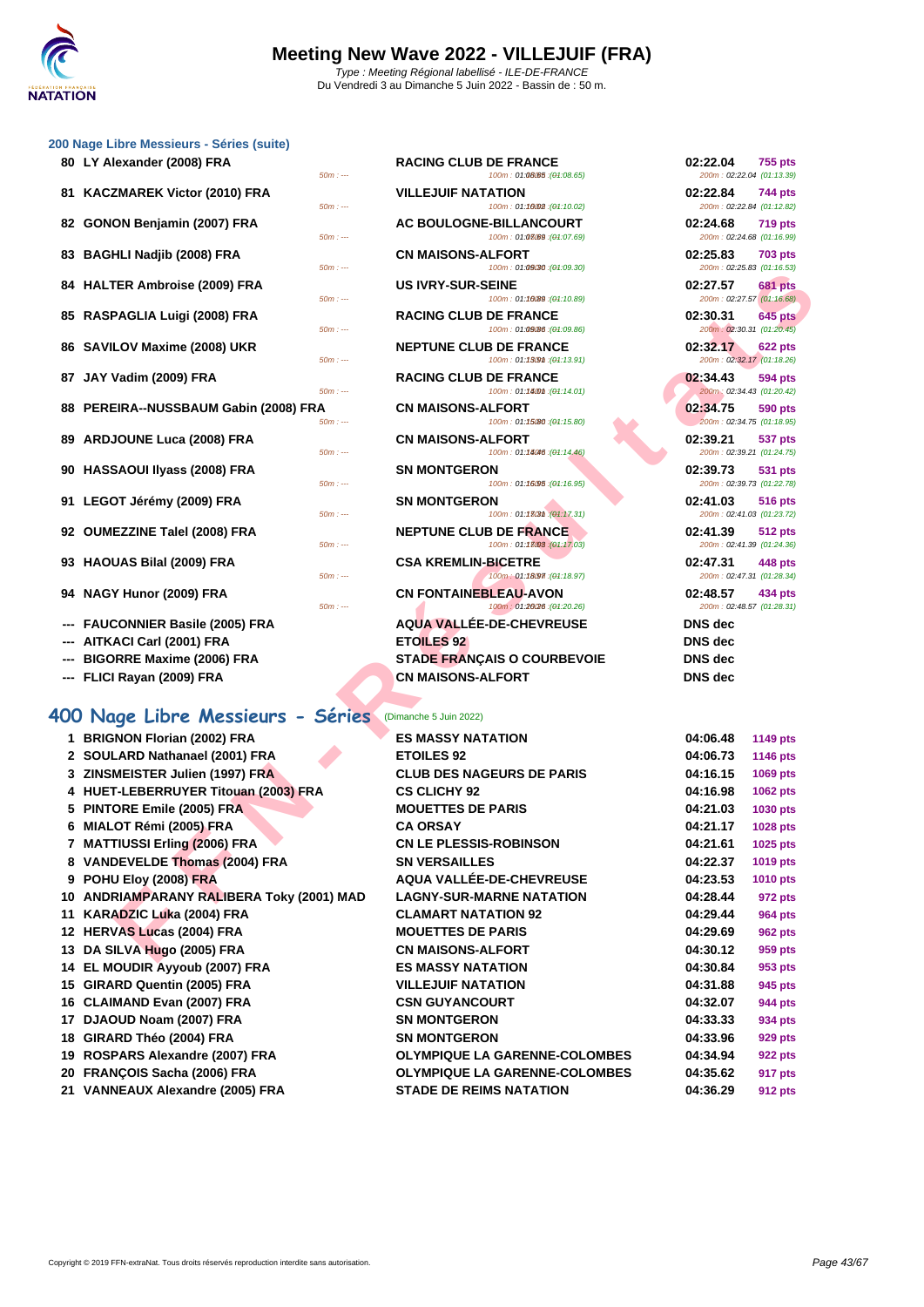

| LL | <b>DOCHAUFFOUR TIMODIE (2003) FRA</b>     |
|----|-------------------------------------------|
|    | 23 WROLYK-LHERMITTE Hugo (2006) FRA       |
| 24 | <b>PAVLOVIC Luka (2009) FRA</b>           |
|    | 25 GARCIA Arthur (2005) FRA               |
| 26 | ARTUSO Diego (2007) FRA                   |
| 27 | SFIHI Jonas (2006) FRA                    |
| 28 | LEFEVRE Victor (2006) FRA                 |
| 29 | <b>BONDOUY Marlon (2007) FRA</b>          |
| 30 | ALBEROLA Peyo (2008) FRA                  |
| 31 | TOUAK Tony (2004) FRA                     |
| 32 | HAKOBKYOKHVYAN Arnak (2006) FRA           |
| 33 | <b>GUILBAUD Arthur (2007) FRA</b>         |
| 34 | ROCQ Antoine (2007) FRA                   |
| 35 | <b>NGUYEN-KHAC Trung-Chinh (2006) FRA</b> |
| 36 | SOURDOU Nicolas (2008) FRA                |
| 37 | FETTAR Issam (2008) FRA                   |
| 38 | <b>CHANCLOU Matteo (2007) FRA</b>         |
| 39 | DAGRY Quentin (2006) FRA                  |
| 40 | HUGONENQ Liam (2007) FRA                  |
| 41 | BEZZAOUYA Yassine (2006) FRA              |
| 42 | KANAMORI Valentin (2006) FRA              |
| 43 | CANU-BALZANO Luca (2007) FRA              |
| 44 | DIAZ DE TUESTA Marc (2005) FRA            |
| 45 | PERRAUDIN Arthur (2007) FRA               |
| 46 | LE LAMER Killian (2007) FRA               |
| 47 | BOUNIN Nael (2007) FRA                    |
| 48 | <b>GRADEL Clement (2005) FRA</b>          |
| 49 | ZEGOUAGMehdi (2007) FRA                   |
| 50 | MAZIER Adam (2006) FRA                    |
| 51 | NAM HEE Oscar (2008) FRA                  |
| 52 | VIDAL Eloi (2010) FRA                     |
|    | 53 CHASTAGNER Jeremy (2010) FRA           |
|    | --- BANTAS Quentin (2008) FRA             |
|    | --- HUMBLOT Timothée (2005) FRA           |
|    | --- TANCREZ Maxime (2006) FRA             |
|    | --- GENDRIER Esteban (2007) FRA           |

| 22 DUCHAUFFOUR Timothe (2005) FRA                     | <b>LAGNY-SUR-MARNE NATATION</b>      | 04:36.41       | <b>911 pts</b> |  |
|-------------------------------------------------------|--------------------------------------|----------------|----------------|--|
| 23 WROLYK-LHERMITTE Hugo (2006) FRA                   | <b>BEAUVAISIS AQUATIC CLUB</b>       | 04:37.09       | <b>906 pts</b> |  |
| 24 PAVLOVIC Luka (2009) FRA                           | <b>SN MONTGERON</b>                  | 04:38.57       | 895 pts        |  |
| 25 GARCIA Arthur (2005) FRA                           | <b>S.M MONTROUGE</b>                 | 04:38.70       | 894 pts        |  |
| 26 ARTUSO Diego (2007) FRA                            | <b>NOGENT NATATION 94</b>            | 04:40.05       | <b>884 pts</b> |  |
| 27 SFIHI Jonas (2006) FRA                             | <b>MOUETTES DE PARIS</b>             | 04:40.21       | 883 pts        |  |
| 28 LEFEVRE Victor (2006) FRA                          | <b>OLYMPIQUE LA GARENNE-COLOMBES</b> | 04:42.33       | <b>867 pts</b> |  |
| 29 BONDOUY Marlon (2007) FRA                          | <b>ES MASSY NATATION</b>             | 04:42.83       | <b>864 pts</b> |  |
| 30 ALBEROLA Peyo (2008) FRA                           | <b>CSN GUYANCOURT</b>                | 04:43.32       | <b>860 pts</b> |  |
| 31 TOUAK Tony (2004) FRA                              | <b>STADE DE VANVES</b>               | 04:43.70       | <b>857 pts</b> |  |
| 32 HAKOBKYOKHVYAN Arnak (2006) FRA                    | <b>CLAMART NATATION 92</b>           | 04:46.01       | 841 pts        |  |
| 33 GUILBAUD Arthur (2007) FRA                         | <b>CA ORSAY</b>                      | 04:46.17       | 839 pts        |  |
| 34 ROCQ Antoine (2007) FRA                            | <b>NOGENT NATATION 94</b>            | 04:46.32       | 838 pts        |  |
| 35 NGUYEN-KHAC Trung-Chinh (2006) FRA                 | <b>CLUB DES NAGEURS DE PARIS</b>     | 04:46.65       | 836 pts        |  |
| 36 SOURDOU Nicolas (2008) FRA                         | <b>CSN GUYANCOURT</b>                | 04:47.08       | 833 pts        |  |
| 37 FETTAR Issam (2008) FRA                            | <b>SN MONTGERON</b>                  | 04:47.20       | 832 pts        |  |
| 38 CHANCLOU Matteo (2007) FRA                         | <b>S.M MONTROUGE</b>                 | 04:48.39       | 824 pts        |  |
| 39 DAGRY Quentin (2006) FRA                           | <b>CLUB DES NAGEURS DE PARIS</b>     | 04:49.94       | 813 pts        |  |
| 40 HUGONENQ Liam (2007) FRA                           | <b>CLUB DES NAGEURS DE PARIS</b>     | 04:51.49       | <b>802 pts</b> |  |
| 41 BEZZAOUYA Yassine (2006) FRA                       | <b>BLANC-MESNIL S.N</b>              | 04:53.24       | <b>789 pts</b> |  |
| 42 KANAMORI Valentin (2006) FRA                       | <b>LES PHOENIX D'ANTONY</b>          | 04:53.80       | <b>786 pts</b> |  |
| 43 CANU-BALZANO Luca (2007) FRA                       | <b>CLAMART NATATION 92</b>           | 04:54.79       | <b>779 pts</b> |  |
| 44 DIAZ DE TUESTA Marc (2005) FRA                     | <b>CLAMART NATATION 92</b>           | 04:56.63       | <b>766 pts</b> |  |
| 45 PERRAUDIN Arthur (2007) FRA                        | AC BOULOGNE-BILLANCOURT              | 04:57.64       | <b>759 pts</b> |  |
| 46 LE LAMER Killian (2007) FRA                        | <b>CN LE PLESSIS-ROBINSON</b>        | 04:59.43       | <b>747 pts</b> |  |
| 47 BOUNIN Nael (2007) FRA                             | <b>NEPTUNE CLUB DE FRANCE</b>        | 04:59.85       | 744 pts        |  |
| 48 GRADEL Clement (2005) FRA                          | <b>CLUB DES NAGEURS DE PARIS</b>     | 05:02.83       | <b>724 pts</b> |  |
| 49 ZEGOUAGMehdi (2007) FRA                            | <b>NEPTUNE CLUB DE FRANCE</b>        | 05:03.33       | 721 pts        |  |
| 50 MAZIER Adam (2006) FRA                             | <b>CLUB DES NAGEURS DE PARIS</b>     | 05:04.34       | <b>714 pts</b> |  |
| 51 NAM HEE Oscar (2008) FRA                           | <b>STADE DE VANVES</b>               | 05:41.19       | 491 pts        |  |
| 52 VIDAL Eloi (2010) FRA                              | <b>NOGENT NATATION 94</b>            | 05:57.89       | <b>403 pts</b> |  |
| 53 CHASTAGNER Jeremy (2010) FRA                       | <b>JEANNE D'ARC DRANCY</b>           | 06:08.13       | <b>354 pts</b> |  |
| --- BANTAS Quentin (2008) FRA                         | <b>RACING CLUB DE FRANCE</b>         | <b>DNS</b> dec |                |  |
| --- HUMBLOT Timothée (2005) FRA                       | <b>CN LE PLESSIS-ROBINSON</b>        | <b>DNS</b> dec |                |  |
| --- TANCREZ Maxime (2006) FRA                         | <b>CLUB DES NAGEURS DE PARIS</b>     | <b>DNS</b>     |                |  |
| --- GENDRIER Esteban (2007) FRA                       | <b>CSN GUYANCOURT</b>                | <b>DNS</b>     |                |  |
|                                                       |                                      |                |                |  |
| 00 Nage Libre Messieurs - Séries (Samedi 4 Juin 2022) |                                      |                |                |  |
| 1 MATTIUSSI Erling (2006) FRA                         | <b>CN LE PLESSIS-ROBINSON</b>        | 08:55.67       | 1071 pts       |  |
| 2 ZINSMEISTER Julien (1997) FRA                       | <b>CLUB DES NAGEURS DE PARIS</b>     | 08:58.81       | 1058 pts       |  |
| 3 PARKER Ethan (2007) FRA                             | <b>RACING CLUB DE FRANCE</b>         | 09:03.45       | 1040 pts       |  |
| 4 PINTORE Emile (2005) FRA                            | <b>MOUETTES DE PARIS</b>             | 09:05.20       | 1033 pts       |  |
| 5 ANDRIAMPARANY RALIBERA Toky (2001) MAD              | <b>LAGNY-SUR-MARNE NATATION</b>      | 09:12.06       | 1006 pts       |  |
| 6 CLAIMAND Evan (2007) FRA                            | <b>CSN GUYANCOURT</b>                | 09:12.25       | 1005 pts       |  |
| 7 EL MOUDIR Ayyoub (2007) FRA                         | <b>ES MASSY NATATION</b>             | 09:19.87       | 976 pts        |  |
| $A$ zizi California (0000) ED A                       | CHO CT OF DIAIN FH                   | 00.04.07       | $\sim$         |  |

## **800 Nage Libre Messieurs - Séries** (Samedi 4 Juin 2022)

| 1 MATTIUSSI Erling (2006) FRA            | <b>CN LE PLESSIS-ROBINSON</b>        | 08:55.67 | <b>1071 pts</b> |
|------------------------------------------|--------------------------------------|----------|-----------------|
| 2 ZINSMEISTER Julien (1997) FRA          | <b>CLUB DES NAGEURS DE PARIS</b>     | 08:58.81 | 1058 pts        |
| 3 PARKER Ethan (2007) FRA                | <b>RACING CLUB DE FRANCE</b>         | 09:03.45 | <b>1040 pts</b> |
| 4 PINTORE Emile (2005) FRA               | <b>MOUETTES DE PARIS</b>             | 09:05.20 | 1033 pts        |
| 5 ANDRIAMPARANY RALIBERA Toky (2001) MAD | <b>LAGNY-SUR-MARNE NATATION</b>      | 09:12.06 | <b>1006 pts</b> |
| 6 CLAIMAND Evan (2007) FRA               | <b>CSN GUYANCOURT</b>                | 09:12.25 | 1005 pts        |
| 7 EL MOUDIR Ayyoub (2007) FRA            | <b>ES MASSY NATATION</b>             | 09:19.87 | 976 pts         |
| 8 AZIZI Seifeddine (2008) FRA            | <b>CNO ST-GERMAIN-EN-LAYE</b>        | 09:21.67 | 969 pts         |
| 9 HERVAS Lucas (2004) FRA                | <b>MOUETTES DE PARIS</b>             | 09:22.79 | 965 pts         |
| 10 ROSPARS Alexandre (2007) FRA          | <b>OLYMPIQUE LA GARENNE-COLOMBES</b> | 09:28.10 | 945 pts         |
| 11 DESPRE Adam (2006) FRA                | <b>OLYMPIQUE LA GARENNE-COLOMBES</b> | 09:31.65 | 932 pts         |
| 12 BANTAS Quentin (2008) FRA             | <b>RACING CLUB DE FRANCE</b>         | 09:33.69 | 924 pts         |
| 13 ARTUSO Diego (2007) FRA               | <b>NOGENT NATATION 94</b>            | 09:42.26 | 893 pts         |
| 14 SFIHI Jonas (2006) FRA                | <b>MOUETTES DE PARIS</b>             | 09:45.09 | <b>882 pts</b>  |
| 15 FAUCONNIER Léo (2010) FRA             | AQUA VALLÉE-DE-CHEVREUSE             | 09:56.84 | 840 pts         |
| 16 HAKOBKYOKHVYAN Arnak (2006) FRA       | <b>CLAMART NATATION 92</b>           | 09:57.35 | 839 pts         |
|                                          |                                      |          |                 |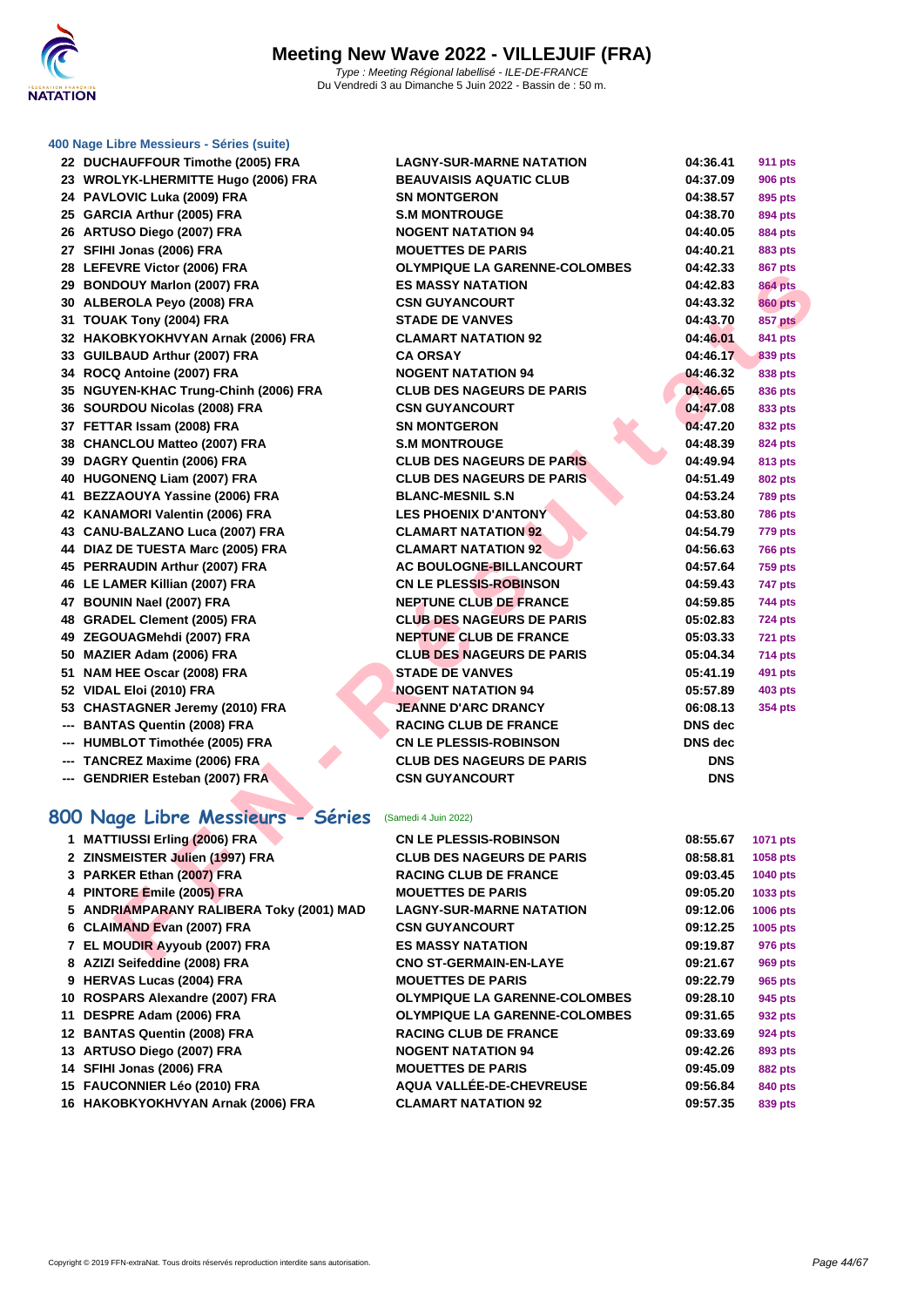

| 17 TAMIRO Zakaria (2008) FRA<br><b>VILLEJUIF NATATION</b>     | 09:58.60 | 834 pts        |
|---------------------------------------------------------------|----------|----------------|
| AQUA VALLÉE-DE-CHEVREUSE<br>18 RICHARD Nolhan (2008) FRA      | 10:01.87 | 823 pts        |
| 19 PERRAUDIN Arthur (2007) FRA<br>AC BOULOGNE-BILLANCOURT     | 10:14.96 | <b>778 pts</b> |
| 20 BOUNIN Nael (2007) FRA<br><b>NEPTUNE CLUB DE FRANCE</b>    | 10:24.92 | <b>744 pts</b> |
| 21 MAZIER Adam (2006) FRA<br><b>CLUB DES NAGEURS DE PARIS</b> | 10:41.44 | 690 pts        |
| 22 CHASTAGNER Jeremy (2010) FRA<br><b>JEANNE D'ARC DRANCY</b> | 12:42.57 | 356 pts        |

## **1500 Nage Libre Messieurs - Séries** (Vendredi 3 Juin 2022)

| 500 Nage Libre Messieurs - Séries (Vendredi 3 Juin 2022)          |                                  |                |                 |
|-------------------------------------------------------------------|----------------------------------|----------------|-----------------|
| 1 HALTER Camille (2007) FRA                                       | <b>US IVRY-SUR-SEINE</b>         | 16:43.39       | <b>1109 pts</b> |
| 2 COTTIN Antoine (2005) FRA                                       | <b>SN VERSAILLES</b>             | 17:01.03       | <b>1073 pts</b> |
| 3 ZINSMEISTER Julien (1997) FRA                                   | <b>CLUB DES NAGEURS DE PARIS</b> | 17:01.73       | 1072 pts        |
| 4 MATTIUSSI Erling (2006) FRA                                     | <b>CN LE PLESSIS-ROBINSON</b>    | 17:03.70       | <b>1068 pts</b> |
| 5 PINTORE Emile (2005) FRA                                        | <b>MOUETTES DE PARIS</b>         | 17:30.44       | 1014 pts        |
| 6 POHU Eloy (2008) FRA                                            | AQUA VALLÉE-DE-CHEVREUSE         | 17:38.71       | <b>998 pts</b>  |
| 7 CLAIMAND Evan (2007) FRA                                        | <b>CSN GUYANCOURT</b>            | 17:39.58       | <b>996 pts</b>  |
| 8 PETITFRÈRE Théo (2008) FRA                                      | <b>RACING CLUB ARRAS</b>         | 17:42.08       | 991 pts         |
| 9 BANTAS Quentin (2008) FRA                                       | <b>RACING CLUB DE FRANCE</b>     | 17:42.34       | 991 pts         |
| 10 ANDRIAMPARANY RALIBERA Toky (2001) MAD                         | <b>LAGNY-SUR-MARNE NATATION</b>  | 17:58.15       | <b>960 pts</b>  |
| 11 AZIZI Seifeddine (2008) FRA                                    | <b>CNO ST-GERMAIN-EN-LAYE</b>    | 18:01.85       | 953 pts         |
| 12 GUILBAUD Arthur (2007) FRA                                     | <b>CA ORSAY</b>                  | 18:05.91       | 945 pts         |
| 13 HUMBLOT Timothée (2005) FRA                                    | <b>CN LE PLESSIS-ROBINSON</b>    | 18:15.54       | 927 pts         |
| 14 SEDILOT Anatole (2006) FRA                                     | <b>CN LE PLESSIS-ROBINSON</b>    | 18:29.00       | <b>902 pts</b>  |
| 15 POIRIER Virgile (2000) FRA                                     | <b>CSM PUTEAUX</b>               | 18:31.44       | 897 pts         |
| 16 DUCHAUFFOUR Timothe (2005) FRA                                 | <b>LAGNY-SUR-MARNE NATATION</b>  | 18:55.33       | 853 pts         |
| 17 RICHARD Nolhan (2008) FRA                                      | <b>AQUA VALLÉE-DE-CHEVREUSE</b>  | 18:58.87       | 847 pts         |
| --- PARKER Ethan (2007) FRA                                       | <b>RACING CLUB DE FRANCE</b>     | <b>DNS</b> dec |                 |
| iO Dos Messieurs - Finale A 19 ans et plus (Dimanche 5 Juin 2022) |                                  |                |                 |
| 1 DESPREZ Pierre-Yves (1996) FRA                                  | <b>ETOILES 92</b>                | 00:26.55       | 1195 pts        |
| 2 MINEUR Lucas (2003) FRA                                         | <b>STADE DE REIMS NATATION</b>   | 00:28.07       | 1105 pts        |
| 3 HUET-LEBERRUYER Titouan (2003) FRA                              | <b>CS CLICHY 92</b>              | 00:28.16       | <b>1100 pts</b> |
| 4 SEYE Matthieu (2002) SEN                                        | <b>ES MASSY NATATION</b>         | 00:28.34       | 1089 pts        |
| 5 M'BARKI Aziz (2000) TUN                                         | <b>MOUETTES DE PARIS</b>         | 00:29.02       | 1050 pts        |
| 6 CLAIMAND Adrien (2003) FRA                                      | <b>CSN GUYANCOURT</b>            | 00:29.12       | 1045 pts        |
| 7 LAVIGNE Mathieu (2003) FRA                                      | <b>ES MASSY NATATION</b>         | 00:30.26       | <b>981 pts</b>  |
| 8 SAADE Jad (2003) FRA                                            | <b>CN ASNIÈRES</b>               | 00:31.13       | 934 pts         |
| O Dos Messieurs - Finale B 15-18 ans (Dimanche 5 Juin 2022)       |                                  |                |                 |
| 1 CELESTE Mathéo (2004) FRA                                       | <b>BLANC-MESNIL S.N</b>          | 00:27.12       | 1161 pts        |
| 2 CHARBONNEL Mathis (2005) FRA                                    | <b>CN ST-MICHEL-SUR-ORGE</b>     | 00:28.78       | 1064 pts        |
| 3 MIALOT Rémi (2005) FRA                                          | <b>CA ORSAY</b>                  | 00:29.50       | 1023 pts        |
| 4 MAILLARD VALENTIN Alexis (2005) FRA                             | <b>CN LE PLESSIS-ROBINSON</b>    | 00:29.54       | 1021 pts        |
| 5 COTTIN Antoine (2005) FRA                                       | <b>SN VERSAILLES</b>             | 00:29.58       | 1019 pts        |
| 6 GORLIER Ilan (2004) FRA                                         | <b>AC VILLEPINTE</b>             | 00:29.63       | <b>1016 pts</b> |
| <b>7 DEMADDEL VADED Bries (2006) EDA</b>                          | <b>He WAIDES</b>                 | 00.206A        | $A O A E = 44$  |

## **50 Dos Messieurs - Finale A 19 ans et plus** (Dimanche 5 Juin 2022)

| 1 DESPREZ Pierre-Yves (1996) FRA     | <b>ETOILES 92</b>              | 00:26.55 | 1195 pts        |
|--------------------------------------|--------------------------------|----------|-----------------|
| 2 MINEUR Lucas (2003) FRA            | <b>STADE DE REIMS NATATION</b> | 00:28.07 | 1105 pts        |
| 3 HUET-LEBERRUYER Titouan (2003) FRA | <b>CS CLICHY 92</b>            | 00:28.16 | <b>1100 pts</b> |
| 4 SEYE Matthieu (2002) SEN           | <b>ES MASSY NATATION</b>       | 00:28.34 | 1089 pts        |
| 5 M'BARKI Aziz (2000) TUN            | <b>MOUETTES DE PARIS</b>       | 00:29.02 | 1050 pts        |
| 6 CLAIMAND Adrien (2003) FRA         | <b>CSN GUYANCOURT</b>          | 00:29.12 | 1045 pts        |
| 7 LAVIGNE Mathieu (2003) FRA         | <b>ES MASSY NATATION</b>       | 00:30.26 | 981 pts         |
| 8 SAADE Jad (2003) FRA               | <b>CN ASNIÈRES</b>             | 00:31.13 | 934 pts         |

## **50 Dos Messieurs - Finale B 15-18 ans** (Dimanche 5 Juin 2022)

| 1 CELESTE Mathéo (2004) FRA           | <b>BLANC-MESNIL S.N</b>       | 00:27.12 | 1161 pts        |
|---------------------------------------|-------------------------------|----------|-----------------|
| 2 CHARBONNEL Mathis (2005) FRA        | <b>CN ST-MICHEL-SUR-ORGE</b>  | 00:28.78 | <b>1064 pts</b> |
| 3 MIALOT Rémi (2005) FRA              | <b>CA ORSAY</b>               | 00:29.50 | 1023 pts        |
| 4 MAILLARD VALENTIN Alexis (2005) FRA | <b>CN LE PLESSIS-ROBINSON</b> | 00:29.54 | 1021 pts        |
| 5 COTTIN Antoine (2005) FRA           | <b>SN VERSAILLES</b>          | 00:29.58 | <b>1019 pts</b> |
| 6 GORLIER IIan (2004) FRA             | <b>AC VILLEPINTE</b>          | 00:29.63 | <b>1016 pts</b> |
| 7 BENABDELKADER Brice (2006) FRA      | <b>US VAIRES</b>              | 00:29.64 | 1015 pts        |
| 8 FOUBERT Etienne (2004) FRA          | <b>ETOILES 92</b>             | 00:29.86 | 1003 pts        |

## **50 Dos Messieurs - Finale C 12-14 ans** (Dimanche 5 Juin 2022)

| 1 DOMBEK--MIRO Alexander (2008) FRA | AQUA VALLÉE-DE-CHEVREUSE  | 00:31.67 | 905 pts        |
|-------------------------------------|---------------------------|----------|----------------|
| 2 TRAN Augustin (2009) FRA          | <b>VILLEJUIF NATATION</b> | 00:32.03 | 886 pts        |
| 3 HENKA Ahmed (2008) FRA            | <b>AC VILLEPINTE</b>      | 00:33.55 | 809 pts        |
| 4 COLLOMB Alexy (2008) FRA          | <b>CN MAISONS-ALFORT</b>  | 00:34.76 | <b>750 pts</b> |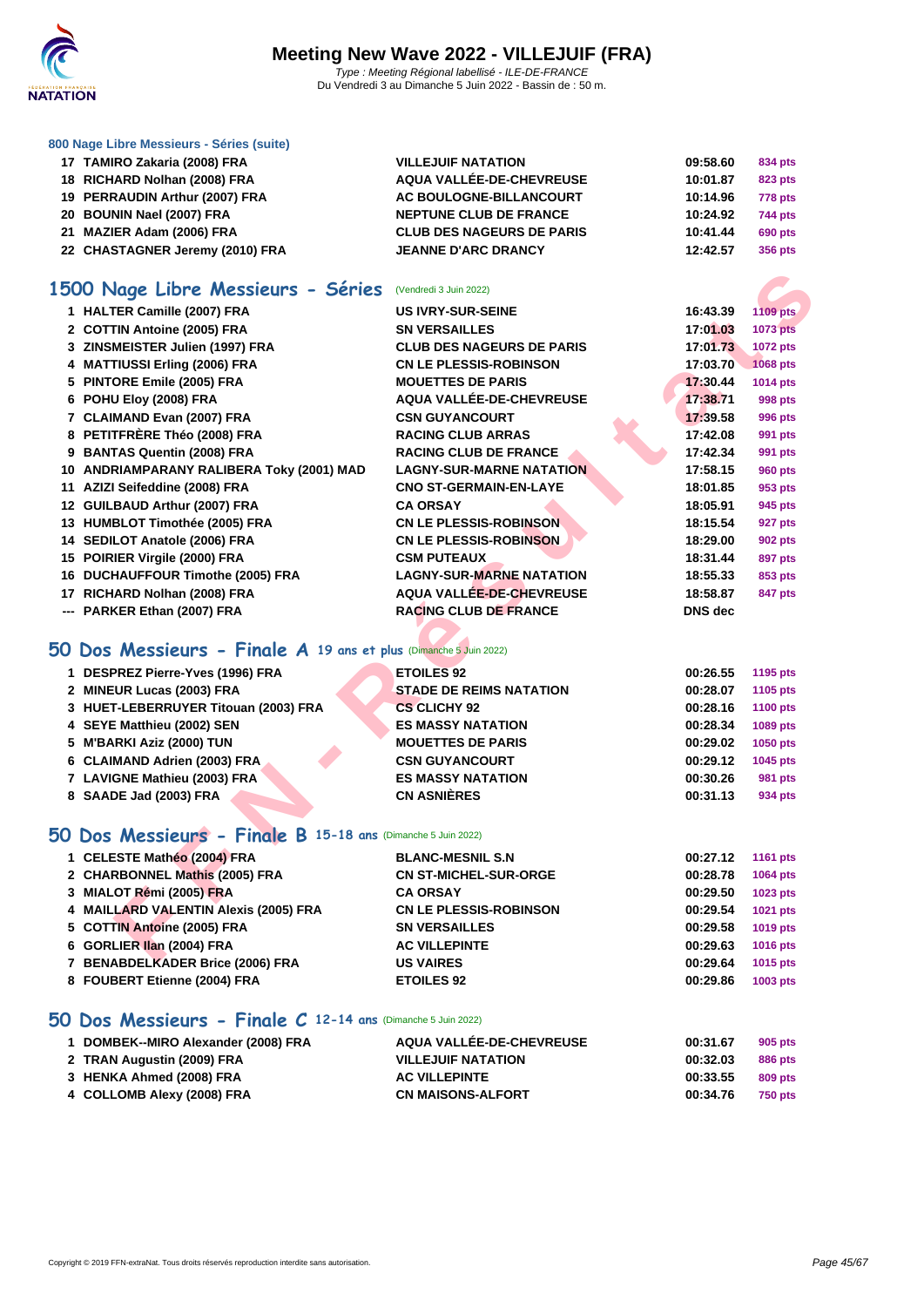

| 50 Dos Messieurs - Finale C (suite) |  |  |  |  |  |  |  |
|-------------------------------------|--|--|--|--|--|--|--|
|-------------------------------------|--|--|--|--|--|--|--|

| 5 SERTTAS Novan (2009) FRA           | <b>SN MONTGERON</b>        | 00:34.85<br>745 pts        |
|--------------------------------------|----------------------------|----------------------------|
| 6 CHELLAOUI Younes (2009) FRA        | <b>JEANNE D'ARC DRANCY</b> | 00:35.61<br>709 pts        |
| 7 RENAUD Louis (2008) FRA            | <b>NOGENT NATATION 94</b>  | 00:35.75<br><b>703 pts</b> |
| 8 PEREIRA--NUSSBAUM Gabin (2008) FRA | <b>CN MAISONS-ALFORT</b>   | 00:36.51<br>668 pts        |

## **50 Dos Messieurs - Séries** (Dimanche 5 Juin 2022)

| 1 DESPREZ Pierre-Yves (1996) FRA          | <b>ETOILES 92</b>                  | 00:26.67 | <b>1188 pts</b> |
|-------------------------------------------|------------------------------------|----------|-----------------|
| 2 CELESTE Mathéo (2004) FRA               | <b>BLANC-MESNIL S.N</b>            | 00:27.78 | <b>1122 pts</b> |
| 3 HUET-LEBERRUYER Titouan (2003) FRA      | <b>CS CLICHY 92</b>                | 00:28.20 | 1097 pts        |
| 4 BONEL Antonyn (2001) FRA                | <b>CA ORSAY</b>                    | 00:28.35 | 1089 pts        |
| 5 MINEUR Lucas (2003) FRA                 | <b>STADE DE REIMS NATATION</b>     | 00:28.53 | 1078 pts        |
| 6 POTHIN Matthias (1999) FRA              | <b>STADE FRANÇAIS O COURBEVOIE</b> | 00:28.54 | <b>1078 pts</b> |
| 7 SEYE Matthieu (2002) SEN                | <b>ES MASSY NATATION</b>           | 00:28.72 | 1067 pts        |
| 8 CLAIMAND Adrien (2003) FRA              | <b>CSN GUYANCOURT</b>              | 00:28.80 | 1063 pts        |
| 9 M'BARKI Aziz (2000) TUN                 | <b>MOUETTES DE PARIS</b>           | 00:28.91 | 1057 pts        |
| 10 CHARBONNEL Mathis (2005) FRA           | <b>CN ST-MICHEL-SUR-ORGE</b>       | 00:28.99 | 1052 pts        |
| 11 MIALOT Rémi (2005) FRA                 | <b>CA ORSAY</b>                    | 00:29.35 | 1032 pts        |
| 12 MAILLARD VALENTIN Alexis (2005) FRA    | <b>CN LE PLESSIS-ROBINSON</b>      | 00:29.64 | 1015 pts        |
| 13 GORLIER IIan (2004) FRA                | <b>AC VILLEPINTE</b>               | 00:29.68 | 1013 pts        |
| 14 FOUBERT Etienne (2004) FRA             | <b>ETOILES 92</b>                  | 00:29.70 | <b>1012 pts</b> |
| 15 BENABDELKADER Brice (2006) FRA         | <b>US VAIRES</b>                   | 00:29.75 | 1009 pts        |
| 16 COTTIN Antoine (2005) FRA              | <b>SN VERSAILLES</b>               | 00:29.76 | 1009 pts        |
| 17 LOCHOSHVILI Roman (2004) FRA           | <b>CS CLICHY 92</b>                | 00:30.13 | 988 pts         |
| 18 BESSON Antoine (2003) FRA              | <b>CN ANDRESY</b>                  | 00:30.27 | 981 pts         |
| 19 LAVIGNE Mathieu (2003) FRA             | <b>ES MASSY NATATION</b>           | 00:30.28 | 980 pts         |
| 19 ASSOUANE Bilel (2004) FRA              | <b>CN ASNIÈRES</b>                 | 00:30.28 | 980 pts         |
| 21 AMIR TAHMASSEB BERTHET Theo (2005) FRA | <b>NOGENT NATATION 94</b>          | 00:30.32 | 978 pts         |
| 22 CLEMENT Bastien (2007) FRA             | <b>S.M MONTROUGE</b>               | 00:30.44 | 971 pts         |
| 23 ONESTAS Ruben (2006) FRA               | <b>ETOILES 92</b>                  | 00:30.47 | 970 pts         |
| 24 MAJCHER Joris (2006) FRA               | <b>CN LE PLESSIS-ROBINSON</b>      | 00:30.59 | 963 pts         |
| 25 SAADE Jad (2003) FRA                   | <b>CN ASNIÈRES</b>                 | 00:30.84 | 950 pts         |
| 26 LAKHDARI Adam (2007) FRA               | <b>US IVRY-SUR-SEINE</b>           | 00:30.92 | 945 pts         |
| 27 BAUDARD-GUILLOT Malo (2005) FRA        | <b>CN ASNIÈRES</b>                 | 00:30.96 | 943 pts         |
| 28 SNELLMAN Max (2006) FRA                | <b>CN FONTAINEBLEAU-AVON</b>       | 00:31.01 | 940 pts         |
| 29 CHAFFORT Enzo (2007) FRA               | <b>AC VILLEPINTE</b>               | 00:31.31 | 924 pts         |
| 30 PEITEADO Pablo (2005) FRA              | <b>CN MAISONS-ALFORT</b>           | 00:31.44 | 917 pts         |
| 31 SURROZ Alexandre (2000) FRA            | <b>CA ORSAY</b>                    | 00:31.46 | 916 pts         |
| 31 IOUALALEN Marc-Arave (2007) FRA        | <b>NEPTUNE CLUB DE FRANCE</b>      | 00:31.46 | 916 pts         |
| 33 DUYCK Mathieu (2007) FRA               | <b>CSN GUYANCOURT</b>              | 00:31.48 | 915 pts         |
| 34 ECOLIVET Charles (2005) FRA            | <b>SCUF PARIS</b>                  | 00:31.53 | 913 pts         |
| 34 BONAMY Etienne (2007) FRA              | <b>RACING CLUB DE FRANCE</b>       | 00:31.53 | 913 pts         |
| 36 BARBERO Antoine (2006) FRA             | <b>SCUF PARIS</b>                  | 00:31.54 | 912 pts         |
| 37 NEUVILLE Marin (2007) FRA              | <b>CA ORSAY</b>                    | 00:31.56 | 911 pts         |
| 38 DOMBEK--MIRO Alexander (2008) FRA      | AQUA VALLÉE-DE-CHEVREUSE           | 00:31.97 | 890 pts         |
| 39 GOMEZ Pierre (2007) FRA                | <b>CN LE PLESSIS-ROBINSON</b>      | 00:31.98 | 889 pts         |
| 40 DUMONDEL Geoffrey (2000) FRA           | <b>CA ORSAY</b>                    | 00:32.11 | <b>882 pts</b>  |
| 41 BERNARD Tristan-Loup (2006) FRA        | BEAUVAISIS AQUATIC CLUB            | 00:32.16 | 880 pts         |
| 42 BIMONT Yvan (2005) FRA                 | <b>BEAUVAISIS AQUATIC CLUB</b>     | 00:32.27 | 874 pts         |
| 43 TRAN Augustin (2009) FRA               | <b>VILLEJUIF NATATION</b>          | 00:32.30 | 872 pts         |
| 44 LEGOT Gabriel (2007) FRA               | <b>SN MONTGERON</b>                | 00:32.40 | 867 pts         |
| 45 BRAUCOscar (2007) FRA                  | <b>BEAUVAISIS AQUATIC CLUB</b>     | 00:32.72 | 851 pts         |
| 46 CANU-BALZANO Luca (2007) FRA           | <b>CLAMART NATATION 92</b>         | 00:32.75 | 849 pts         |
| 47 SPINOSA Lucas (2006) FRA               | <b>STADE DE VANVES</b>             | 00:32.81 | 846 pts         |
| 47 ASSADI Viam (2005) SWE                 | <b>AQUACLUB LE PECQ MARLY</b>      | 00:32.81 | 846 pts         |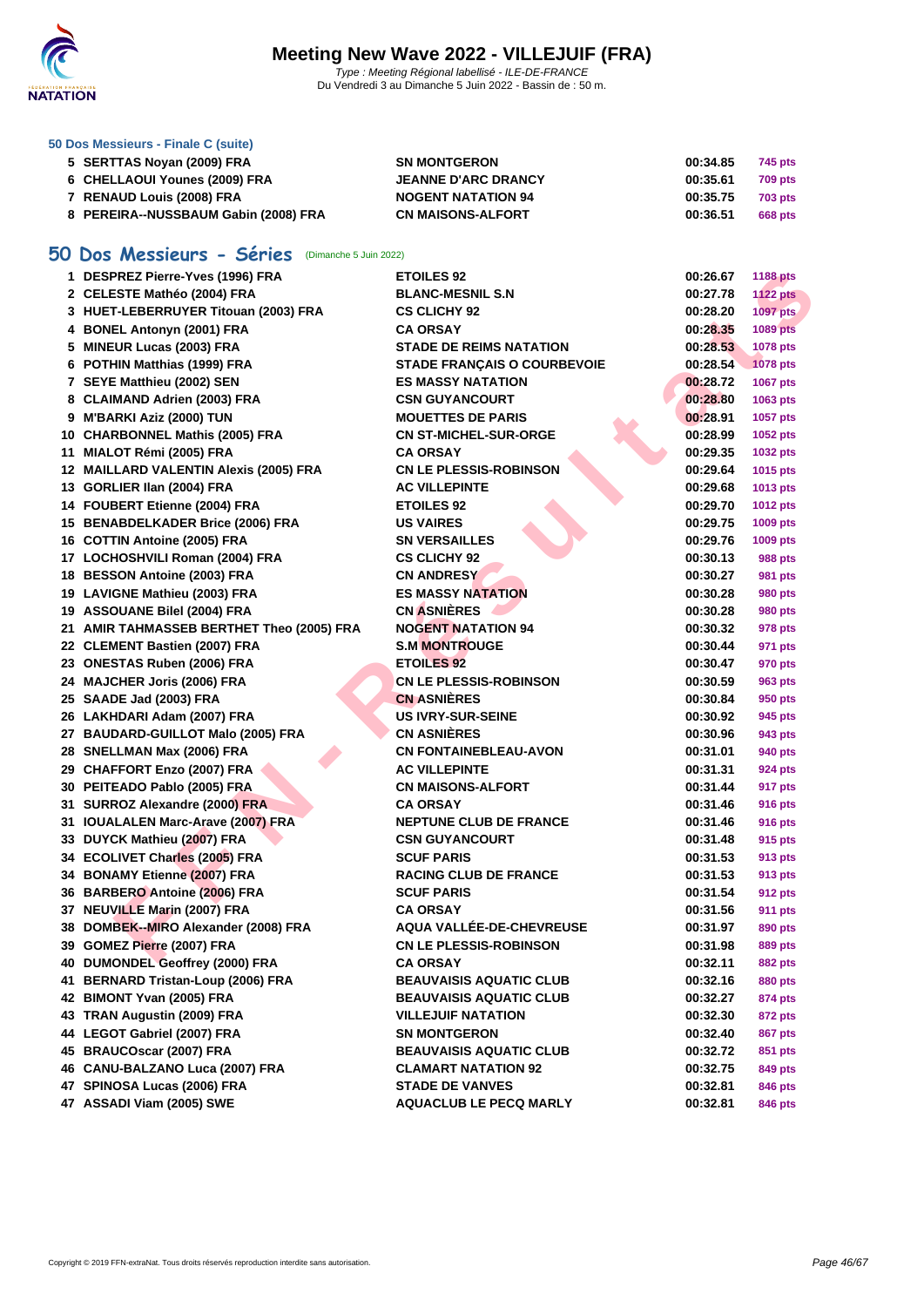

### **[50 Dos M](http://www.ffnatation.fr/webffn/index.php)essieurs - Séries (suite)**

|     | 49 SOURDEAU-LACHOT Camille (2007) FRA  | <b>S.M MONTROUGE</b>                | 00:32.88       | 843 pts        |
|-----|----------------------------------------|-------------------------------------|----------------|----------------|
|     | 50 BENABDELKADER Yann (2004) FRA       | <b>US VAIRES</b>                    | 00:33.00       | 837 pts        |
|     | 51 PHALIPPOU Clement (2006) FRA        | <b>SCUF PARIS</b>                   | 00:33.05       | 834 pts        |
|     | 52 KHELIL Massil (2007) FRA            | <b>JEANNE D'ARC DRANCY</b>          | 00:33.07       | 833 pts        |
|     | 53 LEDIEN Alexandre (2008) FRA         | <b>STADE DE VANVES</b>              | 00:33.08       | 832 pts        |
|     | 54 MURESAN Alexandru (2006) ROU        | <b>RACING CLUB DE FRANCE</b>        | 00:33.11       | 831 pts        |
|     | 55 CAYUELA Tristan (2005) FRA          | <b>CA L'HAY-LES-ROSES</b>           | 00:33.35       | 819 pts        |
|     | 56 HENKA Ahmed (2008) FRA              | <b>AC VILLEPINTE</b>                | 00:33.54       | <b>809 pts</b> |
|     | 57 BOUNIN Nael (2007) FRA              | <b>NEPTUNE CLUB DE FRANCE</b>       | 00:33.63       | <b>805 pts</b> |
|     | 58 HAMEL Lorenzo (2007) FRA            | <b>ES STAINS</b>                    | 00:34.17       | 778 pts        |
|     | 58 COLLOMB Alexy (2008) FRA            | <b>CN MAISONS-ALFORT</b>            | 00:34.17       | 778 pts        |
|     | 60 SERTTAS Noyan (2009) FRA            | <b>SN MONTGERON</b>                 | 00:34.83       | <b>746 pts</b> |
|     | 61 PILLET Antonin (2006) FRA           | <b>RACING CLUB DE FRANCE</b>        | 00:34.93       | 742 pts        |
|     | 62 TIMMERMAN Awen (2007) FRA           | <b>NEPTUNE CLUB DE FRANCE</b>       | 00:35.23       | 727 pts        |
|     | 63 CHELLAOUI Younes (2009) FRA         | <b>JEANNE D'ARC DRANCY</b>          | 00:35.24       | 727 pts        |
|     | 64 RENAUD Louis (2008) FRA             | <b>NOGENT NATATION 94</b>           | 00:35.35       | <b>722 pts</b> |
|     | 65 ROTA Corto (2003) FRA               | <b>PARIS SPORT CLUB</b>             | 00:35.42       | <b>718 pts</b> |
|     | 66 BOEGLIN Xavier (2003) FRA           | <b>PARIS SPORT CLUB</b>             | 00:35.44       | 717 pts        |
|     | 67 GIBILARO Clovis (2009) FRA          | <b>STADE DE VANVES</b>              | 00:35.79       | 701 pts        |
|     | 68 PEREIRA--NUSSBAUM Gabin (2008) FRA  | <b>CN MAISONS-ALFORT</b>            | 00:36.09       | <b>687 pts</b> |
|     | 69 GURUNG Benjaman (2007) FRA          | <b>VILLEJUIF NATATION</b>           | 00:36.30       | <b>678 pts</b> |
|     | 70 RASPAGLIA Luigi (2008) FRA          | <b>RACING CLUB DE FRANCE</b>        | 00:36.39       | 674 pts        |
|     | 71 PILTZ Lukas (2010) GER              | <b>RACING CLUB DE FRANCE</b>        | 00:36.75       | 657 pts        |
|     | 72 BEN KHELIFA Rayane (2008) FRA       | <b>VILLEJUIF NATATION</b>           | 00:36.77       | 656 pts        |
|     | 73 LE DOUARIN Selim (2007) FRA         | <b>CLUB DES NAGEURS DOURDANNAIS</b> | 00:37.30       | 633 pts        |
|     | 74 BEDU Alexandre (2009) FRA           | <b>NOGENT NATATION 94</b>           | 00:37.72       | 614 pts        |
|     | 75 BRY Alois (2009) FRA                | <b>NOGENT NATATION 94</b>           | 00:37.78       | <b>612 pts</b> |
|     | 76 DURAND Thomas (2010) FRA            | <b>VILLEJUIF NATATION</b>           | 00:39.31       | 547 pts        |
|     | 77 PHAN Eliott (2008) FRA              | <b>RACING CLUB DE FRANCE</b>        | 00:39.64       | 534 pts        |
|     | 78 CHASTAGNER Jeremy (2010) FRA        | <b>JEANNE D'ARC DRANCY</b>          | 00:41.17       | 474 pts        |
|     | 79 BECQ Hugo (2007) FRA                | <b>SN MONTGERON</b>                 | 00:41.30       | 469 pts        |
|     | 80 BEREZIAT Etienne (2009) FRA         | <b>STADE DE VANVES</b>              | 00:41.55       | 459 pts        |
|     | 81 GHEBACHE Ilyes (2010) FRA           | <b>US IVRY-SUR-SEINE</b>            | 00:41.57       | 459 pts        |
|     | 82 ATMANI Zyad (2010) FRA              | <b>JEANNE D'ARC DRANCY</b>          | 00:41.73       | 453 pts        |
|     | 83 EL NAHASS Zied (2010) FRA           | <b>US IVRY-SUR-SEINE</b>            | 00:41.79       | 450 pts        |
|     | 84 BROET Kaan (2010) FRA               | <b>CA L'HAY-LES-ROSES</b>           | 00:42.24       | 434 pts        |
|     | 85 VIDAL Eloi (2010) FRA               | <b>NOGENT NATATION 94</b>           | 00:42.26       | 433 pts        |
|     | 86 PACE Alexis (2009) FRA              | <b>US VAIRES</b>                    | 00:42.55       | 423 pts        |
|     | 87 DJENHIA Fael (2010) FRA             | <b>US VAIRES</b>                    | 00:43.53       | 388 pts        |
|     | 88 SABI Ilyes (2010) FRA               | <b>CA L'HAY-LES-ROSES</b>           | 00:44.32       | 361 pts        |
|     | 89 EL HOSNI Haytham (2010) FRA         | <b>US VAIRES</b>                    | 00:47.97       | <b>250 pts</b> |
|     | --- THEETEN Cédric (2002) FRA          | <b>NOGENT NATATION 94</b>           | DNS dec        |                |
|     | --- VILLESANGE Maxime (2008) FRA       | <b>SN MONTGERON</b>                 | DNS dec        |                |
|     | <b>BARTHES Ferdinand (2007) FRA</b>    | <b>AC BOULOGNE-BILLANCOURT</b>      | DNS dec        |                |
| --- | CLAVEL Barthélémy (2005) FRA           | <b>NEPTUNE CLUB DE FRANCE</b>       | DNS dec        |                |
| --- | <b>BENBARA Nazim (1998) ALG</b>        | <b>VILLEJUIF NATATION</b>           | <b>DNS</b> dec |                |
| --- | ELIAS-MENET Alexandre (2005) FRA       | <b>CA L'HAY-LES-ROSES</b>           | DNS dec        |                |
| --- | <b>WILLIAMS Gabriel (2008) FRA</b>     | <b>US VAIRES</b>                    | DNS dec        |                |
|     | --- POLLET-BOURDALOUE Artus (2006) FRA | <b>RACING CLUB DE FRANCE</b>        | <b>DNS</b>     |                |
|     |                                        |                                     |                |                |

## **100 Dos Messieurs - Finale A 19 ans et plus** (Samedi 4 Juin 2022)

| 1 DESPREZ Pierre-Yves (1996) FRA     | <b>ETOILES 92</b>              | 00:58.43 1150 pts   |  |
|--------------------------------------|--------------------------------|---------------------|--|
| 2 HUET-LEBERRUYER Titouan (2003) FRA | <b>CS CLICHY 92</b>            | $01:00.03$ 1105 pts |  |
| 3 MINEUR Lucas (2003) FRA            | <b>STADE DE REIMS NATATION</b> | 01:00.95 1079 pts   |  |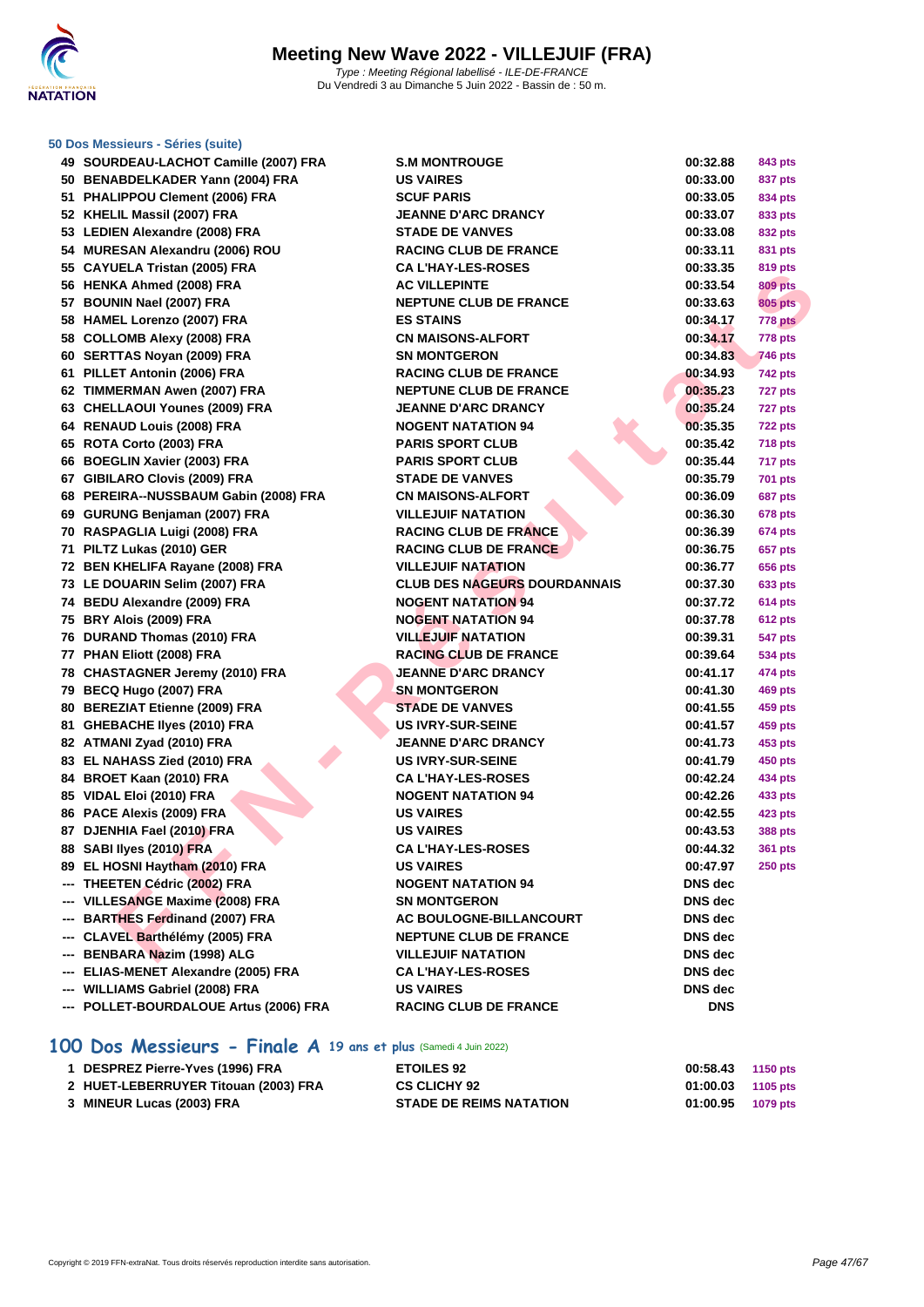

### **[100 Dos M](http://www.ffnatation.fr/webffn/index.php)essieurs - Finale A (suite)**

| 4 RENE CORAIL Yann (2003) FRA               | <b>CA ORSAY</b>          | 01:04.46   | 984 pts |
|---------------------------------------------|--------------------------|------------|---------|
| 5 BESSON Antoine (2003) FRA                 | <b>CN ANDRESY</b>        | 01:05.50   | 957 pts |
| 6 CLAIMAND Adrien (2003) FRA                | <b>CSN GUYANCOURT</b>    | 01:05.66   | 953 pts |
| --- RAKOTONDRAMANGA Eliot-Tahina (2002) FRA | <b>ES MASSY NATATION</b> | <b>DNS</b> |         |
| --- M'BARKI Aziz (2000) TUN                 | <b>MOUETTES DE PARIS</b> | <b>DNS</b> |         |

### **100 Dos Messieurs - Finale B 15-18 ans** (Samedi 4 Juin 2022)

| 1 GORLIER IIan (2004) FRA             | <b>AC VILLEPINTE</b>             | 01:01.85 | <b>1054 pts</b> |
|---------------------------------------|----------------------------------|----------|-----------------|
| 2 LOCHOSHVILI Roman (2004) FRA        | <b>CS CLICHY 92</b>              | 01:02.36 | 1040 pts        |
| 3 CALOTA Thomas (2006) FRA            | <b>VILLEJUIF NATATION</b>        | 01:03.03 | <b>1022 pts</b> |
| 4 MIALOT Rémi (2005) FRA              | <b>CA ORSAY</b>                  | 01:04.65 | 979 pts         |
| 5 MAILLARD VALENTIN Alexis (2005) FRA | <b>CN LE PLESSIS-ROBINSON</b>    | 01:05.09 | <b>968 pts</b>  |
| 6 GENDRIER Esteban (2007) FRA         | <b>CSN GUYANCOURT</b>            | 01:07.28 | 911 pts         |
| 7 HUGONENQ Milo (2004) FRA            | <b>CLUB DES NAGEURS DE PARIS</b> | 01:07.36 | <b>909 pts</b>  |
| 8 COMMUNIER-MALLIER Oscar (2007) FRA  | <b>CLUB DES NAGEURS DE PARIS</b> | 01:07.87 | 896 pts         |

## **100 Dos Messieurs - Finale C 12-14 ans** (Samedi 4 Juin 2022)

|                                                                                                                                                                                                                                                               | 01:07.65                 | 902 pts        |
|---------------------------------------------------------------------------------------------------------------------------------------------------------------------------------------------------------------------------------------------------------------|--------------------------|----------------|
| <b>RACING CLUB DE FRANCE</b>                                                                                                                                                                                                                                  | 01:09.17                 | <b>864 pts</b> |
| <b>VILLEJUIF NATATION</b>                                                                                                                                                                                                                                     | 01:11.27                 | 813 pts        |
| <b>CN MAISONS-ALFORT</b>                                                                                                                                                                                                                                      | 01:14.13                 | 745 pts        |
| <b>SN MONTGERON</b>                                                                                                                                                                                                                                           | 01:14.48                 | 737 pts        |
| <b>NOGENT NATATION 94</b>                                                                                                                                                                                                                                     | 01:15.96                 | <b>704 pts</b> |
| <b>CN MAISONS-ALFORT</b>                                                                                                                                                                                                                                      | 01:16.72                 | 687 pts        |
| <b>STADE DE VANVES</b>                                                                                                                                                                                                                                        | 01:17.98                 | <b>660 pts</b> |
| 1 DOMBEK--MIRO Alexander (2008) FRA<br>2 GUY Gregoire (2008) FRA<br>3 TRAN Augustin (2009) FRA<br>4 COLLOMB Alexy (2008) FRA<br>5 SERTTAS Noyan (2009) FRA<br>6 RENAUD Louis (2008) FRA<br>7 PEREIRA--NUSSBAUM Gabin (2008) FRA<br>8 NAM HEE Oscar (2008) FRA | AQUA VALLÉE-DE-CHEVREUSE |                |

| <b>IUU DOS MESSIEUMS - MINGLE B 15-18 ans (Samedi 4 Juin 2022)</b> |                                      |          |                 |
|--------------------------------------------------------------------|--------------------------------------|----------|-----------------|
| 1 GORLIER IIan (2004) FRA                                          | <b>AC VILLEPINTE</b>                 | 01:01.85 | <b>1054 pts</b> |
| 2 LOCHOSHVILI Roman (2004) FRA                                     | <b>CS CLICHY 92</b>                  | 01:02.36 | <b>1040 pts</b> |
| 3 CALOTA Thomas (2006) FRA                                         | <b>VILLEJUIF NATATION</b>            | 01:03.03 | <b>1022 pts</b> |
| 4 MIALOT Rémi (2005) FRA                                           | <b>CA ORSAY</b>                      | 01:04.65 | 979 pts         |
| 5 MAILLARD VALENTIN Alexis (2005) FRA                              | <b>CN LE PLESSIS-ROBINSON</b>        | 01:05.09 | <b>968 pts</b>  |
| 6 GENDRIER Esteban (2007) FRA                                      | <b>CSN GUYANCOURT</b>                | 01:07.28 | 911 pts         |
| 7 HUGONENQ Milo (2004) FRA                                         | <b>CLUB DES NAGEURS DE PARIS</b>     | 01:07.36 | 909 pts         |
| 8 COMMUNIER-MALLIER Oscar (2007) FRA                               | <b>CLUB DES NAGEURS DE PARIS</b>     | 01:07.87 | 896 pts         |
| 100 Dos Messieurs - Finale C 12-14 ans (Samedi 4 Juin 2022)        |                                      |          |                 |
| 1 DOMBEK--MIRO Alexander (2008) FRA                                | AQUA VALLÉE-DE-CHEVREUSE             | 01:07.65 | <b>902 pts</b>  |
| 2 GUY Gregoire (2008) FRA                                          | <b>RACING CLUB DE FRANCE</b>         | 01:09.17 | 864 pts         |
| 3 TRAN Augustin (2009) FRA                                         | <b>VILLEJUIF NATATION</b>            | 01:11.27 | 813 pts         |
| 4 COLLOMB Alexy (2008) FRA                                         | <b>CN MAISONS-ALFORT</b>             | 01:14.13 | 745 pts         |
| 5 SERTTAS Noyan (2009) FRA                                         | <b>SN MONTGERON</b>                  | 01:14.48 | <b>737 pts</b>  |
| 6 RENAUD Louis (2008) FRA                                          | <b>NOGENT NATATION 94</b>            | 01:15.96 | <b>704 pts</b>  |
| 7 PEREIRA--NUSSBAUM Gabin (2008) FRA                               | <b>CN MAISONS-ALFORT</b>             | 01:16.72 | 687 pts         |
| 8 NAM HEE Oscar (2008) FRA                                         | <b>STADE DE VANVES</b>               | 01:17.98 | <b>660 pts</b>  |
|                                                                    |                                      |          |                 |
| 100 Dos Messieurs - Séries (Samedi 4 Juin 2022)                    |                                      |          |                 |
| 1 RAKOTONDRAMANGA Eliot-Tahina (2002) FRA                          | <b>ES MASSY NATATION</b>             | 00:57.94 | <b>1164 pts</b> |
| 2 DESPREZ Pierre-Yves (1996) FRA                                   | <b>ETOILES 92</b>                    | 00:59.10 | <b>1131 pts</b> |
| 3 BONEL Antonyn (2001) FRA                                         | <b>CA ORSAY</b>                      | 01:00.30 | 1097 pts        |
| 4 HUET-LEBERRUYER Titouan (2003) FRA                               | <b>CS CLICHY 92</b>                  | 01:01.01 | <b>1077 pts</b> |
| 5 GORLIER IIan (2004) FRA                                          | <b>AC VILLEPINTE</b>                 | 01:01.20 | <b>1072 pts</b> |
| 6 CHARBONNEL Mathis (2005) FRA                                     | <b>CN ST-MICHEL-SUR-ORGE</b>         | 01:01.95 | 1051 pts        |
| 7 CLAIMAND Adrien (2003) FRA                                       | <b>CSN GUYANCOURT</b>                | 01:01.99 | 1050 pts        |
| 8 LOCHOSHVILI Roman (2004) FRA                                     | <b>CS CLICHY 92</b>                  | 01:03.04 | <b>1022 pts</b> |
| 9 M'BARKI Aziz (2000) TUN                                          | <b>MOUETTES DE PARIS</b>             | 01:03.69 | 1005 pts        |
| 10 MINEUR Lucas (2003) FRA                                         | <b>STADE DE REIMS NATATION</b>       | 01:03.73 | 1003 pts        |
| 11 BESSON Antoine (2003) FRA                                       | <b>CN ANDRESY</b>                    | 01:04.64 | 979 pts         |
| 12 CALOTA Thomas (2006) FRA                                        | <b>VILLEJUIF NATATION</b>            | 01:04.66 | 979 pts         |
| 13 RENE CORAIL Yann (2003) FRA                                     | <b>CA ORSAY</b>                      | 01:04.85 | 974 pts         |
| 14 HUGONENQ Milo (2004) FRA                                        | <b>CLUB DES NAGEURS DE PARIS</b>     | 01:04.90 | 973 pts         |
| 15 MIALOT Rémi (2005) FRA                                          | <b>CA ORSAY</b>                      | 01:05.00 | 970 pts         |
| 16 GENDRIER Esteban (2007) FRA                                     | <b>CSN GUYANCOURT</b>                | 01:05.69 | 952 pts         |
| 17 MAILLARD VALENTIN Alexis (2005) FRA                             | <b>CN LE PLESSIS-ROBINSON</b>        | 01:05.76 | 950 pts         |
| 18 FOUBERT Etienne (2004) FRA                                      | <b>ETOILES 92</b>                    | 01:06.32 | 936 pts         |
| 19 COMMUNIER-MALLIER Oscar (2007) FRA                              | <b>CLUB DES NAGEURS DE PARIS</b>     | 01:06.56 | 929 pts         |
| 20 LAVIGNE Mathieu (2003) FRA                                      | <b>ES MASSY NATATION</b>             | 01:06.64 | 927 pts         |
| 21 GOMEZ Pierre (2007) FRA                                         | <b>CN LE PLESSIS-ROBINSON</b>        | 01:07.19 | 913 pts         |
| 22 DUYCK Mathieu (2007) FRA                                        | <b>CSN GUYANCOURT</b>                | 01:07.26 | 912 pts         |
| 23 ROSPARS Alexandre (2007) FRA                                    | <b>OLYMPIQUE LA GARENNE-COLOMBES</b> | 01:07.38 | 909 pts         |
| 24 LAKHDARI Adam (2007) FRA                                        | <b>US IVRY-SUR-SEINE</b>             | 01:07.60 | 903 pts         |
| 25 DIAZ DE TUESTA Marc (2005) FRA                                  | <b>CLAMART NATATION 92</b>           | 01:07.65 | 902 pts         |
| 26 CLEMENT Bastien (2007) FRA                                      | <b>S.M MONTROUGE</b>                 | 01:07.84 | 897 pts         |
|                                                                    |                                      |          |                 |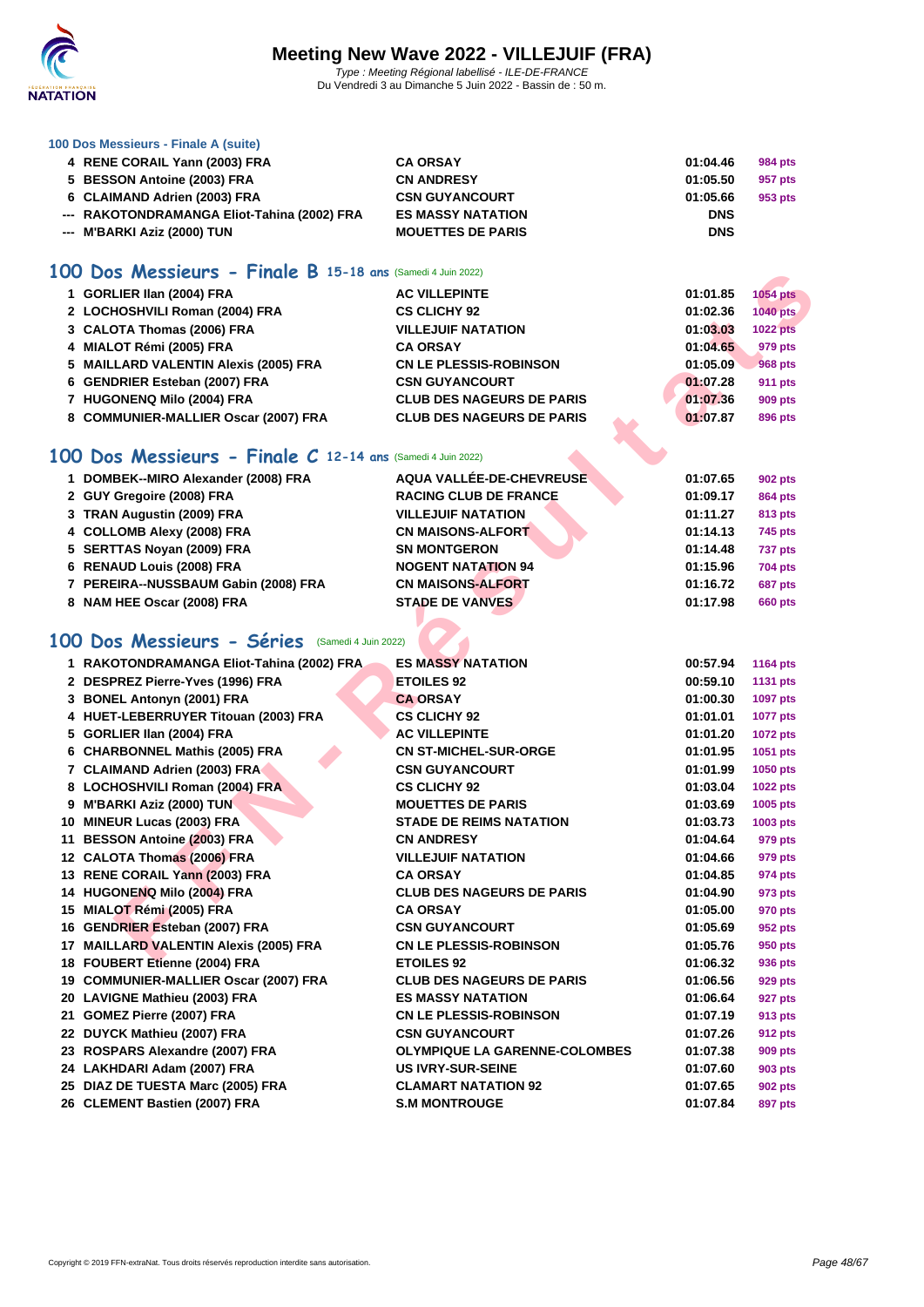

### **[100 Dos M](http://www.ffnatation.fr/webffn/index.php)essieurs - Séries (suite)**

|     | 00 DOS MUSSICUIS - OUTIUS (SUITU)      |                                                    |                |                |
|-----|----------------------------------------|----------------------------------------------------|----------------|----------------|
|     | 27 DOMBEK--MIRO Alexander (2008) FRA   | AQUA VALLÉE-DE-CHEVREUSE                           | 01:08.02       | 892 pts        |
|     | 28 CANU-BALZANO Luca (2007) FRA        | <b>CLAMART NATATION 92</b>                         | 01:08.22       | 887 pts        |
|     | 29 NEUVILLE Marin (2007) FRA           | <b>CA ORSAY</b>                                    | 01:08.35       | <b>884 pts</b> |
|     | 30 IOUALALEN Marc-Arave (2007) FRA     | <b>NEPTUNE CLUB DE FRANCE</b>                      | 01:09.25       | 862 pts        |
|     | 31 BONAMY Etienne (2007) FRA           | <b>RACING CLUB DE FRANCE</b>                       | 01:09.45       | 857 pts        |
|     | 32 DOUGUET Antoine (2007) FRA          | <b>NEPTUNE CLUB DE FRANCE</b>                      | 01:09.56       | 854 pts        |
|     | 33 GUY Gregoire (2008) FRA             | <b>RACING CLUB DE FRANCE</b>                       | 01:09.65       | 852 pts        |
|     | 34 CHAFFORT Enzo (2007) FRA            | <b>AC VILLEPINTE</b>                               | 01:10.35       | <b>835 pts</b> |
|     | 35 PEITEADO Pablo (2005) FRA           | <b>CN MAISONS-ALFORT</b>                           | 01:10.94       | <b>820 pts</b> |
|     | 36 LEGOT Gabriel (2007) FRA            | <b>SN MONTGERON</b>                                | 01:11.07       | 817 pts        |
|     | 37 BARBERO Antoine (2006) FRA          | <b>SCUF PARIS</b>                                  | 01:11.13       | <b>816 pts</b> |
|     | 38 SOURDEAU-LACHOT Camille (2007) FRA  | <b>S.M MONTROUGE</b>                               | 01:11.60       | 805 pts        |
|     | 39 FRANCOIS Sacha (2006) FRA           | <b>OLYMPIQUE LA GARENNE-COLOMBES</b>               | 01:11.74       | 801 pts        |
|     | 40 TRAN Augustin (2009) FRA            | <b>VILLEJUIF NATATION</b>                          | 01:11.90       | <b>797 pts</b> |
|     | 41 BRAUCOscar (2007) FRA               | <b>BEAUVAISIS AQUATIC CLUB</b>                     | 01:12.60       | <b>781 pts</b> |
|     | 42 MURESAN Alexandru (2006) ROU        | <b>RACING CLUB DE FRANCE</b>                       | 01:12.64       | <b>780 pts</b> |
|     | 43 KHELIL Massil (2007) FRA            | <b>JEANNE D'ARC DRANCY</b>                         | 01:13.28       | 765 pts        |
|     | 44 BERNARD Tristan-Loup (2006) FRA     | <b>BEAUVAISIS AQUATIC CLUB</b>                     | 01:13.36       | <b>763 pts</b> |
|     | 45 BESNIER Hadrien (2007) FRA          | <b>CLUB DES NAGEURS DE PARIS</b>                   | 01:14.36       | 740 pts        |
|     | 46 ASSADI Viam (2005) SWE              | <b>AQUACLUB LE PECQ MARLY</b>                      | 01:14.78       | <b>731 pts</b> |
|     | 47 COLLOMB Alexy (2008) FRA            | <b>CN MAISONS-ALFORT</b>                           | 01:15.36       | 717 pts        |
|     | 48 SERTTAS Noyan (2009) FRA            | <b>SN MONTGERON</b>                                | 01:15.80       | <b>707 pts</b> |
|     | 49 RENAUD Louis (2008) FRA             | <b>NOGENT NATATION 94</b>                          | 01:16.49       | <b>692 pts</b> |
|     | 50 PEREIRA--NUSSBAUM Gabin (2008) FRA  | <b>CN MAISONS-ALFORT</b>                           | 01:17.58       | <b>668 pts</b> |
|     | 51 HAMEL Lorenzo (2007) FRA            | <b>ES STAINS</b>                                   | 01:17.99       | 659 pts        |
|     | 52 NAM HEE Oscar (2008) FRA            | <b>STADE DE VANVES</b>                             | 01:18.73       | 643 pts        |
|     | 53 GIBILARO Clovis (2009) FRA          | <b>STADE DE VANVES</b>                             | 01:21.51       | 585 pts        |
|     | 54 LE DOUARIN Selim (2007) FRA         | <b>CLUB DES NAGEURS DOURDANNAIS</b>                | 01:22.14       | 573 pts        |
|     | 55 GURUNG Benjaman (2007) FRA          | <b>VILLEJUIF NATATION</b>                          | 01:22.42       | <b>567 pts</b> |
|     | 56 PILTZ Lukas (2010) GER              | <b>RACING CLUB DE FRANCE</b>                       | 01:22.90       | 557 pts        |
|     | 57 BEN KHELIFA Rayane (2008) FRA       | <b>VILLEJUIF NATATION</b>                          | 01:23.02       | 555 pts        |
|     | 58 LEGOT Jérémy (2009) FRA             | <b>SN MONTGERON</b>                                | 01:23.48       | 546 pts        |
|     | 59 DURAND Thomas (2010) FRA            | <b>VILLEJUIF NATATION</b>                          | 01:24.87       | 519 pts        |
|     | 60 HASSAOUI IIyass (2008) FRA          | <b>SN MONTGERON</b>                                | 01:26.35       | 491 pts        |
|     | 61 ATMANI Zyad (2010) FRA              | <b>JEANNE D'ARC DRANCY</b>                         | 01:28.06       | 460 pts        |
|     | 62 BECQ Hugo (2007) FRA                | <b>SN MONTGERON</b>                                | 01:29.23       | 439 pts        |
|     | 63 DABI Eliott (2008) FRA              | <b>RACING CLUB DE FRANCE</b>                       | 01:29.58       | 433 pts        |
|     | 64 CHASTAGNER Jeremy (2010) FRA        | <b>JEANNE D'ARC DRANCY</b>                         | 01:31.08       | <b>407 pts</b> |
|     | 65 BEREZIAT Etienne (2009) FRA         | <b>STADE DE VANVES</b>                             | 01:32.17       | 389 pts        |
|     |                                        | 50m: 01:32.17 (01:32.17) 100m: 01:32.17 (00:00.00) |                |                |
|     | 66 VIDAL Eloi (2010) FRA               | <b>NOGENT NATATION 94</b>                          | 01:33.81       | <b>362 pts</b> |
|     | 67 KOUADIO-LE REST Elias (2010) FRA    | <b>STADE DE VANVES</b>                             | 01:34.75       | 347 pts        |
|     | 68 BROET Kaan (2010) FRA               | <b>CA L'HAY-LES-ROSES</b>                          | 01:35.03       | 343 pts        |
|     | 69 SABI Ilyes (2010) FRA               | <b>CA L'HAY-LES-ROSES</b>                          | 01:42.29       | <b>239 pts</b> |
|     | 70 EL HOSNI Haytham (2010) FRA         | <b>US VAIRES</b>                                   | 01:47.03       | <b>181 pts</b> |
|     | --- BARTHES Ferdinand (2007) FRA       | AC BOULOGNE-BILLANCOURT                            | <b>DNS</b> dec |                |
|     | CLAVEL Barthélémy (2005) FRA           | <b>NEPTUNE CLUB DE FRANCE</b>                      | DNS dec        |                |
|     | <b>BENBARA Nazim (1998) ALG</b>        | <b>VILLEJUIF NATATION</b>                          | DNS dec        |                |
| --- | <b>PACE Alexis (2009) FRA</b>          | <b>US VAIRES</b>                                   | <b>DNS</b> dec |                |
|     | <b>GHEBACHE Ilyes (2010) FRA</b>       | <b>US IVRY-SUR-SEINE</b>                           | DNS dec        |                |
|     | <b>WILLIAMS Gabriel (2008) FRA</b>     | <b>US VAIRES</b>                                   | DNS dec        |                |
|     | --- CELESTE Mathéo (2004) FRA          | <b>BLANC-MESNIL S.N</b>                            | <b>DNS</b>     |                |
|     | --- DA CUNHA David (2003) FRA          | <b>CA ORSAY</b>                                    | <b>DNS</b>     |                |
|     | --- POLLET-BOURDALOUE Artus (2006) FRA | <b>RACING CLUB DE FRANCE</b>                       | <b>DNS</b>     |                |
|     |                                        |                                                    |                |                |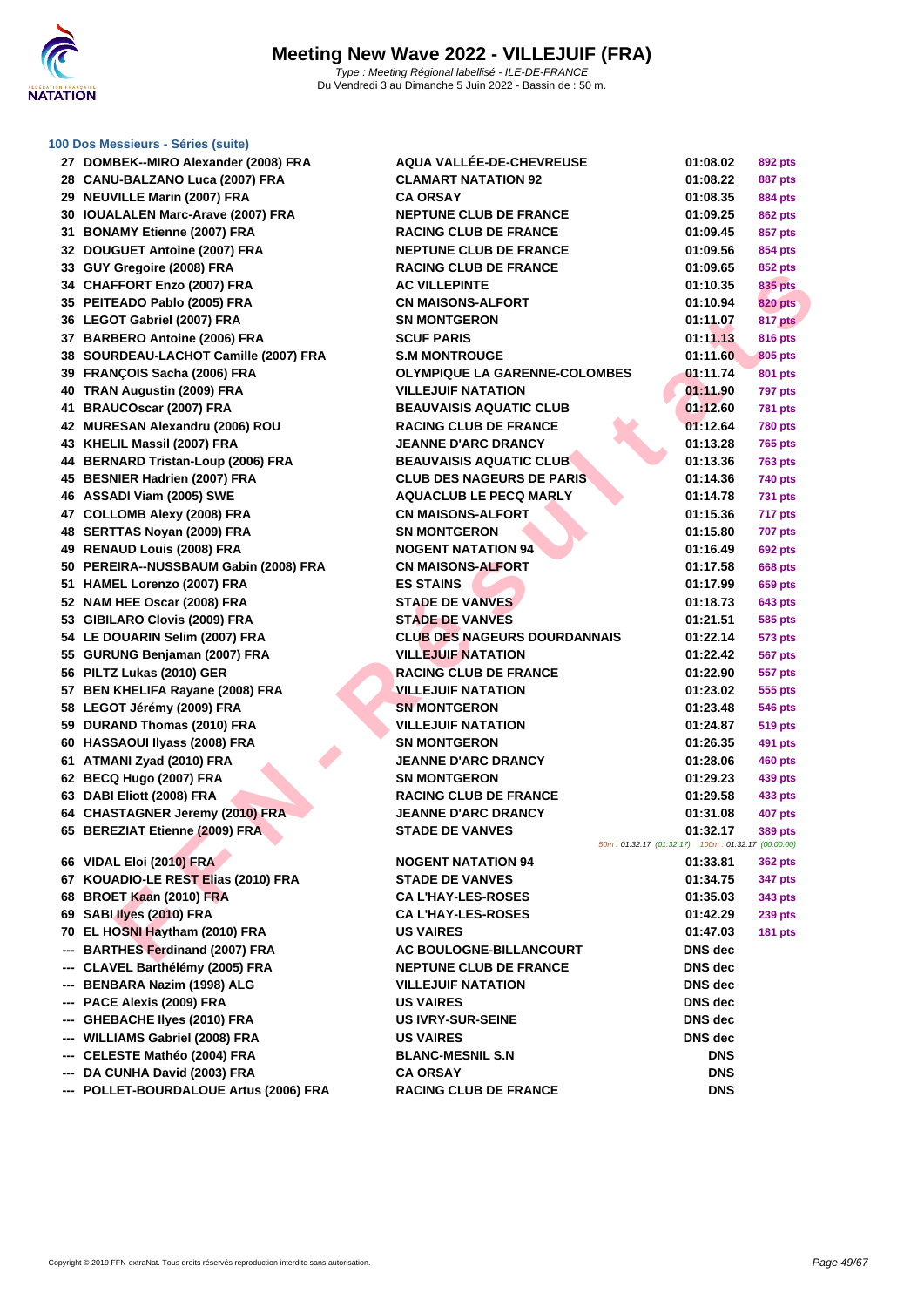### **[200 D](http://www.ffnatation.fr/webffn/index.php)os Messieurs - Finale A 19 ans et plus** (Vendredi 3 Juin 2022)

| 1 HUET-LEBERRUYER Titouan (2003) FRA |           | <b>CS CLICHY 92</b> |                             | 02:11.02 | 1081 pts                  |
|--------------------------------------|-----------|---------------------|-----------------------------|----------|---------------------------|
|                                      | $50m: -$  |                     | 100m: 01:04/28: (01:04.28)  |          | 200m: 02:11.02 (01:06.74) |
| 2 RENE CORAIL Yann (2003) FRA        |           | <b>CA ORSAY</b>     |                             | 02:17.02 | <b>1000 pts</b>           |
|                                      | $50m: --$ |                     | 100m: 01:04.57 : (01:04.57) |          | 200m: 02:17.02 (01:12.45) |

### **200 Dos Messieurs - Finale B 15-18 ans** (Vendredi 3 Juin 2022)

| 1 GORLIER IIan (2004) FRA<br>$50m: -$                        | <b>AC VILLEPINTE</b><br>100m: 01:05077. (04:05.77)                                          | 02:13.35<br>1049 pts<br>200m: 02:13.35 (01:07.58)                             |
|--------------------------------------------------------------|---------------------------------------------------------------------------------------------|-------------------------------------------------------------------------------|
| 2 CHARBONNEL Mathis (2005) FRA<br>$50m: -$                   | <b>CN ST-MICHEL-SUR-ORGE</b>                                                                | 02:15.17<br><b>1025 pts</b>                                                   |
| 3 LOCHOSHVILI Roman (2004) FRA                               | 100m: 01:06/24 : (01:06.24)<br><b>CS CLICHY 92</b>                                          | 200m: 02:15.17 (01:08.93)<br>02:16.85<br><b>1002 pts</b>                      |
| $50m: -$<br>4 COTTIN Antoine (2005) FRA<br>$50m: -$          | 100m: 01:06/20 : (01:06.20)<br><b>SN VERSAILLES</b>                                         | 200m: 02:16.85 (01:10.65)<br>02:18.61<br>979 pts<br>200m: 02:18.61 (01:12.36) |
| 5 GENDRIER Esteban (2007) FRA<br>$50m: -$                    | 100m: 01:06/25 : (01:06.25)<br><b>CSN GUYANCOURT</b><br>100m: 01:08049 : (01:07.49)         | 02:19.05<br>974 pts                                                           |
| 6 ROSPARS Alexandre (2007) FRA                               | <b>OLYMPIQUE LA GARENNE-COLOMBES</b>                                                        | 200m: 02:19.05 (01:11.56)<br>02:20.90<br>949 pts                              |
| $50m: -$<br>7 FOUBERT Etienne (2004) FRA<br>$50m: -$         | 100m: 01:08/99 : (01:08.99)<br><b>ETOILES 92</b>                                            | 200m: 02:20.90 (01:11.91)<br>02:22.30<br>932 pts<br>200m: 02:22.30 (01:14.33) |
| 8 MAILLARD VALENTIN Alexis (2005) FRA<br>$50m: -$            | 100m: 01:08/97 : (01:07.97)<br><b>CN LE PLESSIS-ROBINSON</b><br>100m: 01:08047 : (01:08.47) | 02:27.34<br>868 pts<br>200m: 02:27.34 (01:18.87)                              |
| OO Dos Messieurs - Finale C 12-14 ans (Vendredi 3 Juin 2022) |                                                                                             |                                                                               |
| 1 DOMBEK--MIRO Alexander (2008) FRA<br>$50m: -$              | <b>AQUA VALLÉE-DE-CHEVREUSE</b><br>100m: 01:10090 : (01:10.90)                              | 02:23.71<br>914 pts<br>200m: 02:23.71 (01:12.81)                              |
| 2 GUY Gregoire (2008) FRA<br>$50m: -$                        | <b>RACING CLUB DE FRANCE</b><br>100m: 01:1509m: (01:11.91)                                  | 02:28.28<br>857 pts<br>200m: 02:28.28 (01:16.37)                              |
| 3 SAVILOV Maxime (2008) UKR<br>$50m: -$                      | <b>NEPTUNE CLUB DE FRANCE</b><br>100m: 01:19277: (01:19.27)                                 | 02:40.81<br><b>710 pts</b><br>200m: 02:40.81 (01:21.54)                       |
| 4 LEGOT Jérémy (2009) FRA<br>$50m: -$                        | <b>SN MONTGERON</b><br>100m: 01:24/59 : (01:24.59)                                          | 02:52.91<br><b>581 pts</b><br>200m: 02:52.91 (01:28.32)                       |
| 5 DURAND Thomas (2010) FRA<br>$50m: -$                       | <b>VILLEJUIF NATATION</b><br>100m: 01:28033: (01:28.33)                                     | 02:59.51<br><b>516 pts</b><br>200m: 02:59.51 (01:31.18)                       |
| 6 DJENHIA Fael (2010) FRA<br>$50m: -$                        | <b>US VAIRES</b><br>100m: 01:33034 : (01:37.34)                                             | 03:16.08<br>371 pts<br>200m: 03:16.08 (01:38.74)                              |
| 00 Dos Messieurs - Séries                                    | (Vendredi 3 Juin 2022)                                                                      |                                                                               |
| 1 HUET-LEBERRUYER Titouan (2003) FRA<br>$50m: -$             | <b>CS CLICHY 92</b><br>100m: 01:03/30 : (01:03.30)                                          | 02:11.97<br>1068 pts<br>200m: 02:11.97 (01:08.67)                             |
| 2 RENE CORAIL Yann (2003) FRA<br>$50m: -$                    | <b>CA ORSAY</b><br>100m: 01:05048 : (01:05.48)                                              | 02:16.25<br><b>1010 pts</b><br>200m: 02:16.25 (01:10.77)                      |
| 3 GORLIER IIan (2004) FRA<br>$50m: -$                        | <b>AC VILLEPINTE</b><br>100m: 01:05/30 : (01:05.30)                                         | 02:17.34<br>996 pts<br>200m: 02:17.34 (01:12.04)                              |
| 4 CHARBONNEL Mathis (2005) FRA<br>$50m: -$                   | <b>CN ST-MICHEL-SUR-ORGE</b><br>100m: 01:05/37 : (01:05.37)                                 | 02:17.69<br>991 pts<br>200m: 02:17.69 (01:12.32)                              |
| 5 LOCHOSHVILI Roman (2004) FRA<br>$50m: -$                   | <b>CS CLICHY 92</b><br>100m: 01:06042 : (01:06.42)                                          | 02:18.55<br><b>980 pts</b><br>200m: 02:18.55 (01:12.13)                       |
| 6 COTTIN Antoine (2005) FRA<br>$50m: -$                      | <b>SN VERSAILLES</b><br>100m: 01:08(5th: (01:08.51)                                         | 02:18.84<br>976 pts<br>200m: 02:18.84 (01:10.33)                              |
| 7 GENDRIER Esteban (2007) FRA                                | <b>CSN GUYANCOURT</b>                                                                       | 02:19.91<br><b>962 pts</b>                                                    |

### **200 Dos Messieurs - Finale C 12-14 ans** (Vendredi 3 Juin 2022)

- 
- 
- 
- 
- **5 DURAND Thomas (2010) FRA VILLEJUIF NATATION**
- **6 DJENHIA Fael (2010) FRA US VAIRES**

### **200 Dos Messieurs - Séries** (Vendredi 3 Juin 2022)

- **1 HUET-LEBERRUYER Titouan (2003) FRA CS CLICHY 92**
- **2 RENE CORAIL Yann (2003) FRA**
- **3 GORLIER IIan (2004) FRA BOOTLIEPINTER ACCORDING PINTER**
- **4 CHARBONNEL Mathis (2005) FRA**
- **5 LOCHOSHVILI Roman (2004) FRA**  $\frac{50m}{100}$
- **6 COTTIN Antoine (2005) FRA 50m 11**
- **7 GENDRIER Esteban (2007) FRA**
- **8 FOUBERT Etienne (2004) FRA**
- 
- **10 MAILLARD VALENTIN Alexis (2005) FRA**
- **11 CANU-BALZANO Luca (2007) FRA**  $\frac{50m}{100}$

| 1 HUEI-LEBERRUTER TItouan (2003) FRA  |           | <b>US CLICHT 92</b>                  | <b>02:11.97</b> 1068 pts  |                 |
|---------------------------------------|-----------|--------------------------------------|---------------------------|-----------------|
|                                       | $50m: --$ | 100m: 01:03030 : (01:03.30)          | 200m: 02:11.97 (01:08.67) |                 |
| 2 RENE CORAIL Yann (2003) FRA         |           | <b>CA ORSAY</b>                      | 02:16.25                  | <b>1010 pts</b> |
|                                       | $50m: -$  | 100m: 01:05048 : (01:05.48)          | 200m: 02:16.25 (01:10.77) |                 |
| 3 GORLIER IIan (2004) FRA             |           | <b>AC VILLEPINTE</b>                 | 02:17.34                  | 996 pts         |
|                                       | $50m: -$  | 100m: 01:05080 : (04:05.30)          | 200m: 02:17.34 (01:12.04) |                 |
| 4 CHARBONNEL Mathis (2005) FRA        |           | <b>CN ST-MICHEL-SUR-ORGE</b>         | 02:17.69                  | 991 pts         |
|                                       | $50m: -$  | 100m: 01:05037 : (04:05.37)          | 200m: 02:17.69 (01:12.32) |                 |
| 5 LOCHOSHVILI Roman (2004) FRA        |           | <b>CS CLICHY 92</b>                  | 02:18.55                  | 980 pts         |
|                                       | $50m: -$  | 100m: 01:06042 : (04:06.42)          | 200m: 02:18.55 (01:12.13) |                 |
| 6 COTTIN Antoine (2005) FRA           |           | <b>SN VERSAILLES</b>                 | 02:18.84                  | 976 pts         |
|                                       | $50m: -$  | 100m: 01:08.51 : (01:08.51)          | 200m: 02:18.84 (01:10.33) |                 |
| 7 GENDRIER Esteban (2007) FRA         |           | <b>CSN GUYANCOURT</b>                | 02:19.91                  | 962 pts         |
|                                       | $50m: --$ | 100m: 01:08082 : (04:07.32)          | 200m: 02:19.91 (01:12.59) |                 |
| 8 FOUBERT Etienne (2004) FRA          |           | <b>ETOILES 92</b>                    | 02:23.62                  | 915 pts         |
|                                       | $50m: -$  | 100m: 01:08042 : (01:08.42)          | 200m: 02:23.62 (01:15.20) |                 |
| 9 ROSPARS Alexandre (2007) FRA        |           | <b>OLYMPIQUE LA GARENNE-COLOMBES</b> | 02:23.78                  | 913 pts         |
|                                       | $50m: --$ | 100m: 01:09(37): (04:09.37)          | 200m: 02:23.78 (01:14.41) |                 |
| 0 MAILLARD VALENTIN Alexis (2005) FRA |           | <b>CN LE PLESSIS-ROBINSON</b>        | 02:24.40                  | 905 pts         |
|                                       | $50m: -$  | 100m: 01:08085 : (01:07.85)          | 200m: 02:24.40 (01:16.55) |                 |
| 1 CANU-BALZANO Luca (2007) FRA        |           | <b>CLAMART NATATION 92</b>           | 02:24.51                  | 903 pts         |
|                                       | $50m: --$ | 100m: 01:09:05 : (01:09.95)          | 200m: 02:24.51 (01:14.56) |                 |

| 02:11.02 | 1081 pts                  |
|----------|---------------------------|
|          | 200m: 02:11.02 (01:06.74) |
| 02:17.02 | <b>1000 pts</b>           |
|          | 200m: 02:17.02 (01:12.45) |
|          |                           |

| 02:13.35 1049 pts | 200m: 02:13.35 (01:07.58)                              |
|-------------------|--------------------------------------------------------|
| 02:15.17 1025 pts |                                                        |
| 02:16.85 1002 pts | 200m: 02:15.17 (01:08.93)<br>200m: 02:16.85 (01:10.65) |
| 02:18.61 979 pts  | 200m: 02:18.61 (01:12.36)                              |
| 02:19.05 974 pts  | 200m: 02:19.05 (01:11.56)                              |
| 02:20.90 949 pts  | 200m: 02:20.90 (01:11.91)                              |
| 02:22.30 932 pts  | 200m: 02:22.30 (01:14.33)                              |
| 02:27.34 868 pts  | 200m: 02:27.34 (01:18.87)                              |

| <b>DE-CHEVREUSE</b><br>100m: 01:16090:(04:10.90)  | 02:23.71<br>914 pts<br>200m: 02:23.71 (01:12.81)        |
|---------------------------------------------------|---------------------------------------------------------|
| <b>DE FRANCE</b><br>100m: 01:1509m: (04:11.91)    | 02:28.28<br>857 pts<br>200m: 02:28.28 (01:16.37)        |
| <b>B DE FRANCE</b><br>100m: 01:19(27): (04:19.27) | 02:40.81<br><b>710 pts</b><br>200m: 02:40.81 (01:21.54) |
| ۱N<br>100m: 01:24/59: (01:24.59)                  | 02:52.91<br>581 pts<br>200m: 02:52.91 (01:28.32)        |
| ATION<br>100m: 01:28033 : (01:28.33)              | 02:59.51<br>516 pts<br>200m: 02:59.51 (01:31.18)        |
| 100m: 01:33034 : (01:37.34)                       | 03:16.08<br>371 pts<br>200m: 03:16.08 (01:38.74)        |

| 200m: 02:11.97 (01:08.67)<br>02:16.25 1010 pts<br>200m: 02:16.25 (01:10.77)<br>02:17.34 996 pts<br>200m: 02:17.34 (01:12.04)<br>02:17.69 991 pts<br>200m: 02:17.69 (01:12.32)<br>02:18.55 980 pts<br>200m: 02:18.55 (01:12.13)<br>02:18.84 976 pts<br>200m: 02:18.84 (01:10.33)<br>02:19.91 962 pts<br>200m: 02:19.91 (01:12.59)<br>02:23.62 915 pts<br>200m: 02:23.62 (01:15.20)<br>02:23.78 913 pts<br>200m: 02:23.78 (01:14.41)<br>02:24.40 905 pts<br>200m: 02:24.40 (01:16.55)<br>02:24.51 903 pts | 02:11.97 1068 pts |
|---------------------------------------------------------------------------------------------------------------------------------------------------------------------------------------------------------------------------------------------------------------------------------------------------------------------------------------------------------------------------------------------------------------------------------------------------------------------------------------------------------|-------------------|
|                                                                                                                                                                                                                                                                                                                                                                                                                                                                                                         |                   |
|                                                                                                                                                                                                                                                                                                                                                                                                                                                                                                         |                   |
|                                                                                                                                                                                                                                                                                                                                                                                                                                                                                                         |                   |
|                                                                                                                                                                                                                                                                                                                                                                                                                                                                                                         |                   |
|                                                                                                                                                                                                                                                                                                                                                                                                                                                                                                         |                   |
|                                                                                                                                                                                                                                                                                                                                                                                                                                                                                                         |                   |
|                                                                                                                                                                                                                                                                                                                                                                                                                                                                                                         |                   |
|                                                                                                                                                                                                                                                                                                                                                                                                                                                                                                         |                   |
|                                                                                                                                                                                                                                                                                                                                                                                                                                                                                                         |                   |
|                                                                                                                                                                                                                                                                                                                                                                                                                                                                                                         |                   |
|                                                                                                                                                                                                                                                                                                                                                                                                                                                                                                         |                   |
|                                                                                                                                                                                                                                                                                                                                                                                                                                                                                                         |                   |
|                                                                                                                                                                                                                                                                                                                                                                                                                                                                                                         |                   |
|                                                                                                                                                                                                                                                                                                                                                                                                                                                                                                         |                   |
|                                                                                                                                                                                                                                                                                                                                                                                                                                                                                                         |                   |
|                                                                                                                                                                                                                                                                                                                                                                                                                                                                                                         |                   |
|                                                                                                                                                                                                                                                                                                                                                                                                                                                                                                         |                   |
|                                                                                                                                                                                                                                                                                                                                                                                                                                                                                                         |                   |
|                                                                                                                                                                                                                                                                                                                                                                                                                                                                                                         |                   |
| 200m: 02:24.51 (01:14.56)                                                                                                                                                                                                                                                                                                                                                                                                                                                                               |                   |
|                                                                                                                                                                                                                                                                                                                                                                                                                                                                                                         |                   |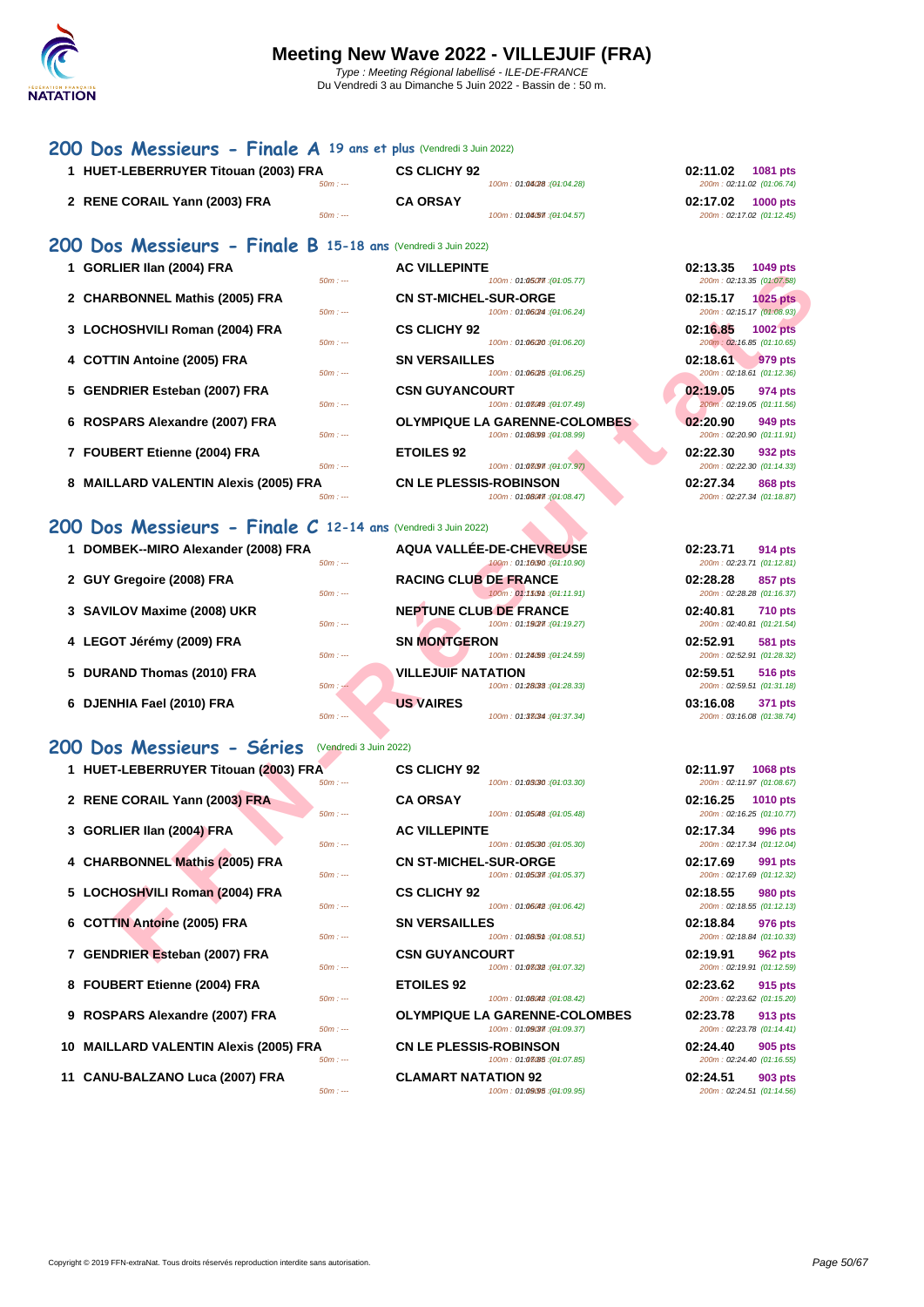

**12 CN LE PLESSIS-ROBINSON 02:26.40 880 pts**<br> **100m**: **01:1585 igh:11.85 com 02:26.40** *01:14.55* 

**13 US VAIRES 100m:** 01:1808 **19:12.28 10:14.28 02:27.14 871 pts** 

### **[200 Dos M](http://www.ffnatation.fr/webffn/index.php)essieurs - Séries (suite)**

| 00 Dos Messieurs - Séries (suite)    |           |                                                                     |                       |
|--------------------------------------|-----------|---------------------------------------------------------------------|-----------------------|
| 12 MATTIUSSI Erling (2006) FRA       | $50m: -$  | <b>CN LE PLESSIS-ROBINSON</b><br>100m: 01:15085 : (01:11.85)        | 02:26.40<br>200m:02   |
| 13 BENABDELKADER Brice (2006) FRA    | $50m: --$ | <b>US VAIRES</b><br>100m: 01:18028 : (01:12.28)                     | 02:27.14<br>200m:02   |
| 14 GOMEZ Pierre (2007) FRA           | $50m: -$  | <b>CN LE PLESSIS-ROBINSON</b><br>100m: 01:10037 : (01:10.37)        | 02:27.83<br>200m: 02. |
| 15 DOMBEK--MIRO Alexander (2008) FRA | $50m: -$  | AQUA VALLÉE-DE-CHEVREUSE<br>100m: 01:15040 : (04:11.40)             | 02:28.03<br>200m:02   |
| 16 GUY Gregoire (2008) FRA           | $50m: -$  | <b>RACING CLUB DE FRANCE</b><br>100m: 01:13036 : (01:13.36)         | 02:30.33<br>200m: 02. |
| 17 FRANÇOIS Sacha (2006) FRA         | $50m: -$  | <b>OLYMPIQUE LA GARENNE-COLOMBES</b><br>100m: 01:13.68 : (01:13.68) | 02:31.57<br>200m:02   |
| 18 LEGOT Gabriel (2007) FRA          | $50m: -$  | <b>SN MONTGERON</b><br>100m: 01:13088 : (01:13.38)                  | 02:33.35<br>200m: 02. |
| 19 BONDOUY Marlon (2007) FRA         | $50m: -$  | <b>ES MASSY NATATION</b><br>100m: 01:13079 : (01:13.79)             | 02:33.49<br>200m: 02. |
| 20 MUNOZ Emilio (2007) FRA           | $50m: -$  | <b>NEPTUNE CLUB DE FRANCE</b><br>100m: 01:13079 : (01:13.79)        | 02:34.46<br>200m:02   |
| 21 IOUALALEN Marc-Arave (2007) FRA   | $50m: -$  | <b>NEPTUNE CLUB DE FRANCE</b><br>100m: 01:14090 : (01:14.90)        | 02:36.09<br>200m: 02. |
| 22 BRAUCOscar (2007) FRA             | $50m: -$  | <b>BEAUVAISIS AQUATIC CLUB</b><br>100m: 01:16/20 : (01:16.20)       | 02:38.22<br>200m: 02. |
| 23 SPINOSA Lucas (2006) FRA          | $50m: -$  | <b>STADE DE VANVES</b><br>100m: 01:16084 : (01:16.64)               | 02:39.68<br>200m:02   |
| 24 BERNARD Tristan-Loup (2006) FRA   | $50m: --$ | <b>BEAUVAISIS AQUATIC CLUB</b><br>100m: 01:15072 : (01:15.72)       | 02:40.49<br>200m:02   |
| 25 SAVILOV Maxime (2008) UKR         | $50m: -$  | <b>NEPTUNE CLUB DE FRANCE</b><br>100m: 01:18077 : (01:18.77)        | 02:42.68<br>200m:02   |
| 26 GENIEZ Anthyme (2007) FRA         | $50m: -$  | <b>BEAUVAISIS AQUATIC CLUB</b><br>100m: 01:190f5 : (01:19.15)       | 02:43.48<br>200m:02   |
| 27 LEGOT Jérémy (2009) FRA           | $50m: -$  | <b>SN MONTGERON</b><br>100m: 01:25032 : (01:25.32)                  | 02:53.52<br>200m: 02. |
| 28 DURAND Thomas (2010) FRA          | $50m: -$  | <b>VILLEJUIF NATATION</b><br>100m: 01:28(3th: (01:27.31)            | 03:02.48<br>200m: 03. |
| 29 DJENHIA Fael (2010) FRA           | $50m: -$  | <b>US VAIRES</b><br>100m: 01:38090 : (01:38.90)                     | 03:14.81<br>200m: 03. |
| --- SEYE Matthieu (2002) SEN         |           | <b>ES MASSY NATATION</b>                                            | <b>DNS</b>            |

## **50 Brasse Messieurs - Finale A 19 ans et plus** (Dimanche 5 Juin 2022)

| <b>CN LE PLESSIS-ROBINSON</b><br>100m: 01:16037: (04:10.37)         | 02:27.83<br>200m: 02:27.83 (01:17.46) | 862 pts        |
|---------------------------------------------------------------------|---------------------------------------|----------------|
| <b>AQUA VALLÉE-DE-CHEVREUSE</b><br>100m: 01:15040 : (01:11.40)      | 02:28.03<br>200m: 02:28.03 (01:16.63) | <b>860 pts</b> |
| <b>RACING CLUB DE FRANCE</b><br>100m: 01:13036 : (04:13.36)         | 02:30.33<br>200m: 02:30.33 (01:16.97) | <b>832 pts</b> |
| <b>OLYMPIQUE LA GARENNE-COLOMBES</b><br>100m: 01:13.68 : (01:13.68) | 02:31.57<br>200m: 02:31.57 (01:17.89) | <b>817 pts</b> |
| <b>SN MONTGERON</b><br>100m: 01:13038 : (01:13.38)                  | 02:33.35<br>200m: 02:33.35 (01:19.97) | <b>796 pts</b> |
| <b>ES MASSY NATATION</b><br>100m: 01:13079 : (01:13.79)             | 02:33.49<br>200m: 02:33.49 (01:19.70) | <b>794 pts</b> |
| <b>NEPTUNE CLUB DE FRANCE</b><br>100m: 01:13079 : (04:13.79)        | 02:34.46<br>200m: 02:34.46 (01:20.67) | <b>783 pts</b> |
| <b>NEPTUNE CLUB DE FRANCE</b><br>100m: 01:14090 : (04:14.90)        | 02:36.09<br>200m: 02:36.09 (01:21.19) | <b>764 pts</b> |
| <b>BEAUVAISIS AQUATIC CLUB</b><br>100m: 01:16/20 : (01:16.20)       | 02:38.22<br>200m: 02:38.22 (01:22.02) | <b>739 pts</b> |
| <b>STADE DE VANVES</b><br>100m: 01:16064 : (01:16.64)               | 02:39.68<br>200m: 02:39.68 (01:23.04) | <b>723 pts</b> |
| <b>BEAUVAISIS AQUATIC CLUB</b><br>100m: 01:15072 : (01:15.72)       | 02:40.49<br>200m: 02:40.49 (01:24.77) | <b>713 pts</b> |
| <b>NEPTUNE CLUB DE FRANCE</b><br>100m: 01:18077 : (01:18.77)        | 02:42.68<br>200m: 02:42.68 (01:23.91) | <b>689 pts</b> |
| <b>BEAUVAISIS AQUATIC CLUB</b><br>100m: 01:190f5 : (01:19.15)       | 02:43.48<br>200m: 02:43.48 (01:24.33) | <b>680 pts</b> |
| <b>SN MONTGERON</b><br>100m: 01:25.32 : (01:25.32)                  | 02:53.52<br>200m: 02:53.52 (01:28.20) | 575 pts        |
| <b>VILLEJUIF NATATION</b><br>100m: 01:2303th: (01:27.31)            | 03:02.48<br>200m: 03:02.48 (01:35.17) | <b>489 pts</b> |
| <b>US VAIRES</b>                                                    | 03:14.81                              | <b>381 pts</b> |

-<br>200m : 02:27.83 (01:17.46) **15 DOMBEK--MIRO Alexander (2008) FRA AQUA VALLÉE-DE-CHEVREUSE 02:28.03 860 pts 16 GUY Gregoire (2008) FRA RACING CLUB DE FRANCE 02:30.33 832 pts** 200m : 02:30.33 (01:16.97) **17 FRANÇOIS Sacha (2006) FRA OLYMPIQUE LA GARENNE-COLOMBES 02:31.57 817 pts 18 LEGOT Gabriel (2007) FRA SN MONTGERON 02:33.35 796 pts** 200m : 02:33.35 (01:19.97) **19 BONDOUY Marlon (2007) FRA ES MASSY NATATION 02:33.49 794 pts** 200m : 02:33.49 (01:19.70) **20 MUNOZ Emilio (2007) FRA NEPTUNE CLUB DE FRANCE 02:34.46 783 pts** -<br>200m : 02:34.46 (01:20.67) **21 IOUALALEN Marc-Arave (2007) FRA NEPTUNE CLUB DE FRANCE 02:36.09 764 pts** 200m : 02:36.09 (01:21.19) **22 BRAUCOscar (2007) FRA BEAUVAISIS AQUATIC CLUB 02:38.22 739 pts** 200m : 02:38.22 (01:22.02) **23 SPINOSA Lucas (2006) FRA STADE DE VANVES 02:39.68 723 pts** 200m : 02:39.68 (01:23.04) **24 BERNARD Tristan-Loup (2006) FRA BEAUVAISIS AQUATIC CLUB 02:40.49 713 pts** 200m : 02:40.49 (01:24.77) **25 SAVILOV Maxime (2008) UKR NEPTUNE CLUB DE FRANCE 02:42.68 689 pts** 200m : 02:42.68 (01:23.91) **26 GENIEZ Anthyme (2007) FRA BEAUVAISIS AQUATIC CLUB 02:43.48 680 pts** 200m : 02:43.48 (01:24.33) **27 LEGOT Jérémy (2009) FRA SN MONTGERON 02:53.52 575 pts** 200m : 02:53.52 (01:28.20) **28 DURAND Thomas (2010) FRA VILLEJUIF NATATION 03:02.48 489 pts** -<br>200m : 03:02.48 (01:35.17) **29 100 D3:14.81 D3:14.81 D3:14.81 D5:591 D3:14.81 D5:591 D6:591 D6:591 D7:35.91 D6:591 D7:35.91 D5:35.91 D7:35.91 D5:35.91 D7:35.91 D7:35.91 D7:35.91 D7:35.91 D7:35.91 D7:35.91 D7** -<br>200m : 03:14.81 (01:35.91)

200m : 02:26.40 (01:14.55)

 $-$  200m : 02:27.14 (01:14.86)

| $\cup$ uni . $-$                                                  | 100111.01.19010.101.11.401                                          | $LUUIII$ . UZ.ZU.UJ [UT.TU.UJ]                          |
|-------------------------------------------------------------------|---------------------------------------------------------------------|---------------------------------------------------------|
| 6 GUY Gregoire (2008) FRA<br>$50m: -$                             | <b>RACING CLUB DE FRANCE</b><br>100m: 01:13036 : (04:13.36)         | 02:30.33<br><b>832 pts</b><br>200m: 02:30.33 (01:16.97) |
| 7 FRANÇOIS Sacha (2006) FRA<br>$50m: -$                           | <b>OLYMPIQUE LA GARENNE-COLOMBES</b><br>100m: 01:13.68): (01:13.68) | 02:31.57<br>817 pts<br>200m: 02:31.57 (01:17.89)        |
| 8 LEGOT Gabriel (2007) FRA                                        | <b>SN MONTGERON</b>                                                 | 02:33.35<br>796 pts                                     |
| $50m: -$<br>9 BONDOUY Marlon (2007) FRA                           | 100m: 01:13038 : (01:13.38)<br><b>ES MASSY NATATION</b>             | 200m: 02:33.35 (01:19.97)<br>02:33.49<br><b>794 pts</b> |
| $50m: -$<br>0 MUNOZ Emilio (2007) FRA                             | 100m: 01:13079 : (01:13.79)<br><b>NEPTUNE CLUB DE FRANCE</b>        | 200m: 02:33.49 (01:19.70)<br>02:34.46<br><b>783 pts</b> |
| $50m: -$                                                          | 100m: 01:13079 : (01:13.79)                                         | 200m: 02:34.46 (01:20.67)                               |
| 1 IOUALALEN Marc-Arave (2007) FRA<br>$50m: -$                     | <b>NEPTUNE CLUB DE FRANCE</b><br>100m: 01:14090 : (01:14.90)        | 02:36.09<br>764 pts<br>200m: 02:36.09 (01:21.19)        |
| 2 BRAUCOscar (2007) FRA                                           | <b>BEAUVAISIS AQUATIC CLUB</b>                                      | 02:38.22<br><b>739 pts</b>                              |
| $50m: -$<br>3 SPINOSA Lucas (2006) FRA                            | 100m: 01:16/20 : (01:16.20)<br><b>STADE DE VANVES</b>               | 200m: 02:38.22 (01:22.02)<br>02:39.68<br><b>723 pts</b> |
| $50m: -$                                                          | 100m: 01:16064 : (01:16.64)                                         | 200m: 02:39.68 (01:23.04)                               |
| 4 BERNARD Tristan-Loup (2006) FRA<br>$50m: -$                     | <b>BEAUVAISIS AQUATIC CLUB</b><br>100m: 01:15072 : (01:15.72)       | 02:40.49<br><b>713 pts</b><br>200m: 02:40.49 (01:24.77) |
| 5 SAVILOV Maxime (2008) UKR<br>$50m: -$                           | <b>NEPTUNE CLUB DE FRANCE</b><br>100m: 01:18077 : (01:18.77)        | 02:42.68<br>689 pts<br>200m: 02:42.68 (01:23.91)        |
| 6 GENIEZ Anthyme (2007) FRA<br>$50m: -$                           | <b>BEAUVAISIS AQUATIC CLUB</b><br>100m: 01:190f5 : (01:19.15)       | 02:43.48<br><b>680 pts</b><br>200m: 02:43.48 (01:24.33) |
| 7 LEGOT Jérémy (2009) FRA<br>$50m: -$                             | <b>SN MONTGERON</b><br>100m: 01:25032 : (01:25.32)                  | 02:53.52<br>575 pts<br>200m: 02:53.52 (01:28.20)        |
| 8 DURAND Thomas (2010) FRA                                        | <b>VILLEJUIF NATATION</b>                                           | 03:02.48<br>489 pts                                     |
| $50m: -$<br>9 DJENHIA Fael (2010) FRA                             | 100m: 01:2303th: (01:27.31)<br><b>US VAIRES</b>                     | 200m: 03:02.48 (01:35.17)<br>03:14.81<br><b>381 pts</b> |
| $50m: -$                                                          | 100m: 01:38/90 : (01:38.90)                                         | 200m: 03:14.81 (01:35.91)                               |
| -- SEYE Matthieu (2002) SEN                                       | <b>ES MASSY NATATION</b>                                            | <b>DNS</b>                                              |
| Brasse Messieurs - Finale A 19 ans et plus (Dimanche 5 Juin 2022) |                                                                     |                                                         |
| 1 MAILLOT Melvin (1992) FRA                                       | <b>STADE FRANÇAIS O COURBEVOIE</b>                                  | 00:28.31<br><b>1237 pts</b>                             |
| 2 PALFRAY Léo (2001) FRA                                          | <b>ETOILES 92</b>                                                   | 00:29.40<br><b>1178 pts</b>                             |
| 3 AZRA Alexandre (2000) FRA                                       | <b>VILLEJUIF NATATION</b>                                           | 00:29.59<br><b>1168 pts</b>                             |
| 4 THENU Maxime (2002) FRA                                         | <b>ETOILES 92</b>                                                   | 00:30.16<br><b>1137 pts</b>                             |
| 5 DESPREZ Pierre-Yves (1996) FRA                                  | <b>ETOILES 92</b>                                                   | 00:30.60<br><b>1114 pts</b>                             |
| 6 MELIN Tobias (2003) FRA                                         | <b>ETOILES 92</b>                                                   | 00:30.93<br>1097 pts                                    |
| 7 RENE CORAIL Yann (2003) FRA                                     | <b>CA ORSAY</b>                                                     | 00:31.98<br>1043 pts                                    |
| 8 BARON Emeric (1989) FRA                                         | <b>CANETON CLUB DE BEAUMONT</b>                                     | 00:32.71<br>1006 pts                                    |
| Brasse Messieurs - Finale B 15-18 ans (Dimanche 5 Juin 2022)      |                                                                     |                                                         |
| $\overline{A}$ DIZADDI Elias (2005) EDA                           | <b>MOUETTEC DE DADIC</b>                                            | 00-24.24<br>$ADOO = 4$                                  |
|                                                                   |                                                                     |                                                         |

## **50 Brasse Messieurs - Finale B 15-18 ans** (Dimanche 5 Juin 2022)

| 1 BIZARRI Elyas (2005) FRA               | <b>MOUETTES DE PARIS</b>       | 00:31.21 | <b>1082 pts</b> |
|------------------------------------------|--------------------------------|----------|-----------------|
| 2 AERNOUT Paul (2006) FRA                | <b>VILLEJUIF NATATION</b>      | 00:31.41 | <b>1072 pts</b> |
| 3 BIMONT Yvan (2005) FRA                 | <b>BEAUVAISIS AQUATIC CLUB</b> | 00:31.69 | <b>1057 pts</b> |
| 4 FOUBERT Etienne (2004) FRA             | <b>ETOILES 92</b>              | 00:32.00 | <b>1042 pts</b> |
| 5 PAILLET Yohann (2004) FRA              | <b>CN MELUN VAL DE SEINE</b>   | 00:32.21 | 1031 pts        |
| 6 AMIR TAHMASSEB BERTHET Theo (2005) FRA | <b>NOGENT NATATION 94</b>      | 00:32.25 | 1029 pts        |
| 7 POBEL-CRAPPE Matys (2005) FRA          | <b>CSN GUYANCOURT</b>          | 00:32.84 | 999 pts         |
| 8 GIRARD Quentin (2005) FRA              | <b>VILLEJUIF NATATION</b>      | 00:32.94 | 994 pts         |
|                                          |                                |          |                 |

### **50 Brasse Messieurs - Finale C 12-14 ans** (Dimanche 5 Juin 2022)

| 1 PERRIER Théo (2008) FRA | <b>AC VILLEPINTE</b> | 00:33.14 | 984 pts |
|---------------------------|----------------------|----------|---------|
|                           |                      |          |         |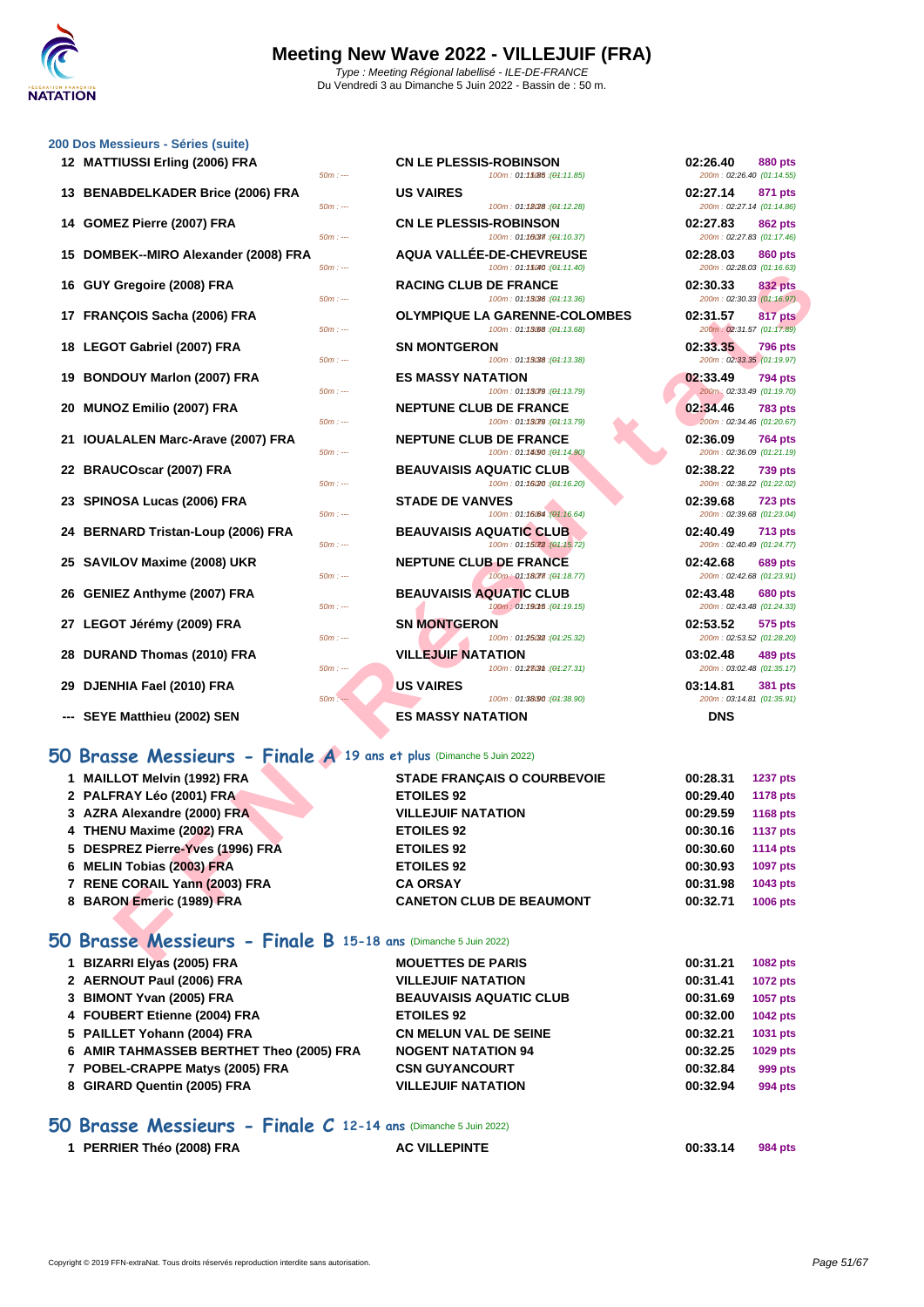

### **[50 Brasse](http://www.ffnatation.fr/webffn/index.php) Messieurs - Finale C (suite)**

| 2 RICHARD Nolhan (2008) FRA          | <b>AQUA VALLÉE-DE-CHEVREUSE</b> | 00:36.18 | 840 pts        |
|--------------------------------------|---------------------------------|----------|----------------|
| 3 SOURDOU Nicolas (2008) FRA         | <b>CSN GUYANCOURT</b>           | 00:36.70 | <b>816 pts</b> |
| 4 ALBEROLA Peyo (2008) FRA           | <b>CSN GUYANCOURT</b>           | 00:36.99 | 803 pts        |
| 5 ZANARDO Fabio (2008) FRA           | <b>VILLEJUIF NATATION</b>       | 00:37.62 | <b>776 pts</b> |
| 6 DELECOLLE Jules (2009) FRA         | <b>LES PHOENIX D'ANTONY</b>     | 00:37.97 | <b>760 pts</b> |
| 7 FETTAR Issam (2008) FRA            | <b>SN MONTGERON</b>             | 00:38.04 | 757 pts        |
| 8 MURAKAMI-FONTANI Nicolo (2010) FRA | <b>RACING CLUB DE FRANCE</b>    | 00:38.42 | <b>741 pts</b> |
|                                      |                                 |          |                |

## **50 Brasse Messieurs - Séries** (Dimanche 5 Juin 2022)

| <b><i>U MUNARAMEL UNTAIN NICOLO (2010) LIVA</i></b>      |                                                             |                      | 741 pis             |
|----------------------------------------------------------|-------------------------------------------------------------|----------------------|---------------------|
| i0 Brasse Messieurs - Séries<br>(Dimanche 5 Juin 2022)   |                                                             |                      |                     |
| 1 MAILLOT Melvin (1992) FRA                              | <b>STADE FRANÇAIS O COURBEVOIE</b>                          | 00:27.99             | 1255 pts            |
| 2 PASTULA Kacper (2001) FRA                              | <b>VILLEJUIF NATATION</b>                                   | 00:29.66             | 1164 pts            |
| 3 AZRA Alexandre (2000) FRA                              | <b>VILLEJUIF NATATION</b>                                   | 00:29.81             | 1156 pts            |
| 4 PALFRAY Léo (2001) FRA                                 | <b>ETOILES 92</b>                                           | 00:29.98             | <b>1147 pts</b>     |
| 5 DESPREZ Pierre-Yves (1996) FRA                         | <b>ETOILES 92</b>                                           | 00:30.34             | <b>1128 pts</b>     |
| 6 MELIN Tobias (2003) FRA                                | <b>ETOILES 92</b>                                           | 00:30.46             | <b>1121 pts</b>     |
| 7 THENU Maxime (2002) FRA                                | <b>ETOILES 92</b>                                           | 00:30.87             | <b>1100 pts</b>     |
| 8 BIZARRI Elyas (2005) FRA                               | <b>MOUETTES DE PARIS</b>                                    | 00:31.13             | 1086 pts            |
| 9 PAYER Emeric (2005) FRA                                | <b>RACING CLUB DE FRANCE</b>                                | 00:31.54             | 1065 pts            |
| 10 BIMONT Yvan (2005) FRA                                | <b>BEAUVAISIS AQUATIC CLUB</b>                              | 00:31.67             | 1058 pts            |
| 11 FOUBERT Etienne (2004) FRA                            | <b>ETOILES 92</b>                                           | 00:31.69             | 1057 pts            |
| 12 RENE CORAIL Yann (2003) FRA                           | <b>CA ORSAY</b>                                             | 00:31.74             | 1055 pts            |
| 13 POBEL-CRAPPE Matys (2005) FRA                         | <b>CSN GUYANCOURT</b>                                       | 00:31.81             | 1051 pts            |
| 14 AERNOUT Paul (2006) FRA                               | <b>VILLEJUIF NATATION</b>                                   | 00:31.84             | 1050 pts            |
| 15 PAILLET Yohann (2004) FRA                             | <b>CN MELUN VAL DE SEINE</b>                                | 00:31.90             | <b>1047 pts</b>     |
| 16 AMIR TAHMASSEB BERTHET Theo (2005) FRA                | <b>NOGENT NATATION 94</b>                                   | 00:32.22             | 1030 pts            |
| 17 BARON Emeric (1989) FRA                               | <b>CANETON CLUB DE BEAUMONT</b>                             | 00:32.28             | <b>1027 pts</b>     |
| 18 GIRARD Quentin (2005) FRA                             | <b>VILLEJUIF NATATION</b>                                   | 00:32.29             | <b>1027 pts</b>     |
| 19 LIV David (2004) FRA                                  | <b>LAGNY-SUR-MARNE NATATION</b>                             | 00:32.50             | 1016 pts            |
| 20 HEUILLET Ewan (2005) FRA                              | <b>CLAMART NATATION 92</b>                                  | 00:32.51             | 1016 pts            |
| 21 LAURENT Anatole (2006) FRA                            | <b>RACING CLUB ARRAS</b>                                    | 00:32.54             | 1014 pts            |
| 22 GARRE Antonin (2007) FRA                              | <b>CN LE PLESSIS-ROBINSON</b>                               | 00:32.60             | 1011 pts            |
| 23 RAZAFITSIATOSIKA Tojo-Cedric (1997) MAD               | <b>CLUB DES NAGEURS DE PARIS</b>                            | 00:32.74             | 1004 pts            |
| 24 GABALI Matthieu (2003) FRA                            | <b>VILLEJUIF NATATION</b>                                   | 00:32.77             | 1003 pts            |
| 24 VAHLAS Lucas (2006) FRA<br>26 BRAULT Elios (2005) FRA | <b>AC BOULOGNE-BILLANCOURT</b><br><b>NOGENT NATATION 94</b> | 00:32.77<br>00:32.96 | 1003 pts<br>993 pts |
| 27 KHERIElias (2004) FRA                                 | <b>CN MAISONS-ALFORT</b>                                    | 00:33.12             | 985 pts             |
| 28 BIGAY Antoine (2006) FRA                              | <b>CLAMART NATATION 92</b>                                  | 00:33.15             | 984 pts             |
| 29 HAOUAS Samy (2007) FRA                                | <b>US IVRY-SUR-SEINE</b>                                    | 00:33.40             | 972 pts             |
| 30 PERRIER Théo (2008) FRA                               | <b>AC VILLEPINTE</b>                                        | 00:33.48             | 968 pts             |
| 31 GONZALEZ Enzo (2004) FRA                              | <b>AQUACLUB LE PECQ MARLY</b>                               | 00:33.51             | <b>966 pts</b>      |
| 32 SALUDJIAN Marius (2004) FRA                           | <b>NEPTUNE CLUB DE FRANCE</b>                               | 00:33.77             | 954 pts             |
| 33 VIGNETTES Thomas (2006) FRA                           | <b>U.S CRETEIL NATATION</b>                                 | 00:33.80             | 952 pts             |
| 34 HANI Chahine (2006) FRA                               | <b>CSN GUYANCOURT</b>                                       | 00:33.85             | 950 pts             |
| 35 BOULANGER Maxance (2004) FRA                          | <b>CN ST-MICHEL-SUR-ORGE</b>                                | 00:33.89             | 948 pts             |
| 36 PASSANI Maxime (2006) FRA                             | <b>ETOILES 92</b>                                           | 00:33.95             | 945 pts             |
| 37 VANBUTSEL Ryan (2005) FRA                             | JEANNE D'ARC DRANCY                                         | 00:33.96             | 944 pts             |
| 38 SOIRANT Jean (2007) FRA                               | <b>CN LE PLESSIS-ROBINSON</b>                               | 00:34.03             | 941 pts             |
| 39 POTHIN Matthias (1999) FRA                            | <b>STADE FRANÇAIS O COURBEVOIE</b>                          | 00:34.10             | 938 pts             |
| 40 LAOUINI Ibrahim (2007) FRA                            | <b>BEAUVAISIS AQUATIC CLUB</b>                              | 00:34.25             | 930 pts             |
| 41 OUVRARD Ethan (2005) FRA                              | <b>VILLEJUIF NATATION</b>                                   | 00:34.31             | <b>927 pts</b>      |
| 42 TACHOU Andreï (2004) FRA                              | <b>SCUF PARIS</b>                                           | 00:34.34             | 926 pts             |
| 43 DELECOLLE Camille (2007) FRA                          | <b>LES PHOENIX D'ANTONY</b>                                 | 00:34.57             | 915 pts             |
| 44 VANDEVELDE Thomas (2004) FRA                          | <b>SN VERSAILLES</b>                                        | 00:34.64             | 912 pts             |
| 45 HADDADI Rayan (2006) FRA                              | <b>VILLEJUIF NATATION</b>                                   | 00:34.66             | 911 pts             |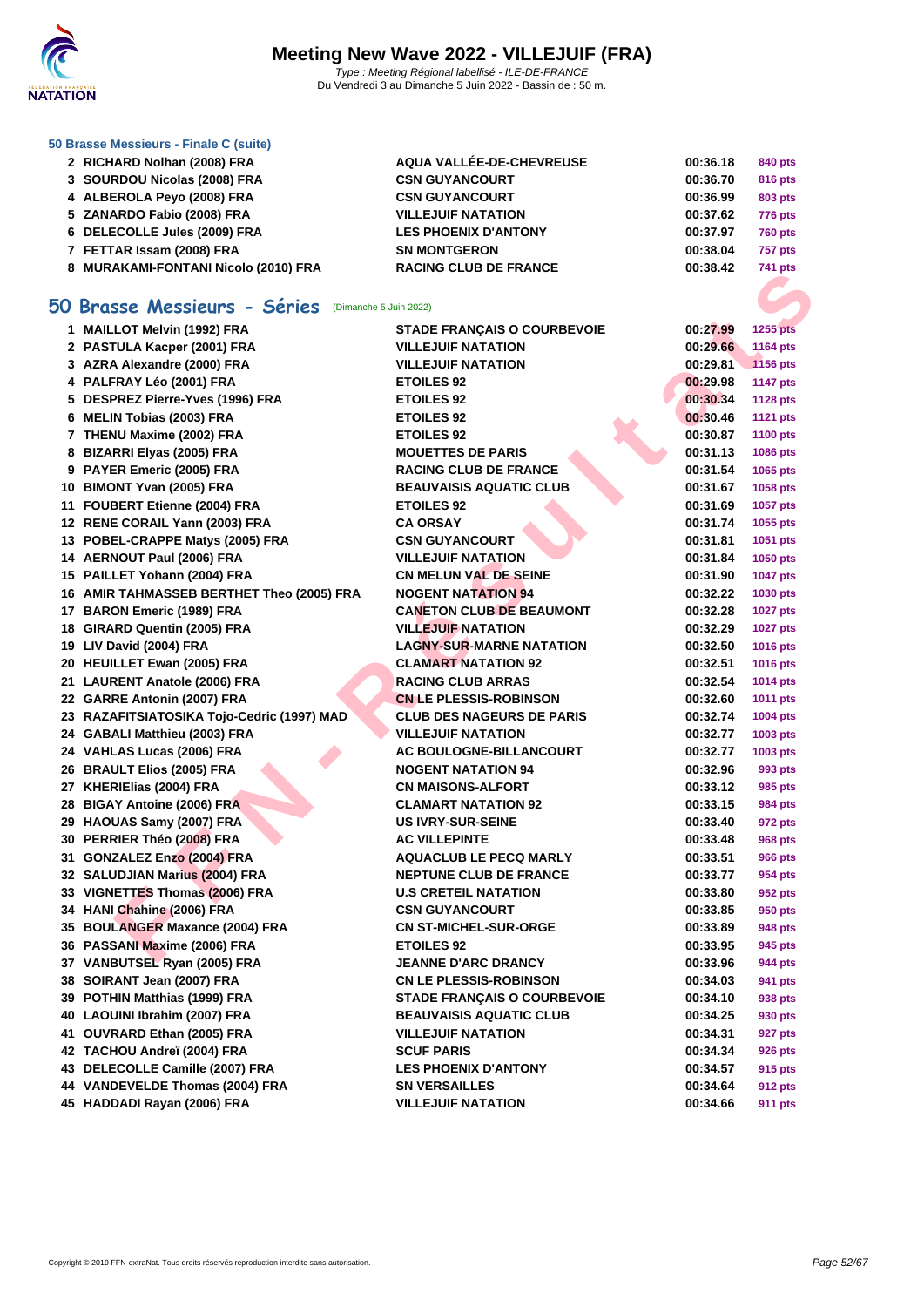

### **[50 Brasse](http://www.ffnatation.fr/webffn/index.php) Messieurs - Séries (suite)**

| 46 DUMONDEL Geoffrey (2000) FRA       | <b>CA ORSAY</b>                     | 00:34.72       | <b>908 pts</b> |
|---------------------------------------|-------------------------------------|----------------|----------------|
| 47 CANU-BALZANO Luca (2007) FRA       | <b>CLAMART NATATION 92</b>          | 00:34.94       | 898 pts        |
| 48 DJENHIA Aslane (2005) FRA          | <b>US VAIRES</b>                    | 00:35.31       | 880 pts        |
| 49 DUBREUCQ Raphaël (2006) FRA        | <b>RACING CLUB ARRAS</b>            | 00:35.55       | 869 pts        |
| 50 HAMDI Anas (2007) TUN              | <b>VILLEJUIF NATATION</b>           | 00:35.56       | 869 pts        |
| 51 LE LOHER Guillaume (1998) FRA      | <b>CSM PUTEAUX</b>                  | 00:35.84       | 856 pts        |
| 52 BOEGLIN Xavier (2003) FRA          | <b>PARIS SPORT CLUB</b>             | 00:36.01       | 848 pts        |
| 53 TIMMERMAN Awen (2007) FRA          | <b>NEPTUNE CLUB DE FRANCE</b>       | 00:36.13       | <b>842 pts</b> |
| 54 SOARES Lucas (2005) FRA            | <b>VILLEJUIF NATATION</b>           | 00:36.24       | <b>837 pts</b> |
| 55 SOURDEAU-LACHOT Camille (2007) FRA | <b>S.M MONTROUGE</b>                | 00:36.50       | <b>825 pts</b> |
| 56 LARANGEIRO DANTAS Bryan (2004) FRA | <b>VILLEJUIF NATATION</b>           | 00:36.69       | 817 pts        |
| 57 SOURDOU Nicolas (2008) FRA         | <b>CSN GUYANCOURT</b>               | 00:36.82       | <b>811 pts</b> |
| 58 RICHARD Nolhan (2008) FRA          | <b>AQUA VALLÉE-DE-CHEVREUSE</b>     | 00:36.83       | 811 pts        |
| 59 ROTA Corto (2003) FRA              | <b>PARIS SPORT CLUB</b>             | 00:37.07       | <b>800 pts</b> |
| 60 ALBEROLA Peyo (2008) FRA           | <b>CSN GUYANCOURT</b>               | 00:37.34       | <b>788 pts</b> |
| 61 CAYUELA Tristan (2005) FRA         | <b>CA L'HAY-LES-ROSES</b>           | 00:37.41       | <b>785 pts</b> |
| 62 MURAKAMI-FONTANI Nicolo (2010) FRA | <b>RACING CLUB DE FRANCE</b>        | 00:37.50       | <b>781 pts</b> |
| 63 DELECOLLE Jules (2009) FRA         | <b>LES PHOENIX D'ANTONY</b>         | 00:37.81       | <b>767 pts</b> |
| 64 FETTAR Issam (2008) FRA            | <b>SN MONTGERON</b>                 | 00:37.99       | <b>759 pts</b> |
| 65 ZANARDO Fabio (2008) FRA           | <b>VILLEJUIF NATATION</b>           | 00:38.03       | <b>758 pts</b> |
| 66 TRAN Augustin (2009) FRA           | <b>VILLEJUIF NATATION</b>           | 00:38.54       | <b>736 pts</b> |
| 67 FAUCONNIER Léo (2010) FRA          | AQUA VALLÉE-DE-CHEVREUSE            | 00:38.58       | <b>734 pts</b> |
| 68 GONON Benjamin (2007) FRA          | AC BOULOGNE-BILLANCOURT             | 00:38.62       | <b>732 pts</b> |
| 69 ORSETTI Abel (2008) FRA            | <b>RACING CLUB DE FRANCE</b>        | 00:38.87       | <b>722 pts</b> |
| 70 TAMIRO Zakaria (2008) FRA          | <b>VILLEJUIF NATATION</b>           | 00:39.06       | <b>714 pts</b> |
| 71 MITTOU Jayen (2003) FRA            | <b>ES MASSY NATATION</b>            | 00:39.08       | <b>713 pts</b> |
| 72 COLLET QUIDE Hugo (2008) FRA       | <b>CSA KREMLIN-BICETRE</b>          | 00:40.10       | 671 pts        |
| 73 PILTZ Lukas (2010) GER             | <b>RACING CLUB DE FRANCE</b>        | 00:40.58       | <b>651 pts</b> |
| 74 BATAILLE Eric (2009) FRA           | <b>NEPTUNE CLUB DE FRANCE</b>       | 00:40.60       | 651 pts        |
| 75 LE DOUARIN Selim (2007) FRA        | <b>CLUB DES NAGEURS DOURDANNAIS</b> | 00:41.17       | <b>628 pts</b> |
| 76 RENAUD Louis (2008) FRA            | <b>NOGENT NATATION 94</b>           | 00:41.36       | <b>620 pts</b> |
| 77 KACZMAREK Victor (2010) FRA        | <b>VILLEJUIF NATATION</b>           | 00:41.50       | <b>615 pts</b> |
| 78 DABI Eliott (2008) FRA             | <b>RACING CLUB DE FRANCE</b>        | 00:43.08       | 555 pts        |
| 79 ADJABI Nael (2008) FRA             | <b>VILLEJUIF NATATION</b>           | 00:43.13       | 553 pts        |
| 80 CARN Elio (2010) FRA               | <b>CN MAISONS-ALFORT</b>            | 00:43.42       | 542 pts        |
| 81 LASSIFER Acil (2009) FRA           | <b>VILLEJUIF NATATION</b>           | 00:44.13       | 517 pts        |
| 82 CHASTAGNER Jeremy (2010) FRA       | <b>JEANNE D'ARC DRANCY</b>          | 00:48.57       | <b>370 pts</b> |
| 83 KOUADIO-LE REST Elias (2010) FRA   | <b>STADE DE VANVES</b>              | 00:48.60       | <b>369 pts</b> |
| 84 MOSLIH-MOUTARAJJI Nizar (2010) FRA | <b>US IVRY-SUR-SEINE</b>            | 00:49.05       | 356 pts        |
| --- LOQUET Zachary (2005) FRA         | <b>CN MAISONS-ALFORT</b>            | DNS dec        |                |
| --- CLAVEL Barthélémy (2005) FRA      | <b>NEPTUNE CLUB DE FRANCE</b>       | DNS dec        |                |
| --- CHALU-COYO Lilian (2007) FRA      | <b>CN LE PLESSIS-ROBINSON</b>       | DNS dec        |                |
| --- SEMETEYS Nile (2005) FRA          | <b>CN LE PLESSIS-ROBINSON</b>       | <b>DNS</b> dec |                |
| --- POUPLIN Aloys (2007) FRA          | <b>RACING CLUB DE FRANCE</b>        | <b>DNS</b>     |                |
|                                       |                                     |                |                |

## **100 Brasse Messieurs - Finale A 19 ans et plus** (Vendredi 3 Juin 2022)

| 1 AITKACI Carl (2001) FRA      | <b>ETOILES 92</b>         | 01:02.28<br><b>1262 pts</b> |
|--------------------------------|---------------------------|-----------------------------|
| 2 PASTULA Kacper (2001) FRA    | <b>VILLEJUIF NATATION</b> | 01:03.43<br><b>1230 pts</b> |
| 3 PALFRAY Léo (2001) FRA       | <b>ETOILES 92</b>         | 01:04.13<br><b>1211 pts</b> |
| 4 AZRA Alexandre (2000) FRA    | <b>VILLEJUIF NATATION</b> | 01:04.98<br>1188 pts        |
| 5 SOULARD Nathanael (2001) FRA | <b>ETOILES 92</b>         | 01:06.77<br>1140 pts        |
| 6 MELIN Tobias (2003) FRA      | <b>ETOILES 92</b>         | 01:07.65<br><b>1117 pts</b> |
| 7 GORLIER Enzo (2003) FRA      | <b>AC VILLEPINTE</b>      | <b>1097 pts</b><br>01:08.42 |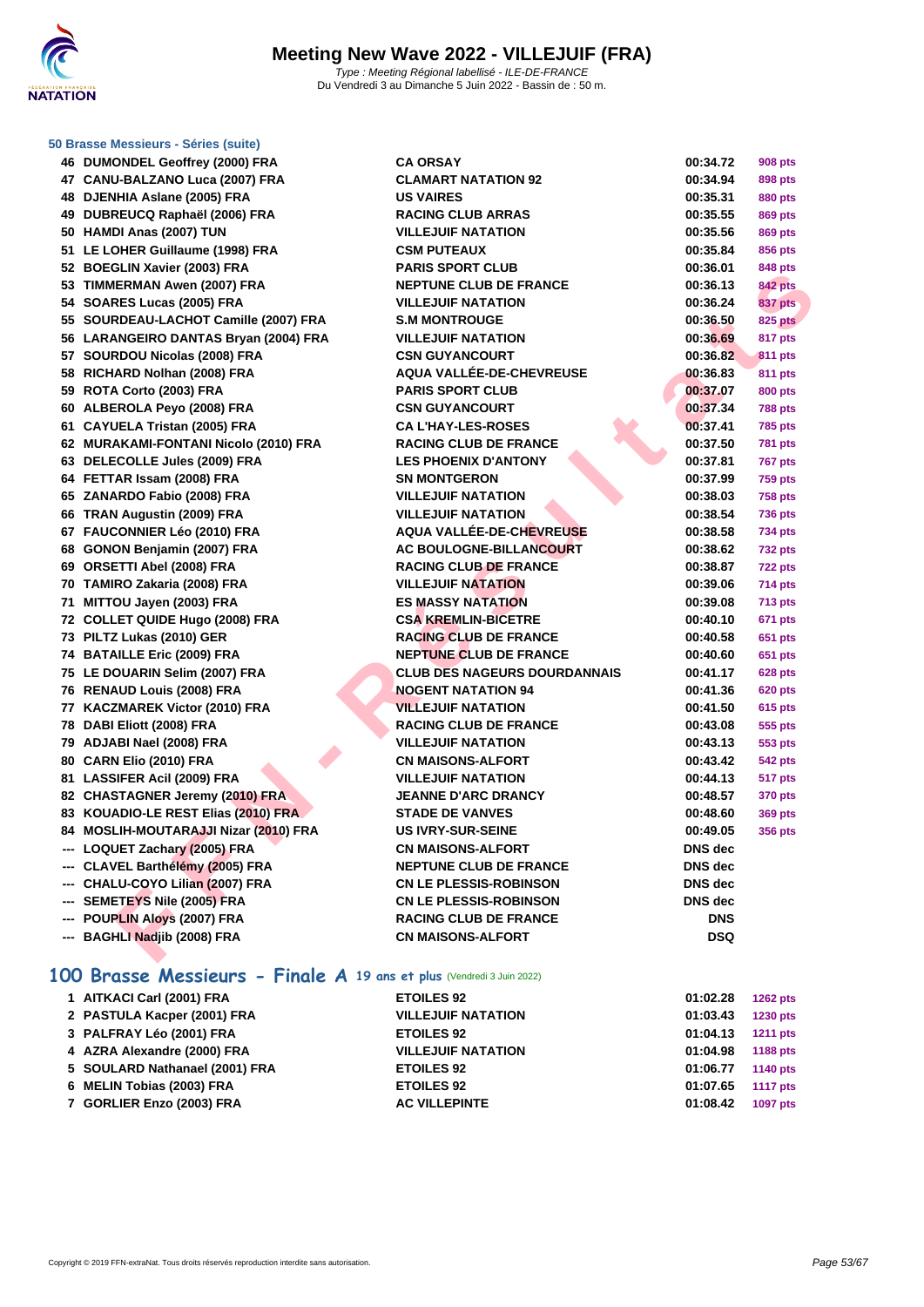

| 100 Brasse Messieurs - Finale A (suite)                          |                                  |                      |                             |
|------------------------------------------------------------------|----------------------------------|----------------------|-----------------------------|
| 8 BARON Emeric (1989) FRA                                        | <b>CANETON CLUB DE BEAUMONT</b>  | 01:12.80             | <b>986 pts</b>              |
| 100 Brasse Messieurs - Finale B 15-18 ans (Vendredi 3 Juin 2022) |                                  |                      |                             |
| 1 BIZARRI Elyas (2005) FRA                                       | <b>MOUETTES DE PARIS</b>         |                      |                             |
|                                                                  | <b>CSN GUYANCOURT</b>            | 01:07.97<br>01:08.95 | <b>1108 pts</b>             |
| 2 POBEL-CRAPPE Matys (2005) FRA<br>3 BIMONT Yvan (2005) FRA      | <b>BEAUVAISIS AQUATIC CLUB</b>   | 01:09.77             | 1083 pts                    |
| 4 HEUILLET Ewan (2005) FRA                                       | <b>CLAMART NATATION 92</b>       | 01:11.26             | 1062 pts                    |
| 5 GIRARD Quentin (2005) FRA                                      | <b>VILLEJUIF NATATION</b>        | 01:12.10             | 1024 pts<br><b>1003 pts</b> |
|                                                                  | <b>RACING CLUB ARRAS</b>         | 01:13.09             | <b>979 pts</b>              |
| 6 LAURENT Anatole (2006) FRA                                     | <b>CN MAISONS-ALFORT</b>         | 01:14.22             | <b>951 pts</b>              |
| 7 DA SILVA Hugo (2005) FRA                                       | AC BOULOGNE-BILLANCOURT          | 01:15.26             |                             |
| 8 VAHLAS Lucas (2006) FRA                                        |                                  |                      | <b>926 pts</b>              |
| 100 Brasse Messieurs - Finale C 12-14 ans (Vendredi 3 Juin 2022) |                                  |                      |                             |
| 1 PERRIER Théo (2008) FRA                                        | <b>AC VILLEPINTE</b>             | 01:14.59             | 942 pts                     |
| 2 RICHARD Nolhan (2008) FRA                                      | AQUA VALLÉE-DE-CHEVREUSE         | 01:19.01             | 839 pts                     |
| 3 VILLESANGE Maxime (2008) FRA                                   | <b>SN MONTGERON</b>              | 01:19.12             | 837 pts                     |
| 4 ALBEROLA Peyo (2008) FRA                                       | <b>CSN GUYANCOURT</b>            | 01:19.28             | 833 pts                     |
| 5 BAGHLI Nadjib (2008) FRA                                       | <b>CN MAISONS-ALFORT</b>         | 01:23.10             | <b>749 pts</b>              |
| 6 FETTAR Issam (2008) FRA                                        | <b>SN MONTGERON</b>              | 01:23.86             | <b>733 pts</b>              |
| 7 DELECOLLE Jules (2009) FRA                                     | <b>LES PHOENIX D'ANTONY</b>      | 01:23.94             | <b>731 pts</b>              |
| 8 MURAKAMI-FONTANI Nicolo (2010) FRA                             | <b>RACING CLUB DE FRANCE</b>     | 01:25.69             | 695 pts                     |
|                                                                  |                                  |                      |                             |
| 100 Brasse Messieurs - Séries<br>(Vendredi 3 Juin 2022)          |                                  |                      |                             |
| 1 AITKACI Carl (2001) FRA                                        | <b>ETOILES 92</b>                | 01:02.77             | <b>1248 pts</b>             |
| 2 PASTULA Kacper (2001) FRA                                      | <b>VILLEJUIF NATATION</b>        | 01:04.88             | <b>1190 pts</b>             |
| 3 PALFRAY Léo (2001) FRA                                         | <b>ETOILES 92</b>                | 01:05.60             | <b>1171 pts</b>             |
| 4 AZRA Alexandre (2000) FRA                                      | <b>VILLEJUIF NATATION</b>        | 01:05.64             | <b>1170 pts</b>             |
| 5 SOULARD Nathanael (2001) FRA                                   | <b>ETOILES 92</b>                | 01:07.97             | <b>1108 pts</b>             |
| 6 MELIN Tobias (2003) FRA                                        | <b>ETOILES 92</b>                | 01:08.09             | 1105 pts                    |
| 7 GORLIER Enzo (2003) FRA                                        | <b>AC VILLEPINTE</b>             | 01:09.26             | 1075 pts                    |
| 8 AERNOUT Paul (2006) FRA                                        | <b>VILLEJUIF NATATION</b>        | 01:10.10             | 1053 pts                    |
| 9 BIZARRI Elyas (2005) FRA                                       | <b>MOUETTES DE PARIS</b>         | 01:10.20             | 1051 pts                    |
| 9 BIMONT Yvan (2005) FRA                                         | <b>BEAUVAISIS AQUATIC CLUB</b>   | 01:10.20             | 1051 pts                    |
| 11 POBEL-CRAPPE Matys (2005) FRA                                 | <b>CSN GUYANCOURT</b>            | 01:10.69             | 1039 pts                    |
| 12 BARON Emeric (1989) FRA                                       | <b>CANETON CLUB DE BEAUMONT</b>  | 01:11.94             | 1007 pts                    |
| 13 GIRARD Quentin (2005) FRA                                     | <b>VILLEJUIF NATATION</b>        | 01:12.20             | 1001 pts                    |
| 14 GABALI Matthieu (2003) FRA                                    | <b>VILLEJUIF NATATION</b>        | 01:12.34             | 997 pts                     |
| 15 HEUILLET Ewan (2005) FRA                                      | <b>CLAMART NATATION 92</b>       | 01:12.61             | 991 pts                     |
| 16 MAZERIS Gregory (1975) FRA                                    | <b>VILLEJUIF NATATION</b>        | 01:13.30             | 974 pts                     |
| 17 DA SILVA Hugo (2005) FRA                                      | <b>CN MAISONS-ALFORT</b>         | 01:13.37             | 972 pts                     |
| 18 LAURENT Anatole (2006) FRA                                    | <b>RACING CLUB ARRAS</b>         | 01:13.71             | 964 pts                     |
| 19 PERRIER Théo (2008) FRA                                       | <b>AC VILLEPINTE</b>             | 01:13.91             | 959 pts                     |
| 20 PAILLET Yohann (2004) FRA                                     | <b>CN MELUN VAL DE SEINE</b>     | 01:13.92             | 959 pts                     |
| 21 VAHLAS Lucas (2006) FRA                                       | <b>AC BOULOGNE-BILLANCOURT</b>   | 01:14.04             | 956 pts                     |
| 22 GARRE Antonin (2007) FRA                                      | <b>CN LE PLESSIS-ROBINSON</b>    | 01:14.07             | 955 pts                     |
| 23 HUGONENQ Milo (2004) FRA                                      | <b>CLUB DES NAGEURS DE PARIS</b> | 01:14.49             | 945 pts                     |
| 24 RENE CORAIL Yann (2003) FRA                                   | <b>CA ORSAY</b>                  | 01:14.59             | 942 pts                     |
| 25 MANOLE Maxim (2007) FRA                                       | <b>ES MASSY NATATION</b>         | 01:14.81             | 937 pts                     |
| 26 HAOUAS Samy (2007) FRA                                        | <b>US IVRY-SUR-SEINE</b>         | 01:15.24             | 927 pts                     |
| 27 VANDEVELDE Thomas (2004) FRA                                  | <b>SN VERSAILLES</b>             | 01:15.25             | 927 pts                     |
| 27 PASSANI Maxime (2006) FRA                                     | <b>ETOILES 92</b>                | 01:15.25             | 927 pts                     |
| 29 PIETTE Sacha (2005) FRA                                       | <b>RACING CLUB ARRAS</b>         | 01:15.27             | 926 pts                     |

**KHERIElias (2004) FRA CN MAISONS-ALFORT 01:15.35 924 pts**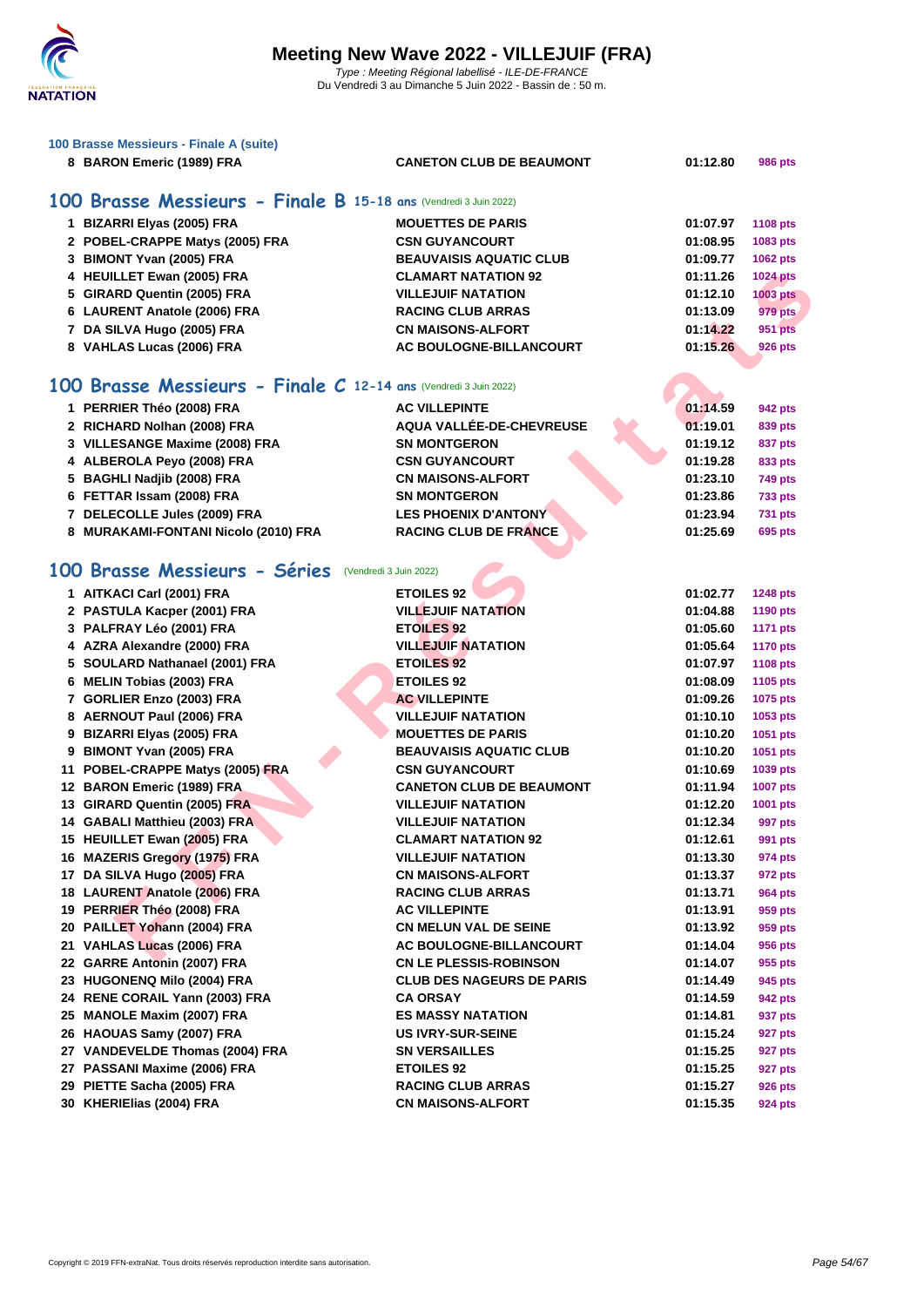

### **[100 Brass](http://www.ffnatation.fr/webffn/index.php)e Messieurs - Séries (suite)**

| 32   | <b>SALUDJIAN Marius (2004) FRA</b>        |
|------|-------------------------------------------|
| 33   | <b>BOULANGER Maxance (2004) FRA</b>       |
|      | 34 OUVRARD Ethan (2005) FRA               |
|      | 35 HANI Chahine (2006) FRA                |
|      | 36 TACHOU Andreï (2004) FRA               |
| 37   | GONZALEZ Enzo (2004) FRA                  |
| 38   | HAMDI Anas (2007) TUN                     |
| 39   | <b>LEMAIRE Teo (2005) FRA</b>             |
| 40   | <b>VINATIER Eliott (2006) FRA</b>         |
| 41   | <b>LAOUINI Ibrahim (2007) FRA</b>         |
| 42   | RICHARD Nolhan (2008) FRA                 |
| 43   | <b>HANRARD Luca (2005) FRA</b>            |
| 44   | <b>VILLESANGE Maxime (2008) FRA</b>       |
| 45   | ALBEROLA Peyo (2008) FRA                  |
| 46   | DAGRY Quentin (2006) FRA                  |
| 47   | DELECOLLE Jules (2009) FRA                |
| 48   | FETTAR Issam (2008) FRA                   |
| 49   | <b>VANNEAUX Alexandre (2005) FRA</b>      |
| 50   | GONON Benjamin (2007) FRA                 |
| 51   | <b>BAGHLI Nadjib (2008) FRA</b>           |
| 52   | <b>MURAKAMI-FONTANI Nicolo (2010) FRA</b> |
|      | 53 CHEMLA Anatole (2007) FRA              |
|      | 54 ZANARDO Fabio (2008) FRA               |
|      | 55 TAMIRO Zakaria (2008) FRA              |
| 56   | ORSETTI Abel (2008) FRA                   |
| 57   | <b>BATAILLE Eric (2009) FRA</b>           |
| 58   | <b>COLLET QUIDE Hugo (2008) FRA</b>       |
| 59   | <b>VERCELLONE Gauthier (2008) FRA</b>     |
| 60   | PAVLOVIC Luka (2009) FRA                  |
| 61   | <b>EURIAT Bruce (2009) FRA</b>            |
| 62   | PILTZ Lukas (2010) GER                    |
| 63 - | <b>HAOUAS Bilal (2009) FRA</b>            |
| ---  | <b>SEMETEYS Nile (2005) FRA</b>           |
| ---  | <b>LOQUET Zachary (2005) FRA</b>          |
| ---  | CHALU-COYO Lilian (2007) FRA              |
|      |                                           |

| 31 DELECOLLE Camille (2007) FRA                                    | <b>LES PHOENIX D'ANTONY</b>                         | 01:15.81       | 913 pts                               |
|--------------------------------------------------------------------|-----------------------------------------------------|----------------|---------------------------------------|
| 32 SALUDJIAN Marius (2004) FRA                                     | <b>NEPTUNE CLUB DE FRANCE</b>                       | 01:15.89       | <b>911 pts</b>                        |
| 33 BOULANGER Maxance (2004) FRA                                    | <b>CN ST-MICHEL-SUR-ORGE</b>                        | 01:15.98       | <b>909 pts</b>                        |
| 34 OUVRARD Ethan (2005) FRA                                        | <b>VILLEJUIF NATATION</b>                           | 01:16.01       | <b>909 pts</b>                        |
| 35 HANI Chahine (2006) FRA                                         | <b>CSN GUYANCOURT</b>                               | 01:16.43       | 899 pts                               |
| 36 TACHOU Andreï (2004) FRA                                        | <b>SCUF PARIS</b>                                   | 01:17.13       | <b>882 pts</b>                        |
| 37 GONZALEZ Enzo (2004) FRA                                        | <b>AQUACLUB LE PECQ MARLY</b>                       | 01:17.40       | 876 pts                               |
| 38 HAMDI Anas (2007) TUN                                           | <b>VILLEJUIF NATATION</b>                           | 01:18.19       | <b>858 pts</b>                        |
| 39 LEMAIRE Teo (2005) FRA                                          | <b>LAGNY-SUR-MARNE NATATION</b>                     | 01:18.32       | 855 pts                               |
| 40 VINATIER Eliott (2006) FRA                                      | <b>AQUACLUB LE PECQ MARLY</b>                       | 01:18.45       | <b>852 pts</b>                        |
| 41 LAOUINI Ibrahim (2007) FRA                                      | <b>BEAUVAISIS AQUATIC CLUB</b>                      | 01:19.66       | 825 pts                               |
| 42 RICHARD Nolhan (2008) FRA                                       | AQUA VALLÉE-DE-CHEVREUSE                            | 01:19.67       | <b>824 pts</b>                        |
| 43 HANRARD Luca (2005) FRA                                         | <b>LAGNY-SUR-MARNE NATATION</b>                     | 01:20.25       | <b>811 pts</b>                        |
| 44 VILLESANGE Maxime (2008) FRA                                    | <b>SN MONTGERON</b>                                 | 01:20.65       | <b>802 pts</b>                        |
| 45 ALBEROLA Peyo (2008) FRA                                        | <b>CSN GUYANCOURT</b>                               | 01:20.90       | <b>797 pts</b>                        |
| 46 DAGRY Quentin (2006) FRA                                        | <b>CLUB DES NAGEURS DE PARIS</b>                    | 01:21.29       | <b>788 pts</b>                        |
| 47 DELECOLLE Jules (2009) FRA                                      | <b>LES PHOENIX D'ANTONY</b>                         | 01:21.36       | 787 pts                               |
| 48 FETTAR Issam (2008) FRA                                         | <b>SN MONTGERON</b>                                 | 01:21.94       | 774 pts                               |
| 49 VANNEAUX Alexandre (2005) FRA                                   | <b>STADE DE REIMS NATATION</b>                      | 01:22.02       | 772 pts                               |
| 50 GONON Benjamin (2007) FRA                                       | AC BOULOGNE-BILLANCOURT                             | 01:22.55       | <b>761 pts</b>                        |
| 51 BAGHLI Nadjib (2008) FRA                                        | <b>CN MAISONS-ALFORT</b>                            | 01:23.20       | <b>747 pts</b>                        |
| 52 MURAKAMI-FONTANI Nicolo (2010) FRA                              | <b>RACING CLUB DE FRANCE</b>                        | 01:24.47       | <b>720 pts</b>                        |
| 53 CHEMLA Anatole (2007) FRA                                       | <b>PARIS SPORT CLUB</b>                             | 01:24.67       | <b>716 pts</b>                        |
| 54 ZANARDO Fabio (2008) FRA                                        | <b>VILLEJUIF NATATION</b>                           | 01:26.11       | <b>686 pts</b>                        |
| 55 TAMIRO Zakaria (2008) FRA                                       | <b>VILLEJUIF NATATION</b>                           | 01:26.33       | <b>681 pts</b>                        |
| 56 ORSETTI Abel (2008) FRA                                         | <b>RACING CLUB DE FRANCE</b>                        | 01:27.14       | <b>665 pts</b>                        |
| 57 BATAILLE Eric (2009) FRA                                        | <b>NEPTUNE CLUB DE FRANCE</b>                       | 01:29.38       | <b>620 pts</b>                        |
| 58 COLLET QUIDE Hugo (2008) FRA                                    | <b>CSA KREMLIN-BICETRE</b>                          | 01:30.00       | <b>608 pts</b>                        |
| 59 VERCELLONE Gauthier (2008) FRA                                  | <b>STADE DE VANVES</b>                              | 01:30.14       | <b>606 pts</b>                        |
| 60 PAVLOVIC Luka (2009) FRA                                        | <b>SN MONTGERON</b>                                 | 01:30.47       | <b>599 pts</b>                        |
| 61 EURIAT Bruce (2009) FRA                                         | <b>RACING CLUB DE FRANCE</b>                        | 01:32.08       | <b>569 pts</b>                        |
| 62 PILTZ Lukas (2010) GER                                          | <b>RACING CLUB DE FRANCE</b>                        | 01:33.17       | <b>549 pts</b>                        |
| 63 HAOUAS Bilal (2009) FRA                                         | <b>CSA KREMLIN-BICETRE</b>                          | 01:35.55       | <b>506 pts</b>                        |
| --- SEMETEYS Nile (2005) FRA                                       | <b>CN LE PLESSIS-ROBINSON</b>                       | <b>DNS</b> dec |                                       |
| --- LOQUET Zachary (2005) FRA                                      | <b>CN MAISONS-ALFORT</b>                            | <b>DNS</b> dec |                                       |
| --- CHALU-COYO Lilian (2007) FRA                                   | <b>CN LE PLESSIS-ROBINSON</b>                       | <b>DNS</b> dec |                                       |
| --- HALTER Camille (2007) FRA                                      | <b>US IVRY-SUR-SEINE</b>                            | <b>DSQ</b>     |                                       |
|                                                                    |                                                     |                |                                       |
| 00 Brasse Messieurs - Finale A 19 ans et plus (Samedi 4 Juin 2022) |                                                     |                |                                       |
| 1 PALFRAY Léo (2001) FRA                                           | <b>ETOILES 92</b>                                   | 02:21.18       | <b>1157 pts</b>                       |
| $50m: -$                                                           | 100m: 01:08/90 : (01:08.90)                         |                | 200m: 02:21.18 (01:12.28)             |
| 2 AZRA Alexandre (2000) FRA                                        | <b>VILLEJUIF NATATION</b>                           | 02:22.93       | 1134 pts                              |
| $50m: -$                                                           | 100m: 01:09070 : (01:09.70)                         |                | 200m: 02:22.93 (01:13.23)             |
| 3 GORLIER Enzo (2003) FRA<br>$50m: -$                              | <b>AC VILLEPINTE</b><br>100m: 01:15036 : (01:11.36) | 02:28.81       | 1059 pts<br>200m: 02:28.81 (01:17.45) |
| 4 BARON Emeric (1989) FRA                                          | <b>CANETON CLUB DE BEAUMONT</b>                     | 02:37.15       | 956 pts                               |
|                                                                    |                                                     |                |                                       |

## **200 Brasse Messieurs - Finale A 19 ans et plus** (Samedi 4 Juin 2022)

| 1 PALFRAY Léo (2001) FRA      |          | <b>ETOILES 92</b>               | 02:21.18<br><b>1157 pts</b> |
|-------------------------------|----------|---------------------------------|-----------------------------|
|                               | $50m: -$ | 100m: 01:08090 : (01:08.90)     | 200m: 02:21.18 (01:12.28)   |
| 2 AZRA Alexandre (2000) FRA   |          | <b>VILLEJUIF NATATION</b>       | 02:22.93<br><b>1134 pts</b> |
|                               | $50m: -$ | 100m: 01:09.70 : (01:09.70)     | 200m: 02:22.93 (01:13.23)   |
| 3 GORLIER Enzo (2003) FRA     |          | <b>AC VILLEPINTE</b>            | 02:28.81<br>1059 pts        |
|                               | $50m: -$ | 100m: 01:15036:(04:11.36)       | 200m: 02:28.81 (01:17.45)   |
| 4 BARON Emeric (1989) FRA     |          | <b>CANETON CLUB DE BEAUMONT</b> | 02:37.15<br>956 pts         |
|                               | $50m: -$ | 100m: 01:14035 : (01:14.35)     | 200m: 02:37.15 (01:22.80)   |
| 5 MELIN Tobias (2003) FRA     |          | <b>ETOILES 92</b>               | 02:38.58<br>939 pts         |
|                               | $50m: -$ | 100m: 01:15064 : (01:15.64)     | 200m: 02:38.58 (01:22.94)   |
| 6 GABALI Matthieu (2003) FRA  |          | <b>VILLEJUIF NATATION</b>       | 02:40.42<br>917 pts         |
|                               | $50m: -$ | 100m: 01:140B7: (04:14.87)      | 200m: 02:40.42 (01:25.55)   |
| --- PASTULA Kacper (2001) FRA |          | <b>VILLEJUIF NATATION</b>       | <b>DNS</b> dec              |

### **200 Brasse Messieurs - Finale B 15-18 ans** (Samedi 4 Juin 2022)

**1 POBEL-CRAPPE Matys (2005) FRA CSN GUYANCOURT 1031 pts 02:31.01 02:31.01 0331 pts 02:31.01 01:17.68** 

 $100m$  : 01:13.33.(04:13.33)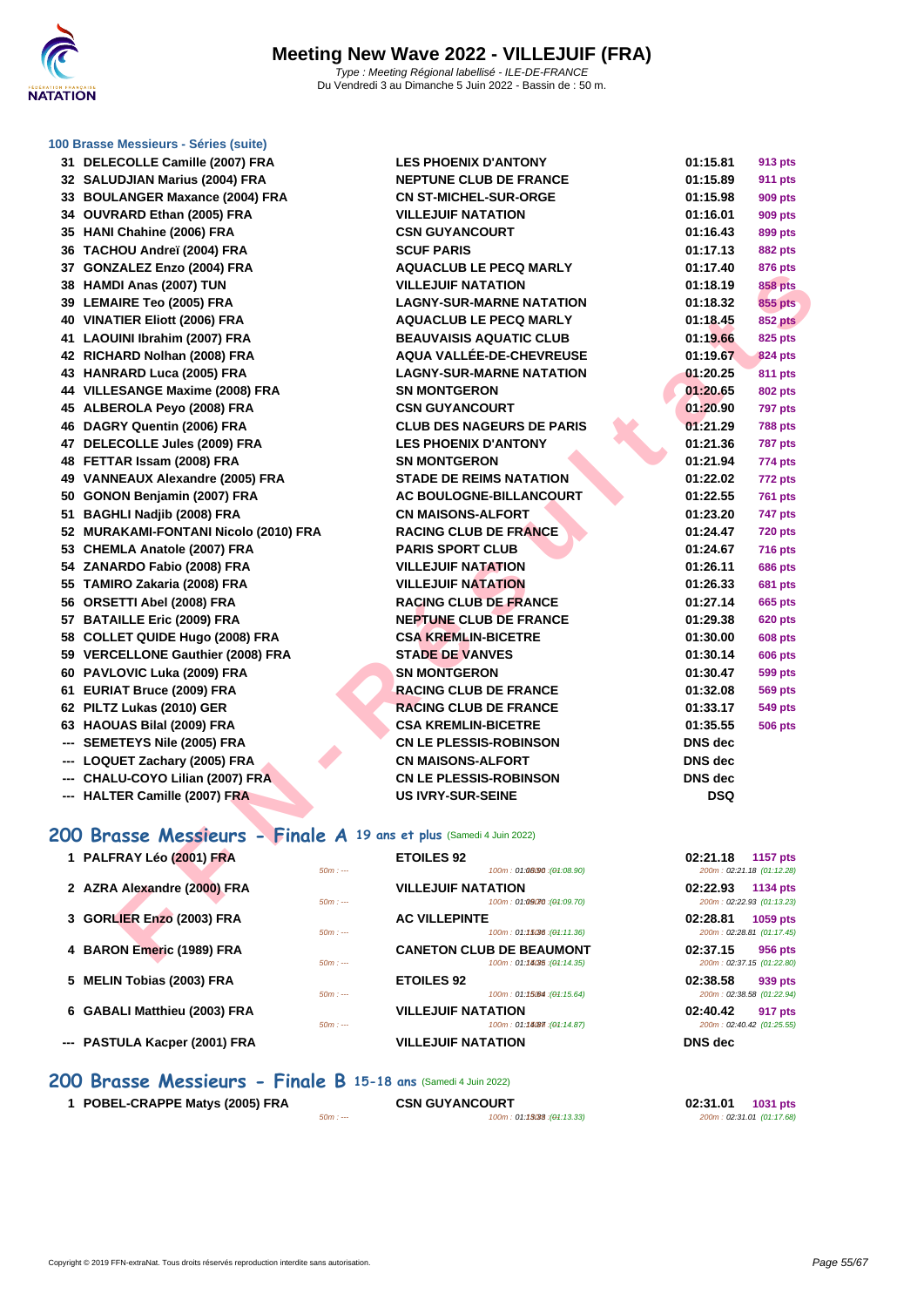### **[200 Brass](http://www.ffnatation.fr/webffn/index.php)e Messieurs - Finale B (suite)**

| 2 HEUILLET Ewan (2005) FRA  | $50m: -$  | <b>CLAMART NATATION 92</b><br>100m: 01:12.59:(04:12.59)       | 02:34.17<br>992 pts<br>200m: 02:34.17 (01:21.58)        |
|-----------------------------|-----------|---------------------------------------------------------------|---------------------------------------------------------|
| 3 BIMONT Yvan (2005) FRA    | $50m: -$  | <b>BEAUVAISIS AQUATIC CLUB</b><br>100m: 01:15012 : (01:15.12) | 02:35.78<br>972 pts<br>200m: 02:35.78 (01:20.66)        |
| 4 GIRARD Quentin (2005) FRA | $50m: -$  | <b>VILLEJUIF NATATION</b><br>100m: 01:14034 : (01:14.34)      | 02:36.05<br><b>969 pts</b><br>200m: 02:36.05 (01:21.71) |
| 5 HAOUAS Samy (2007) FRA    | $50m: -$  | <b>US IVRY-SUR-SEINE</b><br>100m: 01:18008:(04:18.68)         | 02:41.12<br>908 pts<br>200m: 02:41.12 (01:22.44)        |
| 6 PIETTE Sacha (2005) FRA   | $50m: -$  | <b>RACING CLUB ARRAS</b><br>100m: 01:19.56:(04:19.56)         | 02:43.92<br><b>876 pts</b><br>200m: 02:43.92 (01:24.36) |
| 7 KHERIEIias (2004) FRA     | $50m: --$ | <b>CN MAISONS-ALFORT</b><br>100m: 01:1903m: (01:19.31)        | 02:45.13<br><b>862 pts</b><br>200m: 02:45.13 (01:25.82) |
| 8 GARRE Antonin (2007) FRA  | $50m: -$  | <b>CN LE PLESSIS-ROBINSON</b><br>100m: 01:26.54 : (01:20.54)  | 02:46.07<br>851 pts<br>200m: 02:46.07 (01:25.53)        |

## **200 Brasse Messieurs - Finale C 12-14 ans** (Samedi 4 Juin 2022)

|                                                               | $-$<br><u>, סט.סז. רסן. וטגוטו. דט.</u>                                    | LUUIII. UCL. 71.12 [U1.22. 77]                           |
|---------------------------------------------------------------|----------------------------------------------------------------------------|----------------------------------------------------------|
| 6 PIETTE Sacha (2005) FRA                                     | <b>RACING CLUB ARRAS</b><br>100m: 01:19/56 : (01:19.56)<br>$50m: -$        | 02:43.92<br><b>876 pts</b><br>200m: 02:43.92 (01:24.36)  |
| 7 KHERIEIias (2004) FRA                                       | <b>CN MAISONS-ALFORT</b><br>$50m: -$<br>100m: 01:19(3th : (01:19.31)       | 02:45.13<br><b>862 pts</b><br>200m: 02:45.13 (01:25.82)  |
| 8 GARRE Antonin (2007) FRA                                    | <b>CN LE PLESSIS-ROBINSON</b><br>100m: 01:20.54 : (01:20.54)<br>$50m: -$   | 02:46.07<br>851 pts<br>200m: 02:46.07 (01:25.53)         |
| 00 Brasse Messieurs - Finale C 12-14 ans (Samedi 4 Juin 2022) |                                                                            |                                                          |
| 1 PERRIER Théo (2008) FRA                                     | <b>AC VILLEPINTE</b><br>100m: 01:13044 : (01:17.44)<br>$50m: -$            | 02:42.14<br><b>897 pts</b><br>200m: 02:42.14 (01:24.70)  |
| 2 RICHARD Nolhan (2008) FRA                                   | <b>AQUA VALLÉE-DE-CHEVREUSE</b><br>100m: 01:28/54 : (01:22.54)<br>$50m: -$ | 02:49.83<br>809 pts<br>200m: 02:49.83 (01:27.29)         |
| 3 ALBEROLA Peyo (2008) FRA                                    | <b>CSN GUYANCOURT</b><br>100m: 01:23033 : (04:23.33)<br>$50m: -$           | 02:51.50<br><b>791 pts</b><br>200m: 02:51.50 (01:28.17)  |
| 4 FETTAR Issam (2008) FRA                                     | <b>SN MONTGERON</b><br>100m: 01:24/53 : (01:24.53)<br>$50m: -$             | 02:52.18<br><b>783 pts</b><br>200m: 02:52.18 (01:27.65)  |
| 5 SOURDOU Nicolas (2008) FRA                                  | <b>CSN GUYANCOURT</b><br>100m: 01:24016 : (01:24.16)<br>$50m: -$           | 02:52.86<br><b>776 pts</b><br>200m: 02:52.86 (01:28.70)  |
| 6 VILLESANGE Maxime (2008) FRA                                | <b>SN MONTGERON</b><br>100m: 01:24(22): (01:24.22)<br>$50m: -$             | 02:57.18<br><b>730 pts</b><br>200m: 02:57.18 (01:32.96)  |
| 7 BAGHLI Nadjib (2008) FRA                                    | <b>CN MAISONS-ALFORT</b><br>100m: 01:250mm : (01:25.11)<br>$50m: -$        | 03:00.56<br>695 pts<br>200m: 03:00.56 (01:35.45)         |
| 8 DELECOLLE Jules (2009) FRA                                  | <b>LES PHOENIX D'ANTONY</b><br>$50m: -$<br>100m: 01:28080 : (01:27.60)     | 03:01.69<br><b>683 pts</b><br>200m: 03:01.69 (01:34.09)  |
| 00 Brasse Messieurs - Séries                                  | (Samedi 4 Juin 2022)                                                       |                                                          |
| 1 AZRA Alexandre (2000) FRA                                   | <b>VILLEJUIF NATATION</b><br>$50m: -$<br>100m: 01:10077. (01:10.77)        | 02:25.18<br>1105 pts<br>200m: 02:25.18 (01:14.41)        |
| 2 PALFRAY Léo (2001) FRA                                      | <b>ETOILES 92</b><br>$50m: -$<br>100m: 01:08/83 : (01:08.83)               | 02:25.72<br>1098 pts<br>200m: 02:25.72 (01:16.89)        |
| 3 PASTULA Kacper (2001) FRA                                   | <b>VILLEJUIF NATATION</b><br>100m: 01:08094 : (01:07.94)<br>$50m: -$       | 02:26.34<br>1090 pts<br>200m: 02:26.34 (01:18.40)        |
| 4 GORLIER Enzo (2003) FRA                                     | <b>AC VILLEPINTE</b><br>$50m: -$<br>100m: 01:09.9m : (01:09.91)            | 02:28.16<br><b>1067 pts</b><br>200m: 02:28.16 (01:18.25) |
| 5 POBEL-CRAPPE Matys (2005) FRA                               | <b>CSN GUYANCOURT</b><br>$50m: -$<br>100m: 01:18028 : (01:12.28)           | 02:31.65<br>1023 pts<br>200m: 02:31.65 (01:19.37)        |
| 6 MELIN Tobias (2003) FRA                                     | <b>ETOILES 92</b><br>$50m: -$<br>100m: 01:13027 : (04:13.27)               | 02:35.88<br>971 pts<br>200m: 02:35.88 (01:22.61)         |
| 7 BIMONT Yvan (2005) FRA                                      | <b>BEAUVAISIS AQUATIC CLUB</b><br>100m: 01:13094 : (01:13.94)<br>$50m: -$  | 02:37.12<br>956 pts<br>200m: 02:37.12 (01:23.18)         |
| 8 HEUILLET Ewan (2005) FRA                                    | <b>CLAMART NATATION 92</b><br>$50m: -$<br>100m: 01:13.98 : (01:13.98)      | 02:37.98<br>946 pts<br>200m: 02:37.98 (01:24.00)         |
| 9 BARON Emeric (1989) FRA                                     | <b>CANETON CLUB DE BEAUMONT</b><br>$50m: -$<br>100m: 01:16000 : (01:16.00) | 02:39.67<br><b>926 pts</b><br>200m: 02:39.67 (01:23.67)  |
|                                                               |                                                                            |                                                          |

## 200 Brasse Messieurs - Séries **(Samedi 4**

| 1 AZRA Alexandre (2000) FRA     | $50m: -$  | <b>VILLEJUIF NATATION</b><br>$100m: 01:100m$ : (04:10.77)     | 02:25.18<br>1105 pts<br>200m: 02:25.18 (01:14.41) |
|---------------------------------|-----------|---------------------------------------------------------------|---------------------------------------------------|
| 2 PALFRAY Léo (2001) FRA        |           | <b>ETOILES 92</b>                                             | 02:25.72 1098 pts                                 |
|                                 | $50m: -$  | 100m: 01:08883: (01:08.83)                                    | 200m: 02:25.72 (01:16.89)                         |
| 3 PASTULA Kacper (2001) FRA     | 50m : --- | <b>VILLEJUIF NATATION</b><br>100m: 01:08094 : (01:07.94)      | 02:26.34 1090 pts<br>200m: 02:26.34 (01:18.40)    |
| 4 GORLIER Enzo (2003) FRA       |           | <b>AC VILLEPINTE</b>                                          | 02:28.16 1067 pts                                 |
|                                 | $50m: -$  | 100m: 01:0909m: (01:09.91)                                    | 200m: 02:28.16 (01:18.25)                         |
| 5 POBEL-CRAPPE Matys (2005) FRA | $50m: -$  | <b>CSN GUYANCOURT</b><br>100m: 01:18028 : (01:12.28)          | 02:31.65 1023 pts<br>200m: 02:31.65 (01:19.37)    |
| 6 MELIN Tobias (2003) FRA       |           | <b>ETOILES 92</b>                                             | 02:35.88<br>971 pts                               |
|                                 | $50m: --$ | 100m: 01:13027 : (01:13.27)                                   | 200m: 02:35.88 (01:22.61)                         |
| 7 BIMONT Yvan (2005) FRA        | $50m: --$ | <b>BEAUVAISIS AQUATIC CLUB</b><br>100m: 01:13094 : (01:13.94) | 02:37.12<br>956 pts<br>200m: 02:37.12 (01:23.18)  |
| 8 HEUILLET Ewan (2005) FRA      |           | <b>CLAMART NATATION 92</b>                                    | 02:37.98<br><b>946 pts</b>                        |
|                                 | $50m: --$ | 100m: 01:13098 : (04:13.98)                                   | 200m: 02:37.98 (01:24.00)                         |
| 9 BARON Emeric (1989) FRA       | $50m: --$ | <b>CANETON CLUB DE BEAUMONT</b><br>100m: 01:16000:(04:16.00)  | 02:39.67<br>926 pts<br>200m: 02:39.67 (01:23.67)  |
| 10 GABALI Matthieu (2003) FRA   |           | <b>VILLEJUIF NATATION</b>                                     | 02:40.62<br>914 pts                               |
|                                 | $50m: -$  | 100m: 01:14.94:(04:14.94)                                     | 200m: 02:40.62 (01:25.68)                         |
| 11 GIRARD Quentin (2005) FRA    |           | <b>VILLEJUIF NATATION</b>                                     | 02:42.02<br>898 pts                               |
|                                 | $50m: --$ | 100m: 01:13099: (04:17.09)                                    | 200m: 02:42.02 (01:24.93)                         |
| 12 HAOUAS Samy (2007) FRA       | $50m: --$ | <b>US IVRY-SUR-SEINE</b><br>100m: 01:13092 : (04:17.92)       | 02:42.81<br>889 pts<br>200m: 02:42.81 (01:24.89)  |
| 13 PIETTE Sacha (2005) FRA      |           | <b>RACING CLUB ARRAS</b>                                      | 02:43.48<br>881 pts                               |
|                                 | $50m: --$ | $100m: 01:250M$ : $(01:21.14)$                                | 200m: 02:43.48 (01:22.34)                         |
| 14 GARRE Antonin (2007) FRA     |           | <b>CN LE PLESSIS-ROBINSON</b>                                 | 02:45.03<br>863 pts                               |

| $50m: -$  | 100m: 01:23080 : (04:27.60)                                   | 200m: 03:01.69 (01:34.09)                               |
|-----------|---------------------------------------------------------------|---------------------------------------------------------|
|           | S (Samedi 4 Juin 2022)                                        |                                                         |
|           | <b>VILLEJUIF NATATION</b>                                     | 02:25.18 1105 pts                                       |
| $50m: -$  | 100m: 01:16077 : (04:10.77)                                   | 200m: 02:25.18 (01:14.41)                               |
|           | <b>ETOILES 92</b>                                             | 02:25.72<br>1098 pts                                    |
| $50m: -$  | 100m: 01:08/83 : (01:08.83)                                   | 200m: 02:25.72 (01:16.89)                               |
|           | <b>VILLEJUIF NATATION</b>                                     | 02:26.34<br><b>1090 pts</b>                             |
| 50m : --- | 100m: 01:08094 : (01:07.94)                                   | 200m: 02:26.34 (01:18.40)                               |
|           | <b>AC VILLEPINTE</b>                                          | 02:28.16<br><b>1067 pts</b>                             |
| $50m: -$  | 100m: 01:09.91 : (01:09.91)                                   | 200m: 02:28.16 (01:18.25)                               |
|           | <b>CSN GUYANCOURT</b>                                         | 02:31.65<br>1023 pts                                    |
| $50m: -$  | 100m: 01:18028 : (04:12.28)                                   | 200m: 02:31.65 (01:19.37)                               |
|           | <b>ETOILES 92</b>                                             | 02:35.88<br>971 pts                                     |
| $50m: -$  | 100m: 01:13027 : (01:13.27)                                   | 200m: 02:35.88 (01:22.61)                               |
| $50m: -$  | <b>BEAUVAISIS AQUATIC CLUB</b><br>100m: 01:13094 : (01:13.94) | 02:37.12<br><b>956 pts</b><br>200m: 02:37.12 (01:23.18) |
|           | <b>CLAMART NATATION 92</b>                                    |                                                         |
| $50m: -$  | 100m: 01:13098 : (01:13.98)                                   | 02:37.98<br>946 pts<br>200m: 02:37.98 (01:24.00)        |
|           | <b>CANETON CLUB DE BEAUMONT</b>                               | 02:39.67<br><b>926 pts</b>                              |
| $50m: -$  | 100m: 01:16000 : (01:16.00)                                   | 200m: 02:39.67 (01:23.67)                               |
|           | <b>VILLEJUIF NATATION</b>                                     | 02:40.62<br>914 pts                                     |
| $50m: -$  | 100m: 01:14094 : (01:14.94)                                   | 200m: 02:40.62 (01:25.68)                               |
|           | <b>VILLEJUIF NATATION</b>                                     | 02:42.02<br>898 pts                                     |
| $50m: -$  | 100m: 01:13099 : (01:17.09)                                   | 200m: 02:42.02 (01:24.93)                               |
|           | <b>US IVRY-SUR-SEINE</b>                                      | 02:42.81<br>889 pts                                     |
| $50m: -$  | 100m: 01:13092 : (04:17.92)                                   | 200m: 02:42.81 (01:24.89)                               |
|           | <b>RACING CLUB ARRAS</b>                                      | 02:43.48<br>881 pts                                     |
| $50m: -$  | 100m: 01:250m4 : (01:21.14)                                   | 200m: 02:43.48 (01:22.34)                               |
|           | CN LE PLESSIS ROBINSON                                        | $02.45.03$ 863 nts                                      |

**14 GARRE Antonin (2007) FRA CN LE PLESSIS-ROBINSON 02:45.03 863 pts** 50m : --- 100m : 01:19.0850m : --- (01:19.08) 200m : 02:45.03 (01:25.95)

| 02:34.17                       | <b>992 pts</b> |
|--------------------------------|----------------|
| 200m: 02:34.17 (01:21.58)      |                |
| 02:35.78 972 pts               |                |
| 200m: 02:35.78 (01:20.66)      |                |
| 02:36.05                       | <b>969 pts</b> |
| 200m: 02:36.05 (01:21.71)      |                |
| 02:41.12 908 pts               |                |
| 200m: 02:41.12 (01:22.44)      |                |
| 02:43.92                       | <b>876 pts</b> |
| 200m: 02:43.92 (01:24.36)      |                |
| 02:45.13 862 pts               |                |
| 200m: 02:45.13 (01:25.82)      |                |
| 02:46.07<br><b>Since</b>       | 851 pts        |
| $200m \cdot 02.4607 (01.2553)$ |                |

| 02:42.14 897 pts<br>200m: 02:42.14 (01:24.70) |  |
|-----------------------------------------------|--|
| 02:49.83 809 pts<br>200m: 02:49.83 (01:27.29) |  |
| 02:51.50 791 pts<br>200m: 02:51.50 (01:28.17) |  |
| 02:52.18 783 pts<br>200m: 02:52.18 (01:27.65) |  |
|                                               |  |
| 02:52.86 776 pts<br>200m: 02:52.86 (01:28.70) |  |
| 02:57.18 730 pts<br>200m: 02:57.18 (01:32.96) |  |
| 03:00.56 695 pts<br>200m: 03:00.56 (01:35.45) |  |

| 02:25.18 1105 pts                             |
|-----------------------------------------------|
| 200m: 02:25.18 (01:14.41)                     |
| 02:25.72 1098 pts                             |
| 200m: 02:25.72 (01:16.89)                     |
| 02:26.34 1090 pts                             |
| 200m: 02:26.34 (01:18.40)                     |
| 02:28.16 1067 pts                             |
| 200m: 02:28.16 (01:18.25)                     |
| 02:31.65 1023 pts                             |
| 200m: 02:31.65 (01:19.37)                     |
| 02:35.88 971 pts                              |
| 200m: 02:35.88 (01:22.61)                     |
| 02:37.12 956 pts                              |
| 200m: 02:37.12 (01:23.18)                     |
|                                               |
|                                               |
| 02:37.98 946 pts                              |
| 200m: 02:37.98 (01:24.00)                     |
| 02:39.67<br><b>926 pts</b>                    |
| 200m: 02:39.67 (01:23.67)                     |
| 02:40.62 914 pts                              |
| 200m: 02:40.62 (01:25.68)                     |
| 02:42.02 898 pts                              |
| 200m: 02:42.02 (01:24.93)                     |
| 02:42.81 889 pts                              |
| 200m: 02:42.81 (01:24.89)                     |
| 02:43.48 881 pts                              |
| 200m: 02:43.48 (01:22.34)                     |
| 02:45.03 863 pts<br>200m: 02:45.03 (01:25.95) |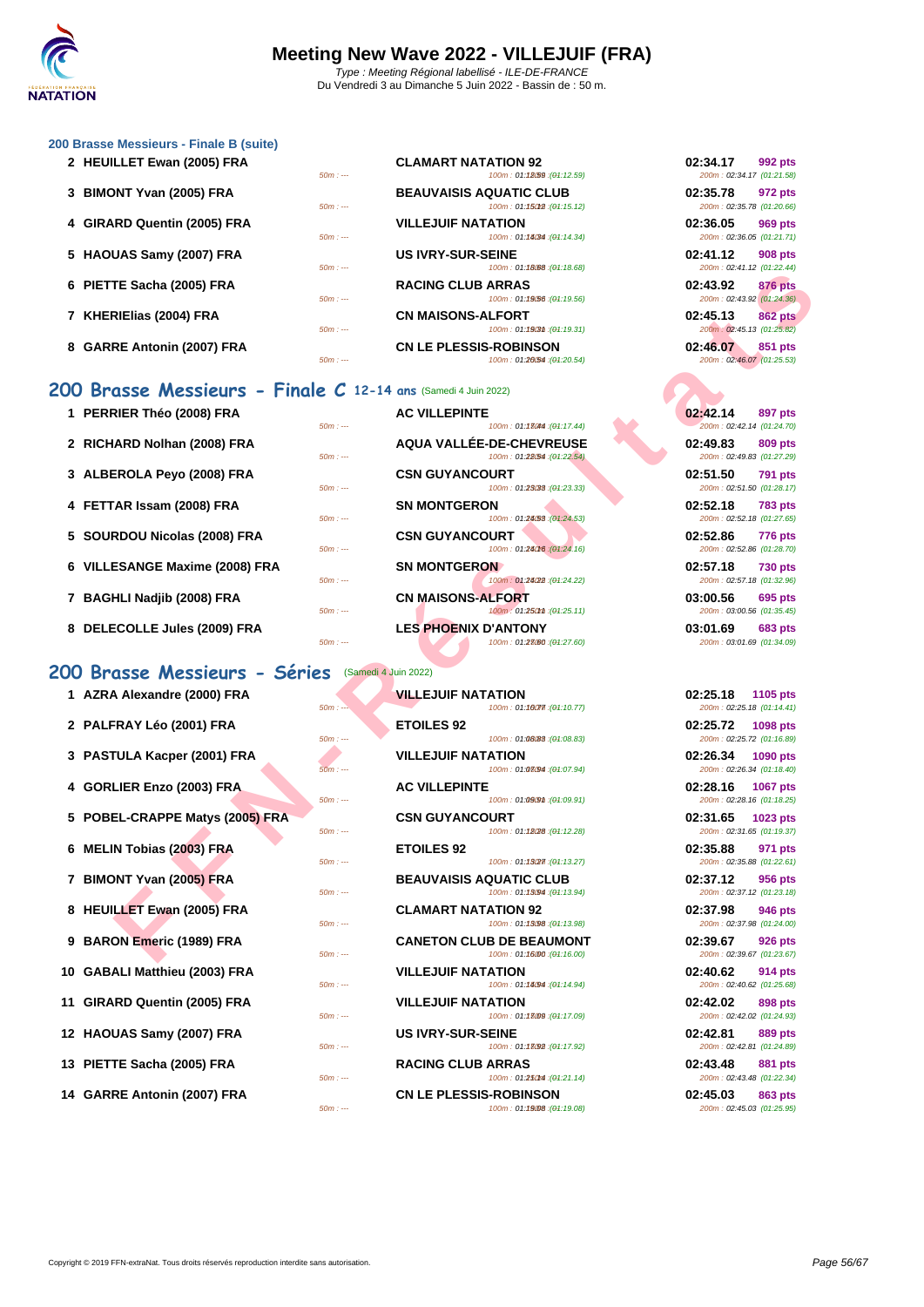

### **[200 Brass](http://www.ffnatation.fr/webffn/index.php)e Messieurs - Séries (suite)**

| 15 SALUDJIAN Marius (2004) FRA        | <b>NEPTUNE CLUB DE FRANCE</b><br>100m: 01:20098 : (01:20.98)<br>$50m: -$    | 02:46.65<br>845 pts<br>200m: 02:46.65 (01:25.67)        |
|---------------------------------------|-----------------------------------------------------------------------------|---------------------------------------------------------|
| 16 PERRIER Théo (2008) FRA            | <b>AC VILLEPINTE</b><br>100m: 01:20089: (01:20.69)<br>$50m: -$              | 02:46.88<br>842 pts<br>200m: 02:46.88 (01:26.19)        |
| 17 KHERIEIias (2004) FRA              | <b>CN MAISONS-ALFORT</b><br>100m: 01:2050 : (01:20.50)<br>$50m: -$          | 02:47.27<br>838 pts<br>200m: 02:47.27 (01:26.77)        |
| 18 VAHLAS Lucas (2006) FRA            | <b>AC BOULOGNE-BILLANCOURT</b><br>100m: 01:18/58 : (01:18.58)<br>$50m: -$   | 02:47.67<br>833 pts<br>200m: 02:47.67 (01:29.09)        |
| 19 LAURENT Anatole (2006) FRA         | <b>RACING CLUB ARRAS</b><br>100m: 01:18.52 : (01:18.52)<br>$50m: -$         | 02:48.00<br>830 pts<br>200m: 02:48.00 (01:29.48)        |
| 20 SOIRANT Jean (2007) FRA            | <b>CN LE PLESSIS-ROBINSON</b><br>100m: 01:18038 : (01:18.38)<br>$50m: -$    | 02:48.17<br><b>828 pts</b><br>200m: 02:48.17 (01:29.79) |
| 21 DELECOLLE Camille (2007) FRA       | <b>LES PHOENIX D'ANTONY</b><br>100m: 01:26049 : (01:20.49)                  | 02:48.29<br>826 pts<br>200m: 02:48.29 (01:27.80)        |
| 22 RICHARD Nolhan (2008) FRA          | $50m: -$<br><b>AQUA VALLÉE-DE-CHEVREUSE</b><br>100m: 01:28078 : (01:22.73)  | 02:50.43<br>803 pts<br>200m: 02:50.43 (01:27.70)        |
| 23 DAGRY Quentin (2006) FRA           | $50m: -$<br><b>CLUB DES NAGEURS DE PARIS</b>                                | 02:50.58<br>801 pts                                     |
| 24 TACHOU Andreï (2004) FRA           | 100m: 01:280mm : (01:22.11)<br>$50m: -$<br><b>SCUF PARIS</b>                | 200m: 02:50.58 (01:28.47)<br>02:50.84<br><b>798 pts</b> |
| 25 GONZALEZ Enzo (2004) FRA           | 100m: 01:25047. (01:21.47)<br>$50m: -$<br><b>AQUACLUB LE PECQ MARLY</b>     | 200m: 02:50.84 (01:29.37)<br>02:51.32<br><b>793 pts</b> |
| 26 VILLESANGE Maxime (2008) FRA       | 100m: 01:28/27 : (01:22.27)<br>$50m: -$<br><b>SN MONTGERON</b>              | 200m: 02:51.32 (01:29.05)<br>02:52.31<br><b>782 pts</b> |
| 27 ALBEROLA Peyo (2008) FRA           | 100m: 01:23012 : (01:23.12)<br>$50m: -$<br><b>CSN GUYANCOURT</b>            | 200m: 02:52.31 (01:29.19)<br>02:52.35<br><b>782 pts</b> |
| 28 POHU Eloy (2008) FRA               | 100m: 01:25007 : (01:21.07)<br>$50m: -$<br><b>AQUA VALLEE-DE-CHEVREUSE</b>  | 200m: 02:52.35 (01:31.28)<br>02:53.99<br><b>764 pts</b> |
| 29 SOURDOU Nicolas (2008) FRA         | 100m: 01:2303th: (01:23.31)<br>$50m: -$<br><b>CSN GUYANCOURT</b>            | 200m: 02:53.99 (01:30.68)<br>02:54.05<br>763 pts        |
| 30 FETTAR Issam (2008) FRA            | 100m: 01:24046 : (01:24.46)<br>$50m: -$<br><b>SN MONTGERON</b>              | 200m: 02:54.05 (01:29.59)<br>02:55.60<br>747 pts        |
| 31 HANRARD Luca (2005) FRA            | 100m: 01:2504th : (01:25.41)<br>$50m: -$<br><b>LAGNY-SUR-MARNE NATATION</b> | 200m: 02:55.60 (01:30.19)<br>02:56.19<br>740 pts        |
| 32 GENIEZ Anthyme (2007) FRA          | $50m: -$<br>100m: 01:23/28 : (01:23.23)<br><b>BEAUVAISIS AQUATIC CLUB</b>   | 200m: 02:56.19 (01:32.96)<br>02:56.70<br>735 pts        |
| 33 BAGHLI Nadjib (2008) FRA           | 100m: 01:24/28 : (01:24.28)<br>$50m: -$<br><b>CN MAISONS-ALFORT</b>         | 200m: 02:56.70 (01:32.42)<br>02:58.86<br><b>712 pts</b> |
| 34 DELECOLLE Jules (2009) FRA         | $50m: -$<br>100m: 01:260m7: (01:26.17)<br><b>LES PHOENIX D'ANTONY</b>       | 200m: 02:58.86 (01:32.69)<br>02:59.02<br>711 pts        |
| 35 CHEMLA Anatole (2007) FRA          | 100m: 01:23049 : (01:27.49)<br>$50m: -$<br><b>PARIS SPORT CLUB</b>          | 200m: 02:59.02 (01:31.53)<br>03:01.03<br>690 pts        |
| 36 TIMMERMAN Awen (2007) FRA          | 100m: 01:250f9 : (01:25.19)<br>$50m: -$<br><b>NEPTUNE CLUB DE FRANCE</b>    | 200m: 03:01.03 (01:35.84)<br>03:05.09<br>649 pts        |
| 37 MURAKAMI-FONTANI Nicolo (2010) FRA | 100m: 01:280f8 : (01:28.13)<br>$50m: -$<br><b>RACING CLUB DE FRANCE</b>     | 200m: 03:05.09 (01:36.96)<br>03:06.04<br>640 pts        |
| 38 BATAILLE Eric (2009) FRA           | $50m: -$<br>100m: 01:2809th: (01:28.91)<br><b>NEPTUNE CLUB DE FRANCE</b>    | 200m: 03:06.04 (01:37.13)<br>03:09.52<br>606 pts        |
| 39 COLLET QUIDE Hugo (2008) FRA       | 100m: 01:32.56 : (01:32.56)<br>$50m: -$<br><b>CSA KREMLIN-BICETRE</b>       | 200m: 03:09.52 (01:36.96)<br>03:11.76<br>585 pts        |
| 40 VERCELLONE Gauthier (2008) FRA     | 100m: 01:36077. (04:30.77)<br>$50m: -$<br><b>STADE DE VANVES</b>            | 200m: 03:11.76 (01:40.99)<br>03:11.99<br>582 pts        |
| 41 ZANARDO Fabio (2008) FRA           | 100m: 01:320mm : (01:32.11)<br>$50m: -$<br><b>VILLEJUIF NATATION</b>        | 200m: 03:11.99 (01:39.88)<br>03:12.09<br>582 pts        |
| 42 EURIAT Bruce (2009) FRA            | 100m: 01:35072 : (01:35.72)<br>$50m: -$<br><b>RACING CLUB DE FRANCE</b>     | 200m: 03:12.09 (01:36.37)<br>03:18.65<br>522 pts        |
| 43 ADJABI Nael (2008) FRA             | 100m: 01:380M : (01:37.14)<br>$50m: -$<br><b>VILLEJUIF NATATION</b>         | 200m: 03:18.65 (01:41.51)<br>03:20.91<br><b>502 pts</b> |
| 44 HAOUAS Bilal (2009) FRA            | 100m: 01:3404th: (01:34.41)<br>$50m: -$<br><b>CSA KREMLIN-BICETRE</b>       | 200m: 03:20.91 (01:46.50)<br>03:29.73<br>428 pts        |
| 45 ATMANI Zyad (2010) FRA             | 100m: 01:46(90 : (01:40.90)<br>$50m: -$<br><b>JEANNE D'ARC DRANCY</b>       | 200m: 03:29.73 (01:48.83)<br>03:33.27<br>400 pts        |
|                                       | 100m: 01:43028 : (04:43.23)<br>$50m: --$                                    | 200m: 03:33.27 (01:50.04)                               |

| JDJIAN Marius (2004) FRA<br>$50m: -$           | <b>NEPTUNE CLUB DE FRANCE</b><br>100m: 01:20098 : (01:20.98)    | 02:46.65<br>845 pts<br>200m: 02:46.65 (01:25.67)        |
|------------------------------------------------|-----------------------------------------------------------------|---------------------------------------------------------|
| RIER Théo (2008) FRA<br>$50m: -$               | <b>AC VILLEPINTE</b><br>100m: 01:2009 : (01:20.69)              | 02:46.88<br>842 pts<br>200m: 02:46.88 (01:26.19)        |
| RIElias (2004) FRA<br>$50m: -$                 | <b>CN MAISONS-ALFORT</b><br>100m: 01:20/50 : (01:20.50)         | 02:47.27<br>838 pts<br>200m: 02:47.27 (01:26.77)        |
| LAS Lucas (2006) FRA<br>$50m: -$               | <b>AC BOULOGNE-BILLANCOURT</b><br>100m: 01:18.58 : (01:18.58)   | 02:47.67<br>833 pts<br>200m: 02:47.67 (01:29.09)        |
| RENT Anatole (2006) FRA<br>$50m: -$            | <b>RACING CLUB ARRAS</b><br>100m: 01:18.52 : (01:18.52)         | 02:48.00<br>830 pts<br>200m: 02:48.00 (01:29.48)        |
| :ANT Jean (2007) FRA<br>$50m: -$               | <b>CN LE PLESSIS-ROBINSON</b><br>100m: 01:18038 : (01:18.38)    | 02:48.17<br><b>828 pts</b><br>200m: 02:48.17 (01:29.79) |
| ECOLLE Camille (2007) FRA<br>$50m: -$          | <b>LES PHOENIX D'ANTONY</b><br>100m: 01:26049 : (01:20.49)      | 02:48.29<br>826 pts<br>200m: 02:48.29 (01:27.80)        |
| IARD Nolhan (2008) FRA<br>$50m: -$             | <b>AQUA VALLEE-DE-CHEVREUSE</b><br>100m: 01:28078 : (01:22.73)  | 02:50.43<br>803 pts<br>200m: 02:50.43 (01:27.70)        |
| RY Quentin (2006) FRA<br>$50m: -$              | <b>CLUB DES NAGEURS DE PARIS</b><br>100m: 01:280mm : (01:22.11) | 02:50.58<br>801 pts<br>200m: 02:50.58 (01:28.47)        |
| HOU Andreï (2004) FRA<br>$50m: -$              | <b>SCUF PARIS</b><br>100m: 01:250477: (01:21.47)                | 02:50.84<br><b>798 pts</b><br>200m: 02:50.84 (01:29.37) |
| ZALEZ Enzo (2004) FRA<br>$50m: -$              | <b>AQUACLUB LE PECQ MARLY</b><br>100m: 01:28/27 : (01:22.27)    | 02:51.32<br><b>793 pts</b><br>200m: 02:51.32 (01:29.05) |
| ESANGE Maxime (2008) FRA<br>$50m: -$           | <b>SN MONTGERON</b><br>100m: 01:23012 : (01:23.12)              | 02:52.31<br><b>782 pts</b><br>200m: 02:52.31 (01:29.19) |
| EROLA Peyo (2008) FRA<br>$50m: -$              | <b>CSN GUYANCOURT</b><br>100m: 01:25007 : (01:21.07)            | 02:52.35<br><b>782 pts</b><br>200m: 02:52.35 (01:31.28) |
| <b>U Eloy (2008) FRA</b><br>$50m: -$           | <b>AQUA VALLEE-DE-CHEVREUSE</b><br>100m: 01:2303th: (04:23.31)  | 02:53.99<br>764 pts<br>200m: 02:53.99 (01:30.68)        |
| RDOU Nicolas (2008) FRA<br>$50m: -$            | <b>CSN GUYANCOURT</b><br>100m: 01:24046 : (01:24.46)            | 02:54.05<br><b>763 pts</b><br>200m: 02:54.05 (01:29.59) |
| ʿAR Issam (2008) FRA<br>$50m: -$               | <b>SN MONTGERON</b><br>100m: 01:2504th : (01:25.41)             | 02:55.60<br><b>747 pts</b><br>200m: 02:55.60 (01:30.19) |
| RARD Luca (2005) FRA<br>$50m: -$               | <b>LAGNY-SUR-MARNE NATATION</b><br>100m: 01:23028 : (01:23.23)  | 02:56.19<br>740 pts<br>200m: 02:56.19 (01:32.96)        |
| <b>IEZ Anthyme (2007) FRA</b><br>$50m: -$      | <b>BEAUVAISIS AQUATIC CLUB</b><br>100m: 01:24/28 : (01:24.28)   | 02:56.70<br>735 pts<br>200m: 02:56.70 (01:32.42)        |
| HLI Nadjib (2008) FRA<br>$50m: -$              | <b>CN MAISONS-ALFORT</b><br>100m: 01:260m7: (01:26.17)          | 02:58.86<br><b>712 pts</b><br>200m: 02:58.86 (01:32.69) |
| ECOLLE Jules (2009) FRA<br>$50m: -$            | <b>LES PHOENIX D'ANTONY</b><br>100m: 01:23049 : (01:27.49)      | 02:59.02<br><b>711 pts</b><br>200m: 02:59.02 (01:31.53) |
| MLA Anatole (2007) FRA<br>$50m: -$             | <b>PARIS SPORT CLUB</b><br>100m: 01:25019 : (01:25.19)          | 03:01.03<br>690 pts<br>200m: 03:01.03 (01:35.84)        |
| <b>IERMAN Awen (2007) FRA</b><br>$50m: -$      | <b>NEPTUNE CLUB DE FRANCE</b><br>100m: 01:28018 : (01:28.13)    | 03:05.09<br><b>649 pts</b><br>200m: 03:05.09 (01:36.96) |
| AKAMI-FONTANI Nicolo (2010) FRA<br>50m : ---   | <b>RACING CLUB DE FRANCE</b><br>100m: 01:2809m: (01:28.91)      | 03:06.04<br><b>640 pts</b><br>200m: 03:06.04 (01:37.13) |
| AILLE Eric (2009) FRA<br>$50m: -$              | <b>NEPTUNE CLUB DE FRANCE</b><br>100m: 01:32.56 : (04:32.56)    | 03:09.52<br><b>606 pts</b><br>200m: 03:09.52 (01:36.96) |
| LET QUIDE Hugo (2008) FRA<br>$50m: -$          | <b>CSA KREMLIN-BICETRE</b><br>100m: 01:36077. (01:30.77)        | 03:11.76<br>585 pts<br>200m: 03:11.76 (01:40.99)        |
| <b>CELLONE Gauthier (2008) FRA</b><br>$50m: -$ | <b>STADE DE VANVES</b><br>100m: 01:320mm : (01:32.11)           | 03:11.99<br><b>582 pts</b><br>200m: 03:11.99 (01:39.88) |
| ARDO Fabio (2008) FRA<br>$50m: -$              | <b>VILLEJUIF NATATION</b><br>100m: 01:35072 : (01:35.72)        | 03:12.09<br>582 pts<br>200m: 03:12.09 (01:36.37)        |
| <b>AT Bruce (2009) FRA</b><br>$50m: -$         | <b>RACING CLUB DE FRANCE</b><br>100m: 01:380M : (01:37.14)      | 03:18.65<br><b>522 pts</b><br>200m: 03:18.65 (01:41.51) |
| <b>ABI Nael (2008) FRA</b><br>$50m: -$         | <b>VILLEJUIF NATATION</b><br>100m: 01:3804th : (01:34.41)       | 03:20.91<br><b>502 pts</b><br>200m: 03:20.91 (01:46.50) |
| UAS Bilal (2009) FRA<br>$50m: -$               | <b>CSA KREMLIN-BICETRE</b><br>100m: 01:40090 : (01:40.90)       | 03:29.73<br>428 pts<br>200m: 03:29.73 (01:48.83)        |
| ANI Zyad (2010) FRA<br>$50m: -$                | <b>JEANNE D'ARC DRANCY</b><br>100m: 01:43(28 : (01:43.23)       | 03:33.27<br>400 pts<br>200m: 03:33.27 (01:50.04)        |
|                                                |                                                                 |                                                         |

| 02:46.65<br>200m: 02:46.65 (01:25.67)                              | 845 pts        |
|--------------------------------------------------------------------|----------------|
| 02:46.88<br>200m: 02:46.88 (01:26.19)                              | 842 pts        |
| 02:47.27<br>200m: 02:47.27 (01:26.77)                              | 838 pts        |
| 02:47.67<br>200m: 02:47.67 (01:29.09)                              | 833 pts        |
| 02:48.00<br>200m: 02:48.00 (01:29.48)                              | 830 pts        |
| 02:48.17<br>200m: 02:48.17 (01:29.79)                              | <b>828 pts</b> |
| 02:48.29<br>200m: 02:48.29 (01:27.80)                              | <b>826 pts</b> |
| 02:50.43<br>200m: 02:50.43 (01:27.70)                              | 803 pts        |
| 02:50.58<br>200m: 02:50.58 (01:28.47)                              | 801 pts        |
| 02:50.84<br>200m: 02:50.84 (01:29.37)                              | 798 pts        |
| 02:51.32<br>200m: 02:51.32 (01:29.05)                              | <b>793 pts</b> |
| 02:52.31<br>200m: 02:52.31 (01:29.19)                              | <b>782 pts</b> |
| 02:52.35<br>200m: 02:52.35 (01:31.28)                              | <b>782 pts</b> |
| 02:53.99<br>200m: 02:53.99 (01:30.68)                              | 764 pts        |
| 02:54.05<br>200m: 02:54.05 (01:29.59)                              | <b>763 pts</b> |
| 02:55.60<br>200m: 02:55.60 (01:30.19)                              | 747 pts        |
| 02:56.19<br>200m: 02:56.19 (01:32.96)                              | <b>740 pts</b> |
| 02:56.70<br>200m: 02:56.70 (01:32.42)                              | 735 pts        |
| 02:58.86<br>200m: 02:58.86 (01:32.69)                              | 712 pts        |
| 02:59.02<br>200m: 02:59.02 (01:31.53)                              | 711 pts        |
| 03:01.03                                                           | 690 pts        |
| 200m: 03:01.03 (01:35.84)<br>03:05.09                              | <b>649 pts</b> |
| 200m: 03:05.09 (01:36.96)<br>03:06.04<br>200m: 03:06.04 (01:37.13) | <b>640 pts</b> |
| 03:09.52<br>200m: 03:09.52 (01:36.96)                              | <b>606 pts</b> |
| 03:11.76<br>200m: 03:11.76 (01:40.99)                              | 585 pts        |
| 03:11.99<br>200m: 03:11.99 (01:39.88)                              | 582 pts        |
| 03:12.09<br>200m: 03:12.09 (01:36.37)                              | 582 pts        |
| 03:18.65<br>200m: 03:18.65 (01:41.51)                              | 522 pts        |
| 03:20.91<br>200m: 03:20.91 (01:46.50)                              | 502 pts        |
| 03:29.73<br>200m: 03:29.73 (01:48.83)                              | 428 pts        |
| 03:33.27<br>200m: 03:33.27 (01:50.04)                              | <b>400 pts</b> |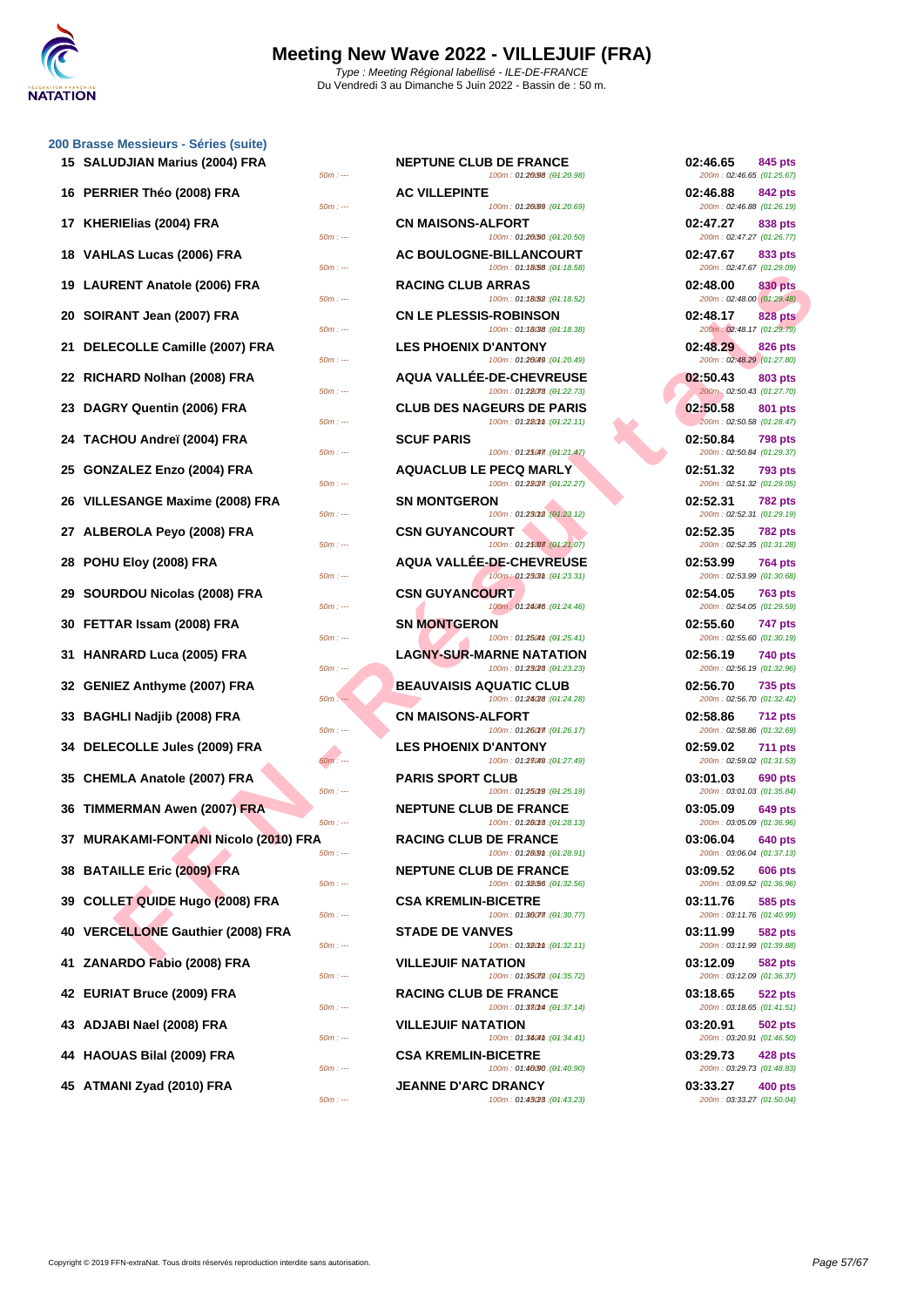

### **[200 Brass](http://www.ffnatation.fr/webffn/index.php)e Messieurs - Séries (suite)**

| --- CHALU-COYO Lilian (2007) FRA | <b>CN LE PLESSIS-ROBINSON</b> | <b>DNS</b> dec |
|----------------------------------|-------------------------------|----------------|
| --- SEMETEYS Nile (2005) FRA     | <b>CN LE PLESSIS-ROBINSON</b> | <b>DNS</b> dec |

## **50 Papillon Messieurs - Finale A 19 ans et plus** (Samedi 4 Juin 2022)

| 1 MARRUGO MONTAÑO Camilo-Andres (2002) COL  | <b>CS CLICHY 92</b>         | 00:24.36   | <b>1266 pts</b> |
|---------------------------------------------|-----------------------------|------------|-----------------|
| 2 DELICES Jean-marc (2000) FRA              | <b>CLAMART NATATION 92</b>  | 00:25.03   | <b>1219 pts</b> |
| 3 PHANTSULAYA George (2000) FRA             | <b>U.S CRETEIL NATATION</b> | 00:25.22   | <b>1206 pts</b> |
| 4 HENRY Clément (2000) FRA                  | <b>VILLEJUIF NATATION</b>   | 00:25.23   | <b>1205 pts</b> |
| 5 THENU Maxime (2002) FRA                   | <b>ETOILES 92</b>           | 00:25.33   | 1198 pts        |
| 6 SETIM Quentin (2000) FRA                  | <b>ETOILES 92</b>           | 00:25.70   | <b>1173 pts</b> |
| 7 DESPREZ Pierre-Yves (1996) FRA            | <b>ETOILES 92</b>           | 00:26.78   | 1101 pts        |
| --- RAKOTONDRAMANGA Eliot-Tahina (2002) FRA | <b>ES MASSY NATATION</b>    | <b>DNS</b> |                 |

## **50 Papillon Messieurs - Finale B 15-18 ans** (Samedi 4 Juin 2022)

| 1 GABALI Cedric (2004) FRA               | <b>VILLEJUIF NATATION</b>   | 00:25.36   | 1196 pts        |
|------------------------------------------|-----------------------------|------------|-----------------|
| 2 ONESTAS Ruben (2006) FRA               | <b>ETOILES 92</b>           | 00:26.48   | <b>1121 pts</b> |
| 3 AMIR TAHMASSEB BERTHET Theo (2005) FRA | <b>NOGENT NATATION 94</b>   | 00:26.66   | 1109 pts        |
| 4 PASSANI Maxime (2006) FRA              | <b>ETOILES 92</b>           | 00:27.28   | 1068 pts        |
| 5 DA SILVA Hugo (2005) FRA               | <b>CN MAISONS-ALFORT</b>    | 00:27.67   | 1043 pts        |
| 6 BENABDELKADER Brice (2006) FRA         | <b>US VAIRES</b>            | 00:27.73   | 1039 pts        |
| --- HOUSSOUNI Riad (2005) FRA            | <b>VILLEJUIF NATATION</b>   | <b>DNS</b> |                 |
| --- VIGNETTES Thomas (2006) FRA          | <b>U.S CRETEIL NATATION</b> | <b>DNS</b> |                 |
|                                          |                             |            |                 |

## **50 Papillon Messieurs - Finale C 12-14 ans** (Samedi 4 Juin 2022)

| 1 GORLIER Noah (2008) FRA      | <b>AC VILLEPINTE</b>         | 00:29.59 | 923 pts        |
|--------------------------------|------------------------------|----------|----------------|
| 2 VILLESANGE Maxime (2008) FRA | <b>SN MONTGERON</b>          | 00:29.60 | 922 pts        |
| 3 LY Alexander (2008) FRA      | <b>RACING CLUB DE FRANCE</b> | 00:29.66 | 919 pts        |
| 4 BIZID Ilyes (2008) FRA       | <b>JEANNE D'ARC DRANCY</b>   | 00:29.98 | 900 pts        |
| 5 FROMENT Owen (2008) FRA      | <b>JEANNE D'ARC DRANCY</b>   | 00:30.28 | <b>882 pts</b> |
| 6 CLAVE Mathias (2008) FRA     | <b>CSN GUYANCOURT</b>        | 00:30.47 | 871 pts        |
| 7 PETITFRÈRE Théo (2008) FRA   | <b>RACING CLUB ARRAS</b>     | 00:30.74 | 855 pts        |
| 8 PAVLOVIC Luka (2009) FRA     | <b>SN MONTGERON</b>          | 00:30.87 | 847 pts        |

## **50 Papillon Messieurs - Séries** (Samedi 4 Juin 2022)

| 3 PHANTSULAYA George (2000) FRA                                | <b>U.S CRETEIL NATATION</b>      | 00:25.22   | <b>1206 pts</b> |
|----------------------------------------------------------------|----------------------------------|------------|-----------------|
| 4 HENRY Clément (2000) FRA                                     | <b>VILLEJUIF NATATION</b>        | 00:25.23   | <b>1205 pts</b> |
| 5 THENU Maxime (2002) FRA                                      | <b>ETOILES 92</b>                | 00:25.33   | <b>1198 pts</b> |
| 6 SETIM Quentin (2000) FRA                                     | <b>ETOILES 92</b>                | 00:25.70   | <b>1173 pts</b> |
| 7 DESPREZ Pierre-Yves (1996) FRA                               | <b>ETOILES 92</b>                | 00:26.78   | 1101 pts        |
| --- RAKOTONDRAMANGA Eliot-Tahina (2002) FRA                    | <b>ES MASSY NATATION</b>         | <b>DNS</b> |                 |
|                                                                |                                  |            |                 |
| O Papillon Messieurs - Finale B 15-18 ans (Samedi 4 Juin 2022) |                                  |            |                 |
| 1 GABALI Cedric (2004) FRA                                     | <b>VILLEJUIF NATATION</b>        | 00:25.36   | 1196 pts        |
| 2 ONESTAS Ruben (2006) FRA                                     | <b>ETOILES 92</b>                | 00:26.48   | 1121 pts        |
| 3 AMIR TAHMASSEB BERTHET Theo (2005) FRA                       | <b>NOGENT NATATION 94</b>        | 00:26.66   | 1109 pts        |
| 4 PASSANI Maxime (2006) FRA                                    | <b>ETOILES 92</b>                | 00:27.28   | 1068 pts        |
| 5 DA SILVA Hugo (2005) FRA                                     | <b>CN MAISONS-ALFORT</b>         | 00:27.67   | 1043 pts        |
| 6 BENABDELKADER Brice (2006) FRA                               | <b>US VAIRES</b>                 | 00:27.73   | 1039 pts        |
| --- HOUSSOUNI Riad (2005) FRA                                  | <b>VILLEJUIF NATATION</b>        | <b>DNS</b> |                 |
| --- VIGNETTES Thomas (2006) FRA                                | <b>U.S CRETEIL NATATION</b>      | <b>DNS</b> |                 |
|                                                                |                                  |            |                 |
| O Papillon Messieurs - Finale C 12-14 ans (Samedi 4 Juin 2022) |                                  |            |                 |
| 1 GORLIER Noah (2008) FRA                                      | <b>AC VILLEPINTE</b>             | 00:29.59   | 923 pts         |
| 2 VILLESANGE Maxime (2008) FRA                                 | <b>SN MONTGERON</b>              | 00:29.60   | <b>922 pts</b>  |
| 3 LY Alexander (2008) FRA                                      | <b>RACING CLUB DE FRANCE</b>     | 00:29.66   | 919 pts         |
| 4 BIZID liyes (2008) FRA                                       | <b>JEANNE D'ARC DRANCY</b>       | 00:29.98   | <b>900 pts</b>  |
| 5 FROMENT Owen (2008) FRA                                      | <b>JEANNE D'ARC DRANCY</b>       | 00:30.28   | <b>882 pts</b>  |
| 6 CLAVE Mathias (2008) FRA                                     | <b>CSN GUYANCOURT</b>            | 00:30.47   | 871 pts         |
| 7 PETITFRÉRE Théo (2008) FRA                                   | <b>RACING CLUB ARRAS</b>         | 00:30.74   | 855 pts         |
| 8 PAVLOVIC Luka (2009) FRA                                     | <b>SN MONTGERON</b>              | 00:30.87   | 847 pts         |
|                                                                |                                  |            |                 |
| O Papillon Messieurs - Séries (Samedi 4 Juin 2022)             |                                  |            |                 |
| 1 MARRUGO MONTAÑO Camilo-Andres (2002) COL                     | <b>CS CLICHY 92</b>              | 00:24.26   | <b>1273 pts</b> |
| 2 DELICES Jean-marc (2000) FRA                                 | <b>CLAMART NATATION 92</b>       | 00:24.53   | 1254 pts        |
| 3 RAKOTONDRAMANGA Eliot-Tahina (2002) FRA                      | <b>ES MASSY NATATION</b>         | 00:25.01   | <b>1221 pts</b> |
| 4 HENRY Clément (2000) FRA                                     | <b>VILLEJUIF NATATION</b>        | 00:25.16   | <b>1210 pts</b> |
| 5 PHANTSULAYA George (2000) FRA                                | <b>U.S CRETEIL NATATION</b>      | 00:25.22   | <b>1206 pts</b> |
| 6 THENU Maxime (2002) FRA                                      | <b>ETOILES 92</b>                | 00:25.23   | 1205 pts        |
| 7 GABALI Cedric (2004) FRA                                     | <b>VILLEJUIF NATATION</b>        | 00:25.26   | 1203 pts        |
| 8 DESPREZ Pierre-Yves (1996) FRA                               | <b>ETOILES 92</b>                | 00:25.38   | 1195 pts        |
| 9 SETIM Quentin (2000) FRA                                     | <b>ETOILES 92</b>                | 00:25.39   | <b>1194 pts</b> |
| 10 MINEUR Lucas (2003) FRA                                     | <b>STADE DE REIMS NATATION</b>   | 00:25.47   | 1189 pts        |
| 11 THEETEN Cédric (2002) FRA                                   | <b>NOGENT NATATION 94</b>        | 00:25.82   | 1165 pts        |
| 12 REY Martin (1999) FRA                                       | <b>CLUB DES NAGEURS DE PARIS</b> | 00:25.86   | 1162 pts        |
| 13 BOHBOT DRIDI Yannick (2000) FRA                             | <b>RACING CLUB DE FRANCE</b>     | 00:26.10   | <b>1146 pts</b> |
| 14 PASSANI Henri-Dominique (2002) FRA                          | <b>ETOILES 92</b>                | 00:26.16   | <b>1142 pts</b> |
| 15 KINGUE MOUSSINGA Theodore (2003) FRA                        | <b>CN ASNIERES</b>               | 00:26.20   | 1139 pts        |
| 16 CADROT Yoan (2003) FRA                                      | <b>ETOILES 92</b>                | 00:26.24   | <b>1137 pts</b> |
| 17 BONEL Antonyn (2001) FRA                                    | <b>CA ORSAY</b>                  | 00:26.35   | <b>1129 pts</b> |
| 18 CRETET Dorian (2003) FRA                                    | <b>ES MASSY NATATION</b>         | 00:26.43   | <b>1124 pts</b> |
|                                                                |                                  |            |                 |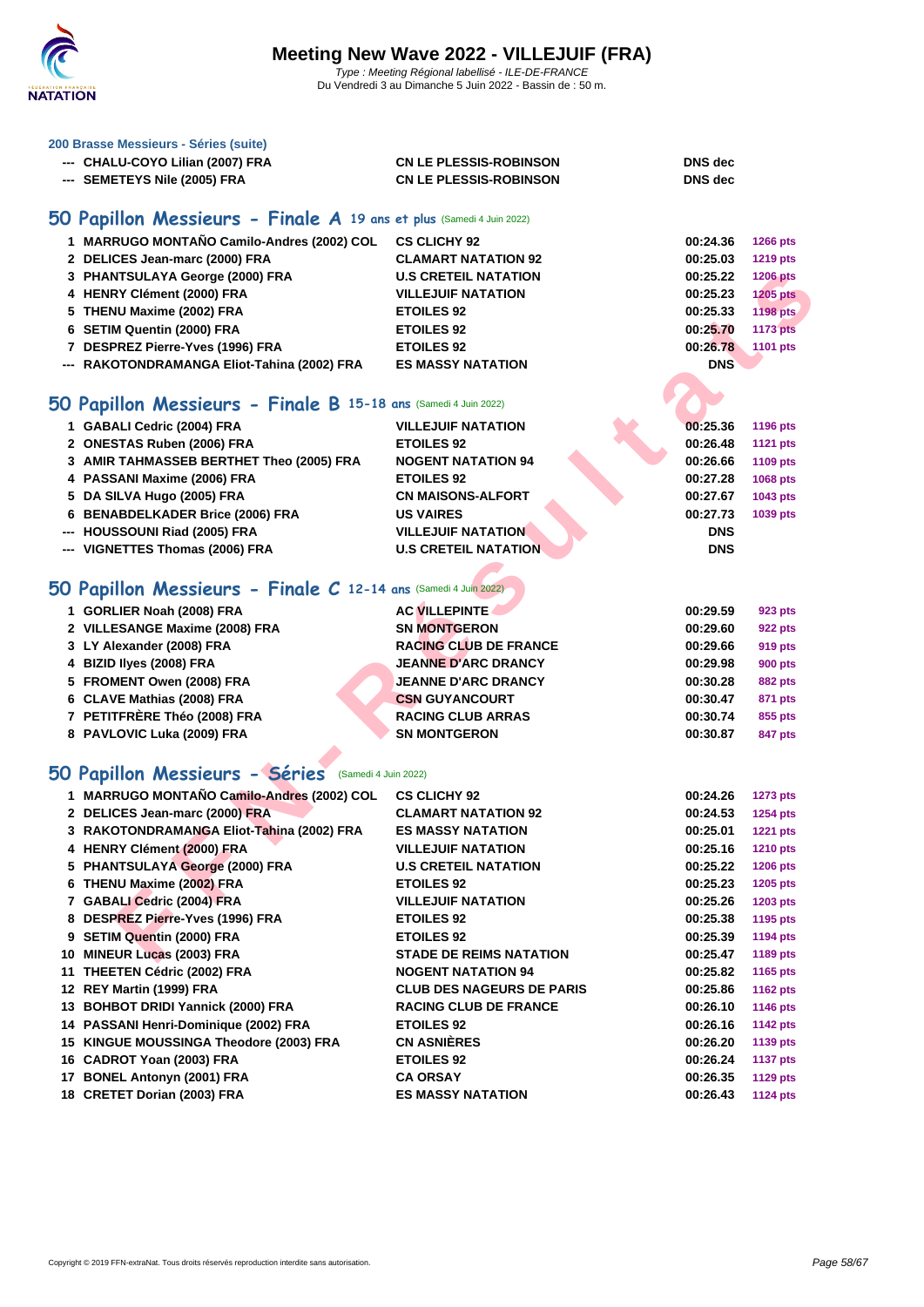

| <b>IS ONLUTAS INDUCTIVE ON THE</b>        |                                 | 00.ZU.TI | $1121$ pm       |
|-------------------------------------------|---------------------------------|----------|-----------------|
| 20 AMIR TAHMASSEB BERTHET Theo (2005) FRA | <b>NOGENT NATATION 94</b>       | 00:26.66 | <b>1109 pts</b> |
| 20 GORLIER Enzo (2003) FRA                | <b>AC VILLEPINTE</b>            | 00:26.66 | 1109 pts        |
| 22 PASSANI Maxime (2006) FRA              | <b>ETOILES 92</b>               | 00:26.98 | 1087 pts        |
| 23 HOUSSOUNI Riad (2005) FRA              | <b>VILLEJUIF NATATION</b>       | 00:27.00 | 1086 pts        |
| 24 PAYER Emeric (2005) FRA                | <b>RACING CLUB DE FRANCE</b>    | 00:27.02 | 1085 pts        |
| 25 CHARBONNEL Mathis (2005) FRA           | <b>CN ST-MICHEL-SUR-ORGE</b>    | 00:27.15 | 1076 pts        |
| 26 DA SILVA Hugo (2005) FRA               | <b>CN MAISONS-ALFORT</b>        | 00:27.53 | <b>1052 pts</b> |
| 27 VIGNETTES Thomas (2006) FRA            | <b>U.S CRETEIL NATATION</b>     | 00:27.56 | $1050$ pts      |
| 28 BENABDELKADER Brice (2006) FRA         | <b>US VAIRES</b>                | 00:27.60 | <b>1047 pts</b> |
| 29 ANOYVEGA LANCON Esteban (2005) FRA     | <b>CN LE PLESSIS-ROBINSON</b>   | 00:27.62 | 1046 pts        |
| 30 ARRANZ Victor (2006) USA               | AC BOULOGNE-BILLANCOURT         | 00:27.64 | <b>1045 pts</b> |
| 31 NEMDALI Kemil (2006) FRA               | <b>JEANNE D'ARC DRANCY</b>      | 00:27.68 | <b>1042 pts</b> |
| 32 VANBUTSEL Ryan (2005) FRA              | <b>JEANNE D'ARC DRANCY</b>      | 00:27.74 | 1038 pts        |
| 32 ASSOUANE Bilel (2004) FRA              | <b>CN ASNIERES</b>              | 00:27.74 | 1038 pts        |
| 32 COLLARD Raphael (2006) FRA             | <b>LAGNY-SUR-MARNE NATATION</b> | 00:27.74 | 1038 pts        |
| 35 ROCHER Enzo (2005) FRA                 | <b>CLAMART NATATION 92</b>      | 00:27.76 | <b>1037 pts</b> |
| 36 TAIT HULEUX Charlie (2005) FRA         | <b>MOUETTES DE PARIS</b>        | 00:27.81 | 1034 pts        |
| 37 BIZARRI Elyas (2005) FRA               | <b>MOUETTES DE PARIS</b>        | 00:27.88 | 1029 pts        |
| 38 BAUDARD-GUILLOT Malo (2005) FRA        | <b>CN ASNIERES</b>              | 00:27.89 | 1029 pts        |
| 39 RENE CORAIL Yann (2003) FRA            | <b>CA ORSAY</b>                 | 00:27.93 | <b>1026 pts</b> |
| 40 AERNOUT Paul (2006) FRA                | <b>VILLEJUIF NATATION</b>       | 00:27.95 | 1025 pts        |
| 40 LATSAGUE Thomas (2005) FRA             | <b>ES MASSY NATATION</b>        | 00:27.95 | 1025 pts        |
| 42 DIAZ DE TUESTA Marc (2005) FRA         | <b>CLAMART NATATION 92</b>      | 00:28.08 | <b>1017 pts</b> |
| 43 BOUCRAUT Sacha (2005) FRA              | <b>MOUETTES DE PARIS</b>        | 00:28.09 | 1016 pts        |
| 44 MAJCHER Joris (2006) FRA               | <b>CN LE PLESSIS-ROBINSON</b>   | 00:28.17 | 1011 pts        |
| 45 BIMONT Yvan (2005) FRA                 | <b>BEAUVAISIS AQUATIC CLUB</b>  | 00:28.20 | 1009 pts        |
| 46 OUVRARD Ethan (2005) FRA               | <b>VILLEJUIF NATATION</b>       | 00:28.22 | 1008 pts        |
| 47 MONTI Ennio (2004) FRA                 | <b>LAGNY-SUR-MARNE NATATION</b> | 00:28.29 | 1003 pts        |
| 48 PEITEADO Pablo (2005) FRA              | <b>CN MAISONS-ALFORT</b>        | 00:28.30 | 1003 pts        |
| 49 FONTAINE COUDAIR Andreas (2005) FRA    | US IVRY-SUR-SEINE               | 00:28.33 | 1001 pts        |
| 50 HOUVENAGEL Lester (2007) FRA           | <b>NOGENT NATATION 94</b>       | 00:28.37 | 998 pts         |
| 51 LAKHDARI Adam (2007) FRA               | <b>US IVRY-SUR-SEINE</b>        | 00:28.39 | 997 pts         |
| 52 FAUCONNIER Basile (2005) FRA           | AQUA VALLÉE-DE-CHEVREUSE        | 00:28.40 | 996 pts         |
| 53 MIALOT Rémi (2005) FRA                 | <b>CA ORSAY</b>                 | 00:28.44 | 994 pts         |
| 54 DJENHIA Aslane (2005) FRA              | <b>US VAIRES</b>                | 00:28.45 | 993 pts         |
| 55 CALECKI Alexy (2006) FRA               | <b>VILLEJUIF NATATION</b>       | 00:28.49 | 991 pts         |
| 56 MAILLARD VALENTIN Alexis (2005) FRA    | <b>CN LE PLESSIS-ROBINSON</b>   | 00:28.53 | 988 pts         |
| 57 VANDEVELDE Thomas (2004) FRA           | <b>SN VERSAILLES</b>            | 00:28.54 | 988 pts         |
| 58 BAITICHE Camil (2006) FRA              | <b>BLANC-MESNIL S.N</b>         | 00:28.61 | 983 pts         |
| 58 CLEMENT Bastien (2007) FRA             | S.M MONTROUGE                   | 00:28.61 | 983 pts         |
| 60 GAMEIRO DOS SANTOS Andre (2005) POR    | <b>AQUACLUB LE PECQ MARLY</b>   | 00:28.63 | 982 pts         |
| 61 CISSE Yohann (2005) FRA                | <b>CN ST-MICHEL-SUR-ORGE</b>    | 00:28.66 | <b>980 pts</b>  |
| 62 SAADE Jad (2003) FRA                   | <b>CN ASNIERES</b>              | 00:28.80 | 971 pts         |
| 63 HUMBLOT Timothée (2005) FRA            | <b>CN LE PLESSIS-ROBINSON</b>   | 00:28.83 | 969 pts         |
| 64 DESBRUNS Florian (2000) FRA            | <b>LAGNY-SUR-MARNE NATATION</b> | 00:28.85 | 968 pts         |
| 64 DUMONDEL Geoffrey (2000) FRA           | <b>CA ORSAY</b>                 | 00:28.85 | 968 pts         |
| 66 DE AMORIM Thomas (1998) FRA            | <b>US VAIRES</b>                | 00:28.95 | 962 pts         |
| 67 PHALIPPOU Clement (2006) FRA           | <b>SCUF PARIS</b>               | 00:28.99 | <b>960 pts</b>  |
| 68 LOQUEN Julien (2005) FRA               | <b>LAGNY-SUR-MARNE NATATION</b> | 00:29.03 | 957 pts         |
| 68 TOUAK Tony (2004) FRA                  | <b>STADE DE VANVES</b>          | 00:29.03 | 957 pts         |
| 70 SEDILOT Anatole (2006) FRA             | <b>CN LE PLESSIS-ROBINSON</b>   | 00:29.16 | 949 pts         |
| 71 GAVELLE Lancelot (2006) FRA            | <b>SCUF PARIS</b>               | 00:29.20 | 947 pts         |
| <b>70 BIAOUB Neem (0007) EBA</b>          | CH MONITOEDON                   | 00.20.22 | OAP             |

| 19 ONESTAS Ruben (2006) FRA               | <b>ETOILES 92</b>               | 00:26.47 | <b>1121 pts</b>             |
|-------------------------------------------|---------------------------------|----------|-----------------------------|
| 20 AMIR TAHMASSEB BERTHET Theo (2005) FRA | <b>NOGENT NATATION 94</b>       | 00:26.66 | 1109 pts                    |
| 20 GORLIER Enzo (2003) FRA                | <b>AC VILLEPINTE</b>            | 00:26.66 | 1109 pts                    |
| 22 PASSANI Maxime (2006) FRA              | <b>ETOILES 92</b>               | 00:26.98 | 1087 pts                    |
| 23 HOUSSOUNI Riad (2005) FRA              | <b>VILLEJUIF NATATION</b>       | 00:27.00 | 1086 pts                    |
| 24 PAYER Emeric (2005) FRA                | <b>RACING CLUB DE FRANCE</b>    | 00:27.02 | 1085 pts                    |
| 25 CHARBONNEL Mathis (2005) FRA           | <b>CN ST-MICHEL-SUR-ORGE</b>    | 00:27.15 | <b>1076 pts</b>             |
| 26 DA SILVA Hugo (2005) FRA               | <b>CN MAISONS-ALFORT</b>        | 00:27.53 | <b>1052 pts</b>             |
| 27 VIGNETTES Thomas (2006) FRA            | <b>U.S CRETEIL NATATION</b>     | 00:27.56 | <b>1050 pts</b>             |
| 28 BENABDELKADER Brice (2006) FRA         | <b>US VAIRES</b>                | 00:27.60 | <b>1047 pts</b>             |
| 29 ANOYVEGA LANCON Esteban (2005) FRA     | <b>CN LE PLESSIS-ROBINSON</b>   | 00:27.62 | <b>1046 pts</b>             |
| 30 ARRANZ Victor (2006) USA               | AC BOULOGNE-BILLANCOURT         | 00:27.64 | <b>1045 pts</b>             |
| 31 NEMDALI Kemil (2006) FRA               | <b>JEANNE D'ARC DRANCY</b>      | 00:27.68 | 1042 pts                    |
| 32 VANBUTSEL Ryan (2005) FRA              | <b>JEANNE D'ARC DRANCY</b>      | 00:27.74 | 1038 pts                    |
| 32 ASSOUANE Bilel (2004) FRA              | <b>CN ASNIÈRES</b>              | 00:27.74 | 1038 pts                    |
| 32 COLLARD Raphael (2006) FRA             | <b>LAGNY-SUR-MARNE NATATION</b> | 00:27.74 | 1038 pts                    |
| 35 ROCHER Enzo (2005) FRA                 | <b>CLAMART NATATION 92</b>      | 00:27.76 | <b>1037 pts</b>             |
| 36 TAIT HULEUX Charlie (2005) FRA         | <b>MOUETTES DE PARIS</b>        | 00:27.81 | <b>1034 pts</b>             |
| 37 BIZARRI Elyas (2005) FRA               | <b>MOUETTES DE PARIS</b>        | 00:27.88 | <b>1029 pts</b>             |
| 38 BAUDARD-GUILLOT Malo (2005) FRA        | <b>CN ASNIÈRES</b>              | 00:27.89 | 1029 pts                    |
| 39 RENE CORAIL Yann (2003) FRA            | <b>CA ORSAY</b>                 | 00:27.93 | <b>1026 pts</b>             |
| 40 AERNOUT Paul (2006) FRA                | <b>VILLEJUIF NATATION</b>       | 00:27.95 | 1025 pts                    |
| 40 LATSAGUE Thomas (2005) FRA             | <b>ES MASSY NATATION</b>        | 00:27.95 | 1025 pts                    |
| 42 DIAZ DE TUESTA Marc (2005) FRA         | <b>CLAMART NATATION 92</b>      | 00:28.08 |                             |
|                                           | <b>MOUETTES DE PARIS</b>        | 00:28.09 | <b>1017 pts</b><br>1016 pts |
| 43 BOUCRAUT Sacha (2005) FRA              |                                 |          |                             |
| 44 MAJCHER Joris (2006) FRA               | <b>CN LE PLESSIS-ROBINSON</b>   | 00:28.17 | <b>1011 pts</b>             |
| 45 BIMONT Yvan (2005) FRA                 | <b>BEAUVAISIS AQUATIC CLUB</b>  | 00:28.20 | 1009 pts                    |
| 46 OUVRARD Ethan (2005) FRA               | <b>VILLEJUIF NATATION</b>       | 00:28.22 | <b>1008 pts</b>             |
| 47 MONTI Ennio (2004) FRA                 | <b>LAGNY-SUR-MARNE NATATION</b> | 00:28.29 | 1003 pts                    |
| 48 PEITEADO Pablo (2005) FRA              | <b>CN MAISONS-ALFORT</b>        | 00:28.30 | 1003 pts                    |
| 49 FONTAINE COUDAIR Andreas (2005) FRA    | US IVRY-SUR-SEINE               | 00:28.33 | 1001 pts                    |
| 50 HOUVENAGEL Lester (2007) FRA           | <b>NOGENT NATATION 94</b>       | 00:28.37 | 998 pts                     |
| 51 LAKHDARI Adam (2007) FRA               | <b>US IVRY-SUR-SEINE</b>        | 00:28.39 | 997 pts                     |
| 52 FAUCONNIER Basile (2005) FRA           | AQUA VALLÉE-DE-CHEVREUSE        | 00:28.40 | <b>996 pts</b>              |
| 53 MIALOT Rémi (2005) FRA                 | <b>CA ORSAY</b>                 | 00:28.44 | 994 pts                     |
| 54 DJENHIA Aslane (2005) FRA              | <b>US VAIRES</b>                | 00:28.45 | 993 pts                     |
| 55 CALECKI Alexy (2006) FRA               | <b>VILLEJUIF NATATION</b>       | 00:28.49 | 991 pts                     |
| 56 MAILLARD VALENTIN Alexis (2005) FRA    | <b>CN LE PLESSIS-ROBINSON</b>   | 00:28.53 | <b>988 pts</b>              |
| 57 VANDEVELDE Thomas (2004) FRA           | <b>SN VERSAILLES</b>            | 00:28.54 | <b>988 pts</b>              |
| 58 BAITICHE Camil (2006) FRA              | <b>BLANC-MESNIL S.N</b>         | 00:28.61 | 983 pts                     |
| 58 CLEMENT Bastien (2007) FRA             | <b>S.M MONTROUGE</b>            | 00:28.61 | 983 pts                     |
| 60 GAMEIRO DOS SANTOS Andre (2005) POR    | <b>AQUACLUB LE PECQ MARLY</b>   | 00:28.63 | <b>982 pts</b>              |
| 61 CISSE Yohann (2005) FRA                | <b>CN ST-MICHEL-SUR-ORGE</b>    | 00:28.66 | <b>980 pts</b>              |
| 62 SAADE Jad (2003) FRA                   | <b>CN ASNIERES</b>              | 00:28.80 | 971 pts                     |
| 63 HUMBLOT Timothée (2005) FRA            | <b>CN LE PLESSIS-ROBINSON</b>   | 00:28.83 | <b>969 pts</b>              |
| 64 DESBRUNS Florian (2000) FRA            | <b>LAGNY-SUR-MARNE NATATION</b> | 00:28.85 | <b>968 pts</b>              |
| 64 DUMONDEL Geoffrey (2000) FRA           | <b>CA ORSAY</b>                 | 00:28.85 | <b>968 pts</b>              |
| 66 DE AMORIM Thomas (1998) FRA            | <b>US VAIRES</b>                | 00:28.95 | <b>962 pts</b>              |
| 67 PHALIPPOU Clement (2006) FRA           | <b>SCUF PARIS</b>               | 00:28.99 | <b>960 pts</b>              |
| 68 LOQUEN Julien (2005) FRA               | <b>LAGNY-SUR-MARNE NATATION</b> | 00:29.03 | 957 pts                     |
| 68 TOUAK Tony (2004) FRA                  | <b>STADE DE VANVES</b>          | 00:29.03 | 957 pts                     |
| 70 SEDILOT Anatole (2006) FRA             | <b>CN LE PLESSIS-ROBINSON</b>   | 00:29.16 | 949 pts                     |
| 71 GAVELLE Lancelot (2006) FRA            | <b>SCUF PARIS</b>               | 00:29.20 | 947 pts                     |
| 72 DJAOUD Noam (2007) FRA                 | <b>SN MONTGERON</b>             | 00:29.22 | 945 pts                     |
|                                           |                                 |          |                             |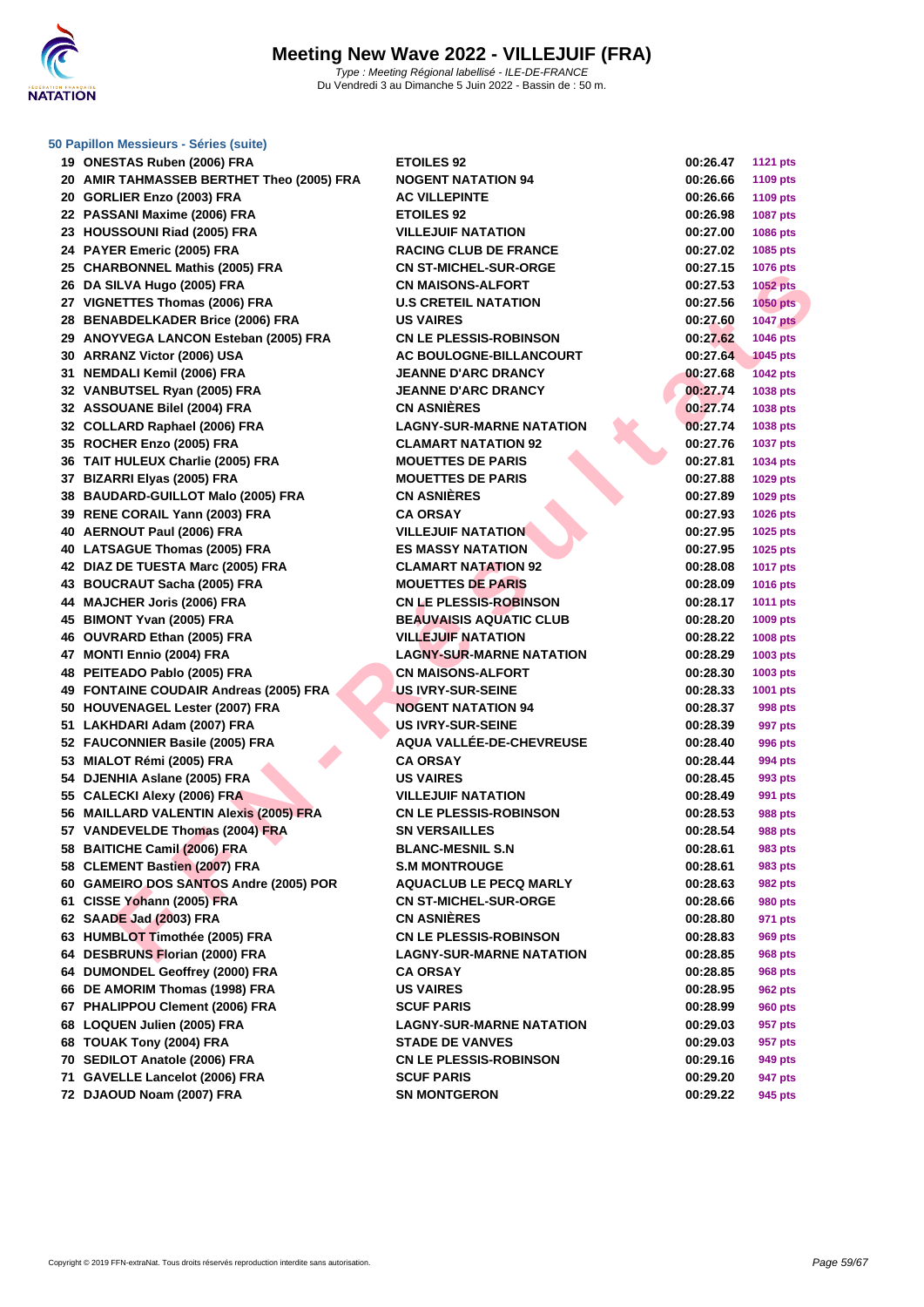

| 73. | GIRARD Thèo (2004) FRA                   |
|-----|------------------------------------------|
|     | 74 CATINEL-ARAMINTHE Keran (2001) FRA    |
|     | 74 SURROZ Alexandre (2000) FRA           |
|     | 76 NEDELLEC Hugo (2006) FRA              |
|     | 77 VILLESANGE Maxime (2008) FRA          |
|     | 77 BIGAY Antoine (2006) FRA              |
|     | 79 GRADEL Clement (2005) FRA             |
|     | 80 GORLIER Noah (2008) FRA               |
|     | 81 MOREAU Alexandre (2005) FRA           |
| 81  | SURCIN Maël (2007) FRA                   |
|     | 83 BIZID Ilyes (2008) FRA                |
|     | 84 AIT ABID Ahmed (2006) FRA             |
|     | 85 NEUVILLE Marin (2007) FRA             |
| 86  | HADDADI Rayan (2006) FRA                 |
|     | 87 DELECOLLE Camille (2007) FRA          |
|     | 88 GARCIA Arthur (2005) FRA              |
| 88  | <b>BOULANGER Maxance (2004) FRA</b>      |
|     | 90 DOUGUET Antoine (2007) FRA            |
|     | 91 BENDAHMANE Anis (2007) FRA            |
|     | 91 LY Alexander (2008) FRA               |
|     | 93 TRéBOSC Samy (2007) FRA               |
|     | 94 FROMENT Owen (2008) FRA               |
|     | 95 GARRE Antonin (2007) FRA              |
|     | 96 GONZALEZ Enzo (2004) FRA              |
|     | 97 SALUDJIAN Marius (2004) FRA           |
|     | 98 DI PONZIO Noah (2006) FRA             |
|     | 99 LAOUINI Ibrahim (2007) FRA            |
|     | 100 CLAVE Mathias (2008) FRA             |
|     | 101 BECQ Quentin (2004) FRA              |
|     | 102 BESNIER Hadrien (2007) FRA           |
|     | 103 PAVLOVIC Luka (2009) FRA             |
|     | 104 DUBREUCQ Raphaël (2006) FRA          |
| 104 | GOMEZ Pierre (2007) FRA                  |
|     | 104 LEMAIRE Teo (2005) FRA               |
|     | 107 PETITFRÈRE Théo (2008) FRA           |
|     | 108 LAURENT Anatole (2006) FRA           |
|     | 109 BESSALAAIi (2005) FRA                |
|     | 110 POHU Eloy (2008) FRA                 |
|     | 111 VAHLAS Lucas (2006) FRA              |
| 112 | KACZMAREK Victor (2010) FRA              |
|     | 113 LEFEVRE Victor (2006) FRA            |
| 114 | TRAN Augustin (2009) FRA                 |
| 115 | <b>MANY Matteo (2006) FRA</b>            |
|     | 116 BLANCHARD BASTARD Clément (2007) FRA |
|     | 117 ARDJOUNE Luca (2008) FRA             |
|     | 118 HAMEL Lorenzo (2007) FRA             |
|     | 119 SERTTAS Noyan (2009) FRA             |
|     | 120 ZANARDO Fabio (2008) FRA             |
|     | 121 BEN KHELIFA Rayane (2008) FRA        |
|     | 122 LARANGEIRO DANTAS Bryan (2004) FRA   |
|     | 123 LEDIEN Alexandre (2008) FRA          |
|     | 124 RENAUD Louis (2008) FRA              |
|     | 125 JAY Vadim (2009) FRA                 |
|     | 126 HENKA Ahmed (2008) FRA               |

| 73 GIRARD Théo (2004) FRA                | <b>SN MONTGERON</b>                  | 00:29.23 | 945 pts        |
|------------------------------------------|--------------------------------------|----------|----------------|
| 74 CATINEL-ARAMINTHE Keran (2001) FRA    | <b>U.S CRETEIL NATATION</b>          | 00:29.24 | 944 pts        |
| 74 SURROZ Alexandre (2000) FRA           | <b>CA ORSAY</b>                      | 00:29.24 | 944 pts        |
| 76 NEDELLEC Hugo (2006) FRA              | <b>ES MASSY NATATION</b>             | 00:29.31 | 940 pts        |
| 77 VILLESANGE Maxime (2008) FRA          | <b>SN MONTGERON</b>                  | 00:29.41 | 934 pts        |
| 77 BIGAY Antoine (2006) FRA              | <b>CLAMART NATATION 92</b>           | 00:29.41 | 934 pts        |
| 79 GRADEL Clement (2005) FRA             | <b>CLUB DES NAGEURS DE PARIS</b>     | 00:29.51 | 928 pts        |
| 80 GORLIER Noah (2008) FRA               | <b>AC VILLEPINTE</b>                 | 00:29.57 | 924 pts        |
| 81 MOREAU Alexandre (2005) FRA           | <b>SCUF PARIS</b>                    | 00:29.58 | <b>924 pts</b> |
| 81 SURCIN Maël (2007) FRA                | <b>CANETON CLUB DE BEAUMONT</b>      | 00:29.58 | <b>924 pts</b> |
| 83 BIZID Ilyes (2008) FRA                | <b>JEANNE D'ARC DRANCY</b>           | 00:29.62 | 921 pts        |
| 84 AIT ABID Ahmed (2006) FRA             | <b>STADE DE REIMS NATATION</b>       | 00:29.69 | <b>917 pts</b> |
| 85 NEUVILLE Marin (2007) FRA             | <b>CA ORSAY</b>                      | 00:29.71 | 916 pts        |
| 86 HADDADI Rayan (2006) FRA              | <b>VILLEJUIF NATATION</b>            | 00:29.74 | 914 pts        |
| 87 DELECOLLE Camille (2007) FRA          | <b>LES PHOENIX D'ANTONY</b>          | 00:29.75 |                |
| 88 GARCIA Arthur (2005) FRA              | <b>S.M MONTROUGE</b>                 | 00:29.78 | 913 pts        |
| 88 BOULANGER Maxance (2004) FRA          | <b>CN ST-MICHEL-SUR-ORGE</b>         |          | 912 pts        |
| 90 DOUGUET Antoine (2007) FRA            | <b>NEPTUNE CLUB DE FRANCE</b>        | 00:29.78 | 912 pts        |
|                                          |                                      | 00:29.85 | 907 pts        |
| 91 BENDAHMANE Anis (2007) FRA            | <b>VILLEJUIF NATATION</b>            | 00:29.94 | 902 pts        |
| 91 LY Alexander (2008) FRA               | <b>RACING CLUB DE FRANCE</b>         | 00:29.94 | 902 pts        |
| 93 TRéBOSC Samy (2007) FRA               | <b>ES MASSY NATATION</b>             | 00:29.99 | 899 pts        |
| 94 FROMENT Owen (2008) FRA               | <b>JEANNE D'ARC DRANCY</b>           | 00:30.07 | 894 pts        |
| 95 GARRE Antonin (2007) FRA              | <b>CN LE PLESSIS-ROBINSON</b>        | 00:30.11 | 892 pts        |
| 96 GONZALEZ Enzo (2004) FRA              | <b>AQUACLUB LE PECQ MARLY</b>        | 00:30.18 | 888 pts        |
| 97 SALUDJIAN Marius (2004) FRA           | <b>NEPTUNE CLUB DE FRANCE</b>        | 00:30.19 | 887 pts        |
| 98 DI PONZIO Noah (2006) FRA             | <b>LES PHOENIX D'ANTONY</b>          | 00:30.33 | 879 pts        |
| 99 LAOUINI Ibrahim (2007) FRA            | <b>BEAUVAISIS AQUATIC CLUB</b>       | 00:30.34 | 878 pts        |
| 100 CLAVE Mathias (2008) FRA             | <b>CSN GUYANCOURT</b>                | 00:30.35 | 878 pts        |
| 101 BECQ Quentin (2004) FRA              | <b>SN MONTGERON</b>                  | 00:30.36 | 877 pts        |
| 102 BESNIER Hadrien (2007) FRA           | <b>CLUB DES NAGEURS DE PARIS</b>     | 00:30.37 | 876 pts        |
| 103 PAVLOVIC Luka (2009) FRA             | <b>SN MONTGERON</b>                  | 00:30.39 | 875 pts        |
| 104 DUBREUCQ Raphaël (2006) FRA          | <b>RACING CLUB ARRAS</b>             | 00:30.41 | 874 pts        |
| 104 GOMEZ Pierre (2007) FRA              | <b>CN LE PLESSIS-ROBINSON</b>        | 00:30.41 | 874 pts        |
| 104 LEMAIRE Teo (2005) FRA               | <b>LAGNY-SUR-MARNE NATATION</b>      | 00:30.41 | 874 pts        |
| 107 PETITFRÈRE Théo (2008) FRA           | <b>RACING CLUB ARRAS</b>             | 00:30.43 | 873 pts        |
| 108 LAURENT Anatole (2006) FRA           | <b>RACING CLUB ARRAS</b>             | 00:30.51 | 868 pts        |
| 109 BESSALAAIi (2005) FRA                | <b>BLANC-MESNIL S.N.</b>             | 00:30.59 | 864 pts        |
| 110 POHU Eloy (2008) FRA                 | AQUA VALLÉE-DE-CHEVREUSE             | 00:30.90 | 845 pts        |
| 111 VAHLAS Lucas (2006) FRA              | <b>AC BOULOGNE-BILLANCOURT</b>       | 00:30.95 | 843 pts        |
| 112 KACZMAREK Victor (2010) FRA          | <b>VILLEJUIF NATATION</b>            | 00:30.99 | <b>840 pts</b> |
| 113 LEFEVRE Victor (2006) FRA            | <b>OLYMPIQUE LA GARENNE-COLOMBES</b> | 00:31.05 | 837 pts        |
| 114 TRAN Augustin (2009) FRA             | <b>VILLEJUIF NATATION</b>            | 00:31.30 | 823 pts        |
| 115 MANY Matteo (2006) FRA               | <b>S.M MONTROUGE</b>                 | 00:31.36 | 819 pts        |
| 116 BLANCHARD BASTARD Clément (2007) FRA | <b>OLYMPIQUE LA GARENNE-COLOMBES</b> | 00:31.50 | 811 pts        |
| 117 ARDJOUNE Luca (2008) FRA             | <b>CN MAISONS-ALFORT</b>             | 00:31.55 | 808 pts        |
| 118 HAMEL Lorenzo (2007) FRA             | <b>ES STAINS</b>                     | 00:31.65 | 803 pts        |
| 119 SERTTAS Noyan (2009) FRA             | <b>SN MONTGERON</b>                  | 00:31.86 | <b>791 pts</b> |
| 120 ZANARDO Fabio (2008) FRA             | <b>VILLEJUIF NATATION</b>            | 00:32.01 | <b>782 pts</b> |
| 121 BEN KHELIFA Rayane (2008) FRA        | <b>VILLEJUIF NATATION</b>            | 00:32.34 | <b>764 pts</b> |
| 122 LARANGEIRO DANTAS Bryan (2004) FRA   | <b>VILLEJUIF NATATION</b>            | 00:32.74 | <b>742 pts</b> |
| 123 LEDIEN Alexandre (2008) FRA          | <b>STADE DE VANVES</b>               | 00:32.88 | <b>735 pts</b> |
| 124 RENAUD Louis (2008) FRA              | <b>NOGENT NATATION 94</b>            | 00:32.99 | <b>729 pts</b> |
| 125 JAY Vadim (2009) FRA                 | <b>RACING CLUB DE FRANCE</b>         | 00:33.07 | <b>725 pts</b> |
| 126 HENKA Ahmed (2008) FRA               | <b>AC VILLEPINTE</b>                 | 00:33.38 | <b>708 pts</b> |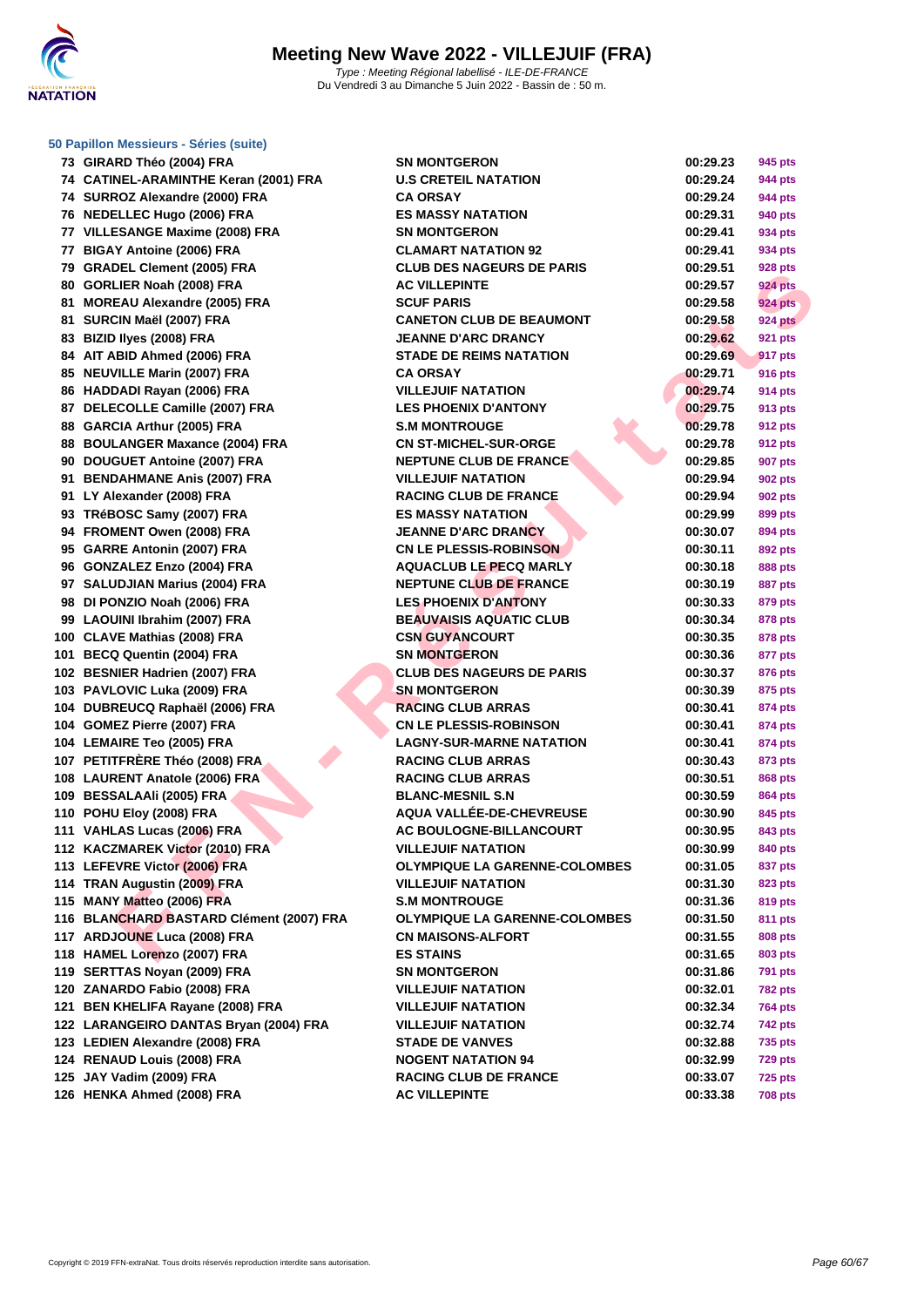

 **SAVILOV Maxime (2008) UKR NEPTUNE CLUB DE FRANCE 00:33.46 704 pts GIBILARO Clovis (2009) FRA STADE DE VANVES 00:33.79 687 pts RASPAGLIA Luigi (2008) FRA RACING CLUB DE FRANCE 00:34.16 667 pts CHECOURY Eli (2010) FRA RACING CLUB DE FRANCE 00:34.27 662 pts HALTER Ambroise (2009) FRA US IVRY-SUR-SEINE 00:34.29 661 pts COLLOMB Alexy (2008) FRA CN MAISONS-ALFORT 00:35.22 614 pts DABI Eliott (2008) FRA RACING CLUB DE FRANCE 00:35.24 613 pts NAM HEE Oscar (2008) FRA STADE DE VANVES 00:35.54 598 pts HASSAOUI Ilyass (2008) FRA SN MONTGERON 00:35.58 596 pts PEREIRA--NUSSBAUM Gabin (2008) FRA CN MAISONS-ALFORT 00:36.25 564 pts NAGY Hunor (2009) FRA CN FONTAINEBLEAU-AVON 00:36.89 534 pts VIDAL Eloi (2010) FRA NOGENT NATATION 94 00:37.55 505 pts REAL Pablo (2010) FRA CA L'HAY-LES-ROSES 00:37.67 499 pts LASSIFER Acil (2009) FRA VILLEJUIF NATATION 00:38.44 466 pts DURAND Thomas (2010) FRA VILLEJUIF NATATION 00:42.17 319 pts --- CLAVEL Barthélémy (2005) FRA NEPTUNE CLUB DE FRANCE DNS dec --- CHALU-COYO Lilian (2007) FRA CN LE PLESSIS-ROBINSON DNS dec --- SEMETEYS Nile (2005) FRA CN LE PLESSIS-ROBINSON DNS dec --- PLAZANET Gaspard (2008) FRA NEPTUNE CLUB DE FRANCE DNS dec --- BENZIDOUN Fares (2003) ALG MOUETTES DE PARIS DNS dec --- FLICI Rayan (2009) FRA CN MAISONS-ALFORT DNS dec --- CELESTE Mathéo (2004) FRA BLANC-MESNIL S.N DNS --- BIGORRE Maxime (2006) FRA STADE FRANÇAIS O COURBEVOIE DNS --- ADJABI Nael (2008) FRA VILLEJUIF NATATION DNS --- AZAOU Billel (2000) FRA U.S CRETEIL NATATION DNS**

### **100 Papillon Messieurs - Finale A 19 ans et plus** (Vendredi 3 Juin 2022)

| 1 HENRY Clément (2000) FRA                | <b>VILLEJUIF NATATION</b>      | 00:55.25 | <b>1236 pts</b> |
|-------------------------------------------|--------------------------------|----------|-----------------|
| 2 RAKOTONDRAMANGA Eliot-Tahina (2002) FRA | <b>ES MASSY NATATION</b>       | 00:55.43 | 1231 pts        |
| 3 THENU Maxime (2002) FRA                 | <b>ETOILES 92</b>              | 00:56.77 | 1190 pts        |
| 4 MINEUR Lucas (2003) FRA                 | <b>STADE DE REIMS NATATION</b> | 00:57.45 | <b>1170 pts</b> |
| 5 PASSANI Henri-Dominique (2002) FRA      | <b>ETOILES 92</b>              | 00:57.72 | 1162 pts        |
| 6 BOHBOT DRIDI Yannick (2000) FRA         | <b>RACING CLUB DE FRANCE</b>   | 00:57.96 | 1155 pts        |
| 7 PHANTSULAYA George (2000) FRA           | <b>U.S CRETEIL NATATION</b>    | 00:58.84 | 1130 pts        |
| 8 CLAIMAND Adrien (2003) FRA              | <b>CSN GUYANCOURT</b>          | 00:59.04 | <b>1124 pts</b> |

### **100 Papillon Messieurs - Finale B 15-18 ans** (Vendredi 3 Juin 2022)

| $33$ DADI LIIVII (2000) LIVA                                           | 11001119 0LUD DL I INOITOL         |                | u id hrs        |
|------------------------------------------------------------------------|------------------------------------|----------------|-----------------|
| 34 NAM HEE Oscar (2008) FRA                                            | <b>STADE DE VANVES</b>             | 00:35.54       | <b>598 pts</b>  |
| 35 HASSAOUI IIyass (2008) FRA                                          | <b>SN MONTGERON</b>                | 00:35.58       | <b>596 pts</b>  |
| 36 PEREIRA--NUSSBAUM Gabin (2008) FRA                                  | <b>CN MAISONS-ALFORT</b>           | 00:36.25       | <b>564 pts</b>  |
| 37 NAGY Hunor (2009) FRA                                               | <b>CN FONTAINEBLEAU-AVON</b>       | 00:36.89       | <b>534 pts</b>  |
| 38 VIDAL Eloi (2010) FRA                                               | <b>NOGENT NATATION 94</b>          | 00:37.55       | <b>505 pts</b>  |
| 39 REAL Pablo (2010) FRA                                               | <b>CAL'HAY-LES-ROSES</b>           | 00:37.67       | 499 pts         |
| 40 LASSIFER Acil (2009) FRA                                            | <b>VILLEJUIF NATATION</b>          | 00:38.44       | <b>466 pts</b>  |
| 41 DURAND Thomas (2010) FRA                                            | <b>VILLEJUIF NATATION</b>          | 00:42.17       | 319 pts         |
| --- CLAVEL Barthélémy (2005) FRA                                       | <b>NEPTUNE CLUB DE FRANCE</b>      | <b>DNS</b> dec |                 |
| --- CHALU-COYO Lilian (2007) FRA                                       | <b>CN LE PLESSIS-ROBINSON</b>      | <b>DNS</b> dec |                 |
| --- SEMETEYS Nile (2005) FRA                                           | <b>CN LE PLESSIS-ROBINSON</b>      | DNS dec        |                 |
| --- PLAZANET Gaspard (2008) FRA                                        | <b>NEPTUNE CLUB DE FRANCE</b>      | <b>DNS</b> dec |                 |
| --- BENZIDOUN Fares (2003) ALG                                         | <b>MOUETTES DE PARIS</b>           | <b>DNS</b> dec |                 |
| --- FLICI Rayan (2009) FRA                                             | <b>CN MAISONS-ALFORT</b>           | <b>DNS</b> dec |                 |
| --- CELESTE Mathéo (2004) FRA                                          | <b>BLANC-MESNIL S.N</b>            | <b>DNS</b>     |                 |
| --- BIGORRE Maxime (2006) FRA                                          | <b>STADE FRANÇAIS O COURBEVOIE</b> | <b>DNS</b>     |                 |
| --- ADJABI Nael (2008) FRA                                             | <b>VILLEJUIF NATATION</b>          | <b>DNS</b>     |                 |
| --- AZAOU Billel (2000) FRA                                            | <b>U.S CRETEIL NATATION</b>        | <b>DNS</b>     |                 |
|                                                                        |                                    |                |                 |
| 00 Papillon Messieurs - Finale A 19 ans et plus (Vendredi 3 Juin 2022) |                                    |                |                 |
| 1 HENRY Clément (2000) FRA                                             | <b>VILLEJUIF NATATION</b>          | 00:55.25       | 1236 pts        |
| 2 RAKOTONDRAMANGA Eliot-Tahina (2002) FRA                              | <b>ES MASSY NATATION</b>           | 00:55.43       | <b>1231 pts</b> |
| 3 THENU Maxime (2002) FRA                                              | <b>ETOILES 92</b>                  | 00:56.77       | 1190 pts        |
| 4 MINEUR Lucas (2003) FRA                                              | <b>STADE DE REIMS NATATION</b>     | 00:57.45       | <b>1170 pts</b> |
| 5 PASSANI Henri-Dominique (2002) FRA                                   | <b>ETOILES 92</b>                  | 00:57.72       | 1162 pts        |
| 6 BOHBOT DRIDI Yannick (2000) FRA                                      | <b>RACING CLUB DE FRANCE</b>       | 00:57.96       | 1155 pts        |
| 7 PHANTSULAYA George (2000) FRA                                        | <b>U.S CRETEIL NATATION</b>        | 00:58.84       | 1130 pts        |
| 8 CLAIMAND Adrien (2003) FRA                                           | <b>CSN GUYANCOURT</b>              | 00:59.04       | <b>1124 pts</b> |
| 00 Papillon Messieurs - Finale B 15-18 ans (Vendredi 3 Juin 2022)      |                                    |                |                 |
| 1 FELIX Gaspard (2005) FRA                                             | <b>CN MELUN VAL DE SEINE</b>       | 00:58.81       | <b>1131 pts</b> |
| 2 BAUDARD-GUILLOT Malo (2005) FRA                                      | <b>CN ASNIÈRES</b>                 | 01:00.83       | 1073 pts        |
| 3 LATSAGUE Thomas (2005) FRA                                           | <b>ES MASSY NATATION</b>           | 01:00.90       | 1071 pts        |
| 4 COLLARD Raphael (2006) FRA                                           | <b>LAGNY-SUR-MARNE NATATION</b>    | 01:01.05       | <b>1067 pts</b> |
| 5 DA SILVA Hugo (2005) FRA                                             | <b>CN MAISONS-ALFORT</b>           | 01:01.73       | 1048 pts        |
| 6 PASSANI Maxime (2006) FRA                                            | <b>ETOILES 92</b>                  | 01:01.84       | 1045 pts        |
| 7 HENRY Valentin (2005) FRA                                            | <b>VILLEJUIF NATATION</b>          | 01:01.92       | 1043 pts        |
| 8 OUVRARD Ethan (2005) FRA                                             | <b>VILLEJUIF NATATION</b>          | 01:03.25       | 1006 pts        |
|                                                                        |                                    |                |                 |

### **100 Papillon Messieurs - Finale C 12-14 ans** (Vendredi 3 Juin 2022)

| 1 GUY Gregoire (2008) FRA   | <b>RACING CLUB DE FRANCE</b> | 01:06.20 | 927 pts |
|-----------------------------|------------------------------|----------|---------|
| 2 CLAVE Mathias (2008) FRA  | <b>CSN GUYANCOURT</b>        | 01:06.22 | 927 pts |
| 3 GORLIER Noah (2008) FRA   | <b>AC VILLEPINTE</b>         | 01:07.44 | 895 pts |
| 4 RESHTYLO Sacha (2008) UKR | <b>BLANC-MESNIL S.N</b>      | 01:07.52 | 893 pts |
| 5 LY Alexander (2008) FRA   | <b>RACING CLUB DE FRANCE</b> | 01:08.94 | 857 pts |
| 6 PAVLOVIC Luka (2009) FRA  | <b>SN MONTGERON</b>          | 01:09.01 | 855 pts |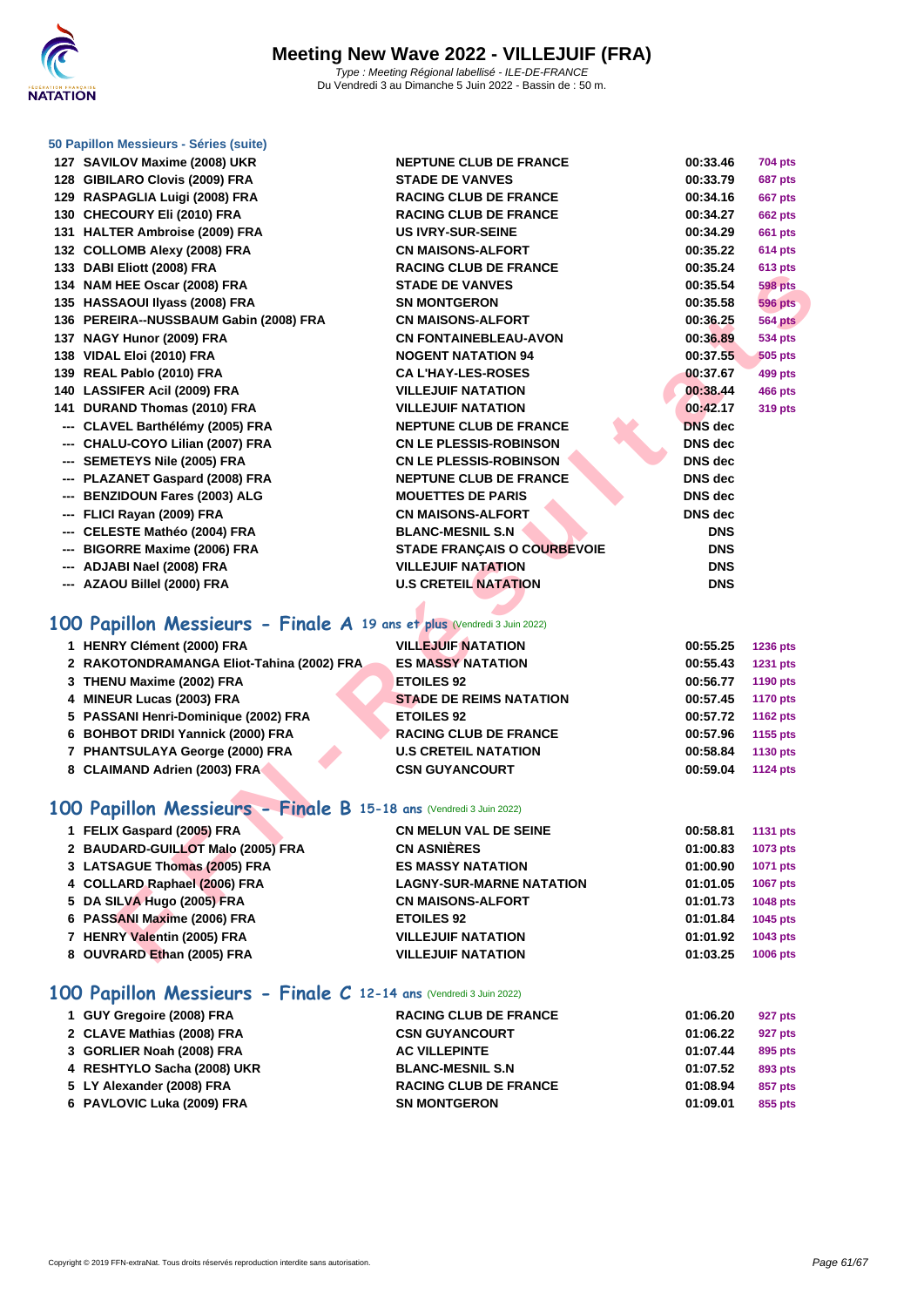

|    | 100 Papillon Messieurs - Finale C (suite)              |                                      |                                                    |                 |
|----|--------------------------------------------------------|--------------------------------------|----------------------------------------------------|-----------------|
|    | 7 JENVRIN Leo (2008) FRA                               | <b>CSN GUYANCOURT</b>                | 01:09.50                                           | 843 pts         |
|    | 8 KACZMAREK Victor (2010) FRA                          | <b>VILLEJUIF NATATION</b>            | 01:10.78                                           | 811 pts         |
|    |                                                        |                                      |                                                    |                 |
|    | 100 Papillon Messieurs - Séries (Vendredi 3 Juin 2022) |                                      |                                                    |                 |
|    | 1 RAKOTONDRAMANGA Eliot-Tahina (2002) FRA              | <b>ES MASSY NATATION</b>             | 00:55.29                                           | <b>1235 pts</b> |
|    | 2 HENRY Clément (2000) FRA                             | <b>VILLEJUIF NATATION</b>            | 00:55.87                                           | <b>1217 pts</b> |
|    | 3 THENU Maxime (2002) FRA                              | <b>ETOILES 92</b>                    | 00:56.73                                           | <b>1192 pts</b> |
|    | 4 BOHBOT DRIDI Yannick (2000) FRA                      | <b>RACING CLUB DE FRANCE</b>         | 00:57.93                                           | <b>1156 pts</b> |
|    | 5 MINEUR Lucas (2003) FRA                              | <b>STADE DE REIMS NATATION</b>       | 00:58.10                                           | <b>1151 pts</b> |
|    | 6 PHANTSULAYA George (2000) FRA                        | <b>U.S CRETEIL NATATION</b>          | 00:58.15                                           | <b>1150 pts</b> |
|    | 7 PASSANI Henri-Dominique (2002) FRA                   | <b>ETOILES 92</b>                    | 00:58.32                                           | 1145 pts        |
|    | 8 CLAIMAND Adrien (2003) FRA                           | <b>CSN GUYANCOURT</b>                | 00:59.33                                           | <b>1116 pts</b> |
|    | 9 FELIX Gaspard (2005) FRA                             | <b>CN MELUN VAL DE SEINE</b>         | 00:59.35                                           | <b>1115 pts</b> |
|    | 10 KINGUE MOUSSINGA Theodore (2003) FRA                | <b>CN ASNIÈRES</b>                   | 00:59.88                                           | <b>1100 pts</b> |
|    | 11 CRETET Dorian (2003) FRA                            | <b>ES MASSY NATATION</b>             | 00:59.98                                           | 1097 pts        |
| 11 | MOUGIN Jules (2001) FRA                                | <b>MOUETTES DE PARIS</b>             | 00:59.98                                           | 1097 pts        |
|    | 13 ANDRIAMPARANY RALIBERA Toky (2001) MAD              | <b>LAGNY-SUR-MARNE NATATION</b>      | 01:00.40                                           | 1085 pts        |
|    | 14 GRANDIN MARTIN Numa (2002) FRA                      | <b>ES MASSY NATATION</b>             | 01:00.74                                           | <b>1076 pts</b> |
|    | 15 LATSAGUE Thomas (2005) FRA                          | <b>ES MASSY NATATION</b>             | 01:01.21                                           | 1062 pts        |
|    |                                                        |                                      | 50m; 01:01.21 (01:01.21) 100m: 01:01.21 (00:00.00) |                 |
|    | 16 COLLARD Raphael (2006) FRA                          | <b>LAGNY-SUR-MARNE NATATION</b>      | 01:01.48                                           | 1055 pts        |
|    | 17 DA SILVA Hugo (2005) FRA                            | <b>CN MAISONS-ALFORT</b>             | 01:01.74                                           | 1048 pts        |
|    | 18 BAUDARD-GUILLOT Malo (2005) FRA                     | <b>CN ASNIERES</b>                   | 01:01.78                                           | 1046 pts        |
|    | 19 PASSANI Maxime (2006) FRA                           | <b>ETOILES 92</b>                    | 01:01.98                                           | 1041 pts        |
|    | 20 UTILLE GRAND Ulrich (2003) FRA                      | <b>CLUB DES NAGEURS DE PARIS</b>     | 01:02.06                                           | 1039 pts        |
|    | 21 LE GUENNO Lucas (2002) FRA                          | <b>SN VERSAILLES</b>                 | 01:02.45                                           | 1028 pts        |
|    | 22 BRIGNON Florian (2002) FRA                          | <b>ES MASSY NATATION</b>             | 01:02.53                                           | 1026 pts        |
|    | 23 OUVRARD Ethan (2005) FRA                            | <b>VILLEJUIF NATATION</b>            | 01:02.98                                           | 1013 pts        |
|    | 24 HENRY Valentin (2005) FRA                           | <b>VILLEJUIF NATATION</b>            | 01:03.10                                           | <b>1010 pts</b> |
|    | 25 TAIT HULEUX Charlie (2005) FRA                      | <b>MOUETTES DE PARIS</b>             | 01:03.20                                           | <b>1007 pts</b> |
|    | 26 VANDEVELDE Thomas (2004) FRA                        | <b>SN VERSAILLES</b>                 | 01:03.25                                           | 1006 pts        |
|    | 26 HALTER Camille (2007) FRA                           | <b>US IVRY-SUR-SEINE</b>             | 01:03.25                                           | 1006 pts        |
|    | 28 ANOYVEGA LANCON Esteban (2005) FRA                  | <b>CN LE PLESSIS-ROBINSON</b>        | 01:03.41                                           | 1002 pts        |
|    | 29 FONTAINE COUDAIR Andreas (2005) FRA                 | <b>US IVRY-SUR-SEINE</b>             | 01:03.47                                           | <b>1000 pts</b> |
|    | 29 NEMDALI Kemil (2006) FRA                            | <b>JEANNE D'ARC DRANCY</b>           | 01:03.47                                           | <b>1000 pts</b> |
|    | 31 PALFRAY Léo (2001) FRA                              | <b>ETOILES 92</b>                    | 01:03.74                                           | 993 pts         |
|    | 32 FAUCONNIER Basile (2005) FRA                        | AQUA VALLÉE-DE-CHEVREUSE             | 01:03.82                                           | 990 pts         |
|    | 33 BOUCRAUT Sacha (2005) FRA                           | <b>MOUETTES DE PARIS</b>             | 01:03.84                                           | 990 pts         |
|    | 34 BIGORRE Maxime (2006) FRA                           | <b>STADE FRANÇAIS O COURBEVOIE</b>   | 01:03.91                                           | <b>988 pts</b>  |
|    | 35 TRABELSI Nour (2007) FRA                            | <b>CNO ST-GERMAIN-EN-LAYE</b>        | 01:04.22                                           | 980 pts         |
|    | 36 CISSE Yohann (2005) FRA                             | <b>CN ST-MICHEL-SUR-ORGE</b>         | 01:04.63                                           | 969 pts         |
|    | 37 ARRANZ Victor (2006) USA                            | <b>AC BOULOGNE-BILLANCOURT</b>       | 01:04.93                                           | 961 pts         |
|    | 37 GIRARD Théo (2004) FRA                              | <b>SN MONTGERON</b>                  | 01:04.93                                           | 961 pts         |
|    | 39 DJAOUD Noam (2007) FRA                              | <b>SN MONTGERON</b>                  | 01:04.97                                           | 960 pts         |
|    | 40 MONTI Matteo (2006) FRA                             | <b>OLYMPIQUE LA GARENNE-COLOMBES</b> | 01:05.04                                           | 958 pts         |
|    | 41 CLAIMAND Evan (2007) FRA                            | <b>CSN GUYANCOURT</b>                | 01:05.06                                           | 957 pts         |

 **BOUCRAUT Sacha (2005) FRA MOUETTES DE PARIS 01:03.84 990 pts BIGORRE Maxime (2006) FRA STADE FRANÇAIS O COURBEVOIE 01:03.91 988 pts TRABELSI Nour (2007) FRA CNO ST-GERMAIN-EN-LAYE 01:04.22 980 pts CISSE Yohann (2005) FRA CN ST-MICHEL-SUR-ORGE 01:04.63 969 pts ARRANZ Victor (2006) USA AC BOULOGNE-BILLANCOURT 01:04.93 961 pts GIRARD Théo (2004) FRA SN MONTGERON 01:04.93 961 pts DJAOUD Noam (2007) FRA SN MONTGERON 01:04.97 960 pts MONTI Matteo (2006) FRA OLYMPIQUE LA GARENNE-COLOMBES 01:05.04 958 pts CLAIMAND Evan (2007) FRA CSN GUYANCOURT 01:05.06 957 pts MAJCHER Joris (2006) FRA CN LE PLESSIS-ROBINSON 01:05.11 956 pts CALECKI Alexy (2006) FRA VILLEJUIF NATATION 01:05.45 947 pts AIT ABID Ahmed (2006) FRA STADE DE REIMS NATATION 01:05.45 947 pts HAKOBKYOKHVYAN Arnak (2006) FRA CLAMART NATATION 92 01:05.52 945 pts NEDELLEC Hugo (2006) FRA ES MASSY NATATION 01:05.58 943 pts SEDILOT Anatole (2006) FRA CN LE PLESSIS-ROBINSON 01:06.16 928 pts PEITEADO Pablo (2005) FRA CN MAISONS-ALFORT 01:06.21 927 pts GAVELLE Lancelot (2006) FRA SCUF PARIS 01:06.21 927 pts**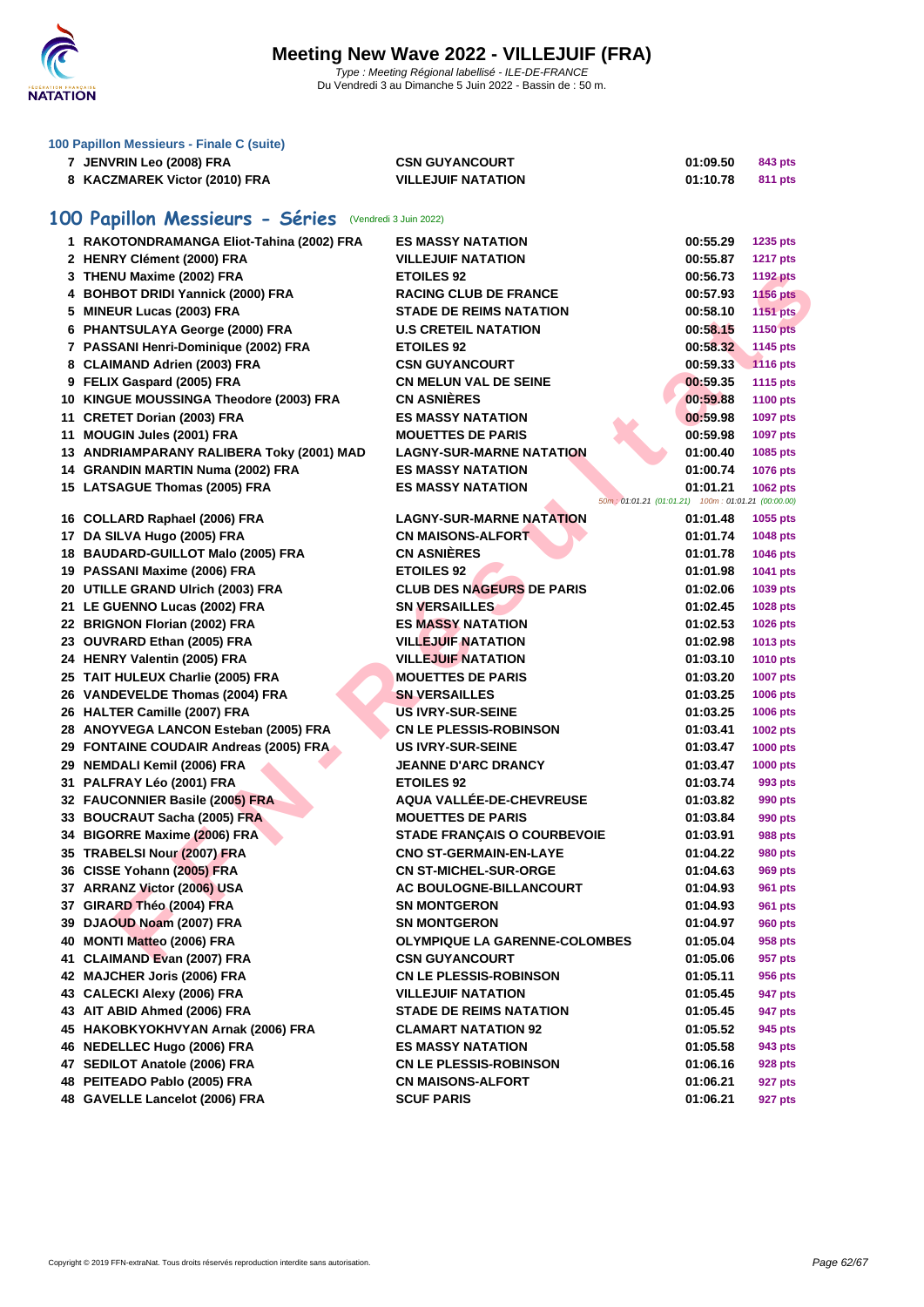

| 50 CLEMENT Bastien (2007) FRA                | <b>S.M MONTROUGE</b>                 | 01:06.23       | <b>926 pts</b> |
|----------------------------------------------|--------------------------------------|----------------|----------------|
| 51 SAADE Jad (2003) FRA                      | <b>CN ASNIÈRES</b>                   | 01:06.52       | <b>919 pts</b> |
| 52 CLAVE Mathias (2008) FRA                  | <b>CSN GUYANCOURT</b>                | 01:06.83       | <b>911 pts</b> |
| 53 GORLIER Noah (2008) FRA                   | <b>AC VILLEPINTE</b>                 | 01:07.00       | <b>906 pts</b> |
| 54 GUY Gregoire (2008) FRA                   | <b>RACING CLUB DE FRANCE</b>         | 01:07.33       | <b>898 pts</b> |
| 55 BLANCHARD BASTARD Clément (2007) FRA      | <b>OLYMPIQUE LA GARENNE-COLOMBES</b> | 01:07.47       | 894 pts        |
| 56 DI PONZIO Noah (2006) FRA                 | <b>LES PHOENIX D'ANTONY</b>          | 01:07.71       | <b>888 pts</b> |
| 57 EL MOUDIR Ayyoub (2007) FRA               | <b>ES MASSY NATATION</b>             | 01:07.98       | <b>881 pts</b> |
| 58 SFIHI Jonas (2006) FRA                    | <b>MOUETTES DE PARIS</b>             | 01:08.44       | <b>869 pts</b> |
| 59 LOQUEN Julien (2005) FRA                  | <b>LAGNY-SUR-MARNE NATATION</b>      | 01:08.61       | <b>865 pts</b> |
| 60 FRESSIER Ben (2007) FRA                   | <b>VILLEJUIF NATATION</b>            | 01:08.63       | <b>865 pts</b> |
| 61 VANNEAUX Alexandre (2005) FRA             | <b>STADE DE REIMS NATATION</b>       | 01:09.07       | 853 pts        |
| 62 LY Alexander (2008) FRA                   | <b>RACING CLUB DE FRANCE</b>         | 01:09.55       | <b>841 pts</b> |
| 63 PAVLOVIC Luka (2009) FRA                  | <b>SN MONTGERON</b>                  | 01:09.63       | 839 pts        |
| 64 HUMBLOT Timothée (2005) FRA               | <b>CN LE PLESSIS-ROBINSON</b>        | 01:09.74       | 837 pts        |
| 65 DJENHIA Aslane (2005) FRA                 | <b>US VAIRES</b>                     | 01:10.26       | <b>824 pts</b> |
| 66 JENVRIN Leo (2008) FRA                    | <b>CSN GUYANCOURT</b>                | 01:10.30       | <b>823 pts</b> |
| 67 BESSALAAIi (2005) FRA                     | <b>BLANC-MESNIL S.N</b>              | 01:10.35       | <b>822 pts</b> |
| 68 ROCQ Antoine (2007) FRA                   | <b>NOGENT NATATION 94</b>            | 01:10.92       | <b>808 pts</b> |
| 69 DUMONDEL Geoffrey (2000) FRA              | <b>CA ORSAY</b>                      | 01:11.06       | <b>804 pts</b> |
| 70 KACZMAREK Victor (2010) FRA               | <b>VILLEJUIF NATATION</b>            | 01:11.63       | <b>790 pts</b> |
| 71 RESHTYLO Sacha (2008) UKR                 | <b>BLANC-MESNIL S.N</b>              | 01:11.95       | <b>783 pts</b> |
| 72 LEFEVRE Victor (2006) FRA                 | <b>OLYMPIQUE LA GARENNE-COLOMBES</b> | 01:11.96       | <b>782 pts</b> |
| 73 DAGRY Quentin (2006) FRA                  | <b>CLUB DES NAGEURS DE PARIS</b>     | 01:11.98       | <b>782 pts</b> |
| 74 BECQ Quentin (2004) FRA                   | <b>SN MONTGERON</b>                  | 01:12.32       | 774 pts        |
| 75 LAVIGNE Mathieu (2003) FRA                | <b>ES MASSY NATATION</b>             | 01:12.59       | <b>767 pts</b> |
| 76 SOURDOU Nicolas (2008) FRA                | <b>CSN GUYANCOURT</b>                | 01:12.98       | <b>758 pts</b> |
| 77 DOUGUET Antoine (2007) FRA                | <b>NEPTUNE CLUB DE FRANCE</b>        | 01:13.55       | <b>745 pts</b> |
| 78 BEN KHELIFA Rayane (2008) FRA             | <b>VILLEJUIF NATATION</b>            | 01:13.94       | <b>735 pts</b> |
| 79 HANRARD Luca (2005) FRA                   | <b>LAGNY-SUR-MARNE NATATION</b>      | 01:14.36       | <b>726 pts</b> |
| 80 DUBREUCQ Raphaël (2006) FRA               | <b>RACING CLUB ARRAS</b>             | 01:16.73       | 672 pts        |
| 81 GIBILARO Clovis (2009) FRA                | <b>STADE DE VANVES</b>               | 01:17.72       | <b>650 pts</b> |
| 82 ORSETTI Abel (2008) FRA                   | <b>RACING CLUB DE FRANCE</b>         | 01:17.97       | <b>644 pts</b> |
| 83 SAVILOV Maxime (2008) UKR                 | <b>NEPTUNE CLUB DE FRANCE</b>        | 01:18.00       | <b>644 pts</b> |
| 84 BIZID Ilyes (2008) FRA                    | <b>JEANNE D'ARC DRANCY</b>           | 01:19.08       | <b>620 pts</b> |
| 85 HALTER Ambroise (2009) FRA                | <b>US IVRY-SUR-SEINE</b>             | 01:20.05       | <b>600 pts</b> |
| 86 HASSAOUI Ilyass (2008) FRA                | <b>SN MONTGERON</b>                  | 01:25.23       | <b>496 pts</b> |
| 87 NAM HEE Oscar (2008) FRA                  | <b>STADE DE VANVES</b>               | 01:25.84       | <b>484 pts</b> |
| 88 BATAILLE Eric (2009) FRA                  | <b>NEPTUNE CLUB DE FRANCE</b>        | 01:27.48       | 454 pts        |
| 89 TRAMIER Emile (2010) FRA                  | <b>RACING CLUB DE FRANCE</b>         | 01:33.87       | 344 pts        |
| 90 REAL Pablo (2010) FRA                     | <b>CA L'HAY-LES-ROSES</b>            | 01:36.53       | <b>303 pts</b> |
| --- DESPRE Adam (2006) FRA                   | <b>OLYMPIQUE LA GARENNE-COLOMBES</b> | <b>DNS</b> dec |                |
| --- PARKER Ethan (2007) FRA                  | <b>RACING CLUB DE FRANCE</b>         | <b>DNS</b> dec |                |
| --- MARRUGO MONTAÑO Camilo-Andres (2002) COL | <b>CS CLICHY 92</b>                  | <b>DSQ</b>     |                |
| --- FROMENT Owen (2008) FRA                  | <b>JEANNE D'ARC DRANCY</b>           | <b>DNF</b>     |                |
|                                              |                                      |                |                |

## **200 Papillon Messieurs - Finale A 19 ans et plus** (Dimanche 5 Juin 2022)

| 1 BENZIDOUN Fares (2003) ALG             |          | <b>MOUETTES DE PARIS</b>        | 02:07.28 | 1152 pts                  |
|------------------------------------------|----------|---------------------------------|----------|---------------------------|
|                                          | $50m: -$ | 100m: 01:06098 : (01:00.93)     |          | 200m: 02:07.28 (01:06.35) |
| 2 HENRY Clément (2000) FRA               |          | <b>VILLEJUIF NATATION</b>       | 02:07.31 | 1151 pts                  |
|                                          | $50m: -$ | 100m: 00:59(88 : (00:59.83)     |          | 200m: 02:07.31 (01:07.48) |
| 3 PASSANI Henri-Dominique (2002) FRA     |          | <b>ETOILES 92</b>               | 02:12.03 | 1083 pts                  |
|                                          | $50m: -$ | 100m: 01:03/90 : (01:03.90)     |          | 200m: 02:12.03 (01:08.13) |
| 4 ANDRIAMPARANY RALIBERA Toky (2001) MAD |          | <b>LAGNY-SUR-MARNE NATATION</b> | 02:25.78 | 896 pts                   |
|                                          | $50m: -$ | 100m: 01:06:06 : (01:06.06)     |          | 200m: 02:25.78 (01:19.72) |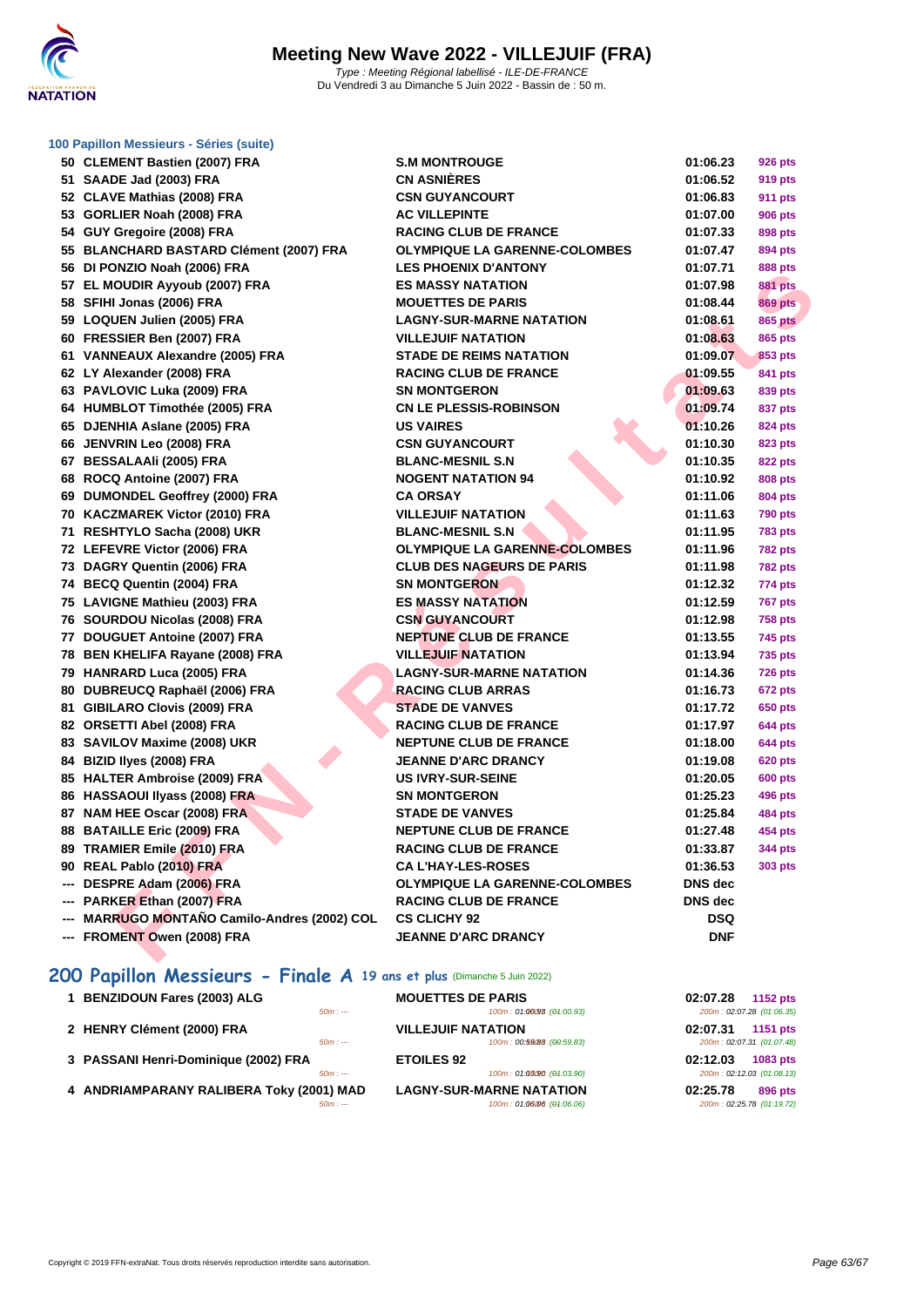## **[200 Pa](http://www.ffnatation.fr/webffn/index.php)pillon Messieurs - Finale B 15-18 ans** (Dimanche 5 Juin 2022)

**1 FELIX Gaspard (2005) FRA CN MELUN VAL DE SEINE**<br>
<sup>5001</sup> **100m 100m** 100m : 01:04036 : (01:04.36) 2 **FAUCONNIER Basile (2005) FRA AQUA VALLÉE-DE-CHEVREUSE** 50m : --- 100m : 01:05.02 100m : 01:05.02 200m : 01:05.42 **3 [COTTIN Antoine \(2005\) FRA](http://www.ffnatation.fr/webffn/resultats.php?idact=nat&go=epr&idcpt=78300&idepr=83) SN VERSAILLES** 100m : 01:080m : (04:07.77) **4 AIT ABID Ahmed (2006) FRA STADE DE REIMS NATATION 02:22.58 938 pts**  $50m : -100m : 01:08.08$  (01:08.08) **5 HENRY Valentin (2005) FRA VILLEJUIF NATATION 100m**: 01:<br>50 **100m**: 01: 100m : 01:16010 : (01:10.10) **6 PASSANI Maxime (2006) FRA ETOILES 92 02:25.52 899 pts**  $50m : -100m : 01:08.79$  (01:08.79) **7 SEDILOT Anatole (2006) FRA CN LE PLESSIS-ROBINSON 02:25.77 896 pts**  $50m : -100m : 01:08.37$ **8 BLANCHARD BASTARD Clément (2007) FRA OLYMPIQUE LA GARENNE-COLOMBES 02:26.32 889 pts**  $50m : -100m : 01:08(32) \cdot (04:08.12)$ 

## **200 Papillon Messieurs - Finale C 12-**

- **1 JENVRIN Leo (2008) FRA**  $\frac{50m}{2}$
- **2 DOMBEK--MIRO Alexander (2008) FRA**
- **3 SERTTAS Noyan (2009) FRA**  $\frac{50m}{100}$
- **4 FAUCONNIER Léo (2010) FRA**  $\frac{50m}{17}$
- **5 CLAVE Mathias (2008) FRA**  $\frac{50m}{4}$
- **6 KACZMAREK Victor (2010) FRA 600:59**

## **200 Papillon Messieurs - Séries** (Dimanche 5 Juin 2022)

- **1 REMY Tom (2002) FRA**
- **2 MATTENET Emilien (2000) FRA**
- **3 HENRY Clément (2000) FRA**
- **4 BENZIDOUN Fares (2003) ALG 60m 11**
- **5 PASSANI Henri-Dominique (2002) FRA**
- **6** ANDRIAMPARANY RALIBERA Toky (2001) MAD
- **7 FELIX Gaspard (2005) FRA**
- **8 FAUCONNIER Basile (2005) FRA**  $\frac{50m}{20}$
- **9 COTTIN Antoine (2005) FRA**
- **10 AIT ABID Ahmed (2006) FRA 50min**
- **11 HENRY Valentin (2005) FRA**
- **12 SEDILOT Anatole (2006) FRA BODING BODING SOME**
- **13 PASSANI Maxime (2006) FRA**
- **14 BLANCHARD BASTARD Clément (2007) FRA OLYMPIQUE LA GARENNE-COLOMBES 02:29.32 851 pts**
- **15 JENVRIN Leo (2008) FRA CSN GUYANCOURT 02:29.92 843 pts**

|          | <b>2 <math>C</math></b> 12-14 ans (Dimanche 5 Juin 2022) |                                                         |
|----------|----------------------------------------------------------|---------------------------------------------------------|
| $50m: -$ | <b>CSN GUYANCOURT</b><br>100m: 01:18018 : (01:13.13)     | 02:29.28<br>851 pts<br>200m: 02:29.28 (01:16.15)        |
| $50m: -$ | AQUA VALLÉE-DE-CHEVREUSE<br>100m: 01:180m:(04:14.31)     | 02:29.53<br>848 pts<br>200m: 02:29.53 (01:15.22)        |
| $50m: -$ | <b>SN MONTGERON</b><br>100m: 01:12.47) : (01:12.47)      | 02:30.00<br>842 pts<br>200m: 02:30.00 (01:17.53)        |
| $50m: -$ | AQUA VALLÉE-DE-CHEVREUSE<br>100m: 01:15067 : (01:15.67)  | 02:34.17<br><b>791 pts</b><br>200m: 02:34.17 (01:18.50) |
| $50m: -$ | <b>CSN GUYANCOURT</b><br>100m: 01:15039 : (01:11.39)     | 02:34.77<br><b>783 pts</b><br>200m: 02:34.77 (01:23.38) |
| $50m: -$ | <b>VILLEJUIF NATATION</b><br>100m: 01:18(29 : (01:18.29) | 02:45.99<br>653 pts<br>200m: 02:45.99 (01:27.70)        |

| $50m: -$                                                       | 100m: 01:08.08 : (01:08.08)                                         | 200m: 02:22.58 (01:14.50)                                |
|----------------------------------------------------------------|---------------------------------------------------------------------|----------------------------------------------------------|
| RY Valentin (2005) FRA<br>$50m: -$                             | <b>VILLEJUIF NATATION</b><br>100m: 01:10010 : (04:10.10)            | 02:25.37<br><b>901 pts</b><br>200m: 02:25.37 (01:15.27)  |
| SANI Maxime (2006) FRA<br>$50m: -$                             | <b>ETOILES 92</b><br>100m: 01:08079 : (01:08.79)                    | 02:25.52<br>899 pts<br>200m: 02:25.52 (01:16.73)         |
| LOT Anatole (2006) FRA<br>$50m: -$                             | <b>CN LE PLESSIS-ROBINSON</b><br>100m: 01:08(37): (01:08.37)        | 02:25.77<br>896 pts<br>200m: 02:25.77 (01:17.40)         |
| <b>NCHARD BASTARD Clément (2007) FRA</b><br>$50m: -$           | <b>OLYMPIQUE LA GARENNE-COLOMBES</b><br>100m: 01:08012 : (01:08.12) | 02:26.32<br><b>889 pts</b><br>200m: 02:26.32 (01:18.20)  |
| $pillon$ Messieurs - Finale C 12-14 ans (Dimanche 5 Juin 2022) |                                                                     |                                                          |
| /RIN Leo (2008) FRA<br>$50m: -$                                | <b>CSN GUYANCOURT</b><br>100m: 01:13018 : (01:13.13)                | 02:29.28<br>851 pts<br>200m: 02:29.28 (01:16.15)         |
| BEK--MIRO Alexander (2008) FRA<br>$50m: -$                     | <b>AQUA VALLÉE-DE-CHEVREUSE</b><br>100m: 01:14(3th:(01:14.31)       | 02:29.53<br><b>848 pts</b><br>200m: 02:29.53 (01:15.22)  |
| FTAS Noyan (2009) FRA<br>$50m: -$                              | <b>SN MONTGERON</b><br>100m: 01:12047 : (01:12.47)                  | 02:30.00<br>842 pts<br>200m: 02:30.00 (01:17.53)         |
| CONNIER Léo (2010) FRA<br>$50m: -$                             | <b>AQUA VALLEE-DE-CHEVREUSE</b><br>100m: 01:15.67 : (01:15.67)      | 02:34.17<br><b>791 pts</b><br>200m: 02:34.17 (01:18.50)  |
| /E Mathias (2008) FRA<br>$50m: -$                              | <b>CSN GUYANCOURT</b><br>100m: 01:15039 : (04:11.39)                | 02:34.77<br><b>783 pts</b><br>200m: 02:34.77 (01:23.38)  |
| ZMAREK Victor (2010) FRA<br>$50m: -$                           | <b>VILLEJUIF NATATION</b><br>100m: 01:1829 : (01:18.29)             | 02:45.99<br>653 pts<br>200m: 02:45.99 (01:27.70)         |
| pillon Messieurs - Séries                                      | (Dimanche 5 Juin 2022)                                              |                                                          |
| Y Tom (2002) FRA<br>$50m:$ $-$                                 | <b>CHARLEVILLE-MEZIERES NATATION</b><br>100m: 00:58.52 : (00:58.52) | 02:02.65<br><b>1221 pts</b><br>200m: 02:02.65 (01:04.13) |
| TENET Emilien (2000) FRA<br>$50m: -$                           | <b>CHARLEVILLE-MEZIERES NATATION</b><br>100m: 01:00/54 : (01:00.54) | 02:05.38<br><b>1180 pts</b><br>200m: 02:05.38 (01:04.84) |
| RY Clément (2000) FRA<br>$50m: -$                              | <b>VILLEJUIF NATATION</b><br>100m: 00:58088 : (00:58.83)            | 02:07.48<br>1149 pts<br>200m: 02:07.48 (01:08.65)        |
| ZIDOUN Fares (2003) ALG<br>$50m: -$                            | <b>MOUETTES DE PARIS</b><br>100m: 01:06(3th : (01:00.31)            | 02:08.06<br>1140 pts<br>200m: 02:08.06 (01:07.75)        |
| SANI Henri-Dominique (2002) FRA<br>$50m: -$                    | <b>ETOILES 92</b><br>100m: 01:00036 : (01:00.36)                    | 02:11.76<br>1087 pts<br>200m: 02:11.76 (01:11.40)        |
| RIAMPARANY RALIBERA Toky (2001) MAD                            | <b>LAGNY-SUR-MARNE NATATION</b>                                     | 02:16.44<br>1021 pts                                     |
| $50m: -$<br>X Gaspard (2005) FRA                               | 100m: 01:03/89 : (01:03.89)<br><b>CN MELUN VAL DE SEINE</b>         | 200m: 02:16.44 (01:12.55)<br>02:16.80<br>1016 pts        |
| $50m: -$<br><b>CONNIER Basile (2005) FRA</b>                   | 100m: 01:04.03 : (01:04.03)<br><b>AQUA VALLÉE-DE-CHEVREUSE</b>      | 200m: 02:16.80 (01:12.77)<br>02:20.70<br><b>963 pts</b>  |
| $50m: -$<br>TIN Antoine (2005) FRA                             | 100m: 01:05.52 : (01:05.52)<br><b>SN VERSAILLES</b>                 | 200m: 02:20.70 (01:15.18)<br>02:22.88<br>934 pts         |
| $50m: -$<br><b>\BID Ahmed (2006) FRA</b>                       | 100m: 01:08038 : (01:08.38)<br><b>STADE DE REIMS NATATION</b>       | 200m: 02:22.88 (01:14.50)<br>02:23.98<br>920 pts         |
| $50m: -$<br>RY Valentin (2005) FRA                             | 100m: 01:09:05 : (01:09.05)<br><b>VILLEJUIF NATATION</b>            | 200m: 02:23.98 (01:14.93)<br>02:24.79<br>909 pts         |
| $50m: -$<br>LOT Anatole (2006) FRA                             | 100m: 01:06018 : (01:06.18)<br><b>CN LE PLESSIS-ROBINSON</b>        | 200m: 02:24.79 (01:18.61)<br>02:26.28<br>890 pts         |
| $50m: -$<br>SANI Maxime (2006) FRA                             | 100m: 01:08077 : (01:08.77)<br><b>ETOILES 92</b>                    | 200m: 02:26.28 (01:17.51)<br>02:27.73<br>871 pts         |
| $50m: -$                                                       | 100m: 01:08.62 : (01:07.62)                                         | 200m: 02:27.73 (01:20.11)                                |
| <b>NCHARD RASTARD Clámant (2007) FRA</b>                       | OI YMPIOUE LA GARENNE-COLOMRES                                      | በጋ-ጋQ 3ጋ<br>851 nte                                      |

 $50m : -100m : 01:08094 : (01:07.94)$  $100m : 01:18087/(01:12.37)$ 

| 02:16.30 1023 pts | 200m: 02:16.30 (01:11.94)            |
|-------------------|--------------------------------------|
| 02:18.41 994 pts  | 200m: 02:18.41 (01:12.99)            |
| 02:22.23 943 pts  | 200m: 02:22.23 (01:14.46)            |
| 02:22.58 938 pts  | 200m: 02:22.58 (01:14.50)            |
| 02:25.37 901 pts  | 200m: 02:25.37 (01:15.27)            |
| 02:25.52 899 pts  | 200m: 02:25.52 (01:16.73)            |
| 02:25.77 896 pts  | 200m: 02:25.77 (01:17.40)            |
| 02:26.32          | 889 pts<br>200m: 02:26.32 (01:18.20) |

| 02:29.28<br>200m: 02:29.28 (01:16.15) | 851 pts        |
|---------------------------------------|----------------|
| 02:29.53<br>200m: 02:29.53 (01:15.22) | <b>848 pts</b> |
| 02:30.00<br>200m: 02:30.00 (01:17.53) | 842 pts        |
| 02:34.17<br>200m: 02:34.17 (01:18.50) | 791 pts        |
| 02:34.77                              | <b>783 pts</b> |
| 200m: 02:34.77 (01:23.38)             |                |

| 02:02.65 1221 pts<br>$200m : 02:02.65$ (01:04.13) |  |
|---------------------------------------------------|--|
| 02:05.38 1180 pts<br>200m: 02:05.38 (01:04.84)    |  |
| 02:07.48 1149 pts<br>200m: 02:07.48 (01:08.65)    |  |
| 02:08.06 1140 pts<br>200m: 02:08.06 (01:07.75)    |  |
| 02:11.76 1087 pts<br>200m: 02:11.76 (01:11.40)    |  |
| 02:16.44 1021 pts<br>200m: 02:16.44 (01:12.55)    |  |
| 02:16.80 1016 pts<br>200m: 02:16.80 (01:12.77)    |  |
| 02:20.70 963 pts<br>200m: 02:20.70 (01:15.18)     |  |
| 02:22.88 934 pts<br>200m: 02:22.88 (01:14.50)     |  |
| 02:23.98 920 pts<br>200m: 02:23.98 (01:14.93)     |  |
| 02:24.79 909 pts<br>200m: 02:24.79 (01:18.61)     |  |
| 02:26.28 890 pts<br>200m: 02:26.28 (01:17.51)     |  |
| 02:27.73 871 pts<br>200m: 02:27.73 (01:20.11)     |  |
| 02:29.32 851 pts<br>200m: 02:29.32 (01:21.38)     |  |
| 02:29.92 843 pts<br>200m: 02:29.92 (01:17.55)     |  |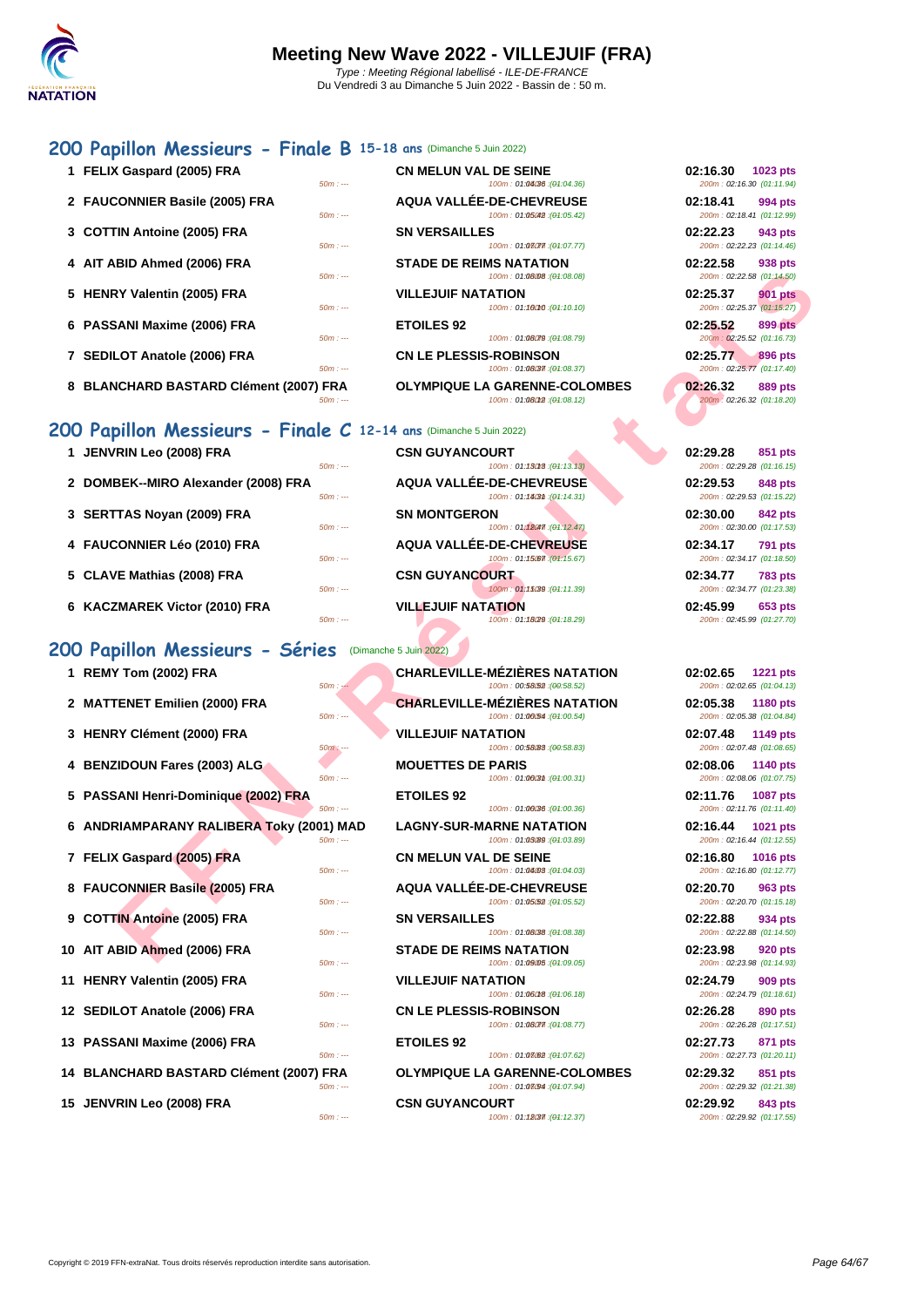### **[200 Papil](http://www.ffnatation.fr/webffn/index.php)lon Messieurs - Séries (suite)**

| 16 DOMBEK--MIRO Alexander (2008) FRA | $50m: -$  | <b>AQUA VALLÉE-DE-CHEVREUSE</b><br>100m: 01:180M2:(04:12.12)        | 02:30.76<br>200m: 02:30.76 (01:18.64) | 833 pts        |
|--------------------------------------|-----------|---------------------------------------------------------------------|---------------------------------------|----------------|
| 17 DESPRE Adam (2006) FRA            | $50m: -$  | <b>OLYMPIQUE LA GARENNE-COLOMBES</b><br>100m: 01:12008 : (04:12.08) | 02:33.00<br>200m: 02:33.00 (01:20.92) | <b>805 pts</b> |
| 18 SERTTAS Noyan (2009) FRA          | $50m: -$  | <b>SN MONTGERON</b><br>100m: 01:1209m: (04:12.91)                   | 02:33.09<br>200m: 02:33.09 (01:20.18) | <b>804 pts</b> |
| 19 GORLIER Noah (2008) FRA           | $50m: --$ | <b>AC VILLEPINTE</b><br>100m: 01:15047. (04:11.47)                  | 02:34.31<br>200m: 02:34.31 (01:22.84) | <b>789 pts</b> |
| 20 GUY Gregoire (2008) FRA           | $50m: -$  | <b>RACING CLUB DE FRANCE</b><br>100m: 01:18048 : (01:12.48)         | 02:36.23<br>200m: 02:36.23 (01:23.75) | <b>766 pts</b> |
| 21 GAVELLE Lancelot (2006) FRA       | $50m: -$  | <b>SCUF PARIS</b><br>100m: 01:09076 : (01:09.76)                    | 02:36.36<br>200m: 02:36.36 (01:26.60) | <b>764 pts</b> |
| 22 SFIHI Jonas (2006) FRA            | $50m: --$ | <b>MOUETTES DE PARIS</b><br>100m: 01:10:08 : (01:10.68)             | 02:36.96<br>200m: 02:36.96 (01:26.28) | <b>757 pts</b> |
| 23 FAUCONNIER Léo (2010) FRA         | $50m: -$  | AQUA VALLÉE-DE-CHEVREUSE<br>100m: 01:13(52): (01:17.52)             | 02:37.53<br>200m: 02:37.53 (01:20.01) | <b>750 pts</b> |
| 24 RICHARD Nolhan (2008) FRA         | $50m: -$  | AQUA VALLÉE-DE-CHEVREUSE<br>100m: 01:13087 : (04:17.87)             | 02:37.77<br>200m: 02:37.77 (01:19.90) | 747 pts        |
| 25 CLAVE Mathias (2008) FRA          | $50m: -$  | <b>CSN GUYANCOURT</b><br>100m: 01:1500m: (01:11.01)                 | 02:40.01<br>200m: 02:40.01 (01:29.00) | <b>721 pts</b> |
| 26 LY Alexander (2008) FRA           | $50m: -$  | <b>RACING CLUB DE FRANCE</b><br>100m: 01:13.56 : (01:13.56)         | 02:44.19<br>200m: 02:44.19 (01:30.63) | <b>673 pts</b> |
| 27 GIANNAKOPOULOS Alexis (2007) FRA  | $50m: -$  | <b>AC VILLEPINTE</b><br>100m: 01:180mm : (01:14.71)                 | 02:45.41<br>200m: 02:45.41 (01:30.70) | <b>660 pts</b> |
| 28 KACZMAREK Victor (2010) FRA       | $50m: --$ | <b>VILLEJUIF NATATION</b><br>100m: 01:25010 : (01:21.10)            | 02:53.87<br>200m: 02:53.87 (01:32.77) | <b>569 pts</b> |
| 29 MORIN Evan (2006) FRA             | $50m: -$  | <b>CAL'HAY-LES-ROSES</b><br>100m: 01:25008:(04:21.08)               | 03:06.34<br>200m: 03:06.34 (01:45.26) | 447 pts        |
| 30 GIBILARO Clovis (2009) FRA        | $50m: -$  | <b>STADE DE VANVES</b><br>100m: 01:23(25 : (01:23.25)               | 03:08.57<br>200m: 03:08.57 (01:45.32) | 427 pts        |
| --- BARATAUD Jazz (2005) FRA         |           | <b>NAUTIC CLUB RAMBOUILLET</b>                                      | <b>DNS</b> dec                        |                |

|                                     | $50m: -$  |                                | 100m: 01:15047. (04:11.47)        | 200m:02        |
|-------------------------------------|-----------|--------------------------------|-----------------------------------|----------------|
| 20 GUY Gregoire (2008) FRA          |           | <b>RACING CLUB DE FRANCE</b>   |                                   | 02:36.23       |
|                                     | $50m: -$  |                                | 100m: 01:18048 : (04:12.48)       | 200m:02        |
| 21 GAVELLE Lancelot (2006) FRA      |           | <b>SCUF PARIS</b>              |                                   | 02:36.36       |
|                                     | $50m: --$ |                                | 100m: 01:09076 : (01:09.76)       | 200m:02        |
| 22 SFIHI Jonas (2006) FRA           |           | <b>MOUETTES DE PARIS</b>       |                                   | 02:36.96       |
|                                     | $50m: -$  |                                | 100m: 01:10088 : (01:10.68)       | 200m:02        |
| 23 FAUCONNIER Léo (2010) FRA        |           |                                | AQUA VALLÉE-DE-CHEVREUSE          | 02:37.53       |
|                                     | $50m: --$ |                                | 100m: 01:13052 : (04:17.52)       | 200m:02        |
| 24 RICHARD Nolhan (2008) FRA        |           |                                | AQUA VALLÉE-DE-CHEVREUSE          | 02:37.77       |
|                                     | $50m: -$  |                                | 100m: 01:13087 : (04:17.87)       | 200m:02        |
| 25 CLAVE Mathias (2008) FRA         |           | <b>CSN GUYANCOURT</b>          |                                   | 02:40.01       |
|                                     | $50m: -$  |                                | 100m: 01:1500m: (01:11.01)        | 200m:02        |
| 26 LY Alexander (2008) FRA          |           | <b>RACING CLUB DE FRANCE</b>   |                                   | 02:44.19       |
|                                     | $50m: -$  |                                | $100m: 01:13.56$ : ( $04:13.56$ ) | 200m:02        |
| 27 GIANNAKOPOULOS Alexis (2007) FRA |           | <b>AC VILLEPINTE</b>           |                                   | 02:45.41       |
|                                     | $50m: -$  |                                | 100m: 01:180mm: (01:14.71)        | 200m:02        |
| 28 KACZMAREK Victor (2010) FRA      |           | <b>VILLEJUIF NATATION</b>      |                                   | 02:53.87       |
|                                     | $50m: -$  |                                | 100m: 01:25010 : (01:21.10)       | 200m:02        |
| 29 MORIN Evan (2006) FRA            |           | <b>CAL'HAY-LES-ROSES</b>       |                                   | 03:06.34       |
|                                     | $50m: -$  |                                | 100m: 01.25008: (04.21.08)        | 200m:03        |
| 30 GIBILARO Clovis (2009) FRA       |           | <b>STADE DE VANVES</b>         |                                   | 03:08.57       |
|                                     | $50m: -$  |                                | 100m: 01:23025 : (01:23.25)       | 200m:03        |
| --- BARATAUD Jazz (2005) FRA        |           | <b>NAUTIC CLUB RAMBOUILLET</b> |                                   | <b>DNS</b> dec |
| --- LASSIFER Acil (2009) FRA        |           | <b>VILLEJUIF NATATION</b>      |                                   | <b>DSQ</b>     |
|                                     |           |                                |                                   |                |

### **17 DESPRIE Additional COLOMBES 02:33.00 805 pts 01:2780 02:33.00** *01:20.92 01:20.92 01:20.92 01:20.92* **188 189 <b>188 189 <b>188 189 19:12.91 02:33.09 02:33.09 804 pts**<br> **189 19:189 19:12.91 02:33.09 01:20.18** 200m : 02:33.09 (01:20.18) **19 GORLIER Noah (2008) FRA AC VILLEPINTE 02:34.31 789 pts** 200m : 02:34.31 (01:22.84) **20 GUY Gregoire (2008) FRA RACING CLUB DE FRANCE 02:36.23 766 pts** 200m : 02:36.23 (01:23.75) **21 GAVELLE Lancelot (2006) FRA SCUF PARIS 02:36.36 764 pts** 200m : 02:36.36 (01:26.60) **22 SFIHI Jonas (2006) FRA MOUETTES DE PARIS 02:36.96 757 pts** 200m : 02:36.96 (01:26.28) **22:37.53 750 pts**  $200m$  : 02:37.53 (01:20.01) **24 RICHARD Nolhan (2008) FRA AQUA VALLÉE-DE-CHEVREUSE 02:37.77 747 pts** -<br>200m : 02:37.77 (01:19.90) **25 CLAVE Mathias (2008) FRA CSN GUYANCOURT 02:40.01 721 pts** 200m : 02:40.01 (01:29.00) **26 LY Alexander (2008) FRA RACING CLUB DE FRANCE 02:44.19 673 pts** 200m : 02:44.19 (01:30.63) **27 GIANNAKOPOULOS Alexis (2007) FRA AC VILLEPINTE 02:45.41 660 pts** 200m : 02:45.41 (01:30.70) **28 KACZMAREK Victor (2010) FRA VILLEJUIF NATATION 02:53.87 569 pts** 200m : 02:53.87 (01:32.77) **29 MORIN Evan (2006) FRA CA L'HAY-LES-ROSES 03:06.34 447 pts** 200m : 03:06.34 (01:45.26) **30 GIBILARO Clovis (2009) FRA STADE DE VANVES 03:08.57 427 pts** 50m : --- 100m : 01:23.25 150m : --- (01:23.25) 200m : 03:08.57 (01:45.32)

## **200 4 Nages Messieurs - Finale A 19 ans et plus** (Dimanche 5 Juin 2022)

|     |                                                                        |           | 100111. U1. I W11.  U1. 11. 11.                                | 20011.02.07.01 101.22.07              |                 |
|-----|------------------------------------------------------------------------|-----------|----------------------------------------------------------------|---------------------------------------|-----------------|
|     | 20 GUY Gregoire (2008) FRA                                             | $50m: -$  | <b>RACING CLUB DE FRANCE</b><br>100m: 01:18048 : (01:12.48)    | 02:36.23<br>200m: 02:36.23 (01:23.75) | <b>766 pts</b>  |
|     | 21 GAVELLE Lancelot (2006) FRA                                         |           | <b>SCUF PARIS</b>                                              | 02:36.36                              | <b>764 pts</b>  |
|     |                                                                        | $50m: -$  | 100m: 01:09076 : (01:09.76)                                    | 200m: 02:36.36 (01:26.60)             |                 |
|     | 22 SFIHI Jonas (2006) FRA                                              |           | <b>MOUETTES DE PARIS</b>                                       | 02:36.96                              | <b>757 pts</b>  |
|     |                                                                        | $50m: -$  | (04:10.68): 100m: 01:10.68                                     | 200m: 02:36.96 (01:26.28)             |                 |
|     | 23 FAUCONNIER Léo (2010) FRA                                           | $50m: -$  | <b>AQUA VALLÉE-DE-CHEVREUSE</b><br>100m: 01:13(52): (04:17.52) | 02:37.53<br>200m: 02:37.53 (01:20.01) | <b>750 pts</b>  |
|     | 24 RICHARD Nolhan (2008) FRA                                           |           | <b>AQUA VALLÉE-DE-CHEVREUSE</b>                                | 02:37.77                              | <b>747 pts</b>  |
|     |                                                                        | $50m: -$  | 100m: 01:13087 : (01:17.87)                                    | 200m: 02:37.77 (01:19.90)             |                 |
|     | 25 CLAVE Mathias (2008) FRA                                            |           | <b>CSN GUYANCOURT</b>                                          | 02:40.01                              | <b>721 pts</b>  |
|     |                                                                        | 50m : --- | 100m: 01:1500m: (04:11.01)                                     | 200m: 02:40.01 (01:29.00)             |                 |
|     | 26 LY Alexander (2008) FRA                                             |           | <b>RACING CLUB DE FRANCE</b>                                   | 02:44.19                              | <b>673 pts</b>  |
|     |                                                                        | $50m: -$  | 100m: 01:13.56 : (01:13.56)                                    | 200m: 02:44.19 (01:30.63)             |                 |
|     | 27 GIANNAKOPOULOS Alexis (2007) FRA                                    |           | <b>AC VILLEPINTE</b>                                           | 02:45.41                              | <b>660 pts</b>  |
|     |                                                                        | $50m: -$  | 100m: 01:180m : (01:14.71)                                     | 200m: 02:45.41 (01:30.70)             |                 |
|     | 28 KACZMAREK Victor (2010) FRA                                         |           | <b>VILLEJUIF NATATION</b>                                      | 02:53.87                              | 569 pts         |
|     |                                                                        | $50m: -$  | 100m: 01:25010 : (01:21.10)                                    | 200m: 02:53.87 (01:32.77)             |                 |
|     | 29 MORIN Evan (2006) FRA                                               | $50m: -$  | <b>CA L'HAY-LES-ROSES</b><br>100m: 01:25008 : (01:21.08)       | 03:06.34<br>200m: 03:06.34 (01:45.26) | 447 pts         |
|     |                                                                        |           |                                                                |                                       |                 |
| 30. | <b>GIBILARO Clovis (2009) FRA</b>                                      | $50m: -$  | <b>STADE DE VANVES</b><br>100m: 01:23(25 : (01:23.25)          | 03:08.57<br>200m: 03:08.57 (01:45.32) | 427 pts         |
|     | <b>BARATAUD Jazz (2005) FRA</b>                                        |           | <b>NAUTIC CLUB RAMBOUILLET</b>                                 | <b>DNS</b> dec                        |                 |
|     | --- LASSIFER Acil (2009) FRA                                           |           | <b>VILLEJUIF NATATION</b>                                      | <b>DSQ</b>                            |                 |
|     |                                                                        |           |                                                                |                                       |                 |
|     |                                                                        |           |                                                                |                                       |                 |
|     | 200 4 Nages Messieurs - Finale A 19 ans et plus (Dimanche 5 Juin 2022) |           |                                                                |                                       |                 |
|     | 1 GORLIER Enzo (2003) FRA                                              |           | <b>AC VILLEPINTE</b>                                           | 02:10.78                              | 1123 pts        |
|     | 2 CLAIMAND Adrien (2003) FRA                                           |           | <b>CSN GUYANCOURT</b>                                          | 02:11.49                              | <b>1113 pts</b> |
|     | 3 SEYE Matthieu (2002) SEN                                             |           | <b>ES MASSY NATATION</b>                                       | 02:13.59                              | 1082 pts        |
|     | 4 M'BARKI Aziz (2000) TUN                                              |           | <b>MOUETTES DE PARIS</b>                                       | 02:18.63                              | <b>1010 pts</b> |
|     | 5 LAVIGNE Mathieu (2003) FRA                                           |           | <b>ES MASSY NATATION</b>                                       | 02:24.88                              | 923 pts         |
|     | 6 DA CUNHA David (2003) FRA                                            |           | <b>CA ORSAY</b>                                                | 02:24.96                              | <b>922 pts</b>  |
|     | 7 TISON Mathis (2002) FRA                                              |           | <b>VILLEJUIF NATATION</b>                                      | 02:25.64                              | 913 pts         |
|     | --- LE LOHER Guillaume (1998) FRA                                      |           | <b>CSM PUTEAUX</b>                                             | <b>DNS</b>                            |                 |
|     |                                                                        |           |                                                                |                                       |                 |
|     | 200 4 Nages Messieurs - Finale B 15-18 ans (Dimanche 5 Juin 2022)      |           |                                                                |                                       |                 |
|     |                                                                        |           |                                                                |                                       |                 |
|     | 1 COTTIN Antoine (2005) FRA                                            |           | <b>SN VERSAILLES</b>                                           | 02:16.26                              | 1043 pts        |
|     | 2 HUGONENQ Milo (2004) FRA                                             |           | <b>CLUB DES NAGEURS DE PARIS</b>                               | 02:17.84                              | 1021 pts        |
|     | 3 POBEL-CRAPPE Matys (2005) FRA                                        |           | <b>CSN GUYANCOURT</b>                                          | 02:19.11                              | 1003 pts        |
|     | 4 GORLIER IIan (2004) FRA                                              |           | <b>AC VILLEPINTE</b>                                           | 02:19.31                              | 1000 pts        |
|     | 5 LATSAGUE Thomas (2005) FRA                                           |           | <b>ES MASSY NATATION</b>                                       | 02:19.39                              | 999 pts         |

## **200 4 Nages Messieurs - Finale B 15-18 ans** (Dimanche 5 Juin 2022)

| 1 COTTIN Antoine (2005) FRA     | <b>SN VERSAILLES</b>             | 02:16.26 | 1043 pts        |
|---------------------------------|----------------------------------|----------|-----------------|
| 2 HUGONENQ Milo (2004) FRA      | <b>CLUB DES NAGEURS DE PARIS</b> | 02:17.84 | 1021 pts        |
| 3 POBEL-CRAPPE Matys (2005) FRA | <b>CSN GUYANCOURT</b>            | 02:19.11 | 1003 pts        |
| 4 GORLIER IIan (2004) FRA       | <b>AC VILLEPINTE</b>             | 02:19.31 | <b>1000 pts</b> |
| 5 LATSAGUE Thomas (2005) FRA    | <b>ES MASSY NATATION</b>         | 02:19.39 | 999 pts         |
| 6 DA SILVA Hugo (2005) FRA      | <b>CN MAISONS-ALFORT</b>         | 02:21.85 | 965 pts         |
| 7 GENDRIER Esteban (2007) FRA   | <b>CSN GUYANCOURT</b>            | 02:22.51 | 956 pts         |
| 8 MANOLE Maxim (2007) FRA       | <b>ES MASSY NATATION</b>         | 02:25.33 | 917 pts         |
|                                 |                                  |          |                 |

## **200 4 Nages Messieurs - Finale C 12-14 ans** (Dimanche 5 Juin 2022)

| 1 PERRIER Théo (2008) FRA | <b>AC VILLEPINTE</b>         | 02:26.01 | 908 pts |
|---------------------------|------------------------------|----------|---------|
| 2 GUY Gregoire (2008) FRA | <b>RACING CLUB DE FRANCE</b> | 02:26.52 | 902 pts |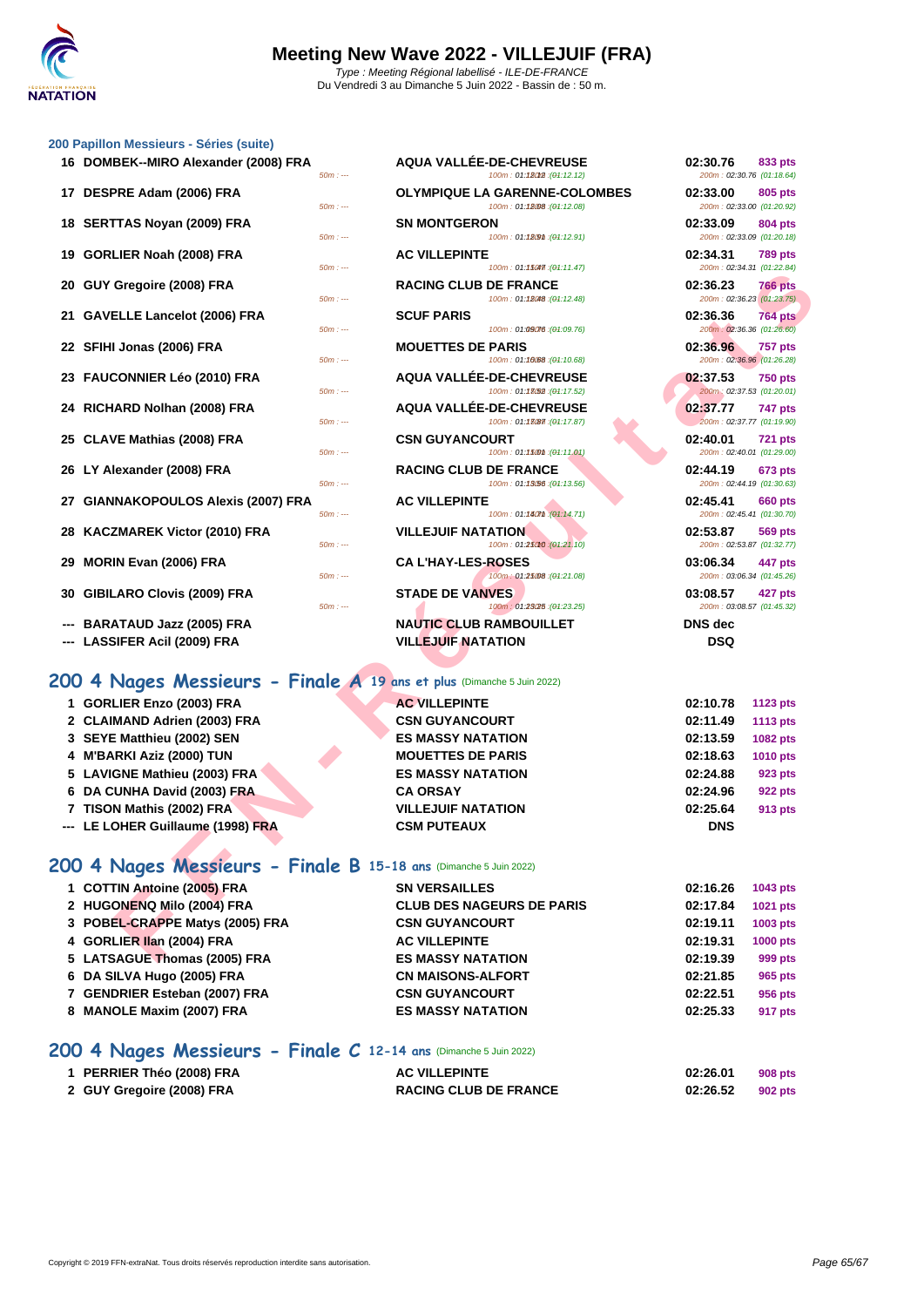

### **[200 4 Nag](http://www.ffnatation.fr/webffn/index.php)es Messieurs - Finale C (suite)**

| 3 VILLESANGE Maxime (2008) FRA | <b>SN MONTGERON</b>      | 02:26.69 | 899 pts        |
|--------------------------------|--------------------------|----------|----------------|
| 4 POHU Eloy (2008) FRA         | AQUA VALLÉE-DE-CHEVREUSE | 02:26.75 | 898 pts        |
| 5 RESHTYLO Sacha (2008) UKR    | <b>BLANC-MESNIL S.N</b>  | 02:29.85 | 858 pts        |
| 6 PAVLOVIC Luka (2009) FRA     | <b>SN MONTGERON</b>      | 02:33.24 | 814 pts        |
| 7 JENVRIN Leo (2008) FRA       | <b>CSN GUYANCOURT</b>    | 02:38.64 | 747 pts        |
| 8 FETTAR Issam (2008) FRA      | <b>SN MONTGERON</b>      | 02:39.72 | <b>734 pts</b> |

## **200 4 Nages Messieurs - Séries** (Dimanche 5 Juin 2022)

| 200 4 Nages Messieurs - Séries (Dimanche 5 Juin 2022)        |                                      |          |                 |
|--------------------------------------------------------------|--------------------------------------|----------|-----------------|
| 1 CLAIMAND Adrien (2003) FRA                                 | <b>CSN GUYANCOURT</b>                | 02:10.78 | <b>1123 pts</b> |
| 2 GORLIER Enzo (2003) FRA                                    | <b>AC VILLEPINTE</b>                 | 02:12.39 | 1099 pts        |
| 3 POBEL-CRAPPE Matys (2005) FRA                              | <b>CSN GUYANCOURT</b>                | 02:18.08 | 1017 pts        |
| 4 GORLIER IIan (2004) FRA                                    | <b>AC VILLEPINTE</b>                 | 02:18.27 | 1015 pts        |
| 5 HUGONENQ Milo (2004) FRA                                   | <b>CLUB DES NAGEURS DE PARIS</b>     | 02:18.57 | 1010 pts        |
| 5 SEYE Matthieu (2002) SEN                                   | <b>ES MASSY NATATION</b>             | 02:18.57 | <b>1010 pts</b> |
| 7 COTTIN Antoine (2005) FRA                                  | <b>SN VERSAILLES</b>                 | 02:19.69 | 995 pts         |
| 8 M'BARKI Aziz (2000) TUN                                    | <b>MOUETTES DE PARIS</b>             | 02:19.70 | 995 pts         |
| 9 DA SILVA Hugo (2005) FRA                                   | <b>CN MAISONS-ALFORT</b>             | 02:21.14 | 975 pts         |
| 10 LATSAGUE Thomas (2005) FRA                                | <b>ES MASSY NATATION</b>             | 02:22.25 | 959 pts         |
| 11 GENDRIER Esteban (2007) FRA                               | <b>CSN GUYANCOURT</b>                | 02:22.85 | 951 pts         |
| 12 KARADZIC Luka (2004) FRA                                  | <b>CLAMART NATATION 92</b>           | 02:23.81 | 938 pts         |
| 13 HUMBLOT Timothée (2005) FRA                               | <b>CN LE PLESSIS-ROBINSON</b>        | 02:24.31 | 931 pts         |
| 14 MANOLE Maxim (2007) FRA                                   | <b>ES MASSY NATATION</b>             | 02:24.49 | 929 pts         |
| 15 ARRANZ Victor (2006) USA                                  | <b>AC BOULOGNE-BILLANCOURT</b>       | 02:24.71 | 926 pts         |
| 16 BIZARRI Elyas (2005) FRA                                  | <b>MOUETTES DE PARIS</b>             | 02:24.88 | 923 pts         |
| 17 MAJCHER Joris (2006) FRA                                  | <b>CN LE PLESSIS-ROBINSON</b>        | 02:25.18 | 919 pts         |
| 18 CLAIMAND Evan (2007) FRA                                  | <b>CSN GUYANCOURT</b>                | 02:25.48 | 915 pts         |
| 19 BOHBOT DRIDI Yannick (2000) FRA                           | <b>RACING CLUB DE FRANCE</b>         | 02:25.79 | 911 pts         |
| 20 NIANE Andy (2004) FRA                                     | <b>S.M MONTROUGE</b>                 | 02:25.94 | 909 pts         |
| 21 DA CUNHA David (2003) FRA                                 | <b>CA ORSAY</b>                      | 02:25.97 | 909 pts         |
| 22 TISON Mathis (2002) FRA                                   | <b>VILLEJUIF NATATION</b>            | 02:26.15 | <b>906 pts</b>  |
| 23 DESBRUNS Florian (2000) FRA                               | <b>LAGNY-SUR-MARNE NATATION</b>      | 02:26.55 | 901 pts         |
| 24 NEDELLEC Hugo (2006) FRA                                  | <b>ES MASSY NATATION</b>             | 02:26.79 | 898 pts         |
| 25 DELECOLLE Camille (2007) FRA                              | <b>LES PHOENIX D'ANTONY</b>          | 02:26.92 | 896 pts         |
| 26 LAVIGNE Mathieu (2003) FRA                                | <b>ES MASSY NATATION</b>             | 02:27.06 | 894 pts         |
| 27 SNELLMAN Max (2006) FRA                                   | <b>CN FONTAINEBLEAU-AVON</b>         | 02:27.11 | 894 pts         |
| 28 PERRIER Théo (2008) FRA                                   | <b>AC VILLEPINTE</b>                 | 02:28.52 | 875 pts         |
| 29 POHU Eloy (2008) FRA                                      | <b>AQUA VALLÉE-DE-CHEVREUSE</b>      | 02:28.54 | 875 pts         |
| 30 MONTI Matteo (2006) FRA                                   | <b>OLYMPIQUE LA GARENNE-COLOMBES</b> | 02:28.56 | 875 pts         |
| 31 DESPRE Adam (2006) FRA                                    | <b>OLYMPIQUE LA GARENNE-COLOMBES</b> | 02:28.62 | 874 pts         |
| 32 GUY Gregoire (2008) FRA                                   | <b>RACING CLUB DE FRANCE</b>         | 02:28.75 | 872 pts         |
| 33 BLANCHARD BASTARD Clément (2007) FRA                      | <b>OLYMPIQUE LA GARENNE-COLOMBES</b> | 02:28.96 | <b>869 pts</b>  |
| 34 DIAZ DE TUESTA Marc (2005) FRA                            | <b>CLAMART NATATION 92</b>           | 02:29.23 | 866 pts         |
| 35 VILLESANGE Maxime (2008) FRA                              | <b>SN MONTGERON</b>                  | 02:30.05 | 855 pts         |
| 36 NGUYEN-KHAC Trung-Chinh (2006) FRA                        | <b>CLUB DES NAGEURS DE PARIS</b>     | 02:30.15 | 854 pts         |
| 37 ANOYVEGA LANCON Esteban (2005) FRA                        | <b>CN LE PLESSIS-ROBINSON</b>        | 02:31.04 | <b>842 pts</b>  |
|                                                              | <b>VILLEJUIF NATATION</b>            |          | 842 pts         |
| 38 OUVRARD Ethan (2005) FRA                                  |                                      | 02:31.05 |                 |
| 39 AIT ABID Ahmed (2006) FRA                                 | <b>STADE DE REIMS NATATION</b>       | 02:31.52 | 836 pts         |
| 40 RESHTYLO Sacha (2008) UKR<br>41 NEUVILLE Marin (2007) FRA | <b>BLANC-MESNIL S.N</b>              | 02:32.10 | 829 pts         |
|                                                              | CA ORSAY                             | 02:32.28 | 827 pts         |
| 42 DJENNANE Aymen (2005) ALG                                 | CA ORSAY                             | 02:32.41 | 825 pts         |
| 43 SEDILOT Anatole (2006) FRA                                | <b>CN LE PLESSIS-ROBINSON</b>        | 02:32.43 | 825 pts         |
| 44 MAILLARD VALENTIN Alexis (2005) FRA                       | <b>CN LE PLESSIS-ROBINSON</b>        | 02:33.04 | 817 pts         |
| 45 LE LOHER Guillaume (1998) FRA                             | <b>CSM PUTEAUX</b>                   | 02:34.28 | 801 pts         |
| 46 GOMEZ Pierre (2007) FRA                                   | <b>CN LE PLESSIS-ROBINSON</b>        | 02:35.28 | <b>789 pts</b>  |